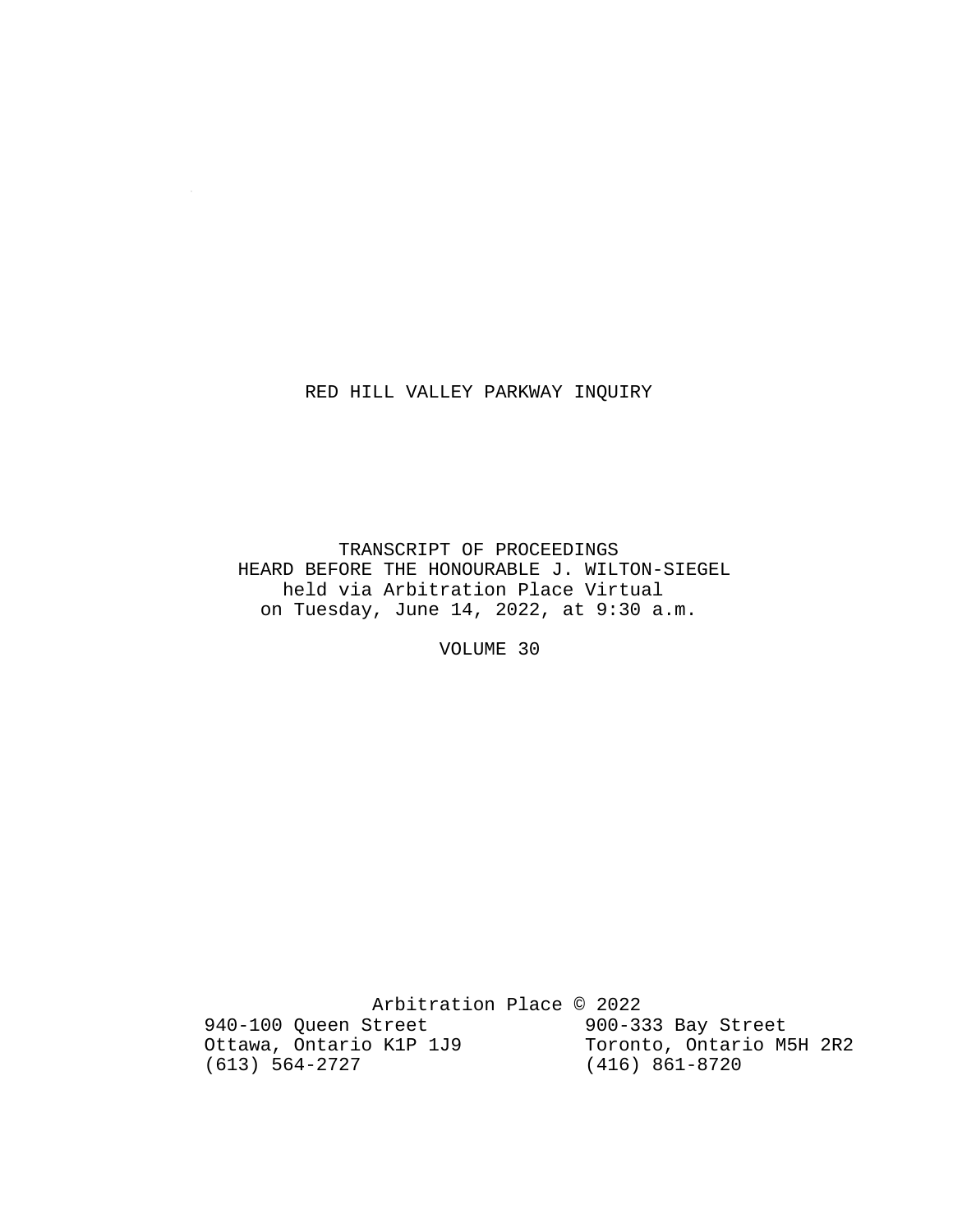### APPEARANCES:

| Chloe Hendrie     | For Red Hill Valley        |
|-------------------|----------------------------|
| Emily C. Lawrence | Parkway                    |
| Hailey Bruckner   |                            |
|                   |                            |
| Delna Contractor  | For City of Hamilton       |
| Eli Lederman      |                            |
|                   |                            |
| Colin Bourrier    | For Province of Ontario    |
| Heather McIvor    |                            |
|                   |                            |
| Chris Buck        | For Dufferin Construction  |
| Jennifer Roberts  | For Golder Associates Inc. |

Page 5228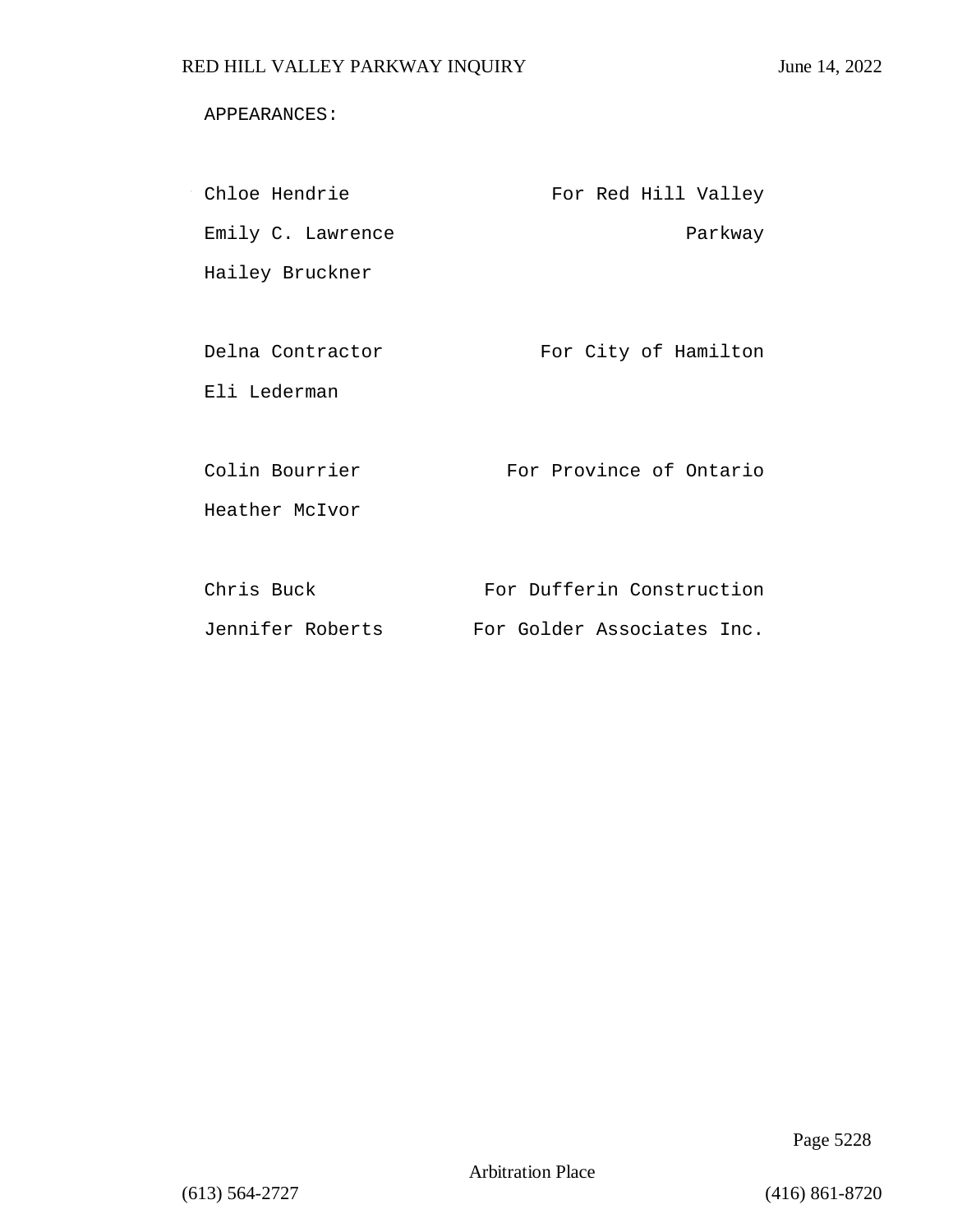$\sim$ 

#### INDEX

**PAGE** 

| MIKE FIELD; AFFIRMED               | 5231 |
|------------------------------------|------|
| EXAMINATION BY MS. HENDRIE         | 5231 |
| EXAMINATION BY MS. CONTRACTOR      | 5433 |
| FURTHER EXAMINATION BY MS. HENDRIE | 5461 |

Page 5229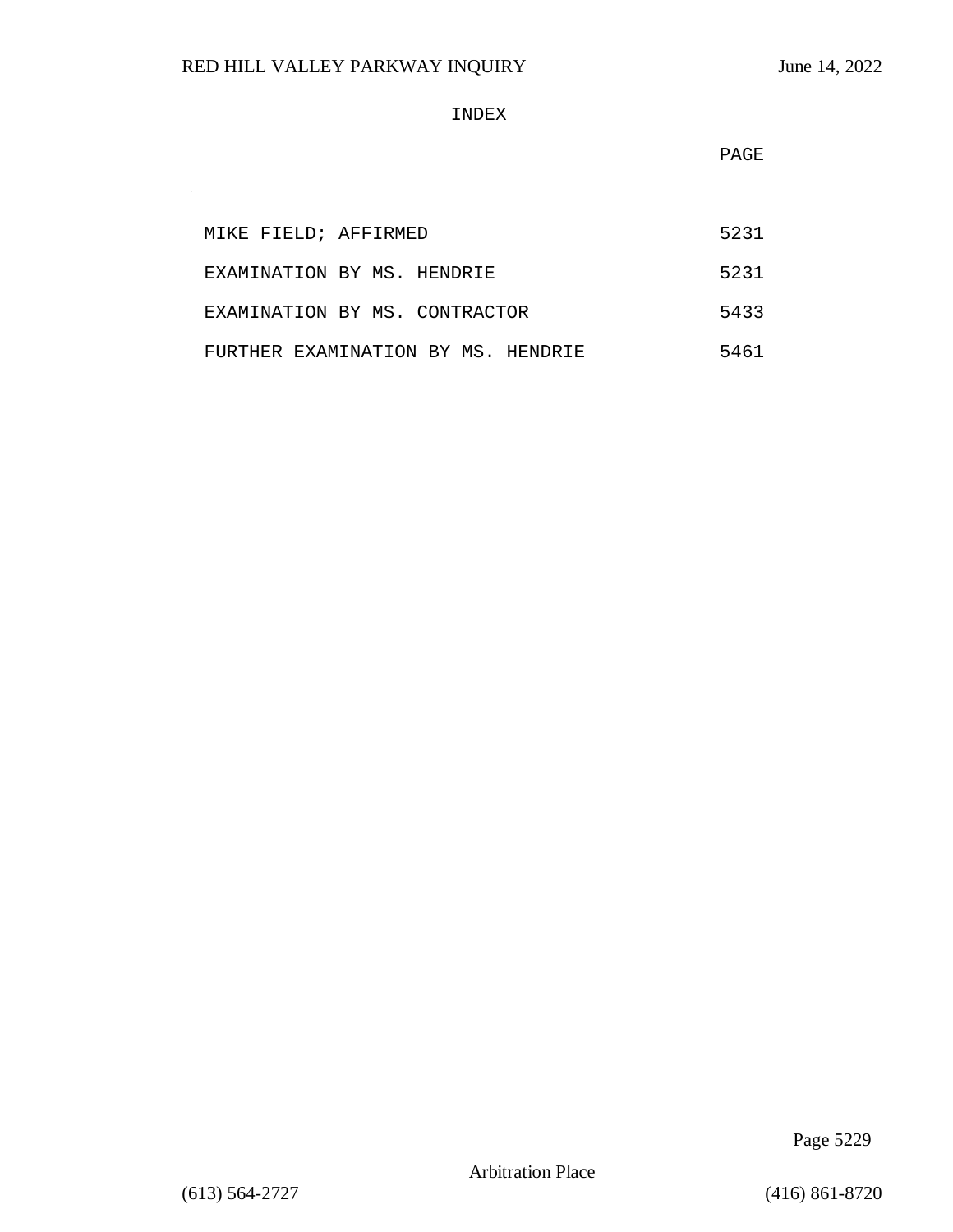# LIST OF EXHIBITS

| NO. | DESCRIPTION                       | PAGE |
|-----|-----------------------------------|------|
| 73  | E-mail from Mr. Field to          | 5429 |
|     | Ms. Cameron on November 21, 2018, |      |
|     | HAM64285.                         |      |
|     |                                   |      |
| 74  | Capital budget sheet, HAM44429.   | 5429 |
|     |                                   |      |
| 75  | Report from November 13, 2017     | 5463 |
|     | prepared by Mr. Field and         |      |
|     | Mr. McGuire, HAM64283.            |      |
|     |                                   |      |
| 76  | November 18, 2013 Public Works    | 5465 |
|     | Committee meeting transcript,     |      |
|     | RHV986.                           |      |

Page 5230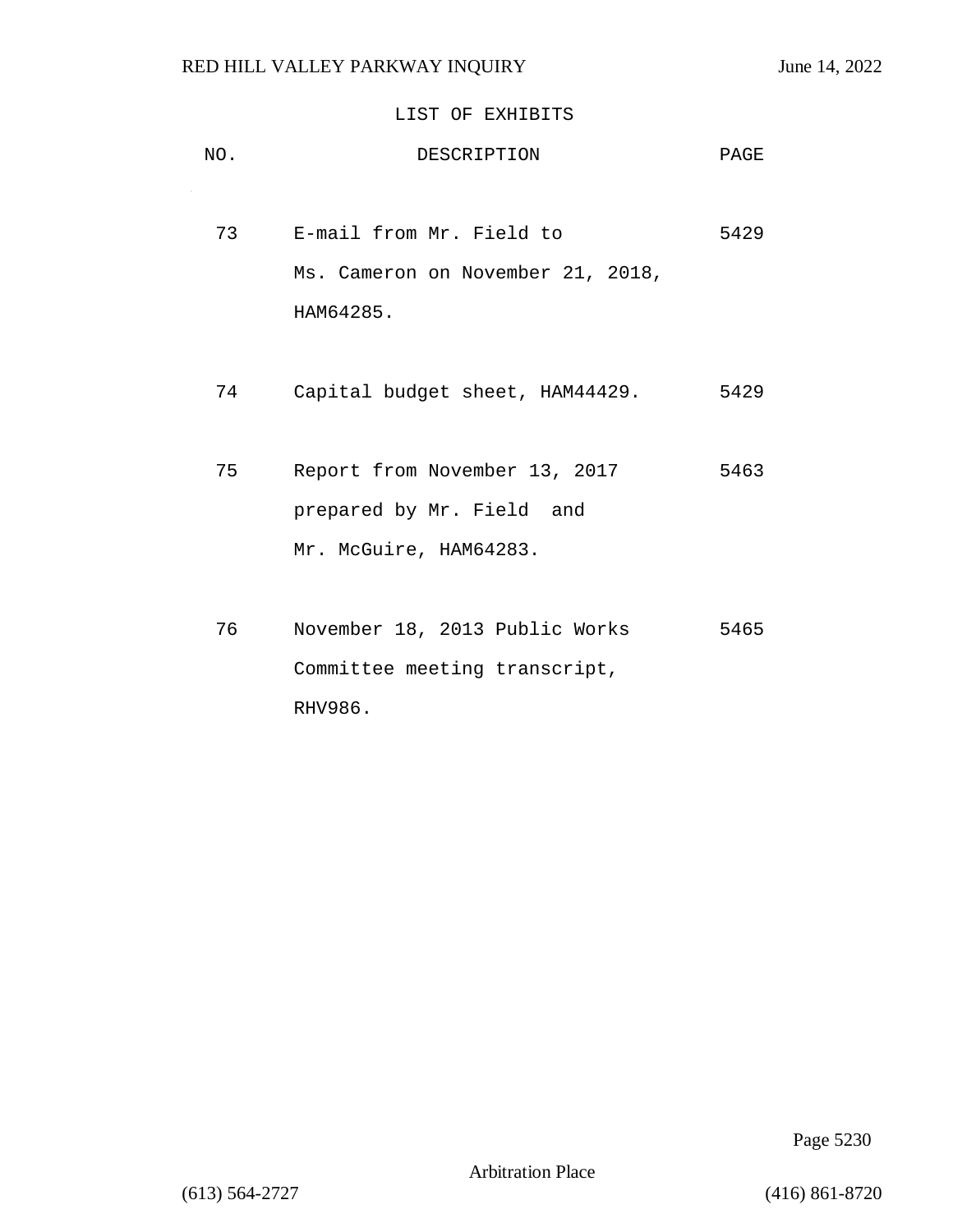| 1  | Arbitration Place Virtual                         |
|----|---------------------------------------------------|
| 2  | --- Upon resuming on Tuesday, June 14, 2022       |
| 3  | at 9:30 a.m.                                      |
| 4  | MS. HENDRIE: Good morning,                        |
| 5  | Commissioner. The first witness today is Mike     |
| 6  | Field. If the court reporter could affirm         |
| 7  | Mr. Field.                                        |
| 8  | MIKE FIELD; AFFIRMED                              |
| 9  | EXAMINATION BY MS. HENDRIE:                       |
| 10 | Good morning, Mr. Field.<br>Q.                    |
| 11 | Good morning.<br>Α.                               |
| 12 | I would like to start<br>Q.                       |
| 13 | today with some questions about your professional |
| 14 | and your educational background and your          |
| 15 | employment history with the City of Hamilton.     |
| 16 | I understand you've been                          |
| 17 | employed by the City since 2008. Is that right?   |
| 18 | That's correct.<br>Α.                             |
| 19 | And you've been employed<br>Q.                    |
| 20 | with the City straight through since 2008?        |
| 21 | That's correct.<br>Α.                             |
| 22 | And prior to working at<br>Q.                     |
| 23 | the City, I understand that you worked in the     |
| 24 | private sector?                                   |
| 25 | Yes. I spent just shy of<br>Α.                    |

Page 5231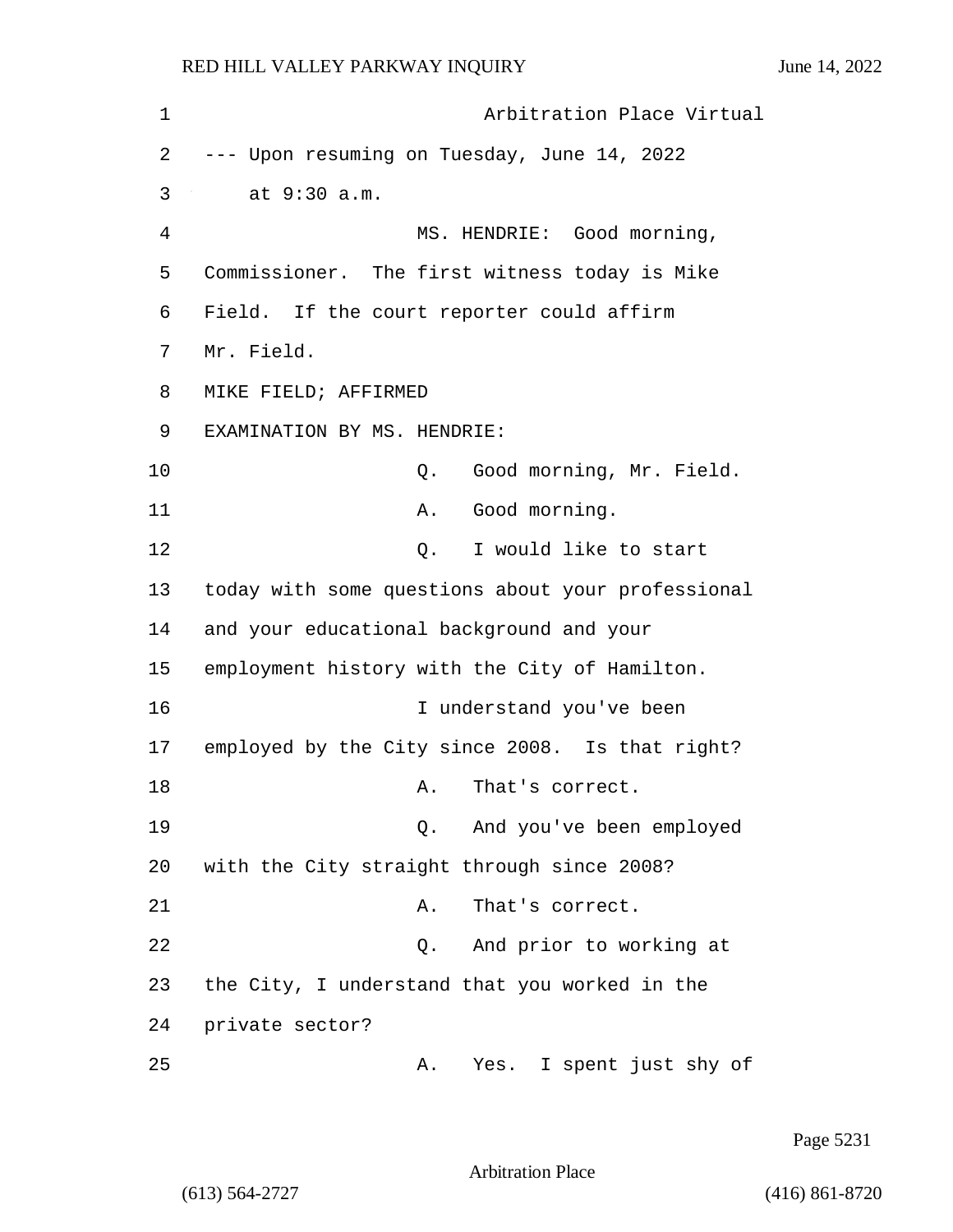1 ten years in consulting engineering. 2 Q. From when to when? 3 A. 1998 until I joined the 4 City in 2008. 5 Q. And 1998, is that when 6 you finished your education? 7 A. Correct. 8 and where was that? 9 A. Mohawk College and I took 10 industrial engineering. 11 Q. Can you just explain what 12 that is? That's a diploma? 13 A. Correct. 14 Q. And so, you started at 15 the City of Hamilton in 2008, and I understand the 16 first role that you had was as an electrical 17 street lighting specialist? 18 A. That's correct. 19 Q. And that was in the 20 traffic engineering division? 21 A. Correct. 22 Q. And from there in 2010, 23 did you move to the role of project manager within 24 street lighting and electrical engineering? 25 A. That's correct.

Page 5232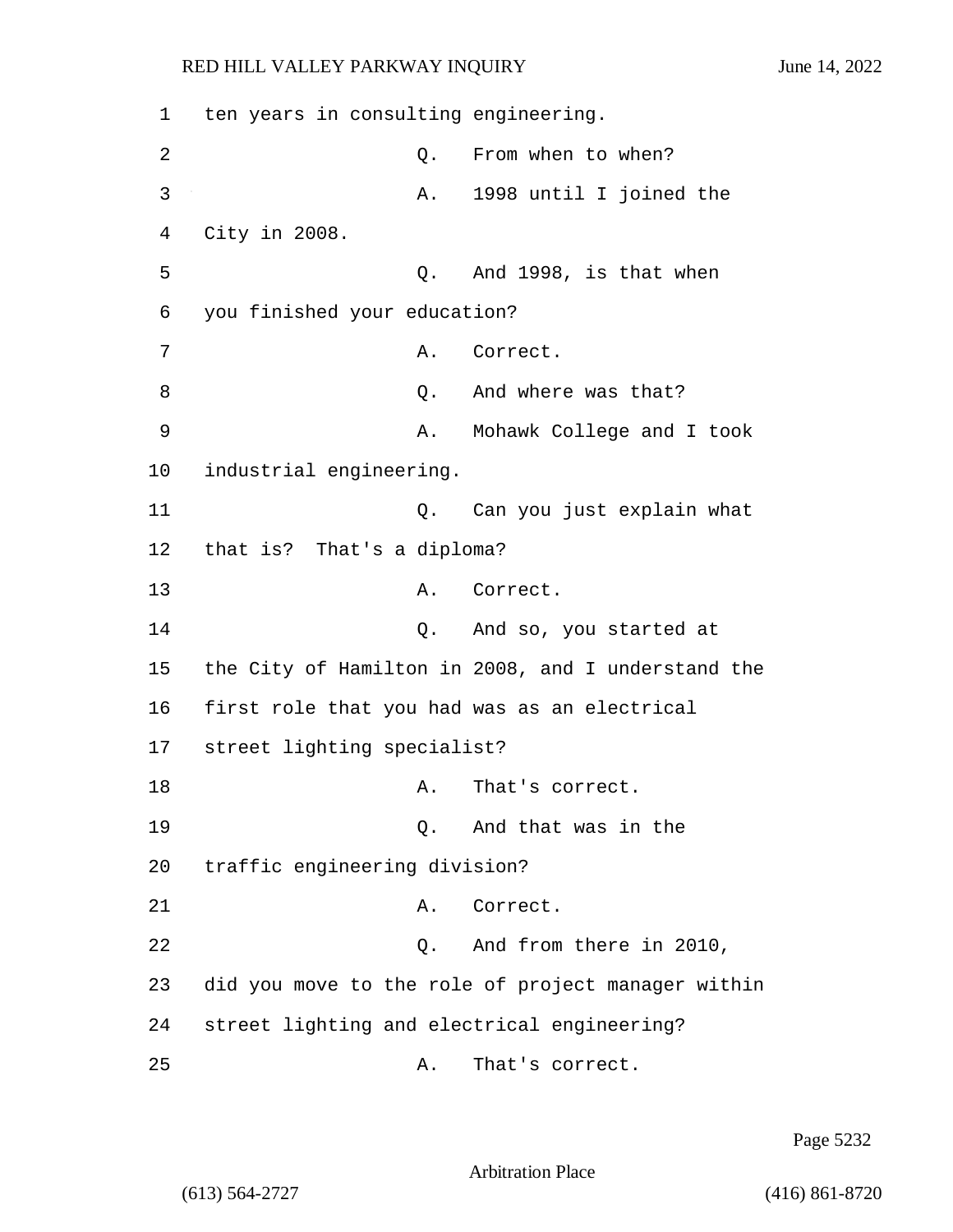| 1  | And that was in the<br>Q.                          |
|----|----------------------------------------------------|
| 2  | engineering services division?                     |
| 3  | Yes.<br>Α.                                         |
| 4  | Q. And then you became the                         |
| 5  | senior project manager in lighting and electrical? |
| 6  | That's right.<br>Α.                                |
| 7  | And, as I understand it,<br>Q.                     |
| 8  | that role originally when you started would have   |
| 9  | been in the engineering services division and      |
| 10 | thereafter in transportation and operations and    |
| 11 | maintenance division. Is that right?               |
| 12 | It was initially that<br>Α.                        |
| 13 | role, I received in 2017 or got in 2017, and then  |
| 14 | there was another reorg that happened in 2019, the |
| 15 | spring of 2019, which moved me from engineering    |
| 16 | services into the transportation operations and    |
| 17 | maintenance division.                              |
| 18 | Okay. And as I<br>Q.                               |
| 19 | understand, you were the manager of transportation |
| 20 | operations within the transportation operations    |
| 21 | and maintenance division?                          |
| 22 | A. Correct. Initially I was                        |
| 23 | in the acting manager role when I joined, after    |
| 24 | Martin White's retirement, and then I, through the |
| 25 | competition, was the successful candidate in the   |

Page 5233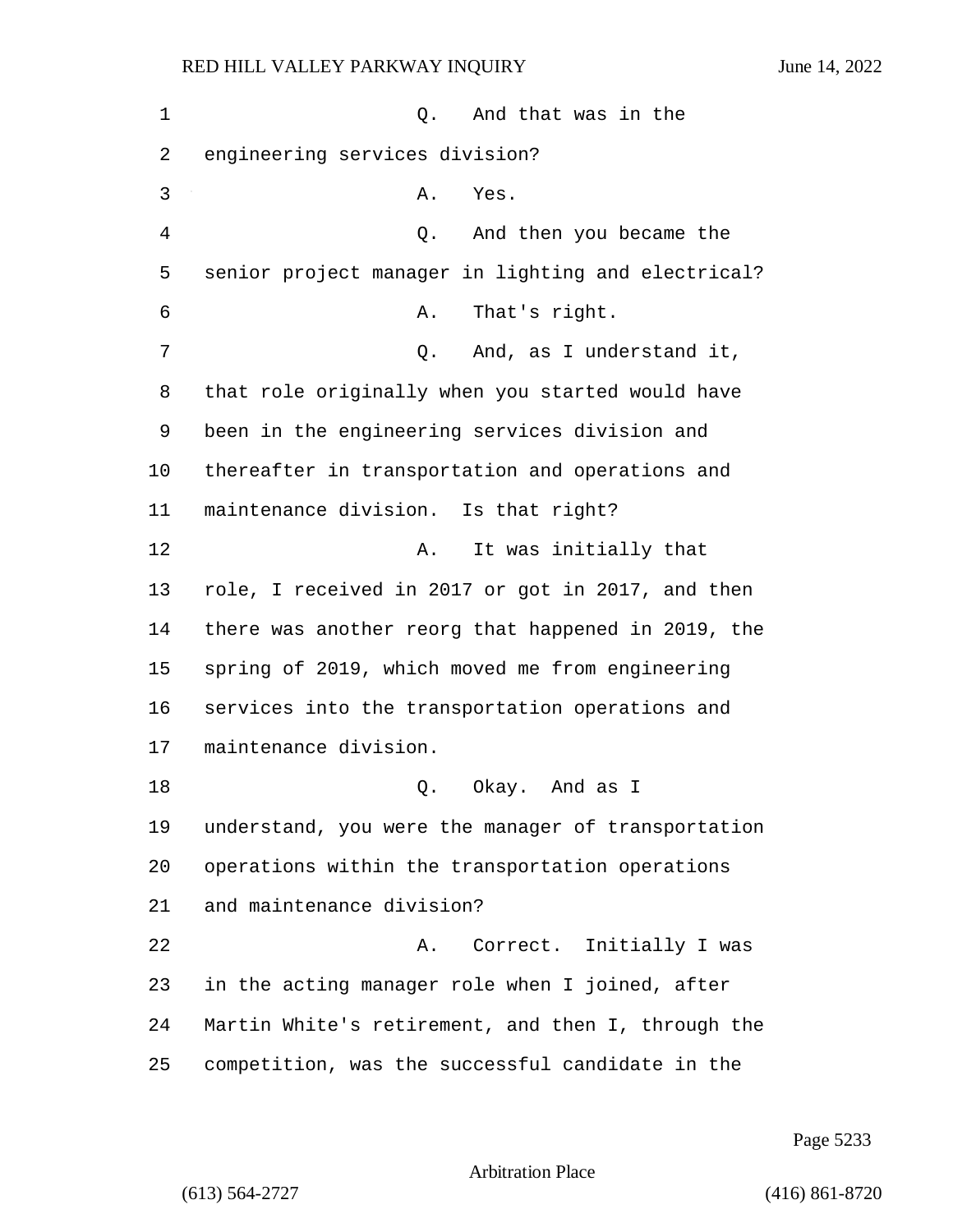| 1  | permanent manager role for transportation          |
|----|----------------------------------------------------|
| 2  | operations, which is a section within that         |
| 3  | division. That continues to be my home role        |
| 4  | today; however, I'm the director of transportation |
| 5  | operations and maintenance in a temporary and      |
| 6  | acting capacity.                                   |
| 7  | And when did you become<br>Q.                      |
| 8  | the acting director?                               |
| 9  | June of last year.<br>Α.                           |
| 10 | And in that position,<br>Q.                        |
| 11 | this position, your current position, as acting    |
| 12 | director, do you report to the general manager of  |
| 13 | Public Works?                                      |
| 14 | Α.<br>That's correct.                              |
| 15 | Okay. So, my questions<br>Q.                       |
| 16 | today are mostly going to focus on the time that   |
| 17 | you were the project manager and then the senior   |
| 18 | project manager, so beginning in and around 2013   |
| 19 | and then up to 2019.                               |
| 20 | So, going chronologically, can                     |
| 21 | you just describe your role generally as the       |
| 22 | project manager?                                   |
| 23 | The project manager of<br>Α.                       |
| 24 | street lighting, electrical engineering back in    |
| 25 | 2013?                                              |

Page 5234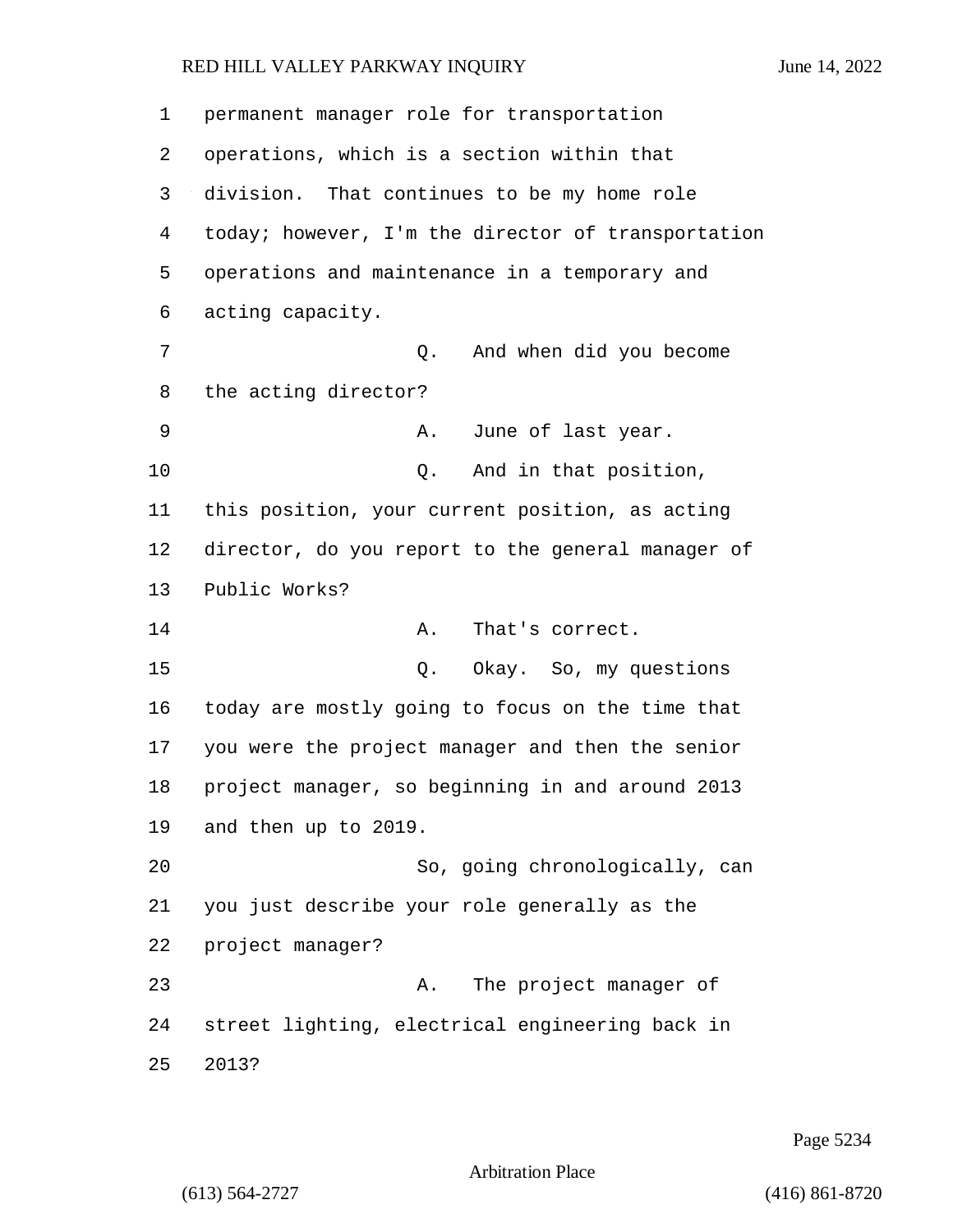| 1              | Q.<br>Yes.                                         |
|----------------|----------------------------------------------------|
| $\overline{2}$ | Okay. So, my role, as<br>Α.                        |
| 3              | the title kind of explains, responsible for the    |
| 4              | design, construction and implementation of street  |
| 5              | lighting for the City of Hamilton in a technical   |
| 6              | capacity. I like to describe it as the provision   |
| 7              | for lighting. So, I looked after everything from,  |
| 8              | you know, the initial planning of lighting, design |
| 9              | and standards for lighting, undertaking detailed   |
| $10 \,$        | design and engineering practices, tendering and    |
| 11             | construction and implementation of new street      |
| 12             | lighting systems; however, not operations and      |
| 13             | maintenance of those systems.                      |
| 14             | Q. Okay. And in that role,                         |
| 15             | who did you report to?                             |
| 16             | I reported to Gary<br>Α.                           |
| 17             | Kirchknopf in geomatics and corridor management in |
| 18             | the engineering services division.                 |
| 19             | 0. And I understand did                            |
| 20             | Mr. Kirchknopf report to Mr. McGuire?              |
| 21             | That's right.<br>Α.                                |
| 22             | And Gord McGuire would<br>Q.                       |
| 23             | have reported to Gary Moore. Is that right?        |
| 24             | That's correct.<br>Α.                              |
| 25             | And the geomatics and<br>Q.                        |

Page 5235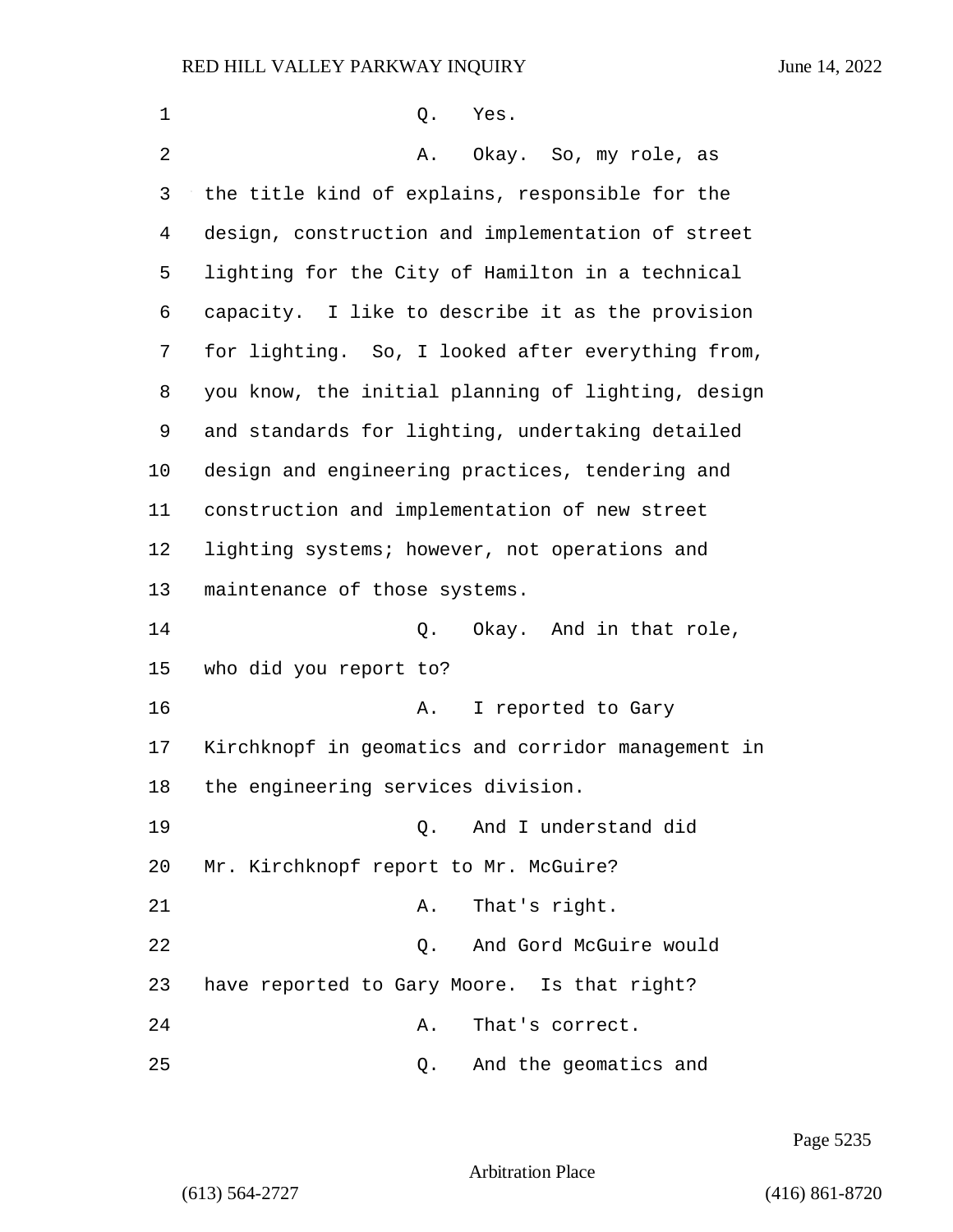corridor management section, can you explain what, sort of, that division is responsible for or that section?

4 A. Back in 2013, it had really three responsibilities. One was of course what I had was the street lighting piece. Another one was utility coordination, so coordination of external utility, such as, you know, Bell Canada, electrical utilities, those sorts of things. And then there was a surveying component of it as well, so all surveying and base plan drafting, engineering document preparation.

13 Q. And moving forward, when you became a senior project manager, what were your roles and responsibilities in that position and how did that differ from what you were doing before?

**A.** Yeah. Previously to that role, there were two project managers in street lighting. There was my own position and then there was a dual position, the project manager of street lighting, infrastructure management, and that role looked after the operations and maintenance of street lighting system. So, in 2017, the senior project manager of street

Page 5236

Arbitration Place

(613) 564-2727 (416) 861-8720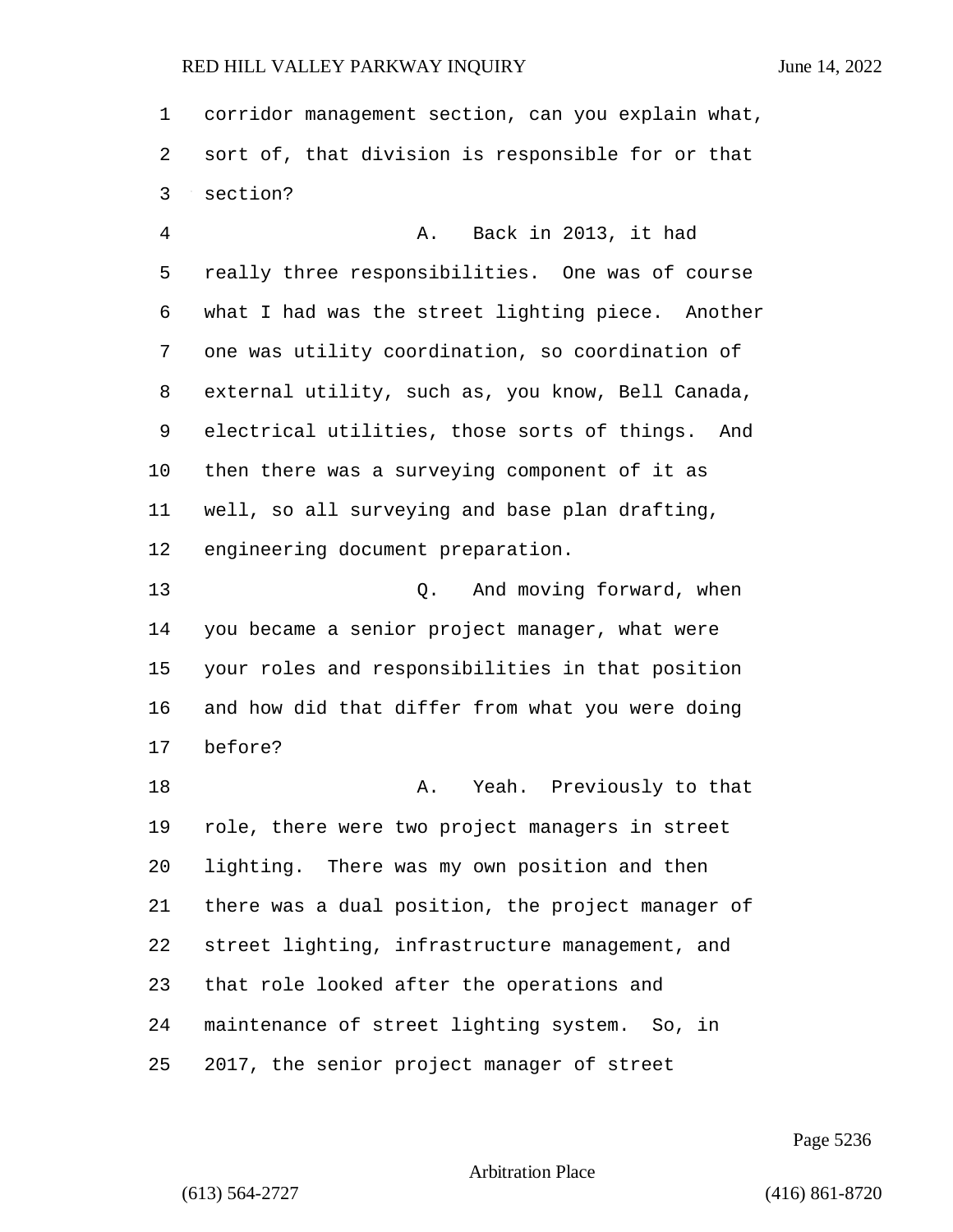lighting was created to have purview over both the design and engineering and the operations and maintenance, so it looked after the full breadth of street lighting. 5 Q. And did you still report to Mr. Kirchknopf in that role or somebody else? 7 A. No. As a senior project manager, I was equal to Gary at that point in time and then I reported directly to Gord McGuire. 10 Q. And Mr. McGuire still reported to Mr. Moore? 12 A. That's correct. 13 Q. So, you reported either directly or indirectly to Mr. McGuire as of 2010? 15 A. Sometime around that time frame, 2010, 2011, I believe. 17 and would that have been the same time frame that you reported indirectly to Mr. Moore as well? 20 A. Yes. 21 Q. Okay. So, before we get into some of the specific studies and projects that you were involved in related to the Red Hill, I would like to talk just more generally about what the lighting is on the Red Hill.

Page 5237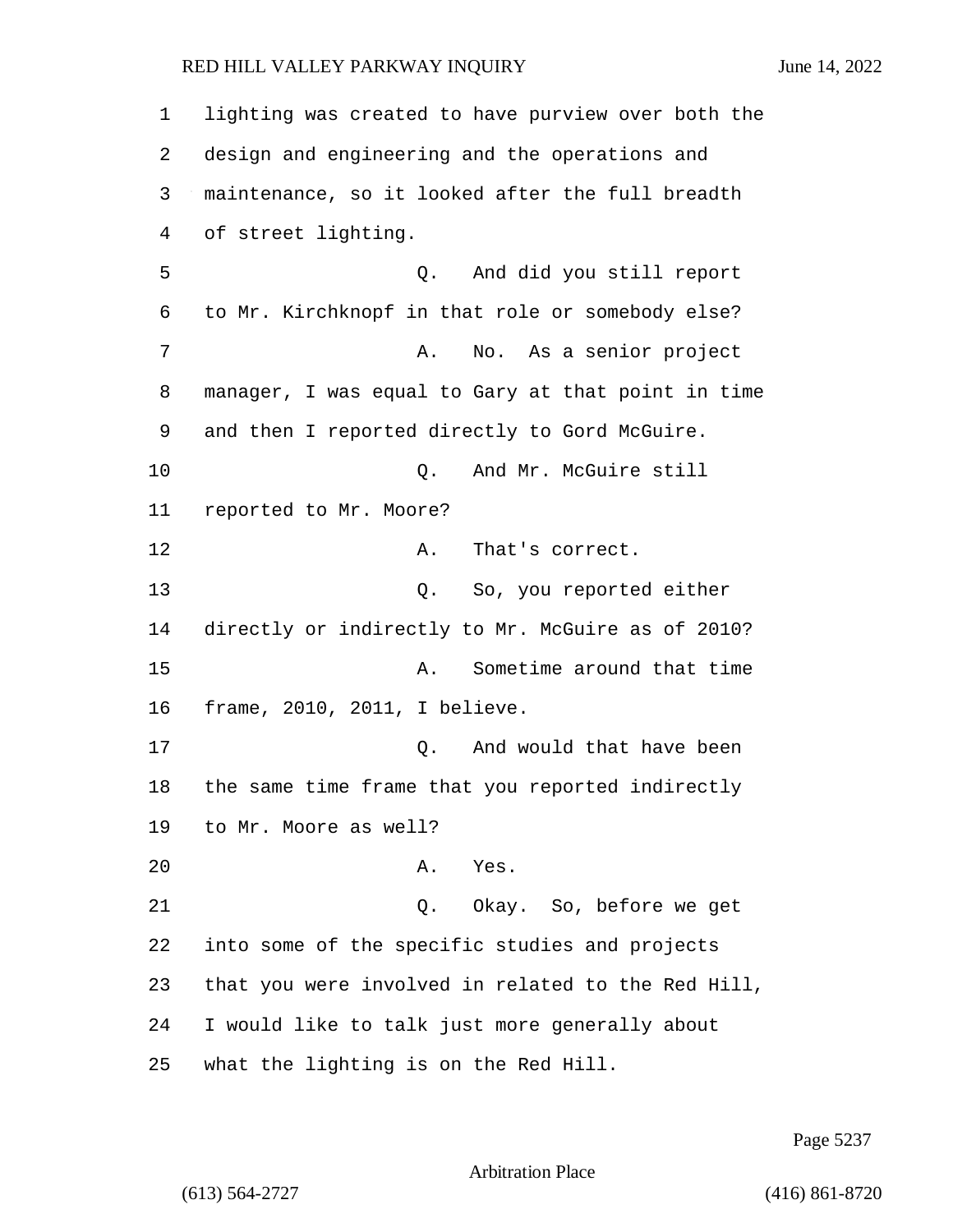1 And, as I understand it, the Red Hill has what's described as non-continuous decision point lighting. Is that correct? 4 A. That's correct. 5 Q. Decision point lighting, can you explain what that is and what that involves? 8 A. Decision point lighting is non-continuous, so there's not continuous lighting for the full length of the Red Hill mainline. Lighting only exists at interchanges or intersections, specifically at exit ramps. 13 And, to get very specific, there's about three poles, three light poles, that are on the exit ramp at each and every exit and then there's one pole at the gore, which is the separator between the ramp and the mainline facing out towards the mainline, so every intersection at the exit ramps has lighting and there's no lighting anywhere else along the Red Hill. 21 C. Okay. So, there's lighting when you're coming off the Red Hill but no lighting when you're coming on to the Red Hill? 24 A. That's correct. 25 Q. And no lighting once

Page 5238

Arbitration Place

(613) 564-2727 (416) 861-8720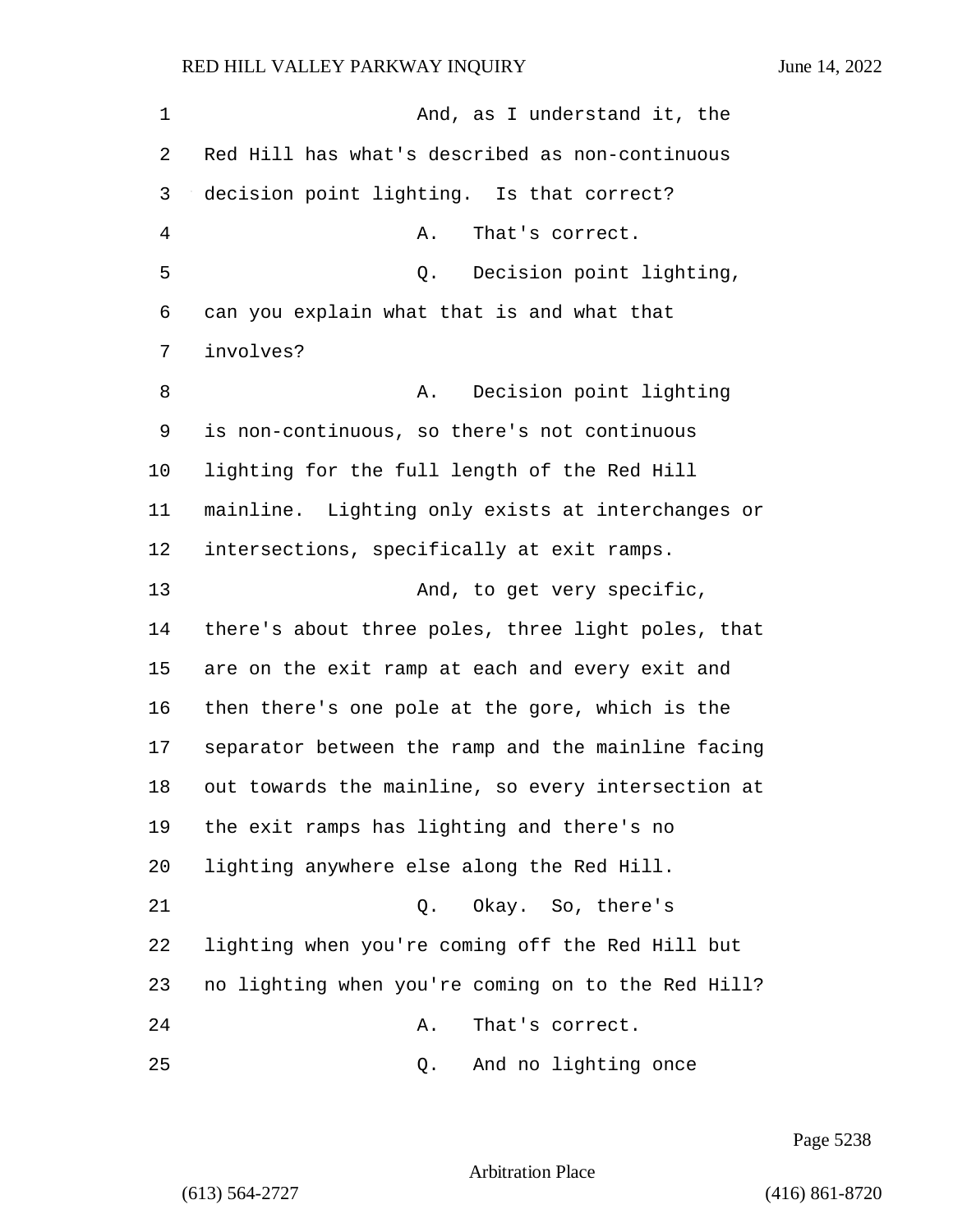you're on the mainline? 2 A. That's correct. 3 Q. And am I right that this is the same lighting conditions that exist on the Lincoln Alexander Parkway? 6 A. That's correct. It's identical configuration to what's on the LINC. 8 and to, sort of, pinpoint in time, you started at the City in 2008. The Red Hill was opened to the public in late 2007, so at the time you started at the City, the Red Hill had already been built and was open? 13 A. That's correct. 14 Q. So, now moving forward in time, Registrar, if you could call up overview document 6, pages 7 and 8. 17 So, Mr. Field, I'll be calling up a number of documents today. Some are summary version of the documents prepared by commission counsel and some will take you to the documents themselves. We can call out -- we can minimize and bring up portions of the document, so if you need us to do that, just let us know. 24 A. Very good.

Page 5239

Arbitration Place

25 Q. So, in January -- on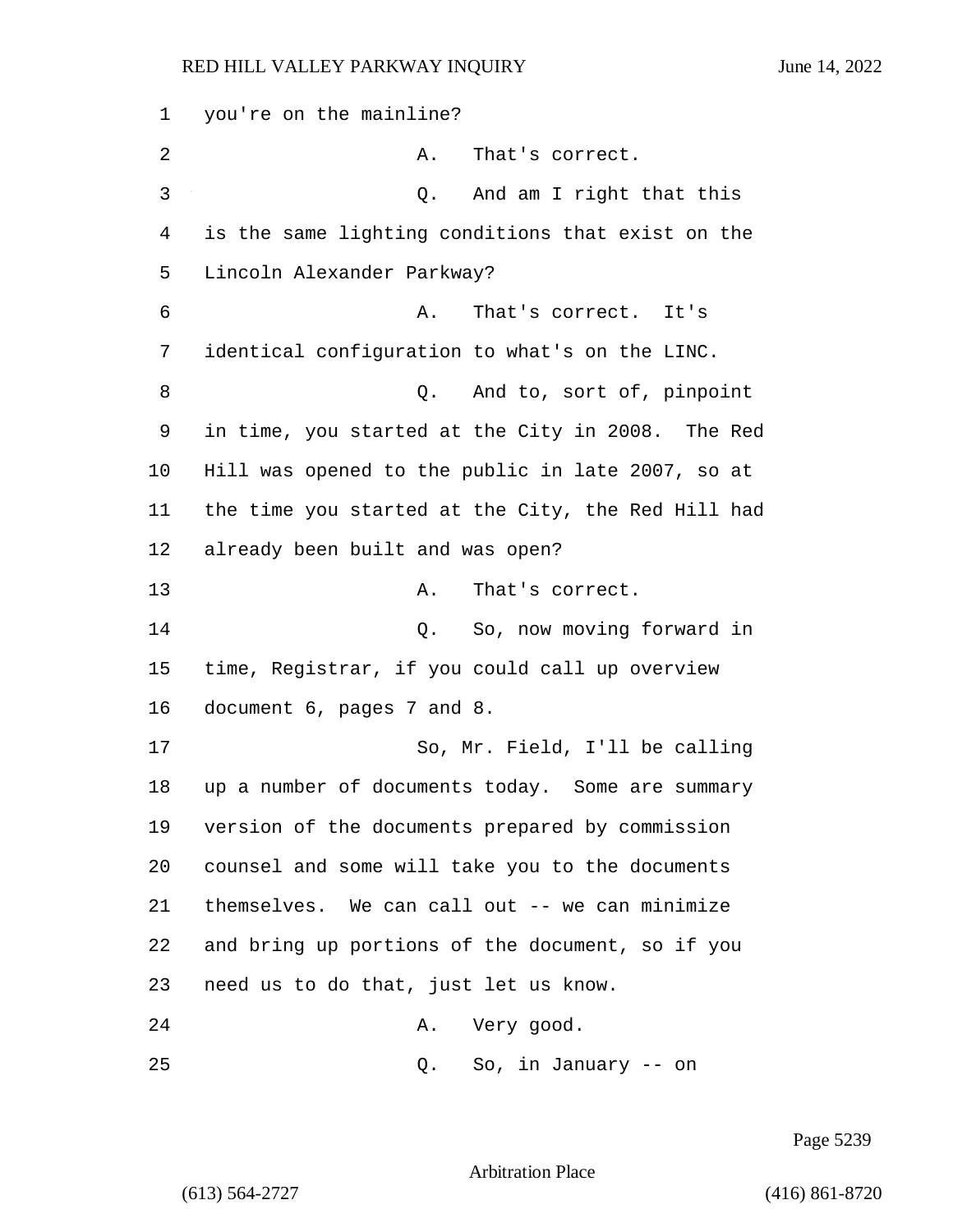| 1  | January 16, 2013, you'll see in paragraph 11 the   |
|----|----------------------------------------------------|
| 2  | Public Works Committee passed a motion that had    |
| 3  | been brought by Councillor Collins that directed   |
| 4  | staff to investigate upgrading lighting on the Red |
| 5  | Hill Valley Parkway in the vicinity of Mud/Stone   |
| 6  | Church interchanges and to investigate better      |
| 7  | reflective signage and lane markings or other      |
| 8  | initiatives to assist motorists in the same area   |
| 9  | and to present a full costing of all options and   |
| 10 | alternatives to committee for consideration.       |
| 11 | And then if you look in                            |
| 12 | paragraph 10, Registrar, if you could call out     |
| 13 | that paragraph, Councillor Collins sent an e-mail  |
| 14 | to Councillors Clark and Jackson a few months      |
| 15 | prior, in November 2012, and this is what led to   |
| 16 | the motion that was eventually passed in           |
| 17 | January 2013. And Councillor Collins wrote:        |
| 18 | "Hi, guys. I've received                           |
| 19 | a number of complaints,                            |
| 20 | both past and present,                             |
| 21 | regarding the dark areas                           |
| 22 | of the Red Hill Parkway                            |
| 23 | where the road crosses                             |
| 24 | the edge of the                                    |
| 25 | escarpment."                                       |

Page 5240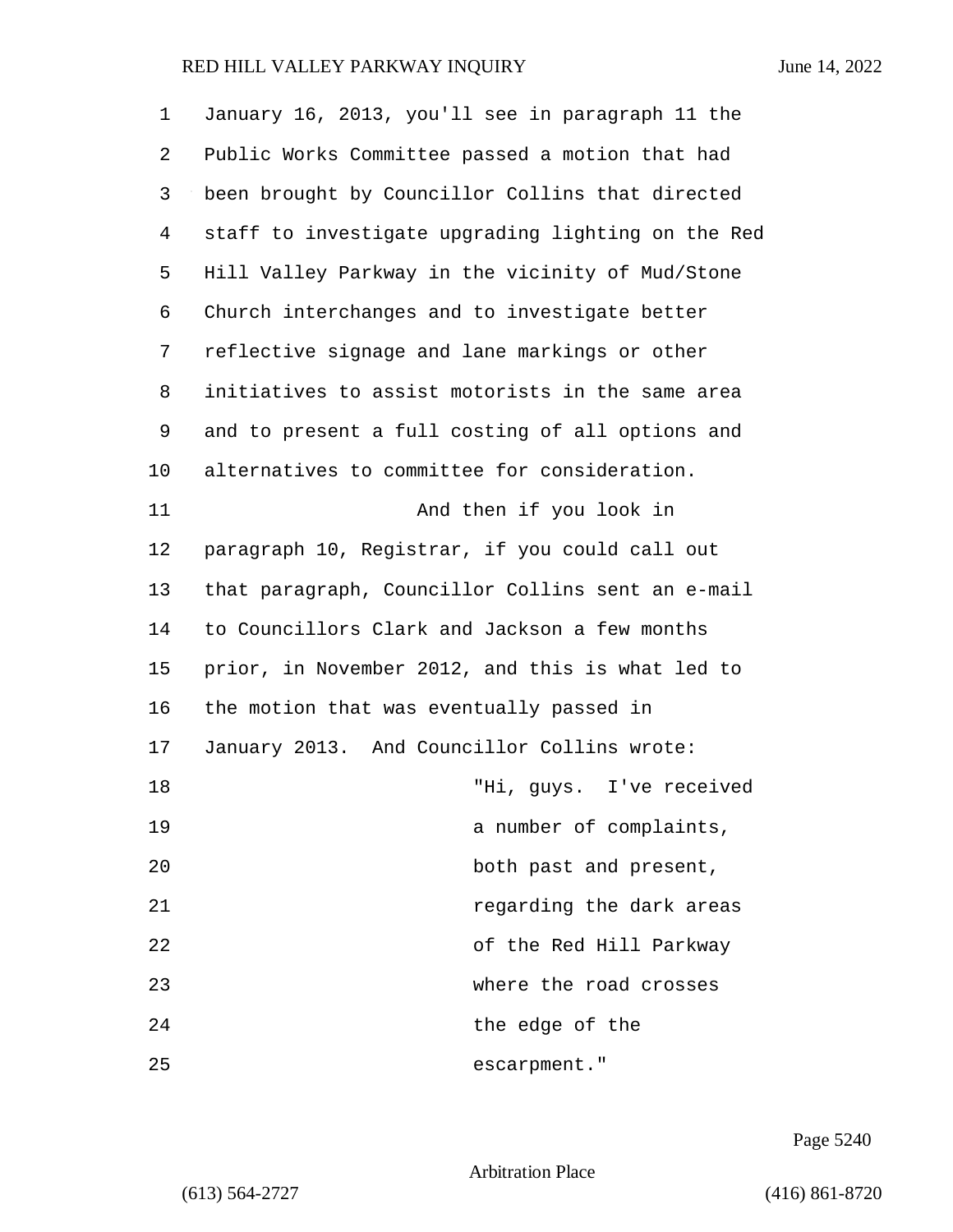1 So, as of late 2012, early 2013, were you aware of complaints, either past or present, related to lighting or dark conditions on the RHVP? 5 A. The street lighting group receives many, many complaints and enquiries from the public. The mass majority of those are from local residents on residential streets and on very rare occasions we did receive some enquiries about the lighting or lack of lighting on both the Red Hill and the LINC, but nothing specifically of note comes to mind for me in around this time frame. But just generally that's kind of how we were receiving input at that point in time, so very occasionally or very rarely, but yes. 16 Q. And I think you said enquiries. Did you also receive complaints? 18 A. Complaints and enquiries, both essentially. 20 Q. And how did those complaints and enquiries come in to your office? Were those through phone calls, e-mails, passed on through councillors? 24 A. A variety of different ways. So, direct from -- just speaking in general

Page 5241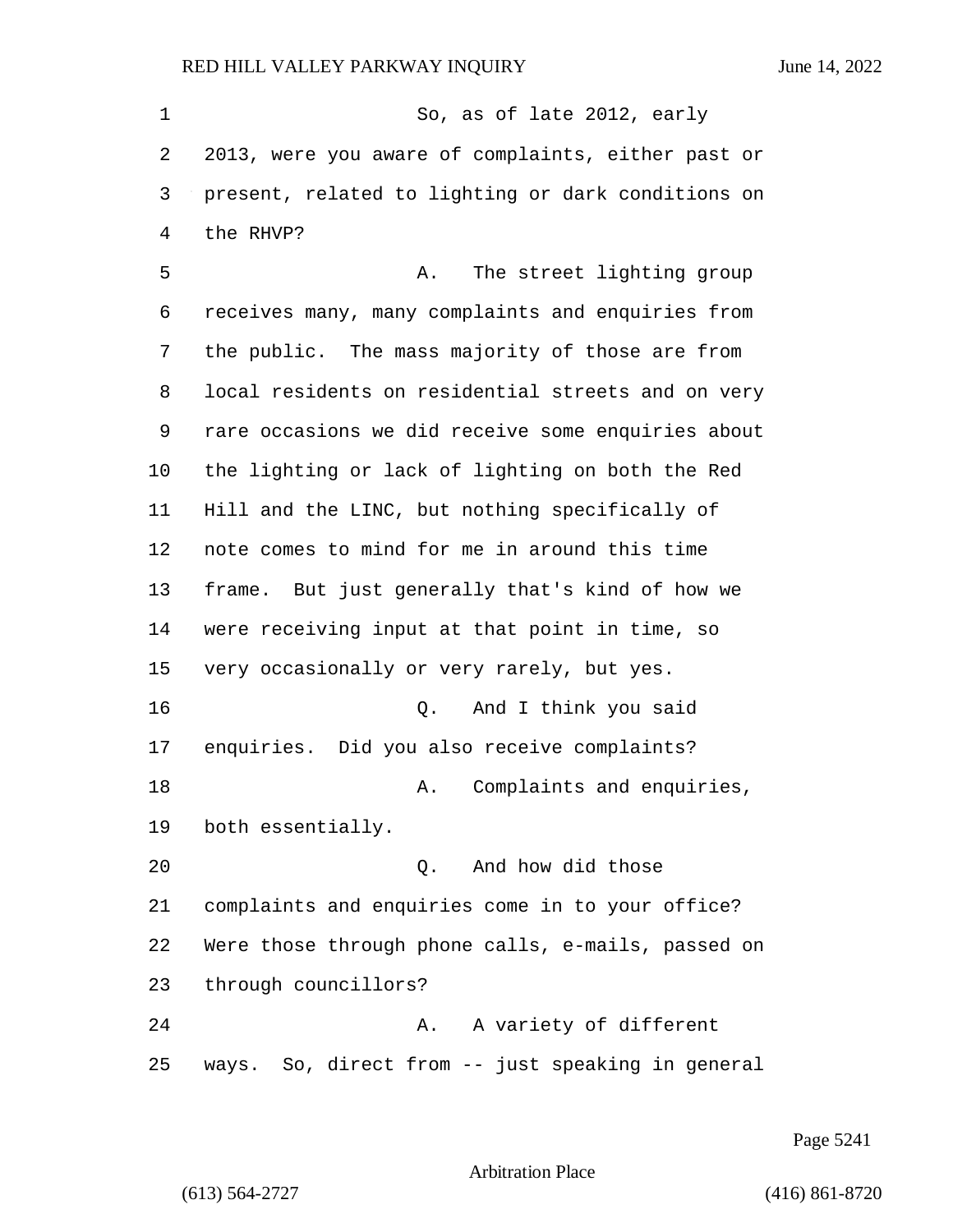| 1  | terms, they can come directly from councillors.    |
|----|----------------------------------------------------|
| 2  | They can come from the City's customer contact     |
| 3  | centre, which is, you know, the phone line that    |
| 4  | residents are directed to. We also had a phone     |
| 5  | line, or still have a phone line, specifically for |
| 6  | street lighting that residents can phone into, and |
| 7  | then of course there's the different conduits of   |
| 8  | e-mails generally not to us but either through the |
| 9  | councillor's office or through the customer        |
| 10 | contact centre or the general inbox for the City.  |
| 11 | Thank you, Registrar.<br>Q.<br>We                  |
| 12 | can end that call out and if we could call up      |
| 13 | HAM41413.                                          |
| 14 | So, following the January 16                       |
| 15 | Public Works Committee, the motion, Councillor     |
| 16 | Collins's motion, was sent by Mr. White, Martin    |
| 17 | White, to Ron Gallo and Mr. McGuire and a number   |
| 18 | of other staff are also copied. And Mr. White's    |
| 19 | e-mail down at the bottom, you'll see, says:       |
| 20 | "Gord, please report on                            |
| 21 | the lighting upgrades."                            |
| 22 | $Mm-hmm$ .<br>Α.                                   |
| 23 | Thank you, Registrar.<br>Q.                        |
| 24 | And then shortly thereafter you'll see in the      |
| 25 | middle e-mail on the left-hand side, Mr. McGuire   |

Page 5242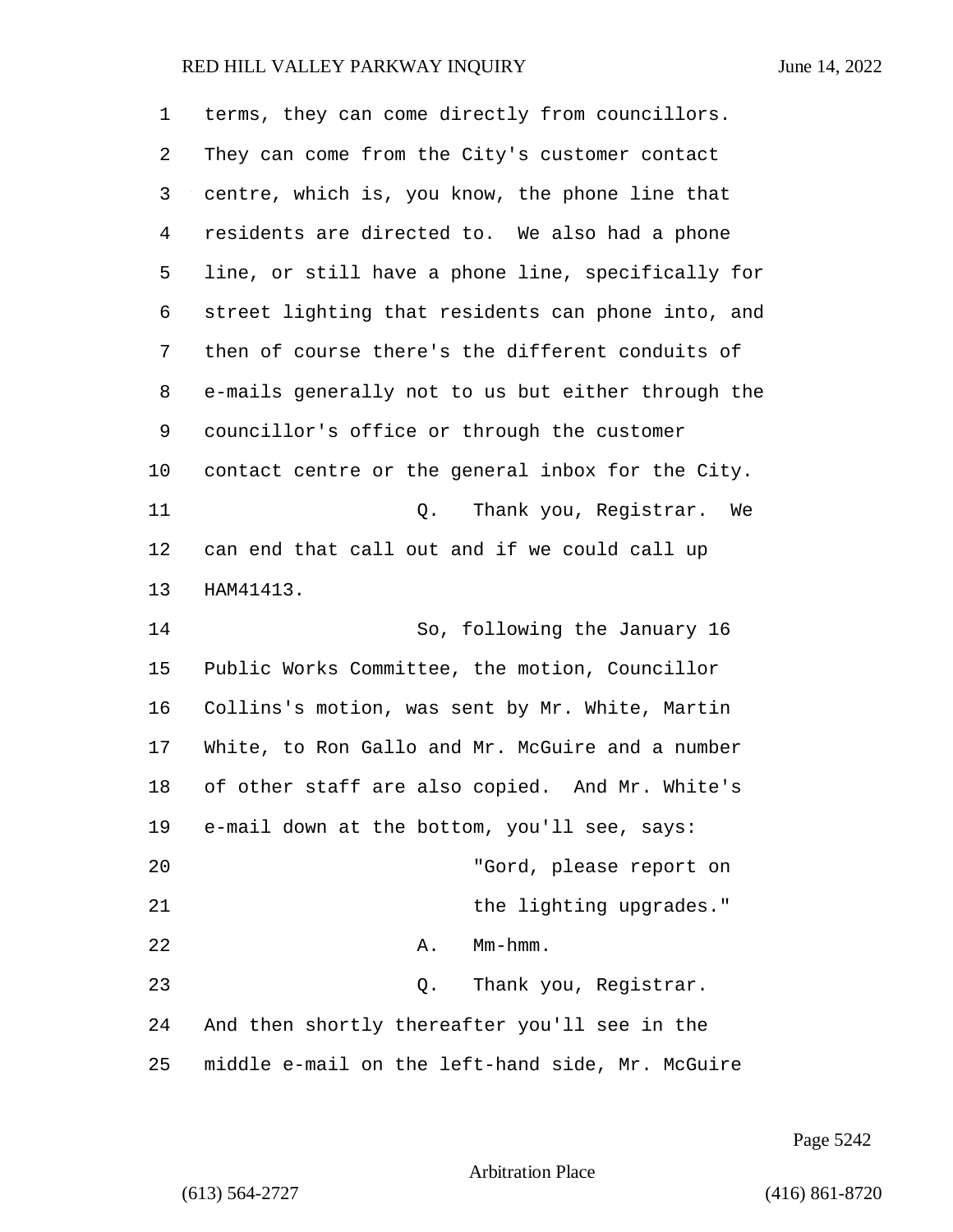flipped it to you, so you received that motion from Mr. McGuire on the 16th of January. 3 Do you recall receiving this motion? 5 A. Not specifically, but seeing it in front of me, obviously I know that it occurred. 8 Q. Was Mr. McGuire's e-mail the first time you became aware of a lighting investigation that council had directed on the Red Hill? 12 A. I believe so, yes. 13 Q. So, the first item in the motion that you received directed staff to investigate the lighting upgrades, and then item 2 was a direction for staff to investigate reflective signage, lane markings and other initiatives. The measures listed in both items 1 and 2 appear to be things that would assist drivers in navigating dark conditions on the roadway. Do you agree? 22 A. I viewed it as or I view it as more of a safety related question, but definitely within the realm of or within the category of driver guidance and navigation.

Page 5243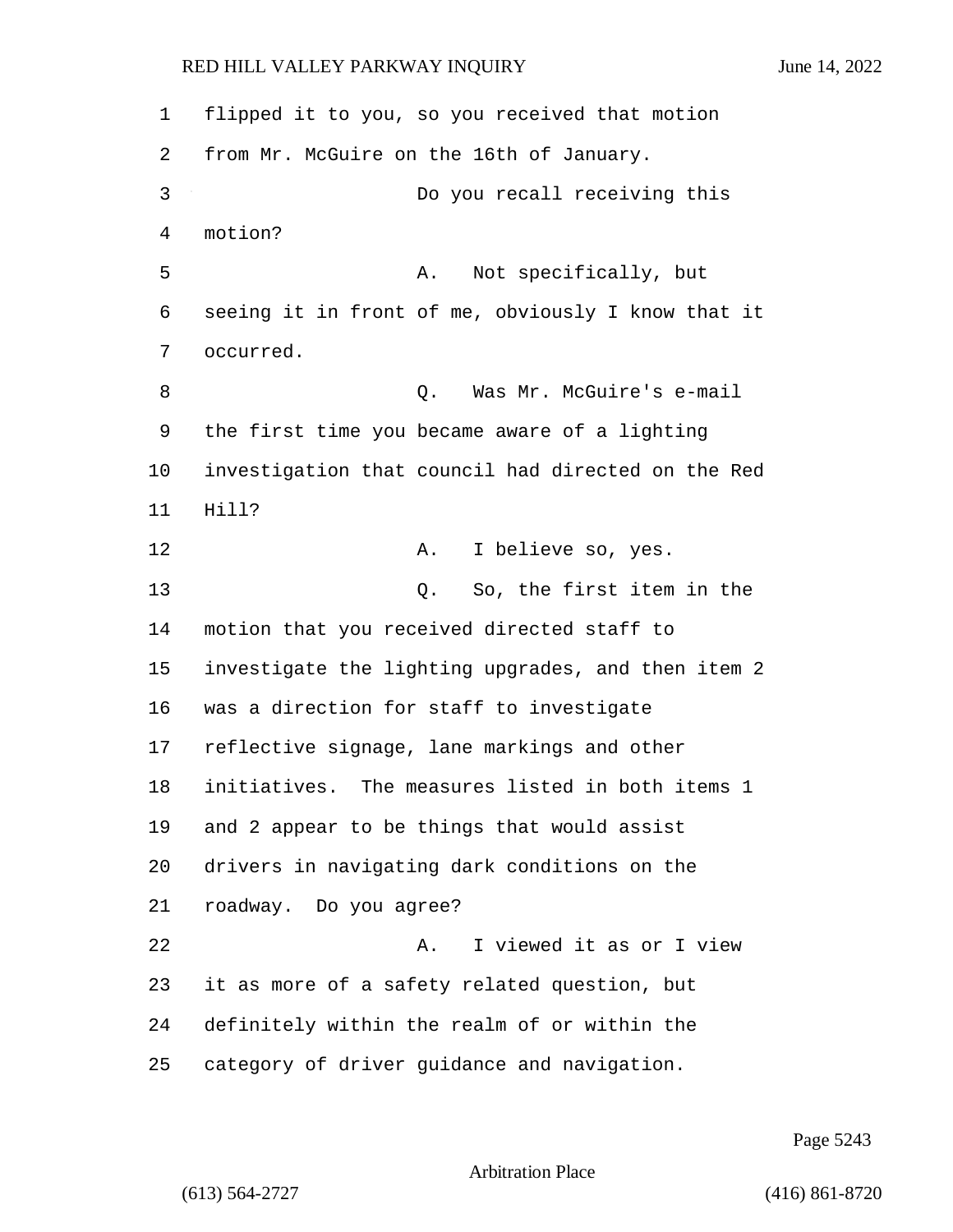| $\mathbf 1$ | Q. Okay. Can you explain                          |
|-------------|---------------------------------------------------|
| 2           | that? Why did you view it more as a safety        |
| 3           | related question?                                 |
| 4           | Just going back to the<br>Α.                      |
| 5           | way that the motion was written, that, kind of,   |
| 6           | the idea or the concepts there was about roadway  |
| 7           | safety in general, navigation of motorists and    |
| 8           | that sort of thing is more a safety type of       |
| 9           | question than necessarily a street lighting,      |
| 10          | solely a street lighting question, so those two   |
| 11          | things in combination more to me relate to a      |
| 12          | roadway safety question more than anything else.  |
| 13          | And Councillor Collins's<br>Q.                    |
| 14          | e-mail or, sorry, the e-mail that you received    |
| 15          | from Mr. McGuire attached that e-mail from        |
| 16          | Councillor Collins that we had just been looking  |
| 17          | at.                                               |
| 18          | So, Registrar, if we could                        |
| 19          | call up as a side by side HAM41414 and if you     |
| 20          | could go to, I think, image 2 of that e-mail.     |
| 21          | So, this is Councillor                            |
| 22          | Collins's e-mail and he says he's cut and pasted  |
| 23          | some of the complaints below that reflected the   |
| 24          | types of complaints that he had received. To      |
| 25          | summarize, the complaints are about people having |

Page 5244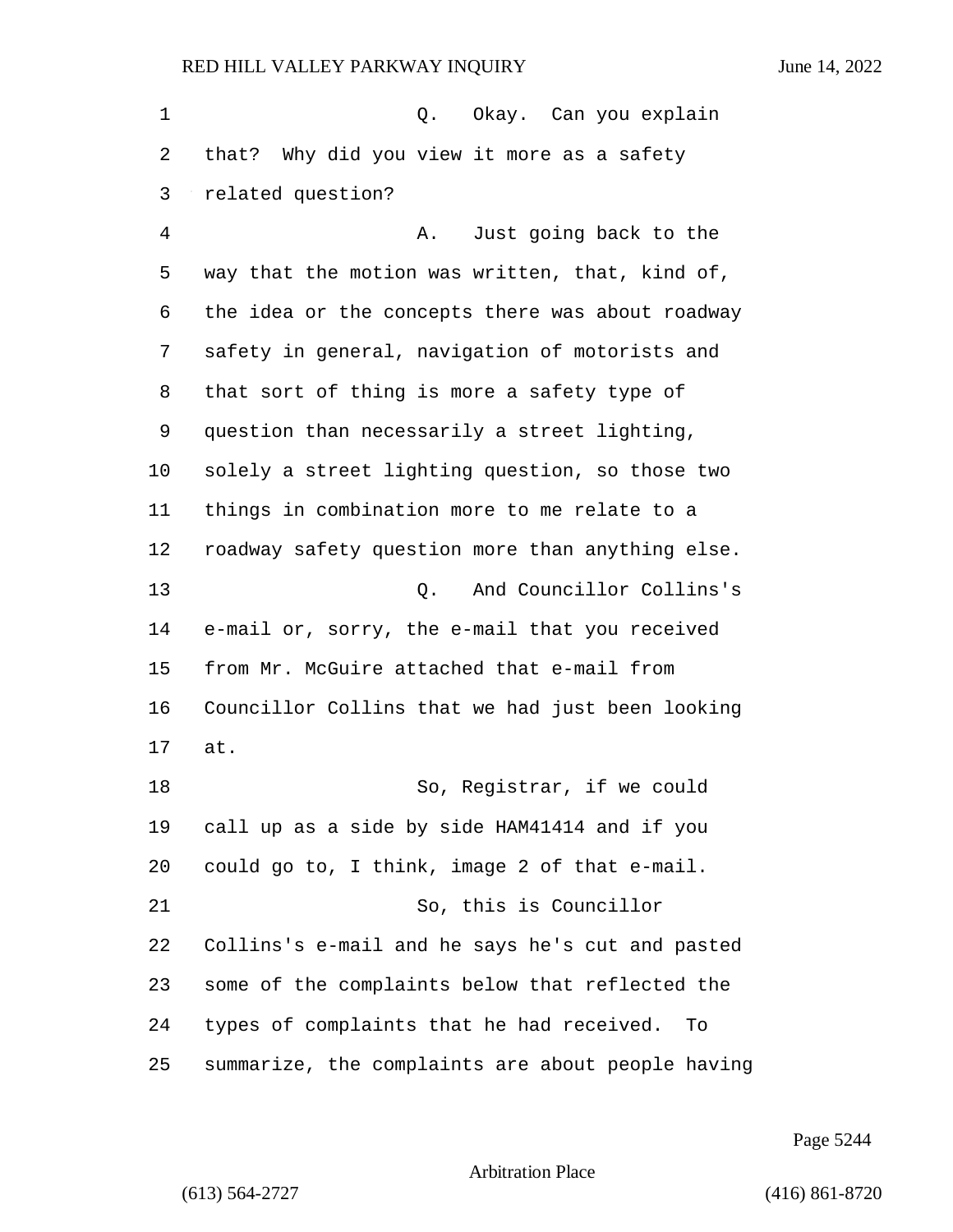safety concerns regarding the lack of lighting and the inability to see the lane markings and where the lanes were on the roadway. 4 And so, as I read those concerns that gave rise to the motion, they were about safety but specifically about safety as it relates to darkness and not being able to see on the roadway. Is that fair? 9 A. That's fair, about driver comfort and visibility for sure. 11 Q. And Councillor Collins's motion and the motion that was brought approved by the Public Works Committee was about what could be done to improve driver comfort and visibility within those dark areas of the Red Hill that he had received complaints about? 17 A. Correct. 18 O. Okay. Registrar, if we could call out -- we can end the call out of HAM41414 and if we could call out Mr. Field's e-mail at the top. 22 So, the next day, on January 17, you responded to Ron Gallo and you copied Mr. McGuire and Mr. Kirchknopf and you wrote:

Page 5245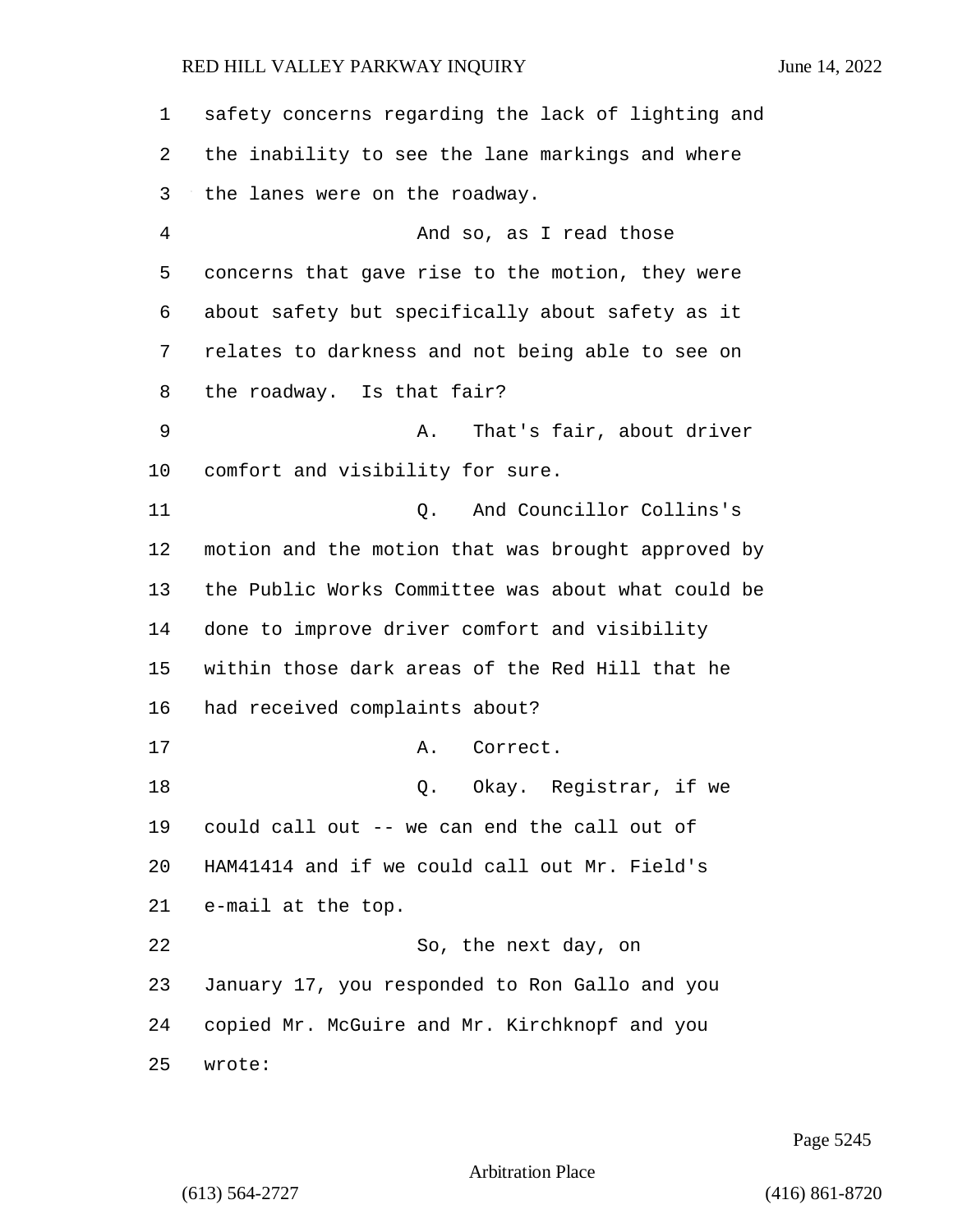| 1  | "Ron, after discussing    |
|----|---------------------------|
| 2  | this with Gord and Gary,  |
| 3  | it is our opinion that    |
| 4  | the safety issue should   |
| 5  | be reviewed holistically. |
| 6  | Therefore, the            |
| 7  | consultant's scope should |
| 8  | encompass street lighting |
| 9  | review and what           |
| 10 | countermeasure benefits   |
| 11 | would be attributed to    |
| 12 | adding lighting. As you   |
| 13 | can imagine, adding       |
| 14 | lighting would be         |
| 15 | supremely expensive and   |
| 16 | before we consider it, we |
| 17 | need to determine what is |
| 18 | the best solution. As     |
| 19 | you and I discussed, if   |
| 20 | traffic is going to       |
| 21 | proceed with contracting  |
| 22 | a consultant, then please |
| 23 | include me in the contact |
| 24 | information to assist in  |
| 25 | defining the project      |

Page 5246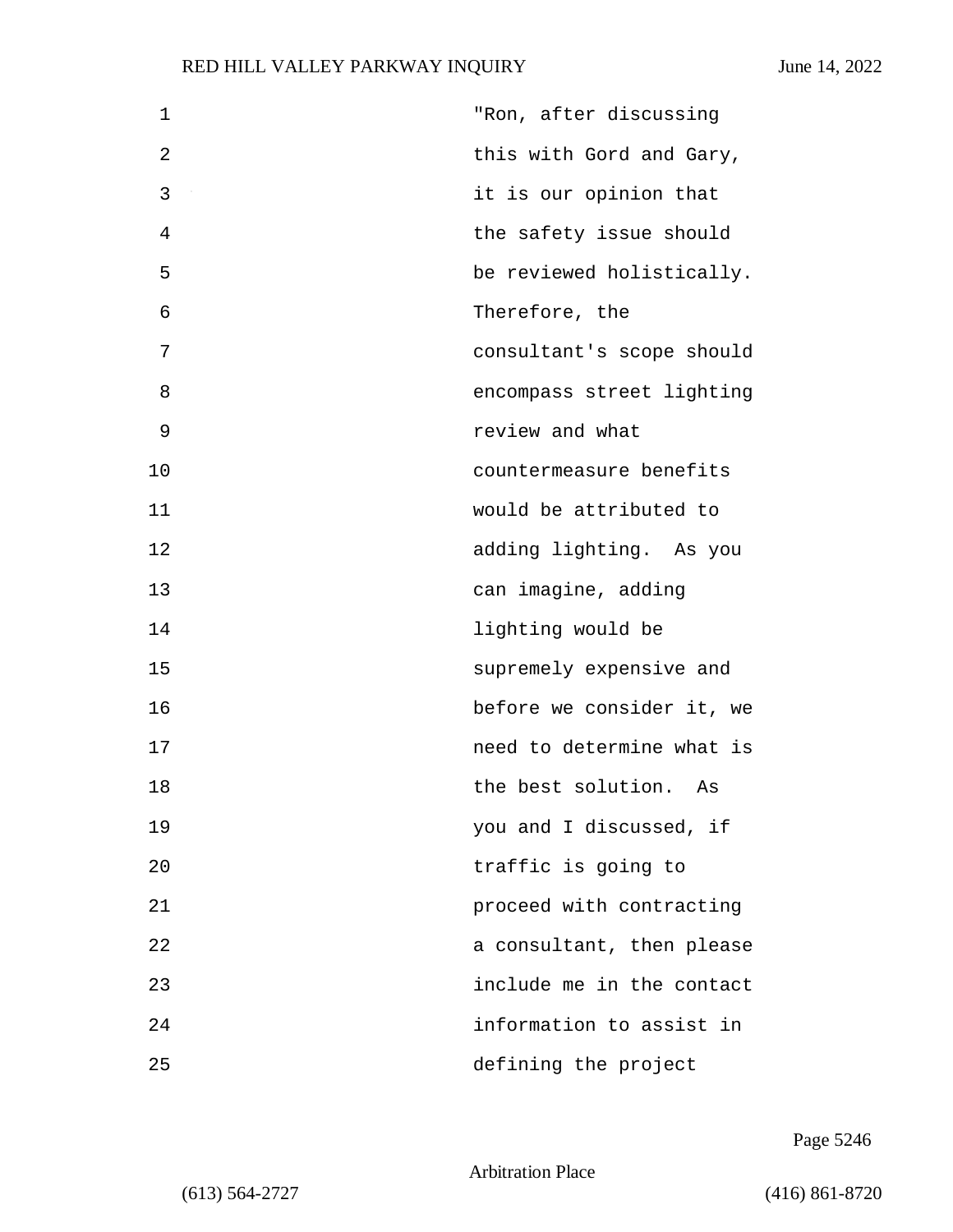| 1  | scope."                                            |
|----|----------------------------------------------------|
| 2  | The Gary you're referring to                       |
| 3  | here, I take it based on who is copied, is         |
| 4  | Mr. Kirchknopf. Is that right?                     |
| 5  | That's correct.<br>Α.                              |
| 6  | And why had you spoken<br>Q.                       |
| 7  | with Mr. Kirchknopf and Mr. McGuire?               |
| 8  | Gary Kirchknopf was my<br>Α.                       |
| 9  | direct supervisor and Gord was my manager.         |
| 10 | Mr. Kirchknopf has a traffic background as well    |
| 11 | and previous to at that point in time looked       |
| 12 | after, I believe, community traffic for the City.  |
| 13 | Q. And you reference a                             |
| 14 | discussion that you had had with Mr. McGuire and   |
| 15 | Mr. Kirchknopf. What did the three of you          |
| 16 | discuss?                                           |
| 17 | I do not recall<br>Α.                              |
| 18 | specifically what we discussed in that moment, but |
| 19 | it would have been revolving around our -- how we  |
| 20 | would undertake or respond to the motion and what  |
| 21 | that plan would look like, whether in this case,   |
| 22 | you know, inadvertently it was from Martin White   |
| 23 | that those two things would be separated, so the   |
| 24 | review of lighting and the review of signage and   |
| 25 | pavement markings were separate, so this           |

Page 5247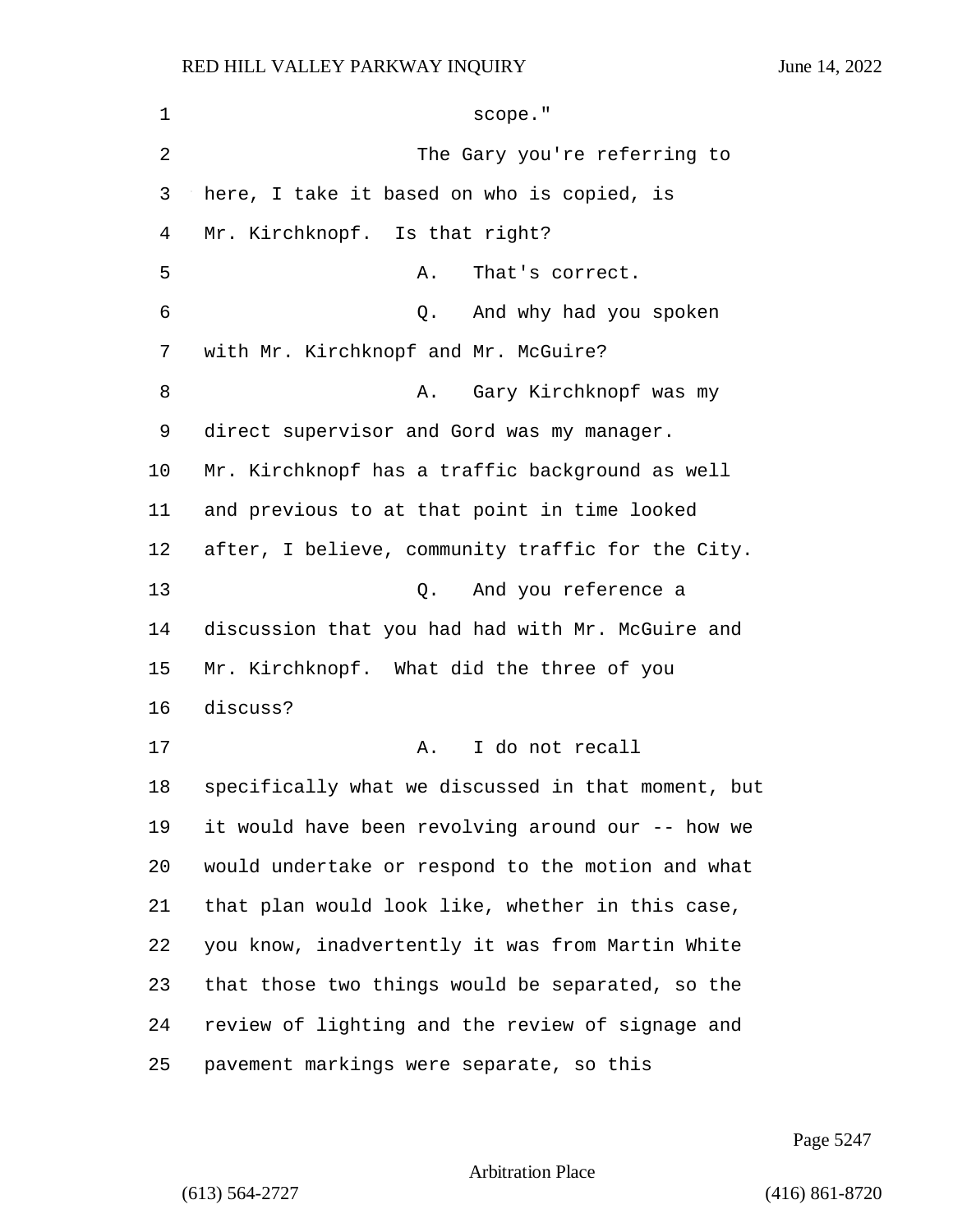| 1  | discussion that we had was the basis of this      |
|----|---------------------------------------------------|
| 2  | e-mail here, that it was our opinion that those   |
| 3  | two things should be grouped together within one  |
| 4  | consultant assignment to be looked at             |
| 5  | comprehensively or together.                      |
| 6  | And the safety issue,<br>Q.                       |
| 7  | what did you mean by that? What was the safety    |
| 8  | issue that you were referring to?                 |
| 9  | Again, driver navigation<br>Α.                    |
| 10 | and driver comfort is what I would view as a      |
| 11 | safety discussion, so that's what that's making   |
| 12 | reference to. Overall, it's still, you know, the  |
| 13 | theme of the motion is still within the realms of |
| 14 | traffic safety.                                   |
| 15 | And reviewed<br>Q.                                |
| 16 | holistically, I think that's what you've told us. |
| 17 | It was about the traffic piece and the lighting   |
| 18 | piece and looking at them together?               |
| 19 | Correct.<br>Α.                                    |
| 20 | What other factors did<br>Q.                      |
| 21 | you think could or would be included in the       |
| 22 | consultant review, the scope of the consultant    |
| 23 | review?                                           |
| 24 | In terms of the traffic<br>Α.                     |
| 25 | engineering side or the traffic safety side, my   |

Page 5248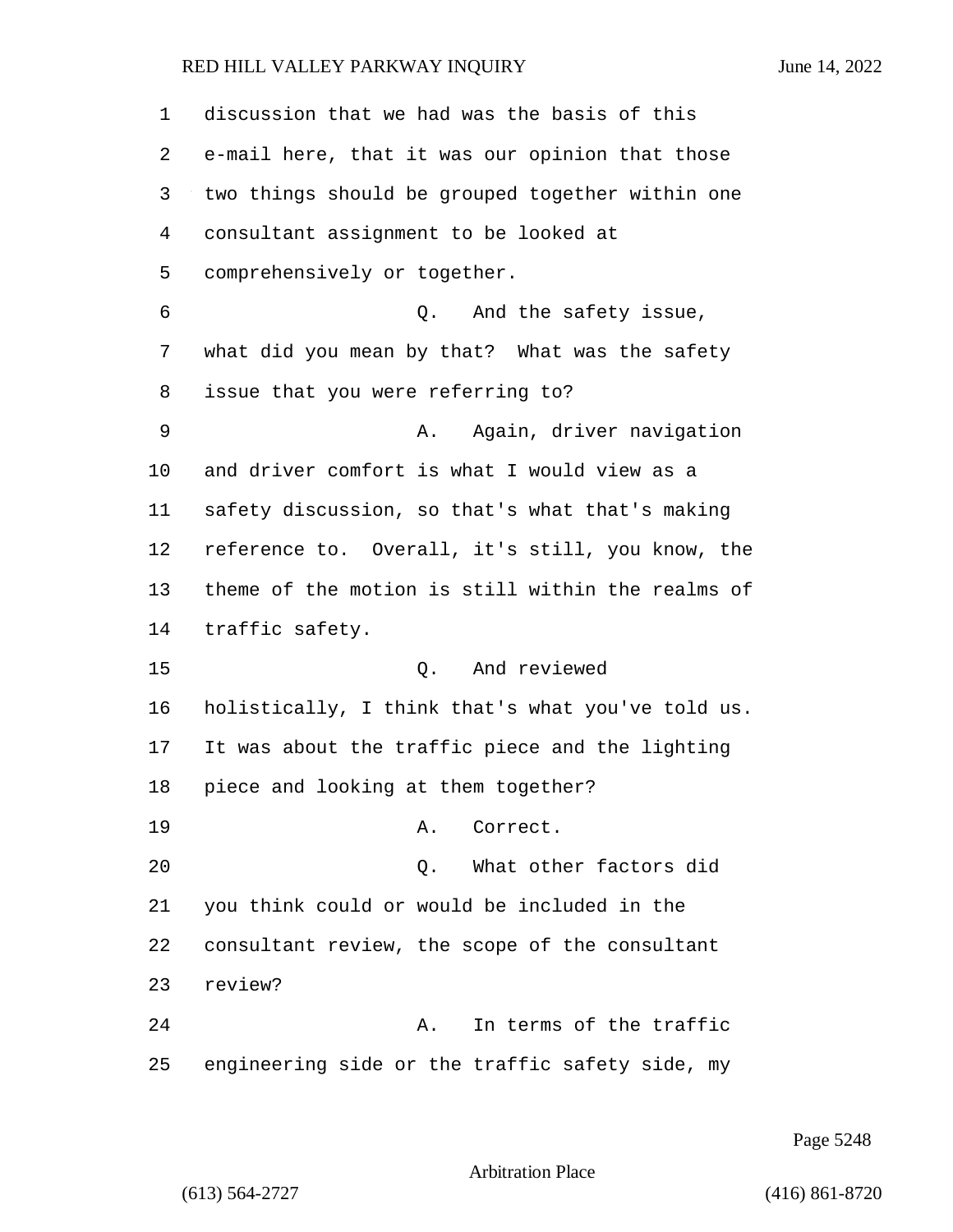| $\mathbf 1$ | focus was strictly on the lighting. However,       |
|-------------|----------------------------------------------------|
| 2           | within the traffic safety realm, lighting is       |
| 3           | considered a countermeasure, the same as signage   |
| 4           | and pavement markings are, so the holistic         |
| 5           | approach speaks to, you know, equal consideration  |
| 6           | of lighting within the same ideals of pavement     |
| 7           | markings and signage, all to do with roadway       |
| 8           | safety, navigation and driver comfort.             |
| 9           | And when you talk about<br>0.                      |
| 10          | in the last sentence of the first paragraph, "We   |
| 11          | need to determine what is the best solution,"      |
| 12          | lighting might be a solution, but there would be a |
| 13          | number of solutions considered. Is that a fair     |
| 14          | summary of what you're saying there?               |
| 15          | Yeah, that's correct.<br>Α.                        |
| 16          | And you understood that<br>Q.                      |
| 17          | lighting might be a consideration, based on the    |
| 18          | scope of the motion, that lighting would be        |
| 19          | something that would be included?                  |
| 20          | Absolutely.<br>Α.                                  |
| 21          | Q. And so, this is about                           |
| 22          | five years, just a little over five years, after   |
| 23          | the Red Hill opened. Was this the first review of  |
| 24          | Red Hill lighting since it had opened to the       |
| 25          | public?                                            |

Page 5249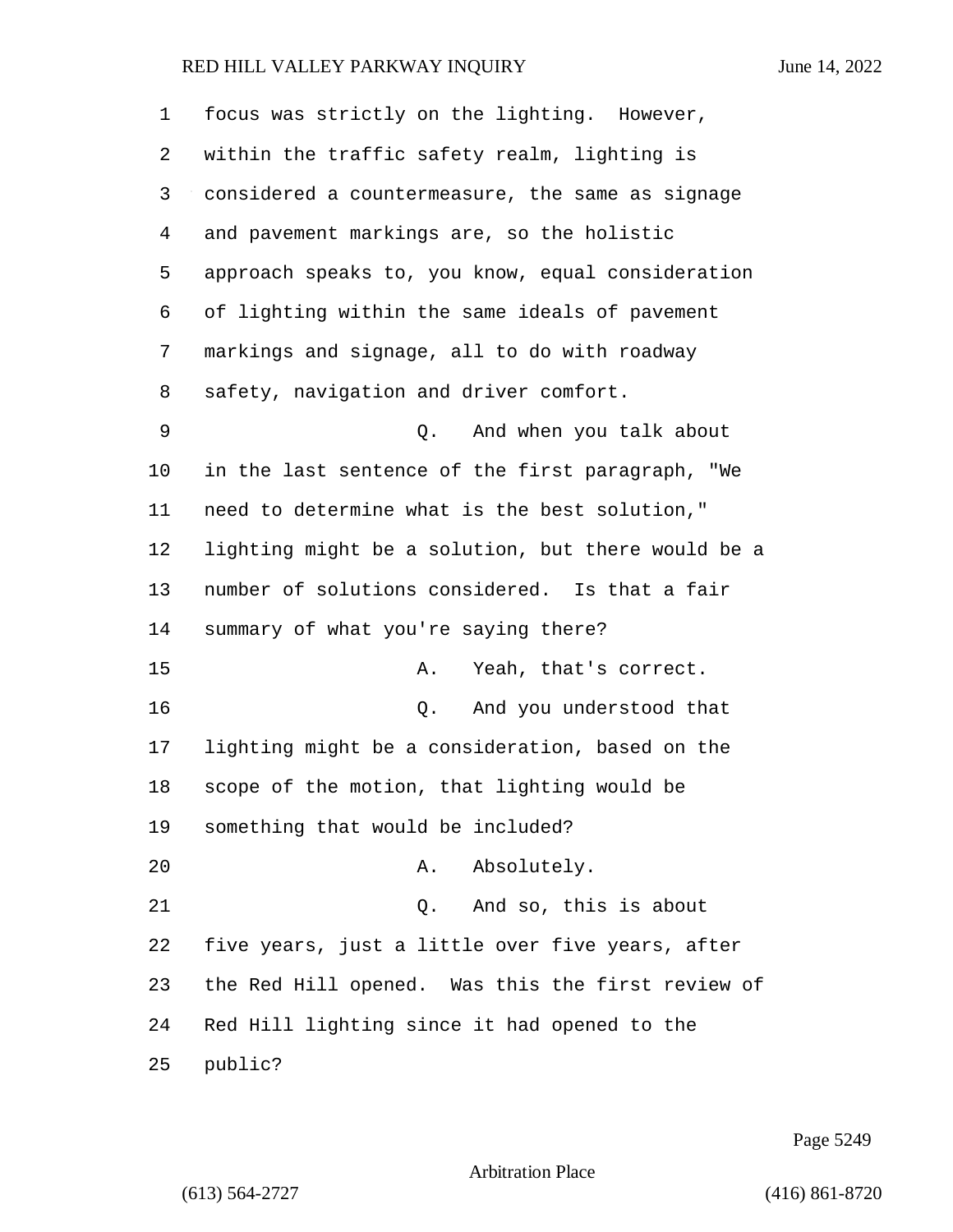1 A. I believe so. Within my timeframe at the City, from 2008 until this point, there had not been any lighting studies conducted on the Red Hill. I don't have any insight into what was conducted previous to my time at the City. 7 Q. But since you started in 2008, this was the first? 9 A. Yes. 10 Q. And you told us before that your office received some but rare enquiries and complaints about Red Hill lighting. Did you have any concerns that an investigation into lighting might reveal any concerns about the lighting on the Red Hill? 16 A. Concerns, no. I didn't have any predetermined concerns or opinion on the what it would or wouldn't reveal. 19 Q. And, Registrar, if we can close out this call out and call up overview document 6, pages 9 and 10. If we could call out paragraph 15 and 16. 23 So, on January 23, this is about a week later, on January 23, 2013, you attended a meeting about implementing the Public

Page 5250

Arbitration Place

(613) 564-2727 (416) 861-8720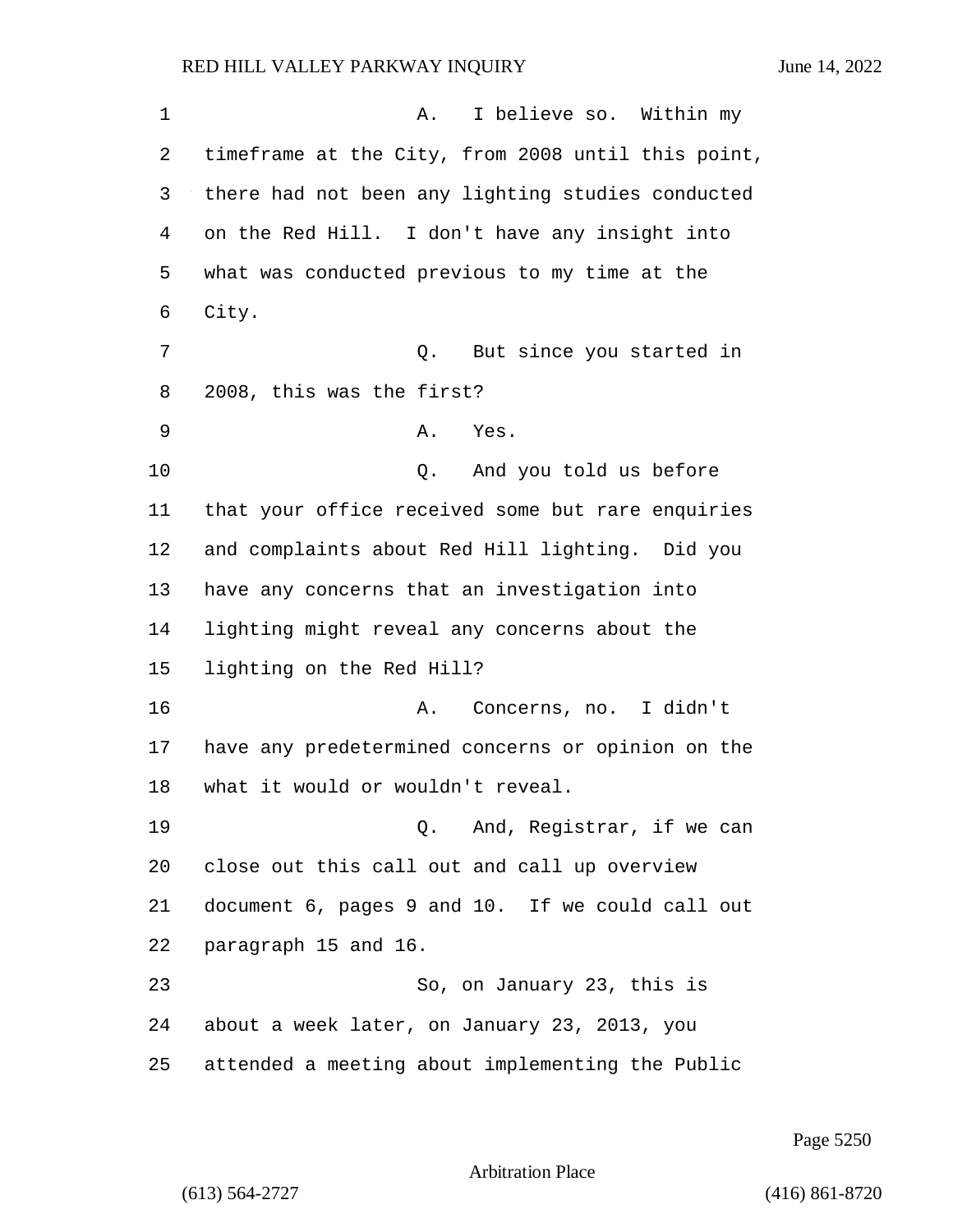Works motion and the other attendees listed, and you'll see in the first call out, Martin White, Mr. Gallo, Mike Cosentino, Stephen Cooper and Stewart Lloyd. 5 And, as it describes in this paragraph, Mr. Cooper was assigned to be the project manager and as part of that he would develop the RFP for the project, assign a consultant from the City's roster and obtain a purchase order. 11 So, you're listed as one of the attendees. Do you recall attending this meeting? **A.** I don't have a specific recollection of attending this meeting, but seeing the meeting minutes in preparing for today, I don't disagree that I was not at this meeting. 18 Q. And in, sort of, the excerpts of the minutes that are in this paragraph, there's a number of considerations that are listed there for the RFP. And it says that Mr. Cooper -- as it says, Mr. Cooper was the project manager. 24 Your role on the project was to oversee the lighting aspects of the review?

Page 5251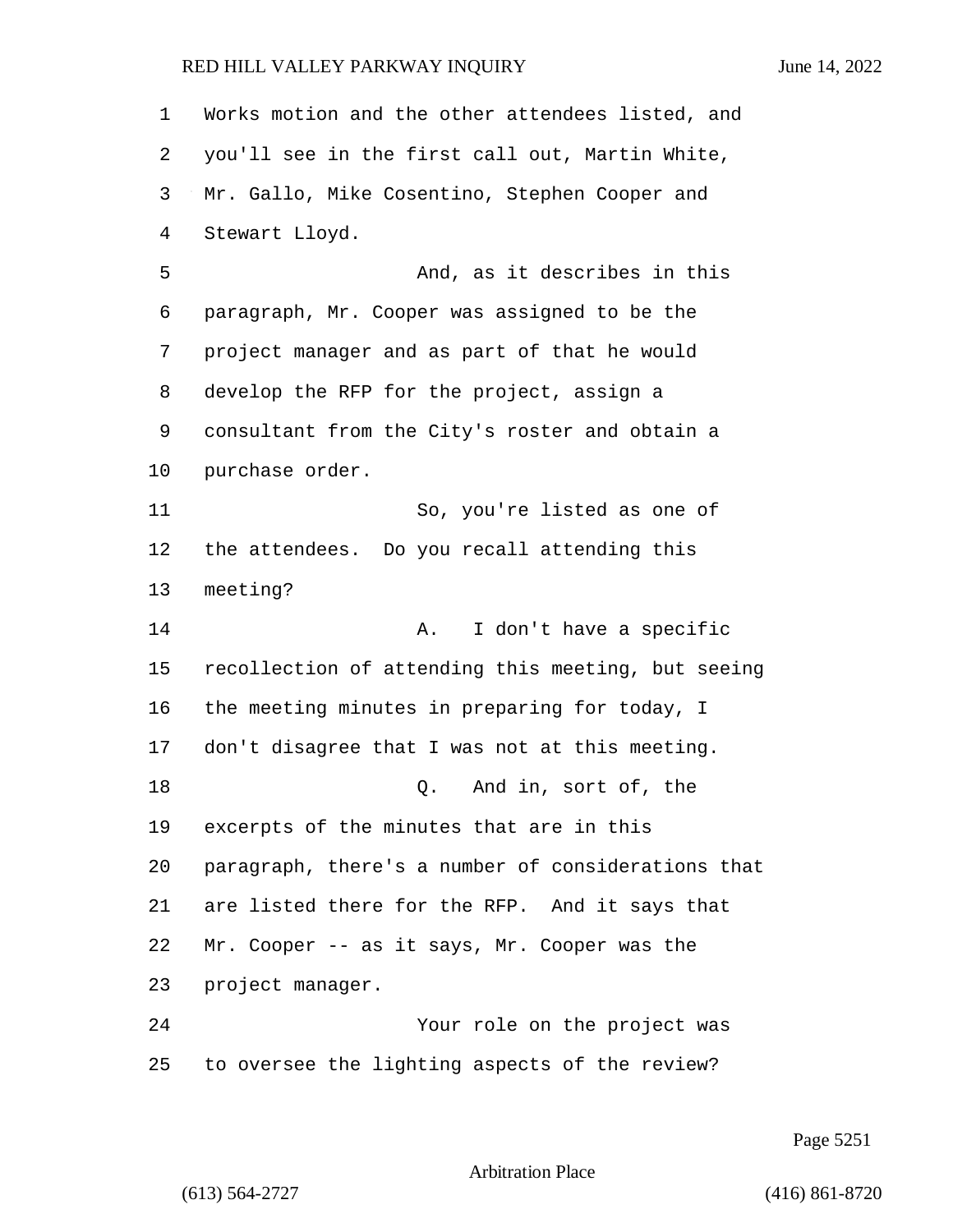| 1  | I wouldn't define it as<br>Α.                      |
|----|----------------------------------------------------|
| 2  | oversee. I viewed myself as a stakeholder and      |
| 3  | providing information and representing street      |
| 4  | lighting since they were in two different          |
| 5  | divisions, traffic and engineering services were   |
| 6  | two different divisions, so providing information  |
| 7  | and aid in the undertaking of the assignment.      |
| 8  | Okay. So, that's your<br>Q.                        |
| 9  | understanding of your role. You were there to      |
| 10 | provide information to the traffic staff, because  |
| 11 | they didn't have the background in lighting.<br>Is |
| 12 | that fair?                                         |
| 13 | They don't have a<br>Α.                            |
| 14 | background in lighting, I agree, from an           |
| 15 | engineering and construction and operations and    |
| 16 | maintenance perspective. That's true. They do      |
| 17 | have an understanding of lighting as it pertains   |
| 18 | to roadway and traffic safety. That's part of      |
| 19 | their course work that they take when they attend  |
| 20 | college.                                           |
| 21 | Q. And, as I understand it,                        |
| 22 | of the people that were at this meeting, you were  |
| 23 | the only staff in the lighting group. Is that      |
| 24 | right?                                             |
| 25 | That's correct. There<br>Α.                        |

Page 5252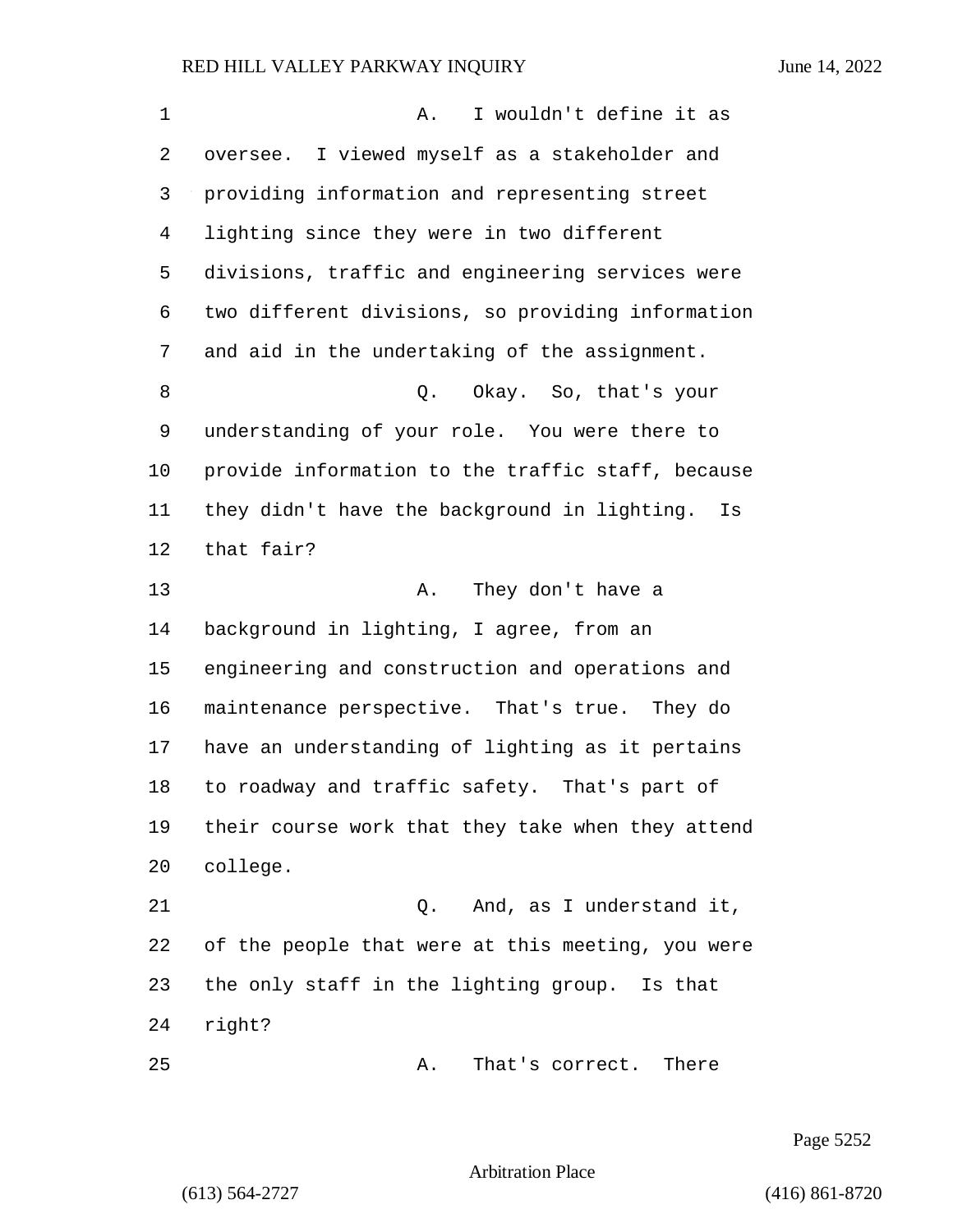| 1  | were only two of us in the lighting group at that  |
|----|----------------------------------------------------|
| 2  | time. Well, two full-time staff and two students.  |
| 3  | I was the person looking after the engineering     |
| 4  | design and then my counterpart, his name was       |
| 5  | Mr. Peter Locs or that's still his name, sorry, he |
| 6  | looked after operations and maintenance. So,       |
| 7  | since this is more related to, you know, the       |
| 8  | provision of adding lighting, that is more within, |
| 9  | you know, the guise of engineering and             |
| 10 | construction that is more so an operations and     |
| 11 | maintenance.                                       |
| 12 | And in terms of who was<br>Q.                      |
| 13 | involved in the project and your role as compared  |
| 14 | to the traffic staff, given that you had a         |
| 15 | background in lighting, did you see yourself as    |
| 16 | sort of the driver of discussions around providing |
| 17 | information or, sort of, the responsibility for    |
| 18 | that piece?                                        |
| 19 | A. Yes and no. My                                  |
| 20 | responsibility or my role on the team was to       |
| 21 | provide information as far as what the engineering |
| 22 | standards were for the City, how we design and     |
| 23 | construct street lighting, but in terms of         |
| 24 | selecting lighting as a possible inclusion         |
| 25 | countermeasure amongst all of the other            |

Page 5253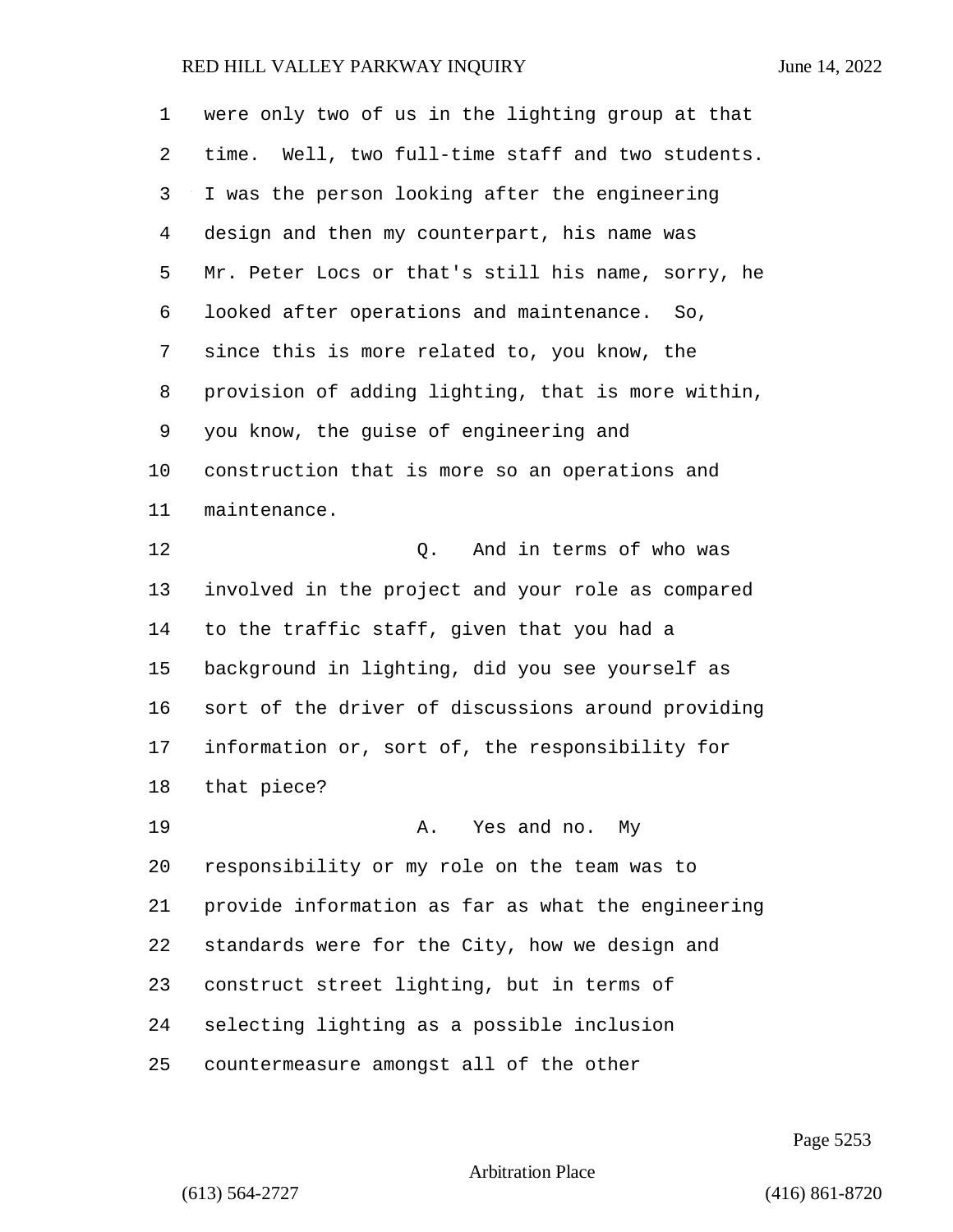| 1  | countermeasures for consideration that would be    |
|----|----------------------------------------------------|
| 2  | looked at part of the study, that was not my role. |
| 3  | That was the traffic engineering folks. That was   |
| 4  | their responsibility.                              |
| 5  | Q. So, did traffic, to your                        |
| 6  | understanding, did traffic have the full authority |
| 7  | to make the ultimate staff recommendations and you |
| 8  | were not a decision maker? Is that how you would   |
| 9  | characterize your role?                            |
| 10 | In terms of if the<br>Α.                           |
| 11 | outcome of the study recommended lighting, for     |
| 12 | sure that is completely within their realm of      |
| 13 | authority, and then my role at that point in time  |
| 14 | would be to implement that recommendation.         |
| 15 | Thank you. Okay. And in<br>Q.                      |
| 16 | the second last note there, it says:               |
| 17 | "Mike Field to provide                             |
| 18 | street lighting review                             |
| 19 | strategy to Steve."                                |
| 20 | What did that mean?                                |
| 21 | I wasn't the author of<br>Α.                       |
| 22 | these minutes and I don't recall the meeting       |
| 23 | specifically, but I would take this as providing   |
| 24 | from the engineering perspective of how lighting   |
| 25 | standards are applied, how construction practices, |

Page 5254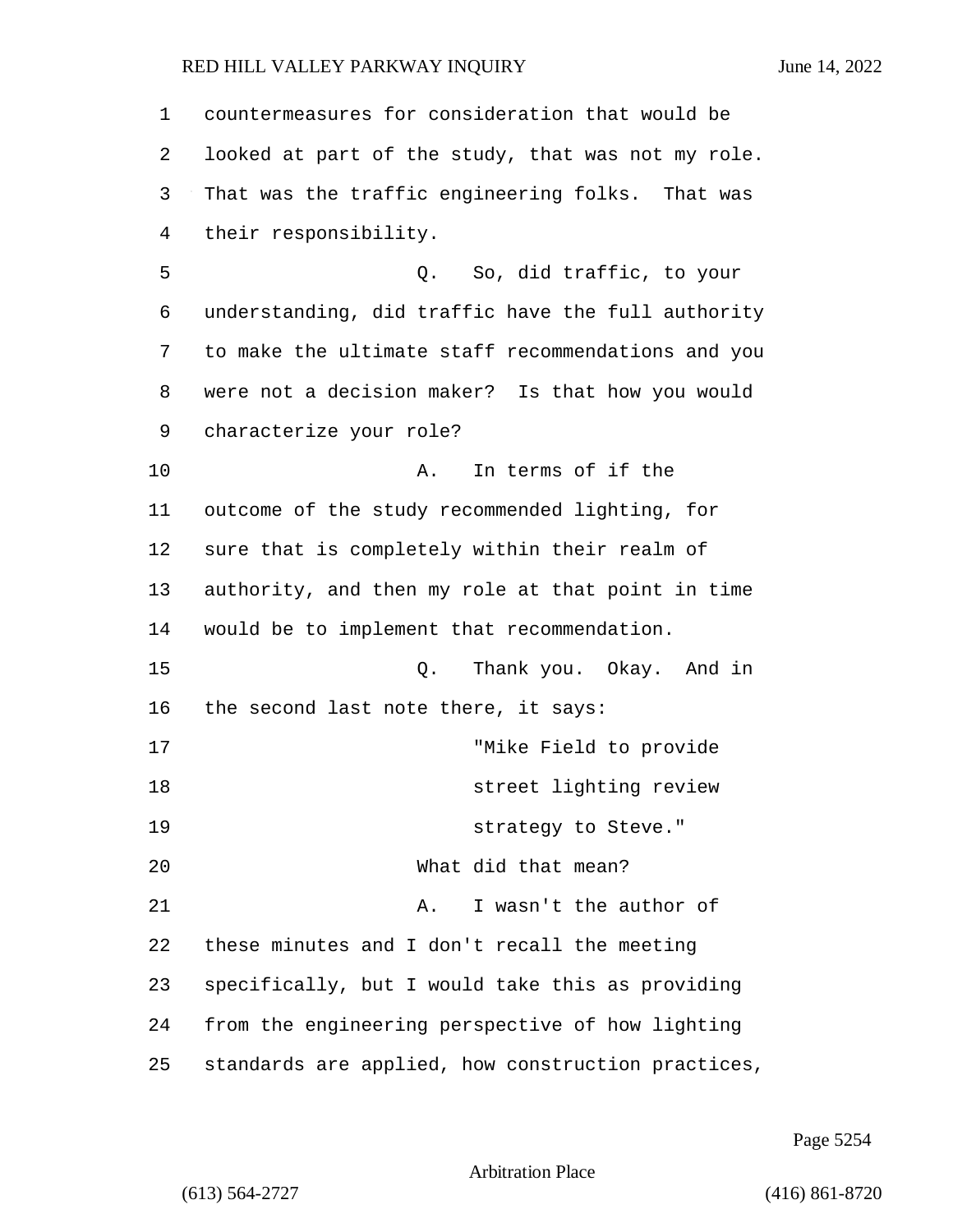built environment things are applied, and that would be as far as providing that information into the project team to give them some insight into, you know, the design and implementation of lighting. That's the way that I view that item there. 7 Q. And I've skipped a little bit lower down in that call out, but where it says, the fourth item down, "is lighting suitable?" 11 A. Right, correct. 12 C. What does that mean? Is the existing lighting, so the non-continuous decision point lighting on the Red Hill, was that suitable? 16 A. Agreed. That's what I view it as, is the question is: Is the existing lighting configuration suitable? In the same frame as the one above, is signage suitable, the existing signage on the Red Hill as well. 21 C. And of those other items listed under RFP Considerations, based on your role, did any of these apply to you? 24 A. No, they did not. 25 Q. And in paragraph 16, it

Page 5255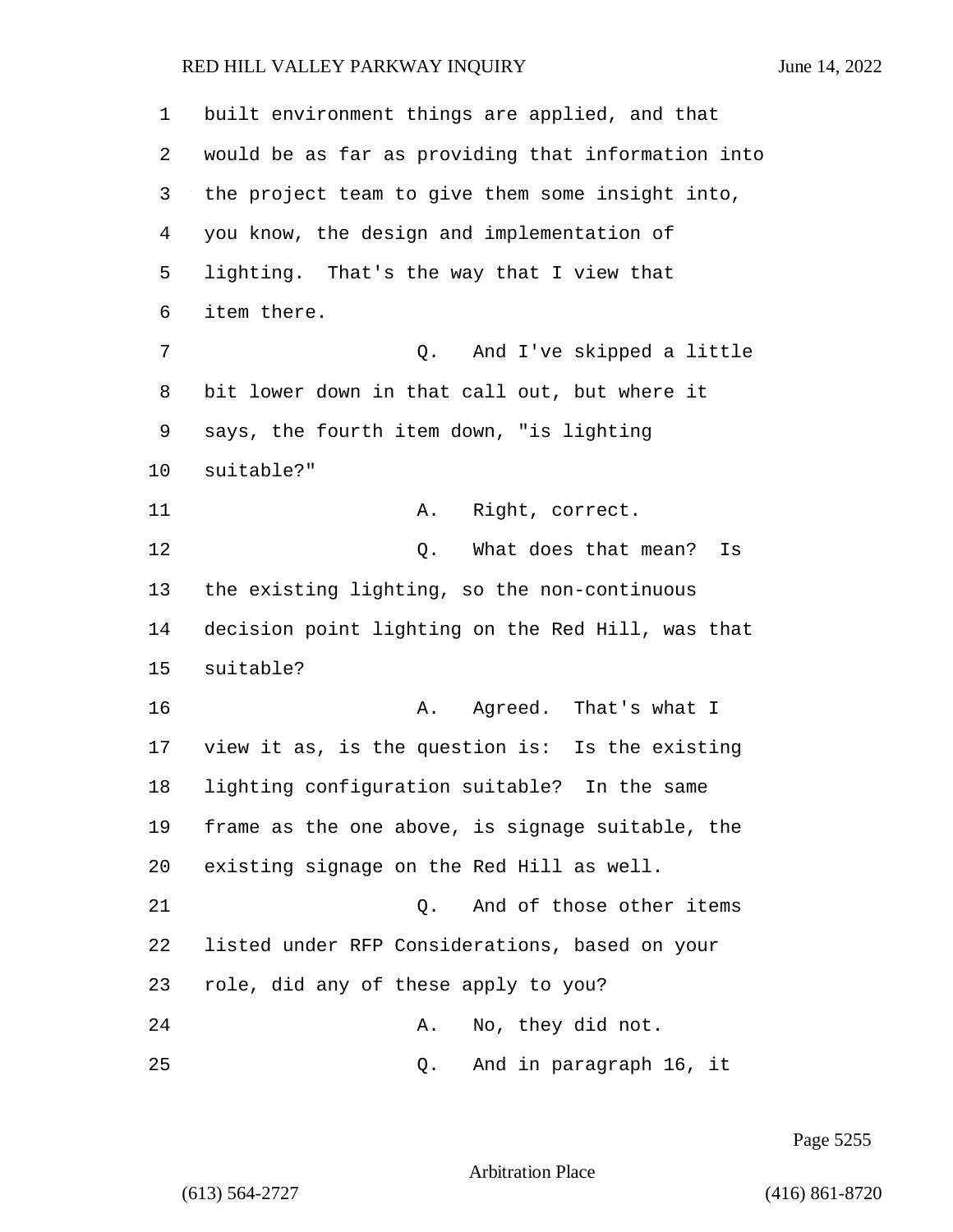| 1  | says:                                             |  |
|----|---------------------------------------------------|--|
| 2  | "The minutes also record                          |  |
| 3  | that the final report was                         |  |
| 4  | to contain recommended                            |  |
| 5  | improvements/alternatives                         |  |
| 6  | to lighting, signing and                          |  |
| 7  | marking with associated                           |  |
| 8  | costs."                                           |  |
| 9  | Does that refer -- where it                       |  |
| 10 | says the final report, is that the final          |  |
| 11 | consultant report?                                |  |
| 12 | A. I believe so.                                  |  |
| 13 | And presumably also the<br>Q.                     |  |
| 14 | final staff report?                               |  |
| 15 | I believe this is in<br>Α.                        |  |
| 16 | reference to the consultant report. This was a    |  |
| 17 | discussion about the terms of reference for the   |  |
| 18 | RFP.                                              |  |
| 19 | Q. And that was your                              |  |
| 20 | understanding, that the consultant's report would |  |
| 21 | provide the recommended improvements and          |  |
| 22 | alternatives to what's listed there, and that     |  |
| 23 | included lighting?                                |  |
| 24 | Α.<br>Correct.                                    |  |
| 25 | And, Registrar, if we<br>Q.                       |  |

Page 5256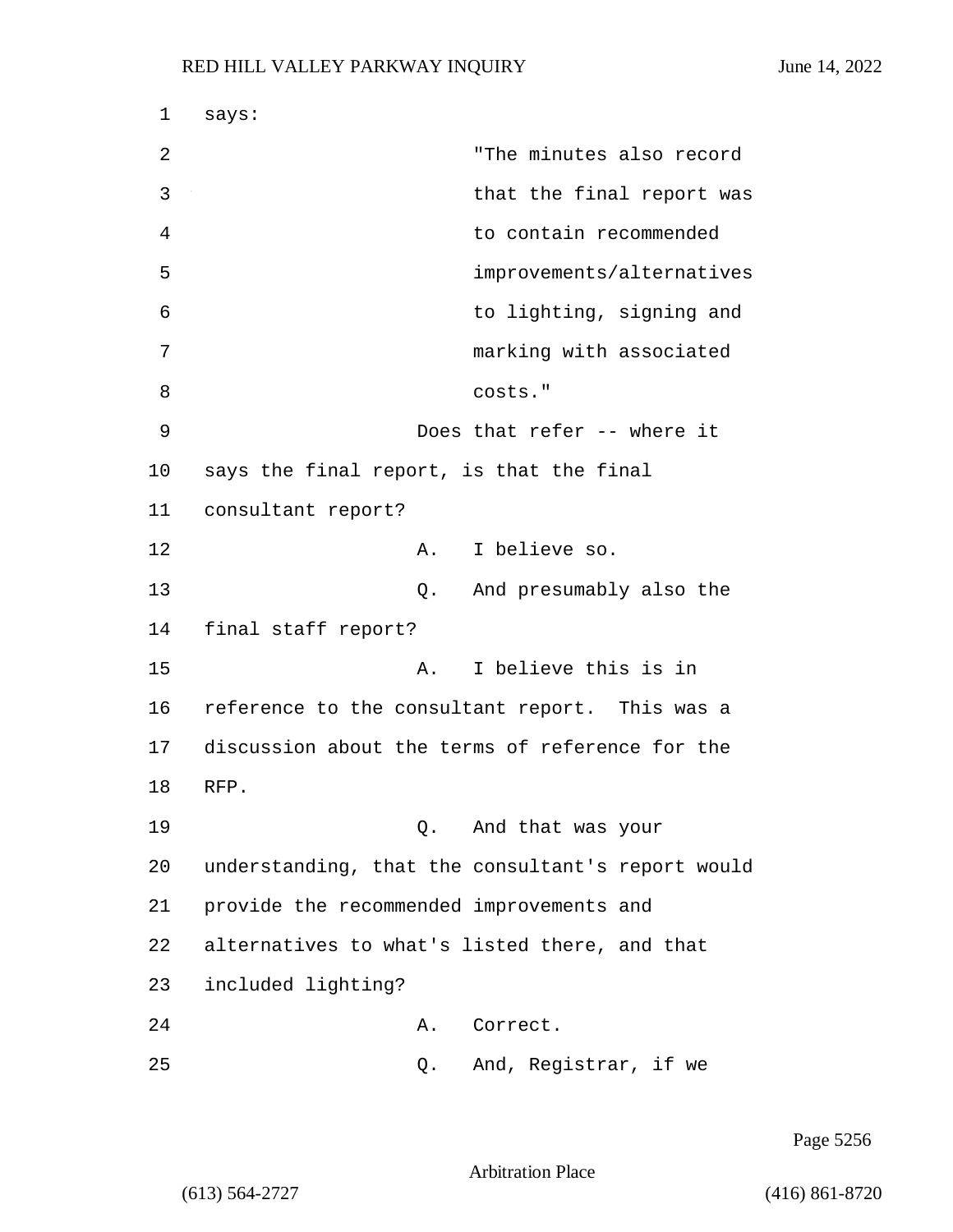| $\mathbf 1$ | could close this out and call up the minutes.     |
|-------------|---------------------------------------------------|
| 2           | There's one piece that's not excerpted in the     |
| 3           | overview document. So, that's HAM427.             |
| 4           | So, under item 1.3, which is                      |
| 5           | described as the study area, it says:             |
| 6           | "Mainline limits of                               |
| 7           | Dartnall ramp to                                  |
| 8           | Greenhill ramp in both                            |
| 9           | directions, as well as                            |
| 10          | Stone Church ramp."                               |
| 11          | Correct.<br>Α.                                    |
| 12          | Q. So, the study area                             |
| 13          | included the ramps and the mainline?              |
| 14          | Based on this, that's<br>Α.                       |
| 15          | correct, and I think that's in alignment with the |
| 16          | motion that was written and directed, direction   |
| 17          | received from council.                            |
| 18          | Right. The motion<br>Q.                           |
| 19          | directed staff to review the ramps and the        |
| 20          | mainline?                                         |
| 21          | It wasn't as specific as<br>Α.                    |
| 22          | ramps and mainline, but I believe it was talking  |
| 23          | about this general area of this interchange.      |
| 24          | Q. But as I read that note,                       |
| 25          | that's how staff that were at this meeting,       |

Page 5257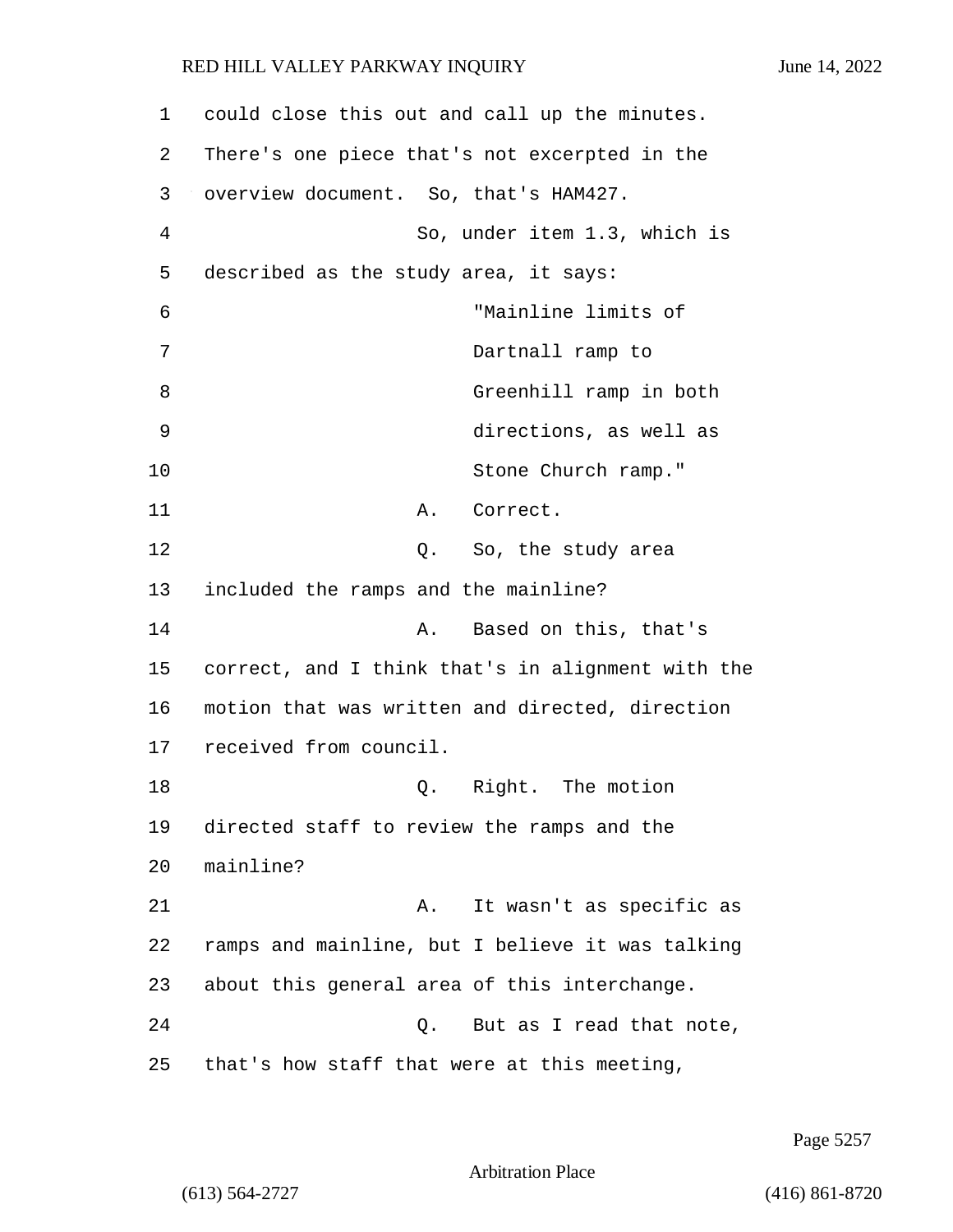including you, interpreted that motion. Is that fair? 3 A. I'm not too sure if this would be my interpretation of it specifically. I don't recall the meeting. But that is how it's captured within these minutes here by the minute taker. 8 and I take it, based on -- okay. 10 And then, Registrar, if we could end this call out and call up overview document 6, page 10, paragraph 17. 13 So, this is the day after that meeting. This is January 24 and Ms. Cameron advised you, Mr. McGuire and Mr. Moore that John Mater and his group would be taking the lead on the motion and they would report back to the Public Works Committee. 19 So, Mr. Mater's group was the traffic group and that was the group you had met with the day before? 22 A. Part of that group, correct. 24 Q. And Mr. Cooper, Mr. White, Mr. Gallo, they were all in the traffic

Page 5258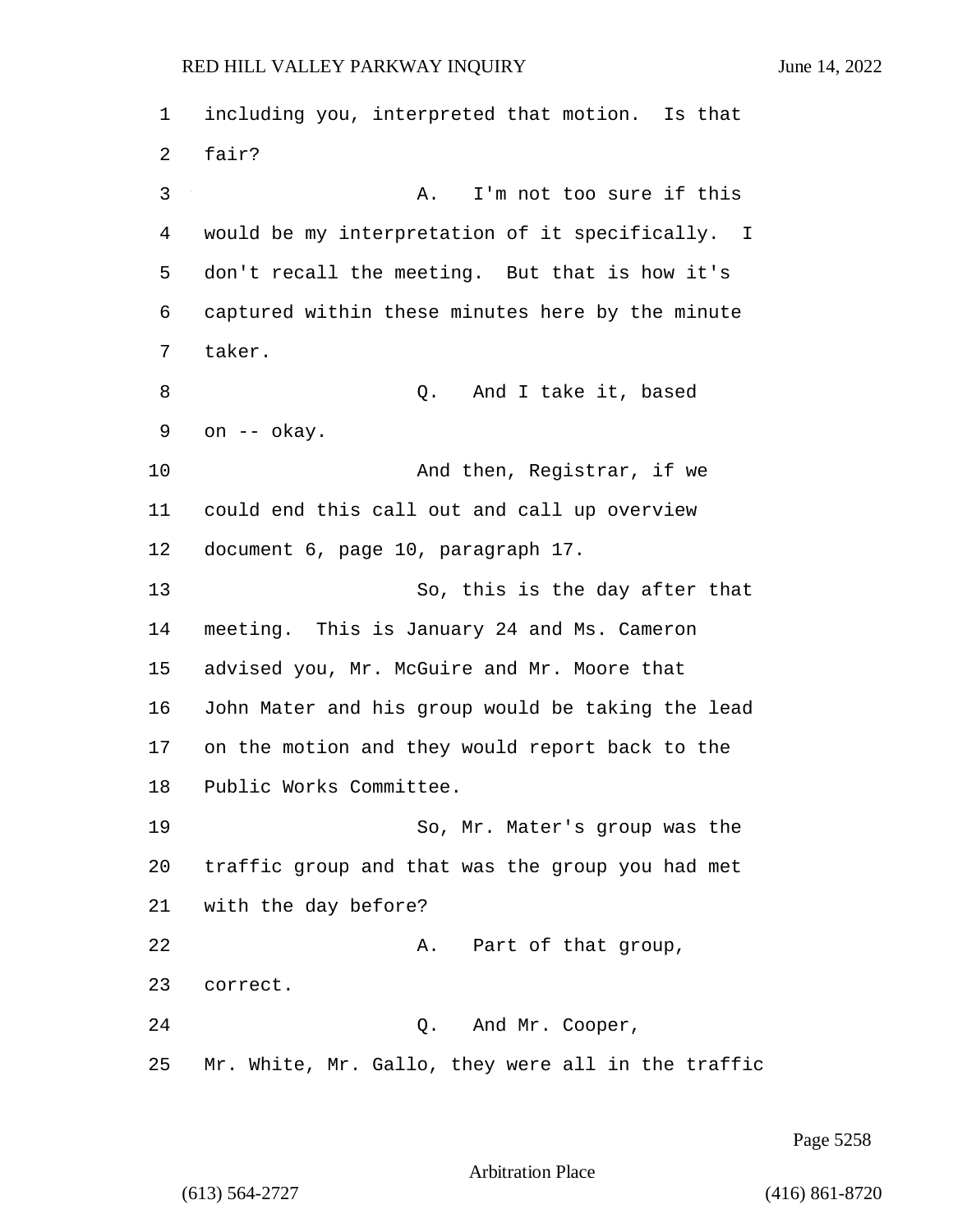| 1  | group?                                             |
|----|----------------------------------------------------|
| 2  | Α.<br>That's correct.                              |
| 3  | And I probably should<br>Q.                        |
| 4  | have asked you this before, but do you know how or |
| 5  | why the motion was assigned to Mr. Mater's group   |
| 6  | rather than to your group in lighting or jointly   |
| 7  | between your groups? Can you just explain how      |
| 8  | that decision happened, if you know?               |
| 9  | OBL items typically don't<br>Α.                    |
| 10 | go to an individual. They're reviewed by -- at     |
| 11 | the director level anyway. This is just speaking   |
| 12 | in general terms. By the general manager and       |
| 13 | directors and they choose who that OBL is assigned |
| 14 | to in the Public Works department.                 |
| 15 | And they can go to<br>Q.                           |
| 16 | multiple groups shared amongst -- like, one        |
| 17 | consultant report could be shared amongst multiple |
| 18 | groups. Is that right?                             |
| 19 | Sorry. Direction from<br>Α.                        |
| 20 | council can be assigned to multiple groups if that |
| 21 | is kind of the theme of the direction, but it      |
| 22 | doesn't happen very often. It's usually directed   |
| 23 | to the group which is best suited to respond to    |
| 24 | the contents or the direction that's been received |
| 25 | from council.                                      |

Page 5259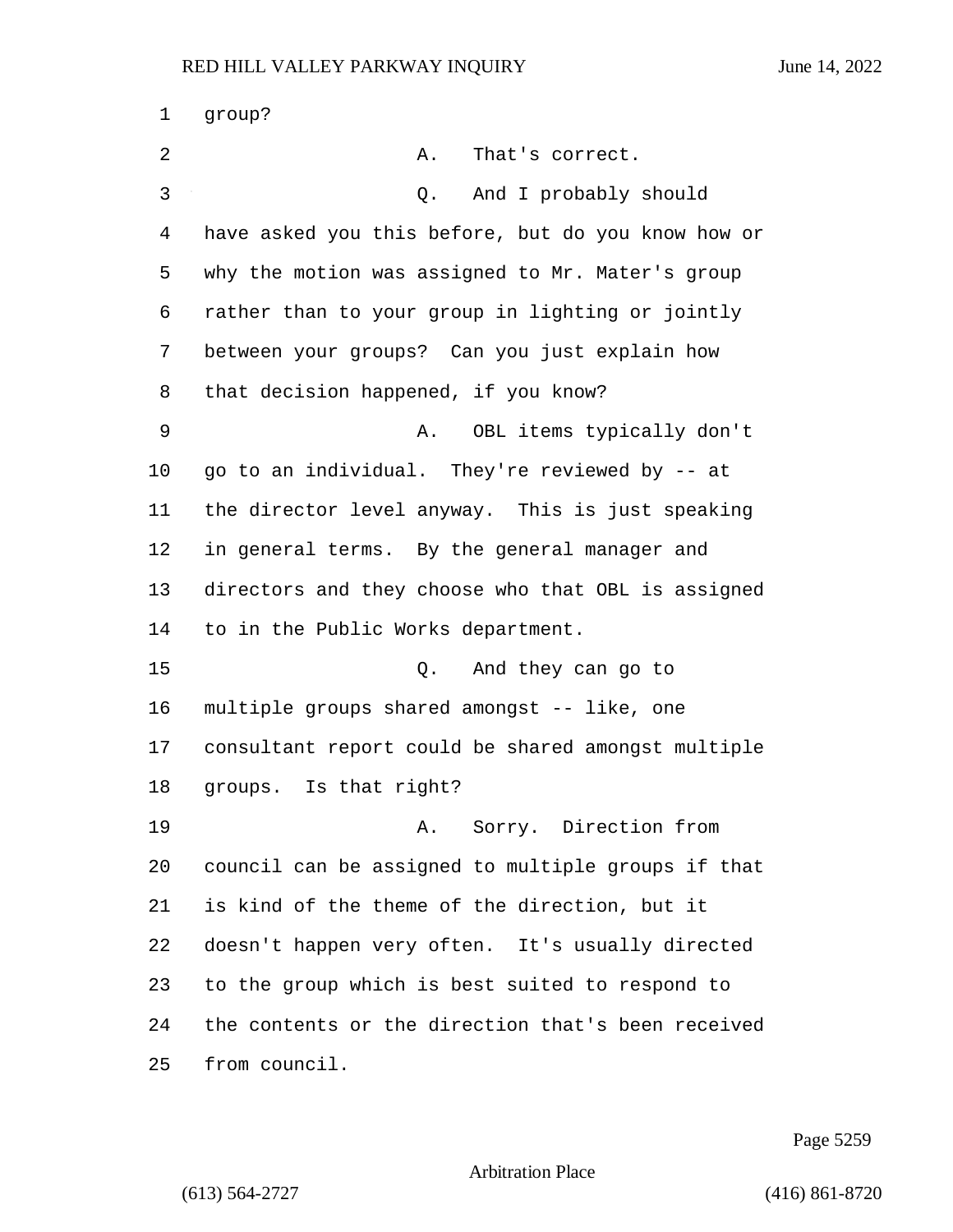| $\mathbf 1$ | Q. And do I understand right                       |
|-------------|----------------------------------------------------|
| 2           | that because Mr. Mater's group, the traffic group, |
| 3           | was responsible, the resulting staff report that   |
| 4           | would come as a result of the motion and the       |
| 5           | study, the output of that, would be submitted by   |
| 6           | the traffic staff. Is that right?                  |
| 7           | A. Generally, that's the way                       |
| 8           | that it would work. However, if during the         |
| 9           | undertaking of the work it was identified that     |
| 10          | there are involvement between other divisions,     |
| 11          | then at times reports back to committee and        |
| 12          | council can be defined as joint reports where you  |
| 13          | would have dual signature, at the director level   |
| 14          | anyway, of submission to council from both         |
| 15          | directors to acknowledge that it is a joint        |
| 16          | report.                                            |
| 17          | Q. Okay. So, at the time of                        |
| 18          | this motion -- Registrar, we can end that call     |
| 19          | out.                                               |
| 20          | At the time the motion was                         |
| 21          | passed, so in early 2013, what was your knowledge  |
| 22          | about -- we talked before about what the lighting  |
| 23          | configuration on the Red Hill was. What was your   |
| 24          | knowledge of why the Red Hill lighting was         |
| 25          | designed in the way that it was?                   |

Page 5260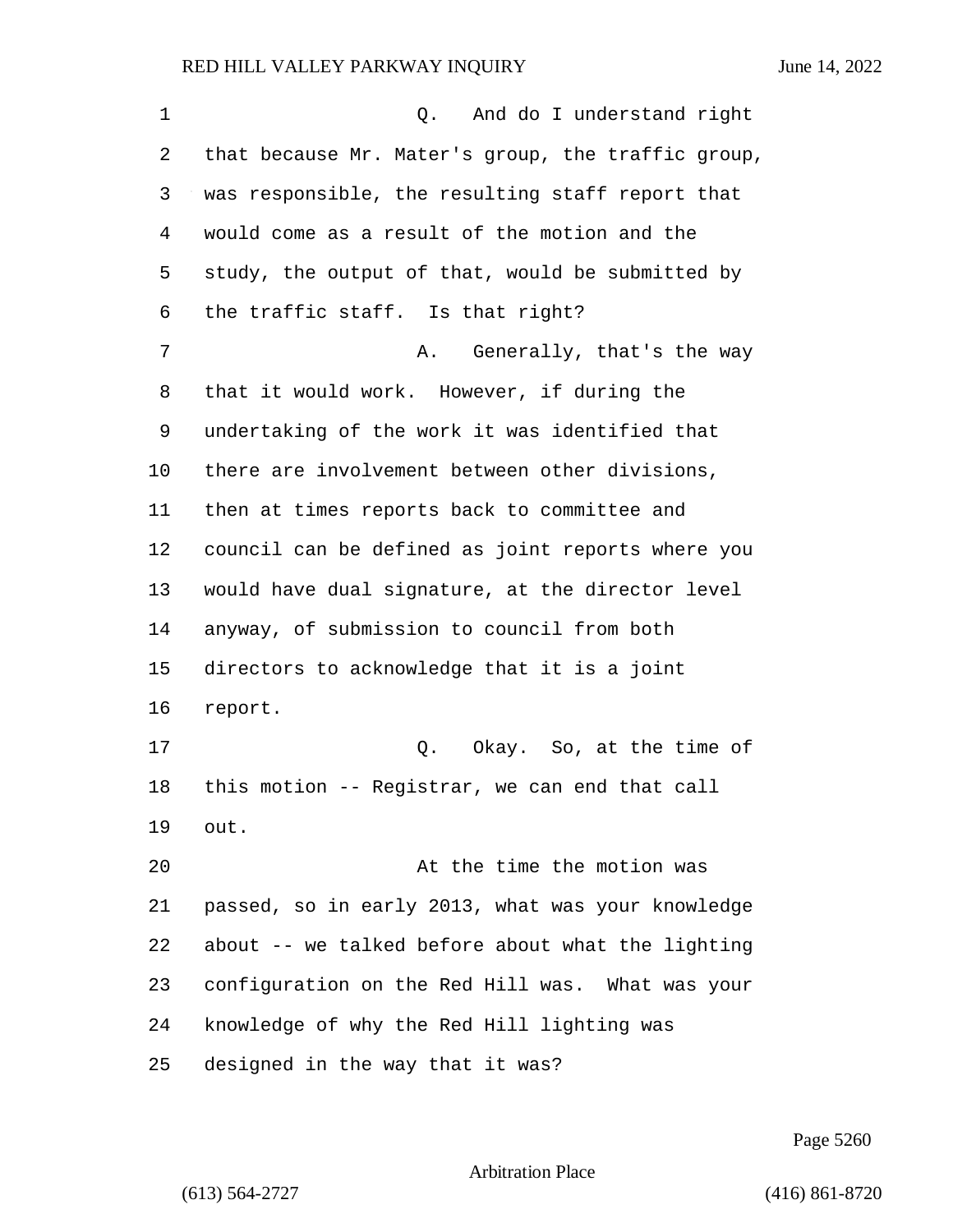1 a. In the timeframe of in around this meeting, you're referring to, or this discussion? 4 Q. Yeah. At the time that the motion was passed and CIMA's study was getting underway, what was your knowledge? 7 A. Yeah. I didn't have any perspective into how the configuration or design was selected for either the LINC or the Red Hill. That happened prior to my time at the City and I didn't have any documents or references that explained why one configuration was selected over another at this time. 14 Q. And did you have any understanding about an EA related to the Red Hill at this time? 17 A. No. My experience with EAs back at this time was very limited and, in my role, it was very rare that I would have any interaction or reference to an EA. 21 Q. So, you were aware that there was the interchange lighting only, but you didn't know the reasons why? 24 A. Correct. 25 Q. And so, at the time of

Page 5261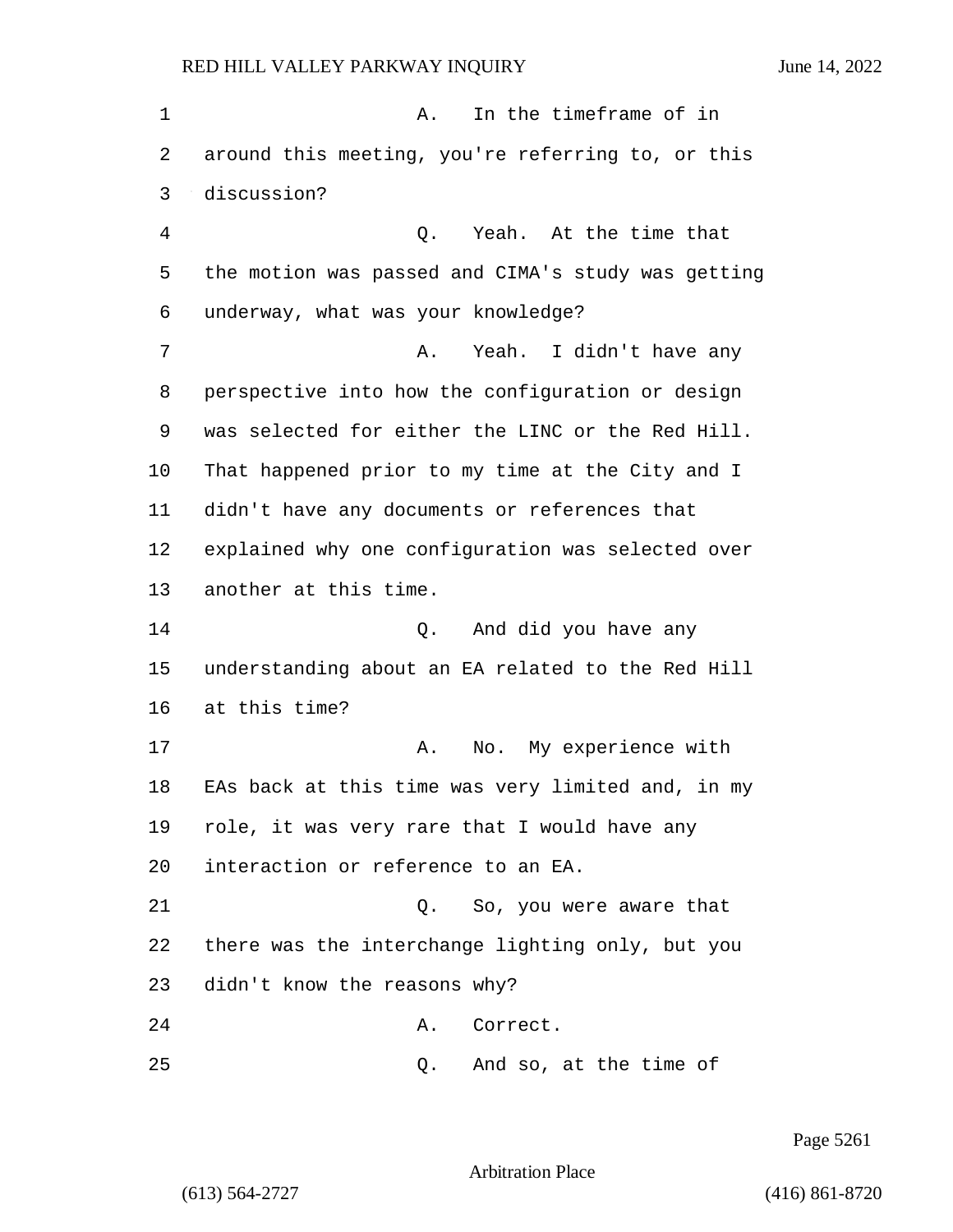| 1       | this study, what did you do to familiarize         |
|---------|----------------------------------------------------|
| 2       | yourself as this study, CIMA study, was getting    |
| 3       | initiated and starting to get underway? What       |
| 4       | steps did you take to familiarize yourself with    |
| 5       | the history, the standards, related to the Red     |
| 6       | Hill illumination?                                 |
| 7       | I think for the most<br>Α.                         |
| 8       | part, from what I recall, it was more about        |
| 9       | collecting the information related to the state of |
| $10 \,$ | the matter at that time. So, you know, the built   |
| 11      | infrastructure details of how many poles there     |
| 12      | were, what the wattage of the lights are and that  |
| 13      | sort of thing was my focus for preparing for this, |
| 14      | and then also, of course, collecting, you know,    |
| 15      | the industry standards that apply to the lighting  |
| 16      | of roadways and highways.                          |
| 17      | Q. So, you weren't at this                         |
| 18      | time collecting any of the background information  |
| 19      | related to the design of the Red Hill?             |
| 20      | Not that I recall.<br>Α.                           |
| 21      | Do you recall if around<br>Q.                      |
| 22      | this time you spoke with Mr. Moore about the Red   |
| 23      | Hill illumination?                                 |
| 24      | During the course of this<br>Α.                    |
| 25      | project, I did talk to Mr. Moore, Mr. McGuire and  |

Page 5262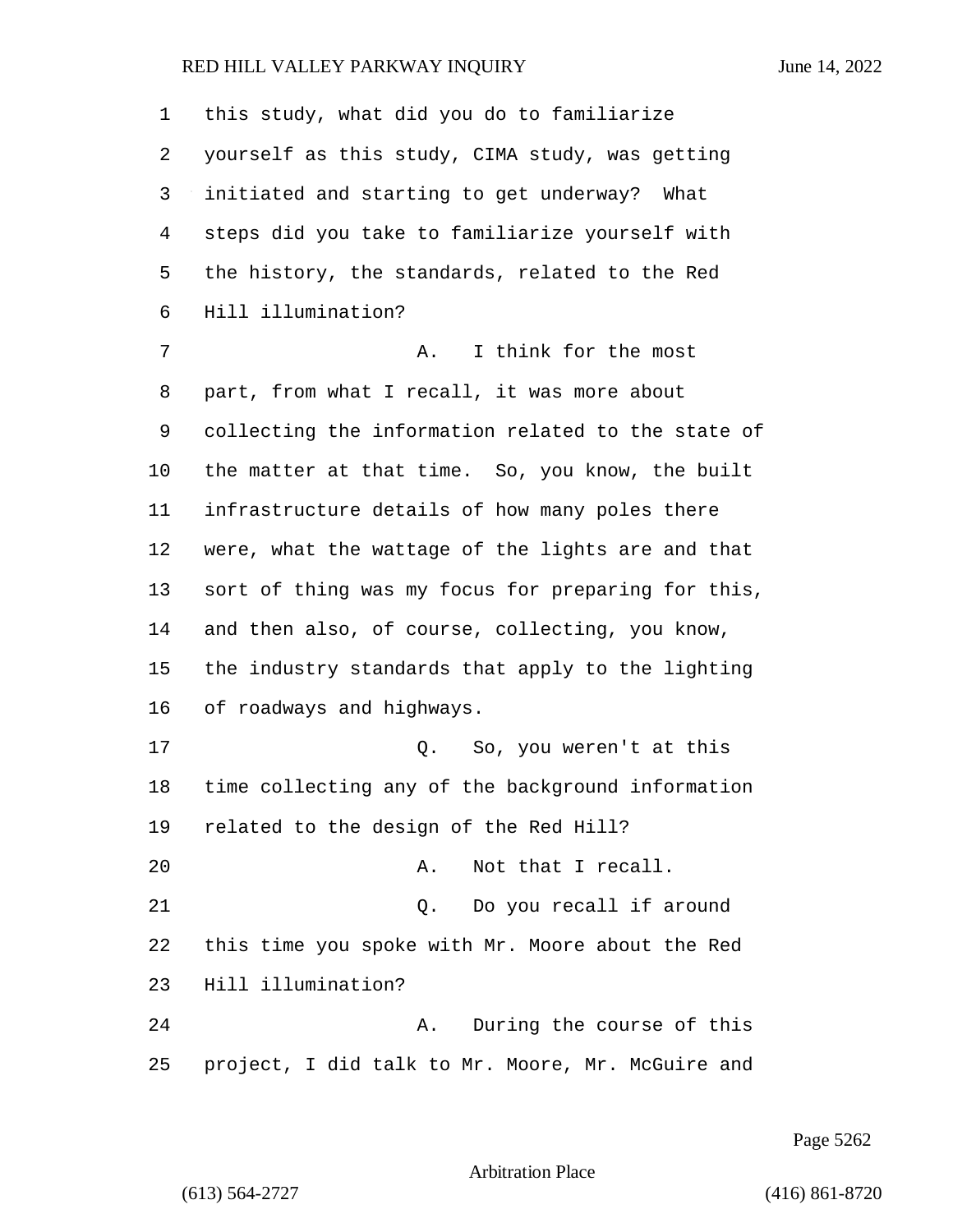| 1  | Mr. Kirchknopf. Since we were not the lead on     |
|----|---------------------------------------------------|
| 2  | this project and I was kind of attending these    |
| 3  | meetings, not kind of but I was attending these   |
| 4  | meetings, from a street lighting perspective, you |
| 5  | know, I would have one of these meetings or these |
| 6  | conversations and I would go and check in my      |
| 7  | leadership team, more often Gary Kirchknopf and   |
| 8  | Gord McGuire than Gary Moore.                     |
| 9  | You said during the<br>Q.                         |
| 10 | course of the project. At this time, around the   |
| 11 | time that the motion, you had had this January 23 |
| 12 | meeting, did you speak with Mr. Moore or          |
| 13 | Mr. McGuire or Mr. Kirchknopf?                    |
| 14 | I don't remember<br>Α.                            |
| 15 | specifically. I would have talked to              |
| 16 | Mr. Kirchknopf and Mr. McGuire for sure, and I    |
| 17 | think that one e-mail where I was responding to   |
| 18 | Ron Gallo about the holistic undertaking of this  |
| 19 | is, you know, representative of a type of         |
| 20 | conversation that would have occurred behind the  |
| 21 | scenes within engineering services between the    |
| 22 | three of us.                                      |
| 23 | And do you recall what --<br>Q.                   |
| 24 | we'll go person by person. Do you recall what     |
| 25 | Mr. Moore told you about the Red Hill             |

Page 5263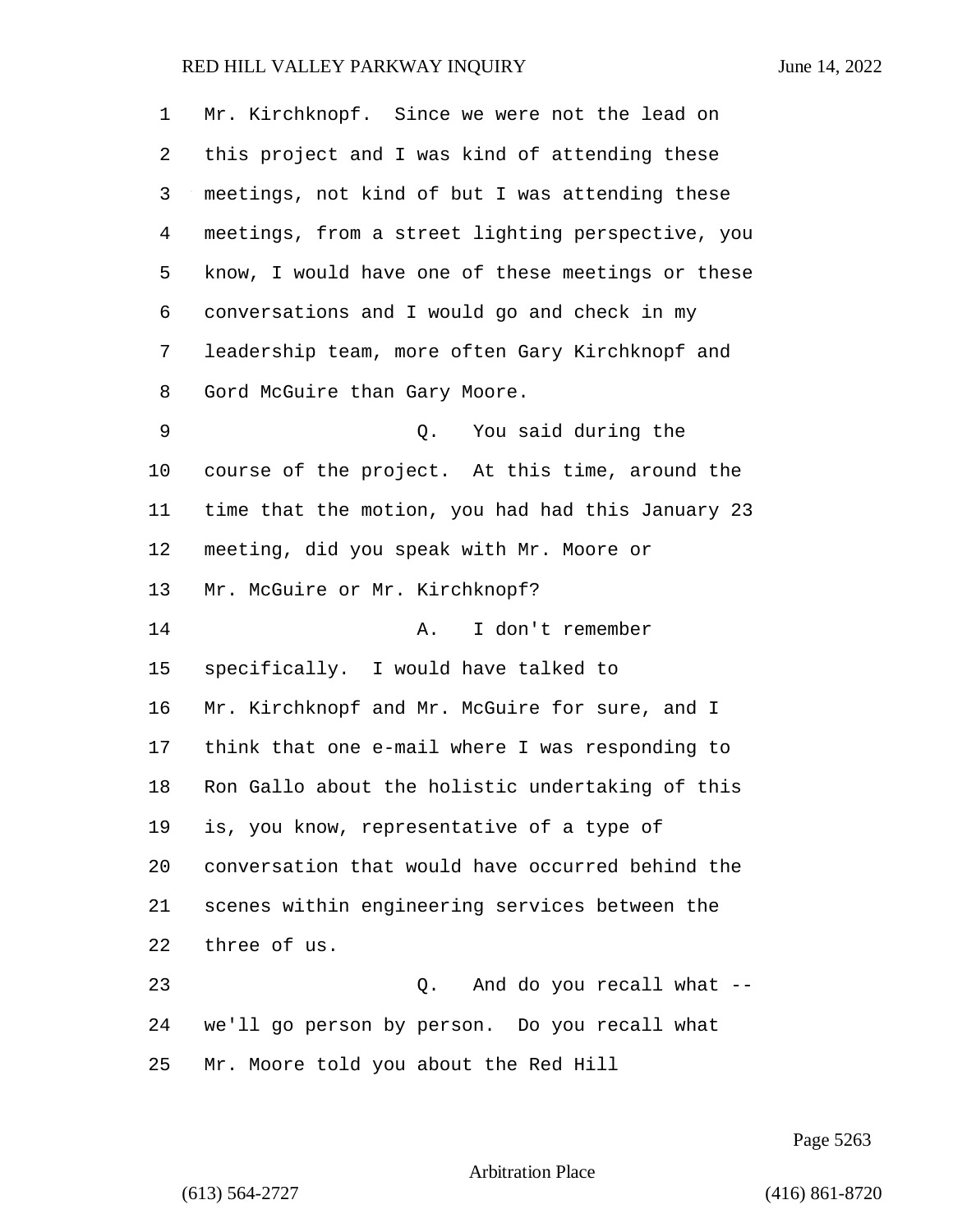illumination? 2 A. At this point in time or later in the project? 4 Q. We can start with this point in time. 6 A. Yeah. I don't believe that I had any conversations with Mr. Moore at this point in time in the project. If you reference the one e-mail to Ron Gallo, he's not on the e-mail string, so he's not within the conversation at that point in time. He was my director, you know, so he was two levels above me and it wasn't often that I would, as a project manager, go and have conversations with the director at the director level. 16 Q. It was more common to go to either Mr. McGuire or Mr. Kirchknopf? 18 A. That's correct. 19 Q. And sort of early stages of the project, do you recall either of them giving you any of the information about the design of the Red Hill illumination or the background of this? 24 A. No, I don't recall. But they wouldn't have access to that information

Page 5264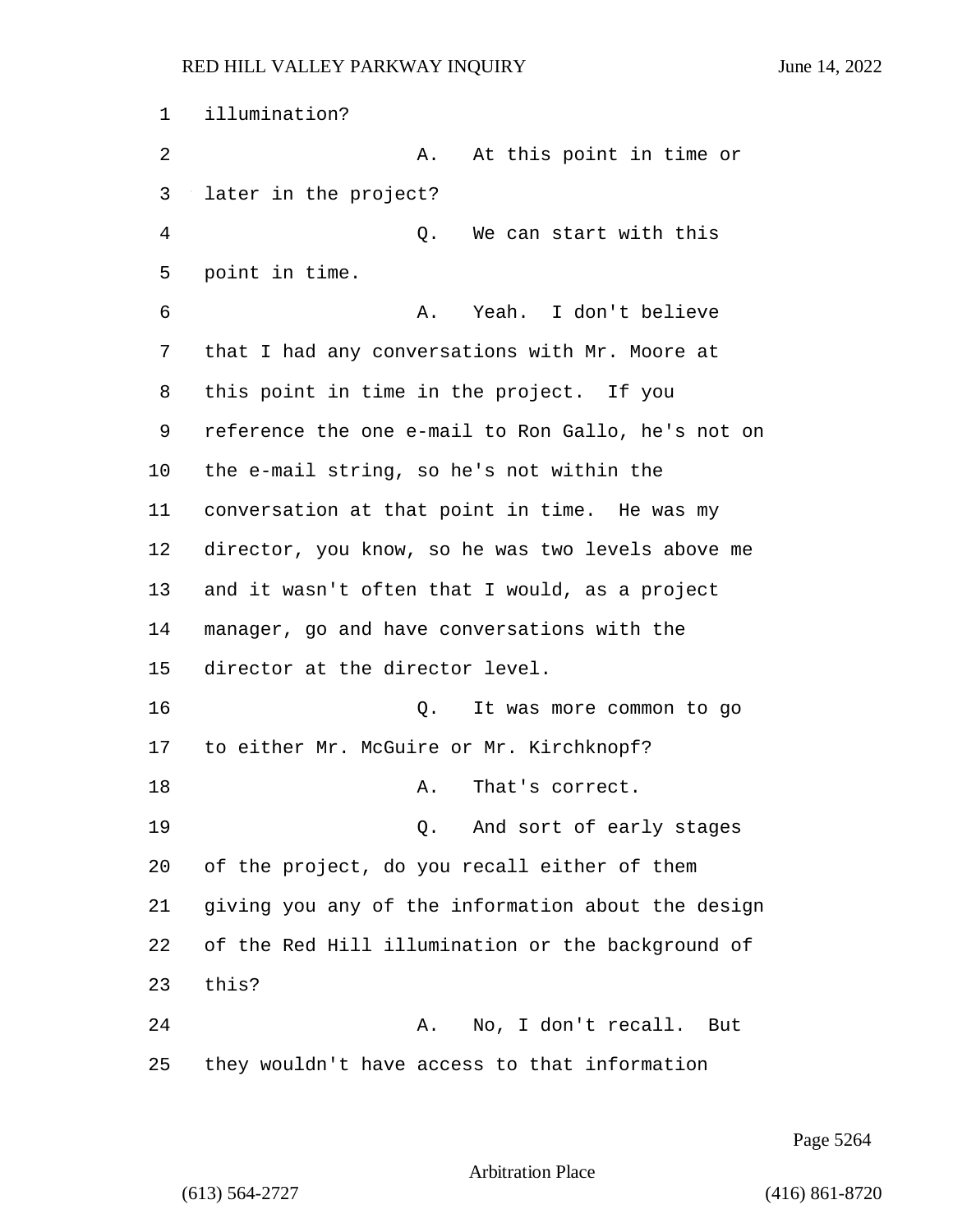either, so I don't believe that that was provided or included. 3 Q. Who would have had access to that information? 5 A. I would suspect it would be people who were involved in the construction, design and construction of the Red Hill, the Red Hill project office folks, so Gary Moore was one of those folks, Marco Oddi was another one who was working in engineering services, so those types of people possibly would have had that type of information. 13 Q. Okay. And we talked about what information Mr. Moore provided you at this early stage. Throughout the life of the project, do you recall what Mr. Moore -- any conversations you had with Mr. Moore in which he conveyed information to you about the Red Hill illumination? 20 A. I don't recall specific conversations, but I do recall, you know, at some point during the process that Mr. Moore identified that there was an EA undertaken to construct, as part of the design and construction of the Red Hill, and that that EA had identified some design

Page 5265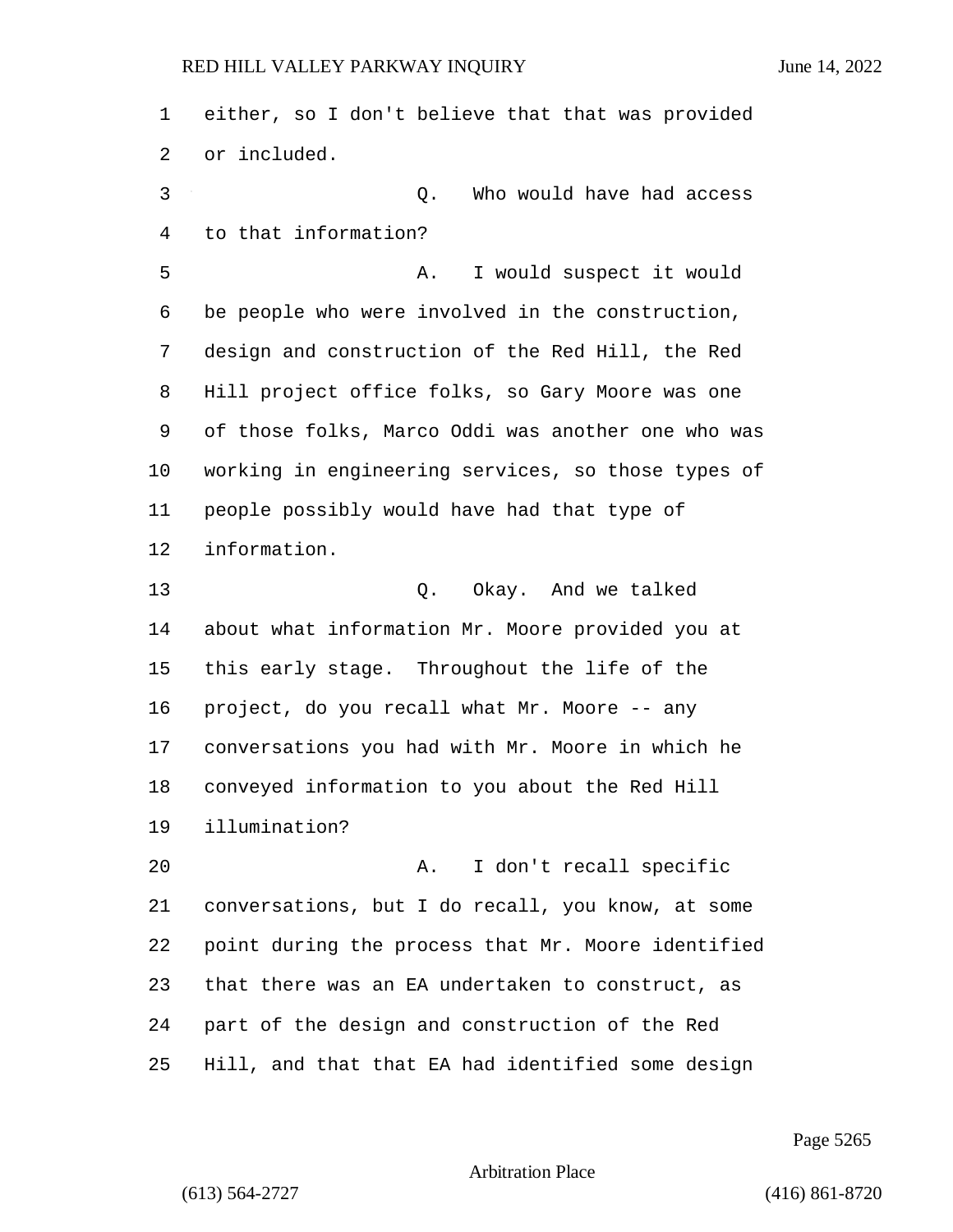constraints related to lighting and the environment. And that was happening, I would say, more towards the latter parts of CIMA's work that they were doing, so not at this early stage here but later on in the project. 6 Q. And do you remember what -- and we can come back to it, but just to, sort of, orient ourselves, do you recall what Mr. Moore told you about the EA, any specific information or details that he provided to you? 11 A. It was a while ago, in 2013, so the specifics or those details are a little bit foggy in my head, but he most definitely mentioned that through the EA or through the design process that there were some constraints or some design considerations related to the lighting and impacts on the environment and that lighting was kind of confined to the interchanges and not to the mainline in a way to deal with those design constraints. 21 Q. What were the design constraints? 23 A. Environmental impacts of lighting in the area of the Red Hill Valley. 25 Q. Did Mr. Moore tell you

Page 5266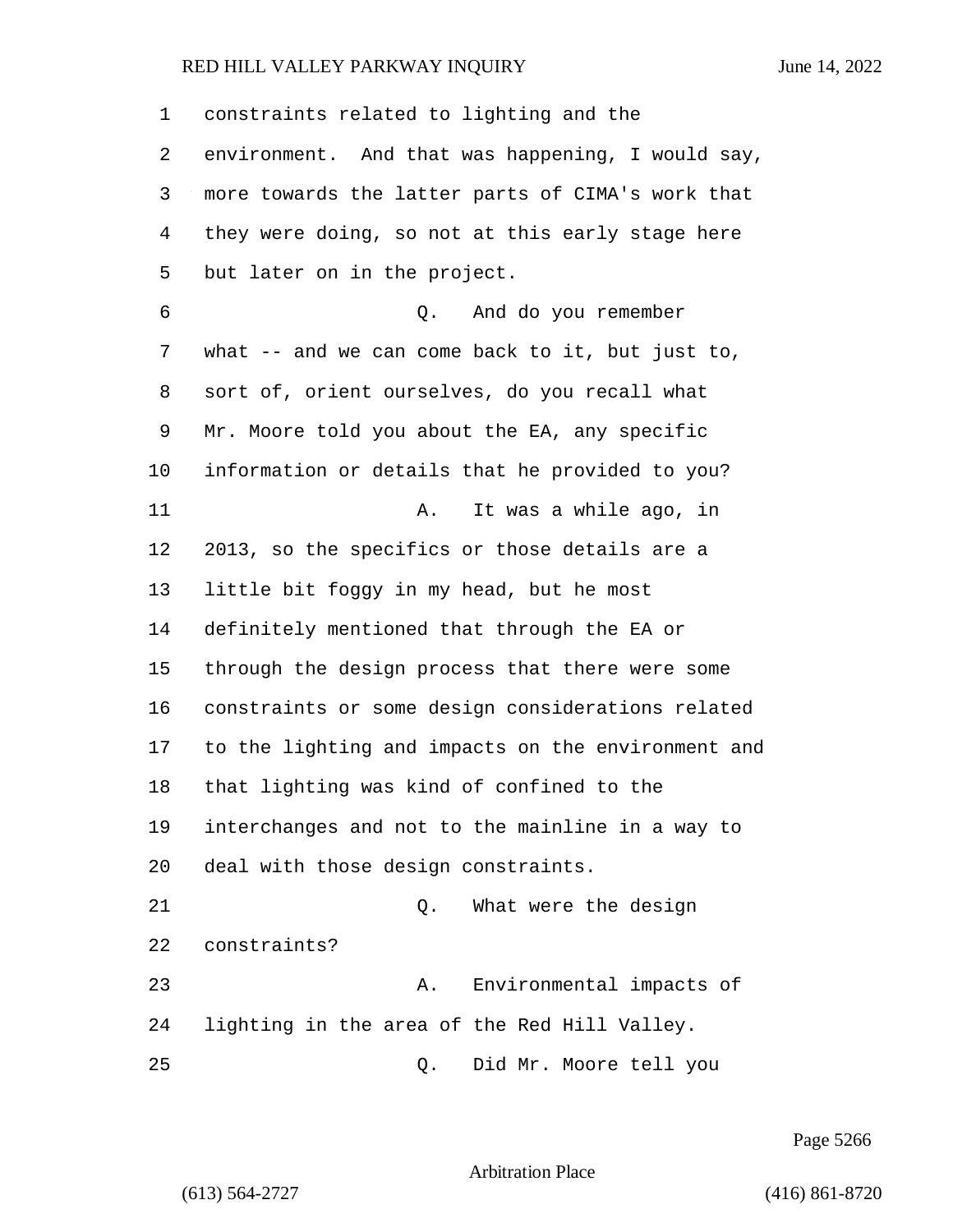that the Red Hill illumination was prohibited or restricted by the EA? 3 A. I'm not too sure if he used the language of prohibited, but restricted would be a term that seems to recall to me that we talked about or he identified at this point in time that the EA had design constraints related to lighting through the valley and that there were some pseudo-restrictions to try to deal with those environmental impacts from lighting. 11 Q. So, you understood, your understanding from Mr. Moore, the information that Mr. Moore conveyed to you was that there were restrictions on Red Hill illumination related to the environment? 16 A. That's correct. 17 Q. And did Mr. Moore tell you that lighting or did you understand from your conversations with Mr. Moore that lighting could not be implemented on the mainline? 21 A. At this point in time, I don't think that that was my understanding. I think that there were -- it was more identified as far as the restrictions or those design constraints for the original construction of the

Page 5267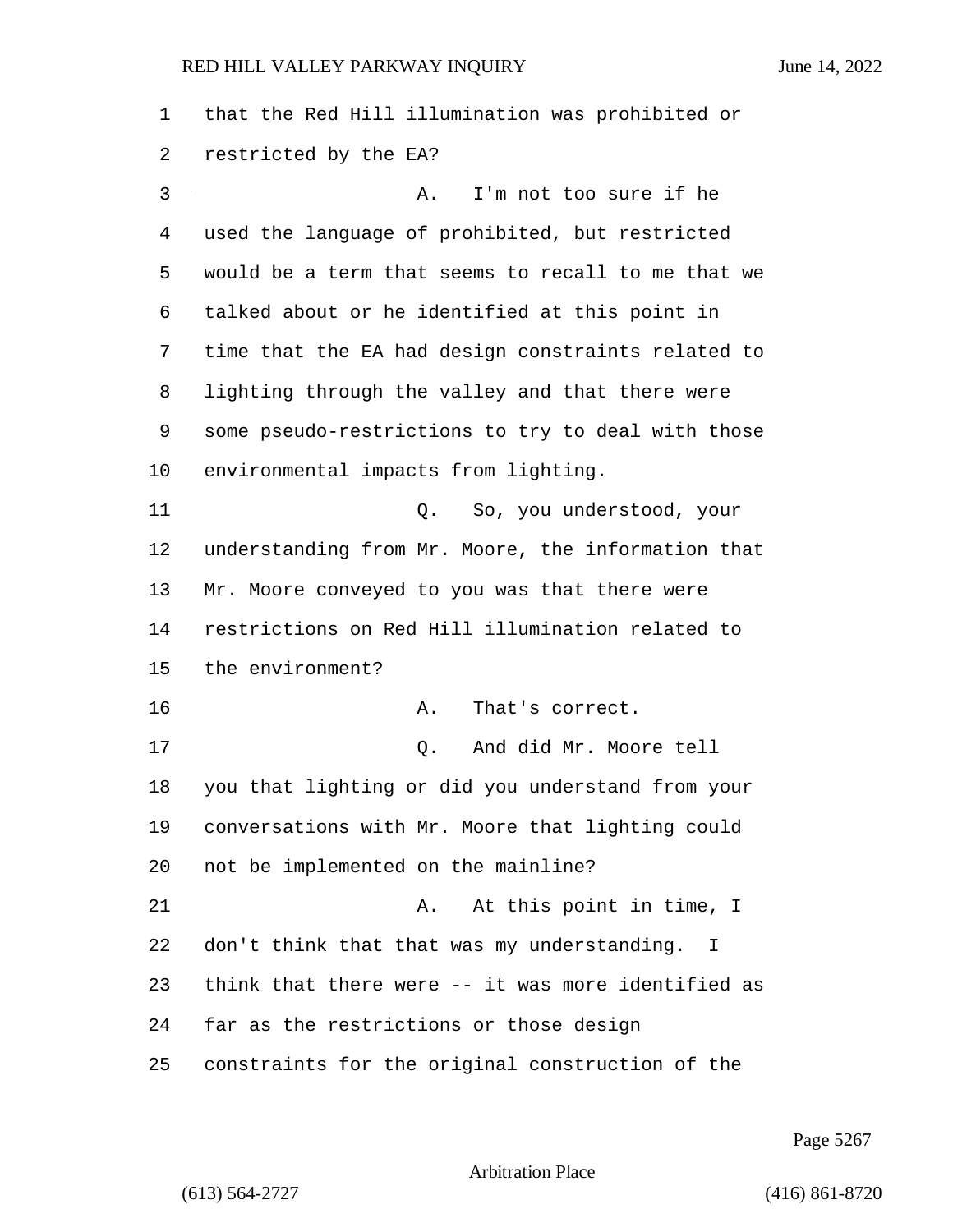| 1  | Red Hill and some indication as to why the         |
|----|----------------------------------------------------|
| 2  | mainline wasn't lit.                               |
| 3  | With the EA process, of                            |
| 4  | course -- sorry, my lights just turned off in my   |
| 5  | office -- the EA can always be revisited if it     |
| 6  | does have something specific within it, like       |
| 7  | design constraints or otherwise, that could be     |
| 8  | re-examined and changed based on some formal       |
| 9  | process to re-examine. So, that was kind of my     |
| 10 | understanding of it.                               |
| 11 | And revisiting the EA,<br>Q.                       |
| 12 | did you get the impression that Mr. Moore was open |
| 13 | to considering reopening the EA or revisiting the  |
| 14 | EA if needed?                                      |
| 15 | At this point in time,<br>Α.                       |
| 16 | back in 2013, I don't think I had any perspective  |
| 17 | into the process of EAs at all and I don't believe |
| 18 | that we had any conversations about how the EA     |
| 19 | worked and how those design considerations could   |
| 20 | be reconsidered or otherwise.                      |
| 21 | And around this time,<br>Q.                        |
| 22 | as -- sorry. Throughout the study, in              |
| 23 | conversations with Mr. Moore, were you provided    |
| 24 | with any documentation related to the EA?          |
| 25 | I don't recall that I was<br>Α.                    |

Page 5268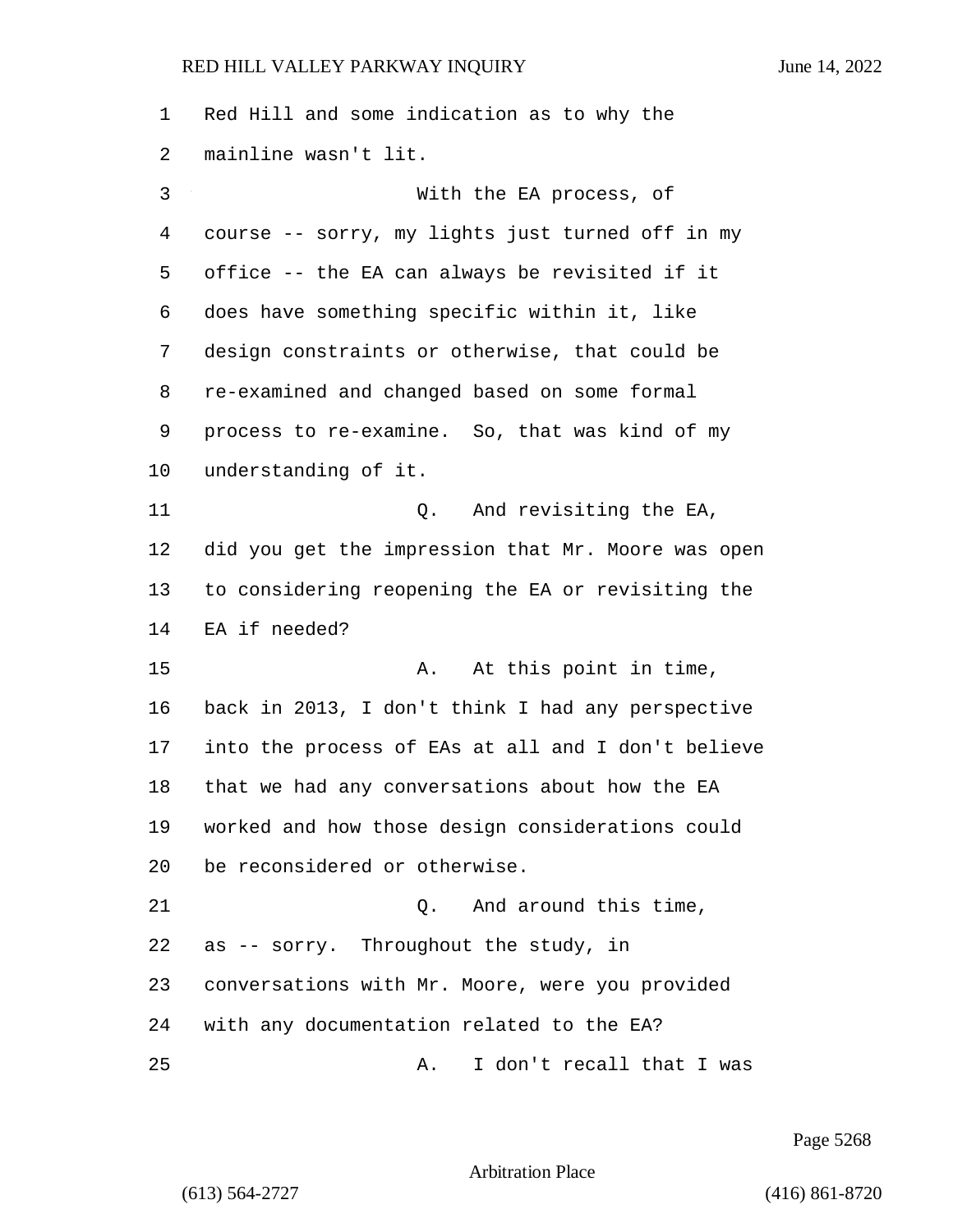| 1  | given any documentation related to the EA during   |
|----|----------------------------------------------------|
| 2  | the 2013 review. And just of note, these           |
| 3  | conversations were not just between Gary Moore and |
| 4  | myself. These were also including Gord McGuire     |
| 5  | and Gary Kirchknopf.                               |
| 6  | Q. So, Mr. McGuire and                             |
| 7  | Mr. Kirchknopf were also part of these ongoing     |
| 8  | conversations about the EA and --                  |
| 9  | Probably more often Gord<br>Α.                     |
| 10 | McGuire than Gary Kirchknopf, from what I recall.  |
| 11 | Q. Okay. So, Registrar, if                         |
| 12 | we could call up HAM426.                           |
| 13 | So, this is CIMA's proposal.                       |
| 14 | It's dated March 12, 2013 and you'll see at the    |
| 15 | top there it's addressed to Mr. Cooper and         |
| 16 | Mr. Gallo.                                         |
| 17 | Do you know why it was sent to                     |
| 18 | them?                                              |
| 19 | They were the lead on<br>Α.                        |
| 20 | this project, so they would have sought out the    |
| 21 | consultant, interactions with the consultant, and  |
| 22 | having those -- that connection with them.<br>I    |
| 23 | think Steve was the project manager, so it would   |
| 24 | be more than reasonable that he would be the one   |
| 25 | asking CIMA to provide a proposal based on the     |

Page 5269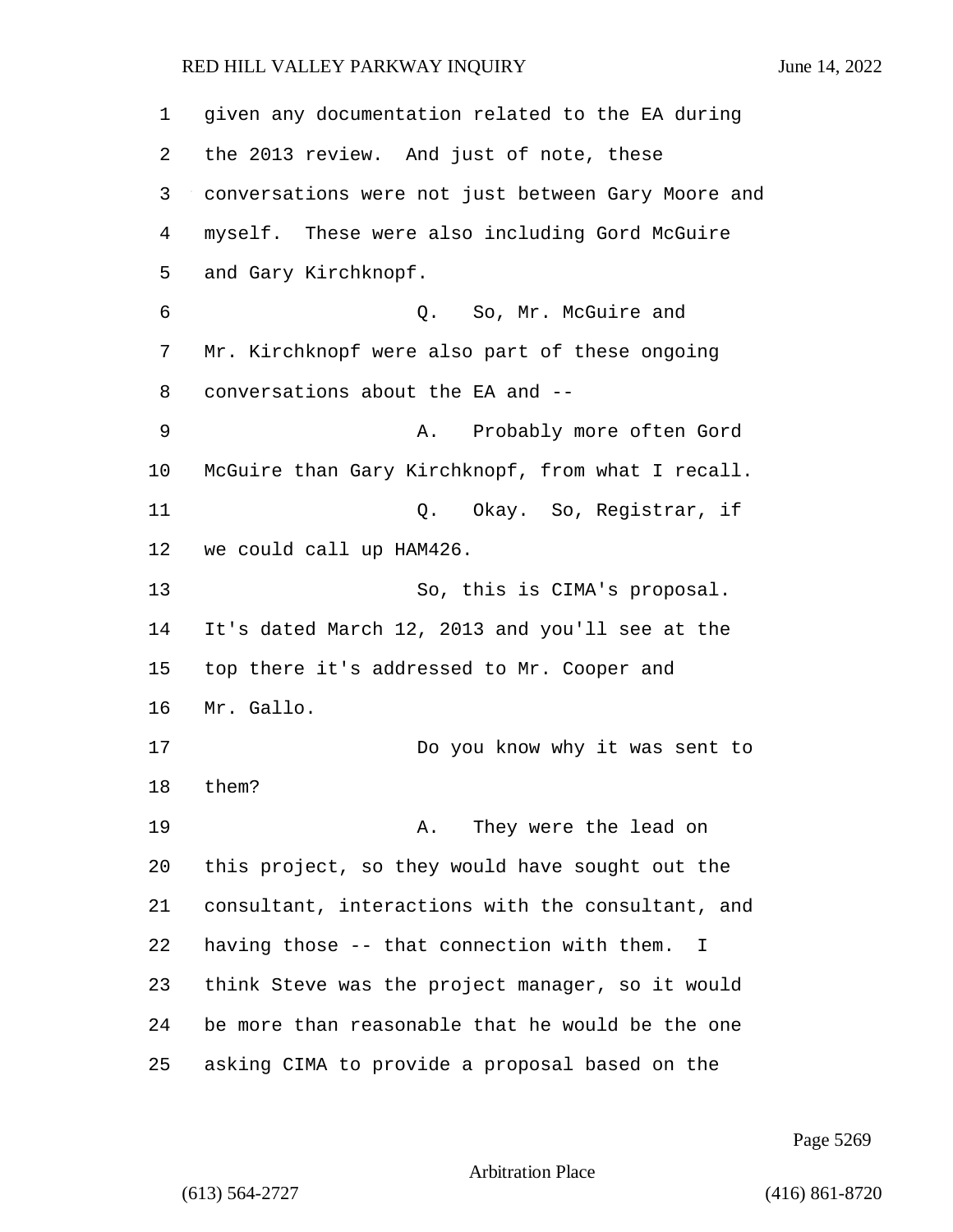terms of reference.

2 and under the heading Understanding of Assignment, the second paragraph in the bullet points below says that the key aspects that will be examined include but are not limited to, and then it lists lighting, signs and markings and geometry, and that it was understood that the City required detailed cost-benefit assessments of each recommendation for improvements that would result from the review. 11 And so, was this your understanding of what CIMA would be examining in their review? 14 A. My focus on this assignment was strictly on lighting, so the other two bullets were more associated with the traffic area. But this is in general alignment with the language within the motion, of what the motion asked for. 20 Q. And, Registrar, if we could call up images 2 and 3 of this document. 22 Under task 2, that's described as data collection. And in the bullets, it lists some of the expected data items that the City was to provide. Looking at image 3 there, it says

Page 5270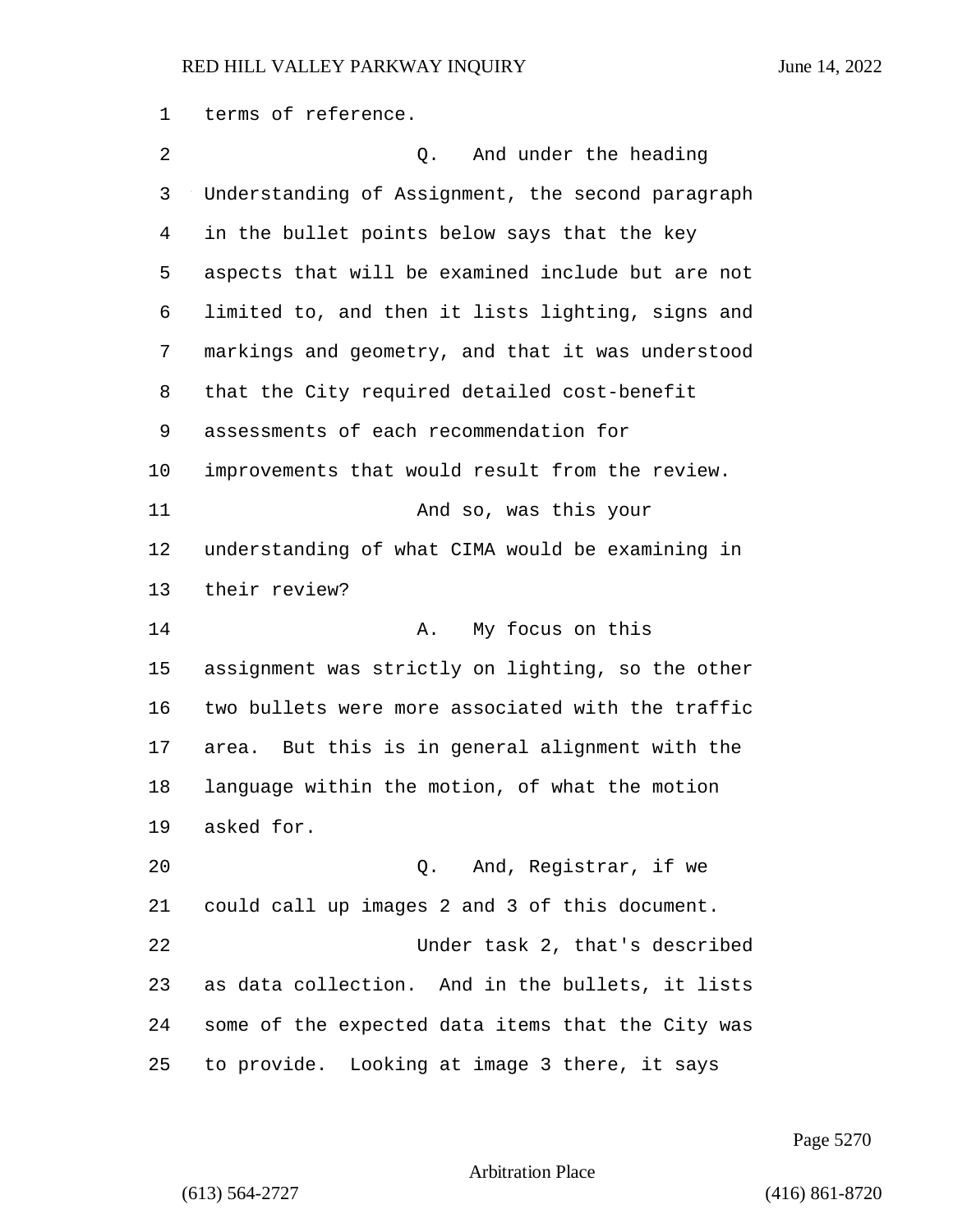initial design guidelines/standards and assumptions, and below that lighting, illumination standards. 4 The initial design guidelines standards and assumptions, did that include the initial design guideline standards assumptions for the Red Hill, the Red Hill illumination, sorry? 8 A. I'm not too sure. I wasn't involved in and didn't receive this proposal, so I'm not too sure what specifically that bullet is referring to. 12 C. The lighting illumination standards, that was something you were responsible 14 for? 15 A. Correct. Those are the engineering standards for lighting. Yeah, that's how I understand that. 18 Q. Okay. And, Registrar, if we could move to image 4. Sorry, it must be image 5, I think. Here we go. Task 8, if we could call that out. 22 It says, "Identification of safety issues," and it says: 24 "CIMA will combine the 25 results of the collision,

Page 5271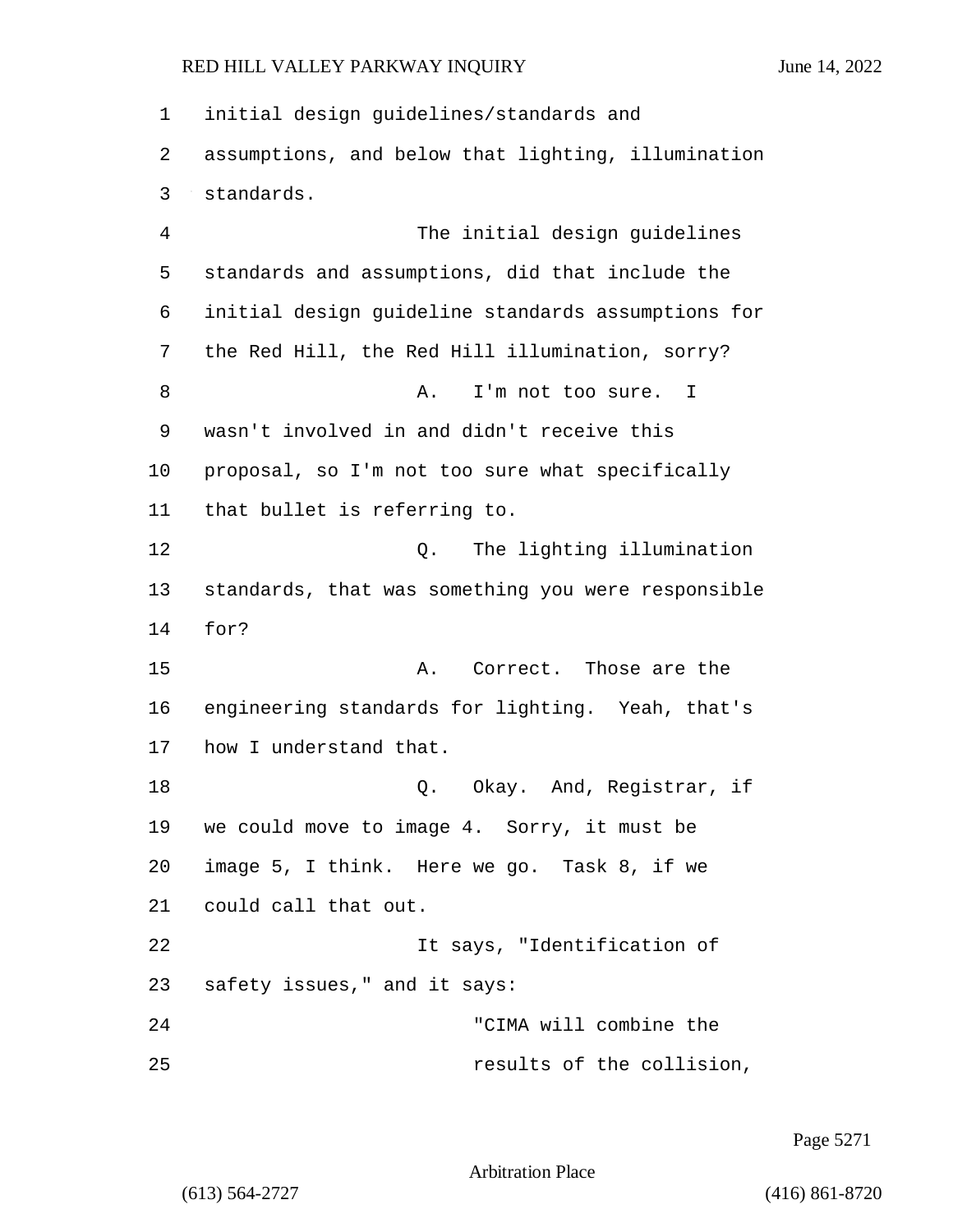| 1  | field and design reviews                           |
|----|----------------------------------------------------|
| 2  | into a determination of                            |
| 3  | potential safety issues                            |
| 4  | within the study area and                          |
| 5  | these safety issues will                           |
| 6  | form the basis of the                              |
| 7  | development and                                    |
| 8  | evaluation of solutions                            |
| 9  | and will be carried                                |
| 10 | forward as such."                                  |
| 11 | So, appreciating that you said                     |
| 12 | you didn't receive this proposal, were you aware   |
| 13 | that CIMA would be doing a field and design        |
| 14 | review?                                            |
| 15 | No, I don't think I was<br>Α.                      |
| 16 | knowledgeable or understanding that they would do  |
| 17 | both of those things, but it's not unusual in this |
| 18 | type of assignment for a consultant to undertake   |
| 19 | definitely design review and field review as       |
| 20 | needed, depending on the situation.                |
| 21 | So, you weren't aware of<br>Q.                     |
| 22 | how in depth CIMA's reviews would be?              |
| 23 | No, I was not.<br>Α.                               |
| 24 | Q. Did you come, over the                          |
| 25 | course of the project, to appreciate the depth of  |

Page 5272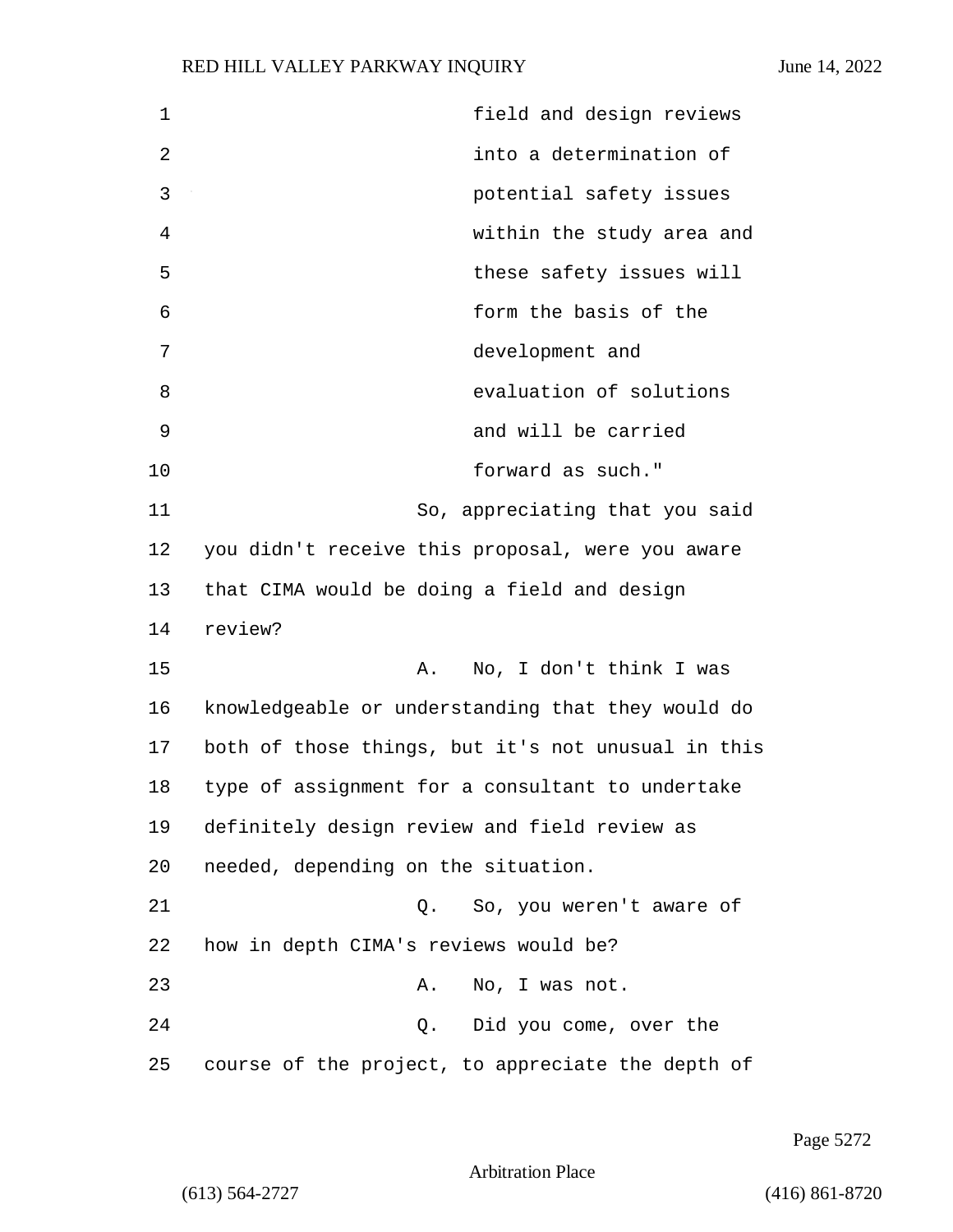their reviews and the extent to which they reviewed the design? 3 A. I don't believe so. I don't think that it was an in-depth design review, just based on preparing for this and reviewing the documents. I don't see, from a lighting perspective anyway, that there was a deep dive into the design review of the lighting. For the other components of it, I'm not really too sure. I wasn't paying attention to the design and review of anything, other than lighting. 12 C. Okay. And I didn't take you to it in this proposal, but task 1 was described as a startup meeting, and that meeting took place eventually on April 26, 2013. 16 And, Registrar, if we could call up overview document 6, images 22 and 23. 18 So, you'll see here that in paragraphs 47 and 48, there is a summary of the minutes of that meeting. And then in paragraph 49, a transcription of some notebook entries that you have dated April 26, 2013, which I understand is from that meeting. Is that right? 24 A. It appears so, yes. 25 Q. And do you recall

Page 5273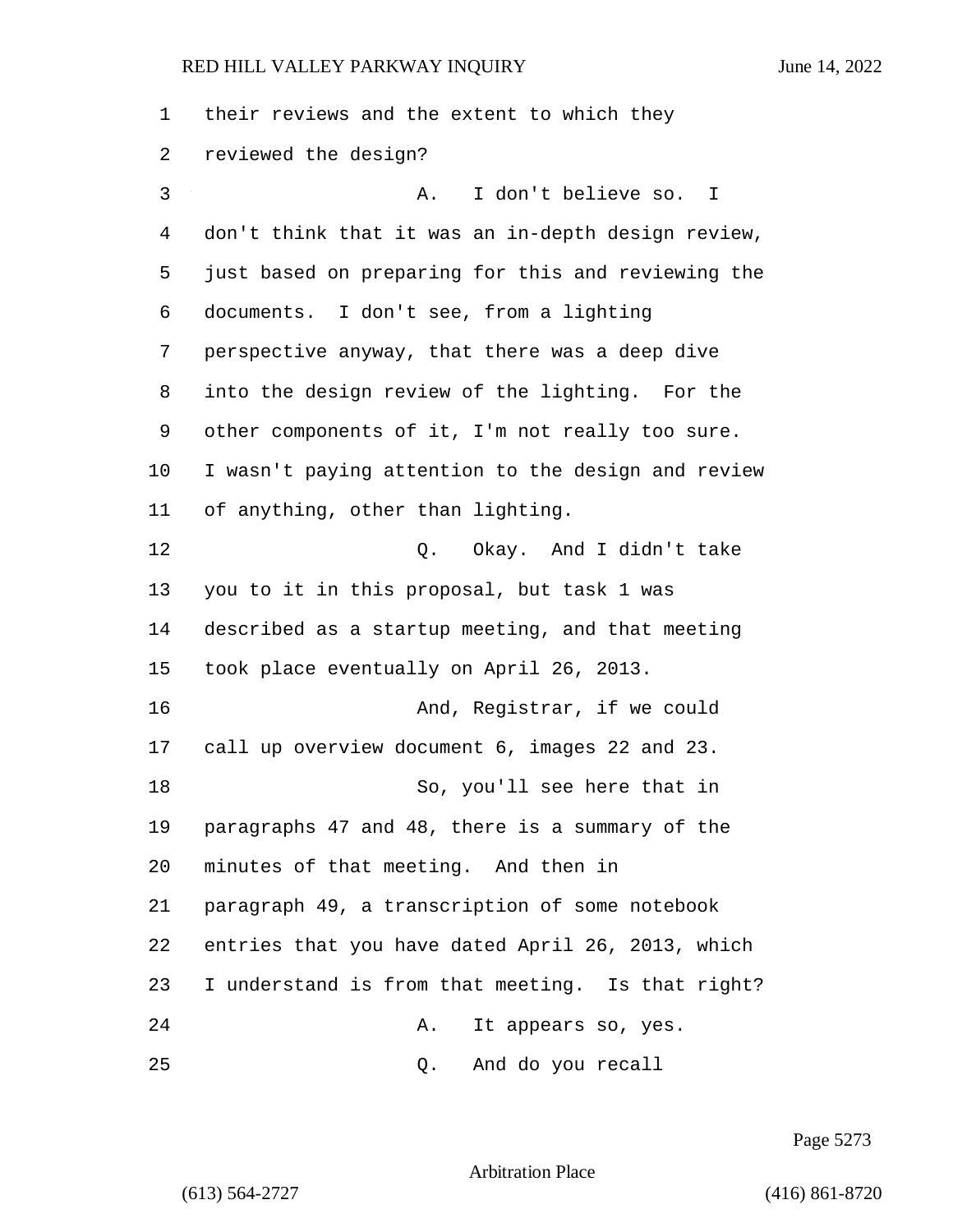| 1  | attending this meeting?                           |
|----|---------------------------------------------------|
| 2  | I vaguely recall<br>A.                            |
| 3  | attending meetings at CIMA's office, but I don't  |
| 4  | have, you know, a specific recollection of those  |
| 5  | meetings. I think there were two or three of      |
| 6  | them, so I recall going to their office and       |
| 7  | meeting but not those meetings individually.      |
| 8  | I think you're right.<br>Q.                       |
| 9  | There were three, so this is the first of three.  |
| 10 | And this is the project kickoff. So, before you   |
| 11 | attended this meeting, had you spoken with any of |
| 12 | your superiors, Mr. Moore, Mr. McGuire or         |
| 13 | Mr. Kirchknopf, about the meeting?                |
| 14 | I don't recall<br>Α.                              |
| 15 | specifically. I do not believe that Gary          |
| 16 | Kirchknopf attended this particular meeting, but  |
| 17 | he attended a few of the other meetings. But, you |
| 18 | know, it would be reasonable for me to think that |
| 19 | I, or that Gary, Gary Kirchknopf and Gord, had an |
| 20 | awareness that I was going. Whether or not we had |
| 21 | a specific conversation about me going and what   |
| 22 | the discussion was going to have, I'm not sure. I |
| 23 | don't think that would occur. I think they would  |
| 24 | just have an awareness of me attending the        |
| 25 | meeting. I'm not too sure if we have the calendar |

Page 5274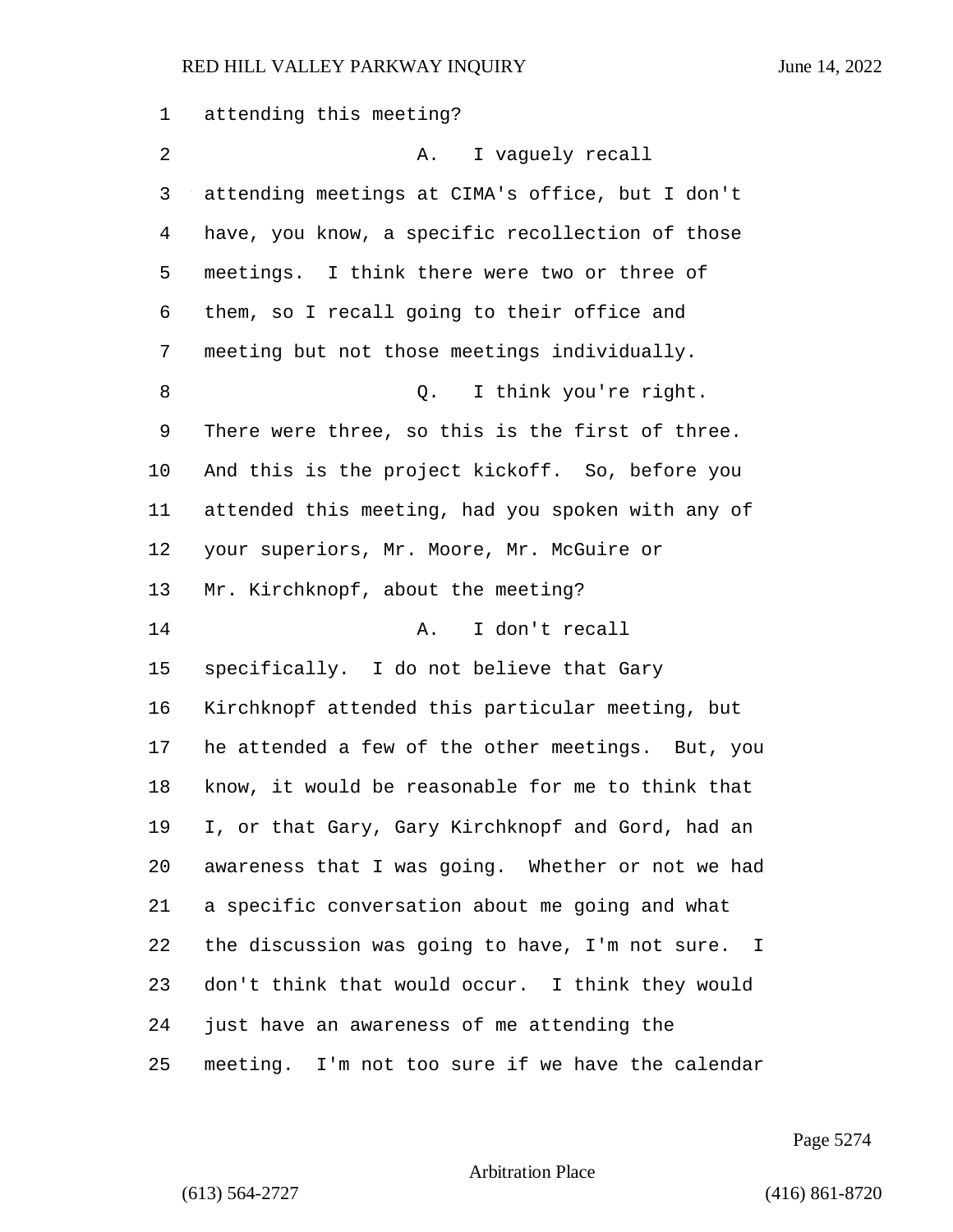invite, but Gary Kirchknopf, not being at this meeting, maybe leads me to believe that he was unavailable, on vacation or otherwise. 4 Q. And I think you said you didn't think that it would have occurred that you would have spoken with Mr. McGuire, Mr. Moore or Mr. Kirchknopf before. Why? Why do you think that? 9 A. I think it would be more of -- so, I'm a project manager here and Gary Kirchknopf is my direct supervisor, Gord McGuire is my manager. They were -- they had knowledge that I was part of the project team as a stakeholder and I believe it would be more of a check in. I'm not going to attend a consulting meeting, and I believe this was at CIMA's offices, without letting my direct supervisor or manager be aware that I was attending the meeting. 19 Q. So, you do think you let them know before that you were going to this meeting? 22 A. I don't recall specifically, but, you know, it would be reasonable for me to say that I would probably would have let them know that I was attending the

Page 5275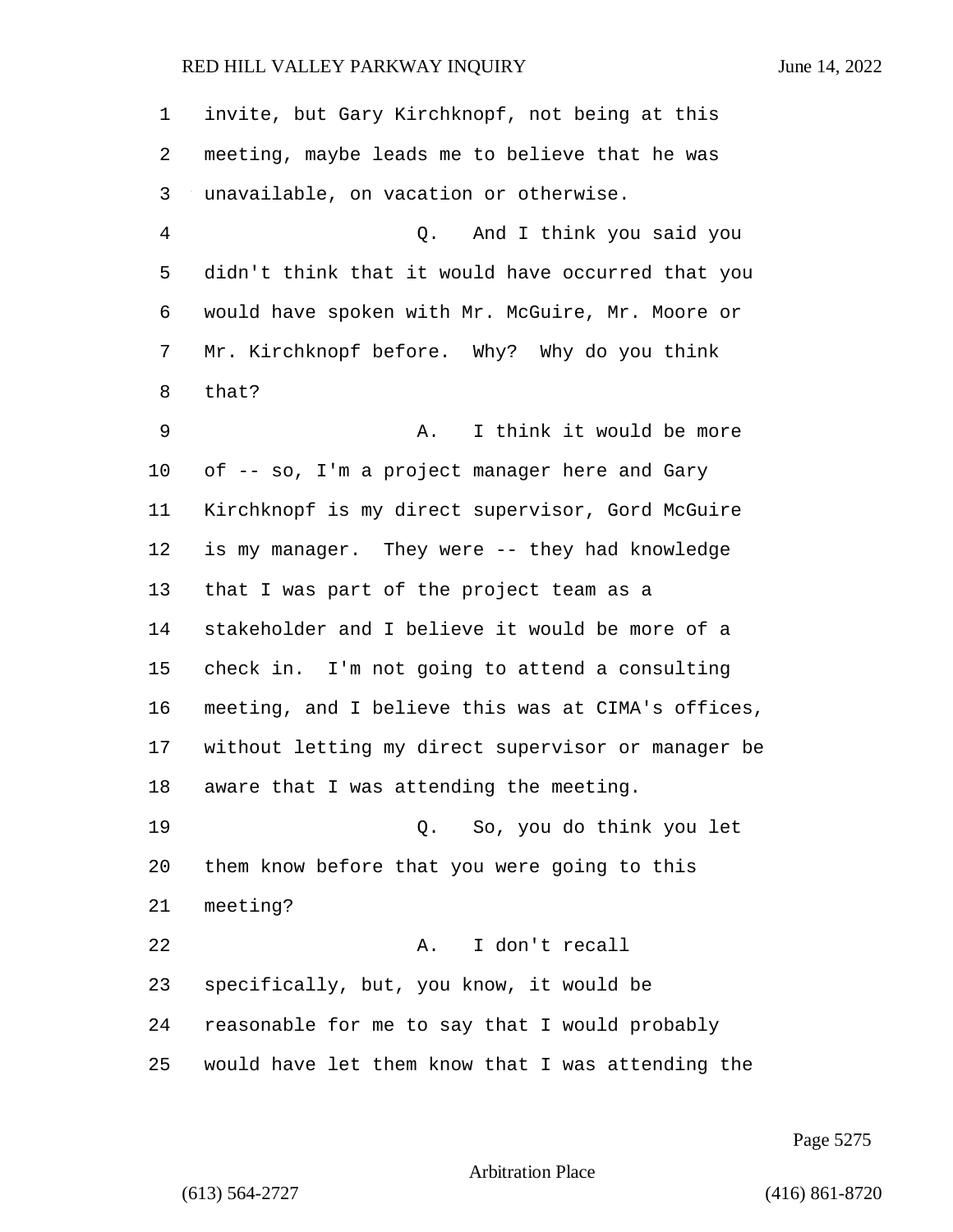| 1  | meeting, particularly it was an offsite meeting at |
|----|----------------------------------------------------|
| 2  | a consultant's office.                             |
| 3  | And, in paragraph 48,<br>Q.                        |
| 4  | there were a number of safety concerns listed      |
| 5  | under the heading called City of Hamilton Needs,   |
| 6  | Expectations and Criteria for Success. And the     |
| 7  | third bullet there says:                           |
| 8  | "Lack of lighting at most                          |
| 9  | locations."                                        |
| 10 | Correct.<br>Α.                                     |
| 11 | That's the decision point<br>Q.                    |
| 12 | lighting that we were discussing?                  |
| 13 | Yeah, I believe so.<br>Α.                          |
| 14 | That's just recognition of the existing state, the |
| 15 | existing configuration, of the lighting.           |
| 16 | And the drivers's<br>Q.                            |
| 17 | inability to detect lanes under poor visibility    |
| 18 | conditions. Is poor visibility a reference to      |
| 19 | lighting or something else?                        |
| 20 | Poor visibility would<br>Α.                        |
| 21 | just be that, you know, the ability of drivers to  |
| 22 | navigate the lanes, so it doesn't necessarily have |
| 23 | to do with lighting specifically. It could be      |
| 24 | pavement markings or signage or otherwise, so it   |
| 25 | would be a combination of many things, not just    |

Page 5276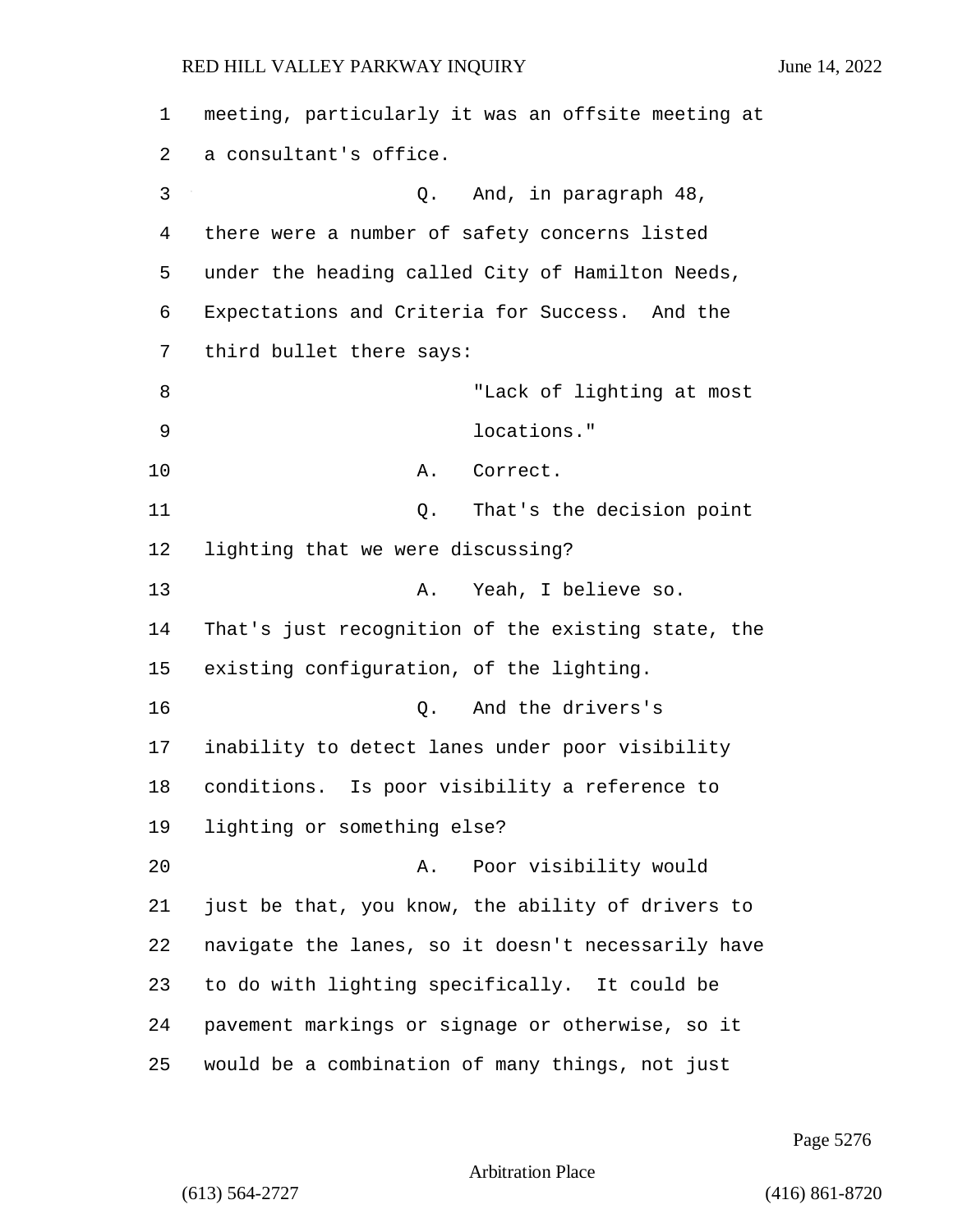1 specifically lighting. Of course lighting has a 2 lot to do with visibility at night, but it's not 3 the only factor. 4 Q. And, Registrar, if we 5 could call up CIM9115.1. 6 So, this is the meeting. 7 There's an entry in the meeting that isn't cited 8 in the overview document that I wanted to ask you 9 about. So, if we could go to image 2. So, 10 item number 4 is data requests and it says at the 11 top there that the data requests are to go through 12 Stephen Cooper. 13 Below that, item number 7 14 says: 15 "Mike reported that the 16 City does not have its 17 own lighting standards 18 and instead uses TAC and 19 IEC." 20 Mike is you? 21 A. Correct. There's a typo 22 on the last one there. It's the IES, the 23 Illuminating Engineering Society. But that is a 24 true statement. The City did not have its own 25 lighting standards and utilized Transportation

Page 5277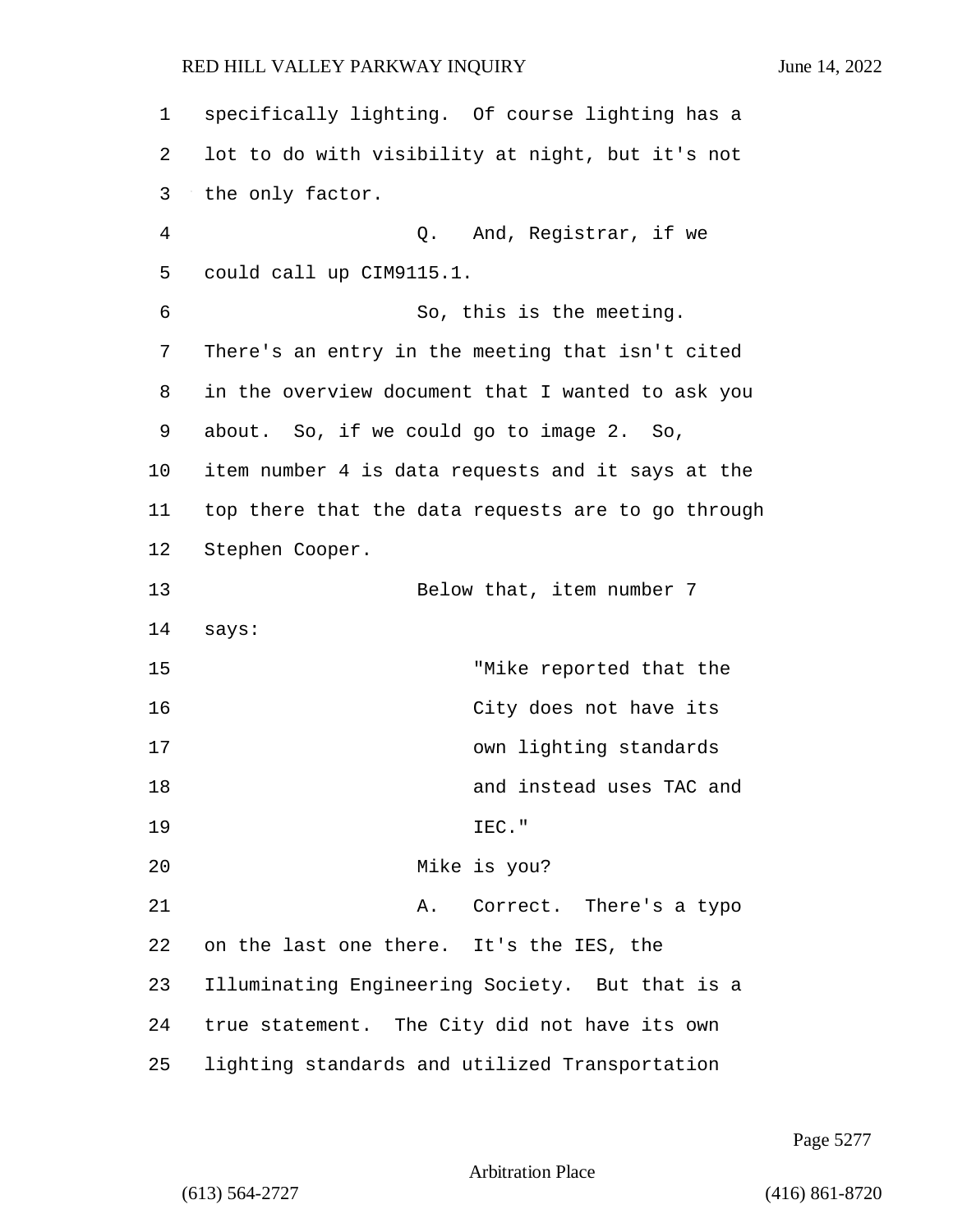Association of Canada and in combination with the Illuminating Engineering Society of North America's recommended practice 8 for roadway lighting. 5 Q. And was that -- when it says that the City didn't have its own lighting standards, is that for street lighting and roadway lighting that the City used TAC and IES? 9 A. Yes. This is specific to street lighting. 11 Q. And what was the significance of this? Why were you telling CIMA about this? 14 A. This is part of the information that they require to look at what the City standards may be for anything that they're looking at, so this was kind of an identification, you know, to deliver, does the City have lighting standards? Can you provide them to us? No, we don't have them. And in place of those standards, we used TAC and IES, which is typical of most municipalities. Most municipalities don't generally have their own lighting standards. They reference these two industry standards. 25 Q. Okay. Registrar, we can

Page 5278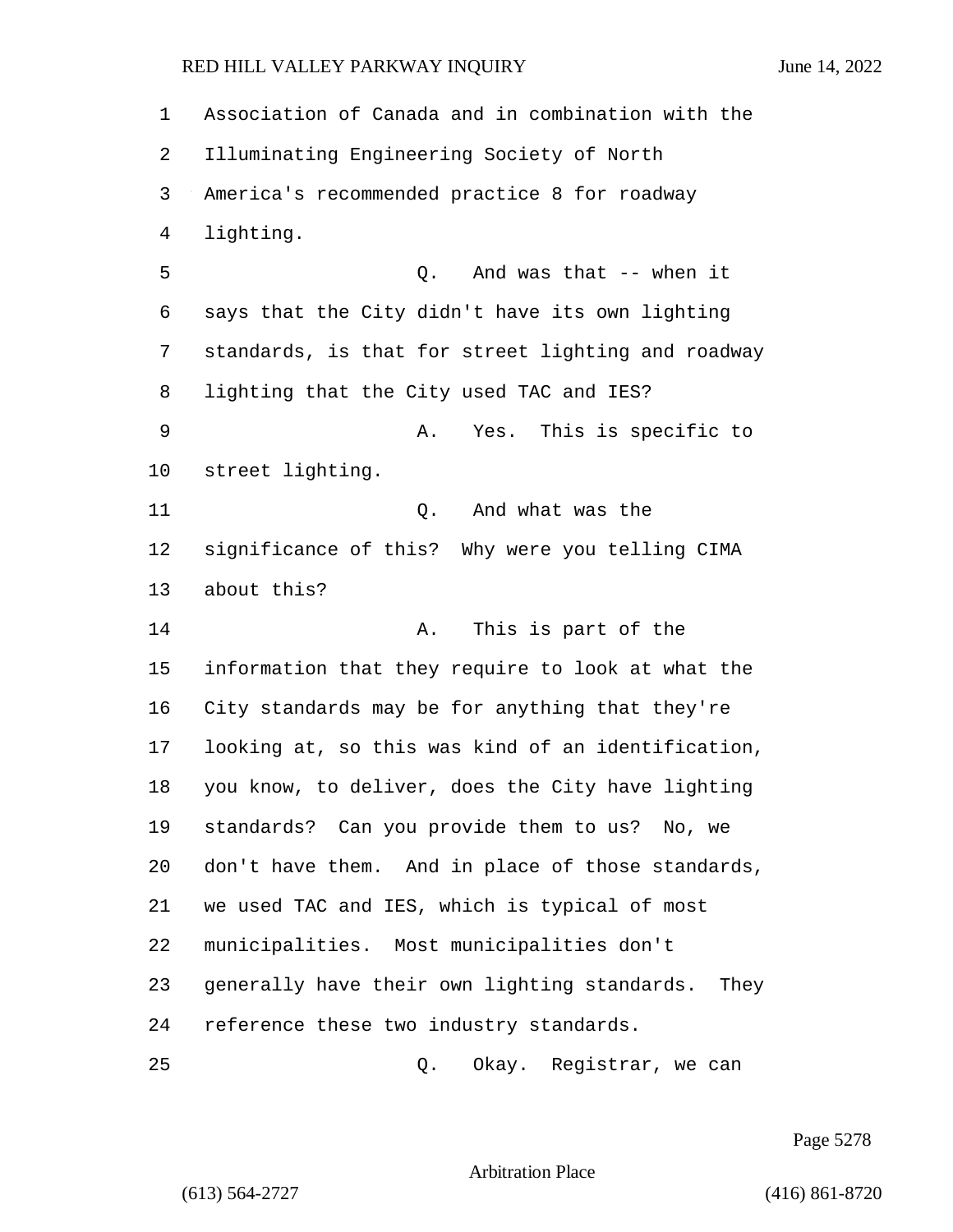end this call out or you can close out this document. 3 And we looked at before in overview document 6 on page 23, there was a transcription from your notebook. Do you recall if these notes were made at the meeting? 7 A. I believe they were, yeah. I was a fairly diligent note taker and that was from my notebook that I would bring with me to meetings. 11 Q. And it was your practice to take notes during the meeting, sort of as the conversation was happening and things were being communicated by CIMA or action items for you, that sort of stuff? 16 A. Correct, yeah. I would be focusing on information that is specific to me and what I needed to do. 19 Q. Right. Okay. So, if they were talking about sort of things that were more in the traffic side, you might not take notes of that, but, you know, when it came to the illumination and the lighting, that was when you would sort of start taking your notes. Is that fair?

Page 5279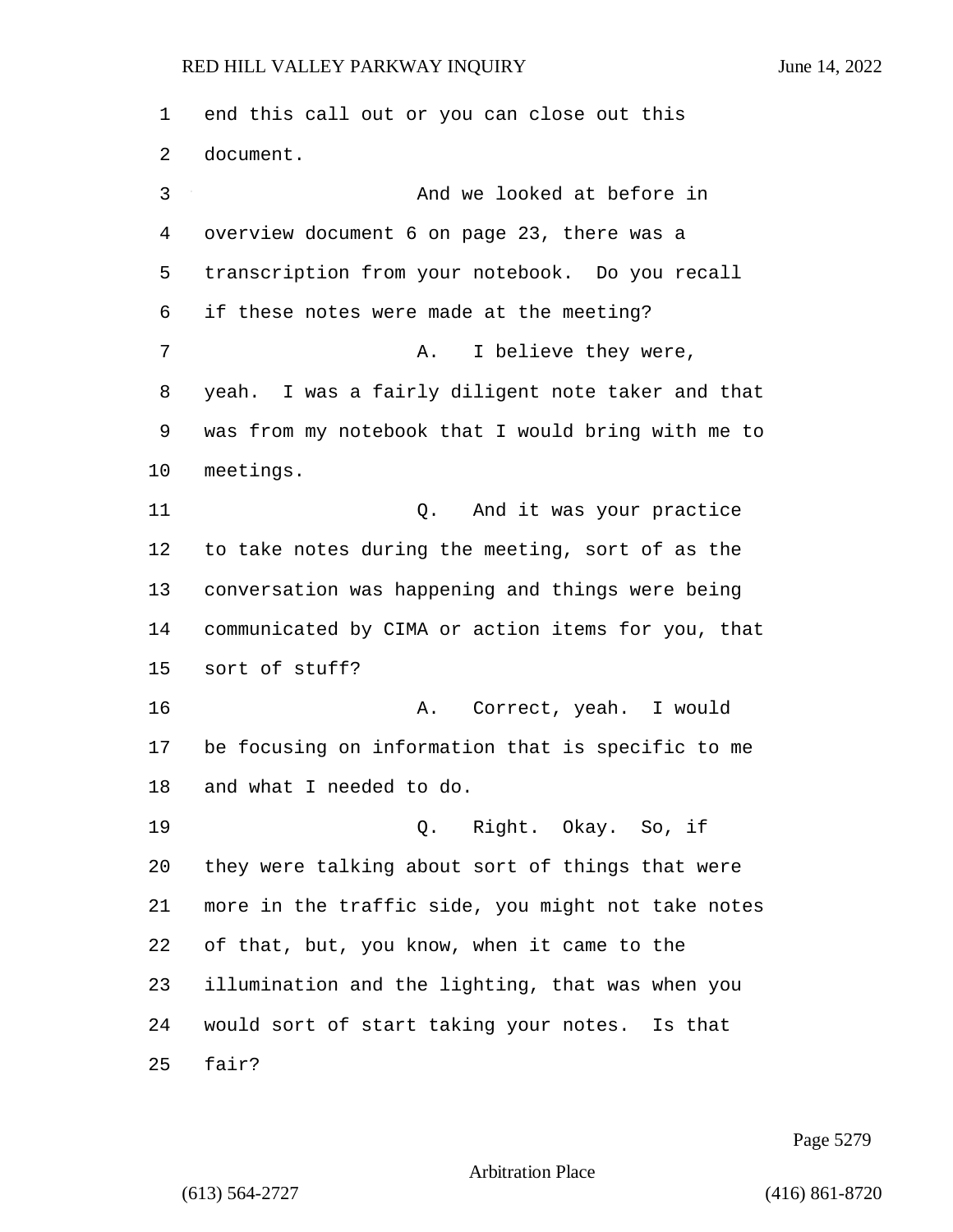1 A. Correct. Yeah, correct. 2 Q. Okay. So, we talked before, you said you remembered two or three meetings. We just looked at meeting number 1. I'll take you now to meeting number 2, which was called progress meeting number 1. 7 Registrar, if we could call up overview document 6, pages 27 and 28, and paragraph 57. 10 So, progress meeting number 1 took place on June 6, 2013. Do you recall attending this meeting? 13 A. I recall attending meetings at CIMA's office; however, I don't recall specifically each meeting individually. 16 Q. It's about a five or six-week time period between the April 26 kickoff meeting that we just looked at and this June 6 meeting. Do you recall what, if anything, you had been doing on the project between April 26 and 21 June 6? 22 A. I don't recall if I was doing anything at all on this project within that five-week period. 25 Q. Do you recall any

Page 5280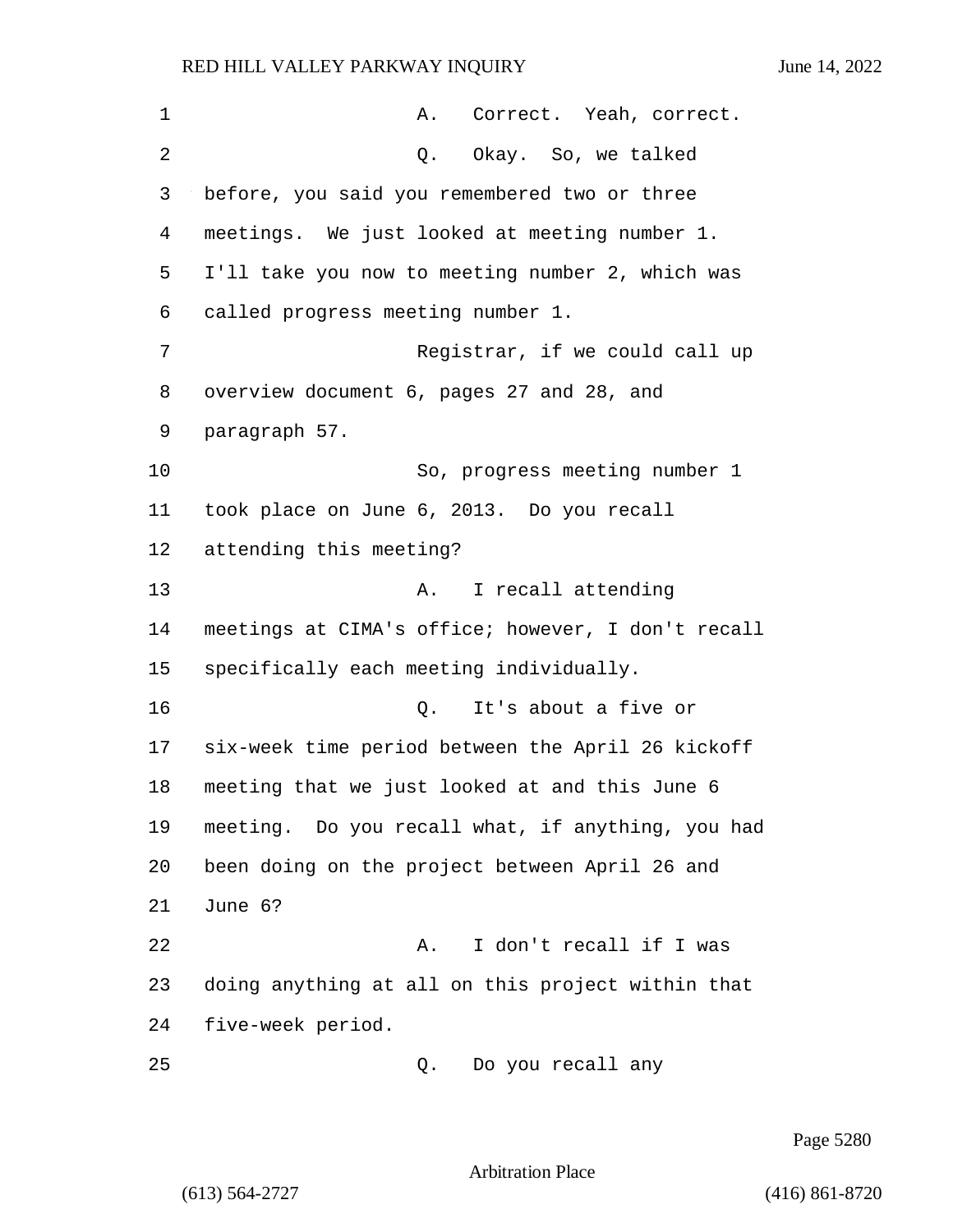discussion with CIMA staff between April 26 and June 6? 3 A. It would be unusual. I do not recall having specific conversations with CIMA staff and, in my capacity not as the project lead but as a stakeholder, it would be unusual for me to speak directly to CIMA. 8 and what about internally within the City? Had you had any conversations with the project staff checking in on how it was going, what the status was, anything like that? 12 A. Yeah. I don't recall any conversations that occurred with external or internal parties. 15 Q. And sort of more generally, not in the context of these meetings, how would you describe the nature and level of communication between yourself on this project and the other traffic folks who were working on it, so, sort of, what was -- how often were you in communication about the project with them? 22 A. I don't recall how often that frequency would have been, but as a stakeholder and not a project lead, you know, my expectation would be that they would be reaching

Page 5281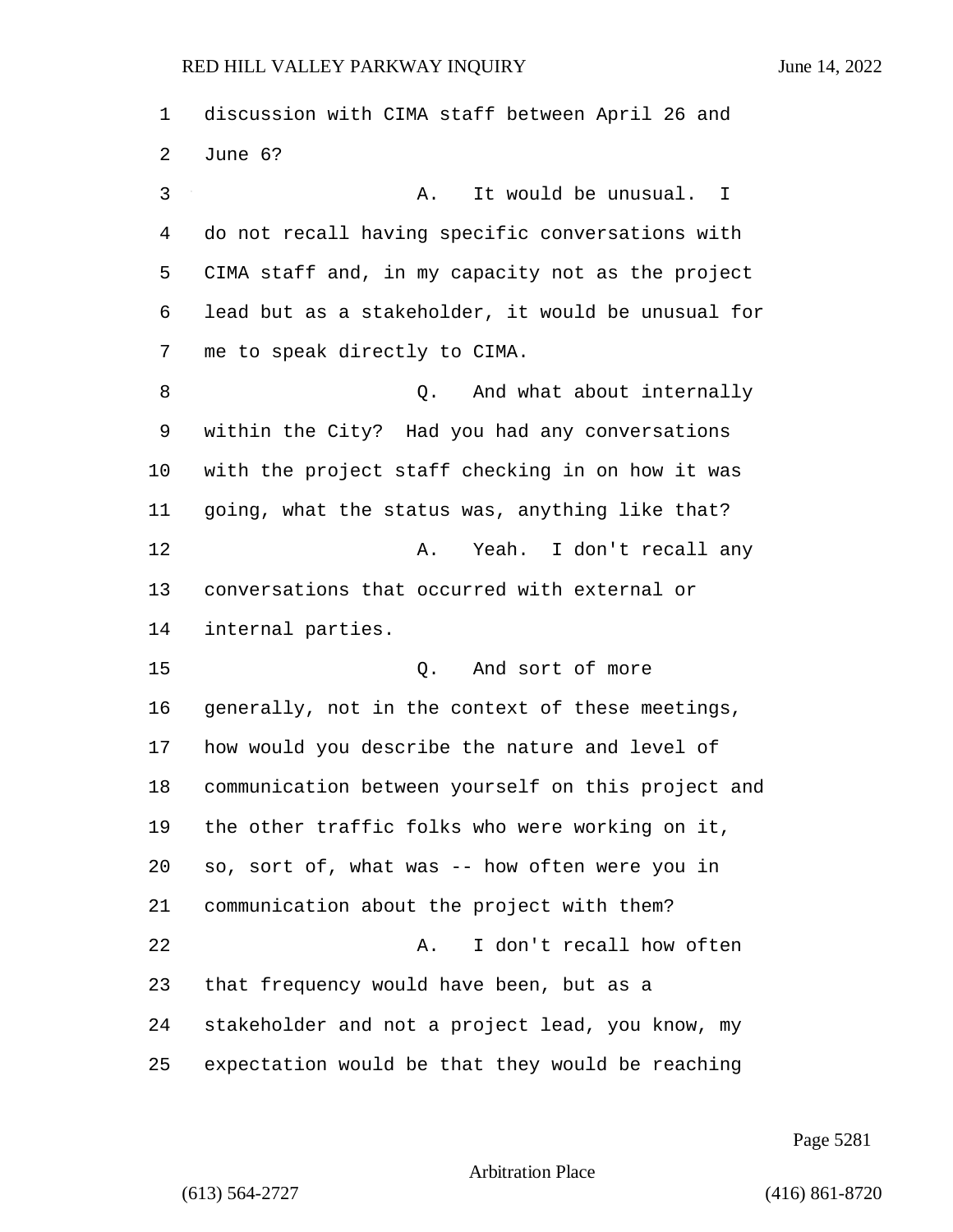| 1  | out to me whenever they needed information for my  |
|----|----------------------------------------------------|
| 2  | piece of the project, and that would generally be  |
| 3  | from Stephen Cooper as the project manager but I   |
| 4  | don't recall having any level of frequency of      |
| 5  | conversations. So, I'm not saying that they        |
| 6  | didn't occur; I'm just saying I don't recall.      |
| 7  | Right. And I think we<br>Q.                        |
| 8  | looked at in one of the meetings we looked at      |
| 9  | before it minutes said that all data requests were |
| 10 | to go through Stephen Cooper. Is that, sort of,    |
| 11 | your understanding?                                |
| 12 | Correct. And that's good<br>Α.                     |
| 13 | practice, since he's a project manager, that he    |
| 14 | should have the purview of all information that's  |
| 15 | coming through -- to the consultants and he's the  |
| 16 | main connector with the consultants, so it would   |
| 17 | be inappropriate for me, say, to send              |
| 18 | documentation or otherwise to the consultant       |
| 19 | without having his awareness or, in fact, going    |
| 20 | through him.                                       |
| 21 | Q. Okay. So, you'll see in                         |
| 22 | paragraph 57 at the top of page 28 there it says:  |
| 23 | "The minutes recorded                              |
| 24 | that Mr. Masliah, who is                           |
| 25 | a CIMA staff member,                               |

Page 5282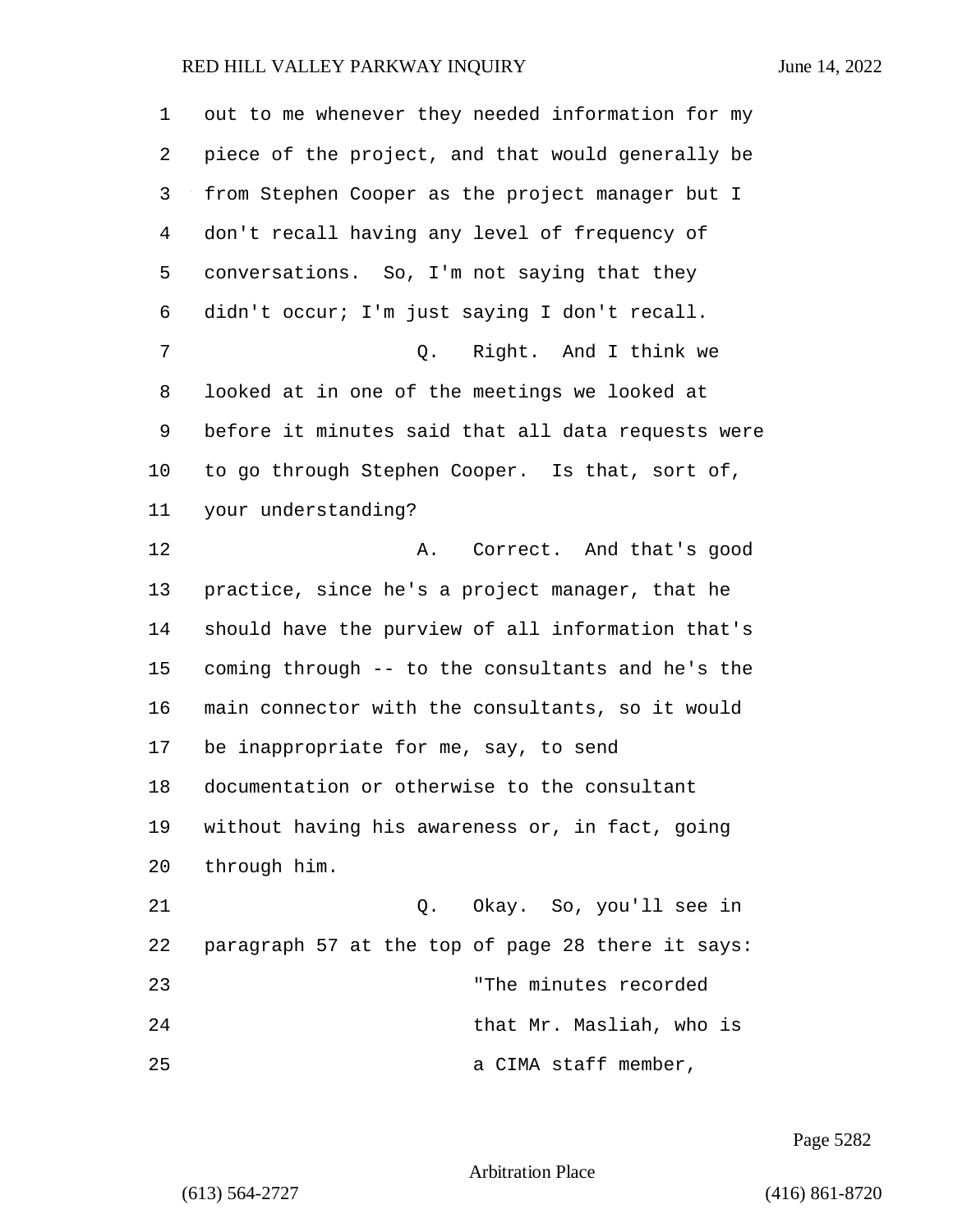1 introduced a PowerPoint 2 presentation and that the 3 floor was open for 4 comments at any time." 5 A. Sorry, I'm lost on the 6 screen. I'm not finding that reference. Thank 7 you. 8 a Q. Perfect. Thank you, 9 Registrar. 10 So, I'm going to take you now 11 to that PowerPoint and see if that assists in 12 refreshing your memory about this meeting. 13 So, Registrar, if we could 14 call up CIM103. 15 It doesn't have the date 16 there, but we understand this is the PowerPoint 17 presentation that was given at the June 6 meeting. 18 Does this look familiar to you? 19 A. It looks familiar to me 20 since reviewing it as part of this inquiry, but I 21 don't have independent recollection of this being 22 shown at that meeting. Those three meetings are a 23 bit of a mush in my mind. I remember going to 24 CIMA's offices and attending those meetings, but I 25 don't recall specifically one meeting from the

Page 5283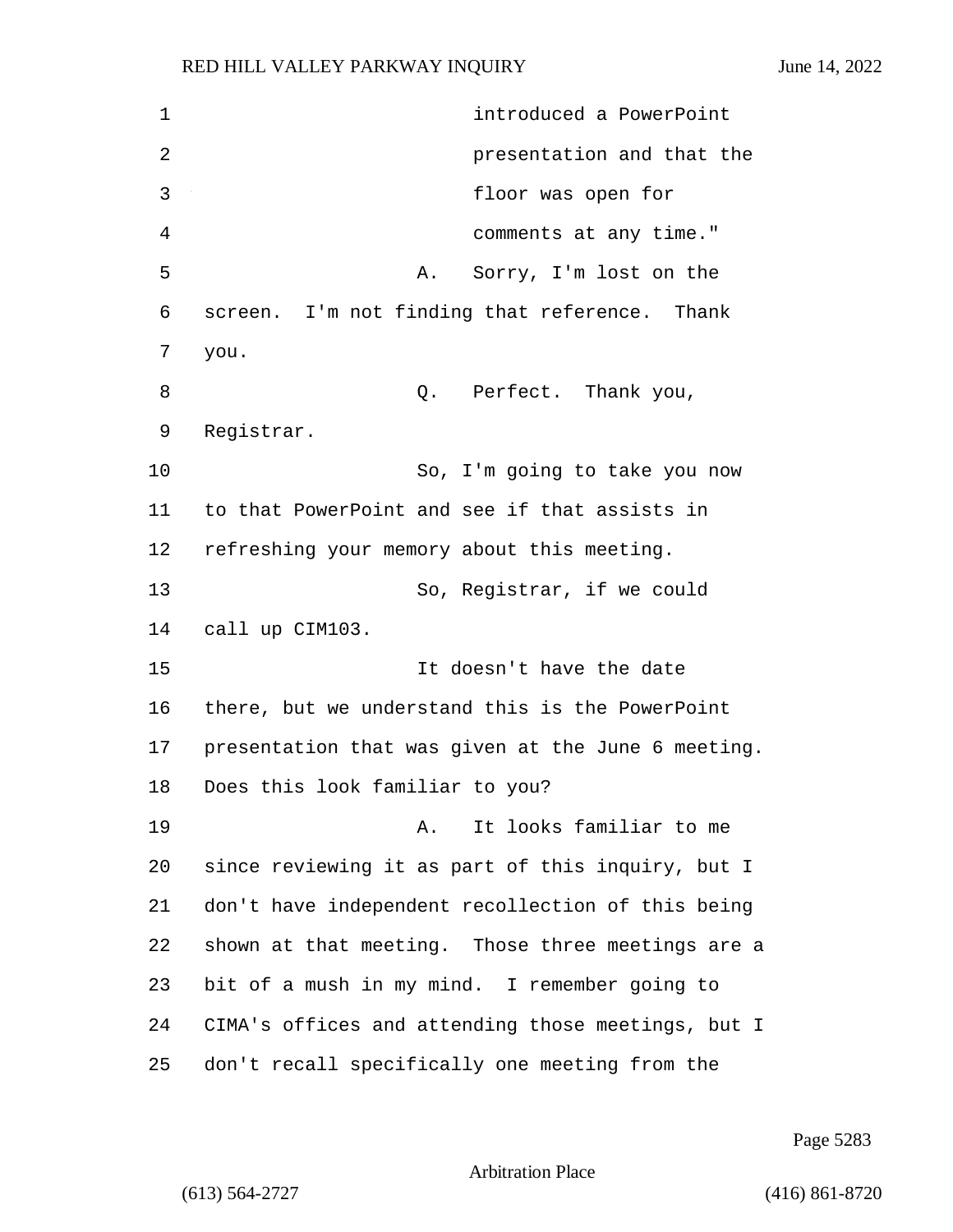next. 2 Q. Registrar, if we could call up image 12. Thank you. 4 So, this is the illumination section of the PowerPoint and here on this slide it refers to three types of illumination being considered by the warrant. The first there is continuous illumination, the second is partial and the third is full. 10 Could you just describe what, starting, sort of, from continuous downwards, what those types of illumination are? 13 A. Yeah. Continuous illumination -- I'll use Red Hill as an example. So, continuous illumination would be that there would be lighting on the mainline and all ramps, so you would not have a section or a segment of roadway without lighting. 19 Partial illumination at interchanges is what the current configuration is, is that the interchanges are lit but only partial of this interchange is lit, so in our case only the exit ramp is lit, the on-ramp is not lit. 24 Then full illumination at the interchange would be essentially how it's

Page 5284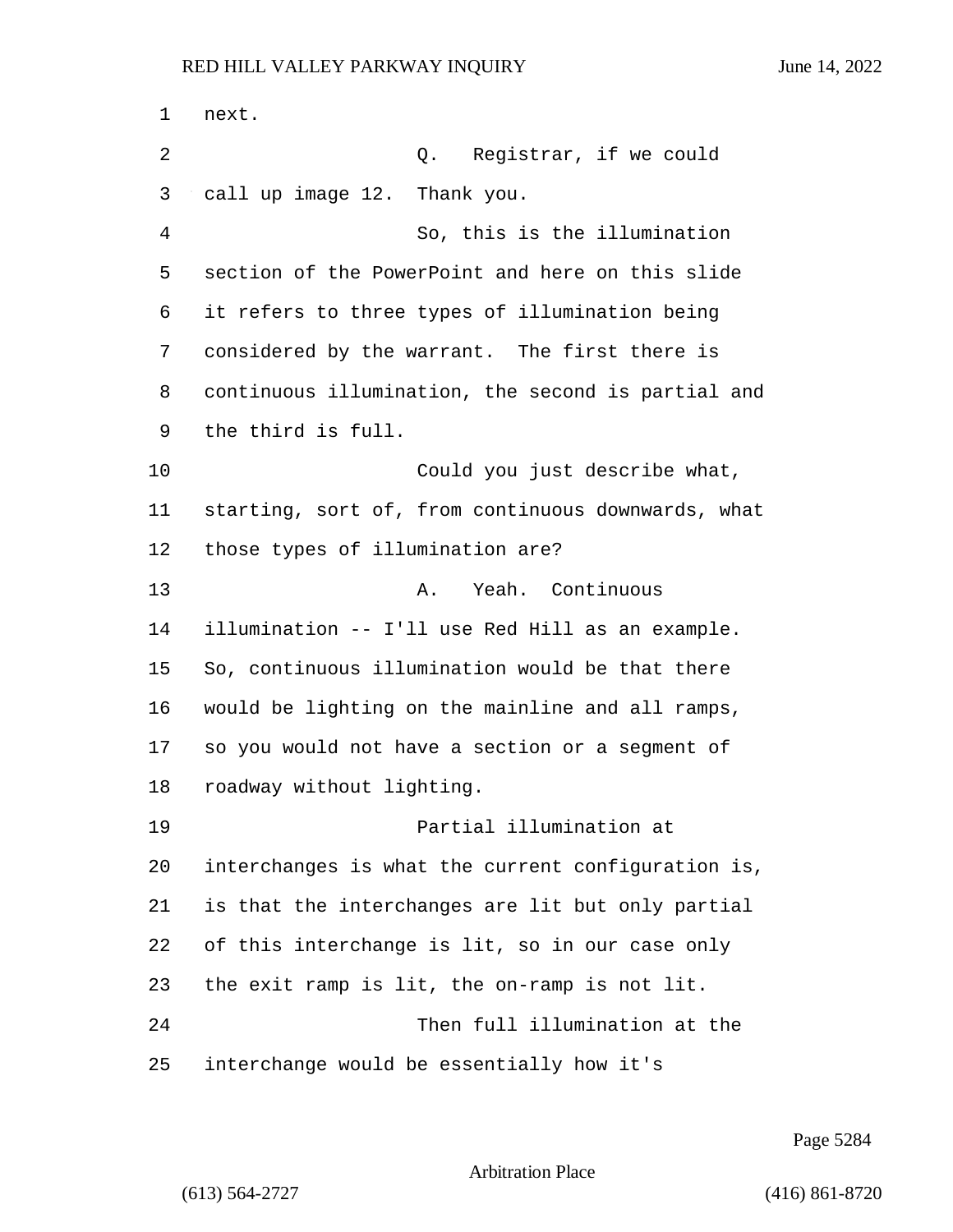describing, so all of both the exit and the entrance ramps of the interchange would be fully lit, so all of the roadways within the interchange would be illuminated. 5 Q. Okay. And there, where it refers to the warrant, is that -- it says above the Ministry policy, so would that warrant being referred to there be the MTO warrant? 9 A. I believe this is reference to the MTO warrant, yes. 11 C. And, as I understand it, there is, in addition to the MTO warrant, there's also the TAC warrant? 14 A. Correct. There's the two warrants that are being referenced as part of this project. One is the TAC warrant and the other is the MTO warrant, which I believe this is making reference to. 19 Q. I think at this point this is just, and I think it's what you said, the MTO warrant. We'll come to the TAC warrant a bit later on. 23 So, Registrar, if we could go to image 17. 25 So, here, this is CIMA's

Page 5285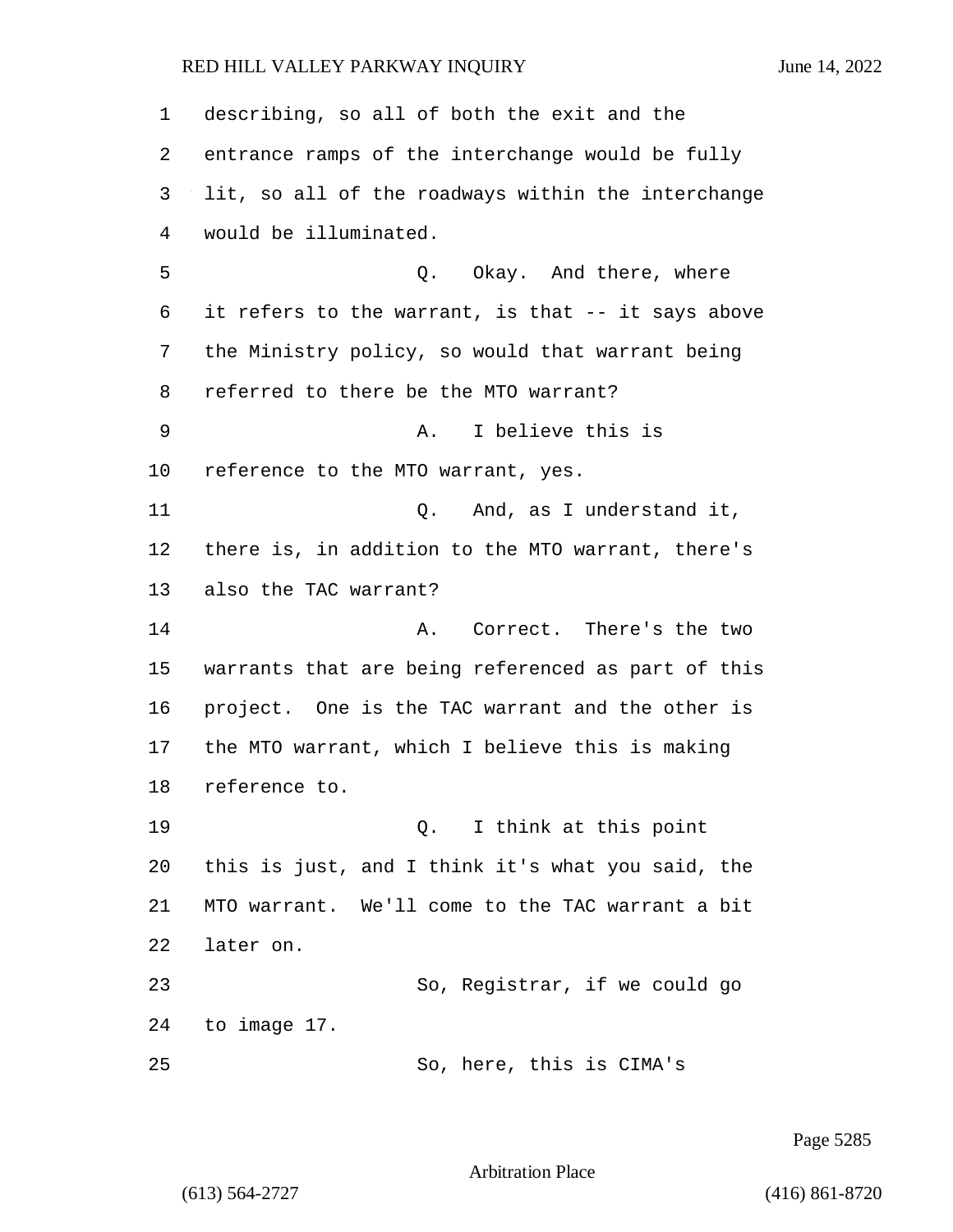| 1  | Illumination Warrant Analysis and it says, "Based  |
|----|----------------------------------------------------|
| 2  | on the MTO warrant," the areas in red there        |
| 3  | highlighted are where full illumination was        |
| 4  | suggested and in blue is where partial             |
| 5  | illumination is suggested.                         |
| 6  | Okay.<br>Α.                                        |
| 7  | Q. So, do you recall this                          |
| 8  | slide or discussion about CIMA's suggestions       |
| 9  | related to the partial and full illumination?      |
| 10 | I don't recall this slide<br>Α.                    |
| 11 | specifically, but I do recall a conversation       |
| 12 | related to the undertaking of the warrants and the |
| 13 | results of the warrants, but just vaguely.         |
| 14 | Q. Can you tell us what you                        |
| 15 | do recall about that conversation?                 |
| 16 | Yeah. I have trouble<br>Α.                         |
| 17 | differentiating from what I recall from those      |
| 18 | meetings compared to what I've seen from reviewing |
| 19 | all of the documents for the inquiry. But I do     |
| 20 | specifically recall that, you know, or knowing     |
| 21 | that CIMA was going to undertake both a TAC        |
| 22 | warrant and then an MTO warrant and then obviously |
| 23 | present the results of those warrants as part of   |
| 24 | their project. So, that's kind of specifically     |
| 25 | what I recall from back in 2013, but like I        |

Page 5286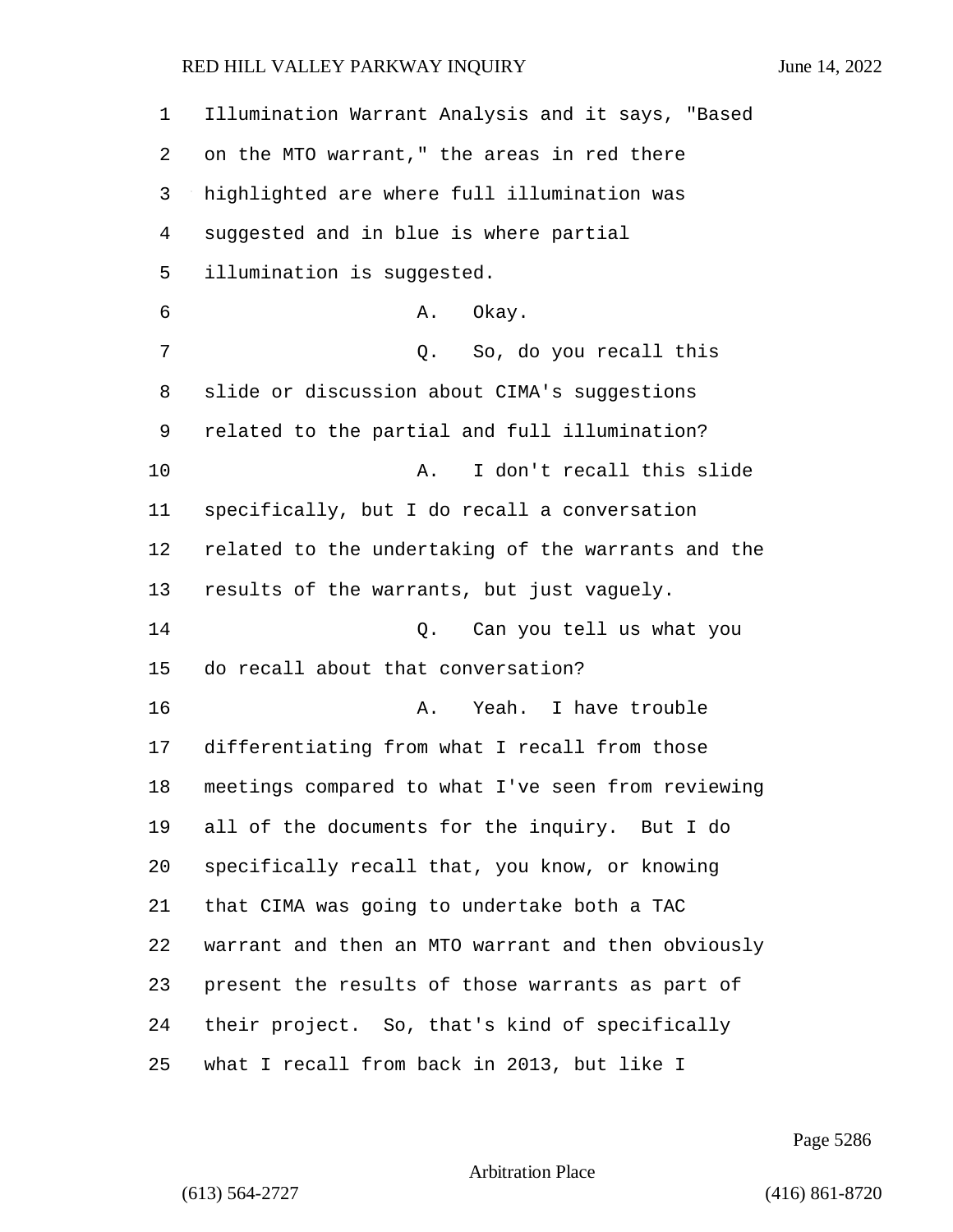| 1  | mentioned, I don't have a great recollection of    |
|----|----------------------------------------------------|
| 2  | this slide or specific results from the warrants   |
| 3  | at that time.                                      |
| 4  | Q. Sure. Okay. And I think                         |
| 5  | you've mentioned that CIMA was going to complete   |
| 6  | the TAC warrant.                                   |
| 7  | Registrar, if we could call up                     |
| 8  | CIM84750.1 on image 1 and, at the same time, also  |
| 9  | call up one of the overview documents. Do you      |
| 10 | need me to -- perfect. And then the second         |
| 11 | document to call up, overview document 6, page 29. |
| 12 | Sorry, page 30, paragraph 62. And if we could --   |
| 13 | sorry. It should be page 29.                       |
| 14 | So, this is, there,                                |
| 15 | paragraph 62, is that notebook transcription that  |
| 16 | we just looked at and there's reference there      |
| 17 | under street lighting. It says:                    |
| 18 | "How is it determined if                           |
| 19 | required?"                                         |
| 20 | And it says:                                       |
| 21 | "TAC warranting                                    |
| 22 | (interchange and                                   |
| 23 | mainline)."                                        |
| 24 | Do you see that?                                   |
| 25 | Yeah.<br>Α.                                        |

Page 5287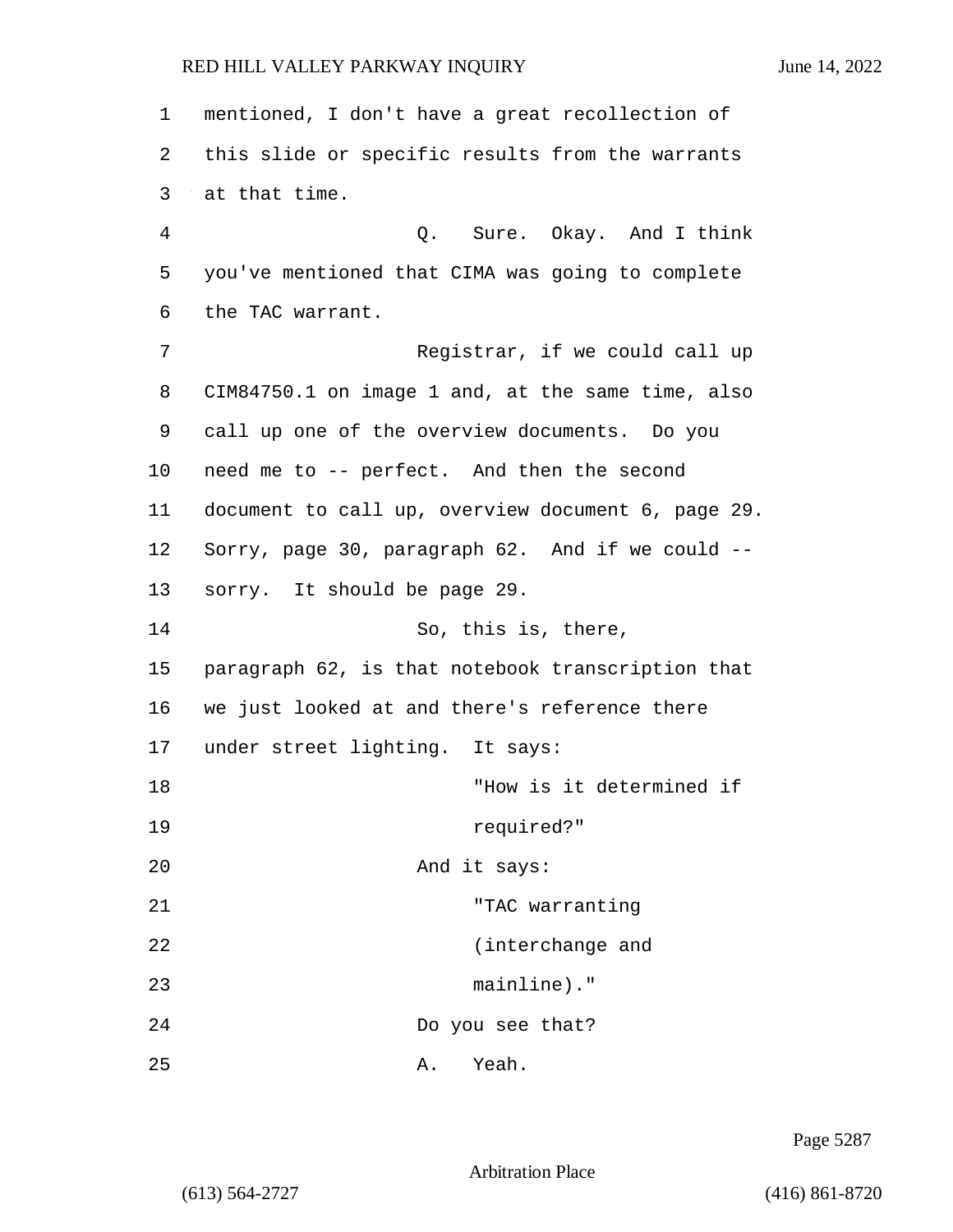| 1  | Q. Okay. And then,                                 |
|----|----------------------------------------------------|
| 2  | Registrar, if we could also next go to image 30 of |
| 3  | overview document 6 and if we could call out those |
| 4  | last two bullet points.                            |
| 5  | So, at this time, as I                             |
| 6  | understand it, CIMA had not yet completed the TAC  |
| 7  | warrants. They had just conducted the MTO          |
| 8  | warrants?                                          |
| 9  | It appears that they did<br>Α.                     |
| 10 | the MTO warrant but hadn't undertaken the TAC      |
| 11 | warrant yet.                                       |
| 12 | Q. Do you recall why CIMA                          |
| 13 | was to undertake the TAC warrant in addition to    |
| 14 | the MTO warrant?                                   |
| 15 | The TAC warrant or the<br>Α.                       |
| 16 | TAC standards are what are used across Canada for  |
| 17 | street lighting standards and those warrants are   |
| 18 | used across Canada. Also, those warrants are       |
| 19 | contained within the Federal Highway               |
| 20 | Administration handbook for the U.S., too, so      |
| 21 | that's what we're most used to using, are the TAC  |
| 22 | warrants and TAC standards. And the TAC warrant    |
| 23 | has warrants for all kinds of different road       |
| 24 | types, including highways and interchanges, and it |
| 25 | was previously mentioned that we follow, from a    |

Page 5288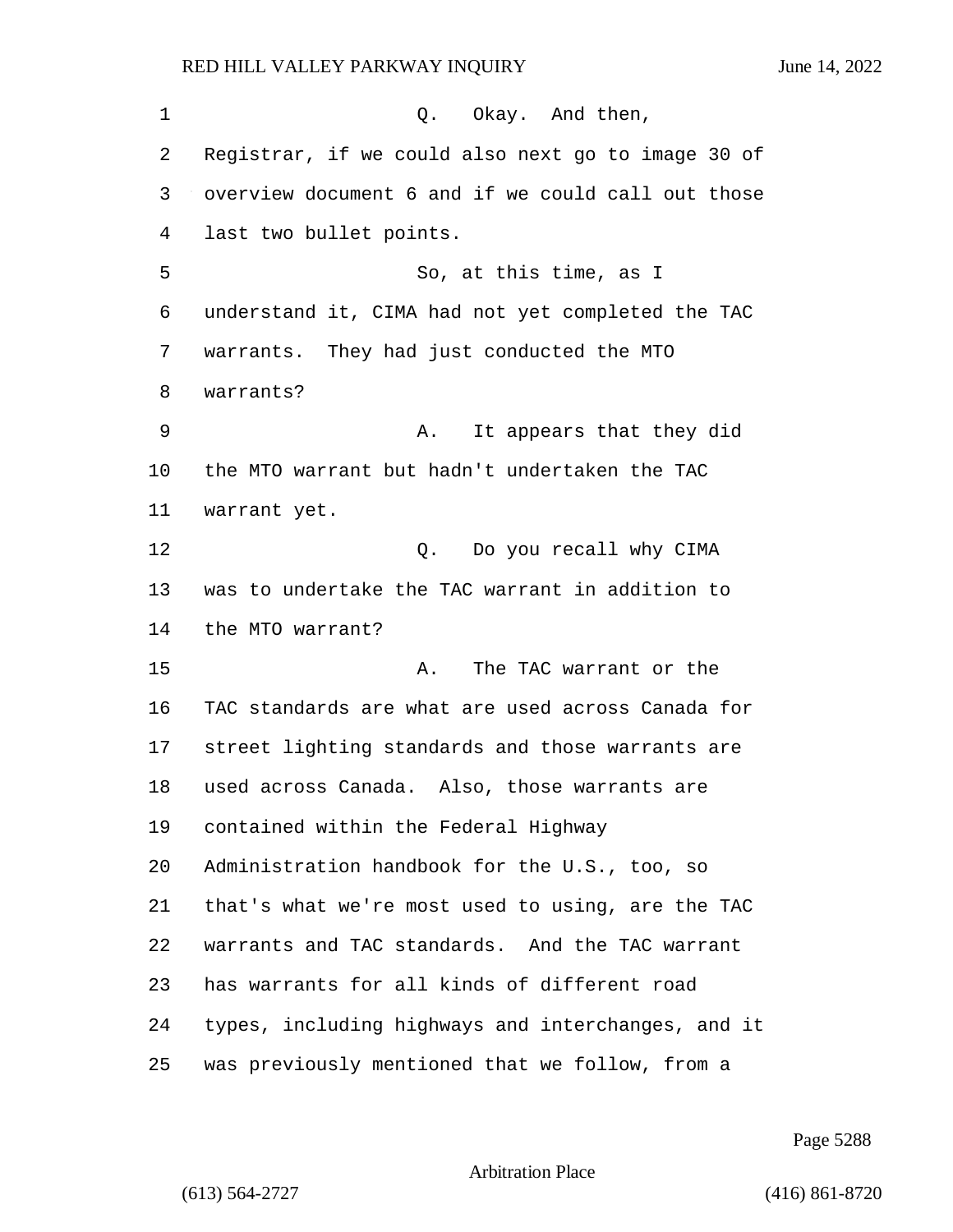| 1  | standards perspective, TAC and IES, so it's more   |
|----|----------------------------------------------------|
| 2  | than reasonable that a discussion about the TAC    |
| 3  | warrant appears. It's very unusual and not often,  |
| 4  | not common, for us to utilize MTO warrants.<br>In  |
| 5  | fact, I had not ever used an MTO warrant. They     |
| 6  | are constructed for provincial highways, Province  |
| 7  | of Ontario highways, and the construction around   |
| 8  | those highways, as opposed to TAC, which is more   |
| 9  | in tune with municipal roadways.                   |
| 10 | And just above it, it<br>Q.                        |
| 11 | says that the warrants were scored such as         |
| 12 | continuous lighting score was met, so that's       |
| 13 | CIMA's conclusion. I take it that relates to       |
| 14 | CIMA's conclusion and analysis that continuous     |
| 15 | illumination was warranted on the MTO warrant?     |
| 16 | Correct. Based on their<br>Α.                      |
| 17 | undertaking of the warrant, it appears that it     |
| 18 | achieved a score that indicates that -- as an      |
| 19 | indicator of warranted.                            |
| 20 | Q. Thank you. And,                                 |
| 21 | Registrar, if we could end the call out of         |
| 22 | Mr. Field's note and in the CIMA meeting minutes,  |
| 23 | it says underneath PowerPoint presentation, it's   |
| 24 | the fourth entry down, it says -- Registrar, if we |
| 25 | could call that out:                               |

Page 5289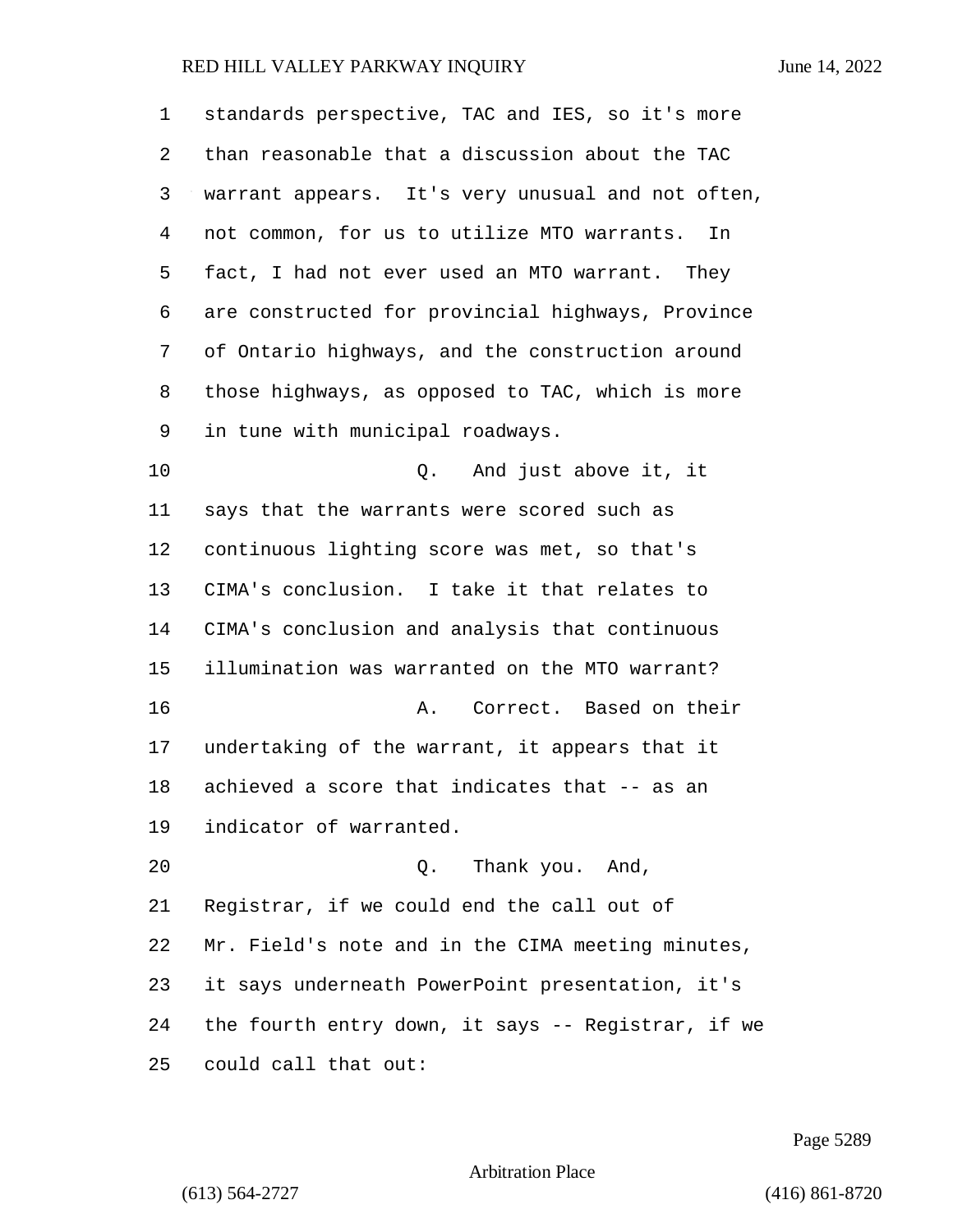1 "CIMA to use TAC 2 illumination warrant as 3 this is what the City 4 utilized." 5 And I think that's what you're referring to, the City used the TAC guidelines? 7 A. Correct. Yeah. As I mentioned, the TAC warrant is the common practice for municipalities across Canada for street lighting and MTO warrant is very specific and constructed for Ministry of Transportation highways. 13 Q. And CIMA would rely on the outcome of that TAC warrant but recognize the outcome of the MTO warrant in their report? 16 A. Correct. In terms of the type of facility here, so it is similar to a highway, so I appreciate that they're doing both types of warrants to see how they compare to each other. So, I would say that that's being done in due diligence as far as undertaking both of those warrants and making sure that, you know, all things are being considered. 24 But in terms of order of priority, I would put the TAC warrants first and

Page 5290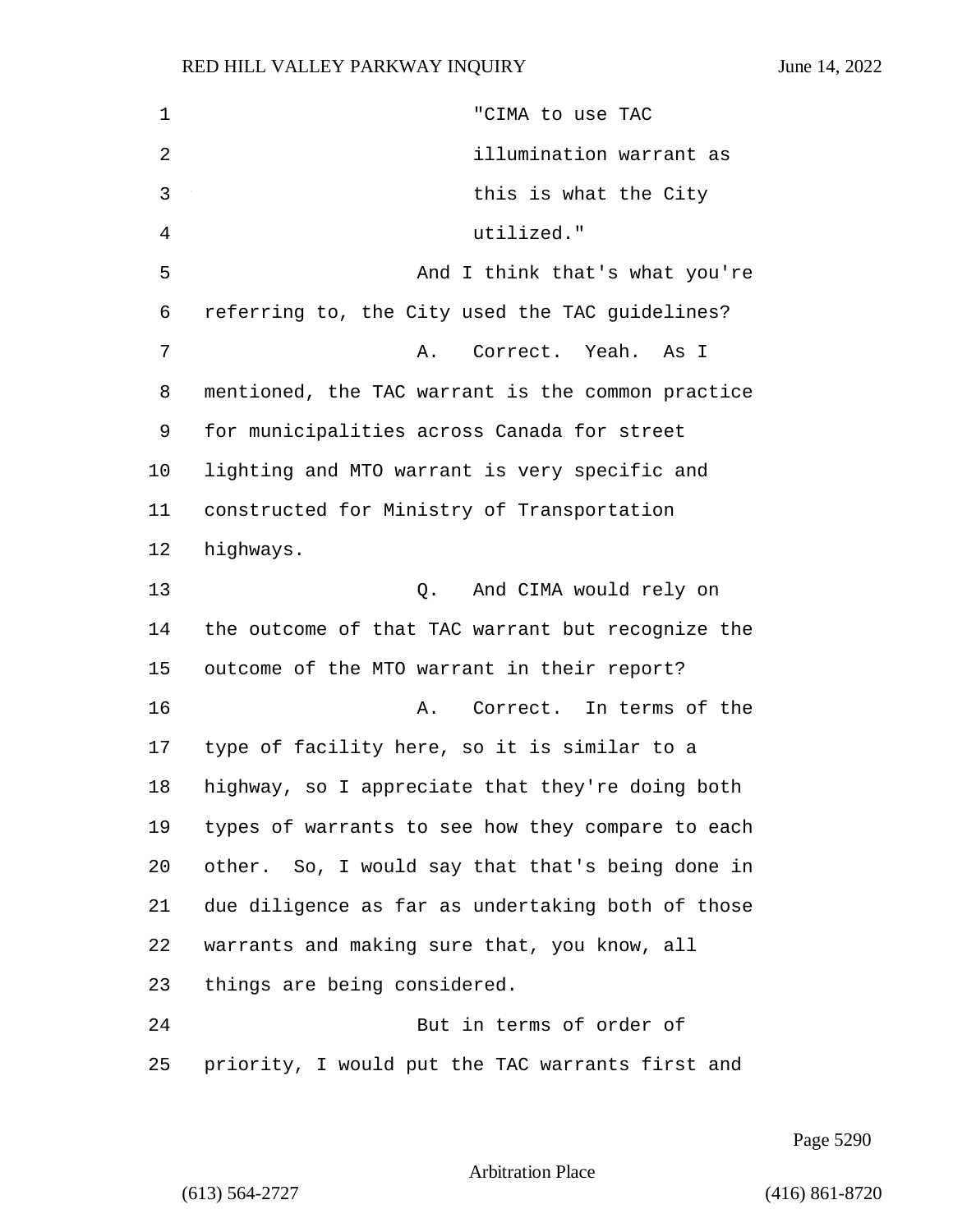| 1  | then the MTO warrants second as supplementary to   |
|----|----------------------------------------------------|
| 2  | the TAC warrant.                                   |
| 3  | And was your direction,<br>Q.                      |
| 4  | for CIMA to use the TAC warrant?                   |
| 5  | I don't believe that I<br>Α.                       |
| 6  | provided direction to do it, but earlier when they |
| 7  | were doing that data collection thing we were      |
| 8  | identifying that TAC was our standards that we     |
| 9  | utilized for the City, so it would be more than    |
| 10 | reasonable that they would undertake the TAC       |
| 11 | illumination warrant, because they are part of     |
| 12 | that standard document.                            |
| 13 | Okay. Thank you.<br>Q.                             |
| 14 | Registrar, we can end that call out.               |
| 15 | And two entries lower, it                          |
| 16 | says:                                              |
| 17 | "CIMA to ensure that                               |
| 18 | description of the need                            |
| 19 | for transitional lighting                          |
| 20 | is included in the                                 |
| 21 | report, especially in B/C                          |
| 22 | analysis for lighting."                            |
| 23 | B/C, that's benefit-cost?                          |
| 24 | That's correct.<br>Α.                              |
| 25 | And what does this refer<br>Q.                     |

Page 5291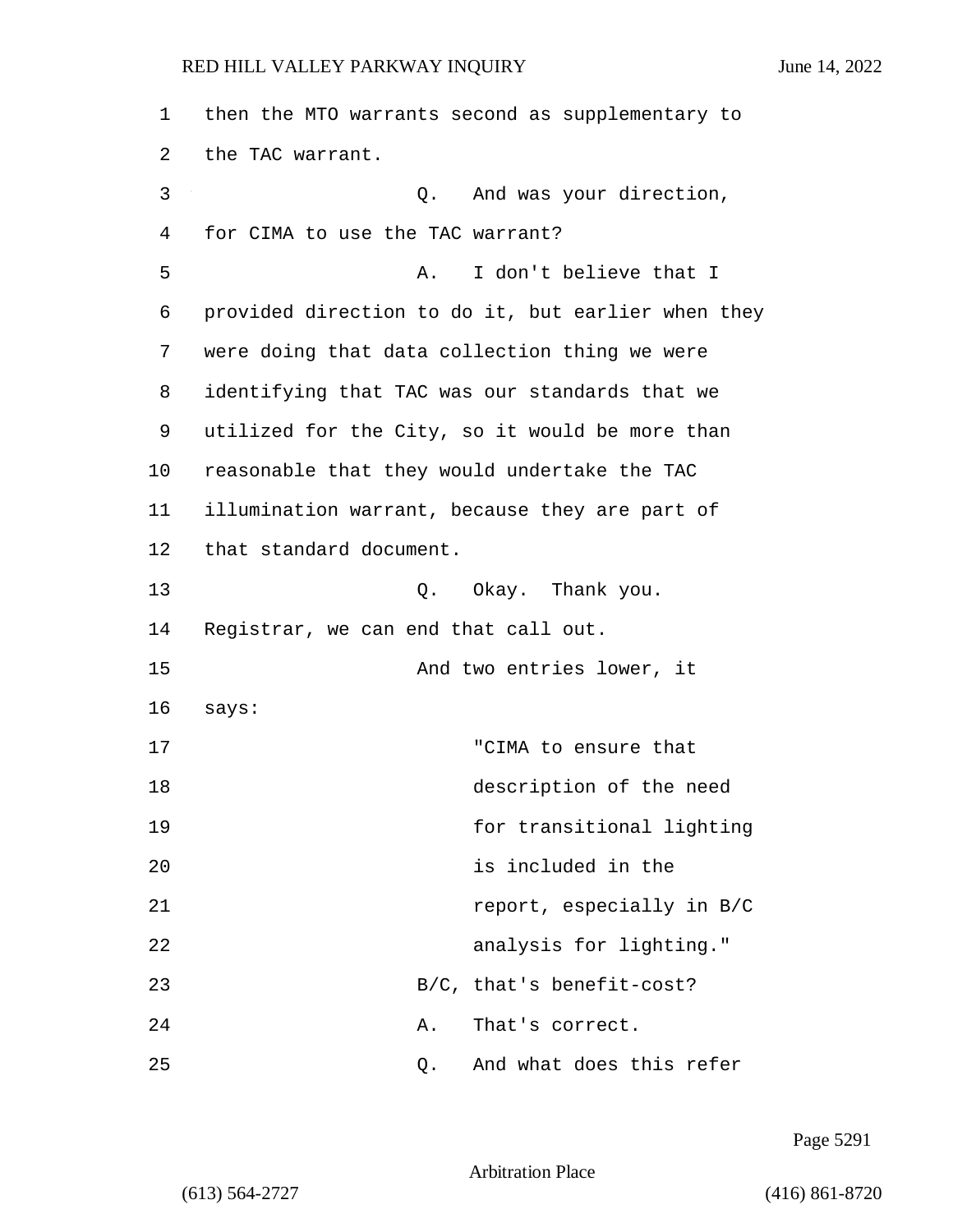| 1  | to?                                                |
|----|----------------------------------------------------|
| 2  | Transition lighting is<br>Α.                       |
| 3  | the best thing if you think of an unlit roadway    |
| 4  | and then you're going to light a segment of it,    |
| 5  | that as -- anyone can relate to this -- your eyes  |
| 6  | take some time to transition from dark to light,   |
| 7  | and in street lighting when you're going from a    |
| 8  | dark environment to a lit environment, you need to |
| 9  | have transitional or you should have transitional  |
| 10 | lighting to allow the eyes to slowly adapt between |
| 11 | the dark environment and the lit environment, so   |
| 12 | the transition lighting occurs further before and  |
| 13 | then after the fully lit piece.                    |
| 14 | So, if you are, you know,                          |
| 15 | doing a study of a very specific area and it's 200 |
| 16 | metres long, just for example, you will have       |
| 17 | transition lighting that will extend that scope of |
| 18 | area beyond the 200 metres so that you can have    |
| 19 | that adaptation occurring prior to a driver        |
| 20 | exiting the dark environment and going from unlit  |
| 21 | to, you know, the maximum amount of light.         |
| 22 | So, it basically -- maybe the                      |
| 23 | best way to put it, it's like somewhat of, you     |
| 24 | know, the lighting gets brighter and brighter as   |
| 25 | you travel through the section, so when you're in  |

Page 5292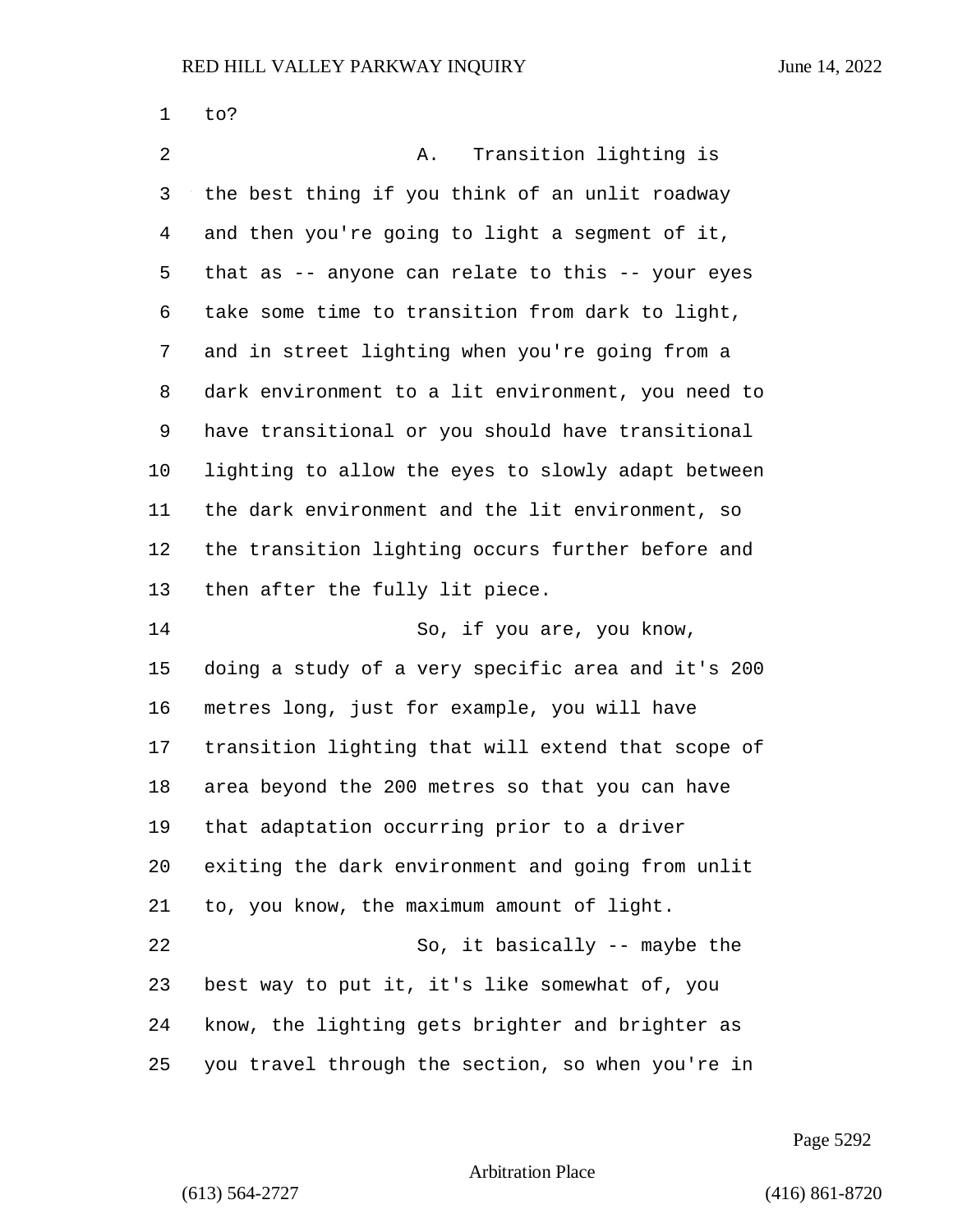| $\mathbf 1$ | the most brightest section, that your eyes have    |
|-------------|----------------------------------------------------|
| 2           | had time to adapt, and then conversely when you're |
| 3           | exiting that fully lit area, that the lighting is  |
| 4           | getting darker and darker before you're exiting    |
| 5           | out into an unlit environment. So, that's what     |
| 6           | transition lighting reference is being made here.  |
| 7           | Q. Okay. And why was there                         |
| 8           | a need for that discussion specifically in this    |
| 9           | study? Was that because it was looking only at a   |
| 10          | segment of the Red Hill?                           |
| 11          | A. Correct, yeah. The study                        |
| 12          | area was only a segment of the Red Hill and if     |
| 13          | there was any recommendation or consideration for  |
| 14          | lighting a segment of it, then standards and       |
| 15          | practices describe that transition lighting should |
| 16          | be included as part of that.                       |
| 17          | Q. Okay. Thank you. Okay.                          |
| 18          | Registrar, we can end this call out and we can     |
| 19          | also end the call out of the overview document as  |
| 20          | well and if we could call up image 2 of this       |
| 21          | document.                                          |
| 22          | I should say that this copy of                     |
| 23          | the minutes is an internal CIMA copy, so that's    |
| 24          | why the red track changes there are internal       |
| 25          | changes that were made at CIMA, but the changes    |

Page 5293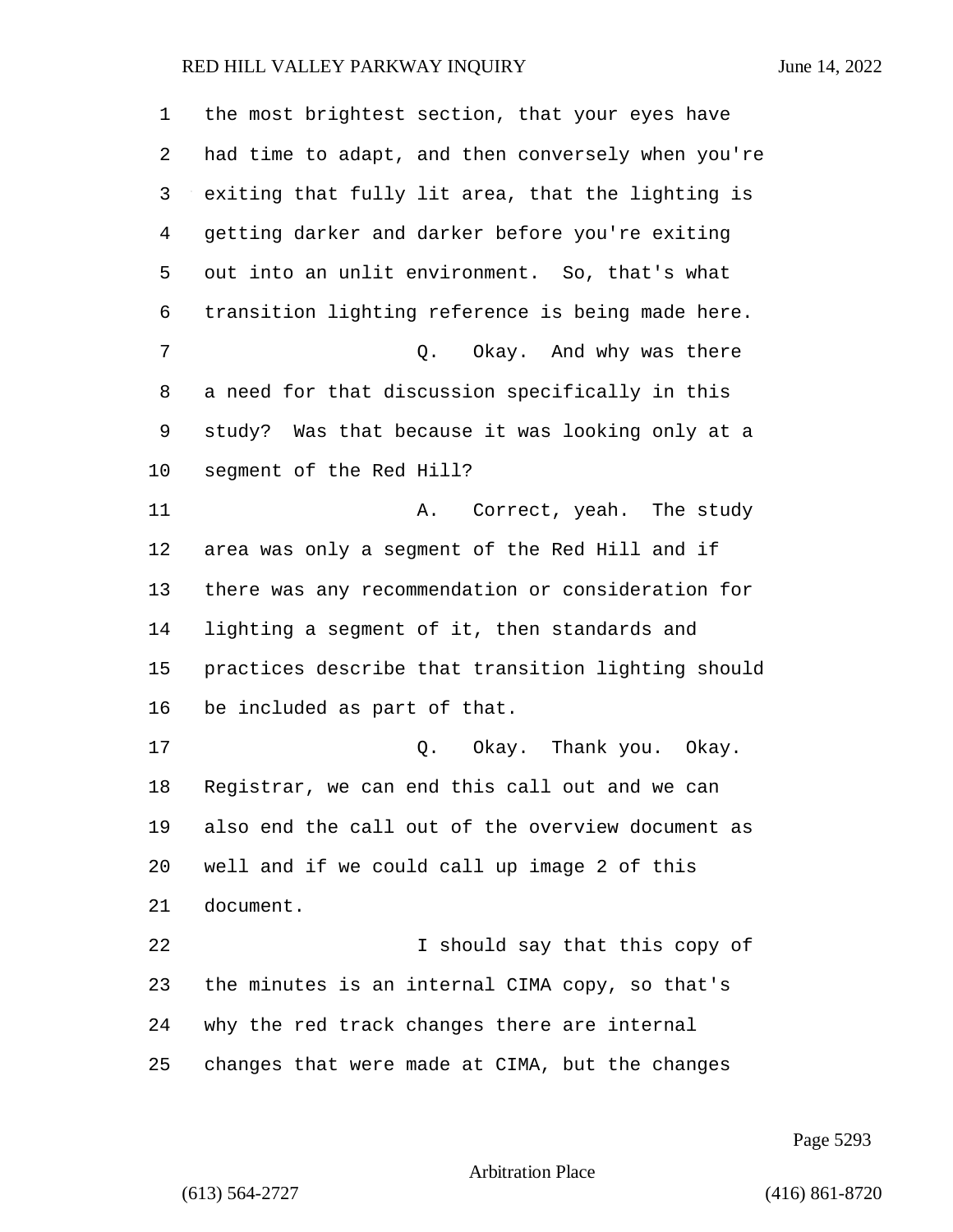| 1  | are consistent with what was sent to the City.  |                                                   |
|----|-------------------------------------------------|---------------------------------------------------|
| 2  | Α.                                              | Okay.                                             |
| 3  | Q.                                              | If you look in item 4                             |
| 4  |                                                 | there, Open Discussion, the first paragraph there |
| 5  | says:                                           |                                                   |
| 6  |                                                 | "CIMA needs to be                                 |
| 7  |                                                 | cautious with                                     |
| 8  |                                                 | illumination. B/C is                              |
| 9  |                                                 | critical for this                                 |
| 10 |                                                 | assignment due to                                 |
| 11 |                                                 | political and other                               |
| 12 |                                                 | design and cost                                   |
| 13 |                                                 | constraints. Site                                 |
| 14 |                                                 | specific locations are                            |
| 15 |                                                 | probably better than full                         |
| 16 |                                                 | illumination."                                    |
| 17 |                                                 | Do you recall any discussion                      |
| 18 | about CIMA needing to be cautious with          |                                                   |
| 19 | illumination?                                   |                                                   |
| 20 | Α.                                              | Not (audio distortion),                           |
| 21 |                                                 | as this is kind of making reference to benefit to |
| 22 | cost and, as was referenced previously, that    |                                                   |
| 23 | lighting is very expensive to implement and     |                                                   |
| 24 |                                                 | obviously benefit to cost calculations are, you   |
| 25 | know, the cost piece, is really critical to the |                                                   |

Page 5294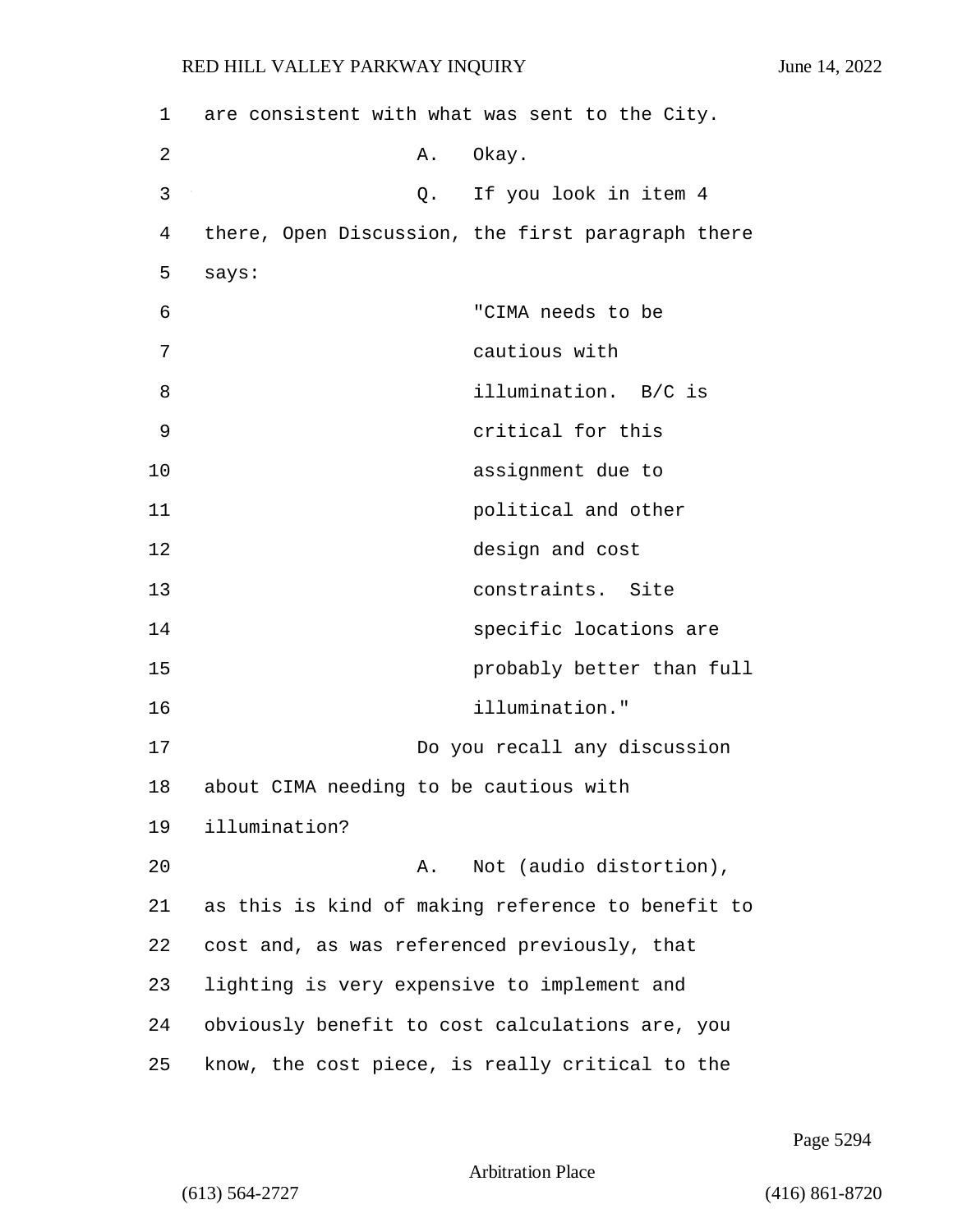equation because it is so expensive to install it. 2 So, kind of going back to that conversation about the holistic approach and making sure that the best solution is being selected, so having a benefit-cost analysis to make sure before, with any traffic safety countermeasure, that you have a benefit to cost evaluation occur so that you're not incorrectly selecting, you know, a countermeasure that's either too expensive or doesn't have the high enough aggregate benefit to it. 12 So, in this case, this is making reference, I believe, to the cost of lighting and, you know, that there should be some caution to make sure that benefit to cost ratio is correct because if there's other complicating factors, cost, design, sometimes implementation of street lighting is sometimes more challenging than saying installing signage and pavement markings, and that sort of thing, so I think that's what this is a reference to. 22 Q. Okay. So, in terms of some of those complications, specifically as it relates to the Red Hill, the political constraints, do you recall what those were?

Page 5295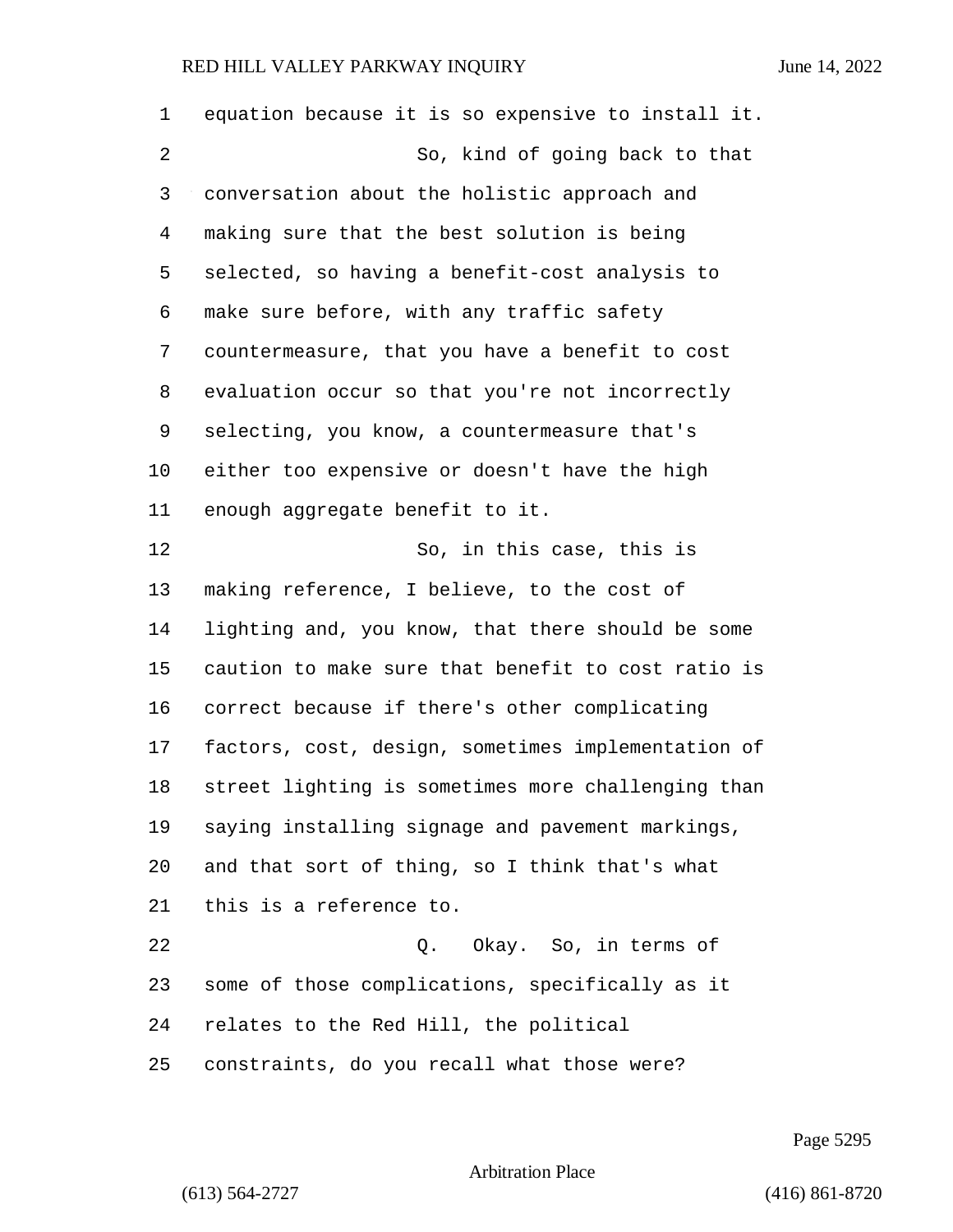| 1              | I think that this is<br>Α.                         |
|----------------|----------------------------------------------------|
| 2              | reference to the motion itself, so obviously the   |
| 3              | councillor specifically asked for lighting to be   |
| $\overline{4}$ | reviewed, but cost is always a political           |
| 5              | discussion. But other than that, I don't have      |
| 6              | specific comment on what the term or the word      |
| 7              | "political" means in this context.                 |
| 8              | And the design<br>Q.                               |
| 9              | constraints?                                       |
| 10             | Yeah.<br>The design<br>Α.                          |
| 11             | constraints are for this specific area. This is    |
| 12             | more about the physical design constraints that    |
| 13             | exist within the study area.                       |
| 14             | And I'll use an example.                           |
| 15             | There is a Hydro One high-voltage transmission     |
| 16             | line that partially cuts over top of one of the    |
| 17             | ramps, the Mud/Stone Church ramp, and then travels |
| 18             | down northerly and then cuts diagonally across the |
| 19             | Red Hill, and that is significant because street   |
| 20             | lighting poles and high-voltage hydro lines can't  |
| 21             | exist together in some instances depending on the  |
| 22             | voltage, the height of the lines and that sort of  |
| 23             | thing. And there is, within the Electrical Safety  |
| 24             | Code of Ontario, there are requirements for both   |
| 25             | horizontal and vertical separation between street  |

Page 5296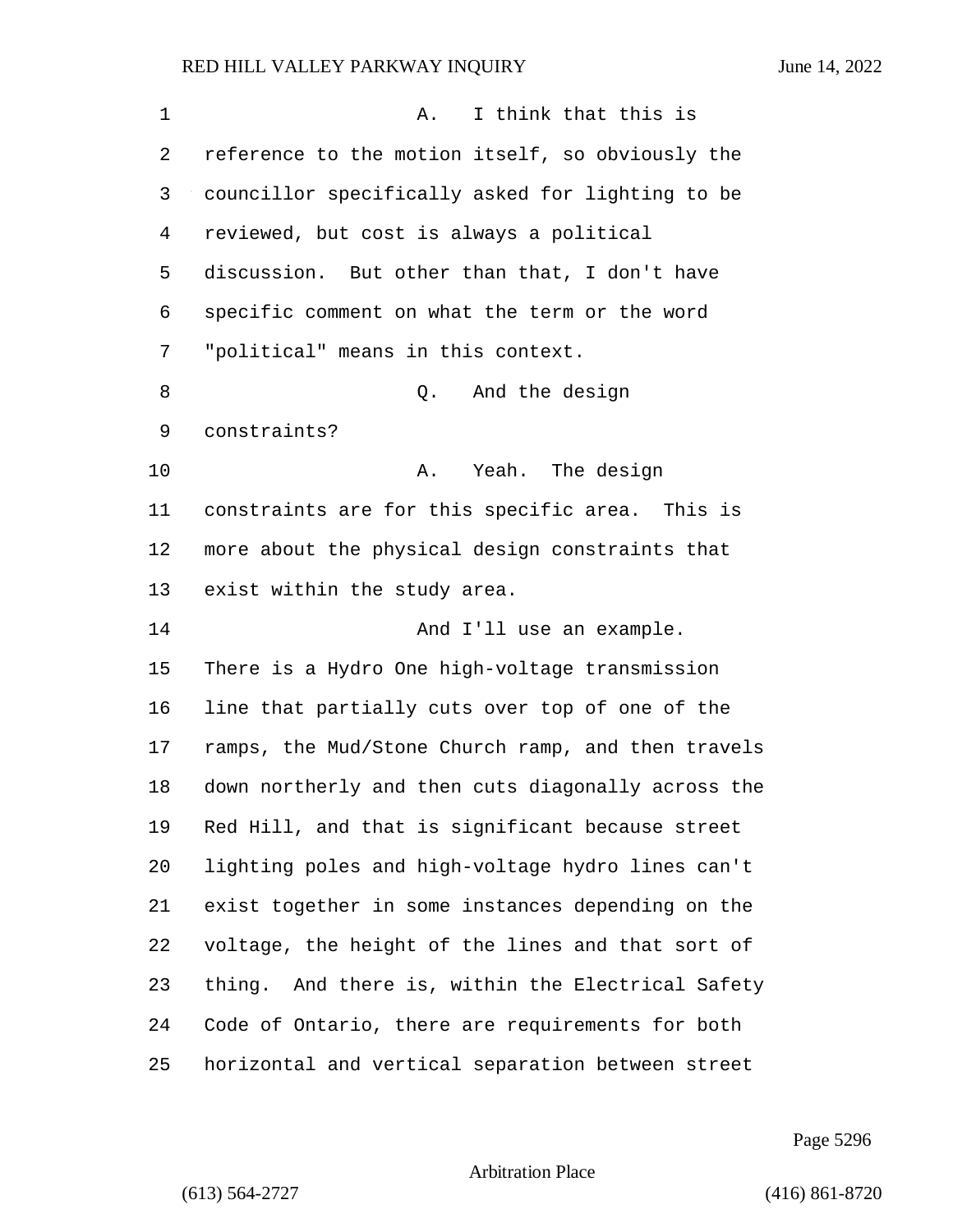lighting poles or poles in general and overhead utility lines, so this is making reference to, I believe, some of those design constraints. 4 So, because of those, you know, kinds of constraints on the Red Hill mainline and then the ramp as well, that there might be locations where it would be very challenging to install a street light pole because it was would be essentially prohibited by the Electrical Safety Act to install those poles under there and it might result in either challenges that would have to be overcome from design or challenges that could not be overcome by the design, in which case the lighting levels might not be able to be met in certain segments of a ramp or a mainline. So, this is kind of making reference to that. 18 And then also within the study area, just between the Stone Church and Mud interchange and the next interchange to the north, which is Greenhill, there is a bridge and that bridge was constructed without any provision for street lighting. For example there's no pole bases, there's no conduits and that sort of thing, so to install pole bases and conduits on to that

Page 5297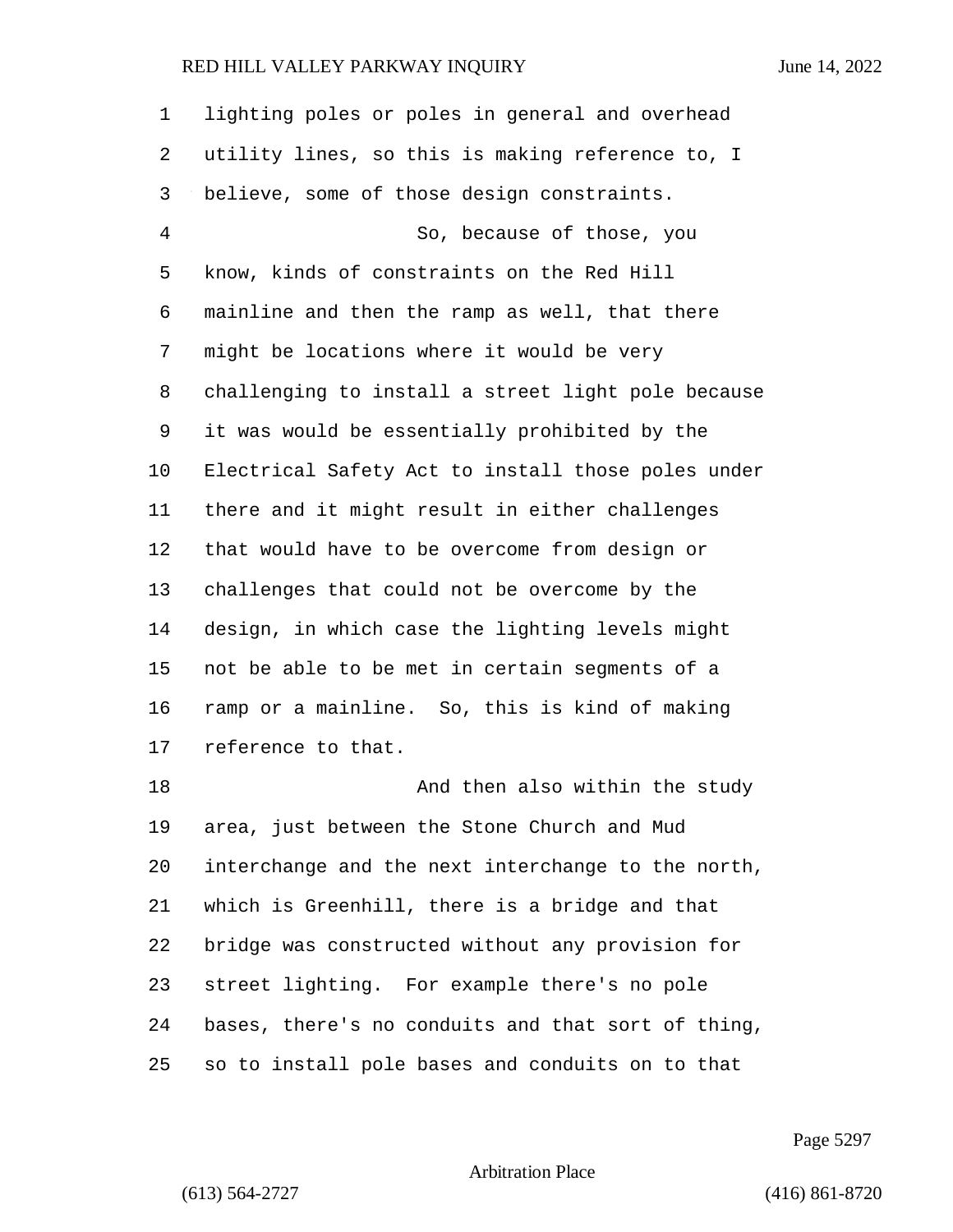| 1              | bridge, it would require structural modification   |
|----------------|----------------------------------------------------|
| 2              | to that bridge to allow for it, so those are the   |
| 3              | kinds of -- again, that's not impossible to        |
| $\overline{4}$ | implement. It's just a constraint that exists      |
| 5              | and, you know, when you're talking about modifying |
| 6              | the structure of a bridge, that could also be      |
| 7              | expensive and that relates back to the benefit to  |
| 8              | cost ratio to make sure that benefit to cost ratio |
| 9              | is accounting for all of those different           |
| 10             | constraints.                                       |
| 11             | In the context of the<br>Q.                        |
| 12             | design constraints, was there any discussion about |
| 13             | the original design, the choice to use lighting at |
| 14             | the interchange versus at the mainline?<br>Any     |
| 15             | discussion of the EA in that context?              |
| 16             | I don't believe so, no.<br>Α.                      |
| 17             | I think this discussion is related to the          |
| 18             | consideration for adding lighting.                 |
| 19             | And who advised CIMA<br>0.                         |
| 20             | about these constraints?                           |
| 21             | I would have expertise in<br>Α.                    |
| 22             | the subject matter. There's no doubt about that.   |
| 23             | And if it was anyone, it would have been me to     |
| 24             | outline some of the challenges, design challenges, |
| 25             | and constraints for sure.                          |

Page 5298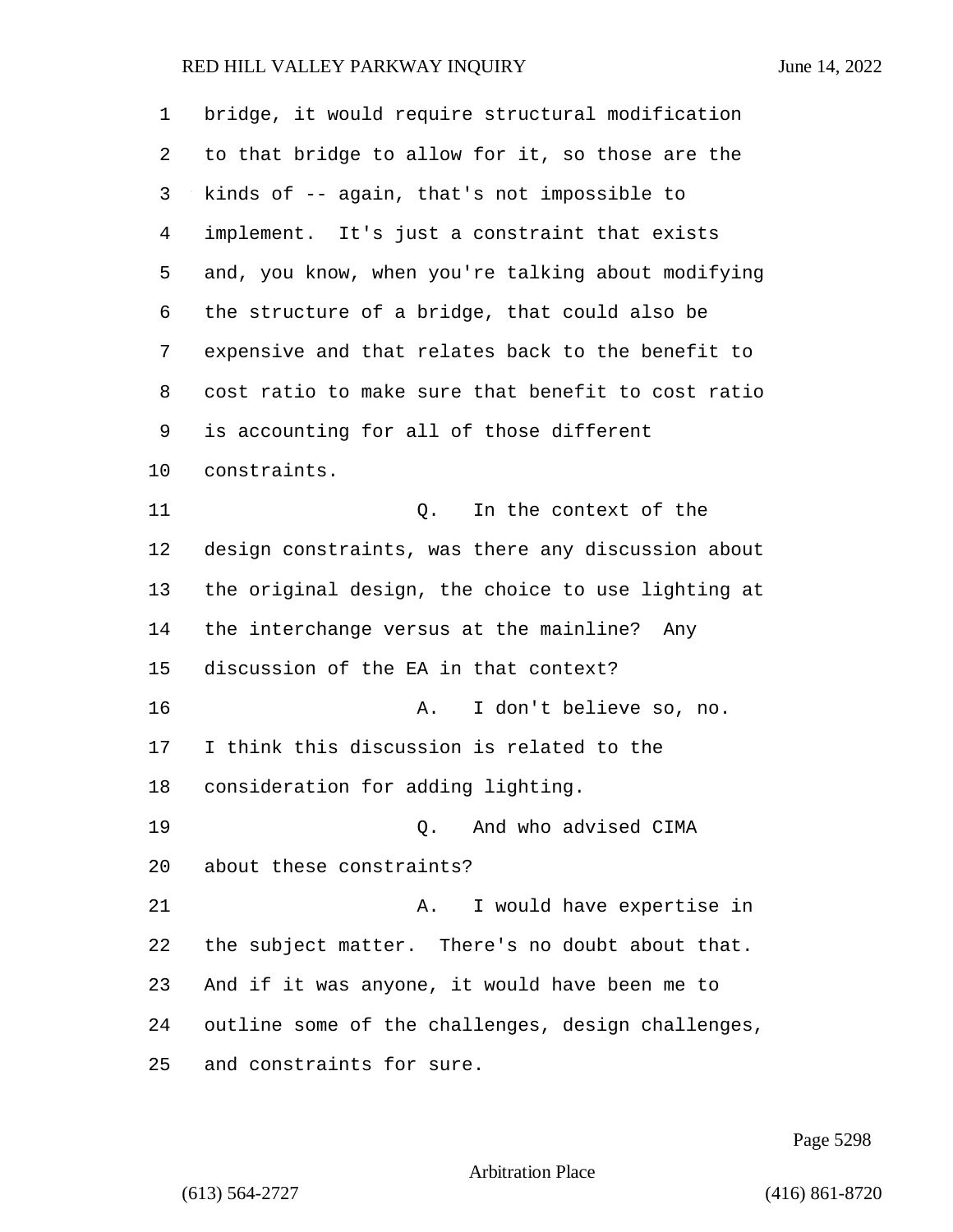| $\mathbf 1$ | Q. And where it says, "Site                        |
|-------------|----------------------------------------------------|
| 2           | specific locations are probably better than full   |
| 3           | illumination," would that have been you as well?   |
| 4           | I'm not completely clear<br>Α.                     |
| 5           | if that would have been me at all and I'm not too  |
| 6           | sure in the context of how that's being introduced |
| 7           | here, because I'm not too sure I fully understand  |
| 8           | what site specific locations versus full           |
| 9           | illumination means.                                |
| 10          | Q. Okay. Do you recall                             |
| 11          | anyone else from the City saying something like    |
| 12          | that at the meeting?                               |
| 13          | I don't really recall the<br>Α.                    |
| 14          | specifics of those meetings, so I guess my answer  |
| 15          | is no.                                             |
| 16          | Q. Okay. I asked you --                            |
| 17          | okay. So, the second bullet there where it says:   |
| 18          | "CIMA to make sure that                            |
| 19          | illumination, if                                   |
| 20          | recommended, would                                 |
| 21          | actually assist in                                 |
| 22          | reducing the types of                              |
| 23          | crashes on this facility                           |
| 24          | and/or improve                                     |
| 25          | conditions, i.e.,                                  |

Page 5299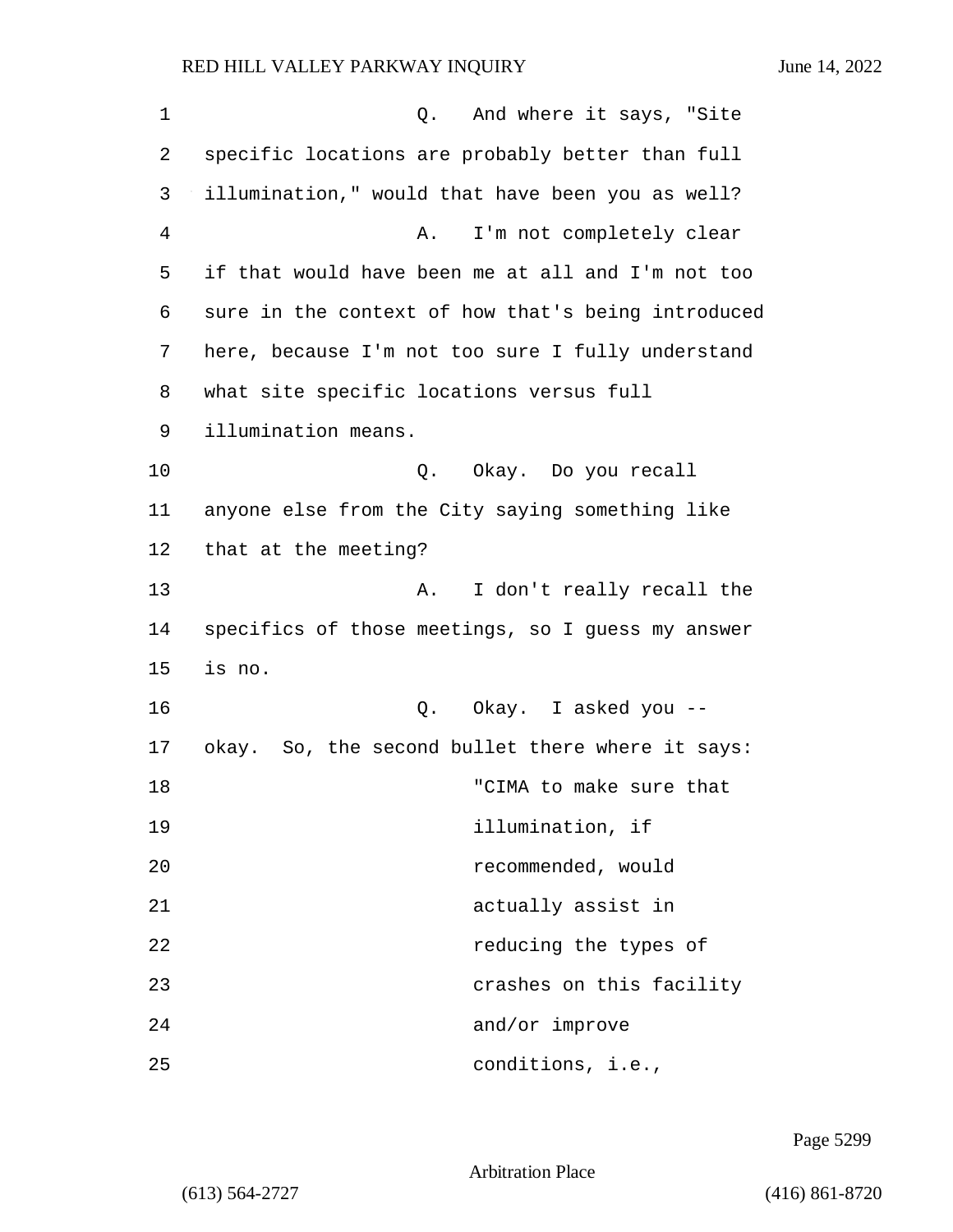| $\mathbf 1$ | geometric. If other                               |
|-------------|---------------------------------------------------|
| 2           | treatments would                                  |
| 3           | similarly result,                                 |
| 4           | consider those before                             |
| 5           | illumination if                                   |
| 6           | possible."                                        |
| 7           | So, as I interpret this, CIMA                     |
| 8           | was advised or there was discussion that if other |
| 9           | treatments could reduce the types of crashes on   |
| 10          | the Red Hill, those treatments should be          |
| 11          | considered first before the illumination. Is that |
| 12          | right?                                            |
| 13          | I agree with the<br>Α.                            |
| 14          | statement because of the -- what was being        |
| 15          | considered minus geometric changes. We were       |
| 16          | talking about lighting and signs and markings, so |
| 17          | it is far less expensive to implement signs and   |
| 18          | pavement markings changes than it is to install   |
| 19          | lighting.                                         |
| 20          | And going back to the                             |
| 21          | original, kind of, theme of this about driver     |
| 22          | guidance and visibility, I recall one of those    |
| 23          | e-mails that you showed to the councillor office  |
| 24          | about someone complaining they could not see the  |
| 25          | lanes, so if that issue could be dealt with       |

Page 5300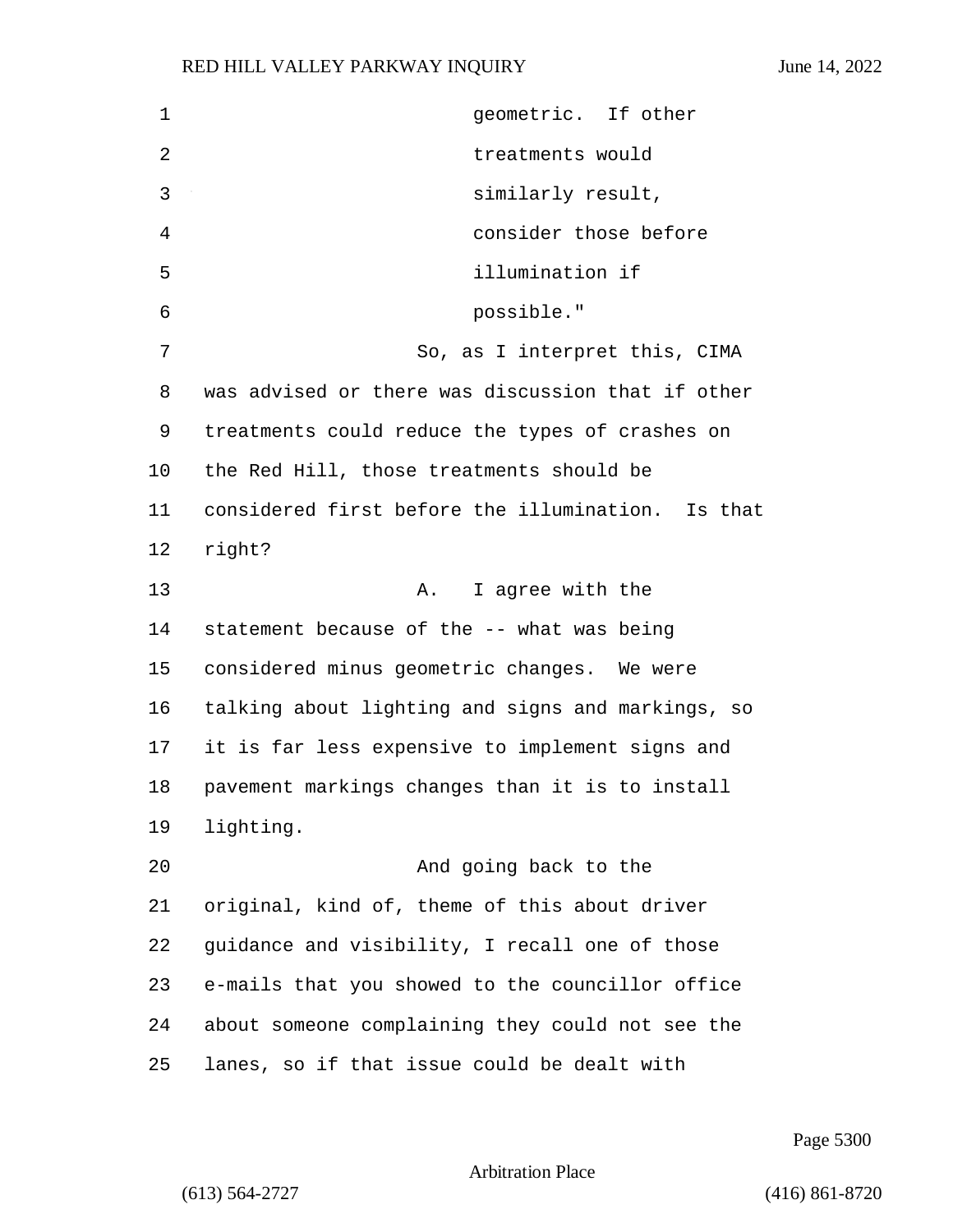| 1  | through installing or refreshing the pavement      |
|----|----------------------------------------------------|
| 2  | markings as supposed to installing lighting and    |
| 3  | that resolves the issue, then obviously installing |
| 4  | pavement markings is less expensive and easier     |
| 5  | than installing illumination and, kind of like     |
| 6  | it's inferring here, as long as it improves or     |
| 7  | deals with whatever conditions is trying to be     |
| 8  | dealt with.                                        |
| 9  | Prior to this meeting,<br>Q.                       |
| 10 | and this is June 6, do you remember if you spoke   |
| 11 | to Mr. Moore or Mr. Kirchknopf or Mr. McGuire      |
| 12 | about any of the political or design or cost       |
| 13 | constraints? Is that something that you had        |
| 14 | spoken with them about prior to?                   |
| 15 | I don't recall<br>Α.                               |
| 16 | specifically.                                      |
| 17 | Sorry, if I can ask a                              |
| 18 | question, this was the meeting -- did Gary         |
| 19 | Kirchknopf attend this meeting? This wasn't the    |
| 20 | kickoff meeting. Correct?                          |
| 21 | Q. You're right, Gary did                          |
| 22 | attend this meeting.                               |
| 23 | A. Yeah. So, it Gary was at                        |
| 24 | this meeting, he's either contributing or hearing  |
| 25 | what I'm saying. So, kind of back to your          |

Page 5301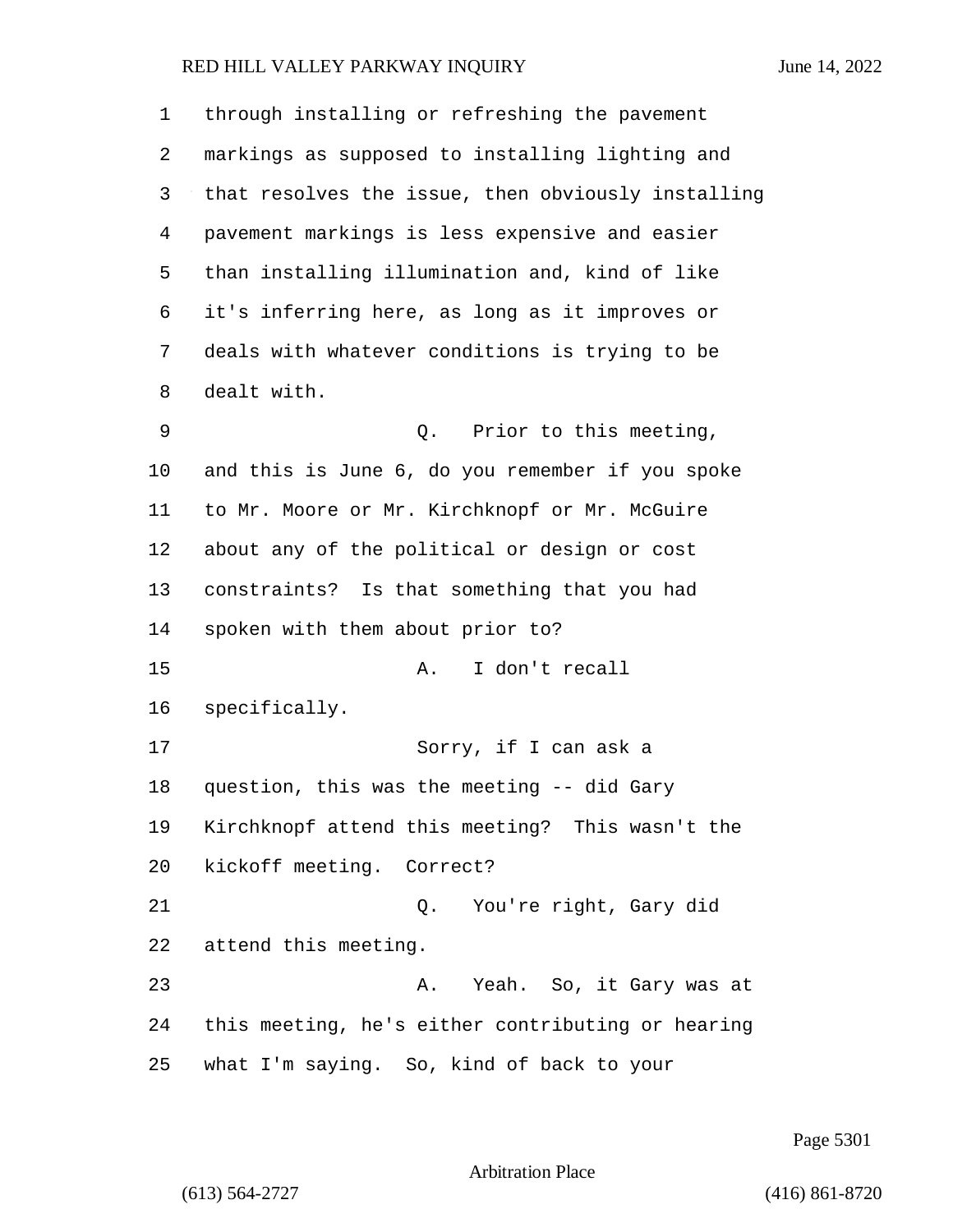| 1  | question, since he was at the meeting, then        |
|----|----------------------------------------------------|
| 2  | obviously he's witness to it.                      |
| 3  | Q. Right. Okay. Registrar,                         |
| 4  | we can end this call out and we can close out this |
| 5  | document as well.                                  |
| 6  | So, Brian Malone of CIMA, he                       |
| 7  | was at that meeting and he testified that he       |
| 8  | recalled a direction at that meeting on June 6     |
| 9  | about CIMA obtaining more information about the    |
| 10 | lighting design constraints, and he recalled that  |
| 11 | CIMA was directed to speak to the RHVP design      |
| 12 | office, specifically Mr. Moore. And Mr. Malone's   |
| 13 | recollection when he testified was that that       |
| 14 | request or direction came from either you or       |
| 15 | Mr. Cooper.                                        |
| 16 | Do you recall providing a                          |
| 17 | direction like this to Mr. Malone or to CIMA more  |
| 18 | generally at the June 6 meeting?                   |
| 19 | A. No, I don't recall                              |
| 20 | providing that direction. But also noting that     |
| 21 | Gary Kirchknopf was at that meeting as well, so -- |
| 22 | but I don't recall direction being given and I     |
| 23 | didn't see that within the minutes that that       |
| 24 | direction was captured in the minutes either, so   |
| 25 | that would be unusual for a client to provide      |

Page 5302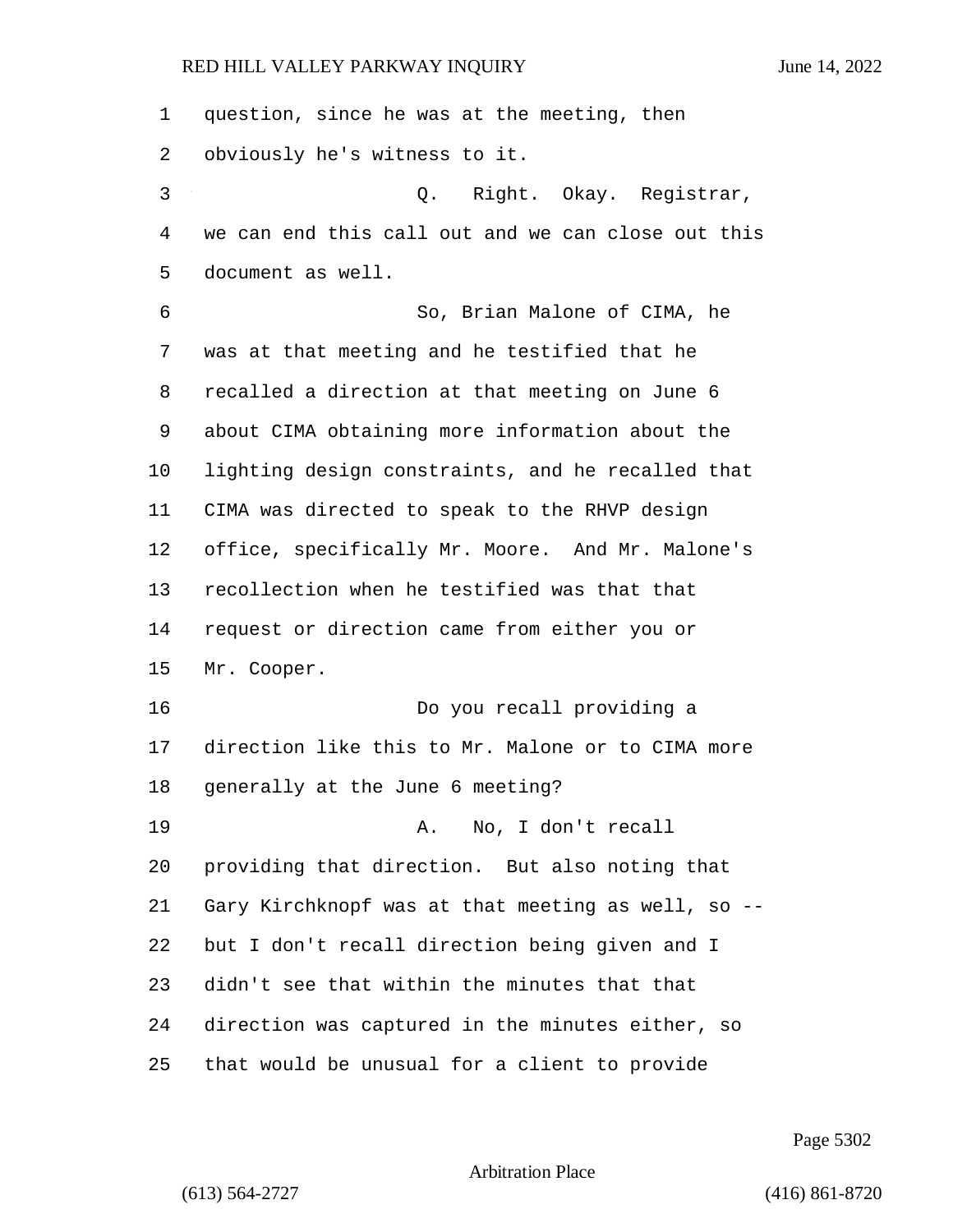direction to a consultant and they would not record that within the minutes.

3 Q. So, it's possible, with your reference to Mr. Kirchknopf, that he could have also provided that direction Mr. Malone or to CIMA?

7 A. Yeah. I'm not too sure if I would, you know, on the basis of this not showing up in the minutes, would frame it as direction if that did occur. It could be a suggestion and, kind of like we talked about earlier, about who knew the design details and construction details of the Red Hill. And my answer was, you know, anyone who was in the project team, specifically Gary Moore and Marco Oddi, so if in the proceedings of that meeting, had they have wanted to know some backup to how was lighting selected or those design considerations kind of figured out, I would say that it would be -- you know, my answer, if I was posed that question, well the best person to talk to would be someone from the Red Hill project team and provided Gary Moore's name or Marco Oddi's or whoever else was on that project team.

25 Q. Okay. So, if you had

Page 5303

Arbitration Place

(613) 564-2727 (416) 861-8720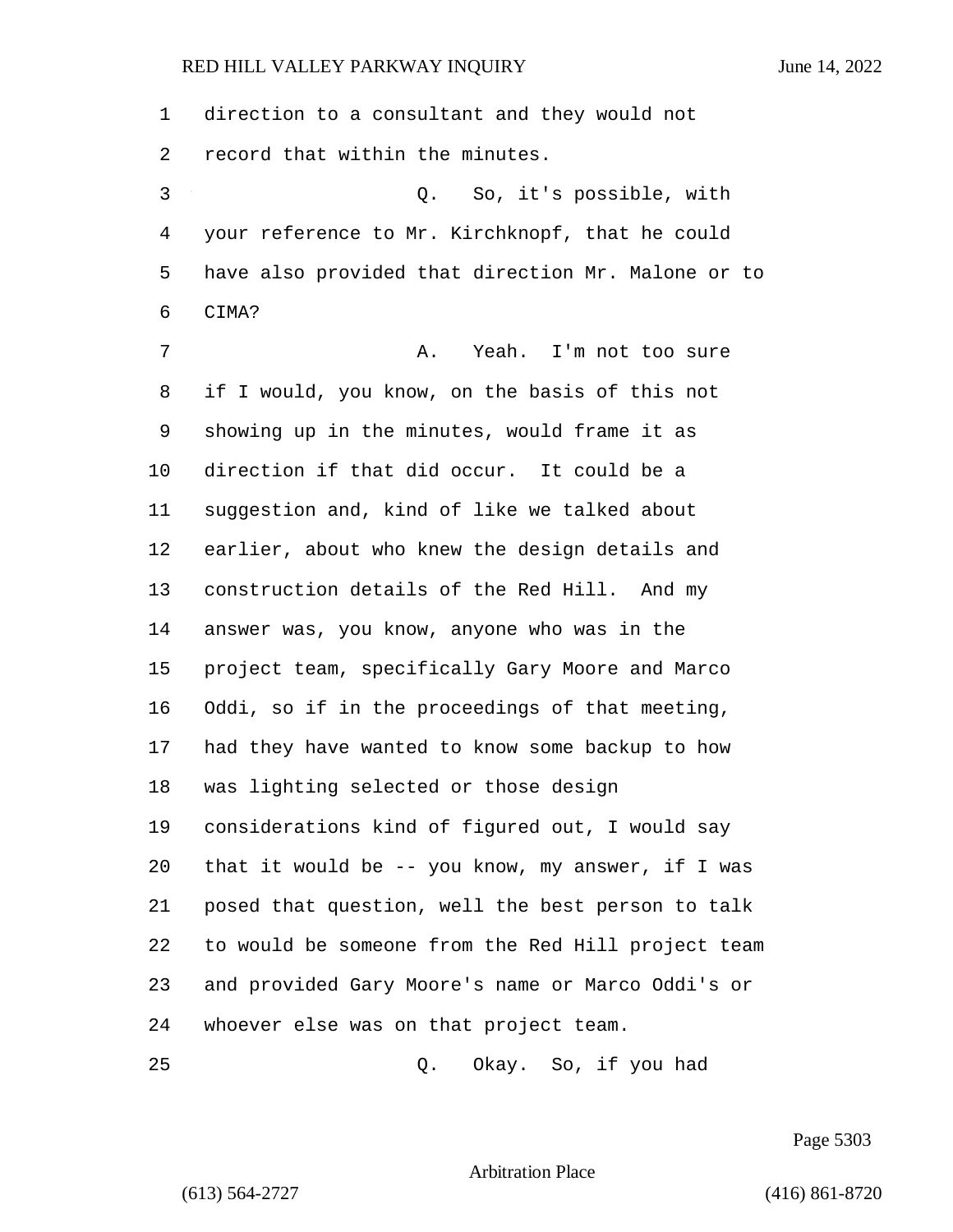| 1  | been asked a question like that, that's who you    |
|----|----------------------------------------------------|
| 2  | would have suggested be contacted?                 |
| 3  | If they wanted more<br>Α.                          |
| 4  | information, they would be better positioned to    |
| 5  | answer any of those questions than I would.        |
| 6  | That's for sure.                                   |
| 7  | Q. Okay. Registrar, if we                          |
| 8  | could call up overview document 6, page 29,        |
| 9  | paragraph 61.                                      |
| 10 | And this is a note also from                       |
| 11 | July 6 or, sorry, June 6, that Mr. Malone recorded |
| 12 | in his notebook. It's made after that meeting at   |
| 13 | 10:00 in the morning and it references a           |
| 14 | conversation that Mr. Malone had with Mr. Moore.   |
| 15 | Do you need me to give you the                     |
| 16 | call out again, Registrar?                         |
| 17 | THE REGISTRAR: Sorry,                              |
| 18 | counsel. Yes, if you mind just repeating that for  |
| 19 | me.                                                |
| 20 | MS. HENDRIE: No problem.                           |
| 21 | It's overview document 6, page 29, paragraph 61.   |
| 22 | THE REGISTRAR: My apologies.                       |
| 23 | I thought I was sharing my screen.                 |
| 24 | MS. HENDRIE: It's okay.                            |
| 25 | Great. Thank you.                                  |

Page 5304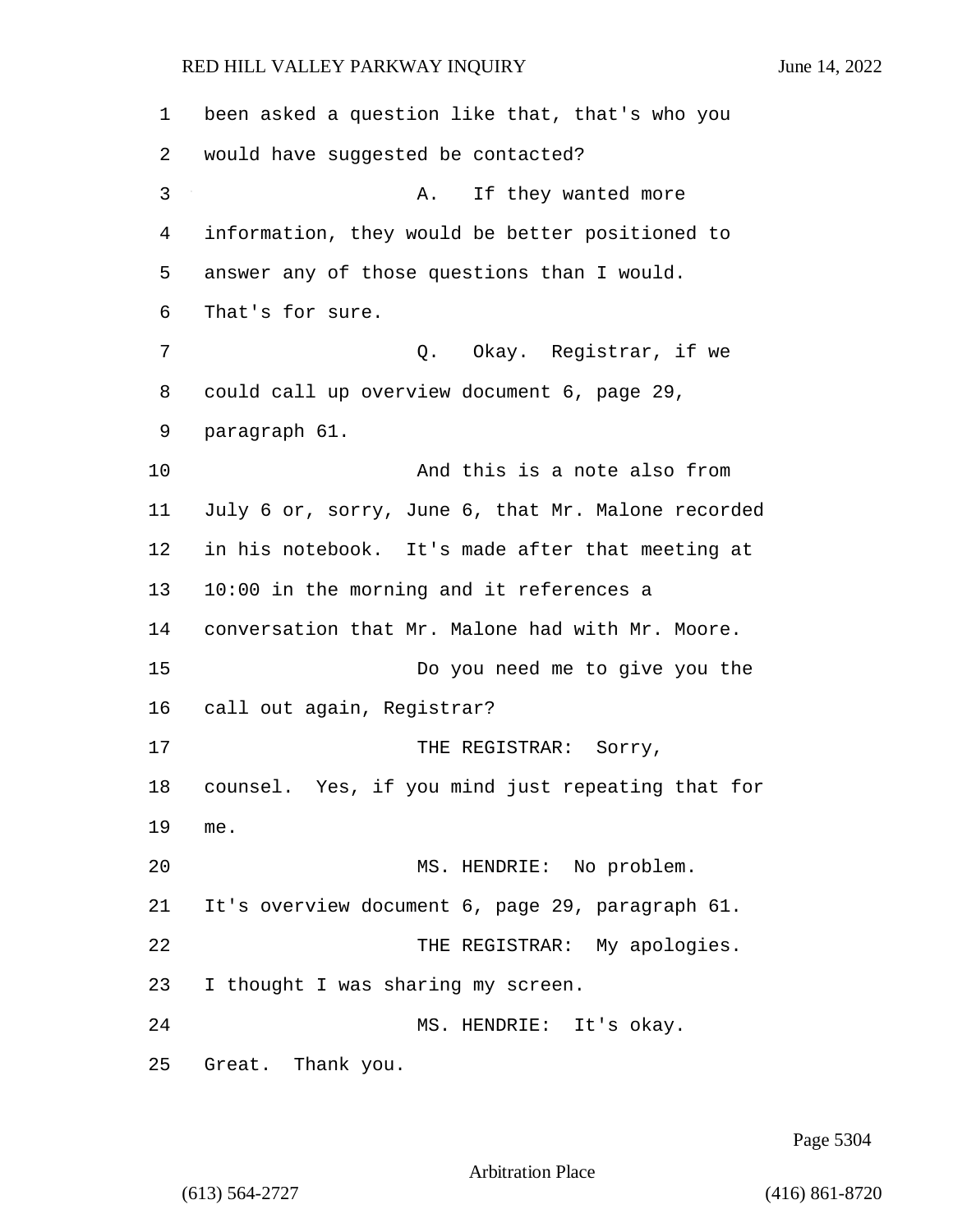| $\mathbf 1$ | BY MS. HENDRIE:                                    |
|-------------|----------------------------------------------------|
| 2           | So, this is a transcript<br>Q.                     |
| 3           | of Mr. Malone and Mr. Moore's conversation.<br>Do  |
| 4           | you recall being aware that Mr. Malone and         |
| 5           | Mr. Moore spoke on June 6?                         |
| 6           | No, I did not have<br>Α.                           |
| 7           | awareness that these discussions were occurring.   |
| 8           | Q.<br>It wasn't something that                     |
| 9           | Mr. Moore reported back to you on, that he had     |
| $10 \,$     | spoken to Mr. Malone?                              |
| 11          | No, he did not.<br>Α.                              |
| 12          | And so, jumping forward<br>Q.                      |
| 13          | now about a month in time, the second progress     |
| 14          | meeting was held on July 3, 2013. Do you recall    |
| 15          | if before that, between the second progress        |
| 16          | meeting on -- sorry, the first progress meeting on |
| 17          | June 6 and this second progress meeting on July 3, |
| 18          | if you had had any conversations with Mr. Moore    |
| 19          | about the study or the work being undertaken by    |
| 20          | CIMA or your involvement on this project?          |
| 21          | Not specifically, no.<br>Α.                        |
| 22          | And what about<br>Q.                               |
| 23          | Mr. Kirchknopf or Mr. McGuire?                     |
| 24          | No.<br>Α.                                          |
| 25          | And you told us earlier<br>Q.                      |

Page 5305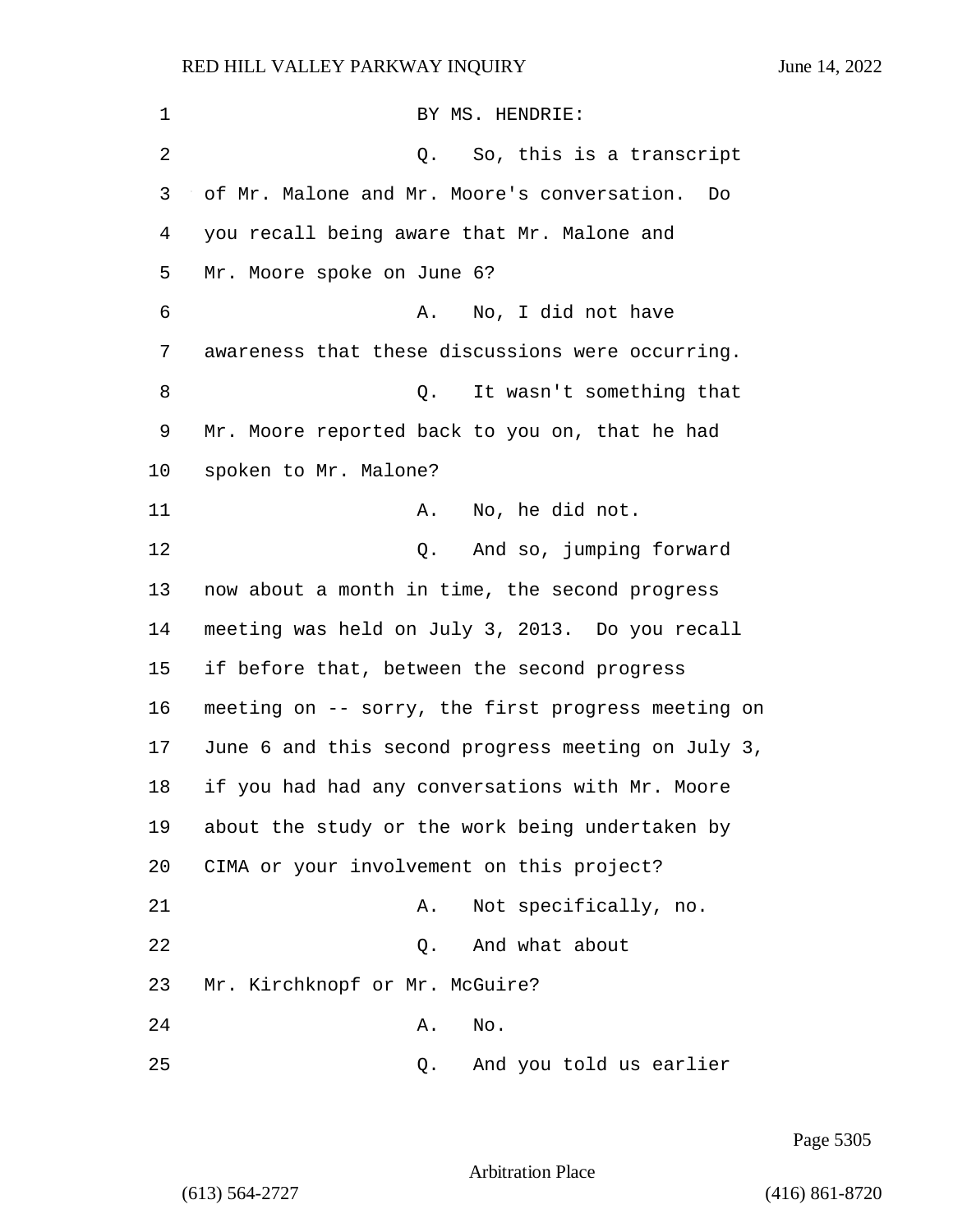| 1  | about the conversations, the ongoing               |
|----|----------------------------------------------------|
| 2  | conversations, that you had with the three of      |
| 3  | them. Do you think you would have had any          |
| 4  | conversations between these meetings?              |
| 5  | I don't recall<br>Α.                               |
| 6  | specifically having any conversations with them;   |
| 7  | however, it's not unreasonable to think that we    |
| 8  | could have had conversations, but I don't have any |
| 9  | recollection of a conversation specifically.       |
| 10 | Q. Thank you. And,                                 |
| 11 | Registrar, if we could go to overview document 6,  |
| 12 | page 31, paragraph 65 and 66 as well. Okay.        |
| 13 | So, paragraph 65 summarizes                        |
| 14 | that at the meeting, CIMA presented its updated    |
| 15 | findings and that included a collision analysis    |
| 16 | and a list of the countermeasures. Do you recall   |
| 17 | attending this meeting?                            |
| 18 | No. I recall attending<br>Α.                       |
| 19 | the meetings, but not specific recollection of one |
| 20 | meeting versus the other.                          |
| 21 | Do you have any<br>Q.                              |
| 22 | recollection of CIMA's findings -- so, CIMA found  |
| 23 | that there was a high proportion of non-daylight   |
| 24 | collisions. Do you recall that?                    |
| 25 | No. No, I do not recall<br>Α.                      |

Page 5306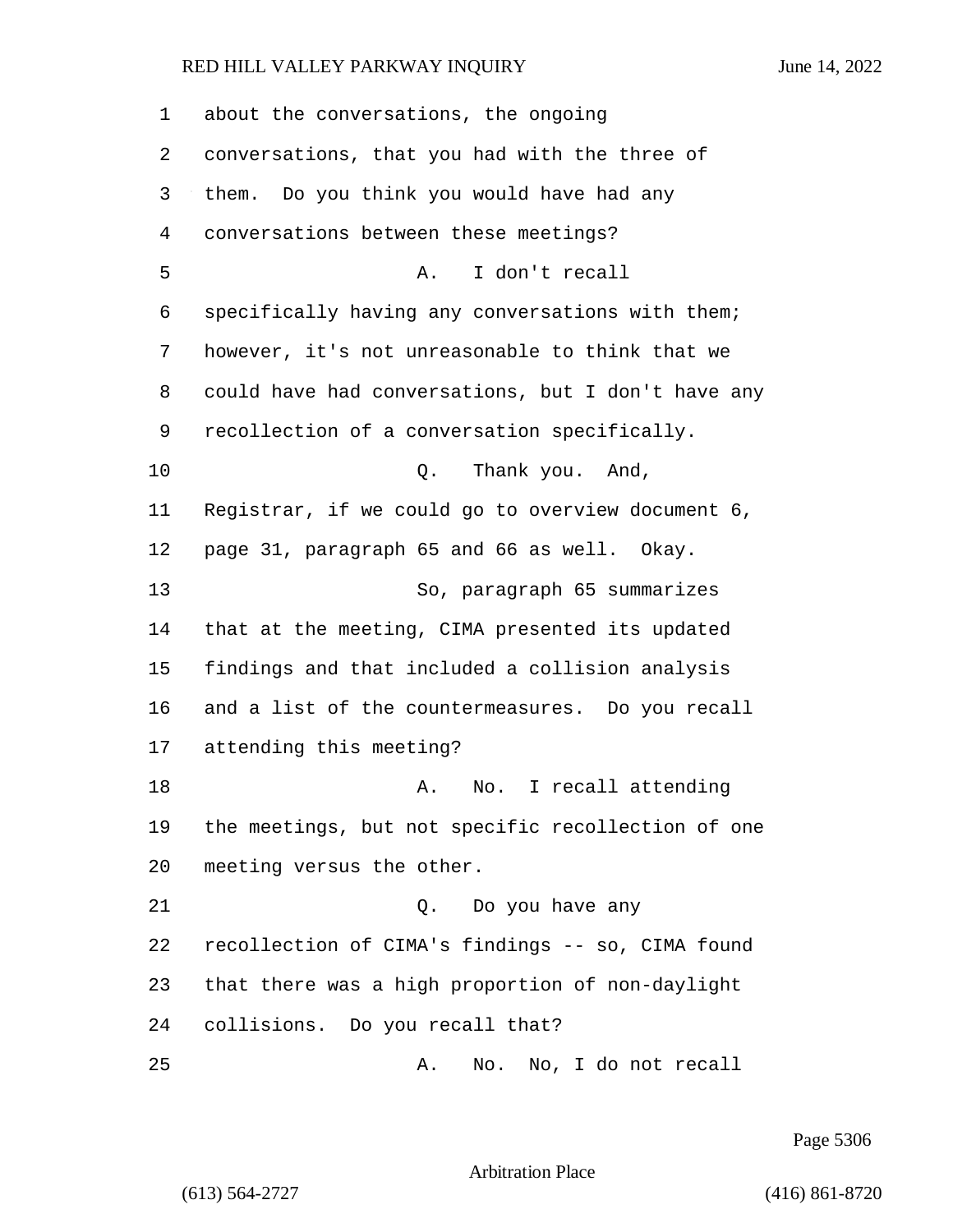the specifics of this meeting. 2 Q. And I think, based on what you told us before, you know, there were a number of countermeasures that were discussed and presented by CIMA at the meeting, some of which were related to illumination and some that weren't. So, I think, based on what you told us before, you would have been focused really just on those illumination countermeasures. Is that right? 11 A. That's correct. 12 C. Okay. And, Registrar, if we could end this call out and call up HAM51990. Perfect. 15 So, these are the slides from that meeting. And I won't take you through all of them, but I'll take you to image 29, if we could, Registrar, which deals with the illumination warrants. 20 And so, by this time, CIMA had conducted the TAC warrant in addition to the MTO warrant. As is set out on this slide, CIMA had, in terms of the potential countermeasures for the freeway and the ramps, CIMA had found that full illumination on all ramps and freeway segments was

Page 5307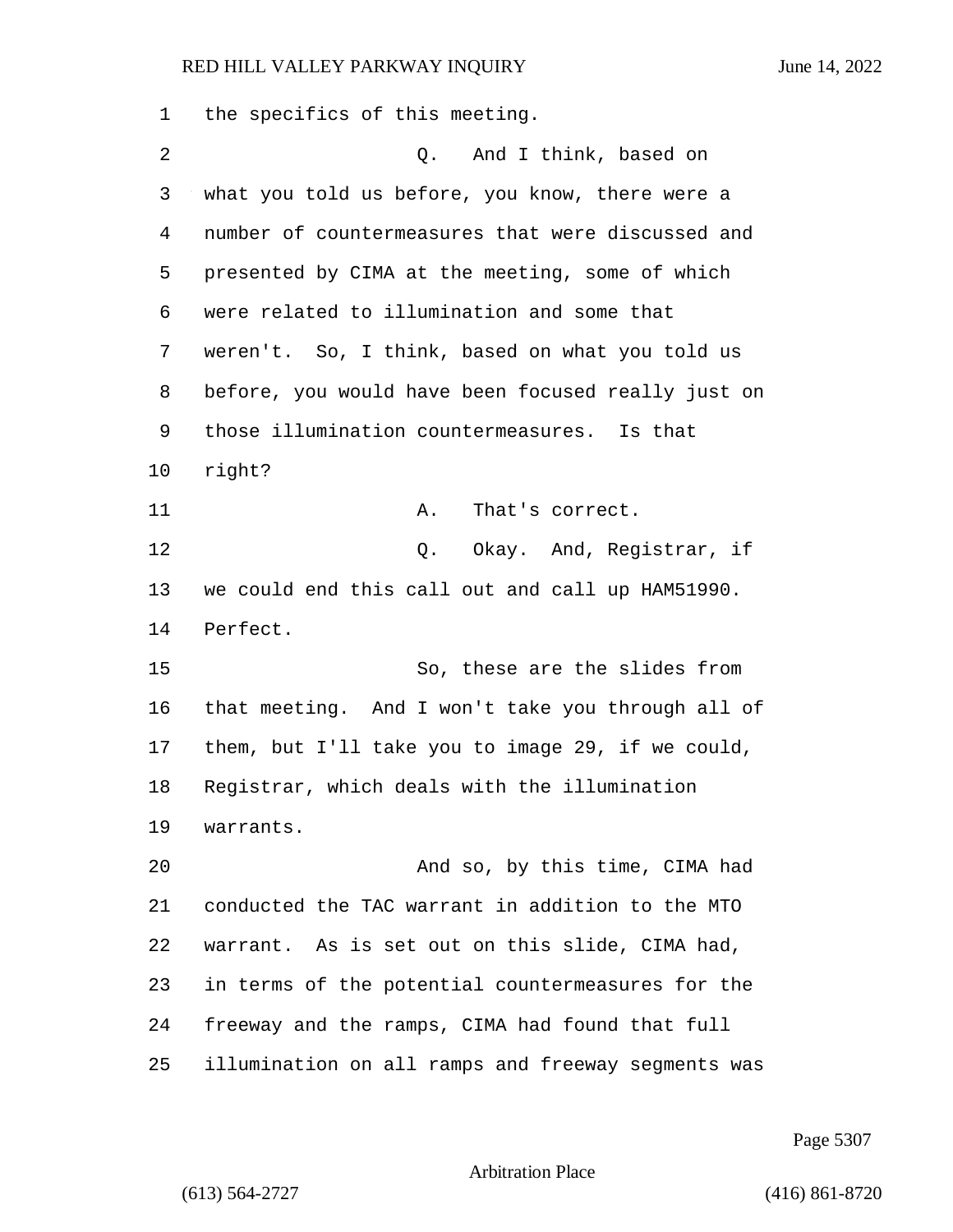1 warranted based on both of those warrants. 2 Do you recall this finding by 3 CIMA? 4 A. No, not specifically. 5 Q. Okay. Registrar, if we 6 could close this document and call out -- this is 7 the meeting minutes now -- HAM51991, images 1 and 8 2. 9 So, looking under PowerPoint 10 Presentation, it's the third from the bottom where 11 it says: 12 "City will provide 13 available background 14 documentation from EAs, 15 et cetera, as input into 16 the report." 17 A. Okay. I see it. 18 0. Perfect. So, where it 19 says EAs, was that related specifically to the EA 20 for illumination? 21 A. The EA isn't strictly for 22 illumination, but I think I understand your 23 question. It's related to the EA that was 24 undertaken for the Red Hill. That's way I would 25 understand that.

Page 5308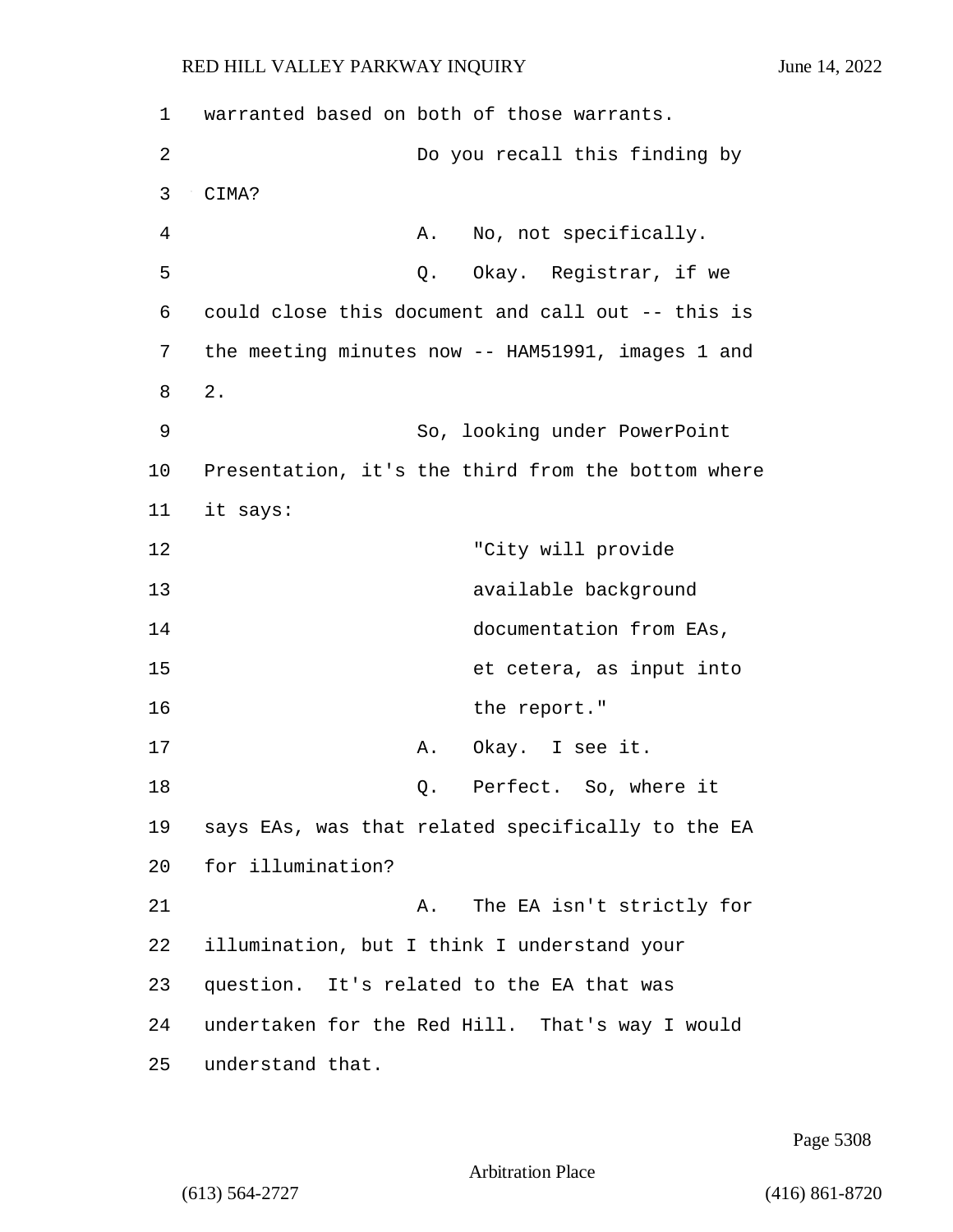| 1  | And where it says City,<br>Q.                       |
|----|-----------------------------------------------------|
| 2  | was that you?                                       |
| 3  | I'm not the project<br>Α.                           |
| 4  | manager, so all documentation would come from the   |
| 5  | project manager or from that division undertaking   |
| 6  | it, so I don't think that this is strictly          |
| 7  | assigned to me. It would be assigned to the         |
| 8  | project team with the lead as traffic and Stephen   |
| 9  | Cooper specifically.                                |
| 10 | And so, as it relates to<br>0.                      |
| 11 | sort of the flow of information and documents from  |
| 12 | the City to CIMA, if it was related to lighting     |
| 13 | and specifically data requests related to the       |
| 14 | illumination, would that have been you responsible  |
| 15 | for the collection of those documents and then you  |
| 16 | would then provide that to Mr. Cooper, who would    |
| 17 | then provide it to CIMA?                            |
| 18 | A. Well, Mr. Kirchknopf is                          |
| 19 | at this meeting as well, so he is my supervisor.    |
| 20 | I think it would be reasonable to think that the    |
| 21 | EAs would be produced by engineering services.<br>T |
| 22 | did not have access to or had ever seen the EA, so  |
| 23 | it would have been hard for me to produce it.       |
| 24 | However, I can't speak on behalf of Gary            |
| 25 | Kirchknopf or others in engineering services or     |

Page 5309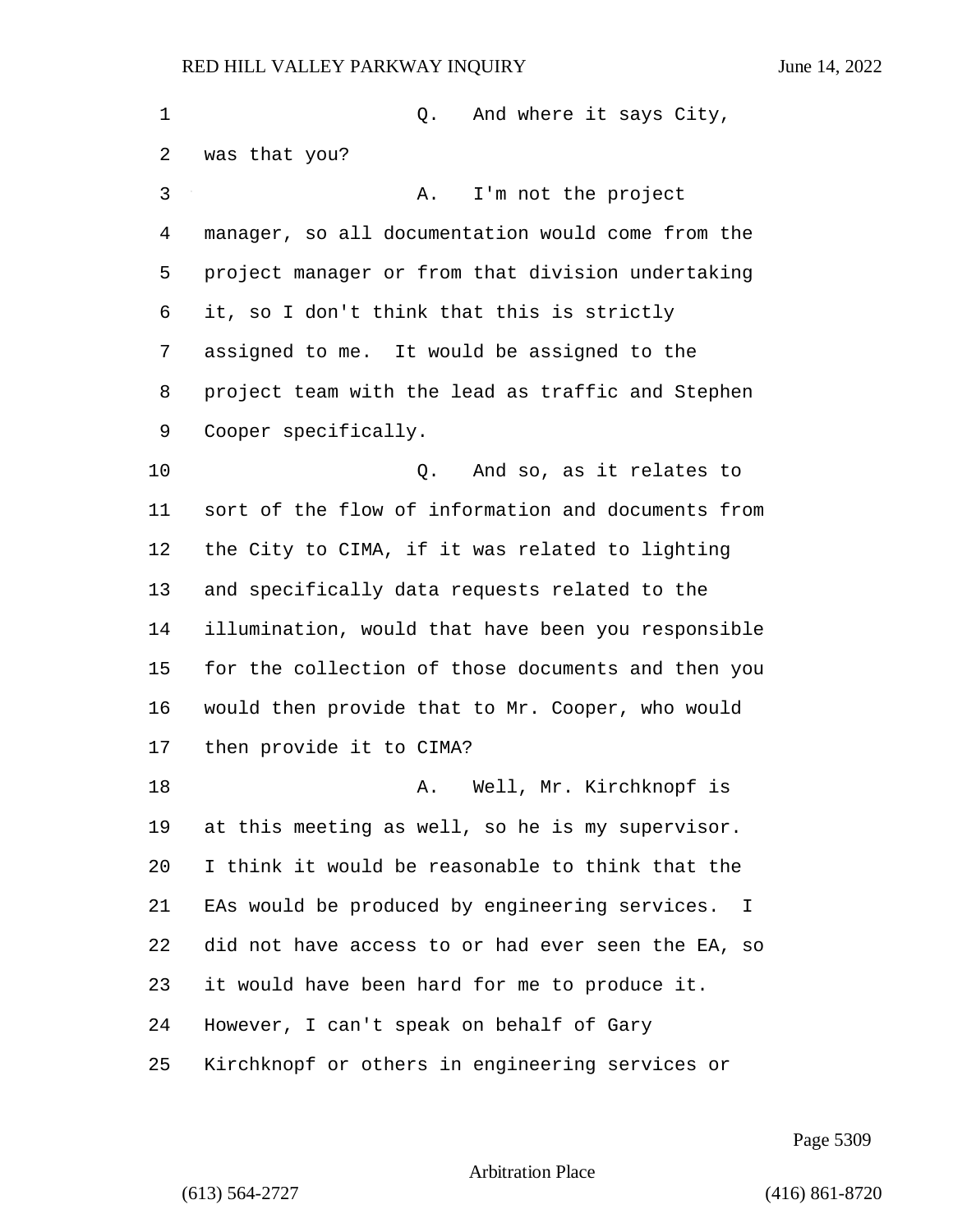from traffic from that perspective if they had access to the EAs either. 3 Q. Who had access to the EAs? 5 A. I do not know who had access to the EAs. 7 Q. Had you asked for access to the EAs? 9 A. I don't recall specifically asking to see the EAs. As part of the CIMA assignment for the detailed lighting analysis of Red Hill and LINC, which was undertaken in 2018, I did go out, along with one of my direct reports, and assembled the EA from a variety of different areas as part of that process and it did not come from one source at that time. It came from multiple sources to chase it down in its -- to get all the components of it and put it together for CIMA. But, again, that was years later as part of that other assignment. 21 Q. And so, now we're about three months into the project. Do you know why, at this stage, the EAs and the background documentation were being provided? 25 A. Yes. I believe it's

Page 5310

Arbitration Place

(613) 564-2727 (416) 861-8720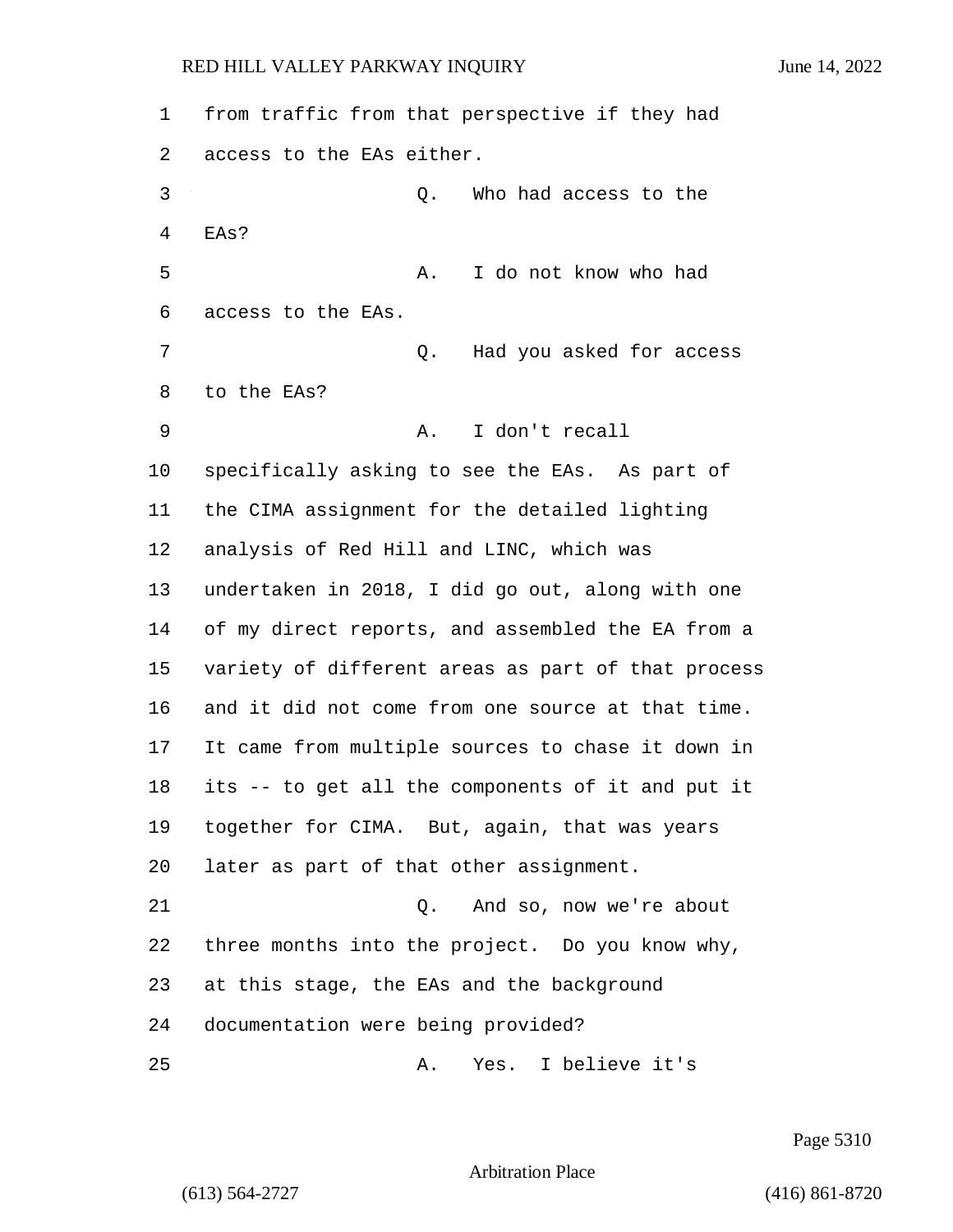| 1  | related to the conversation that you showed me     |
|----|----------------------------------------------------|
| 2  | between Brian Malone and Gary Moore where Gary is  |
| 3  | or there's some environmental consideration bullet |
| 4  | in Brian's notes there, which has everything to do |
| 5  | with EA. So, I think that's making an appearance   |
| 6  | now within there and that the EA considerations as |
| 7  | it pertains to lighting specifically is making a   |
| 8  | justified appearance within the project now so     |
| 9  | that CIMA has the full understanding of all of the |
| 10 | elements of the project so that they can formalize |
| 11 | any recommendations back to us.                    |
| 12 | Q. So, your understanding is                       |
| 13 | this was a request that came from CIMA as a result |
| 14 | of Mr. Moore and Mr. Malone's conversation?        |
| 15 | I believe so. I think it<br>Α.                     |
| 16 | may have been around this time that I had or that, |
| 17 | you know, I had a conversation with Gary possibly  |
| 18 | and Gord and, sorry, the two Garys, Gary           |
| 19 | Kirchknopf, Gord McGuire and Gary Moore, about the |
| 20 | EAs and what it said or included or conversations  |
| 21 | related to the undertaking of the EA or otherwise, |
| 22 | the design constraints related to the lighting,    |
| 23 | and it may have made an appearance at this meeting |
| 24 | either by me or by Gary Kirchknopf as well in this |
| 25 | point in time, but I'm not fully -- like, I don't  |

Page 5311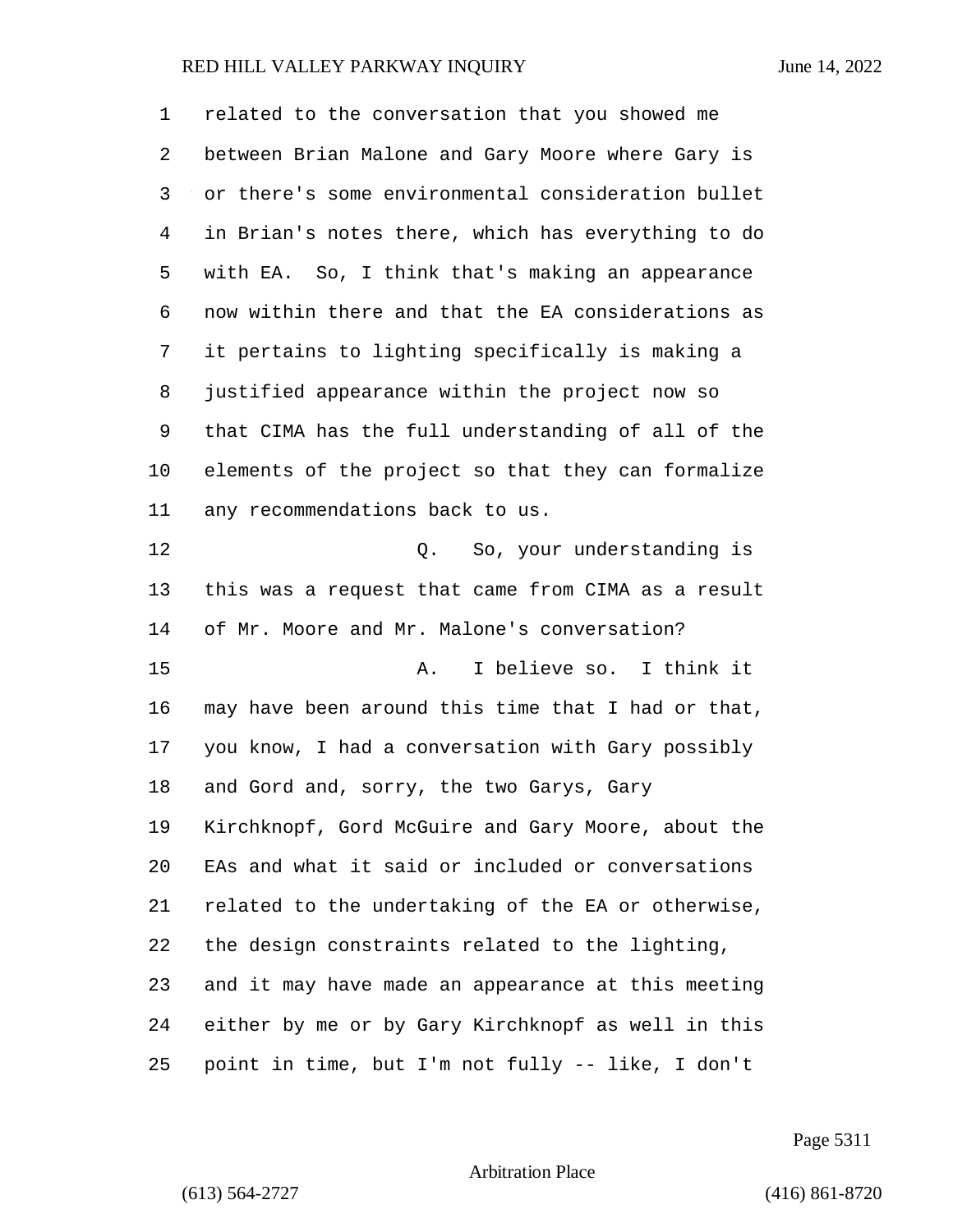have independent recollection of this meeting specifically, so I can't say for certain. 3 Q. Okay. The conversation between you and Mr. Moore and Mr. Kirchknopf and Mr. McGuire, what do you remember about that conversation? 7 A. I don't remember the conversation specifically and who was involved in the conversation, if it was all of us, all four of us, or if it was a different contingent of people, but I do recall back then, you know, of having a discussion with Gary Moore in which he was talking about or giving me some more information into some of the design constraints for lighting from back in the day, when that EA work was happening, specifically related to the environmental impacts of lighting. 18 Q. And do you think this conversation happened before the meeting, before this July 3 meeting? 21 A. Yeah. Sorry. I don't know in what timeframe that conversation would have occurred. 24 Q. And what information do you remember Mr. Moore conveying to you or what

Page 5312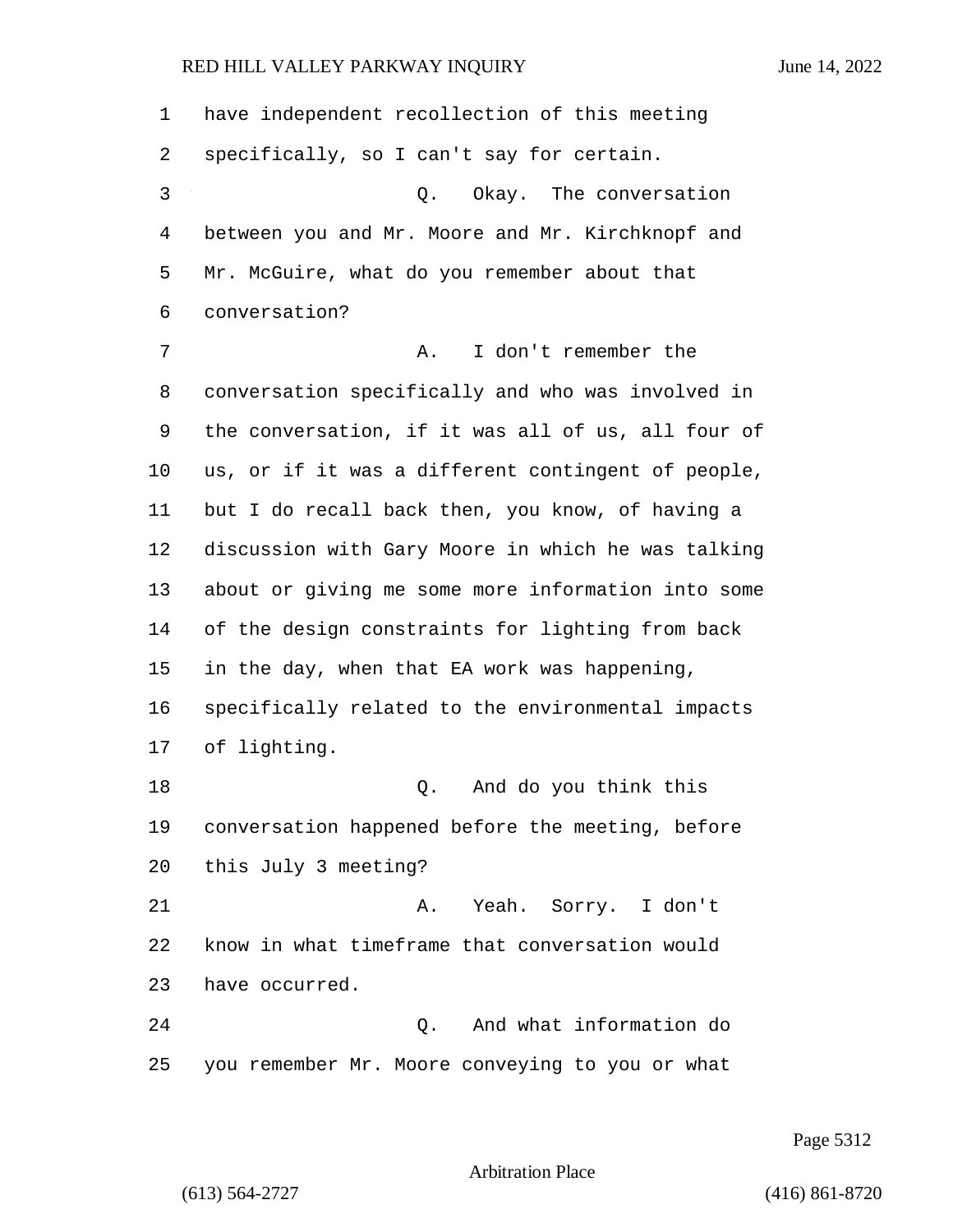| 1  | was the sense of the information that you had      |
|----|----------------------------------------------------|
| 2  | after your conversation with Mr. Moore?            |
| 3  | From what I recall, that<br>Α.                     |
| 4  | there were design constraints related to lighting  |
| 5  | and the environment for the Red Hill, that the Red |
| 6  | Hill was an environmentally sensitive area and     |
| 7  | that lighting obviously can have a detrimental     |
| 8  | impact to the environment, to flora and fauna.     |
| 9  | That's kind of what I recall, but it's not as --   |
| 10 | you know, it's not as clear in my mind since it    |
| 11 | happened such a number of years ago.               |
| 12 | Q. Sure. Under                                     |
| 13 | item number 4, Costs, it says:                     |
| 14 | "CIMA will include                                 |
| 15 | illumination                                       |
| 16 | recommendations in the                             |
| 17 | report. MF -- "                                    |
| 18 | Who I take is you:                                 |
| 19 | " -- indicated that CIMA                           |
| 20 | should use MTO costing                             |
| 21 | information rather than                            |
| 22 | Hamilton costs due to                              |
| 23 | type of lighting i.e.,                             |
| 24 | freeway."                                          |
| 25 | The MTO costs, why those                           |

Page 5313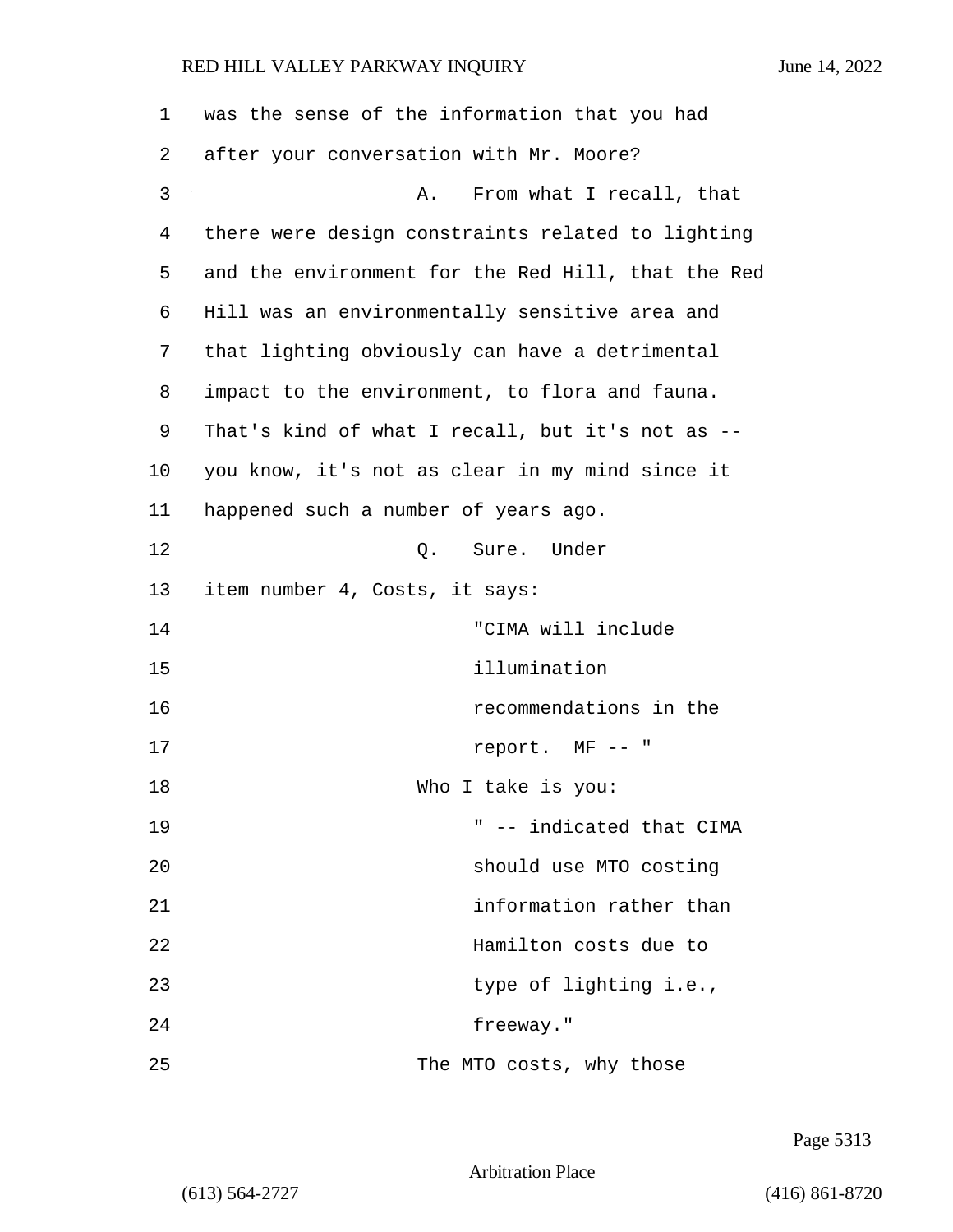costs? 2 A. Our costs -- so, we do not construct highway or freeway lighting, so our costs and our cost tables that we have are for just regular municipal street lighting, road lighting, and the material and costs are different between standard street lighting and highway lighting. 9 Since MTO more often undertook highway lighting construction, that it would have been more accurate, more reliable, for CIMA to use MTO's costing tables than the City of Hamilton's costing table as to ensure that the true costs are representative of what the actuals would be and that they wouldn't be inadvertently -- because if they used our costs they would be lower because it's cheaper to install standard street lighting than it is to install highway lighting. And, if that was used, then it would be under-representatively low as far as what the cost is and then that would have implications to the outcomes of the benefit to cost ratio, which could perhaps make it that lighting is -- has a higher benefit to cost ratio than it actually does because the costs aren't represented accurately

Page 5314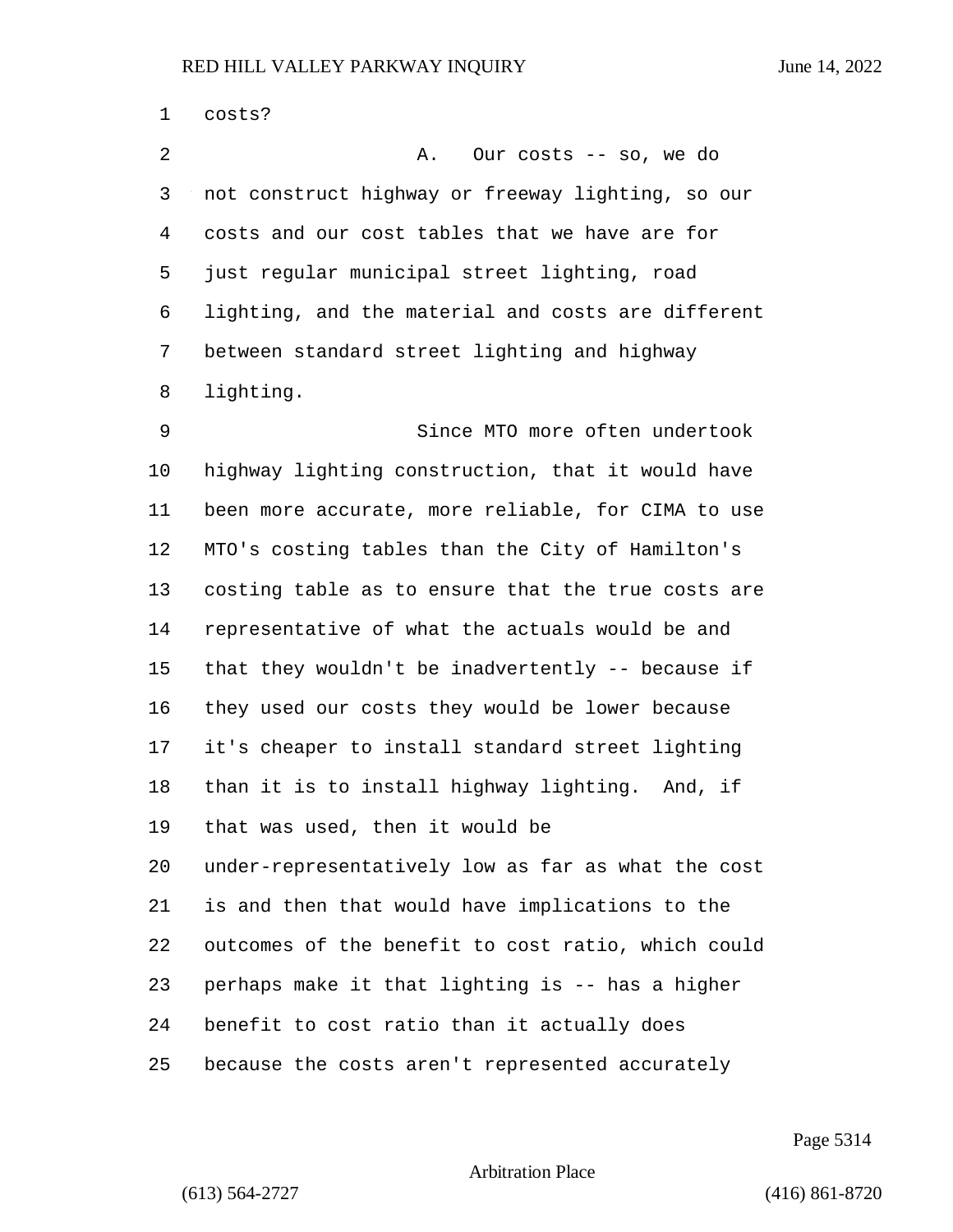| 1  | based upon too low of costing information.         |
|----|----------------------------------------------------|
| 2  | And CIMA will include<br>Q.                        |
| 3  | illumination recommendations, that was your        |
| 4  | understanding, that the recommendations would be   |
| 5  | included in CIMA's report?                         |
| 6  | Absolutely.<br>Α.                                  |
| 7  | And you understood, I<br>Q.                        |
| 8  | take it, that CIMA had concluded that full         |
| 9  | illumination was warranted, so the recommendations |
| 10 | would be in relation to that warrant finding?      |
| 11 | No.<br>I think that it was<br>Α.                   |
| 12 | an indication that the warrants that were          |
| 13 | completed, the warrants did pass. However, the     |
| 14 | way that the warrants work, I'm not going to speak |
| 15 | specifically to MTO because I don't have any       |
| 16 | personal experience using it, but the TAC warrant  |
| 17 | always has the caveat that there's other factors   |
| 18 | that need to be considered, that the outcome of a  |
| 19 | warrant isn't the ultimate direction from that     |
| 20 | warrant, that it's up to the judgment of the       |
| 21 | person who is undertaking the warrant to determine |
| 22 | whether or not that warrant, the results of that   |
| 23 | warrant, should be implemented or not.             |
| 24 | So, just because you have a                        |
| 25 | successful warrant score doesn't mean that you go  |

Page 5315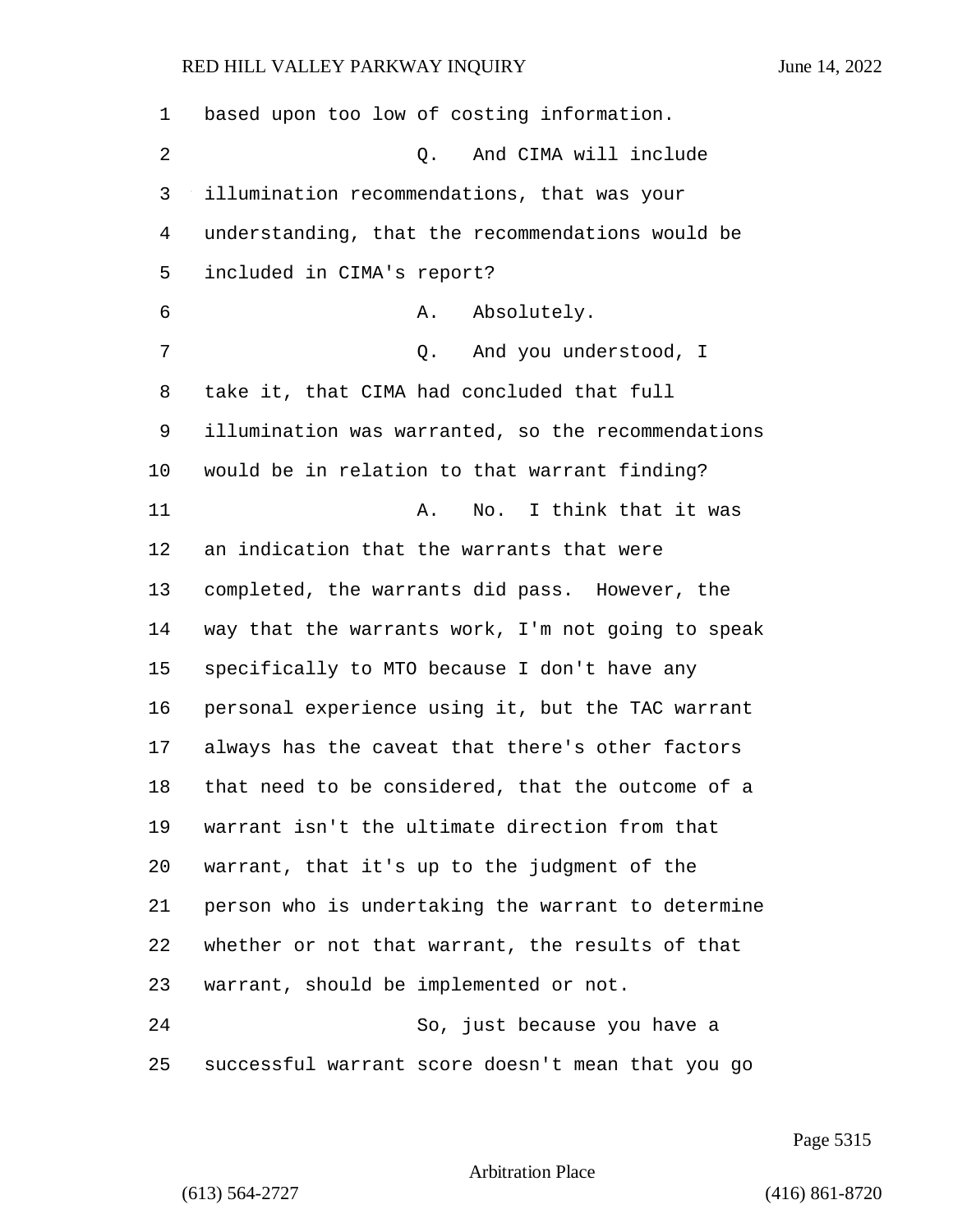straight to implementation from that. You need to consider all factors and to justify whether or not that is practical to implement solely based on a warrant. 5 0. And the other factors, that would have included the environmental constraints? 8 A. It can include environmental constraints or human factors or all kinds of different things. The constructed environment is a big piece of them. 12 I'll use an example of just based on my experience. If you're doing a warrant of a highway or roadway adjacent to the landing path of an airport, regardless of the warrant score, you simply cannot install poles next to an airport landing path, for example. So, even if it was warranted, just because that warrant outcome was positive, there's other factors involved that you cannot install it. So, the outcome of that review would be no, lighting is not going to be installed. I'll just use that as a simple example. It's just coming to my head. 24 Q. Okay. So, would it by fair to say that if full illumination was

Page 5316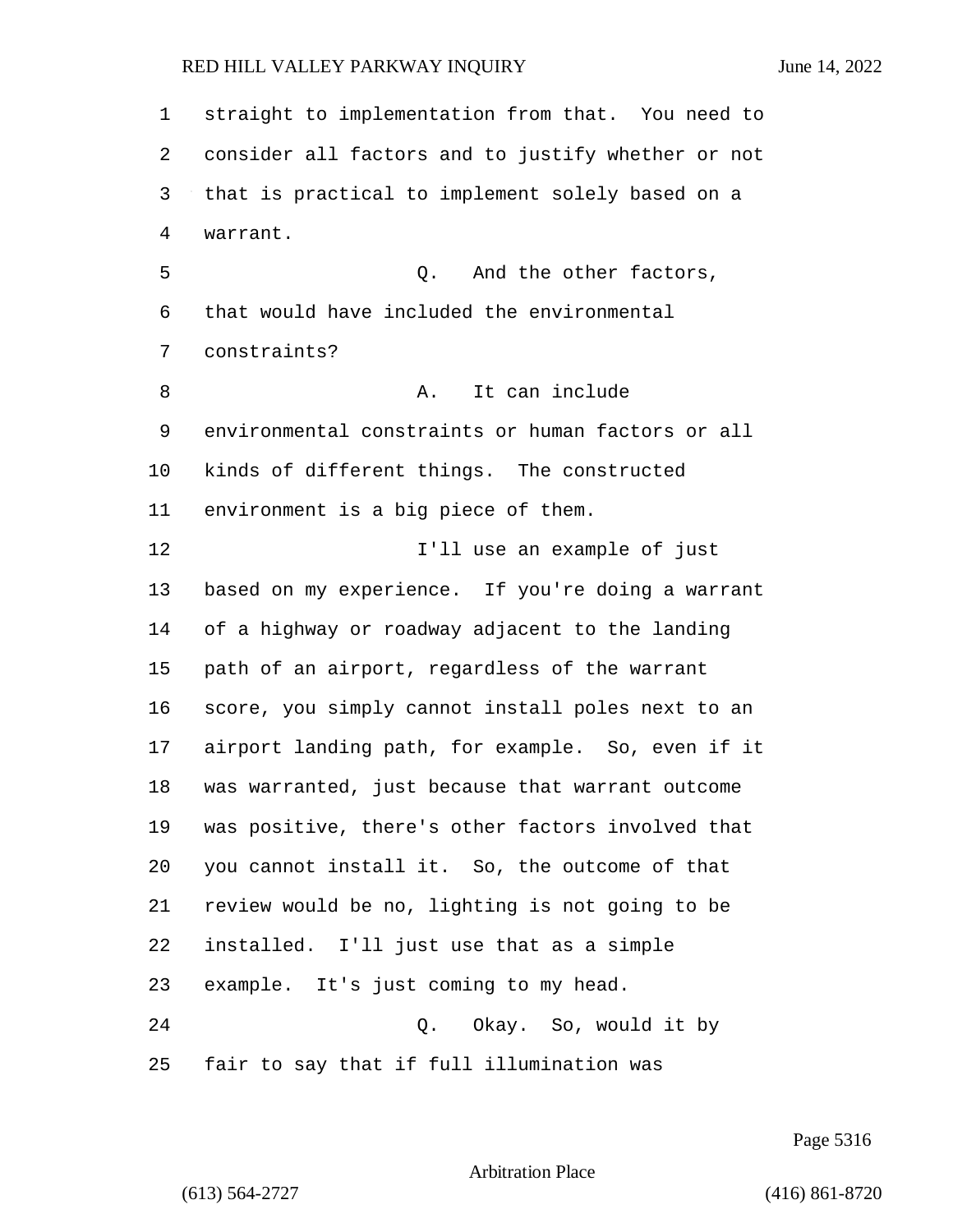| 1  | recommended by CIMA, the City would want those     |
|----|----------------------------------------------------|
| 2  | other factors, the environmental constraints, the  |
| 3  | costs, in order to be able to assess whether or    |
| 4  | not to proceed with those recommendations?         |
| 5  | Correct. We would want<br>Α.                       |
| 6  | to have to make sure whatever recommendations,     |
| 7  | doesn't matter if it's lighting or otherwise from  |
| 8  | a consultant, that all things are considered, that |
| 9  | they're recommendations that we can action,        |
| 10 | reasonably action.                                 |
| 11 | Q. Okay. Thank you. So,                            |
| 12 | Registrar, if we could end this call out and call  |
| 13 | up overview document 6, page 35.                   |
| 14 | So, you'll see in                                  |
| 15 | paragraph 75, Mr. Applebee circulated a copy of    |
| 16 | that PowerPoint presentation and the meeting       |
| 17 | minutes to a number of folks at the City,          |
| 18 | including you. And down in paragraph 77, you then  |
| 19 | forwarded Mr. Applebee's message and the           |
| 20 | PowerPoint presentation and the meeting minutes to |
| 21 | Mr. Moore, Mr. McGuire and Mr. Kirchknopf.         |
| 22 | Do you know why you sent this                      |
| 23 | information to them?                               |
| 24 | I think that it was<br>Α.                          |
| 25 | passed along to them. So, I'm a stakeholder in     |

Page 5317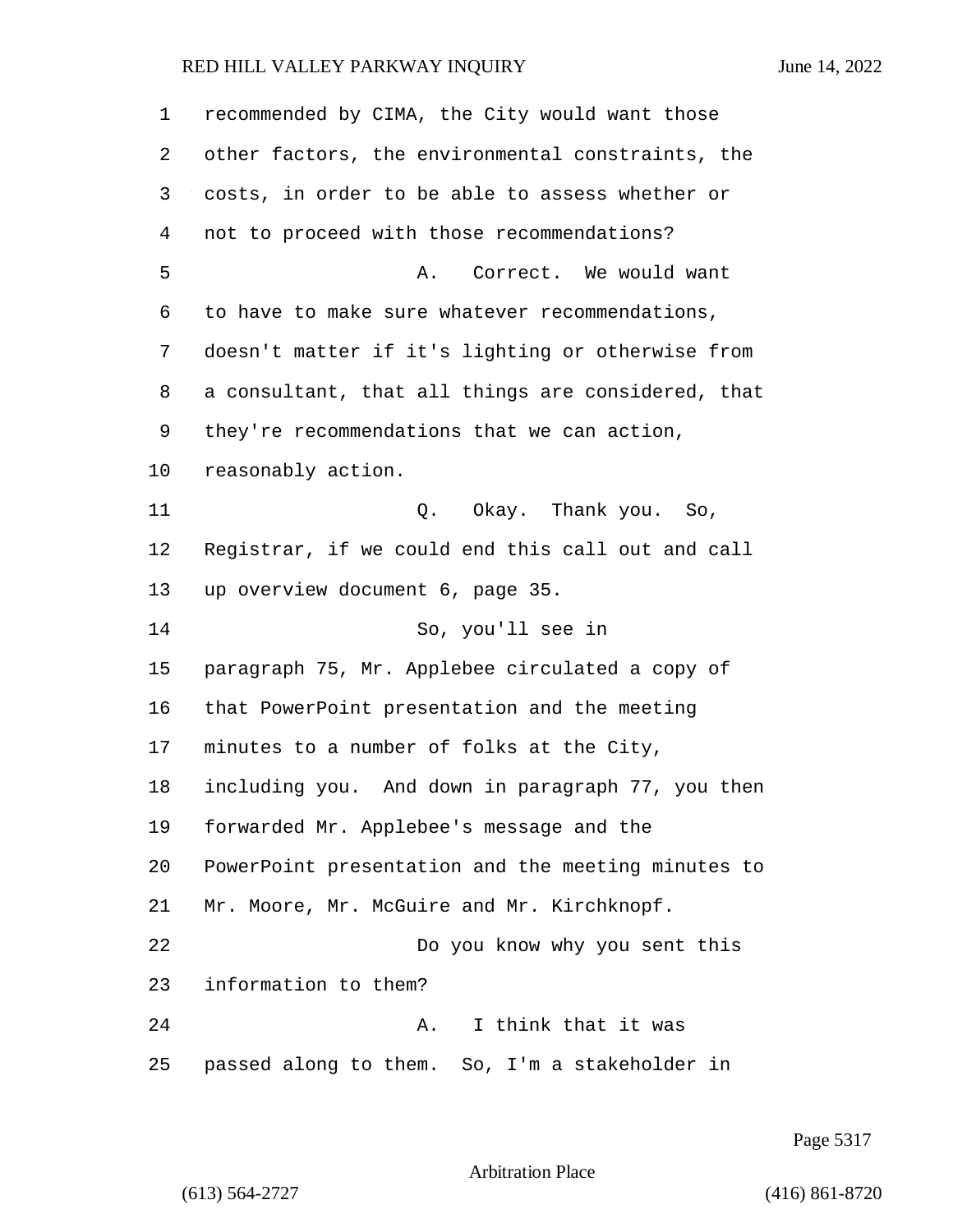| 1  | the process. They are not directly involved.       |
|----|----------------------------------------------------|
| 2  | They weren't -- except for Gary Kirchknopf, I'm    |
| 3  | seeing, Gord McGuire and Gary Moore were not       |
| 4  | copied on that, so I'm passing along the           |
| 5  | information. They are my superiors, my manager     |
| 6  | and my director, so to keep them informed in terms |
| 7  | of the progress of the meeting or the outcomes of  |
| 8  | the meetings, so it's just a simple passalong.     |
| 9  | Okay. Were you expecting<br>Q.                     |
| 10 | any comments or any discussions to come from       |
| 11 | sending this to them?                              |
| 12 | I don't recall<br>Α.                               |
| 13 | specifically, but I don't believe so. I'm not too  |
| 14 | sure if in that e-mail there's any commentary from |
| 15 | me asking for any from them or not, so             |
| 16 | We can call that document<br>Q.                    |
| 17 | up. It's HAM51989.                                 |
| 18 | That would be great.<br>Α.                         |
| 19 | Q. I believe you write --                          |
| 20 | so, actually it's to Mr. Moore directly.           |
| 21 | Okay.<br>Α.                                        |
| 22 | Q. Copying Mr. McGuire and                         |
| 23 | Mr. Kirchknopf, and you wrote:                     |
| 24 | "Gary, please find the                             |
| 25 | CIMA presentation from                             |

Page 5318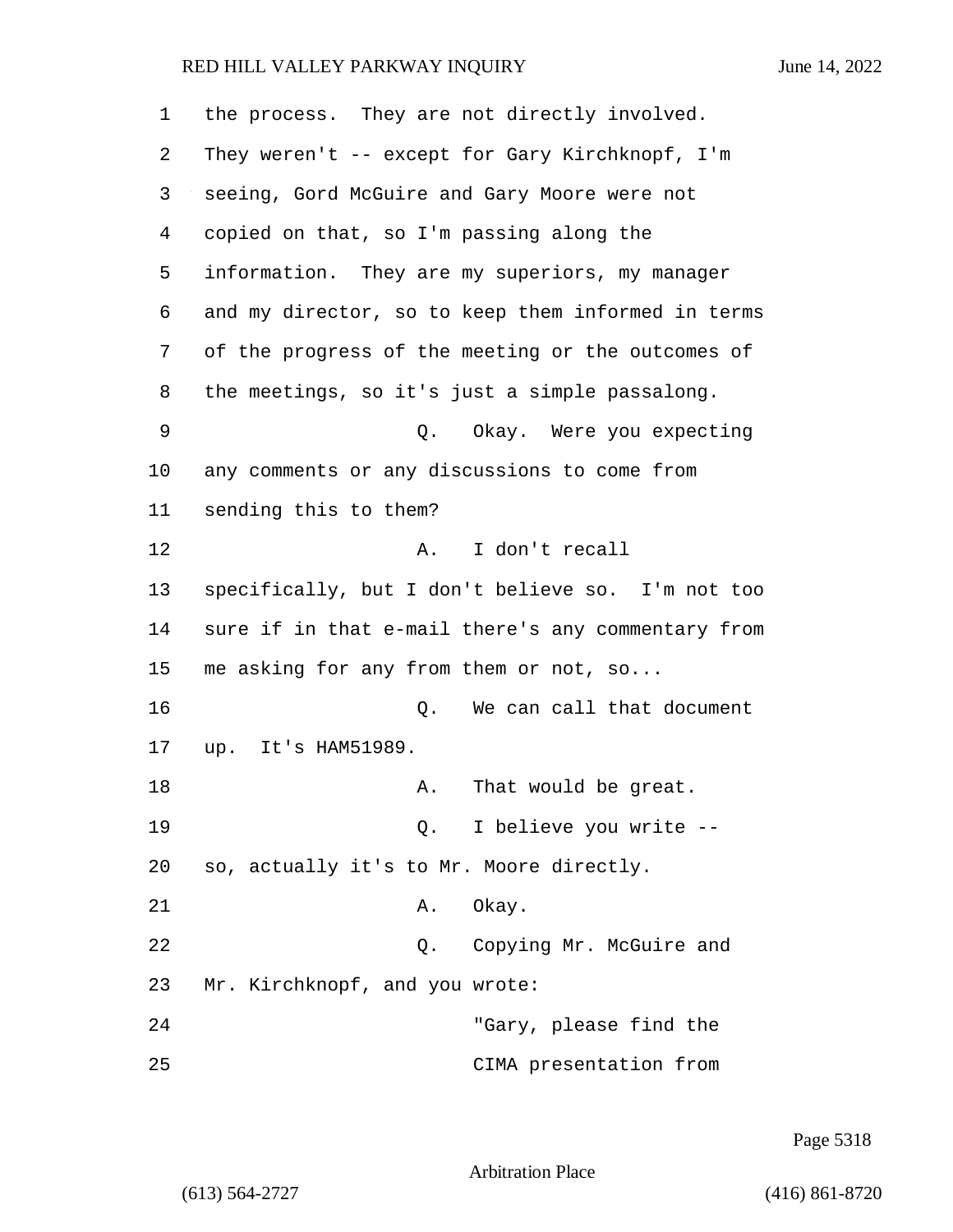| 1  | yesterday attached for                             |
|----|----------------------------------------------------|
| 2  | your review."                                      |
| 3  | Yeah, yeah.<br>Α.                                  |
| 4  | So, specifically directed<br>Q.                    |
| 5  | to Mr. Moore for his review?                       |
| 6  | Yeah. So, I'm passing it<br>Α.                     |
| 7  | along to Gary Moore with copy to Gary Kirchknopf   |
| 8  | and Gord McGuire, but I'm not asking for any       |
| 9  | feedback or anything like that from him and I      |
| 10 | don't believe that I was expecting any feedback    |
| 11 | from him.                                          |
| 12 | Regardless of whether you<br>Q.                    |
| 13 | were expecting it or not, did you have any         |
| 14 | feedback or any follow-up discussion with          |
| 15 | Mr. Moore arising from providing these materials   |
| 16 | to him?                                            |
| 17 | Not that I recall.<br>Α.                           |
| 18 | You don't recall any<br>Q.                         |
| 19 | conversations with Mr. Moore about the status of   |
| 20 | CIMA's study or what they had concluded with       |
| 21 | respect to the illumination warrants or their      |
| 22 | recommendations?                                   |
| 23 | I don't recall anything,<br>Α.                     |
| 24 | any conversations, as an output of this e-mail or, |
| 25 | you know, the minutes and the presentation that    |

Page 5319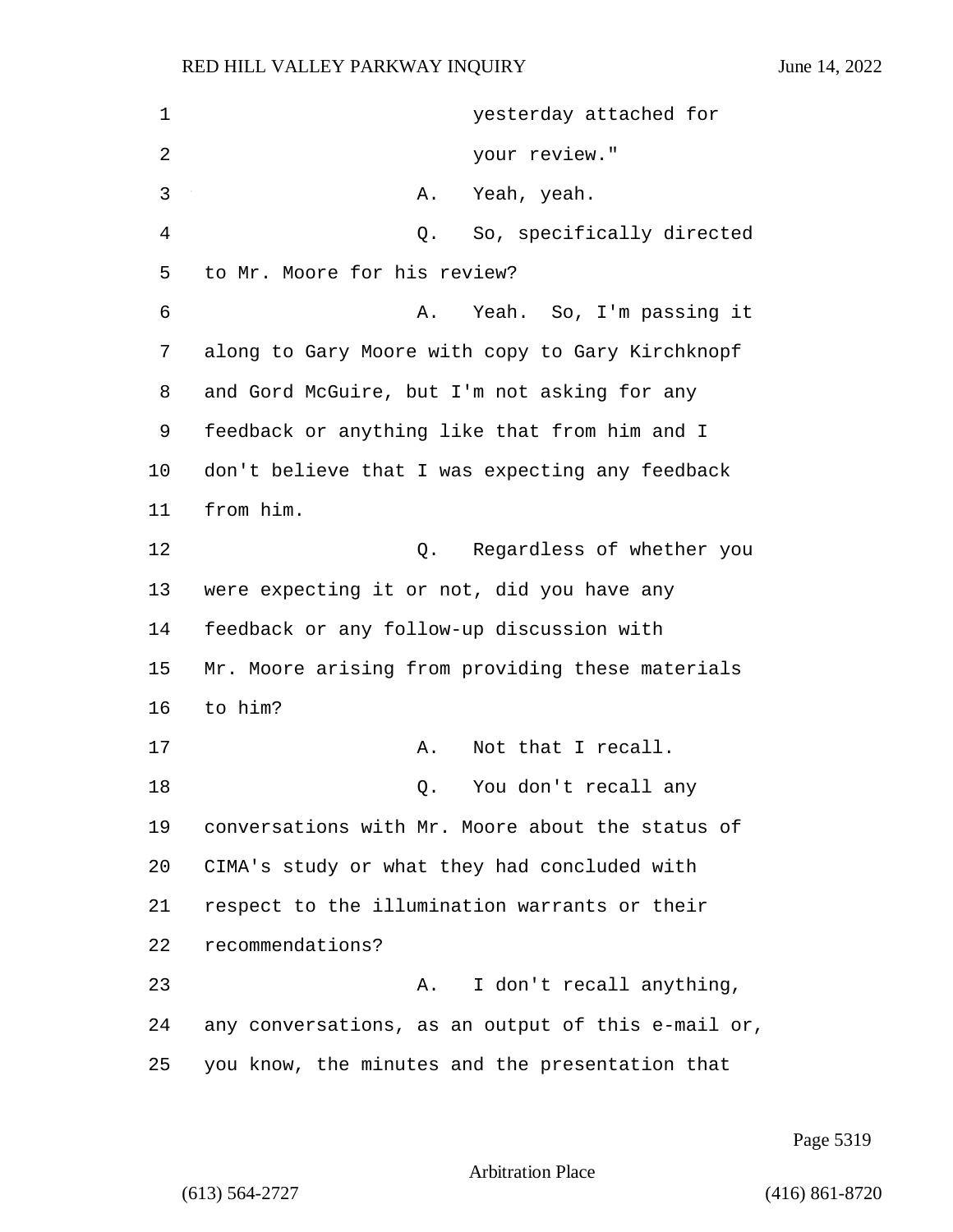was given to him. 2 Q. Commissioner, I see it's 11:26 and I'm just about to move to another topic, so perhaps this would be a good time for us to take our morning recess. 6 JUSTICE WILTON-SIEGEL: Okay. Let's standard adjourned, then, until quarter to 8 12:00. --- Recess taken at 11:26 a.m. --- Upon resuming at 11:45 a.m. 11 BY MS. HENDRIE: 12 C. So, Mr. Field, before the break we were talking about your understanding coming out of the July 3 meeting regarding CIMA's report. So, as I understand your evidence, you understood that CIMA's report would include the full illumination review. Is that right? 18 A. I think I would characterize it as illumination review, whether it was a full illumination review, but an illumination review within the study area. 22 Q. Okay. And that would include the mainline and the interchanges? 24 A. Correct. 25 Q. And you understood that

Page 5320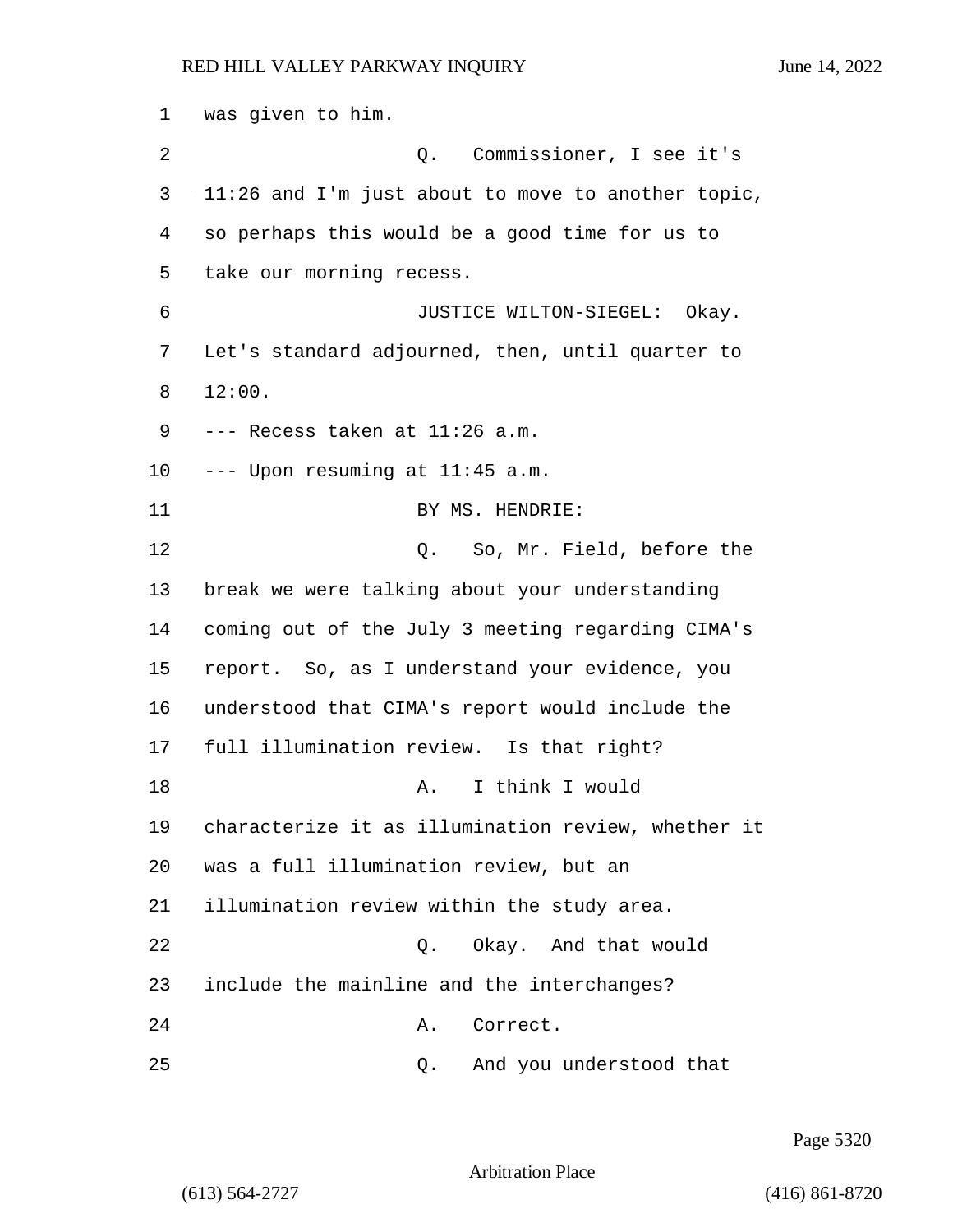CIMA had concluded or had found, based on their warrant analysis, that lighting on the mainline segments and the ramps was warranted? 4 A. That the MTO and TAC warrant scores were indicated that they were warranted, yes. 7 Q. Right. And that CIMA's report would include their recommendations related to lighting and in relation to those warrants? 10 A. Whether those warrants, like we talked about just before the break there, were going to formalize part of the recommendations, I wasn't sure at this point in time, but generally yes. 15 Q. And was it also your understanding that the MTO costing information would be used in that report that CIMA sent, CIMA prepared? 19 A. I had hoped it would be, yes. 21 Q. Okay. So, the City received a draft, the first draft, from CIMA on July 29, 2013 and that was when -- it was sent to you on that date, but prior to the draft being sent to the City, there was internal discussion at

Page 5321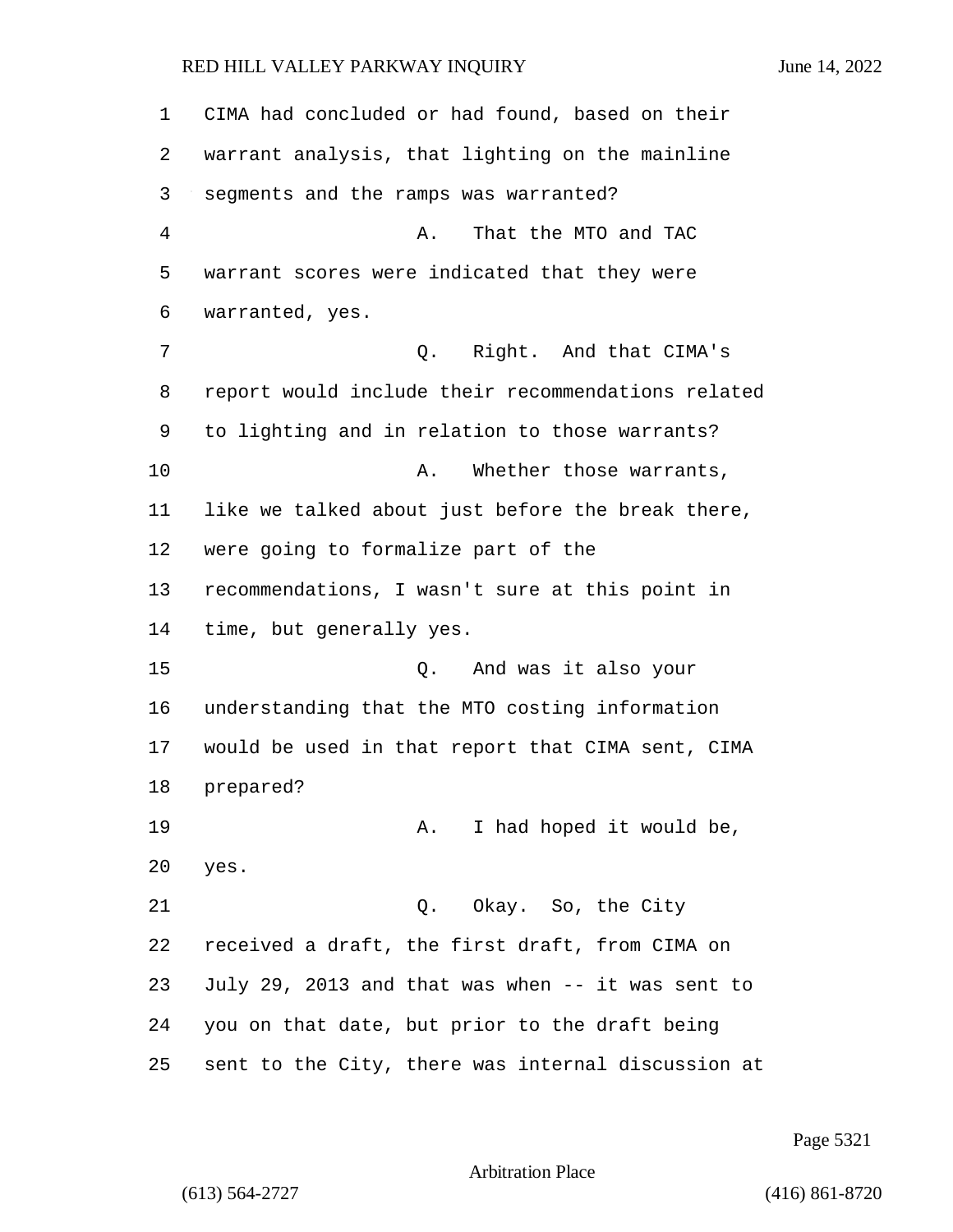| $\mathbf 1$ | CIMA regarding a draft circulated internally. And  |
|-------------|----------------------------------------------------|
| 2           | the draft that had been circulated internally at   |
| 3           | CIMA included the review of mainline and           |
| 4           | interchange lighting and CIMA had recommended or   |
| 5           | suggested full lighting on Red Hill and found full |
| 6           | lighting to be warranted.                          |
| 7           | And Brian Malone at CIMA, this                     |
| 8           | was an internal e-mail exchange at CIMA, described |
| 9           | the report as a hand grenade that would go off in  |
| $10 \,$     | the City's hands.                                  |
| 11          | So, recognizing those aren't                       |
| 12          | your words and this wasn't an e-mail you were      |
| 13          | copied on, I just want to talk through that with   |
| 14          | you. You knew that lighting would be expensive.    |
| 15          | Is that fair?                                      |
| 16          | Lighting is expensive to<br>Α.                     |
| 17          | install, correct.                                  |
| 18          | So, if that had been<br>Q.                         |
| 19          | recommended and it was a recommendation that       |
| 20          | council wanted to proceed with, that would be an   |
| 21          | expensive endeavour?                               |
| 22          | A. Definitely.                                     |
| 23          | And you also knew that<br>Q.                       |
| 24          | there had been, correct me if I'm wrong, but at    |
| 25          | that point you had had conversations with          |

Page 5322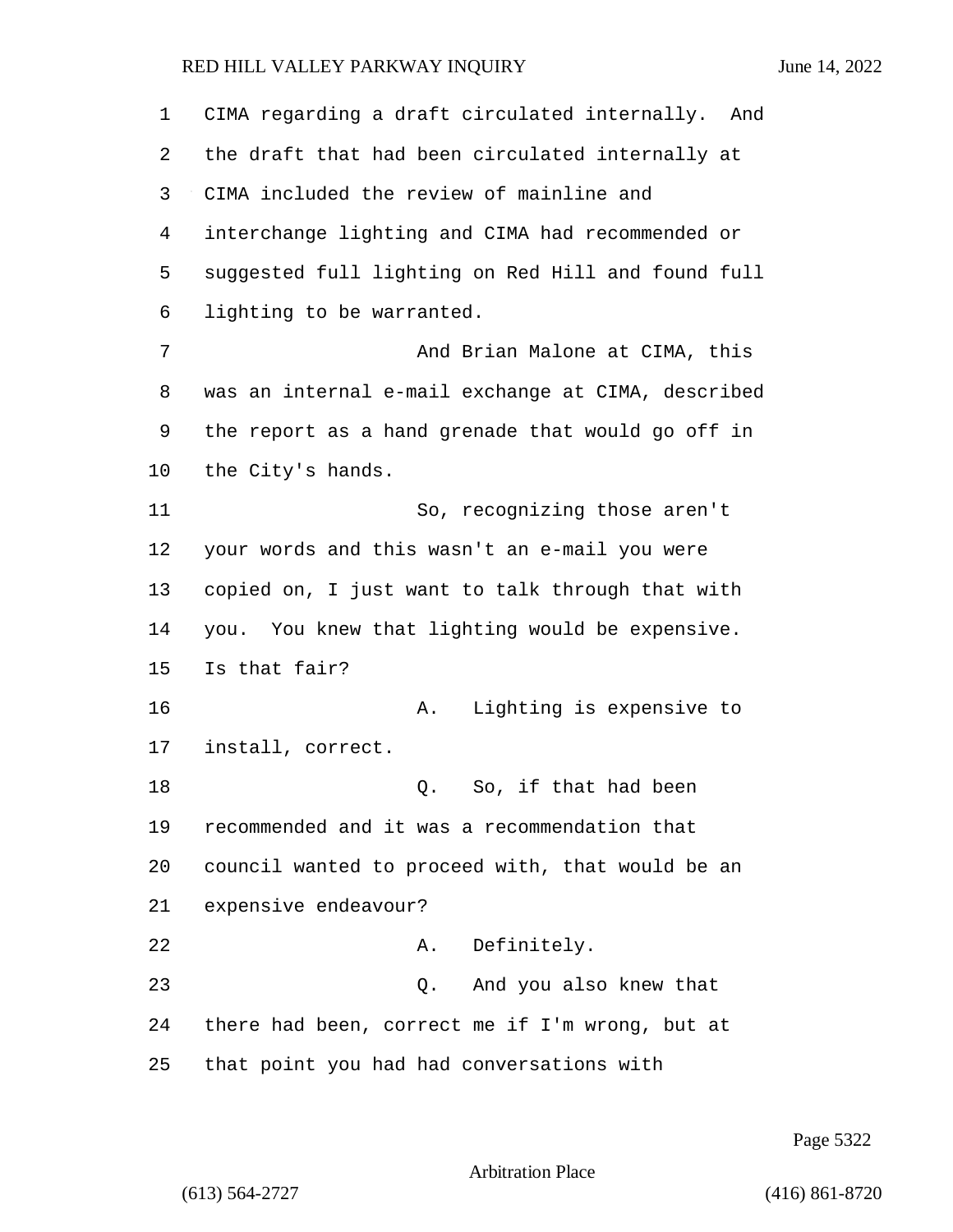| 1  | Mr. Moore regarding design decisions related to    |
|----|----------------------------------------------------|
| 2  | the EA and the decision to have illumination only  |
| 3  | at the off-ramps. Is that right?                   |
| 4  | Correct.<br>Α.                                     |
| 5  | And there was the meeting<br>Q.                    |
| 6  | minutes that we looked at previously that          |
| 7  | referenced political constraints. Lighting could   |
| 8  | have also been a political issue. Is that right?   |
| 9  | Lighting could be a<br>Α.                          |
| 10 | political issue, yes, since it was captured within |
| 11 | part of the motion and since it is expensive to    |
| 12 | install as well.                                   |
| 13 | Q. And if it had been                              |
| 14 | recommended, some councillors might have wanted to |
| 15 | proceed with installing illumination and some      |
| 16 | might not have. It could have been a political     |
| 17 | issue in that sense?                               |
| 18 | I'm not too sure I have<br>Α.                      |
| 19 | an opinion on that, but it's quite possible        |
| 20 | depending on what that looked like. If some of     |
| 21 | them would agree with installing lighting and some |
| 22 | would not, I'm not too sure if that would be the   |
| 23 | case, but however it's feasible.                   |
| 24 | So, fair to summarize<br>Q.                        |
| 25 | that if CIMA had recommended that lighting be      |

Page 5323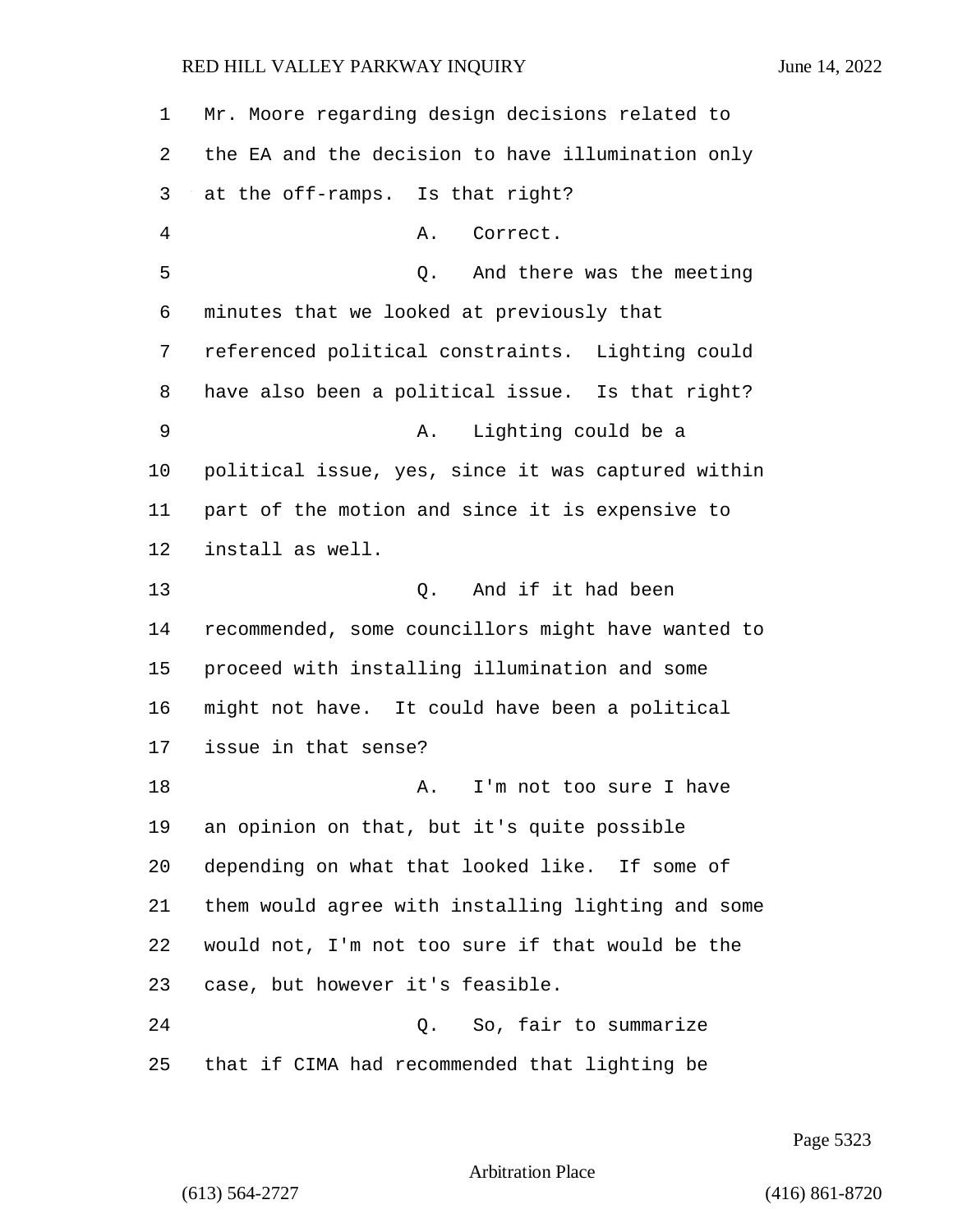| 1  | installed on the Red Hill, that could have some    |
|----|----------------------------------------------------|
| 2  | significant implications cost wise or politically? |
| 3  | Politically, I'm not too<br>Α.                     |
| 4  | sure I agree with; however, cost wise, from a      |
| 5  | street lighting perspective, it would be the most  |
| 6  | expensive project that we would have undertaken,   |
| 7  | from my perspective anyway.                        |
| 8  | Q. Okay. Registrar, if we                          |
| 9  | could call up CIM8118.1.                           |
| 10 | So, Mr. Field, this is the                         |
| 11 | draft report that you -- that was sent by CIMA to  |
| 12 | Mr. Cooper on July 29 and that then Mr. Cooper     |
| 13 | forwarded to you. Do you recall receiving this     |
| 14 | report?                                            |
| 15 | No, I don't have a<br>Α.                           |
| 16 | specific recollection of receiving it; however,    |
| 17 | through the review of documents, I see that I did  |
| 18 | and I commented on it.                             |
| 19 | In the version that sent<br>Q.                     |
| 20 | to the City on July 29, CIMA -- sorry. So, let's   |
| 21 | take you to a pinpoint in the document, in         |
| 22 | image 25, Registrar.                               |
| 23 | So, this is where the                              |
| 24 | illumination review begins and it starts with a    |
| 25 | discussion of CIMA's methodology. And in the last  |

Page 5324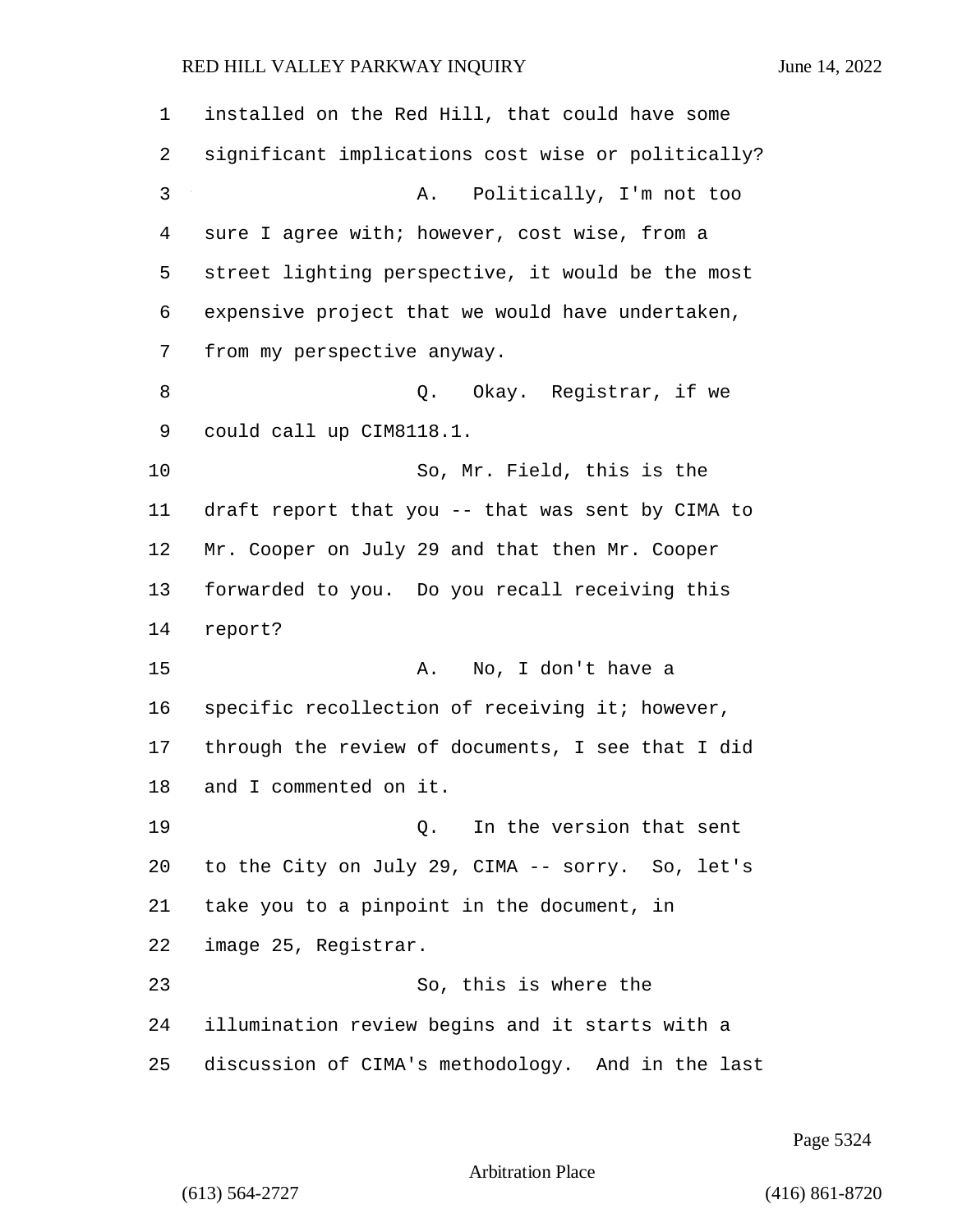| 1  | sentence of that first paragraph underneath        |
|----|----------------------------------------------------|
| 2  | Methodology, it says -- sorry. Wrong paragraph.    |
| 3  | It's the third paragraph there. Thank you,         |
| 4  | Registrar. It says:                                |
| 5  | "Finally, the                                      |
| 6  | understanding that the                             |
| 7  | decision to not                                    |
| 8  | illuminate the entire                              |
| 9  | RHVP section was                                   |
| 10 | inextricably linked to                             |
| 11 | environmental concerns                             |
| 12 | and approvals. Review of                           |
| 13 | full illumination was not                          |
| 14 | undertaken but was                                 |
| 15 | restricted to spot                                 |
| 16 | locations."                                        |
| 17 | So, in this report, CIMA's                         |
| 18 | analysis and methodology with respect to the       |
| 19 | illumination was restricted just to the spot       |
| 20 | locations. Do you see that?                        |
| 21 | Yes, I see that.<br>Α.                             |
| 22 | Do you recall reading<br>Q.                        |
| 23 | that in the draft report?                          |
| 24 | I don't have a specific<br>Α.                      |
| 25 | recollection of reviewing this thing, only through |

Page 5325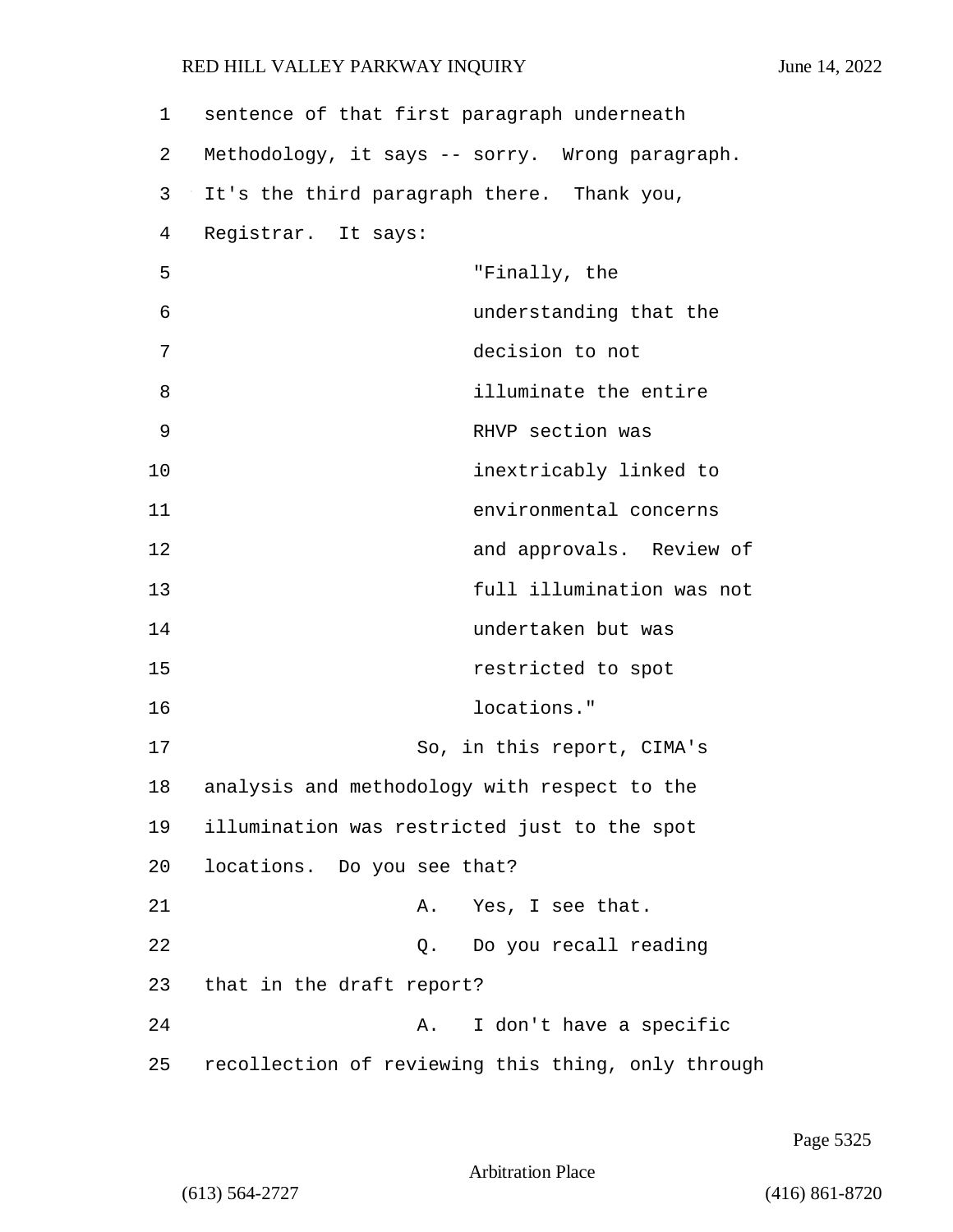the review of the documents for preparing for the inquiry.

3 Q. Okay. And, Registrar, if we could go to image 27. And there at the top, you'll see that this is the Illumination Results. And there it says this is restricted just to illumination at the interchanges. You'll see that there's findings with respect to the Dartnall Road interchange, the Mud Street interchange and the Greenhill Avenue interchange. And CIMA's finding here was that full interchange illumination was warranted just for the Mud Street interchange, and there's no consideration here of the findings or the warrants with respect to the mainline? 15 A. Correct. 16 Q. And based on what you told me before, this was inconsistent, is not consistent, with what you had expected from CIMA. You expected that their report would include the entire study area. Is that right? 21 A. That is correct. 22 Q. And that included the interchanges and the mainline? 24 A. Within the study area, correct.

Page 5326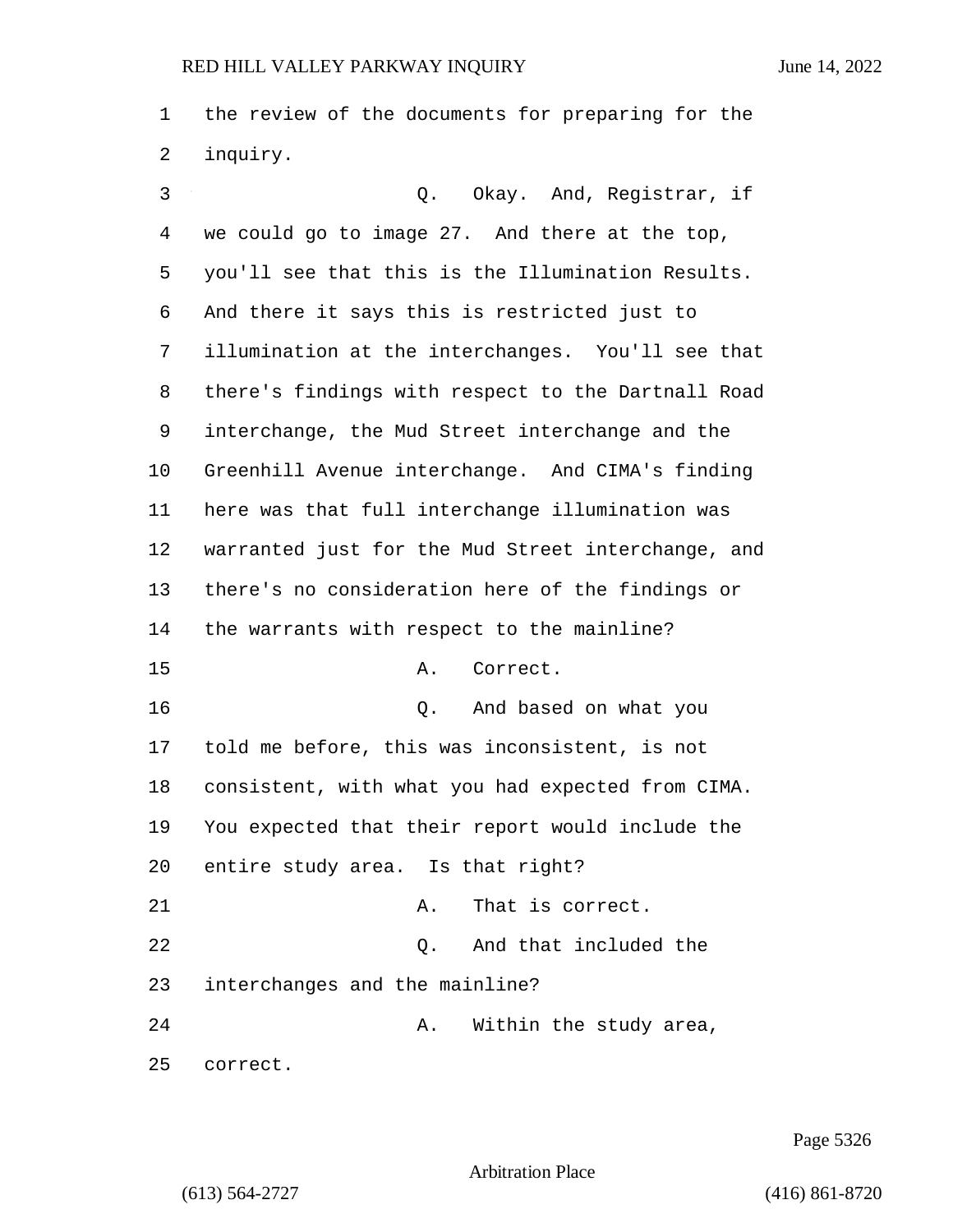1 and I see here that there's only a reference to the TAC warrant, no reference to the MTO warrant? 4 A. Correct. 5 Q. And that also, based on what we talked about before and the minutes that we had looked at before, there was also a expectation that CIMA's report would reference the findings of the MTO warrant? 10 A. My expectations, you mean? 12 O. Sure, or the City's. 13 A. In their report, I think that there's an expectation that they summarize the activities that they undertook as part of their review, so they did undertake an MTO warrant but it's not made reference here, only the TAC warrant. But, again, the TAC warrant is kind of the main warrant that we would utilize as a city and the MTO warrant, you know, would have been used as supplemental to this TAC warrant. That's my understanding. 23 Q. Okay. So, a few days later -- Registrar, if we could end this call out and call up overview document 6, page 43.

Page 5327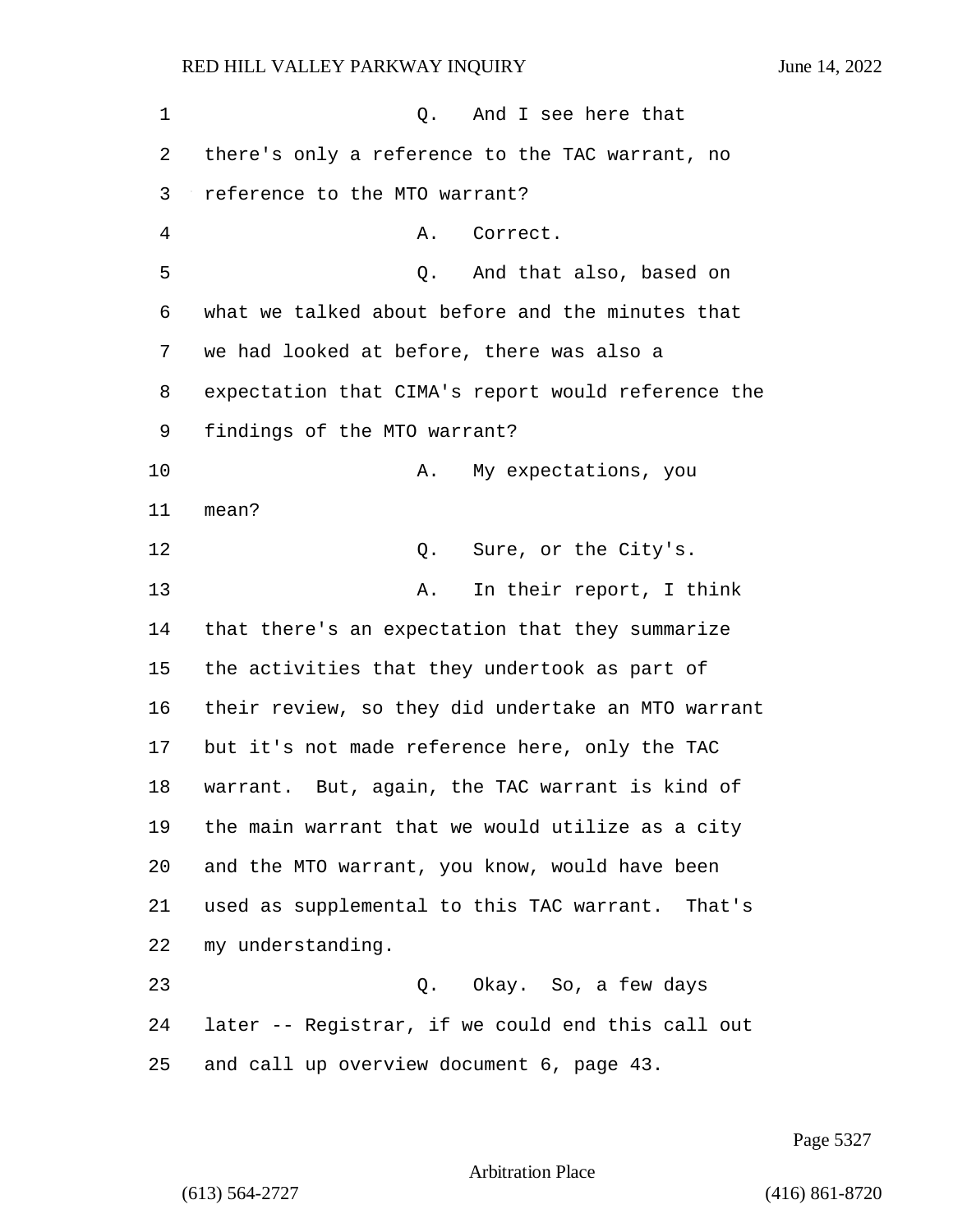1 So, Mr. Field, there, at 2 paragraph 98, on August 2, you provided comments 3 on the draft report that we just looked at to 4 Mr. Cooper? 5 A. Mm-hmm. 6 Q. And if you look in -- 7 thank you, Registrar -- the third bullet, it says: 8 "The illumination of the 9 mainline has been 10 excluded (this is 11 decision is based upon 12 information that we 13 provided to CIMA). The 14 exclusion is not well 15 explained. Considering 16 that illumination of the 17 mainline is the first 18 **request in the council** 19 motion to review, I think 20 that there should be far 21 more explanation as to 22 why it was excluded." 23 I think, as you said, your 24 understanding or your expectation at the time that 25 you would have received the report is that

Arbitration Place

(613) 564-2727 (416) 861-8720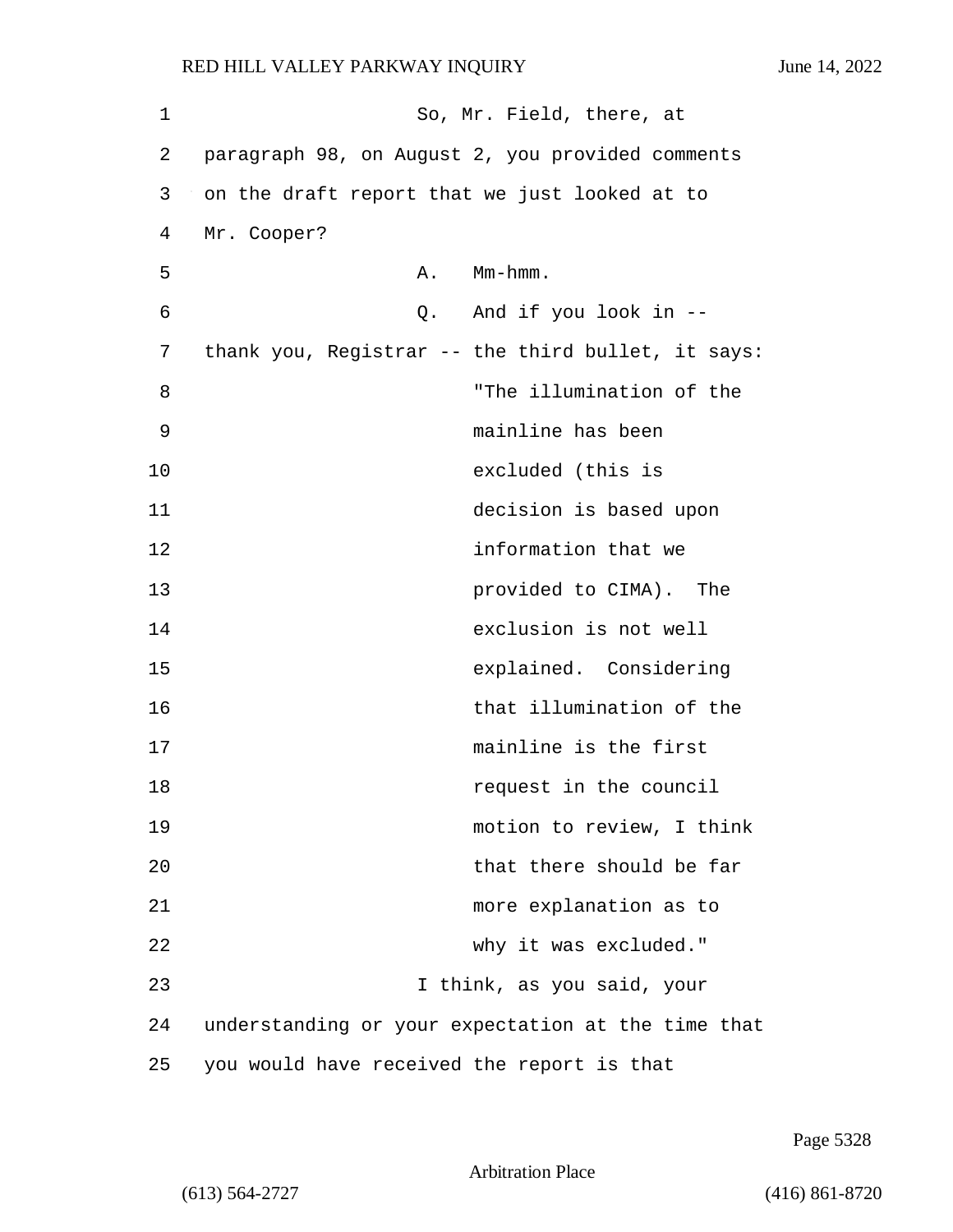illumination of the mainline would have been included? 3 A. I think illumination of the mainline was considered. Whether or not it was going to be recommended, that's the determination of this final report to make, but definitely illumination within the study area. 8 and excluded, that's discussion of the illumination, of mainline illumination, was excluded from the discussion in CIMA's report? 12 A. Correct, yeah. 13 O. And from their recommendations as well? 15 A. Sorry, within this report it doesn't make an appearance. Right? This statement I'm making here is that it's been excluded and that because it has been excluded and that it was a main feature of the council motion, I am noting that I believe that there needs to be far more discussion within the report to justify why it had been excluded. 23 Q. What sort of discussion would you have anticipated or did you want to see in the report in relation to the exclusion?

Page 5329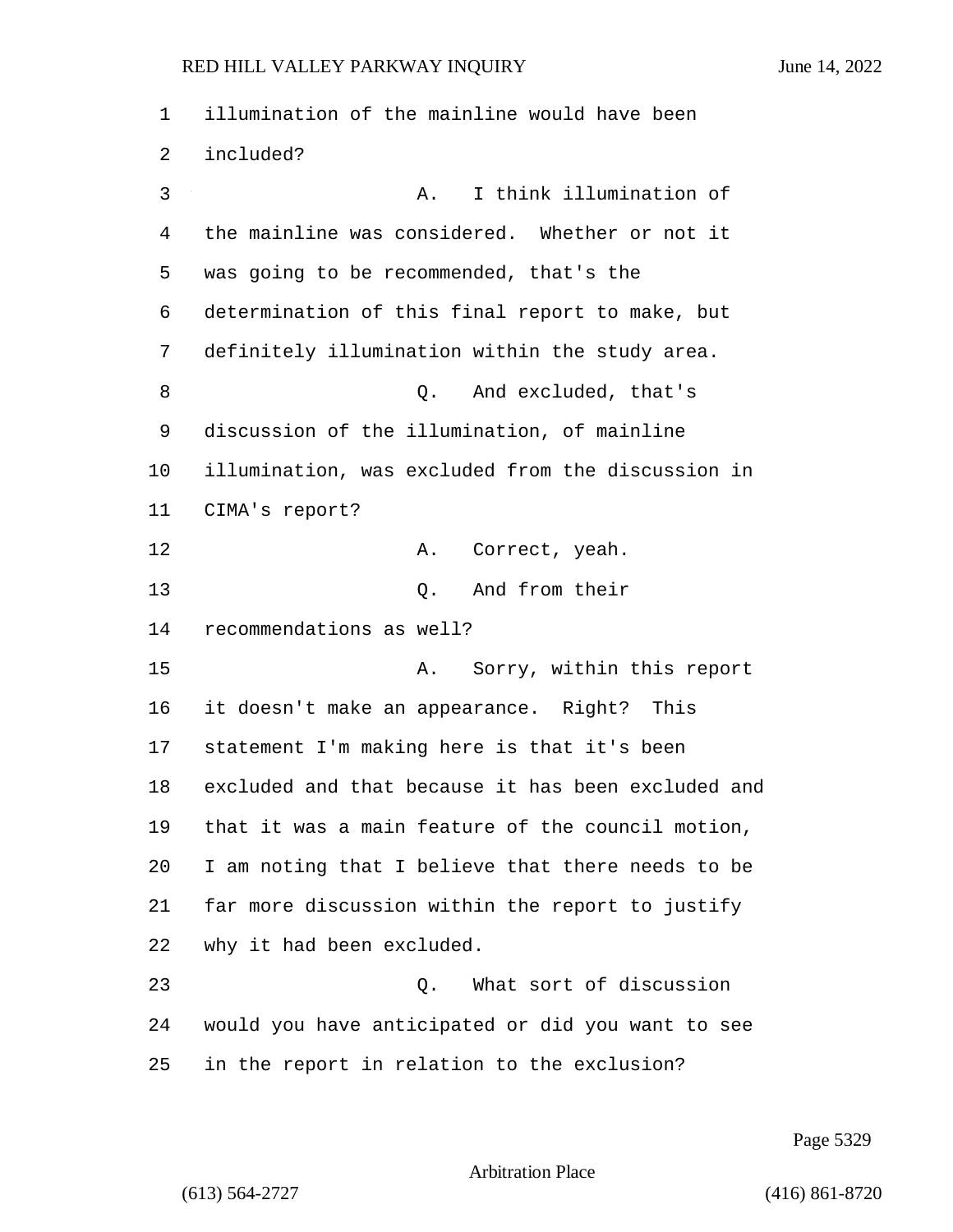| 1  | So, since it was not --<br>Α.                      |
|----|----------------------------------------------------|
| 2  | you know, the draft report was very short on       |
| 3  | describing why or what factors involved in         |
| 4  | excluding it, which exclusion means to me is not   |
| 5  | recommending that mainline illumination be         |
| 6  | undertaken. And then that one sentence, which I    |
| 7  | have to double check my e-mails all the time, but  |
| 8  | "this decision is based upon information that we   |
| 9  | provided to CIMA," that's kind of the way I see    |
| 10 | that is along the design constraints and the       |
| 11 | environmental issues. That's how I read that.      |
| 12 | And then, like I mentioned,                        |
| 13 | the results of a warrant doesn't unilaterally make |
| 14 | a decision on whether something is going to happen |
| 15 | or not, that there's other factors, and definitely |
| 16 | the environmental factors and those design         |
| 17 | constraints would be factors and my belief is that |
| 18 | those all together are what led CIMA possibly to   |
| 19 | not recommend mainline lighting.                   |
| 20 | However, since, like I                             |
| 21 | mentioned and what I'm saying here, since the very |
| 22 | first request in that council motion was for       |
| 23 | lighting or evaluation of lighting, that the       |
| 24 | report should show to the reader or to the         |
| 25 | councillor who is making that request so that when |

Page 5330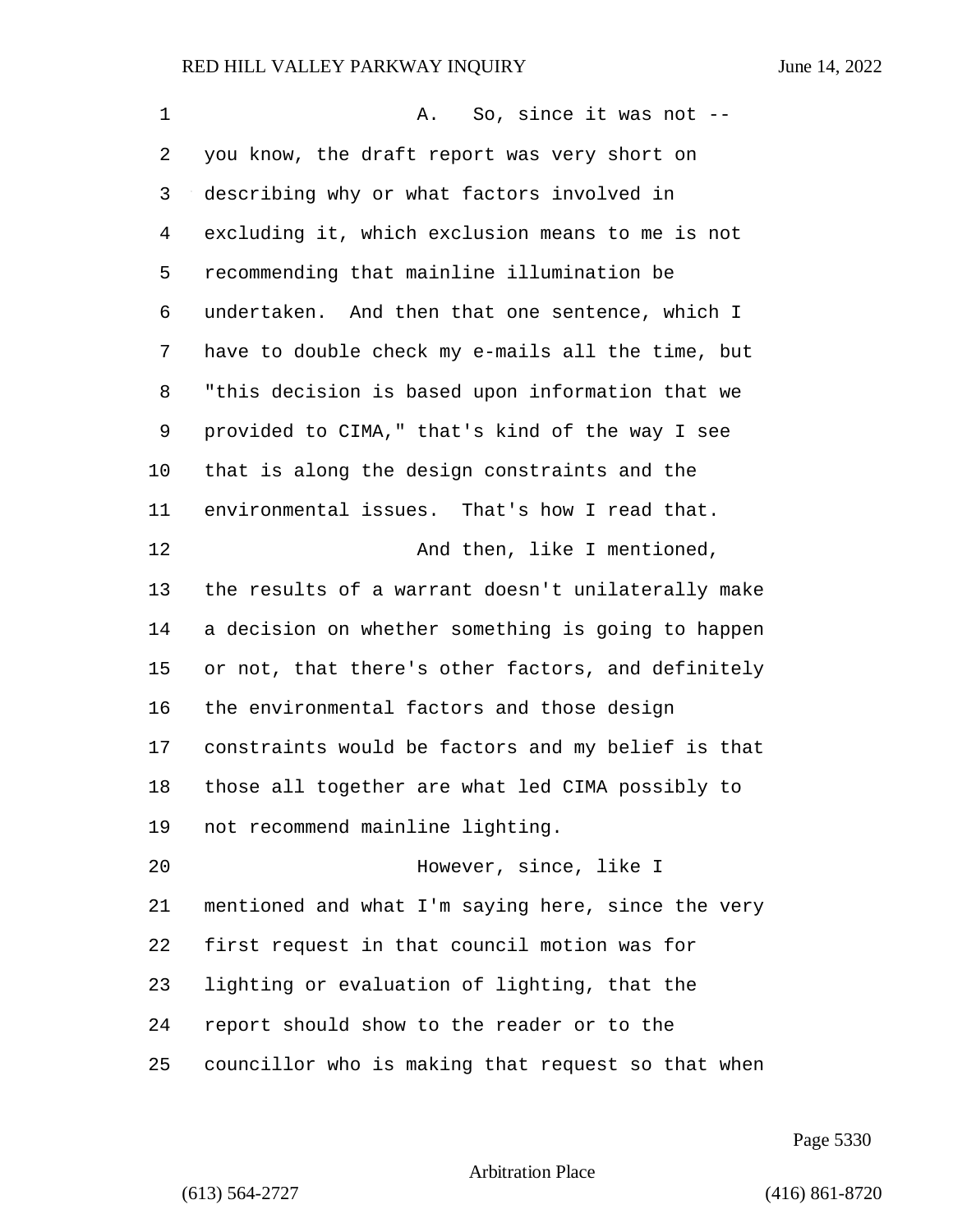| 1  | they read it they could understand why it had been |
|----|----------------------------------------------------|
| 2  | recommended or not been recommended. So, these     |
| 3  | are my comments from my review of that draft       |
| 4  | report and asking for or considering or asking for |
| 5  | consideration of a far greater explanation so that |
| 6  | the reader or that person or those people who      |
| 7  | asked for that motion can understand why something |
| 8  | was recommended or not recommended.                |
| 9  | And, as I read the CIMA<br>Q.                      |
| 10 | report, CIMA's -- and you can correct me if you    |
| 11 | have a different recollection of it or if I can    |
| 12 | take you to a part of the report if that would     |
| 13 | assist. The way that CIMA characterized the        |
| 14 | illumination was that it was not in scope of the   |
| 15 | assignment and the review. Do you recall that?     |
| 16 | MS. CONTRACTOR:                                    |
| 17 | Mr. Commissioner, perhaps it would be helpful to   |
| 18 | the witness to go to that section of the report    |
| 19 | itself.                                            |
| 20 | THE WITNESS: Please. I was                         |
| 21 | just going to ask for that. Thank you.             |
| 22 | BY MS. HENDRIE:                                    |
| 23 | Q. Sure. So, Registrar, if                         |
| 24 | we could call back up CIM8118.1 at image 9, I      |
| 25 | believe. Image 10, let's try that.                 |

Page 5331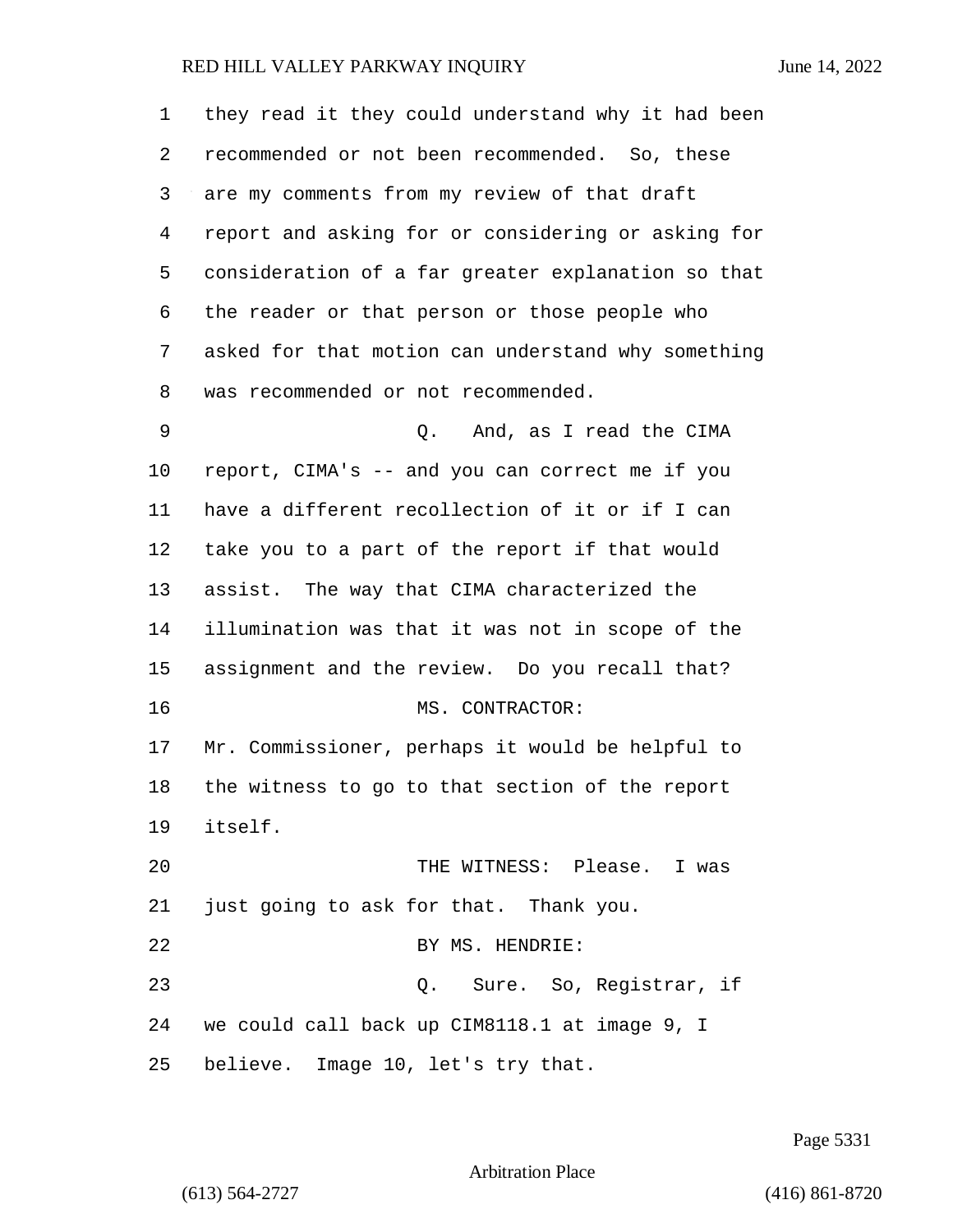| 1  | It says:                                           |
|----|----------------------------------------------------|
| 2  | "It was determined that a                          |
| 3  | review of the fundamental                          |
| 4  | road design geometry of                            |
| 5  | the roadway and                                    |
| 6  | illumination throughout                            |
| 7  | the study area was beyond                          |
| 8  | the scope of this study."                          |
| 9  | And then down below, in the                        |
| 10 | study scope, about halfway down there's a bullet   |
| 11 | point that says:                                   |
| 12 | "Review of illumination                            |
| 13 | in specific areas only,                            |
| 14 | i.e. not throughout study                          |
| 15 | area."                                             |
| 16 | Right.<br>Α.                                       |
| 17 | So, do you recall or have<br>Q.                    |
| 18 | any memory of CIMA characterizing illumination     |
| 19 | throughout the study area as being out of the      |
| 20 | scope of the assignment?                           |
| 21 | Α.<br>No.                                          |
| 22 | Q. Okay. Thank you,                                |
| 23 | Registrar. We can close that out and if we could   |
| 24 | go back to Mr. Field's e-mail that we were just    |
| 25 | looking at, which is overview document 6, page 43. |

Page 5332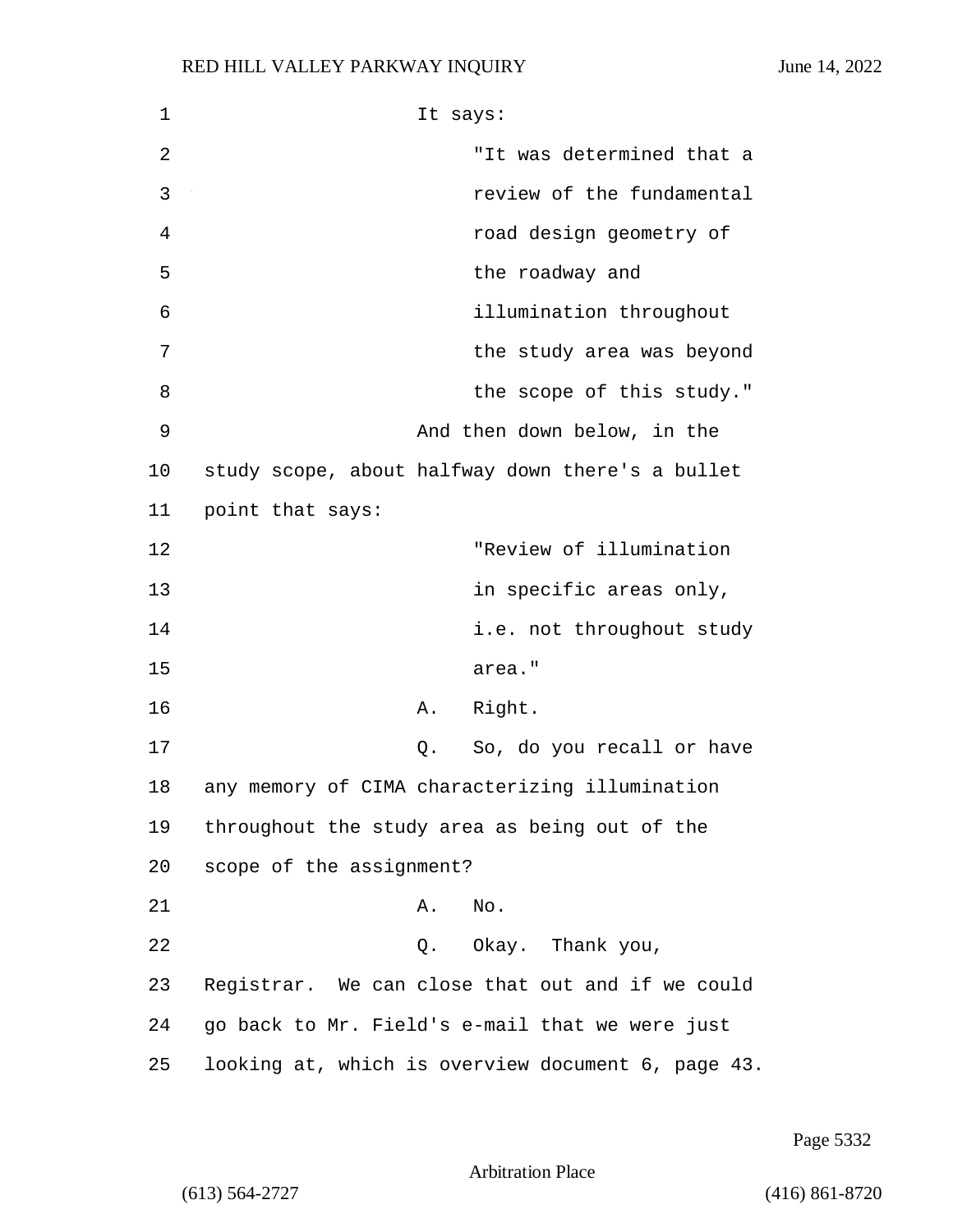1 Back in that third bullet, you 2 said: 3 "This is decision is 4 based on information that 5 we provided to CIMA." 6 Who is the we there? 7 A. The project team, I can 8 only assume. 9 Q. Was it you? Was it 10 information that you provided to CIMA? 11 A. I can't say specifically 12 or what information specifically was provided, 13 because I do not recall providing them anything 14 from a document perspective that was kind of along 15 these lines, except for the commentary related to 16 the design challenges or restrictions relating to 17 the EA and lighting versus the environment. 18 Q. Okay. So, you recall 19 providing the commentary about the EA and the 20 design restrictions? 21 A. In one of the meetings, 22 it's showing up as a point of discussion, yes, 23 where it's brought forward to them about the 24 design constraints. 25 Q. And so, is it possible

Page 5333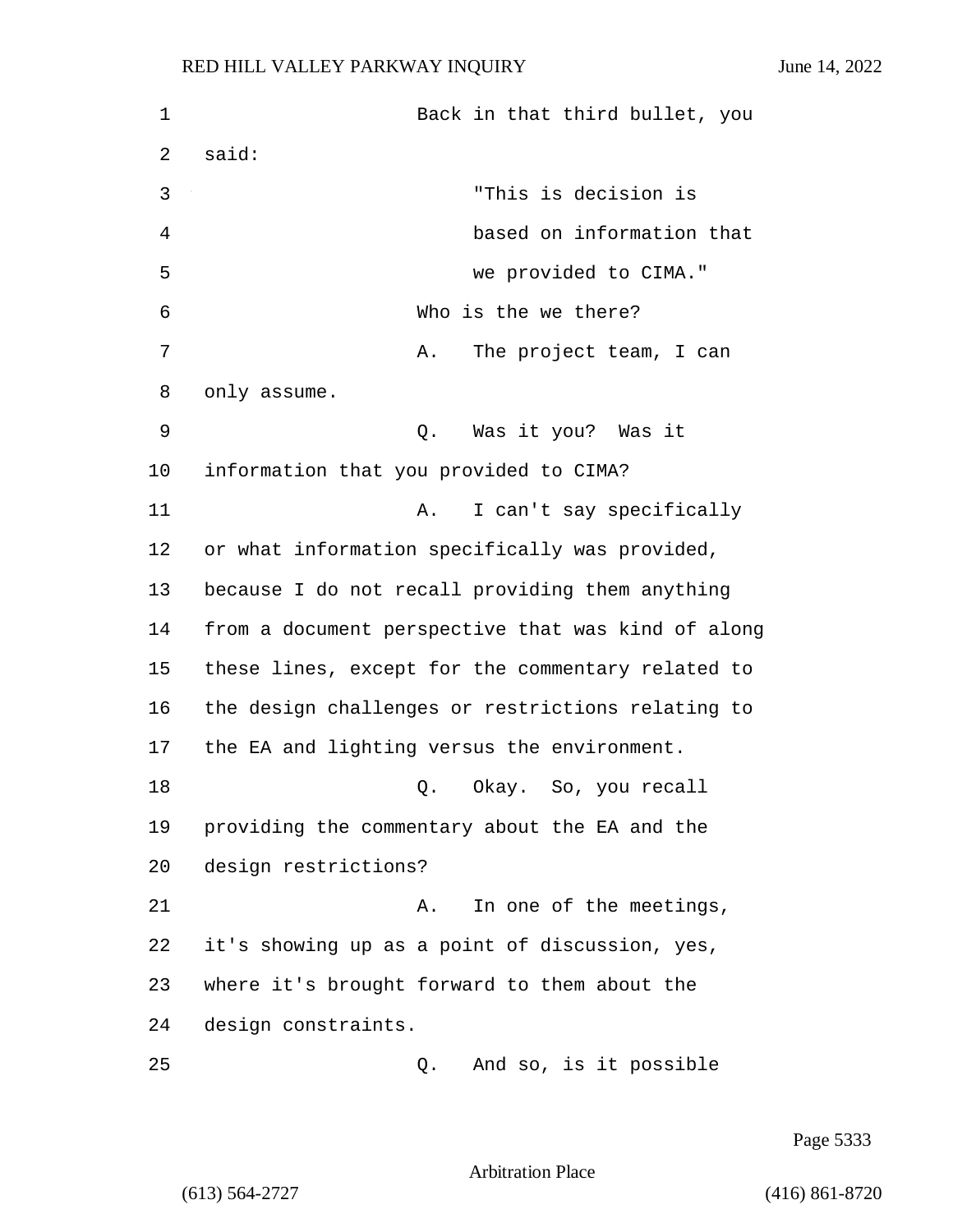that that's the information that you're referring to there in that paragraph? 3 A. I believe it could be, yes. 5 Q. Okay. Do you know if anybody else at the City had provided any information that related to the illumination of the mainline and its exclusion? 9 A. No, apart from the, sorry, the conversation that I wasn't involved in between Gary Moore and Brian Malone, but I'm not aware of anyone else. 13 Q. Had you had any discussions with CIMA staff prior about the report and what would be included or contained in it prior to receiving this draft, the draft on July 29? 18 A. No. 19 Q. The reference to the council motion, which you were talking about a few minutes ago, did you have concerns that mainline illumination had been excluded, given what you understood council's direction to be? 24 A. I think the purpose of the assignment is to fulfil the general request

Page 5334

Arbitration Place

(613) 564-2727 (416) 861-8720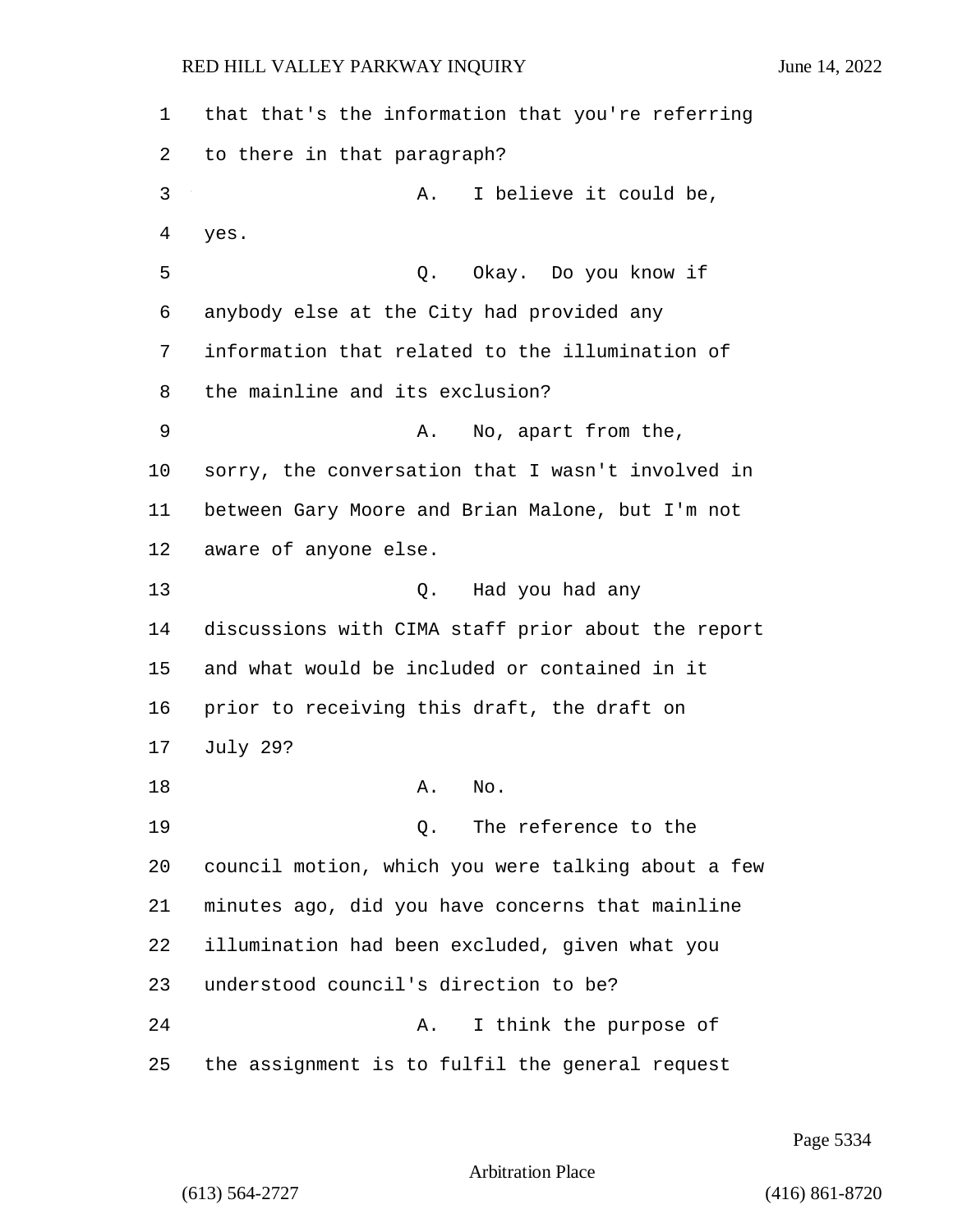from the motion. Whether that resulted in recommendations for mainline lighting or not or ramp lighting or not, I don't think I had a concern or opinion related to that, as long as the motion, the base request of the motion, was being fulfilled through this report. 7 C. The motion directed the investigation into upgrading lighting on the Red Hill in the area set out and that a full costing of options and alternatives be presented. Do you think CIMA's, the report that you received, was consistent with that direction? 13 A. So, not just viewing it from the illumination perspective but from the other recommendations involved, which has to do with signage and pavement markings, I believe in combination of all things that this report did attend to the basis of the request and the motion from council. 20 Q. But I think you told us before that you were just focused on that illumination piece, so as it pertains just to that piece, the one, your involvement, did you think that CIMA's report that you received was responsive?

Page 5335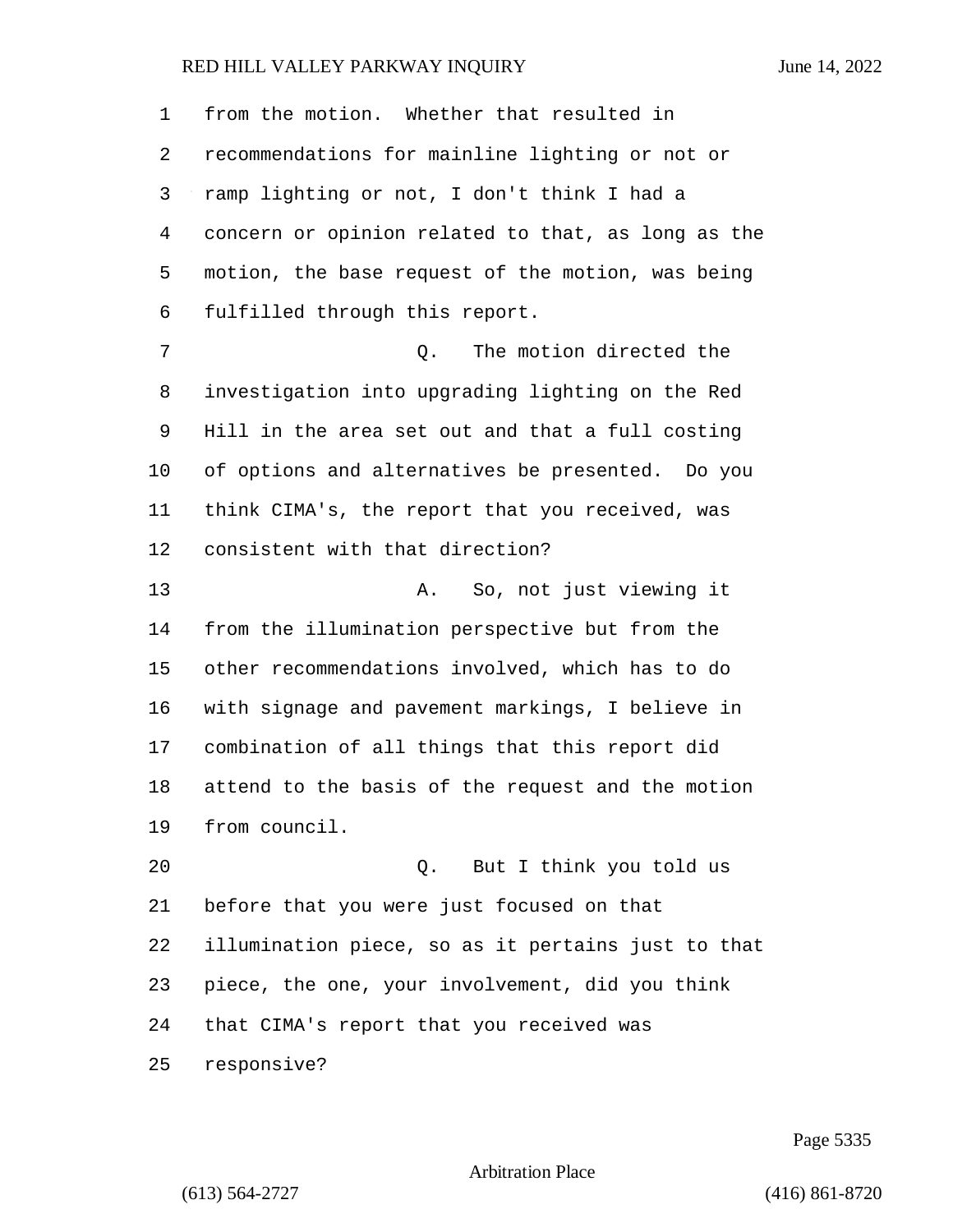| $\mathbf 1$ | I view lighting, as I<br>A.                        |
|-------------|----------------------------------------------------|
| 2           | mentioned earlier, as one of the -- a              |
| 3           | countermeasure, a traffic safety countermeasure,   |
| 4           | and it cannot be, in the context of this motion,   |
| 5           | isolated like that. So, that's difficult for me    |
| 6           | to make a comment on, whether or not this attended |
| 7           | to the motion.                                     |
| 8           | I think my answer kind of                          |
| 9           | remains the same, that in combination of the       |
| 10          | conclusions of this report are in alignment with   |
| 11          | what was being requested by council, was related   |
| 12          | to the visibility of road users and I think that   |
| 13          | it's unfair to single out illumination without     |
| 14          | considering the context of what was being          |
| 15          | requested and that this report attends to the      |
| 16          | complete context of the direction at hand.         |
| 17          | Q. Okay. You just wanted                           |
| 18          | more explanation as it related to the exclusion.   |
| 19          | Is that fair?                                      |
| 20          | Sorry, was that a<br>Α.                            |
| 21          | question?                                          |
| 22          | Yes, it was a question.<br>Q.                      |
| 23          | That's okay.                                       |
| 24          | Yeah, yeah.<br>Α.                                  |
| 25          | Did you require further<br>Q.                      |

Page 5336

Arbitration Place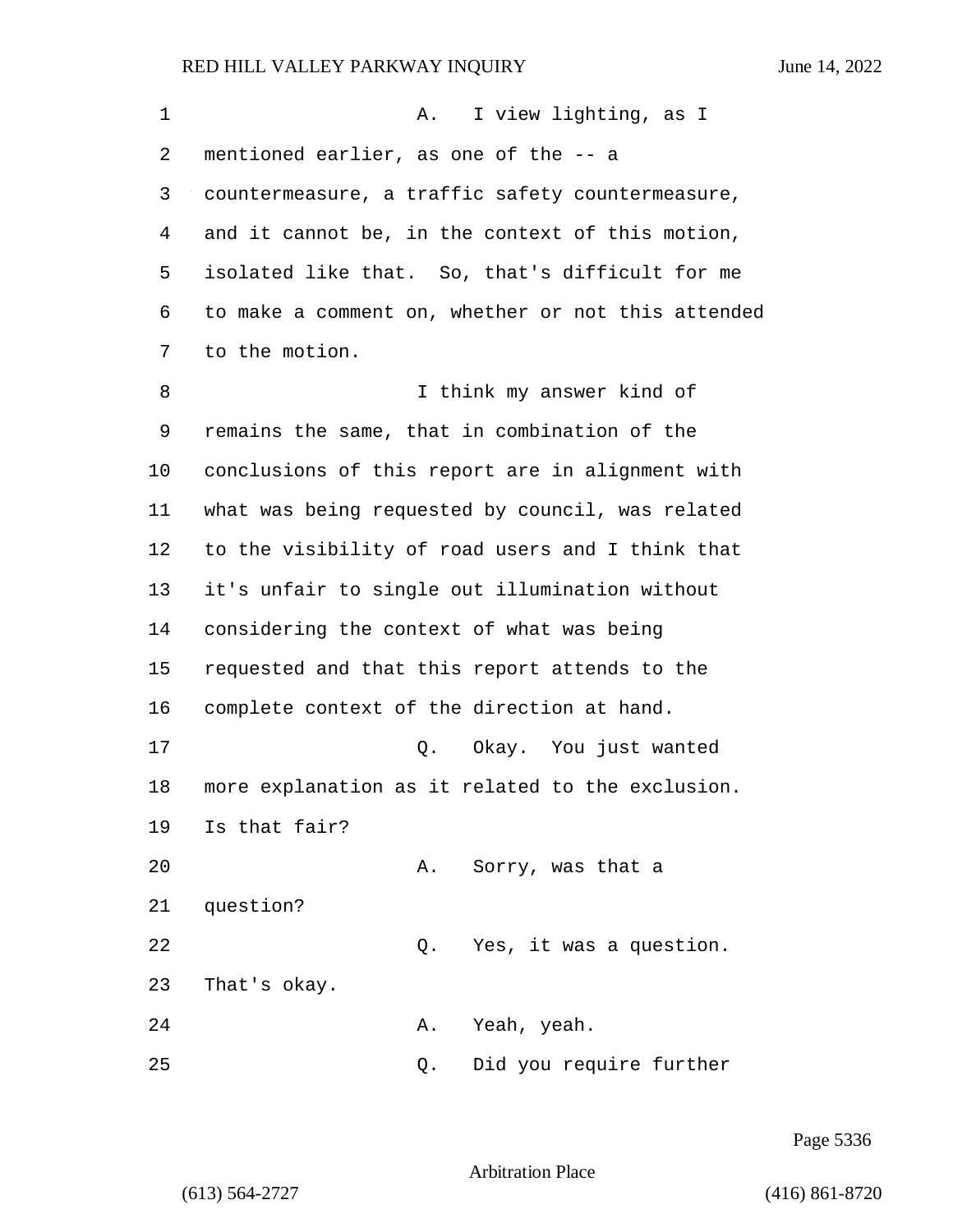explanation? 2 A. Yes, for sure, and that's clear in my bullet here, is that I'm asking for expanded explanation, because I did not feel that it was sufficient. 6 Q. Do you recall if you -- so, Registrar, we can close this out. 8 So, this was sent to Mr. Cooper and I believe Mr. Gallo was also copied on your comments. Do you recall if you discussed the draft report or your views on CIMA's -- what CIMA had included, or excluded, I should say, with anybody in your division, with Mr. McGuire, Mr. Kirchknopf or Mr. Moore? 15 A. I don't have a specific recollection of having a conversation. When I forwarded this e-mail on, I guess my wonder is who did I copy on it. That might give me some indication of who would have awareness of it. 20 Q. Sure. Registrar, we can call out CIM8113. This is your e-mail. 22 You'll see down at the bottom there it goes to Mr. Cooper, Mr. Gallo and Mr. Kirchknopf, so you're right. Mr. Kirchknopf was included.

Page 5337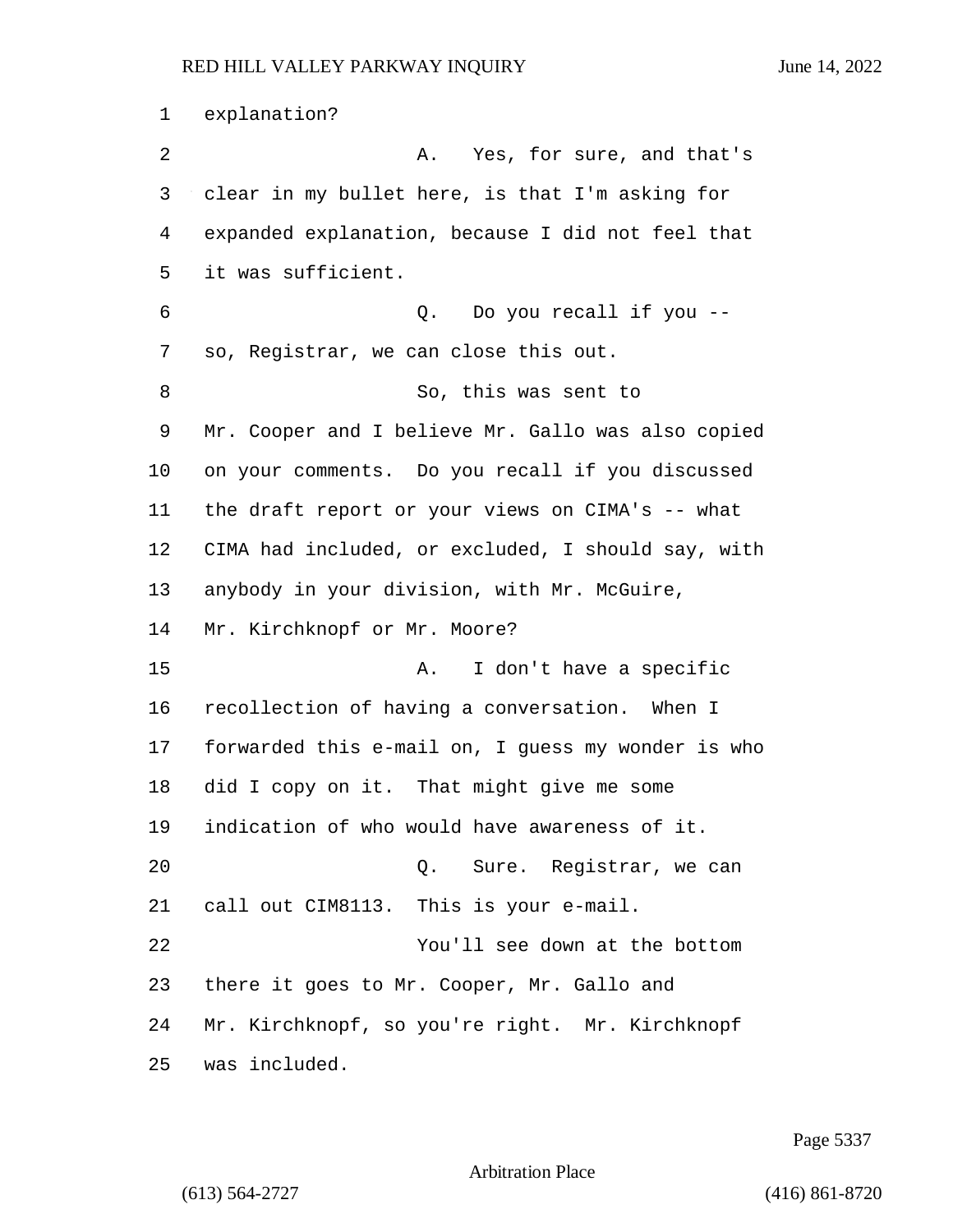| 1  | Aside from him, do you recall                      |
|----|----------------------------------------------------|
| 2  | any discussion with Mr. Moore or Mr. McGuire?      |
| 3  | No, and it doesn't<br>Α.                           |
| 4  | indicate that I had a discussion with them and it  |
| 5  | appears within my last line there on the sentence  |
| 6  | that Gary Kirchknopf was away from the office and  |
| 7  | that I would bring him up to speed with my review  |
| 8  | once he returned.                                  |
| 9  | Okay. We saw before with<br>Q.                     |
| 10 | the progress meeting, the second progress meeting, |
| 11 | that the minutes and the PowerPoint presentation   |
| 12 | were forwarded on to Mr. Moore and Mr. McGuire.    |
| 13 | Are you able to shed any light on why you sent     |
| 14 | those documents but not the draft report?          |
| 15 | No, I don't have any<br>Α.                         |
| 16 | context of why I did in that instance but not in   |
| 17 | this instance. I think this is just a review of    |
| 18 | the draft report and it was only sent to me        |
| 19 | directly from Steve and I'm just bringing in my    |
| 20 | direct supervisor, copying them into my comments.  |
| 21 | Do you recall whether or<br>Q.                     |
| 22 | what you and Mr. Kirchknopf spoke about in         |
| 23 | relation to the draft report, if anything?         |
| 24 | Upon his return from<br>Α.                         |
| 25 | whatever his leave was, no, I don't recall.        |

Page 5338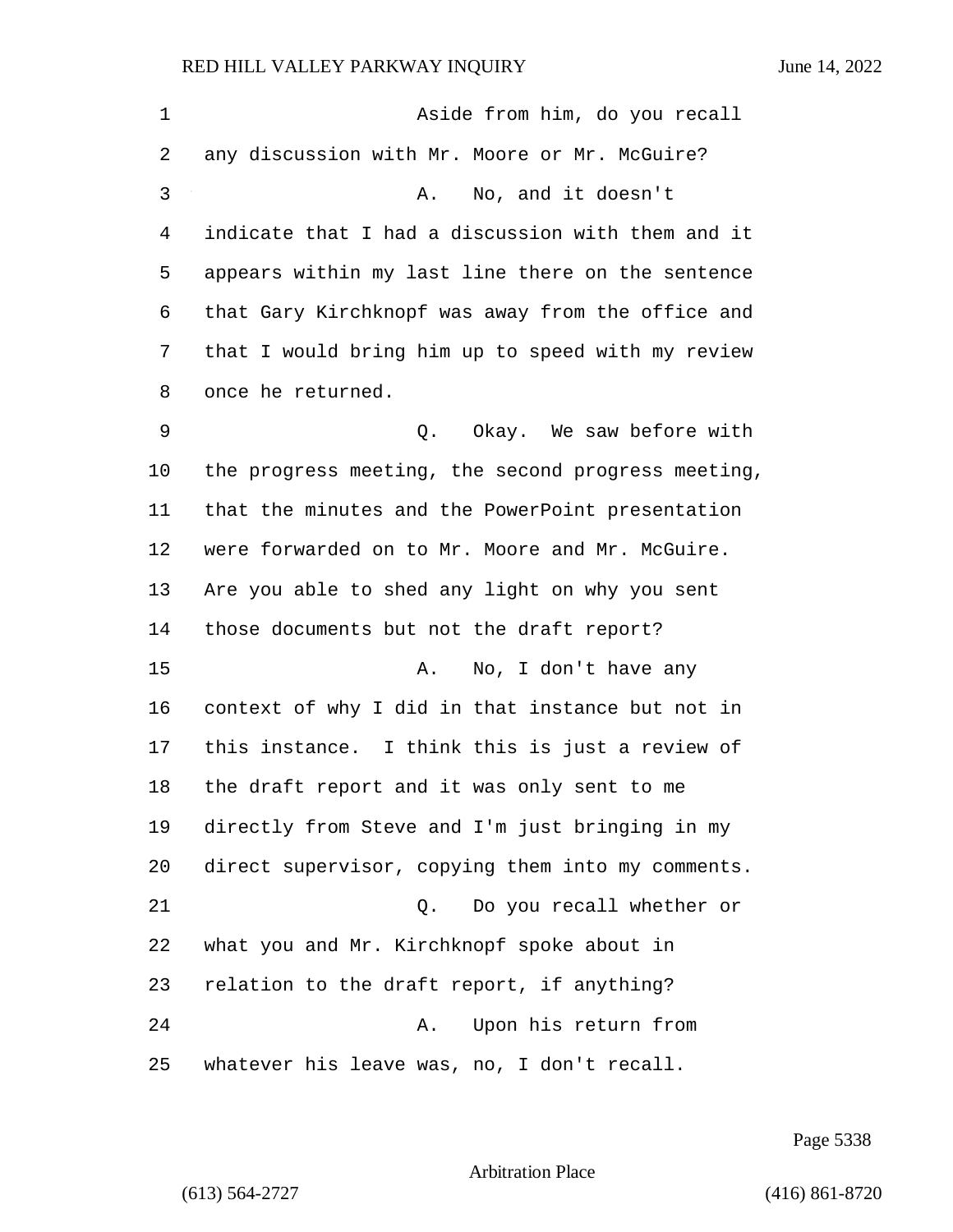1 Q. So, you'll see there on August 8, Mr. Cooper forwarded on your comments as well as Mr. Gallo's to CIMA and asked them to please address the suggestions and revise, and that in Mr. Cooper's absence, CIMA could contact you or Mr. Gallo. 7 Do you recall if you had any discussion with CIMA around this time? 9 A. No, I don't believe that I did. 11 Q. Do you recall if you followed up with CIMA to ask what information the exclusion was based on? 14 A. No, and it would be unusual for me to go and contact CIMA directly based on my role in this project. Any questions I had from or to CIMA would go through the project team. 19 C. Okay. And, similarly, you don't recall CIMA contacting you at all to follow up about your comments regarding the exclusion? 23 A. Correct. I don't believe that I talked to CIMA at all or they reached out to me at all.

Page 5339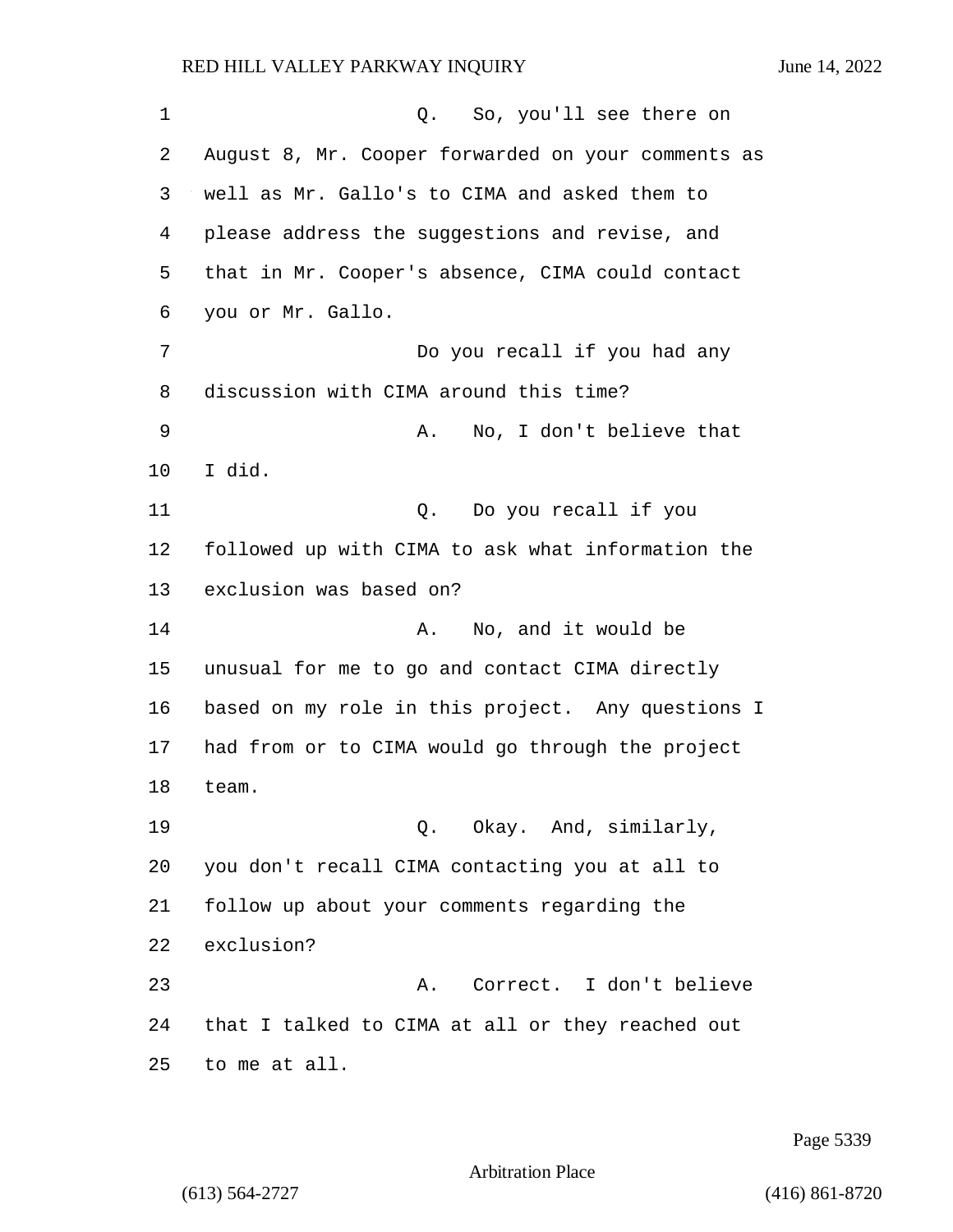| 1  | Q. Registrar, if we could go                       |
|----|----------------------------------------------------|
| 2  | to overview document 6, pages 45 and 46.           |
| 3  | So, you'll see here on                             |
| 4  | August 23, 2013 the City received a revised draft  |
| 5  | of the CIMA report and the paragraphs here talk    |
| 6  | about the report being sent to Mr. Cooper, but I   |
| 7  | can advise that you did also receive the same      |
| 8  | draft from Mr. Cooper later that day.              |
| 9  | And if we look at                                  |
| 10 | paragraphs 106 and 107, these discuss the changes  |
| 11 | that were made in the revised draft relating to    |
| 12 | the methodology of CIMA's illumination review and  |
| 13 | the results of their review.                       |
| 14 | So, the underlying text there                      |
| 15 | shows the additional text that CIMA added.<br>Is   |
| 16 | that in keeping with what you had hoped for in     |
| 17 | terms of more explanation regarding illumination?  |
| 18 | I appreciate the context<br>Α.                     |
| 19 | of the warrant discussion here, that a warrant     |
| 20 | does not automatically mean that illumination must |
| 21 | be installed and that that final sentence:         |
| 22 | "The decision to provide                           |
| 23 | roadway lighting should                            |
| 24 | be looked at using sound                           |
| 25 | criteria, but done in                              |

Page 5340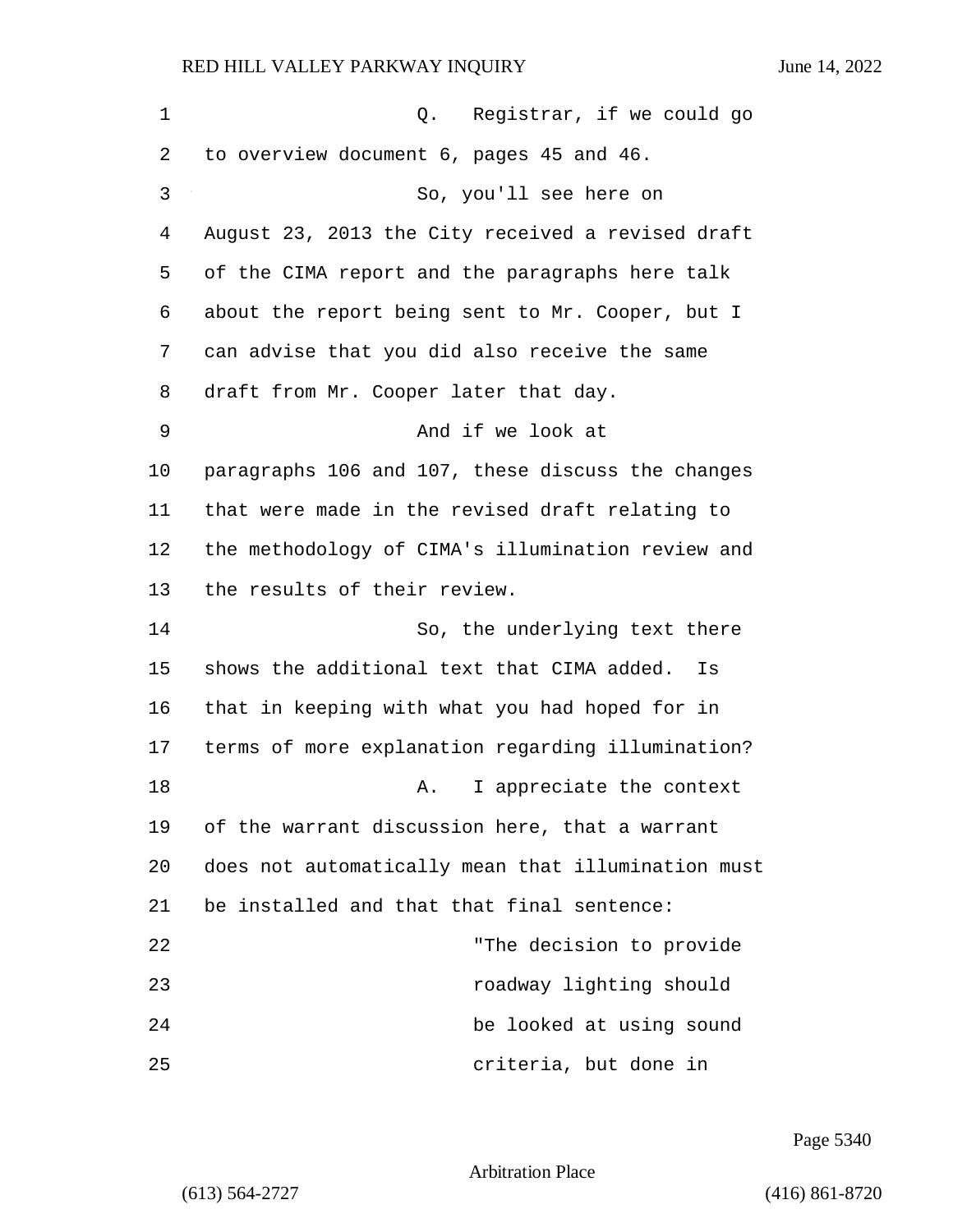| $\mathbf 1$ | context with the                                    |
|-------------|-----------------------------------------------------|
| 2           | surrounding roadway                                 |
| 3           | network."                                           |
| 4           | I agree with that statement.                        |
| 5           | Registrar, can you close<br>Q.                      |
| 6           | that call out, please. And, in paragraph 106, it    |
| 7           | starts by saying:                                   |
| 8           | "However, as noted,                                 |
| 9           | illumination of the                                 |
| 10          | mainline section of the                             |
| 11          | RHVP was not examined for                           |
| 12          | the study because the                               |
| 13          | illumination design                                 |
| 14          | choices that were made                              |
| 15          | during the design phase                             |
| 16          | were intimately linked to                           |
| 17          | approvals."                                         |
| 18          | Similarly, is that the sort of                      |
| 19          | additional explanation that you would have hoped    |
| 20          | to see?                                             |
| 21          | I don't see that first<br>Α.                        |
| 22          | sentence as being completely accurate, since the    |
| 23          | mainline was examined as part of the project.<br>It |
| 24          | may have been abandoned by CIMA at some point in    |
| 25          | time; however, that first sentence is not fully     |

Page 5341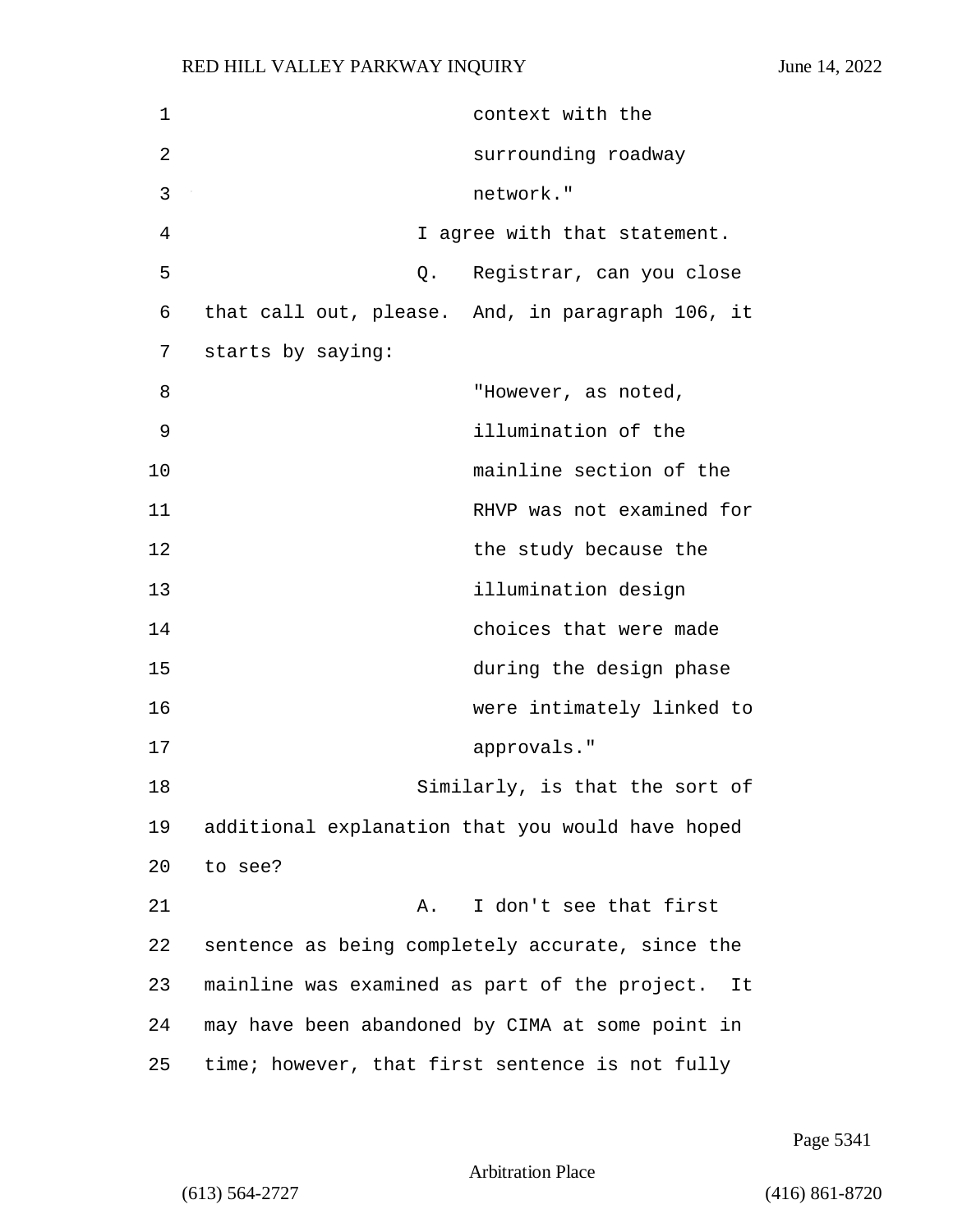accurate as far as what they did. 2 Q. Do you take any steps to correct that or recommend that CIMA correct that in their report? 5 A. Did I recommend that they put the statement in their report, you're asking me? 8 and that it's C. Yeah. You said that it's not entirety accurate. Did you take any steps to correct that inaccuracy in the report? 11 A. I don't recall and I'm not sure if I've seen or had any -- if I responded to the review of this draft. 14 Q. Did you appreciate that -- sorry. I haven't seen any documents that suggest that you took any steps to correct that inaccuracy. 18 And, in overview document 6, page 47, Mr. Cooper -- the next page there. That's Mr. Cooper forwarding you the draft and he asks for comments no later than August 28, 2013. And I think you said you don't recall if you did provide any comments? 24 A. Yeah, I don't remember if I did.

Page 5342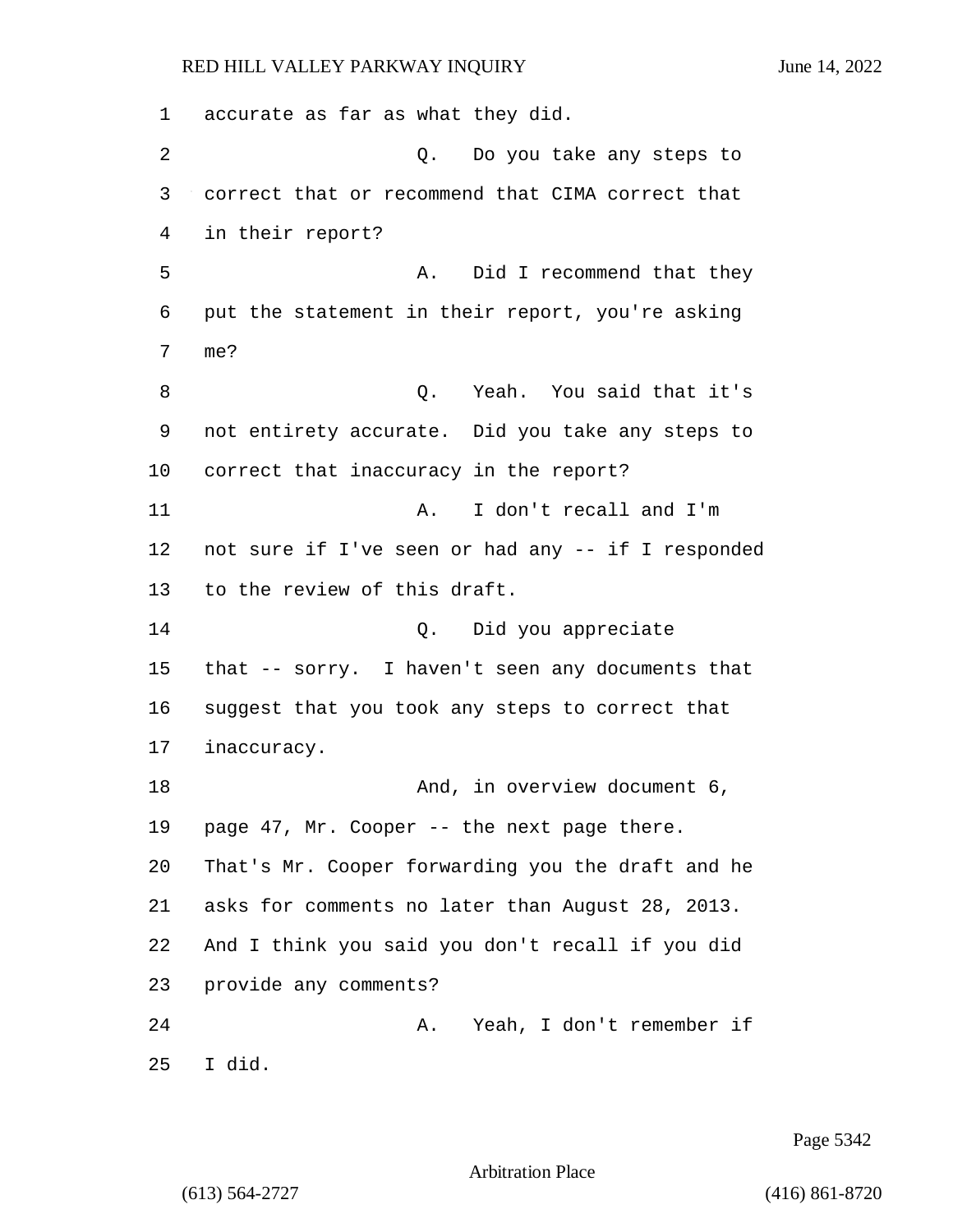1 0. And you don't recall if 2 you took any steps to correct that inaccuracy that 3 you just noted? 4 A. I don't recall providing 5 any response. 6 Q. Do you recall if you 7 discussed the draft with any of your supervisors, 8 Mr. Moore, Mr. McGuire or Mr. Kirchknopf? 9 A. No, I don't recall. 10 Q. Okay. Registrar, if we 11 could go to page 51 and if we could call out 12 paragraph 126. 13 This is an e-mail that you 14 were not copied on, but it references you, and so 15 this is Mr. Cooper reporting to Mr. Ferguson and 16 Mr. White on September 19, 2013. He says: 17 "I was speaking to Mike 18 Field this morning and he 19 said that Gary Moore saw 20 the report and was not 21 **pleased** with the 22 recommendations provided 23 by CIMA. Have either of 24 you spoken to him about 25 the? Are you aware of

Page 5343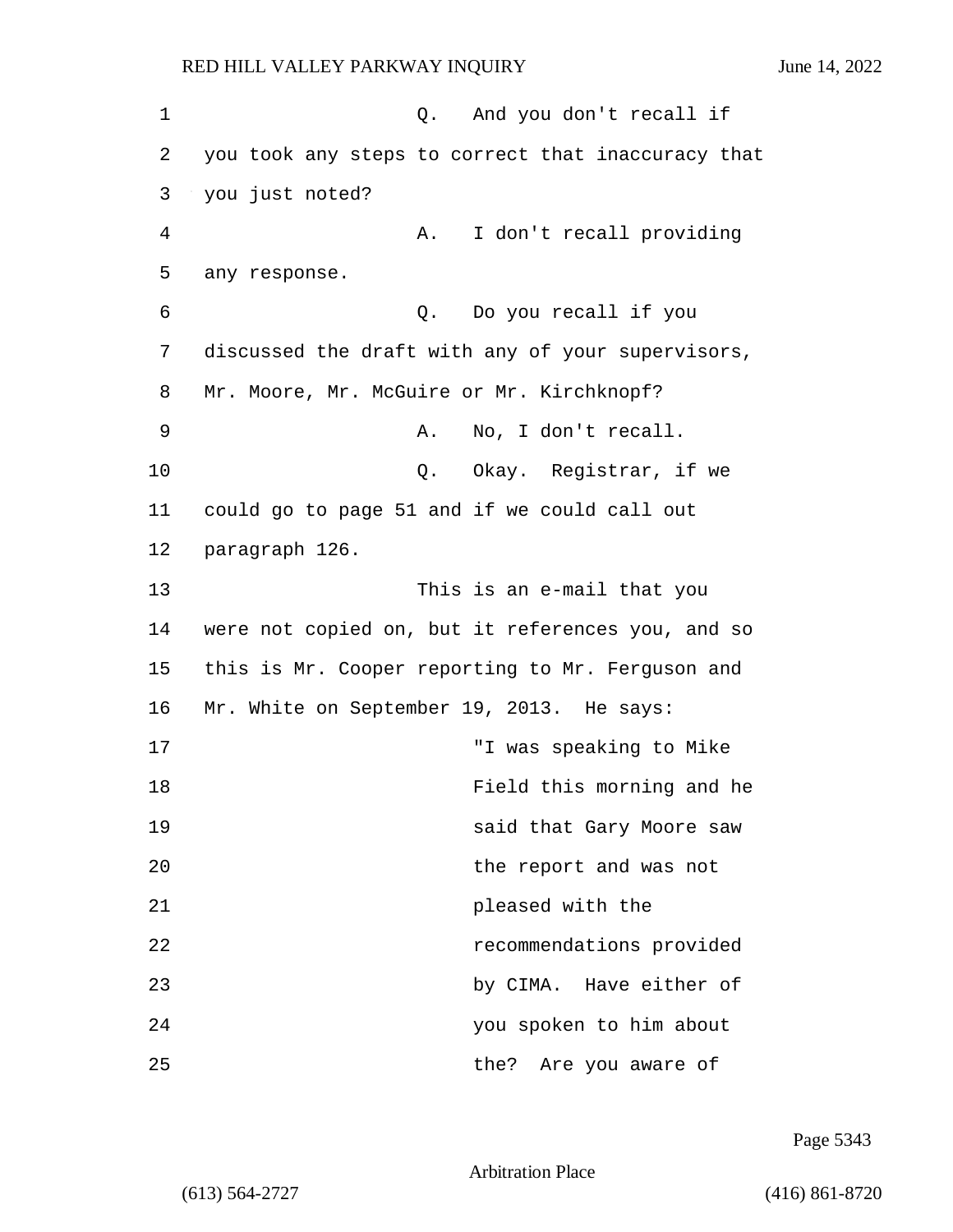| 1  | anything in particular                             |
|----|----------------------------------------------------|
| 2  | that he does not like or                           |
| 3  | agreed with?"                                      |
| 4  | So, do you recall speaking                         |
| 5  | with Mr. Cooper on September 19?                   |
| 6  | I vaguely recall having a<br>Α.                    |
| 7  | phone conversation with Steve about this.          |
| 8  | Q. What can you tell us                            |
| 9  | about that phone conversation?                     |
| 10 | I can't recall what the<br>Α.                      |
| 11 | purpose of the phone conversation was, but I do    |
| 12 | recall passing along this comment about Gary Moore |
| 13 | and his displeasure with the report. I don't       |
| 14 | believe that I had any context as far as what Gary |
| 15 | Moore was upset about and was just passing along   |
| 16 | my observation that he was not pleased with it.    |
| 17 | And then I believe, just based                     |
| 18 | on my review of some of the documents, that that   |
| 19 | is kind of, you know, Steve is not able to produce |
| 20 | the same information. So, while I don't recall     |
| 21 | exactly my conversation with Gary Moore, I don't   |
| 22 | believe that he expressed what he was not pleased  |
| 23 | with within the report and I was just giving the   |
| 24 | heads-up to Steve that Gary was not pleased with   |
| 25 | something within the report.                       |

Page 5344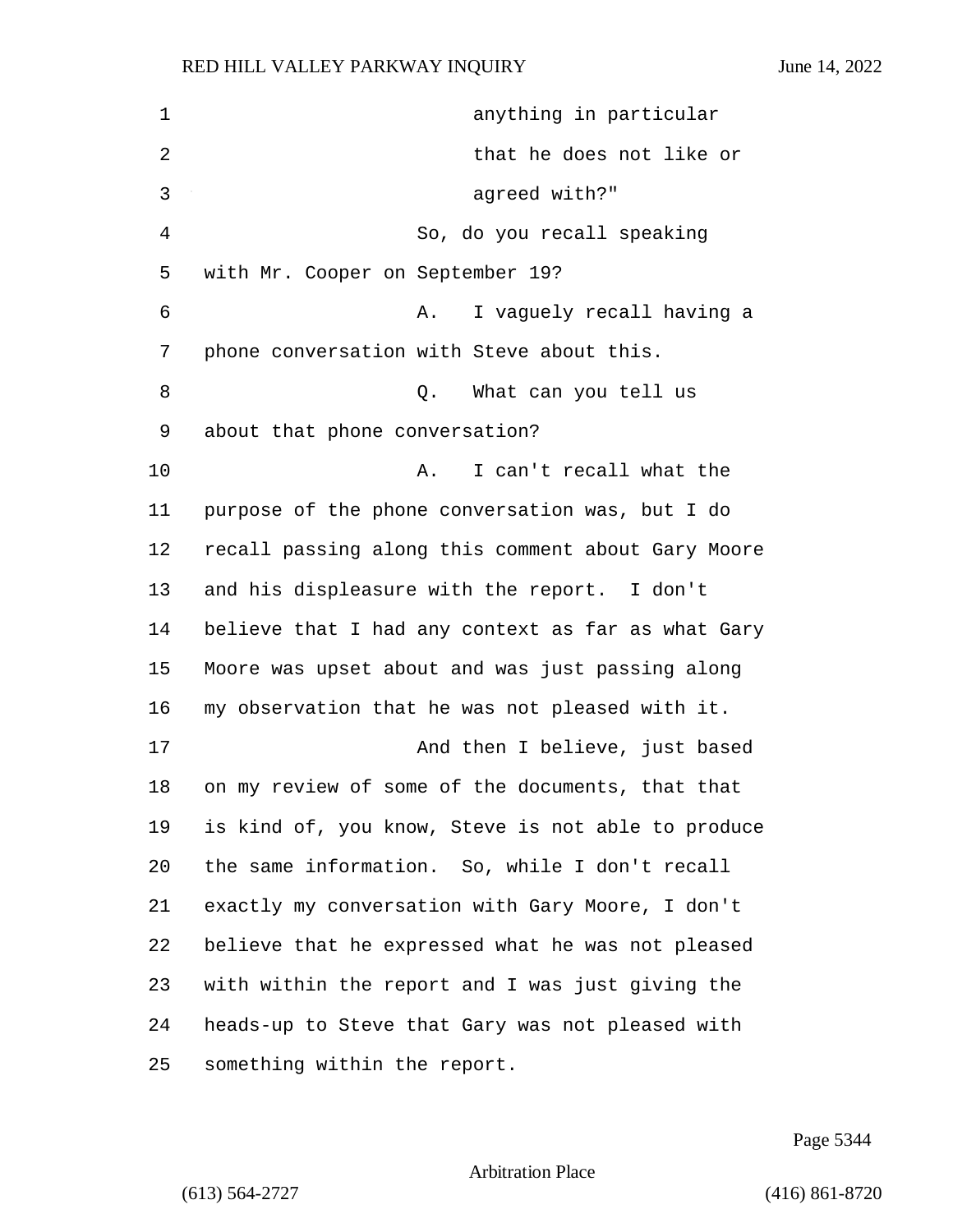1 Q. Okay. So, you remember a phone call with Mr. Cooper. Do you remember the nature of your conversation with Mr. Moore? Was it a phone call? Did he stop by your office? Come by your desk? How did that conversation take place? 7 A. No, I don't recall specifically the conversation with Gary in the context of this -- with this phone call with Steve. 11 Q. What do you recall about your conversation with Mr. Moore that left you with the impression that he was not pleased? 14 A. I don't recall that conversation specifically. I believe that it was more of an in-passing comment about not being pleased with it. And then later on the same day or close to that conversation, I was just bringing that to Steve's attention, since he's the project manager. 21 Q. All right. So, you don't recall what Mr. Moore said about the report or why he was displeased? 24 A. No, no. And I don't believe I knew and I didn't express that to Steve

Page 5345

### Arbitration Place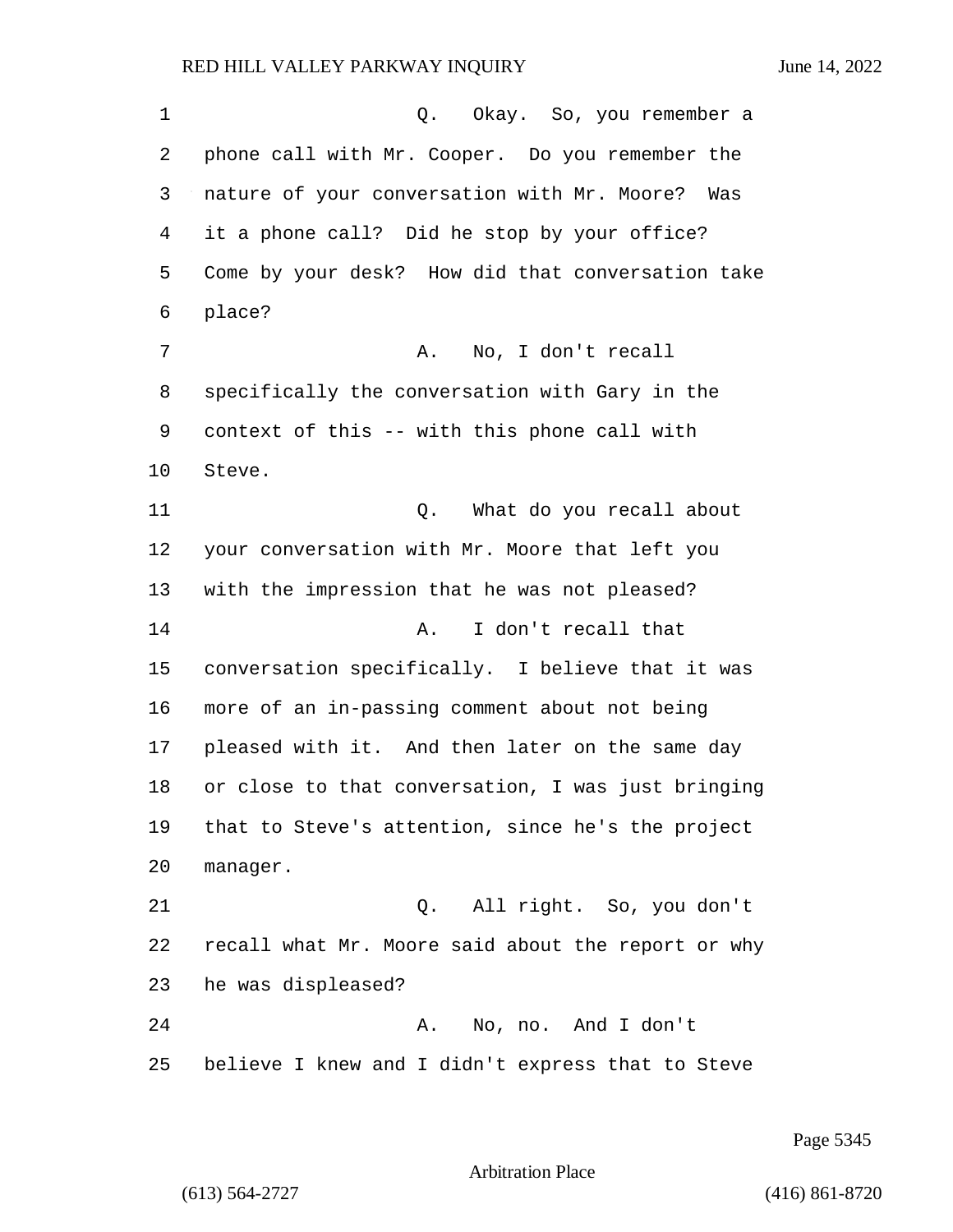| 1  | in our conversation either. And then I know        |
|----|----------------------------------------------------|
| 2  | there's another correspondence where he's bringing |
| 3  | this to the attention of his leadership and he's   |
| 4  | not able to reproduce what Gary was upset about    |
| 5  | either or not pleased with, so that's kind of      |
| 6  | along the lines that I don't believe that I knew   |
| 7  | from Gary and I was just passing along a base      |
| 8  | comment about him not being pleased with           |
| 9  | recommendations or something within the report.    |
| 10 | Would it have been<br>Q.                           |
| 11 | helpful for Mr. Cooper to have some more           |
| 12 | information about what exactly Mr. Moore was not   |
| 13 | pleased with?                                      |
| 14 | Yeah, I can't disagree<br>Α.                       |
| 15 | with that statement. If I was able to articulate   |
| 16 | that to Steve, then I would have for sure, because |
| 17 | that is important information, since he is the     |
| 18 | project manager and he is ultimately responsible   |
| 19 | for bringing this to a conclusion.                 |
| 20 | And bringing this to a<br>Q.                       |
| 21 | conclusion, is that the report?                    |
| 22 | The CIMA report, yes.<br>Α.                        |
| 23 | Well, the project, the project. He was the         |
| 24 | project manager.                                   |
| 25 | Right. Do you recall how<br>Q.                     |

Page 5346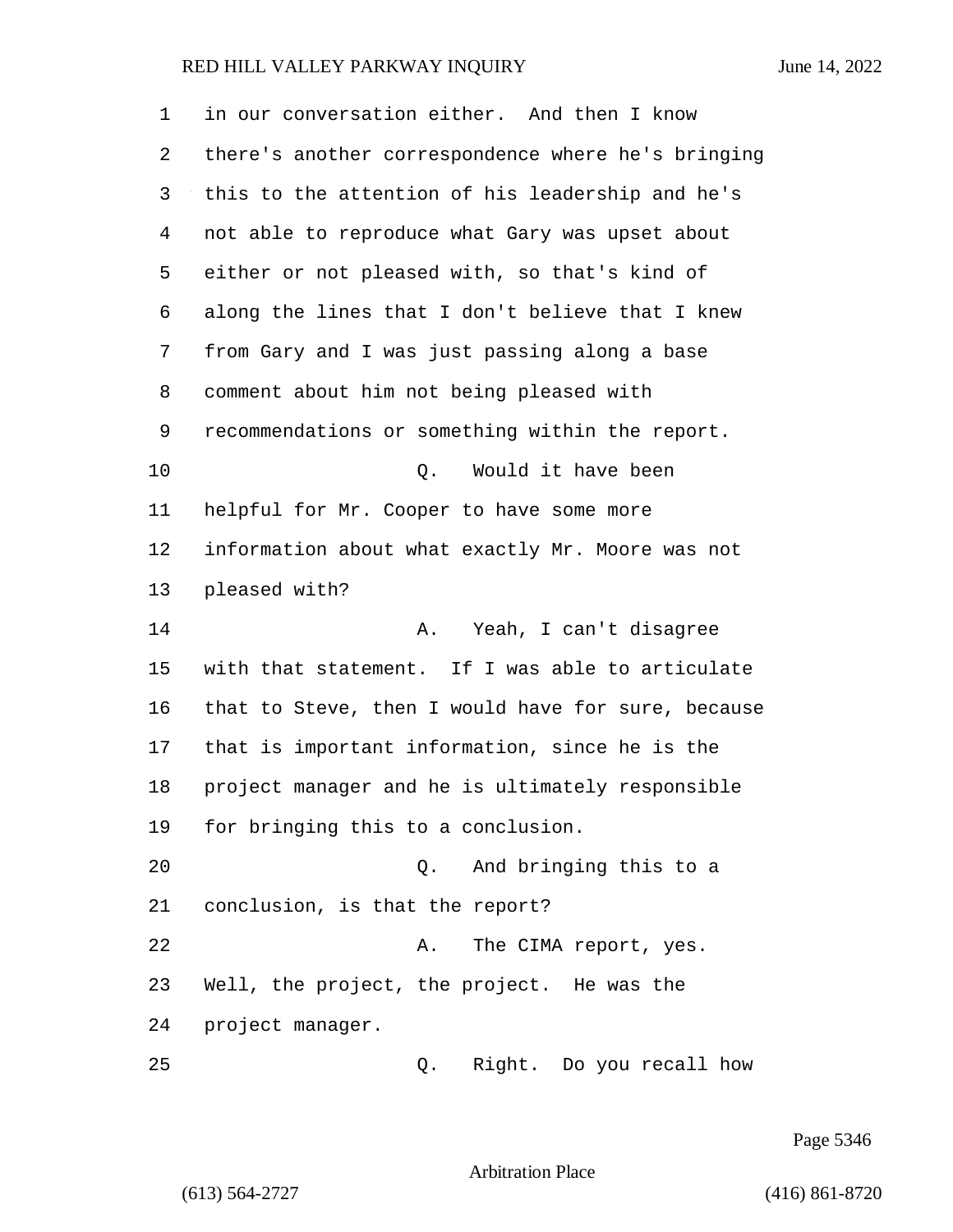Mr. Moore had seen the report? Is that something that you had provided to him? 3 A. I don't recall how he obtained a copy of the report. I'm not too sure if he got it by some other means or if I provided it to him. I'm not too sure. I don't remember. 7 C. Okay. Thank you. Registrar, if we could go to overview document 6, page 62, paragraph 159. 10 So, this is jumping forward about a month in time. On October 7, there you'll see in paragraph 157, Mr. Cooper sent a draft of the staff report to you and he noted that the report was due today. And you then forwarded that report on to Mr. McGuire, Mr. Kirchknopf and Mr. Locs? 17 A. Okay. 18 Q. Do you recall receiving a draft report from Mr. Cooper? 20 A. No, I don't. 21 Q. Up to this time, you hadn't had any involvement in drafting this report. Is that right? 24 A. Correct. 25 Q. And why was that? I

Page 5347

Arbitration Place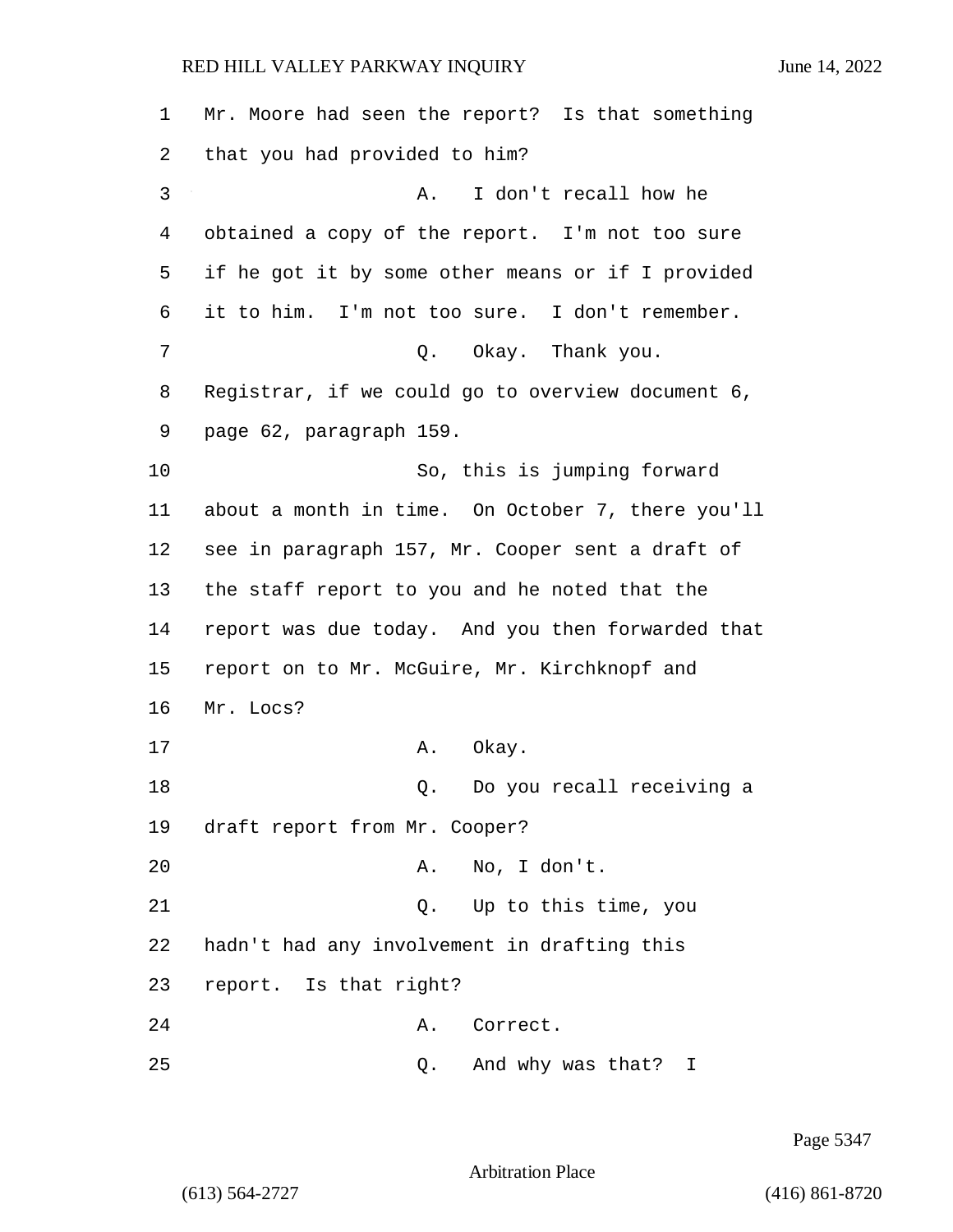think we talked about this earlier on this morning. Why was it that you hadn't had any involvement?

4 A. Yeah. It was a project being undertaken by the traffic section, which was not -- I was not within that section. My role on the project was a stakeholder, so they had the responsibility of completing the consultant report and preparing the council report or the Public Works Committee report. That was their role, so I had no responsibility or expectation that I would be involved in writing the permit report. 13 Q. Even as it pertained to the content in the report about the illumination? 15 A. Correct. 16 Q. Did you have an expectation that you would be -- you would have discussions with either the project team or Mr. Cooper about how and what aspects of the lighting, of CIMA's lighting review, were included in the report? 22 A. I think it's a courtesy when another area is writing a report that involves a cross-divisional or cross-sectional content, that that is shared for an opportunity to

Page 5348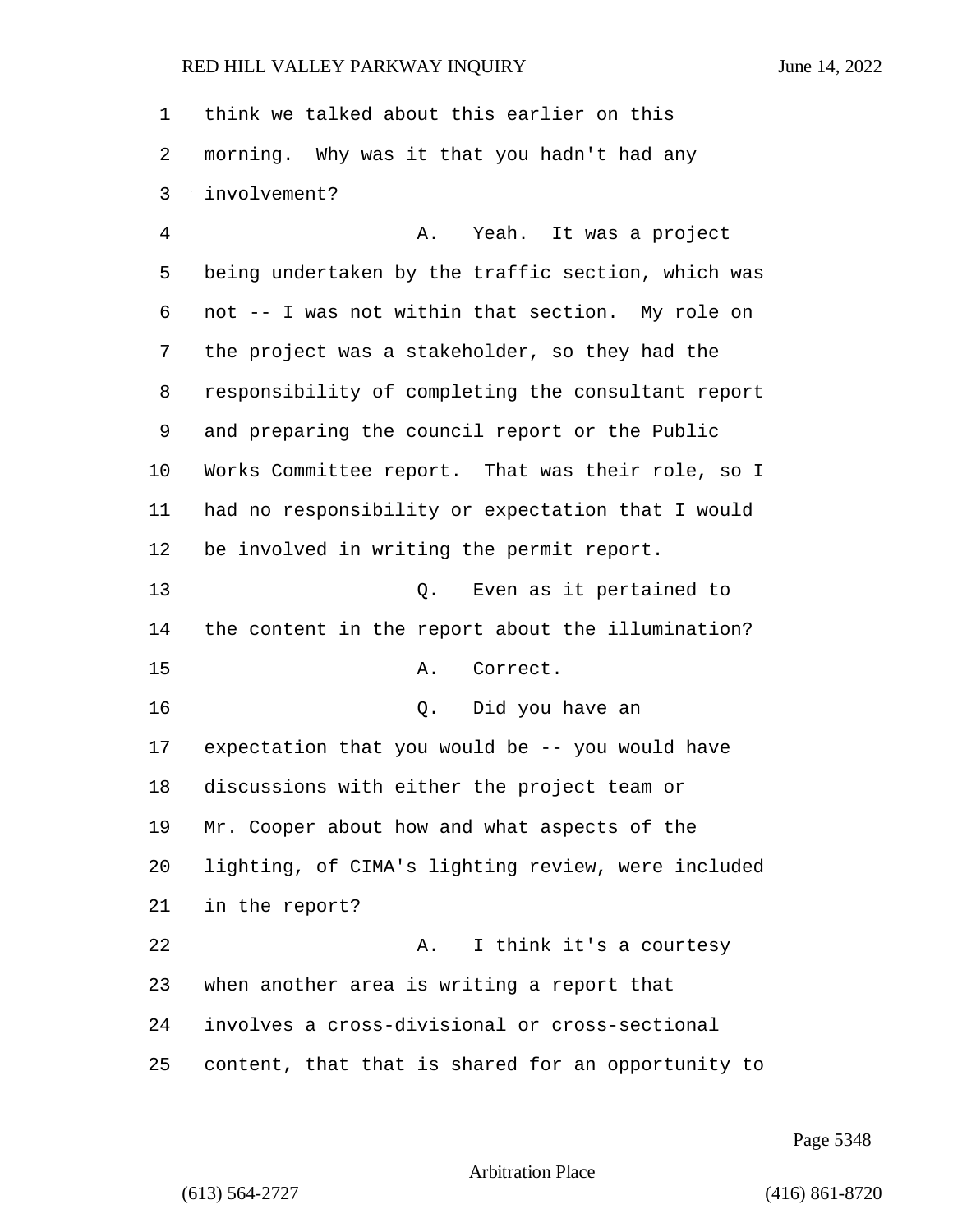provide comment or at least a heads-up that that is what is going forward. 3 My role in this, again, was more on the engineering and implementation and Peter Locs is my counterpart from the operations and maintenance perspective, so depending on the output of this report and those recommendations, I would have a role to play in terms of possibly implementing some of the recommendations, directly pertaining to lighting only, though. 11 Q. And Mr. Cooper's e-mail didn't include any requests for comments or information, so did you interpret this as sort of a courtesy, here is what the report says, and if you had any comments you could have provided those if you wanted to? 17 A. Very well could be just for information, especially considering I believe you mentioned it was being sent on the day that it was due. 21 C. Yes. As I understand the day that it was due, it was the day that it was due to Mr. Cooper's supervisor, not to council. 24 A. Okay. 25 Q. And, ultimately, that

Page 5349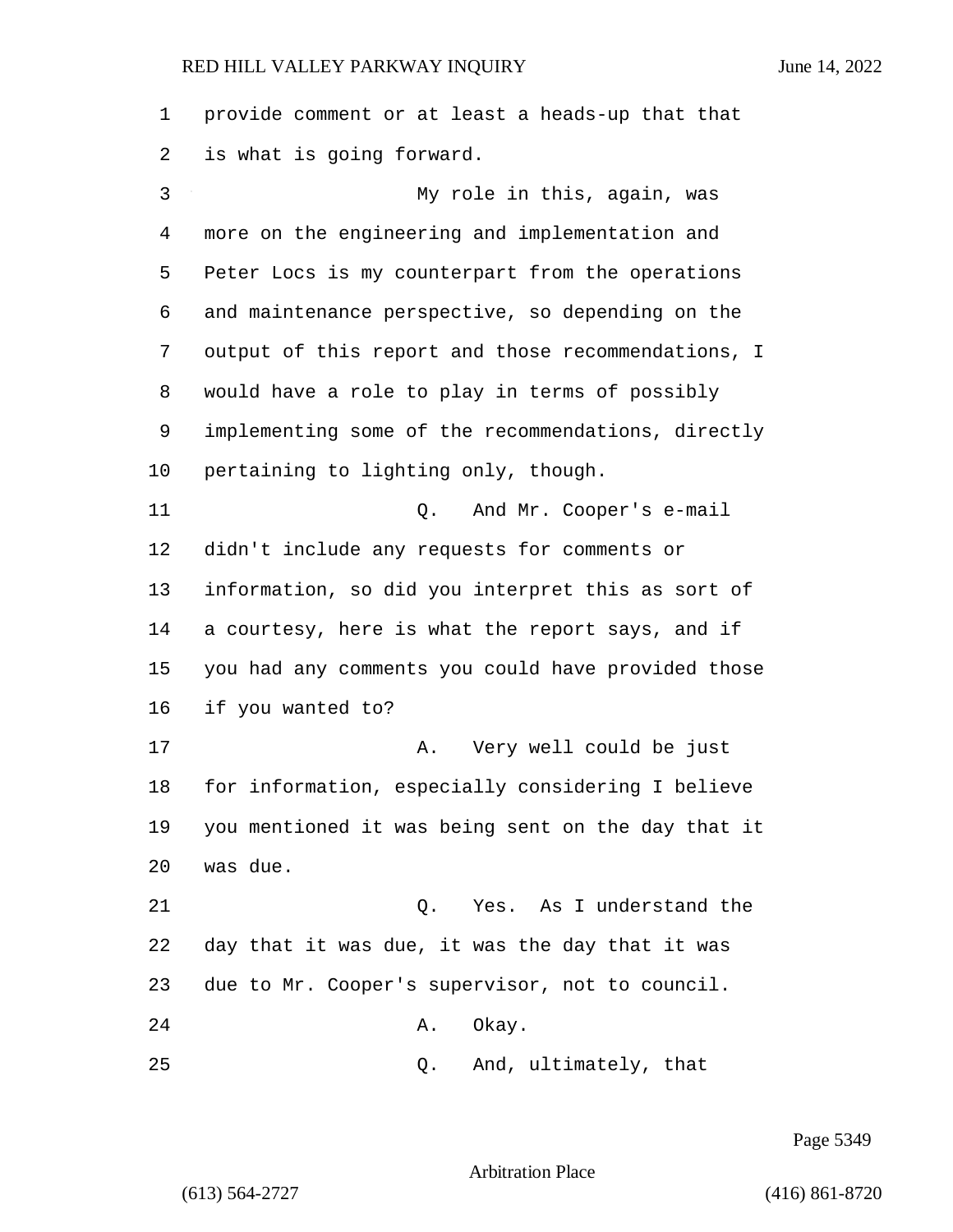draft, the staff report, was presented to council on November 18, 2013. Did you have any involvement between October 7 and November 18? 4 A. Pertaining to what exactly? 6 Q. Sorry. So, between October 7, this draft that Mr. Cooper sent to you, and November 18, there were a number of revisions made by staff within traffic to what ended up being the final report. 11 So, my question is: Did you have any involvement in the drafting of the report, the revising, the updating of it, before the final version that went to council? 15 A. No. I believe you're talking about the point in time where a report is going through the review cycle from the writer through to the general manager, so I didn't have any involvement in that phase of the report. 20 Q. And did you have any discussions with anyone either in traffic or in engineering services between October 7 and the final report and when it was presented to council on November 18? 25 A. Not that I recall.

Page 5350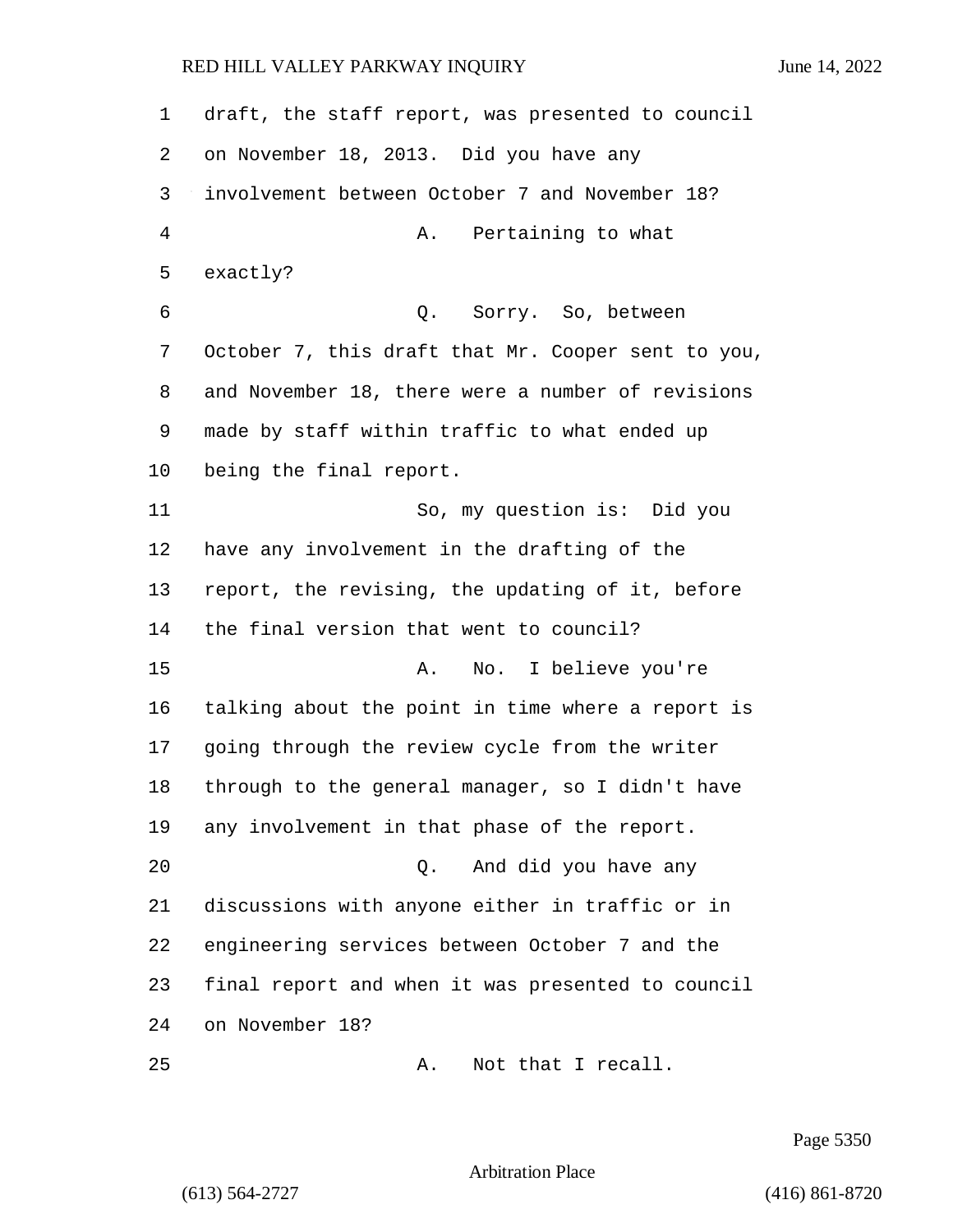1 and I can tell you that 2 the 2013 CIMA report that we just looked at was 3 not appended to the final staff report that was 4 sent to council. Were you aware of this? 5 A. At the time, was I aware 6 of it? 7 Q. Yeah. 8 A. I'm not sure. I don't 9 know if I had awareness of it. I don't know at 10 what point I saw the final report. I believe 11 probably the time when I saw the final report was 12 possibly either at Public Works Committee, I can't 13 recall if I attended that Public Works Committee, 14 or post Public Works Committee through the minutes 15 or the agenda. 16 Q. But it wouldn't have come 17 back to you as sort of that courtesy before the 18 Public Works Committee meeting? 19 A. No. 20 Q. Okay. And so, I take it 21 you didn't have any involvement in the decision 22 not to append the 2013 CIMA report to the final 23 staff report? 24 A. No. 25 Q. Do you recall attending

Page 5351

Arbitration Place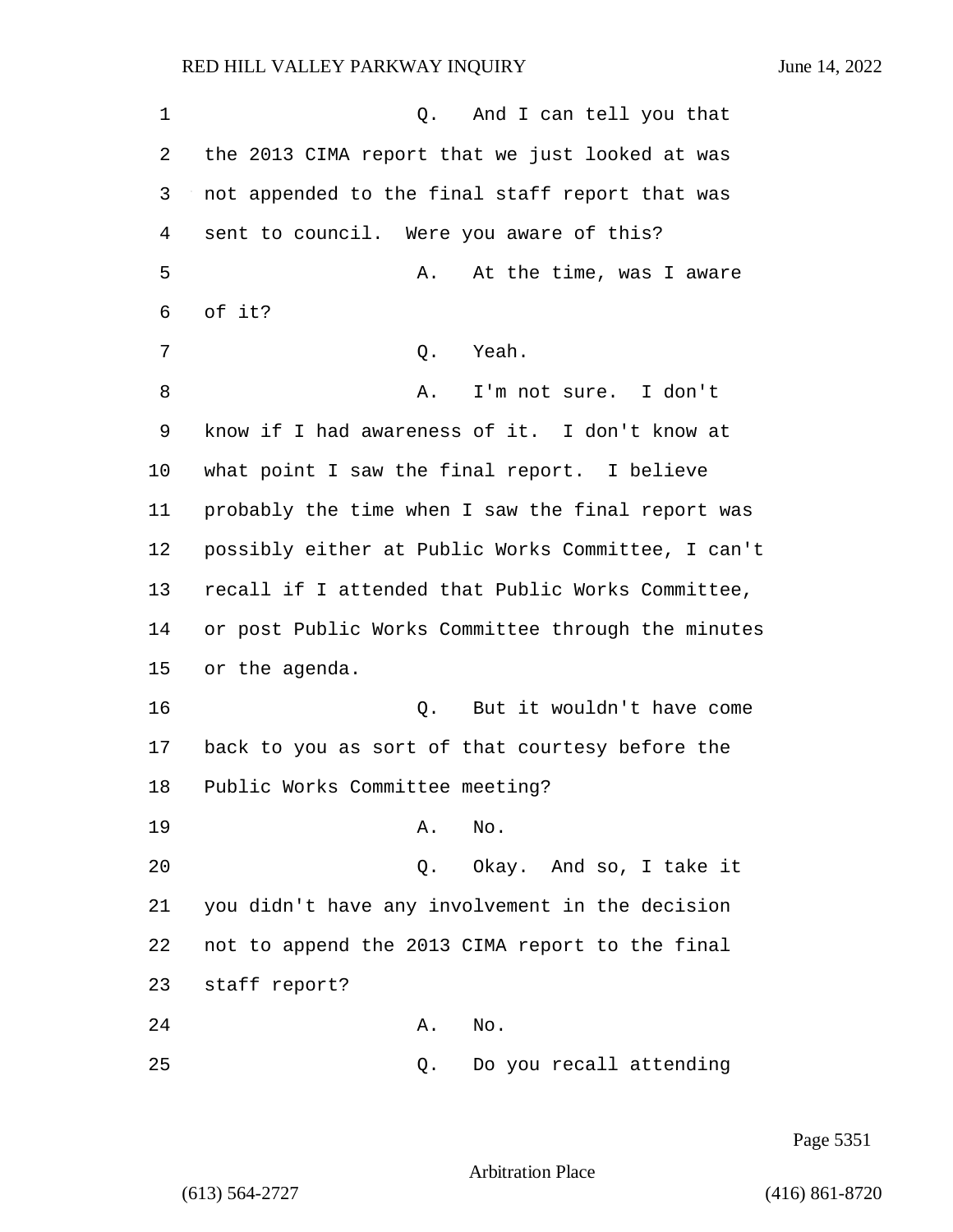the Public Works Committee meeting on November 18, 2013?

3 A. I don't. I don't recall attending it. However, when lighting items came up on the agenda, I tried to attend committee for my own benefit to understand what the discussion was or to be able to be available to answer any questions related to it, but I don't recall if I specifically went to this Public Works Committee. That said, it's possible that I went. 11 Q. The inquiry has received a recording, a video recording, of this meeting. I won't play the recording for you, but I just wanted to call it up.

15 Registrar, if we could call out RHV961, around two hours, three minutes and 16 seconds. Registrar, do you need me to -- is it just taking a while to call it up? Great, there we go. Perfect.

20 So, Mr. Field, this is a video of that meeting and there are a number of what we understand to be City staff members seated in the rows towards the back there.

24 When we spoke with Mr. Lupton, he identified you as one of the staff members that

Page 5352

Arbitration Place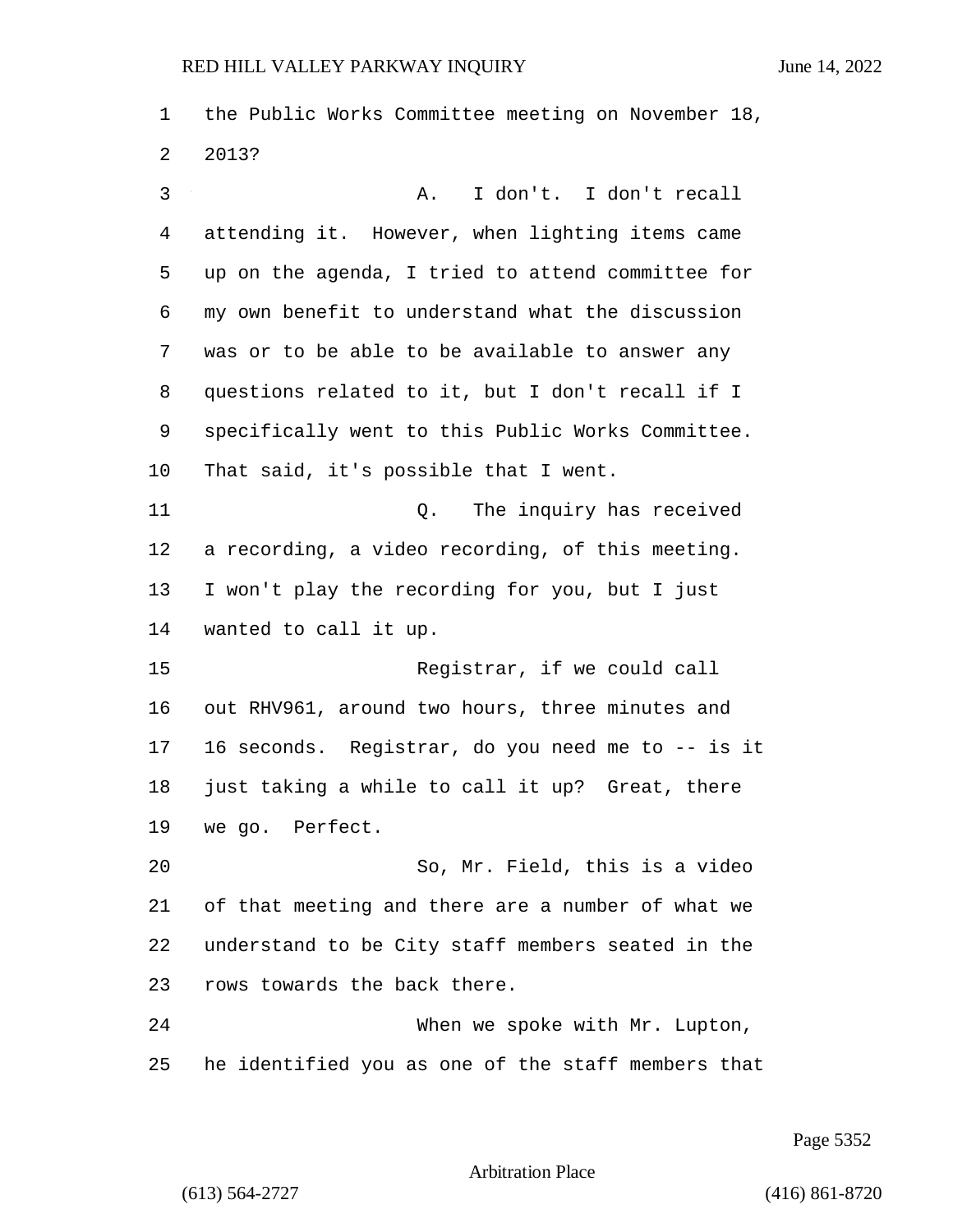1 are present at the meeting. Are you able to 2 identify yourself in this video? 3 A. I believe that's me in 4 the second row to the far left. 5 Q. Okay. Is that the black 6 shirt, sort of head down, three rows up? 7 A. Yes. And then next to me 8 is Gary Kirchknopf and next to him is Stephen 9 Cooper. 10 Q. Okay. Great. So, based 11 on this video, you did attend the -- 12 A. I did attend it, yeah. 13 Q. Great. Thank you. 14 Registrar, we can close out that recording. 15 And so, I take it, based on 16 what you told us, your practice was to attend if 17 there were lighting items? 18 A. Correct. 19 Q. Do you think you would 20 have attended this on your own initiative or do 21 you think you would have attended based on a 22 request or direction from one of your superiors to 23 attend? 24 A. I would not attend 25 committee without approval from my superiors and,

Page 5353

Arbitration Place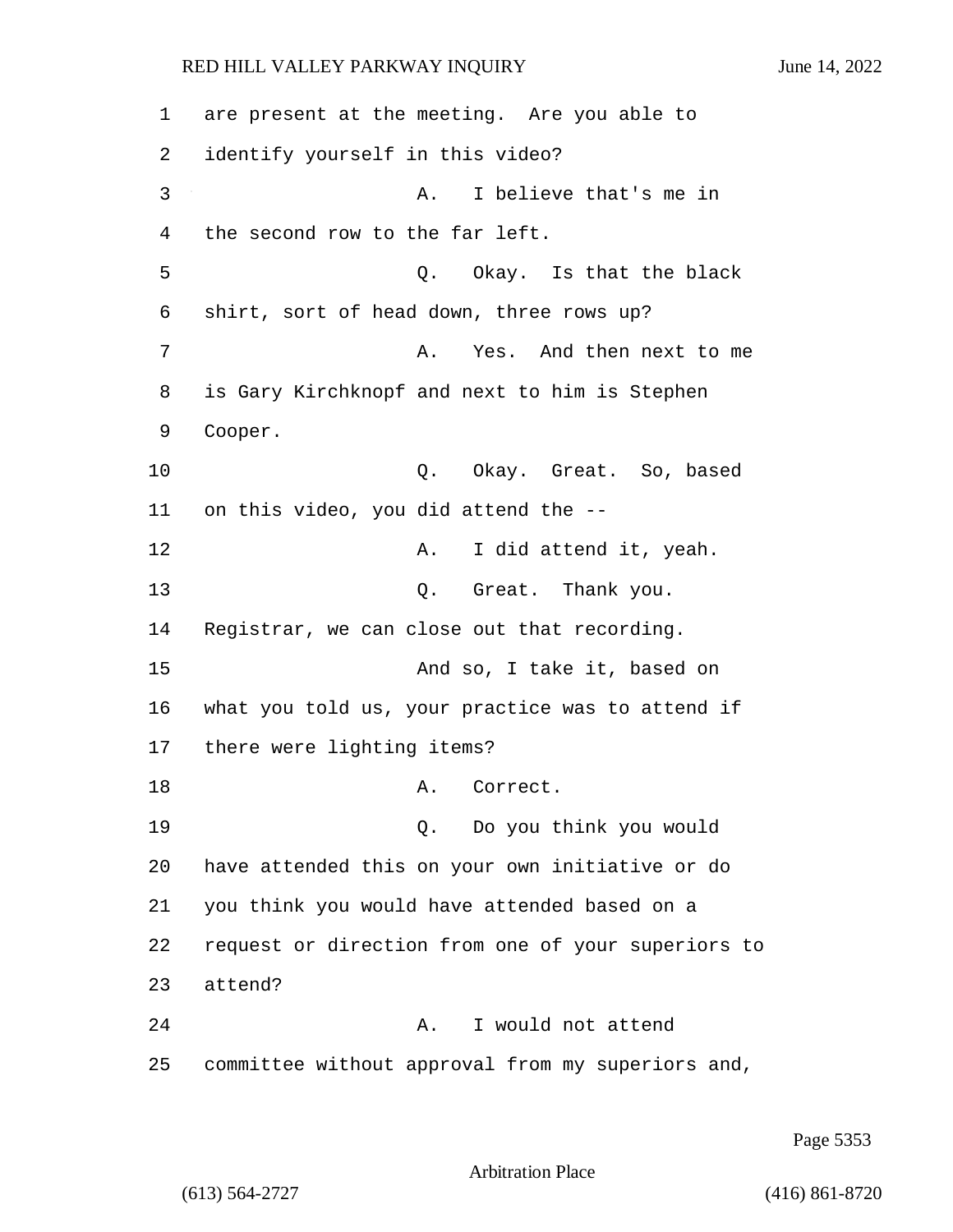in that image there, you have both Gary Kirchknopf in attendance, he's seated beside me, and then where you have Gord McGuire, my manager, who is in the front row. 5 Q. Okay. So, all three of you were there on November 18? 7 A. Yeah. I would not attend a committee meeting on my own accord at a project manager level. 10 Q. Do you recall that councillors at the meeting discussed the report and the review and that some councillors made comments that, you know, they recognized the results of what the report was recommending, they didn't want to lose sight of lighting as an item for council to consider? 17 A. No, I don't recall those details specifically. 19 Q. Do you recall that councils passed a motion at the November 18, 2013 meeting that led lighting to remain on the outstanding business list? 23 A. Not that I remember, no. 24 Q. Registrar, if we could go to overview document 6, page 79, paragraph 201.

Page 5354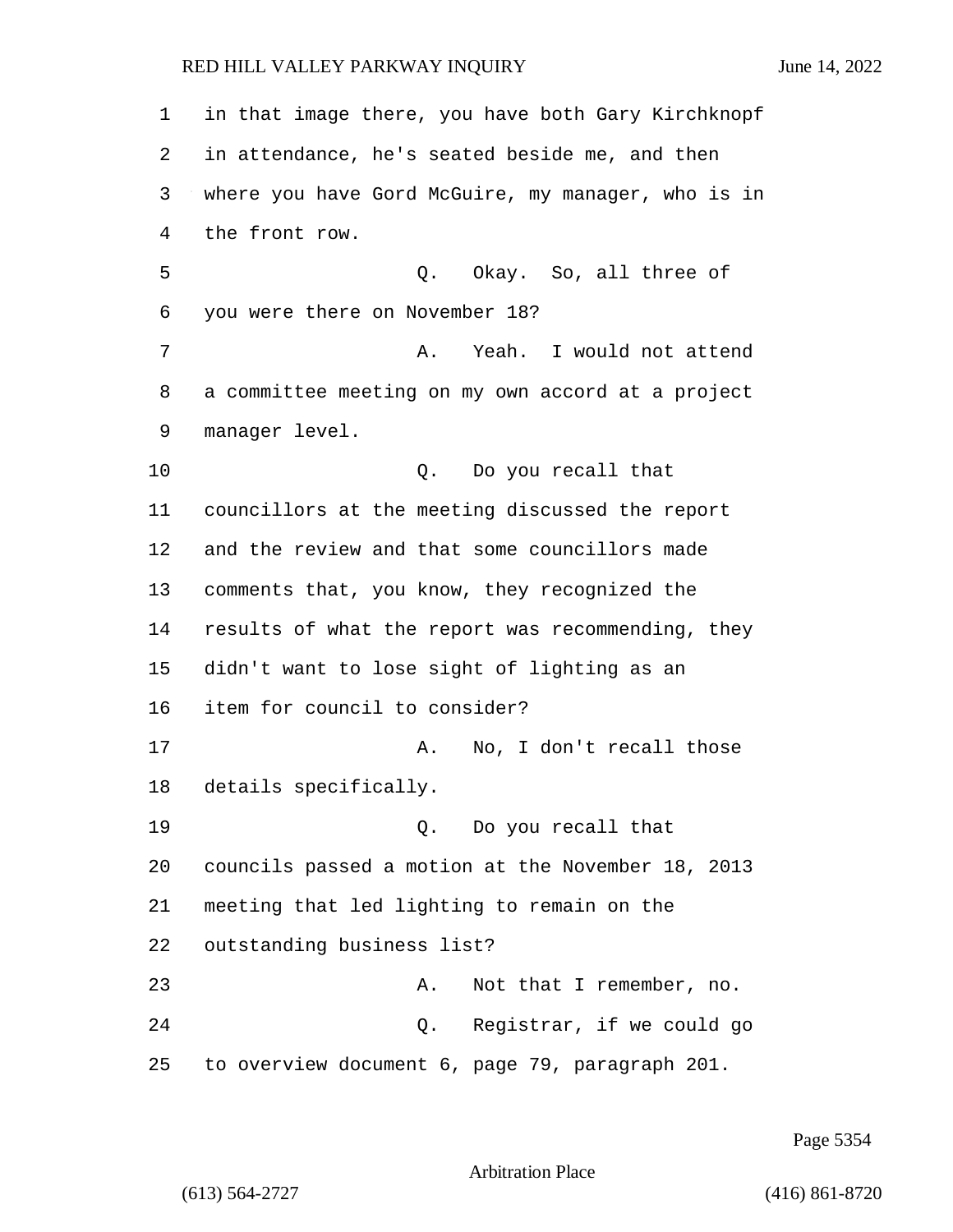| 1  | So, there, you'll see that                         |
|----|----------------------------------------------------|
| 2  | following that meeting, the City clerk's office    |
| 3  | sent to council followup from that Public Works    |
| 4  | report to Gerry Davis, who was the general manager |
| 5  | of Public Works, and one of the items was for      |
| 6  | staff to -- staff were directed to report back     |
| 7  | regarding the lighting aspects of the outstanding  |
| 8  | business list C respecting the Red Hill Valley     |
| 9  | Parkway improvements.                              |
| 10 | So, that was -- there was an                       |
| 11 | outstanding business list item related to lighting |
| 12 | following from the 2013 CIMA report and the staff  |
| 13 | report?                                            |
| 14 | Okay. Yeah, I don't<br>Α.                          |
| 15 | recall this.                                       |
| 16 | So, do you have any<br>Q.                          |
| 17 | recollection of what council's request was as it   |
| 18 | related to the outstanding lighting, outstanding   |
| 19 | business list lighting item?                       |
| 20 | No, I don't recall this<br>Α.                      |
| 21 | method of being added to the OBL list, so I don't  |
| 22 | recall.                                            |
| 23 | Would this have been --<br>Q.                      |
| 24 | specifically related to the lighting aspects,      |
| 25 | would this have been something that your group was |

Page 5355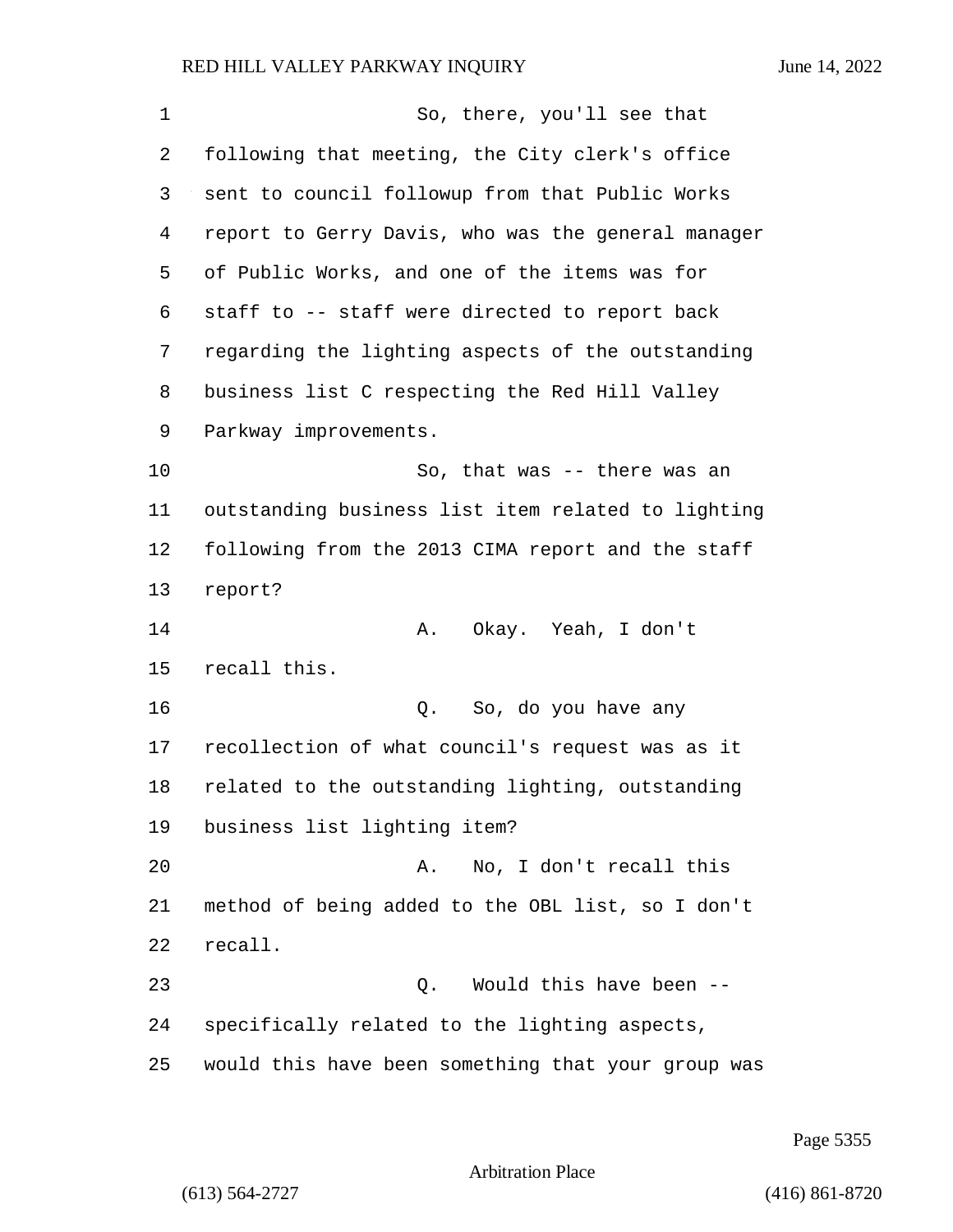responsible for? 2 A. Not knowing the context of how it's being asked and not recalling it, I'm not sure if it would be something that we would look after in engineering services or if this would be back to traffic to look at. 7 If it was related to, say, the implementation, the design and construction of lighting, that's something that would come back to me, but if it was something about selecting or determining whether lighting was required from a roadway safety perspective, then that would not be me. 14 C. So, our understanding is that how this outstanding business list item comes about is that as a result of what the recommendations were in the staff report, which recommended implementing certain countermeasures initially and then reviewing sort of a staged approach in terms of review of the countermeasures, this item came -- was added to the outstanding business list? 23 A. Right. And from what I recall, we didn't go through them; however, that there were recommendations within the CIMA report

Page 5356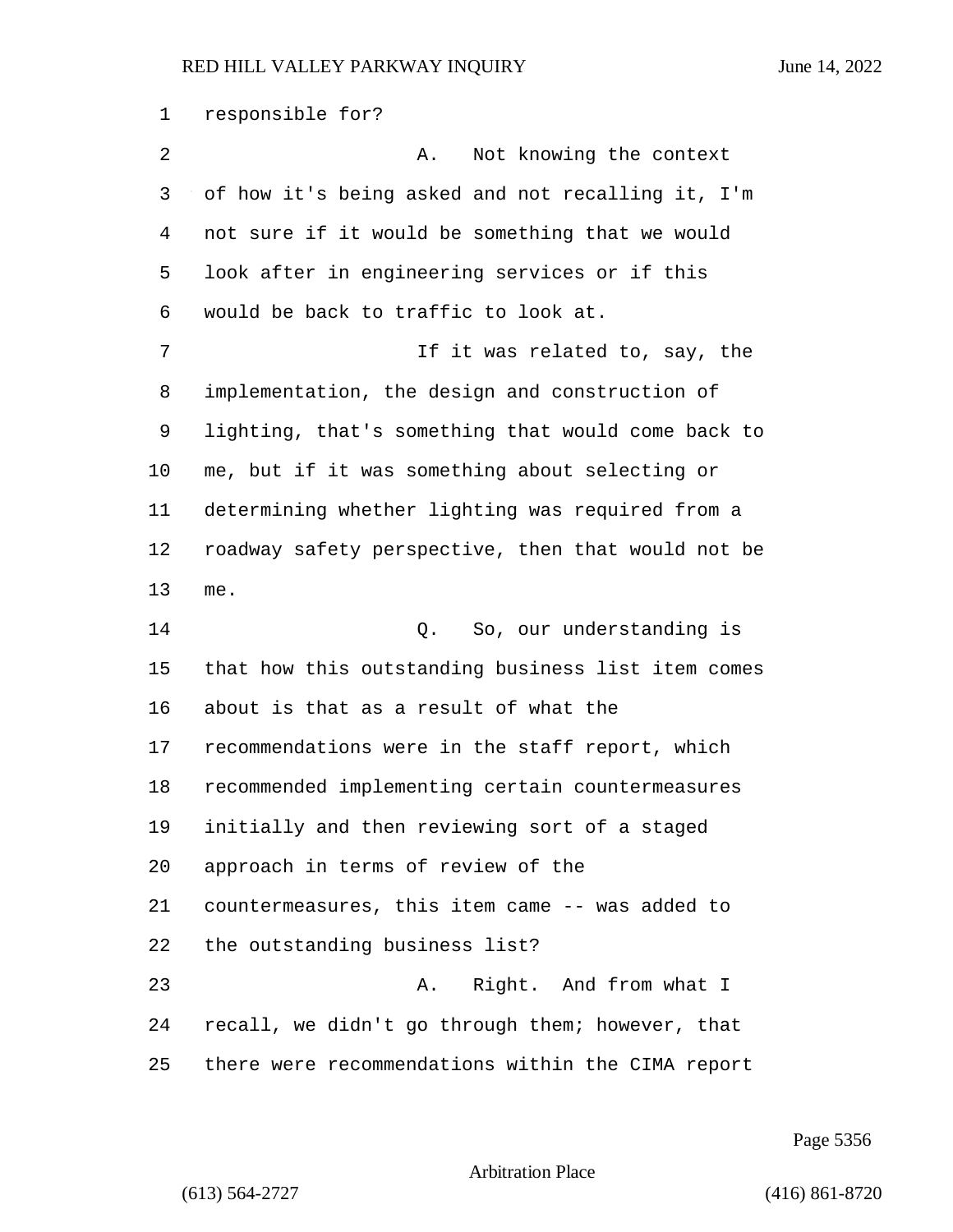related to lighting of, I believe, the Mud/Stone Church interchange. 3 Q. Yeah. 4 A. So, perhaps this is relating to that component of the staff report. I'm not sure. 7 O. Okay. If we could go, Registrar, to HAM4336. 9 So, this is the, you'll see down below, Ms. Cameron forwarded the outstanding business list to you and Mr. Locs, copying Mr. McGuire and Mr. Moore. Mr. Moore then responds to the e-mail, but he cuts out the original recipients and sends it to Mr. Lupton, Mr. White and Mr. Mater. You weren't copied on this, but, Registrar, if we could call that out and, Mr. Field, I'll just give you an opportunity to review what Mr. Moore's e-mail says. 19 A. Right, okay. 20 Q. So, appreciating that you weren't copied on this e-mail, were you otherwise aware of Mr. Moore having a negative reaction to the outstanding business list item related to lighting? 25 A. No, not that I recall.

Page 5357

Arbitration Place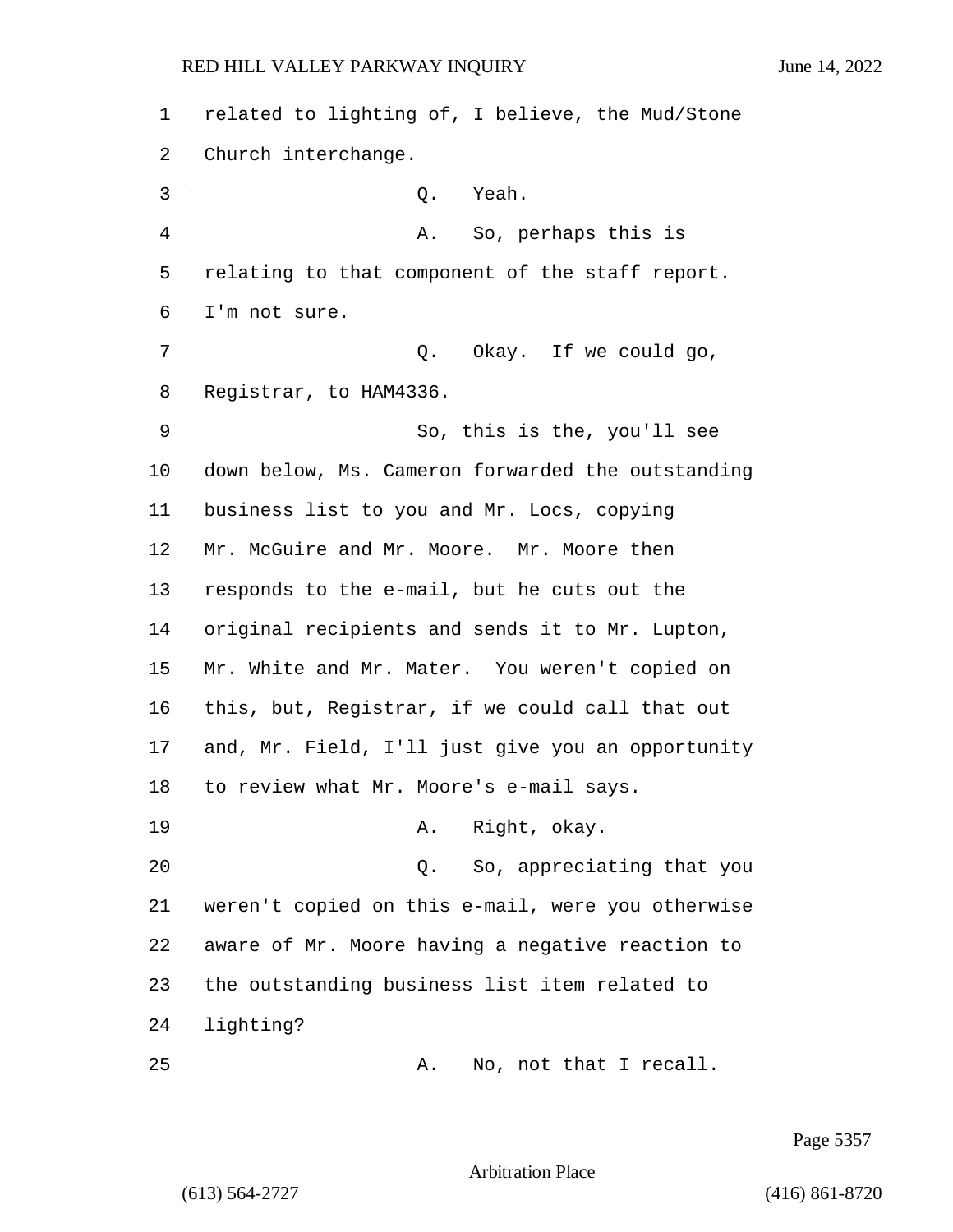1 Q. And Mr. Moore makes a 2 number of points here, five. They appear to be 3 related to the lighting and consideration of 4 lighting. You told us before that you had some 5 conversations with Mr. Moore throughout CIMA's 6 study in 2013? 7 A. Correct. 8 Q. Had any of the points in 9 items 1 through 5 been ideas that Mr. Moore 10 expressed to you in those conversations? 11 A. In a way, yes, but not 12 within the exact same method. So, he's making 13 reference to: 14 "1) the road was approved 15 environmentally not only 16 without lighting, but 17 specifically not to have 18 it." 19 That is familiar to me. 20 The road geometrics and the road geometrics 21 were done with no 22 **lighting required.**" 23 I don't know what that means. 24 "3) there are constraints 25 that precluded the

Page 5358

Arbitration Place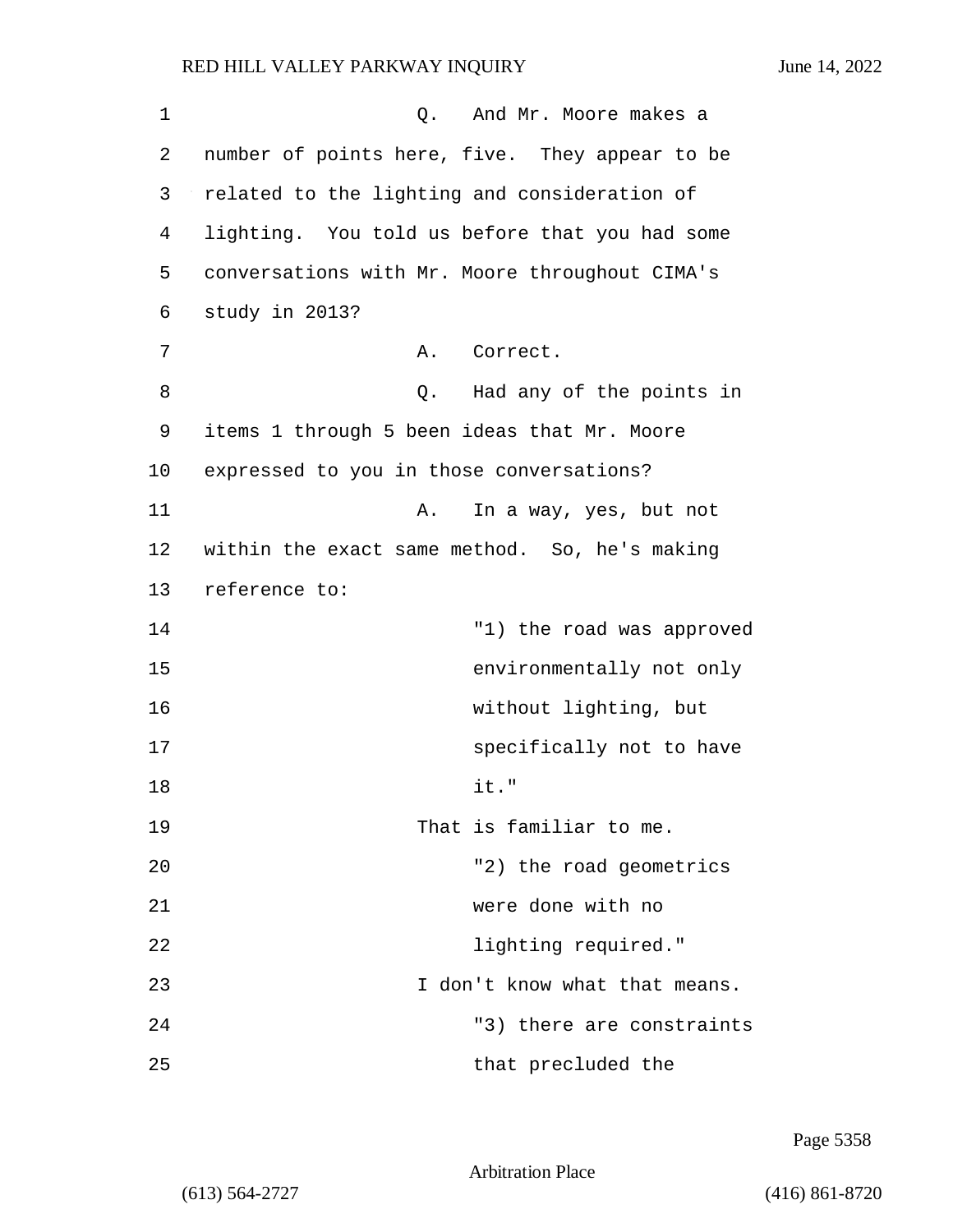1 erection of lighting on 2 several ramps." 3 I think that that is a 4 reference to comments that I had made before about 5 the Hydro One line and the bridge. And then: 6 "4) it is not recommended 7 in any way, shape or form 8 a **b** contract to erect lighting on a 9 partial basis." 10 **I'm not sure what that means.** 11 The same state of the state of the state of the state of the state of the state of the state of the state of the state of the state of the state of the state of the state of the state of the state of the state of the st 12 I don't understand that 13 statement. 14 So, partially, it's in line 15 with my understanding, but definitely not 16 identical to that. 17 Q. Thank you, Registrar. We 18 can close that call out and we can close out that 19 document as well. 20 Were you aware that the 2013 21 CIMA report was revised after the November 18 22 Public Works Committee meeting? 23 A. The CIMA report was 24 revised after? 25 Q. Yes.

Page 5359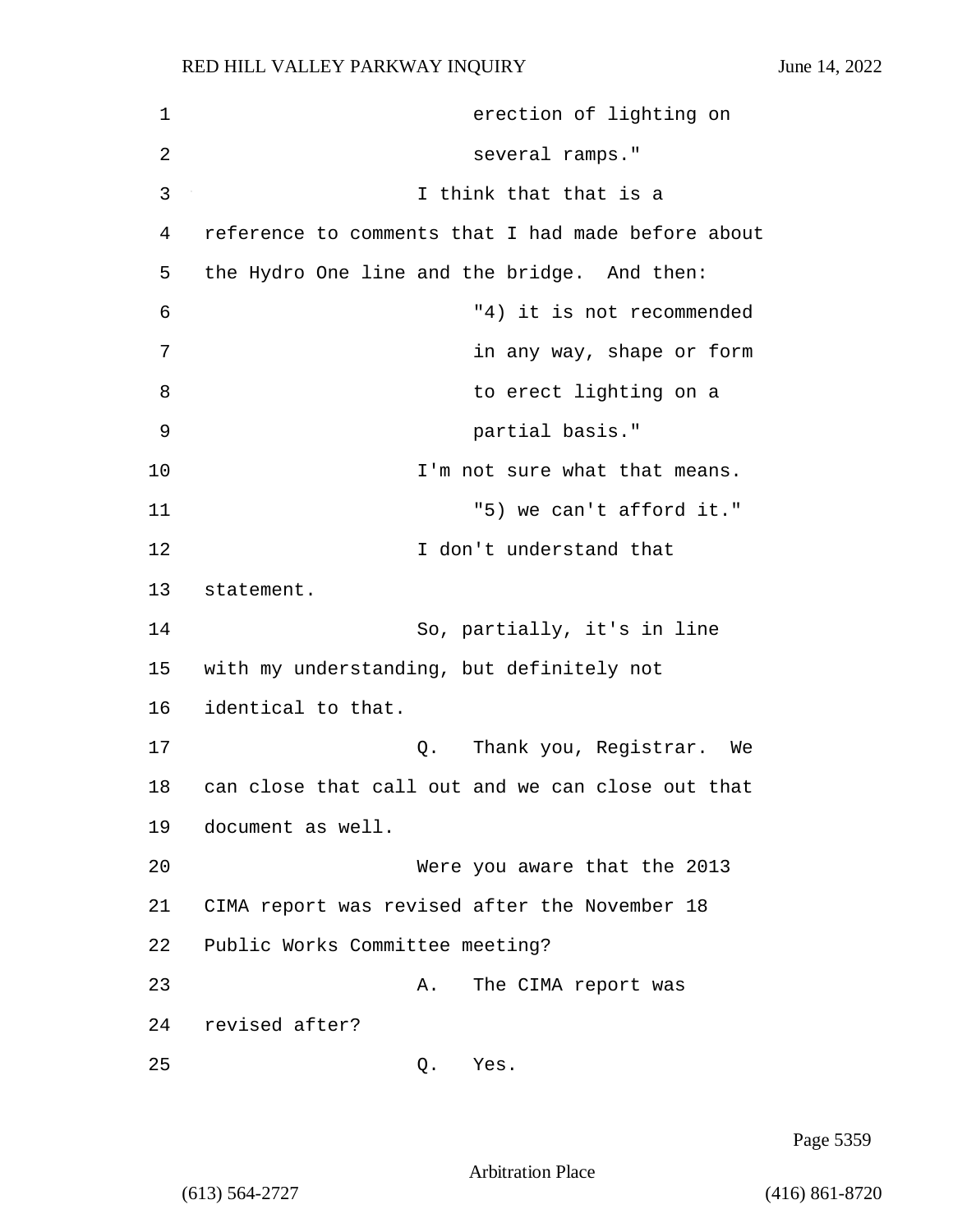| 1  | Α.<br>No, no.                                     |
|----|---------------------------------------------------|
| 2  | It's not something you<br>Q.                      |
| 3  | were involved in?                                 |
| 4  | Α.<br>No.                                         |
| 5  | Now jumping forward a few<br>Q.                   |
| 6  | years in time, Registrar, if we could call out    |
| 7  | overview document 6, page 139.                    |
| 8  | So, now we're into                                |
| 9  | February 2015 and you'll see in paragraph 403     |
| 10 | there Mr. Ferguson e-mailed Mr. Cooper, copying   |
| 11 | Jason Worron, regarding the RHVP, and he asked    |
| 12 | Mr. Cooper to prepare an update report for the    |
| 13 | RHVP based on the action items identified in the  |
| 14 | previous report and identify what had been        |
| 15 | completed, along with action items still to be    |
| 16 | completed.                                        |
| 17 | And so, as I understand it,                       |
| 18 | the previous report being referred to here is the |
| 19 | staff report that was submitted to the Public     |
| 20 | Works Committee in November 2013 related to the   |
| 21 | 2013 CIMA report.                                 |
| 22 | Okay.<br>A.                                       |
| 23 | Up to this point, as of<br>Q.                     |
| 24 | February 2015, what involvement had you had with  |
| 25 | the action items that had been identified in the  |

Page 5360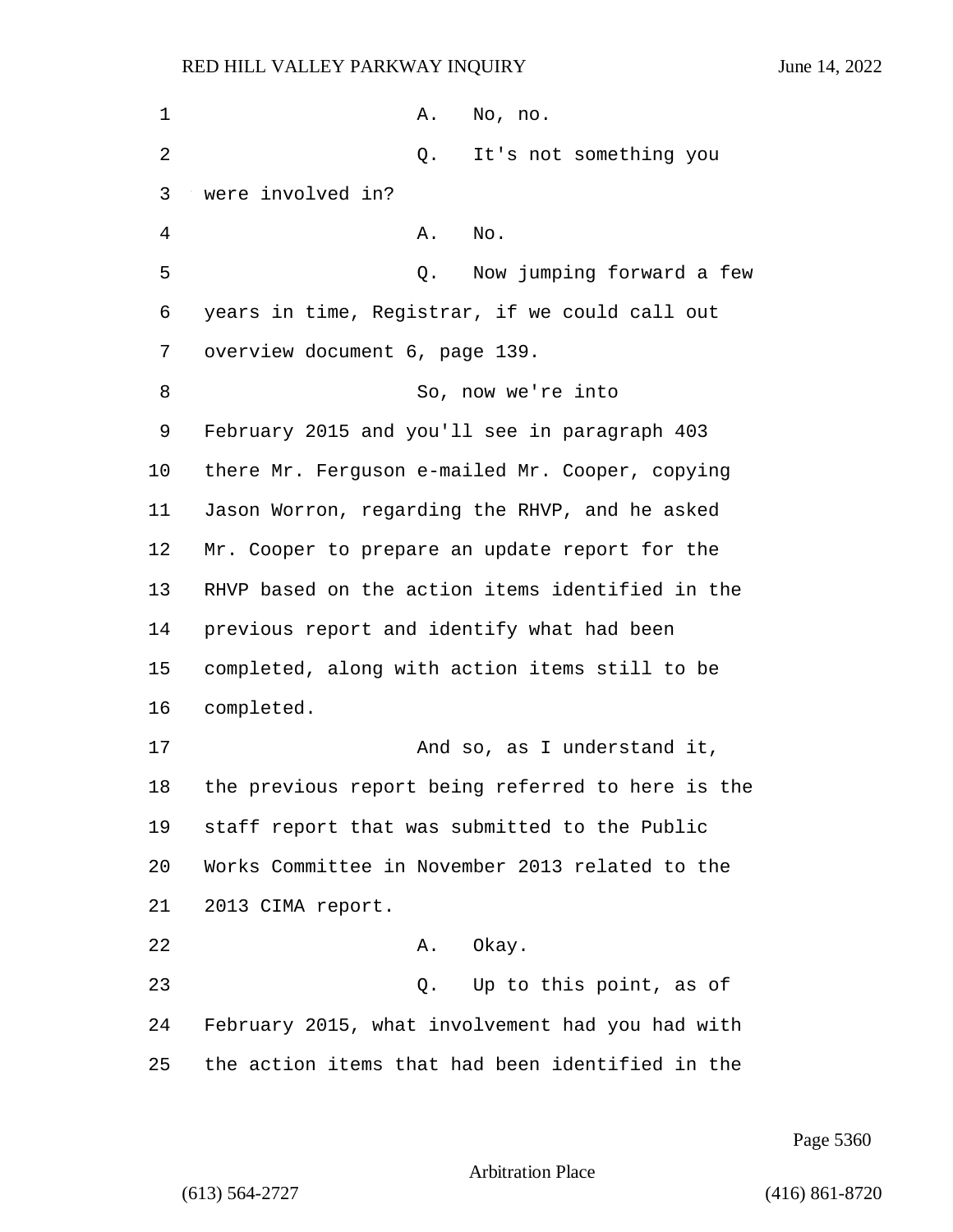report, if you had had any? 2 A. I don't think I had any involvement in it. The lighting components were longer-term action items from what I recall and the majority of the action items were traffic operations related, pavement markings and signage. 7 C. So, it had been primarily traffic that were implementing the countermeasures that had been approved and this would be for them to report back? 11 A. Correct. I don't recall having any direction or undertaking any actions within that timeframe from installing or modifying lighting on the Red Hill. 15 Q. And there was that outstanding business list item related to lighting, so was there any action items for you in relation to that outstanding business list item? 19 A. Yeah. I don't recall and I'm not fully up to speed whether or not that action item or that OBL item was recorded for engineering services or for the traffic area. 23 Q. Okay. Registrar, if we could call up the next page as well. 25 And, Mr. Field, you'll see in

Page 5361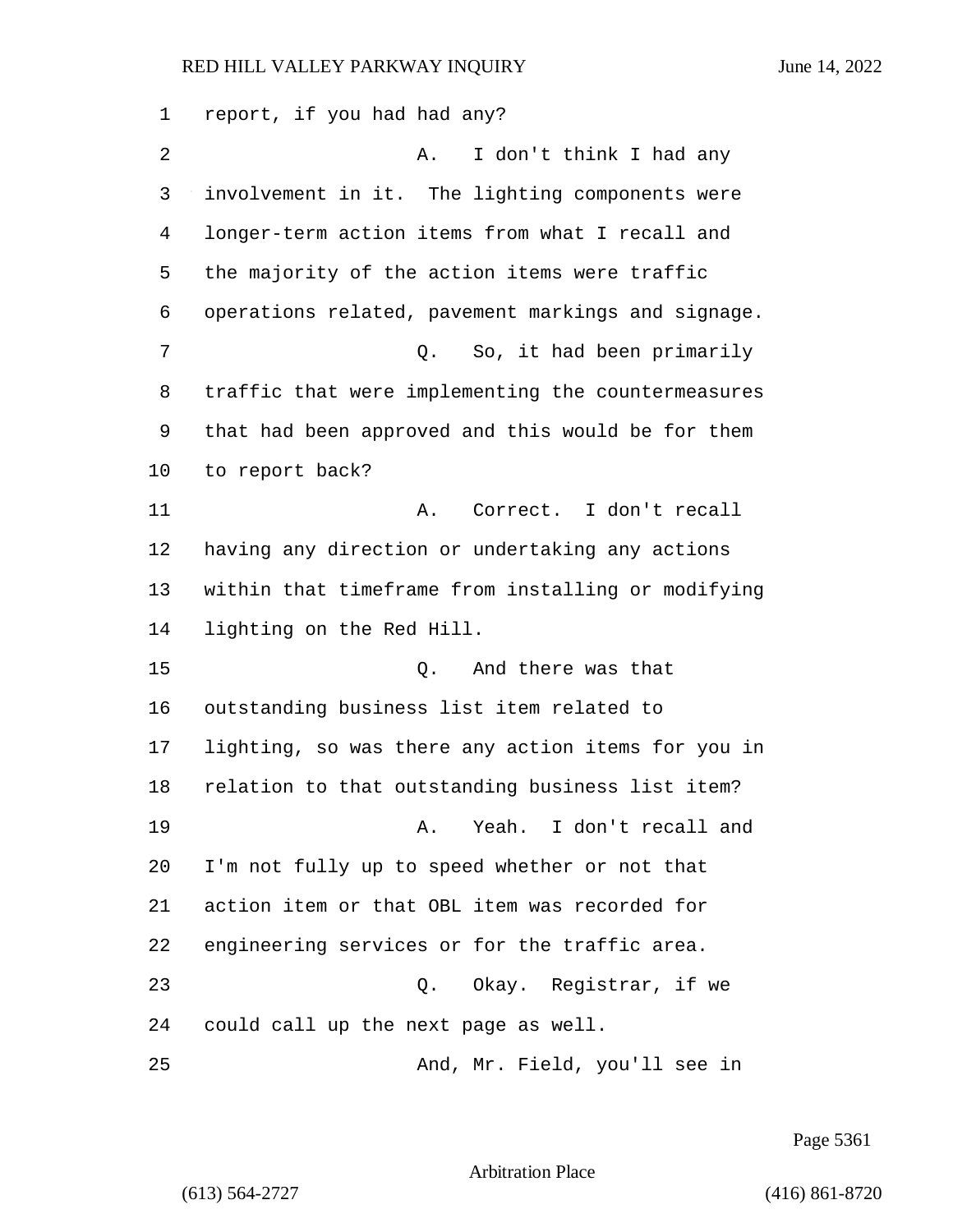1 paragraph 405, on February 27, Ms. Cameron 2 e-mailed you with the subject line "Report, Red 3 Hill Valley Parkway Improvements Lighting," which 4 is the name of that outstanding business list 5 item. It says "he wrote," but it's actually she 6 wrote. This is an e-mail from Ms. Cameron to you 7 and she writes: 8 "Did you e-mail Dave 9 Ferguson? If so, can you 10 send me a copy?" 11 A. Okay. 12 Q. The same day, you replied 13 writing: 14 "Not yet. I will send an 15 e-mail over the weekend 16 and copy you on it. I 17 briefly discussed it wish 18 Gordo today." 19 Which I think should be "with 20 Gordo"? 21 A. With Gordo, yeah. 22 Q. And that's Mr. McGuire? 23 A. Yes. 24 Q. Do you know why 25 Ms. Cameron was asking if you had e-mailed

Arbitration Place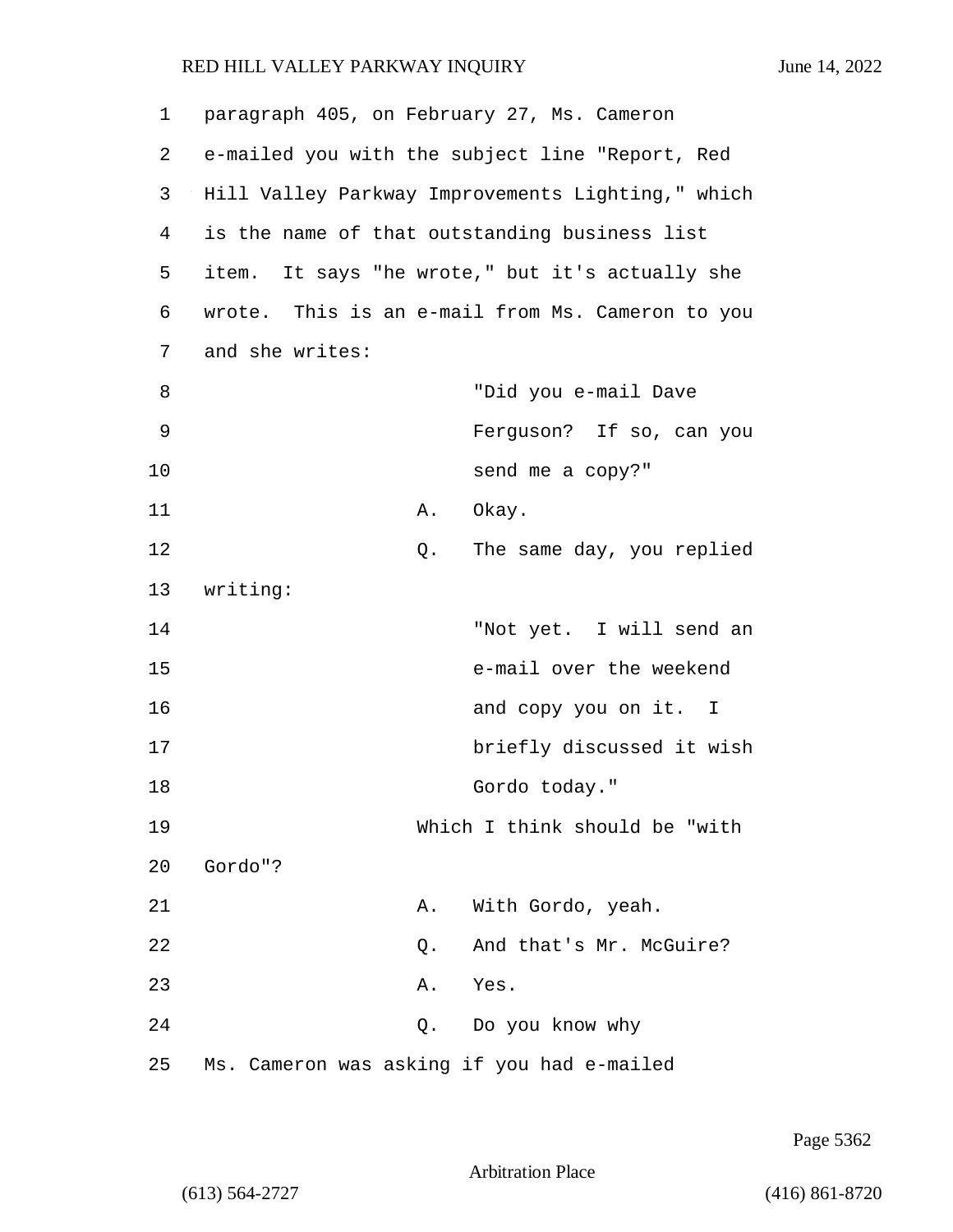1 Mr. Ferguson? 2 A. No. I don't specifically 3 recall, but I think it does go back to what I was 4 just discussing about who was the owner of the OBL 5 item and this is kind of leading me to believe 6 that it was with the traffic section and perhaps 7 e-mailing David Ferguson about that or asking for 8 some clarification related to that OBL item. 9 Q. It appears to me that 10 it's connected to the updated report and I think 11 that's what you just said. It's connected to the 12 report back to Public Works Committee? 13 A. Yes. Yeah. Yeah, I 14 agree. 15 Q. Specifically the lighting 16 piece? 17 A. Yeah. Yeah, obviously 18 it's right there within the subject line. 19 Q. And do you recall what 20 you and Mr. McGuire had discussed earlier that 21 day? 22 A. No, I do not. No. 23 Q. Did you e-mail 24 Mr. Ferguson over the weekend? 25 A. I do not know.

Page 5363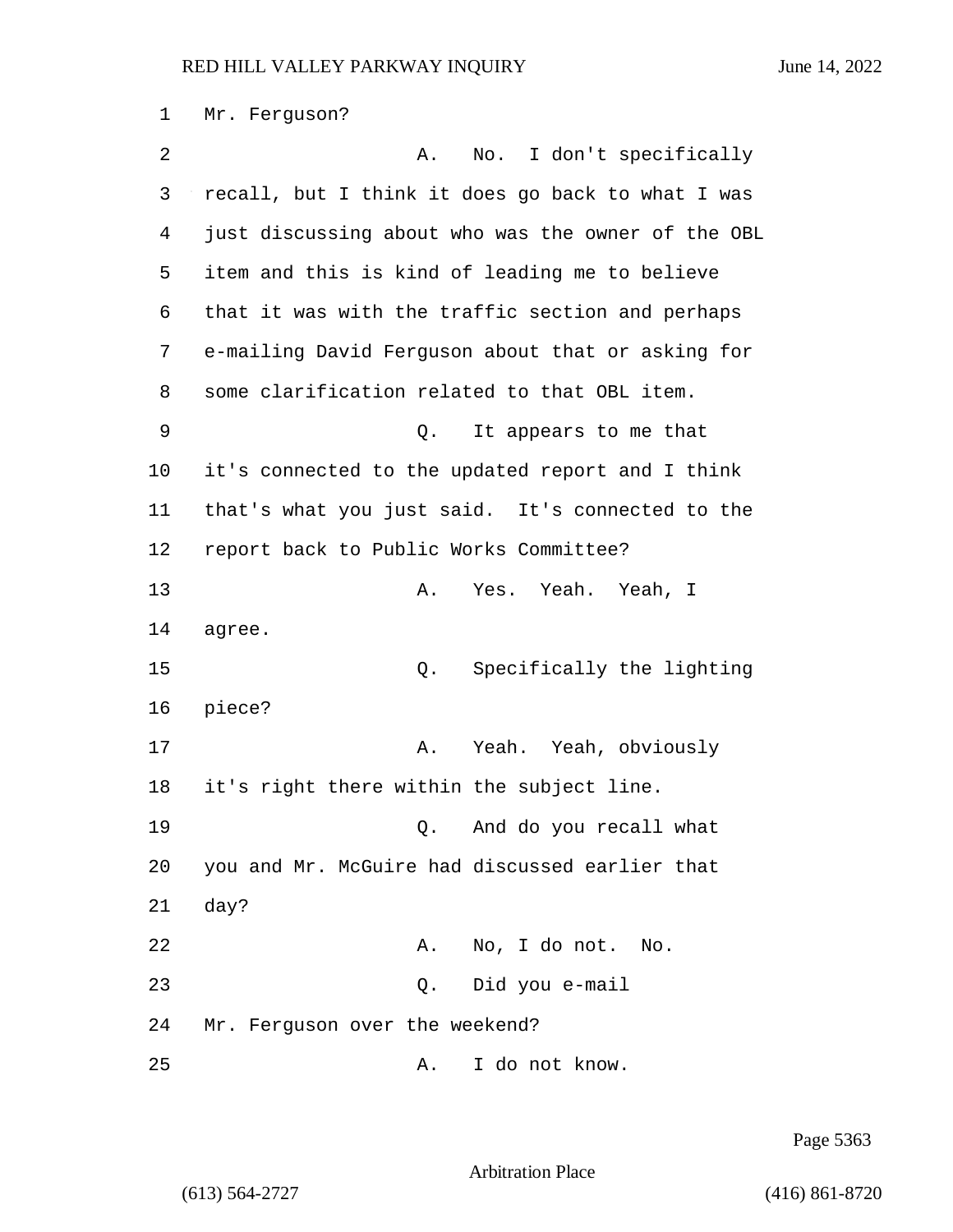| 1  | Q. And then, Registrar, if                         |
|----|----------------------------------------------------|
| 2  | we could keep up page 140 and also pull up         |
| 3  | page 141.                                          |
| 4  | So, you'll see there at the                        |
| 5  | bottom of the page 140 on to page 141 it says that |
| 6  | Mr. Ferguson e-mailed Mr. Moore and you, attaching |
| 7  | a draft of the update report, and he wrote:        |
| 8  | "As per our discussion                             |
| 9  | last week, please find                             |
| 10 | attached the info report                           |
| 11 | we have done on the RHVP.                          |
| 12 | Please feel free to                                |
| 13 | add/modify the                                     |
| 14 | information with respect                           |
| 15 | to lighting. Report is                             |
| 16 | due to Geoff on Friday."                           |
| 17 | What was the discussion                            |
| 18 | Mr. Ferguson was referring to?                     |
| 19 | Is it possible to look at<br>Α.                    |
| 20 | that draft report, because this doesn't --         |
| 21 | Q.<br>Sure.                                        |
| 22 | I need a bit more --<br>Α.                         |
| 23 | Q. Yeah, we can call that                          |
| 24 | up. That's HAM24142.                               |
| 25 | Okay. I think I recall<br>Α.                       |

Page 5364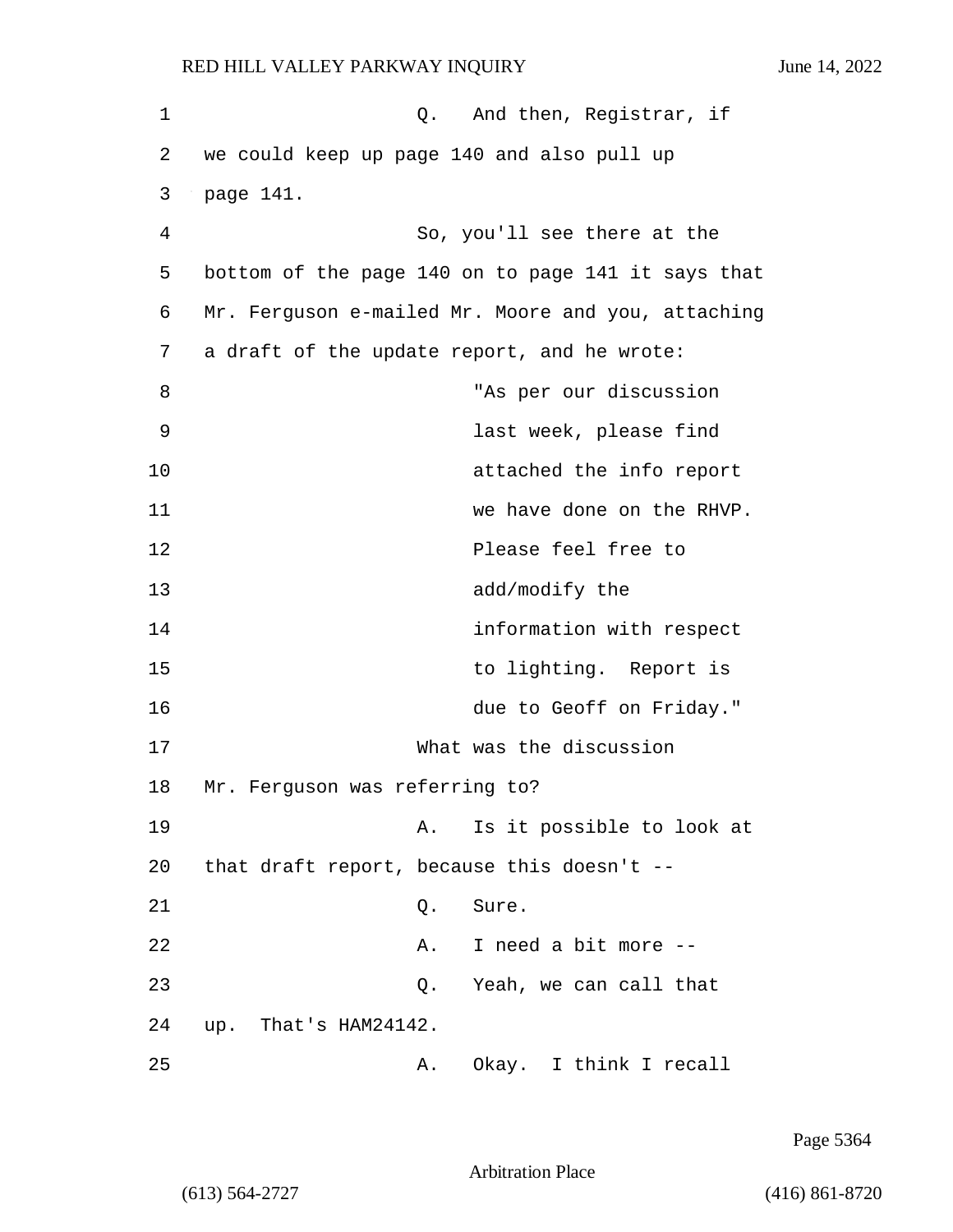| 1  | this one. Lighting shows up on the end of the     |
|----|---------------------------------------------------|
| 2  | last table or the bottom of the table?            |
| 3  | Q. Sure. Registrar, if we                         |
| 4  | could scroll through images 3 and 4.              |
| 5  | And you'll see there in that                      |
| 6  | last paragraph that it talks about the lighting?  |
| 7  | Right. Okay. And then<br>Α.                       |
| 8  | lighting does appear elsewhere, does it not, in   |
| 9  | this? Maybe not.                                  |
| 10 | It's only four pages and<br>Q.                    |
| 11 | these are the four pages.                         |
| 12 | A. Okay. Okay. Yes, I do                          |
| 13 | recall vaguely the conversation with Dave related |
| 14 | to the installation of cat's eyes as a navigation |
| 15 | aid for drivers.                                  |
| 16 | Q. And, Registrar, if we                          |
| 17 | could call out that last paragraph. Thank you.    |
| 18 | And it talks about that the                       |
| 19 | cat's eyes had been installed in January 2015 and |
| 20 | there had been positive feedback since the        |
| 21 | implementation and that as a result it was        |
| 22 | recommended that Red Hill Valley Parkway          |
| 23 | improvements on lighting be removed from the      |
| 24 | Public Works outstanding business list.           |
| 25 | Do you recall a discussion                        |

Page 5365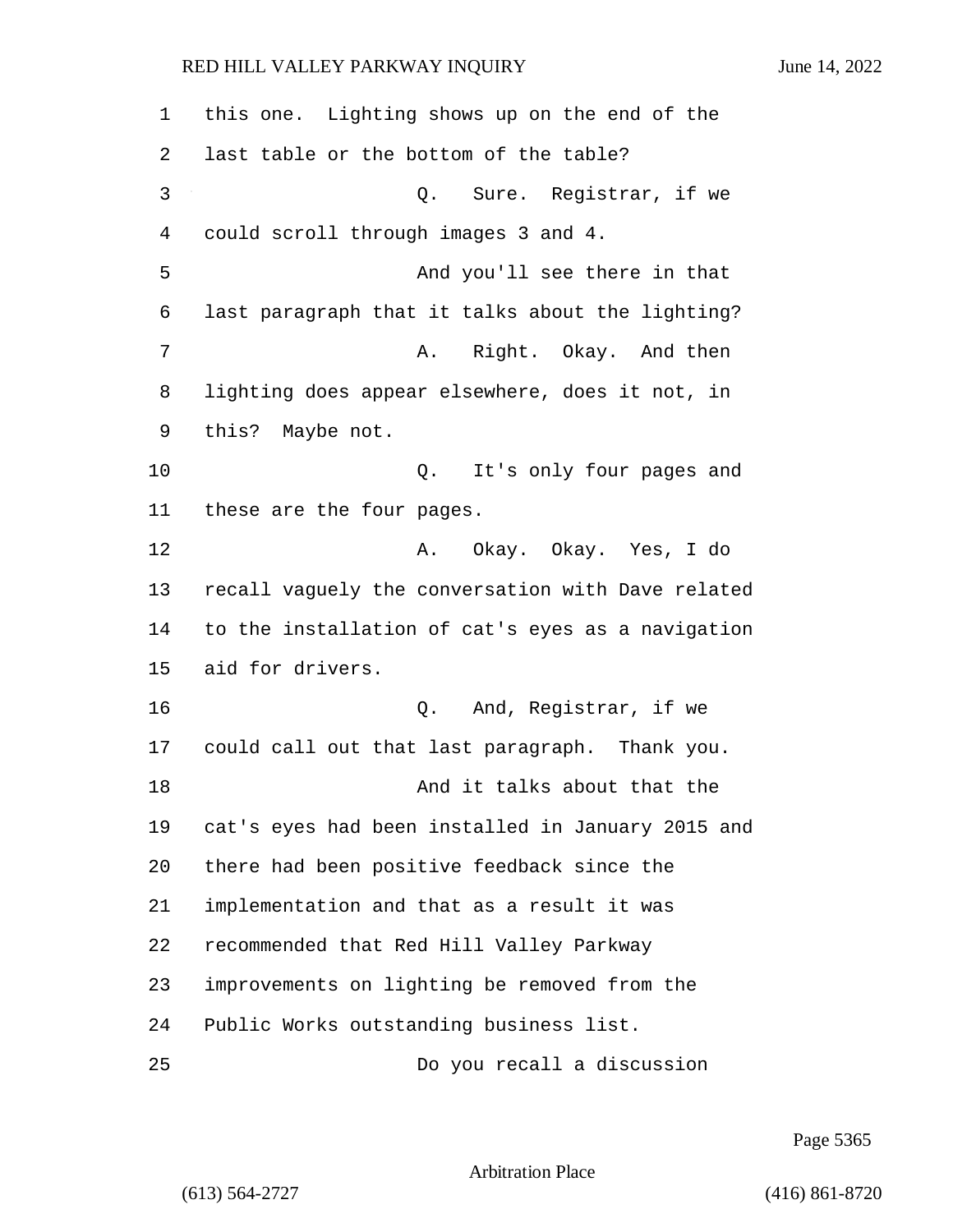with Mr. Ferguson about that? 2 A. Yes, I do. Yeah. Or not a specific discussion, but I recall the subject. 4 Q. And was this report drafted by traffic? 6 A. It was drafted by traffic. I had no involvement in the drafting of this report. 9 Q. Was the recommendation that lighting be removed from the OBL, was that traffic's recommendation or your group's recommendation? 13 A. I wouldn't have made that recommendation, nor engineering services wouldn't have made that. From my perspective, that would be a traffic recommendation. 17 And, you know, the context here is that going back to the CIMA report and the number of countermeasures and the subject at hand about drivers's comfort and navigation, taking back to that original motion back in 2013, that cat's eyes are a countermeasure that can be used to improve the visibility of the road. So, I would view this as being a less expensive option than installing lighting that is still attending

Page 5366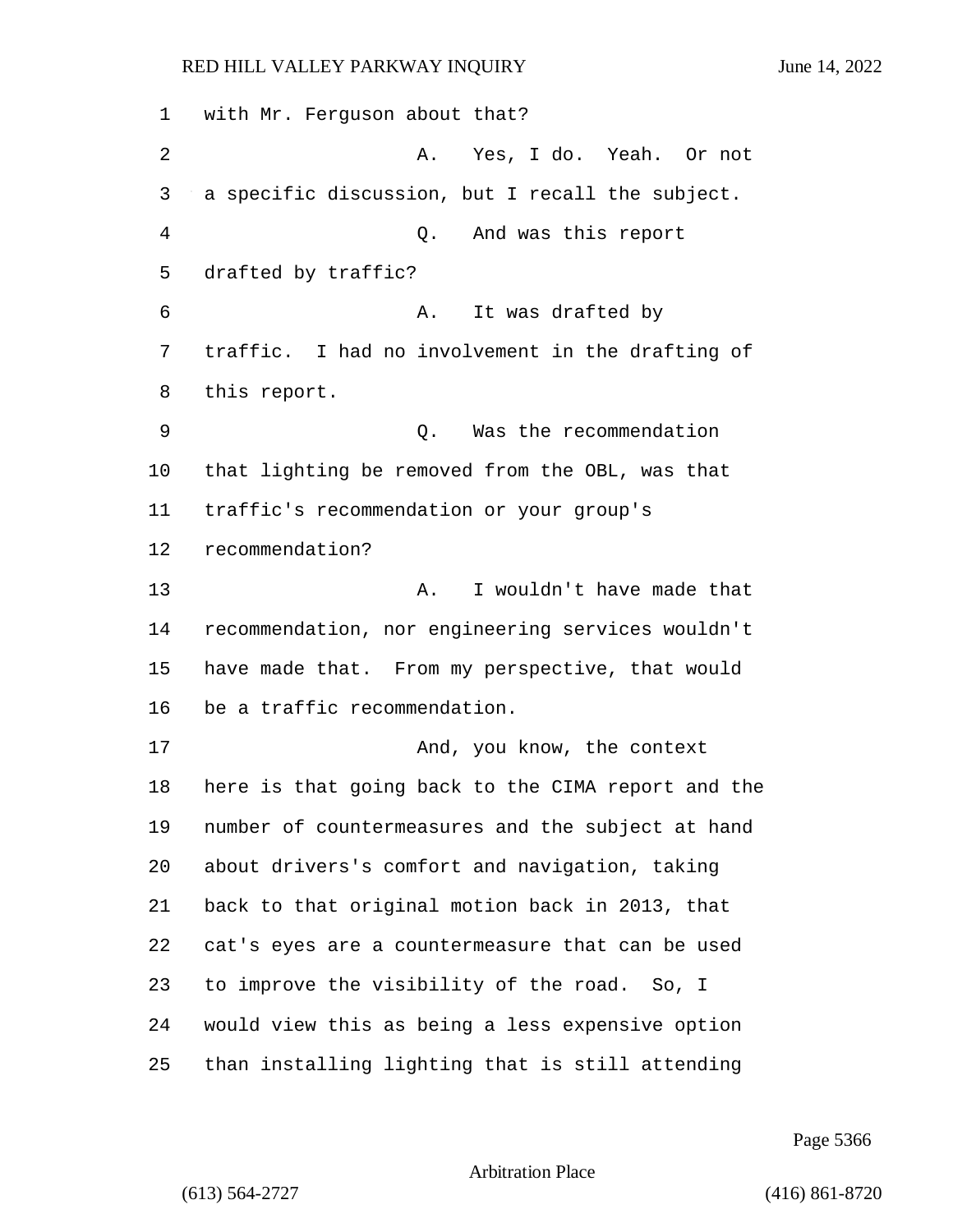| 1  | to the same objective here, which is to provide   |
|----|---------------------------------------------------|
| 2  | positive guidance for motorists.                  |
| 3  | So, you don't think or,<br>Q.                     |
| 4  | sorry, you think you wouldn't have made that      |
| 5  | recommendation or engineering services wouldn't   |
| 6  | have made that recommendation?                    |
| 7  | No.<br>Α.                                         |
| 8  | Notwithstanding the fact<br>Q.                    |
| 9  | that it says lighting?                            |
| 10 | My experience is not<br>Α.                        |
| 11 | safety related. My role and responsibility is not |
| 12 | safety related. Anything related to traffic       |
| 13 | engineering and traffic safety is completely      |
| 14 | within the purview of the traffic area.<br>Мy     |
| 15 | responsibility is to design and install lighting, |
| 16 | and I would look to traffic not only in this      |
| 17 | scenario but in other scenarios where they,       |
| 18 | through collision analysis or otherwise,          |
| 19 | identified that lighting would be or could be a   |
| 20 | countermeasure that could solve a problem that    |
| 21 | they're identifying, in which case I would take   |
| 22 | that and then I would be involved in the          |
| 23 | implementation of that as a countermeasure.       |
| 24 | So, as far as this                                |
| 25 | recommendation of one countermeasure replacing    |

Page 5367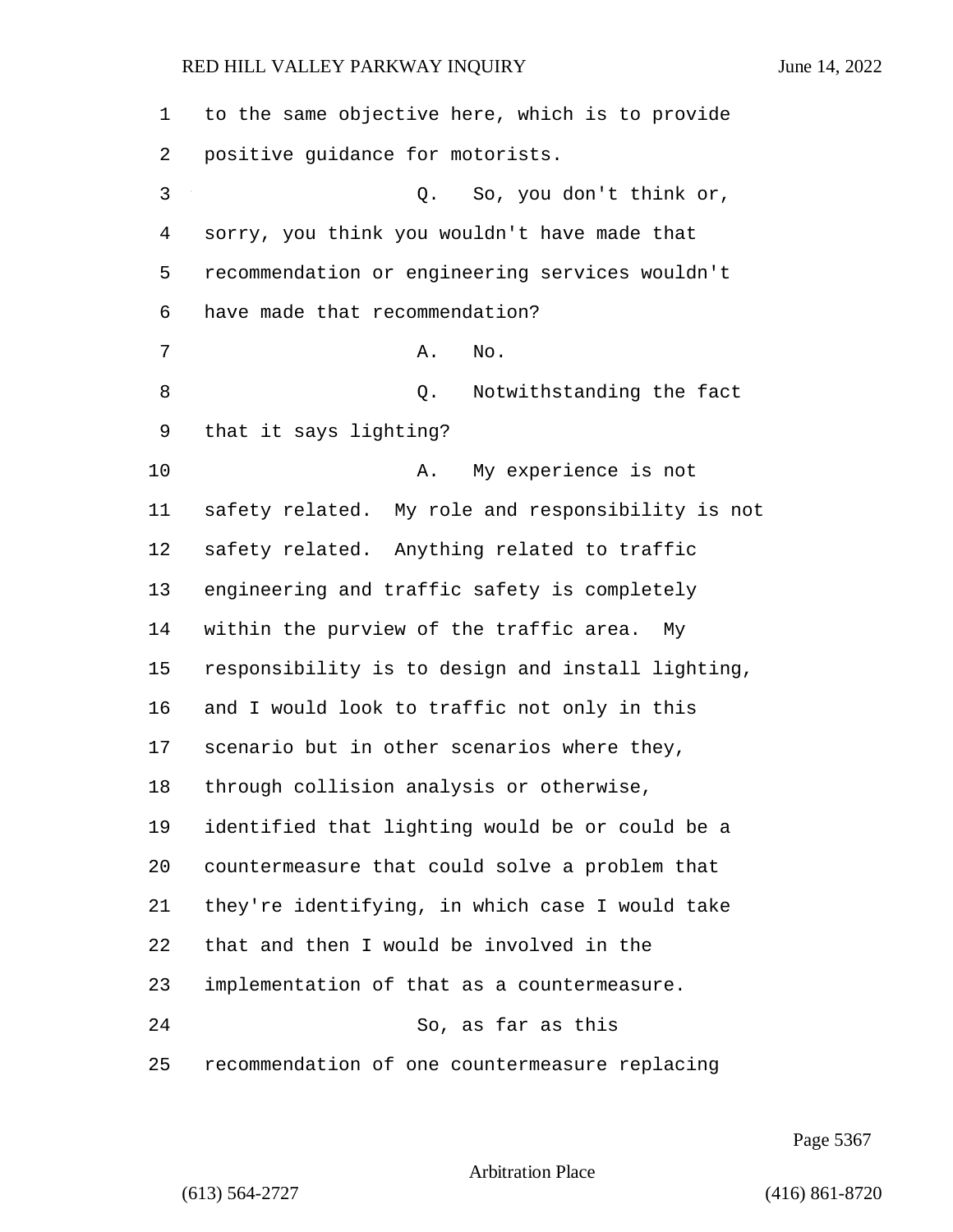| 1  | another countermeasure, definitely I have no      |
|----|---------------------------------------------------|
| 2  | involvement or, in many ways, authority to make   |
| 3  | that determination.                               |
| 4  | Q. Okay. But if there were                        |
| 5  | discussion about whether to install lighting at   |
| 6  | the decision making point and then the            |
| 7  | implementation point, that's a conversation that  |
| 8  | you would expect to be involved in?               |
| 9  | Yeah. So, the decision<br>Α.                      |
| 10 | to install lighting, I would abdicate that from a |
| 11 | safety perspective, I would abdicate that to the  |
| 12 | traffic area. And then where I would come in,     |
| 13 | like you mentioned, I would be involved in the    |
| 14 | engineering, construction, and my counterpart,    |
| 15 | obviously Peter Locs, in the operations and       |
| 16 | maintenance as a new asset. So, that's kind of    |
| 17 | the separation between the traffic                |
| 18 | responsibilities and my responsibilities in       |
| 19 | engineering services.                             |
| 20 | Q. So, traffic was                                |
| 21 | responsible for the decision to install and then, |
| 22 | after that point, you would have been involved or |
| 23 | your group would have been involved in how that   |
| 24 | decision about installation gets implemented?     |
| 25 | Correct. And in context<br>Α.                     |

Page 5368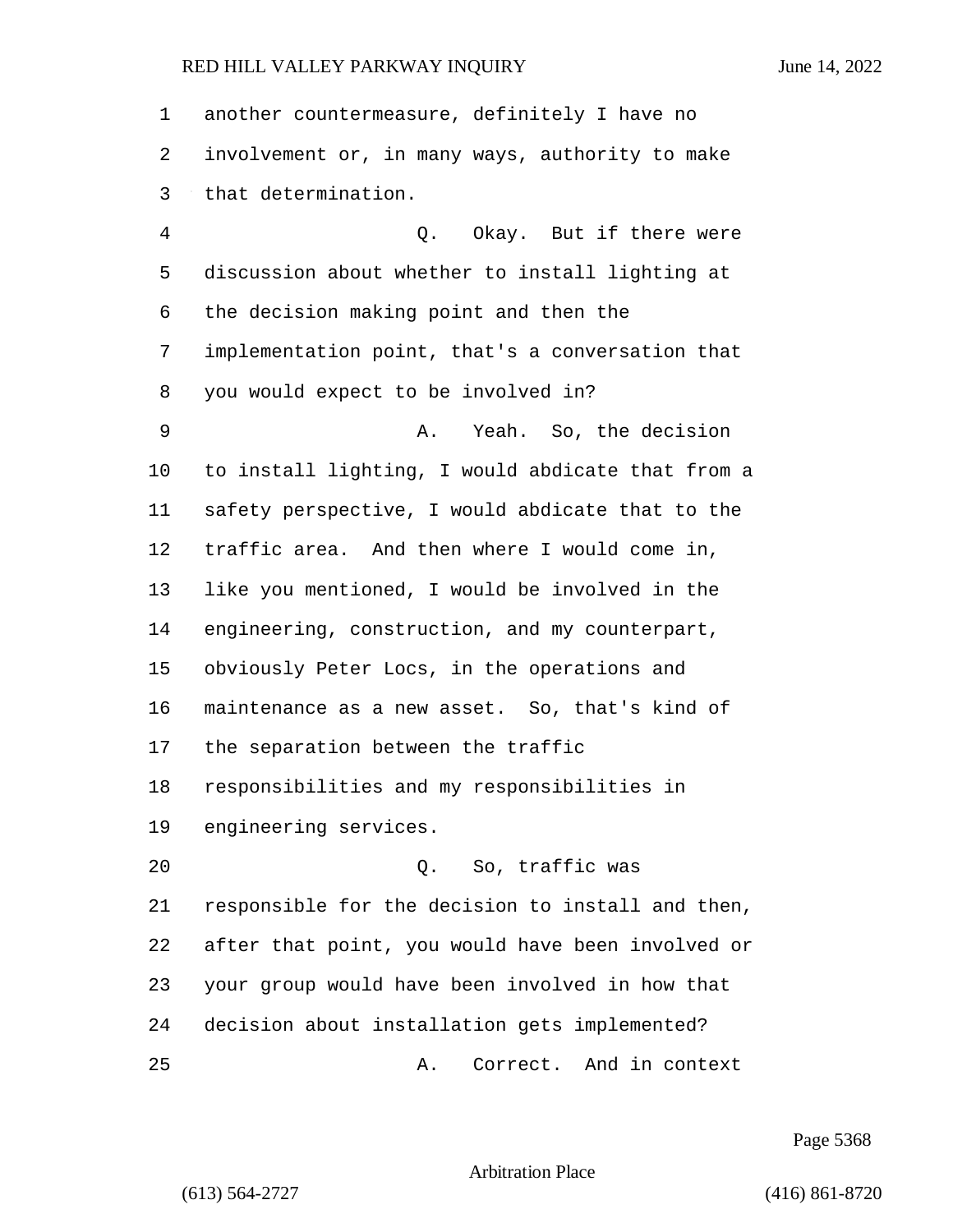| $\mathbf 1$    | of that work and in recognition that safety is not |
|----------------|----------------------------------------------------|
| 2              | within my job description or my realm or           |
| 3              | responsibility here, I'm rather impartial to any   |
| $\overline{4}$ | decisions related to one countermeasure or         |
| 5              | another. And if they determine that lighting was   |
| 6              | the best solution for a situation, then I would be |
| 7              | more than welcoming of that and action that        |
| 8              | from -- in alignment with my role and              |
| 9              | responsibility at the City.                        |
| 10             | Registrar, if we could<br>Q.                       |
| 11             | call up RHV570. This is the final version of the   |
| 12             | update report. And if we could go to the last      |
| 13             | image. I don't remember how many pages there are.  |
| 14             | Four as well. If we could go to image 4,           |
| 15             | Registrar.                                         |
| 16             | So, you'll see there, if we                        |
| 17             | could call out that last paragraph, Mr. Field, in  |
| 18             | the final report that gets submitted to council,   |
| 19             | that recommendation is not included to remove      |
| 20             | lighting from the OBL.                             |
| 21             | Okay.<br>Α.                                        |
| 22             | Do you have any insight<br>Q.                      |
| 23             | or did you have any involvement in that?           |
| 24             | No, no. No. Is this an<br>Α.                       |
| 25             | information update? Sorry, information report?     |

Page 5369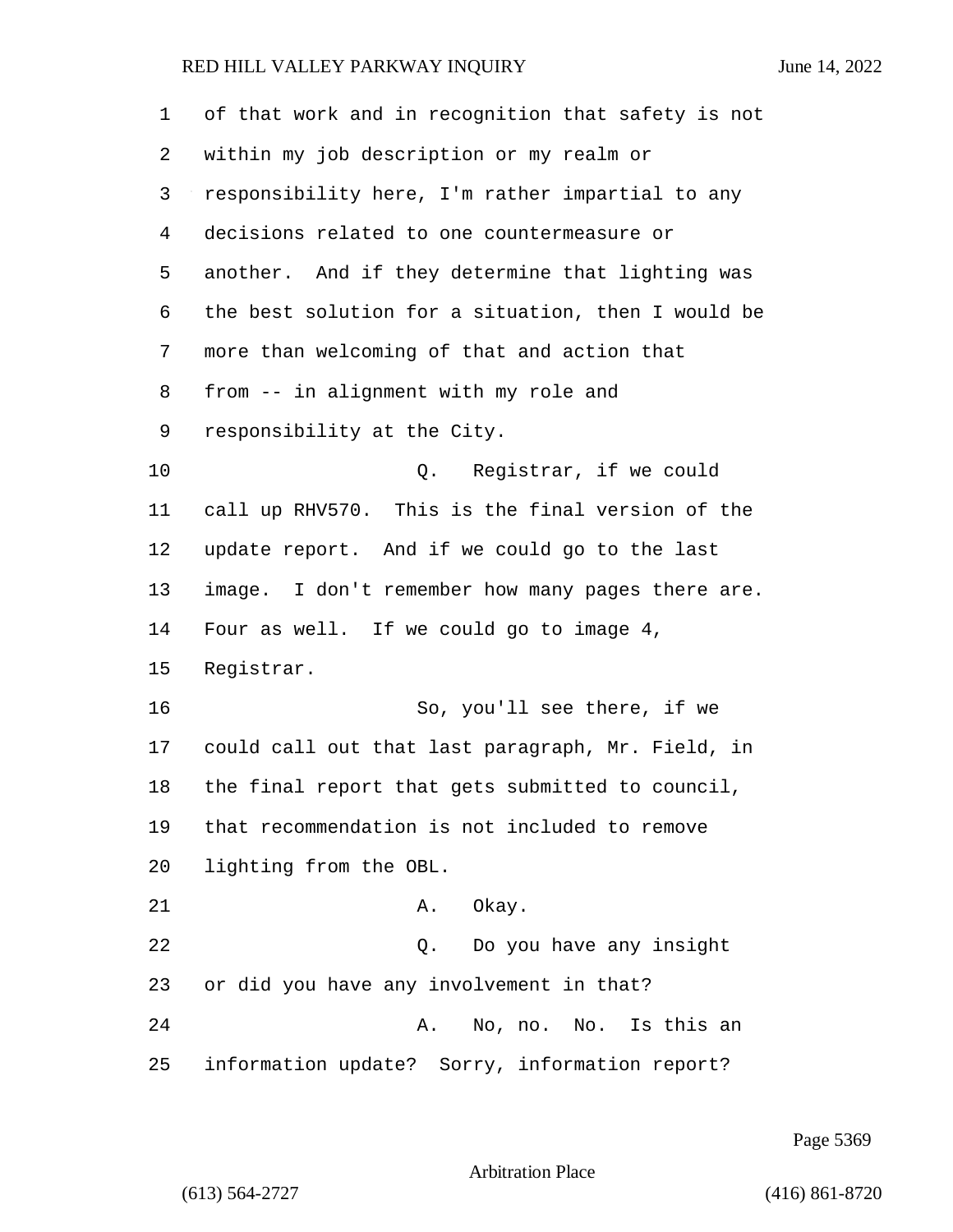| 1  | I believe it is, yes.<br>Q.                        |
|----|----------------------------------------------------|
| 2  | Yeah. So, in order to<br>Α.                        |
| 3  | make a recommendation to remove it from OBL, it    |
| 4  | would need to be a recommendation report, so       |
| 5  | legislatively they're not able to make a           |
| 6  | recommendation within this type of report anyway.  |
| 7  | And that would include<br>Q.                       |
| 8  | removing items from the OBL?                       |
| 9  | A. Correct. You can't                              |
| 10 | recommend in an information report.                |
| 11 | Q. Okay. Okay. Thank you.                          |
| 12 | Registrar, if we could move to overview            |
| 13 | document 7, pages 13 and 14.                       |
| 14 | So, Mr. Field, at that same                        |
| 15 | meeting that that report was presented at, which   |
| 16 | was on May 21, 2015, the Public Works Committee    |
| 17 | passed -- sorry, Registrar, it's just 13 and 14.   |
| 18 | So, you'll see, Mr. Field,                         |
| 19 | that at the same meeting where the update or the   |
| 20 | information report was provided to the Public      |
| 21 | Works Committee, the Public Works Committee also   |
| 22 | passed a motion recommending that staff be         |
| 23 | directed to investigate upgrading the lighting --  |
| 24 | sorry. That staff be directed to investigate       |
| 25 | additional safety measures for the Red Hill Valley |

Page 5370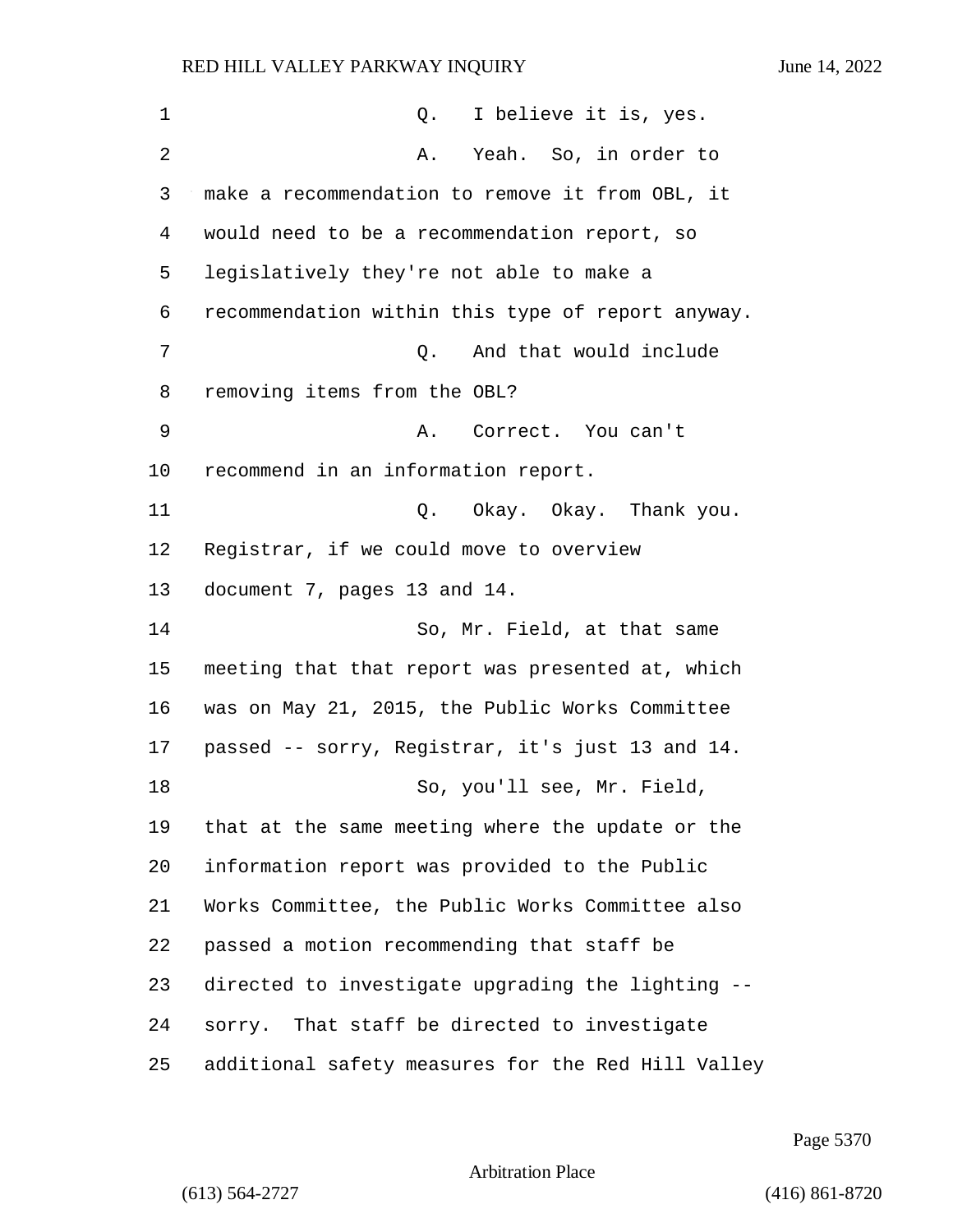Parkway and the Lincoln Alexander Parkway, such as additional guide rails, lighting, lane markings or other means to help prevent further fatalities and serious injuries and report to the Public Works Committee with recommendations by December 7, 2015. 7 Do you recall this motion by the Public Works Committee? 9 A. No, I don't recall it specifically. No. 11 Q. And this motion led to a second safety review of the Red Hill in addition to a review of the LINC that was going on -- that was being conducted by CIMA at the same time. And the Red Hill report is what we refer to in the inquiry as the 2015 CIMA report, and that report was eventually submitted to the Public Works Committee meeting in 2015. 19 Were you aware that CIMA was retained to conduct an RHVP safety review in 2015? 21 A. I don't specifically recall that I was, but I do know that I was -- I don't recall my involvement in this 2015 one, if I had any involvement at all or knowledge of it. I'm taking note that it's making reference to

Page 5371

Arbitration Place

(613) 564-2727 (416) 861-8720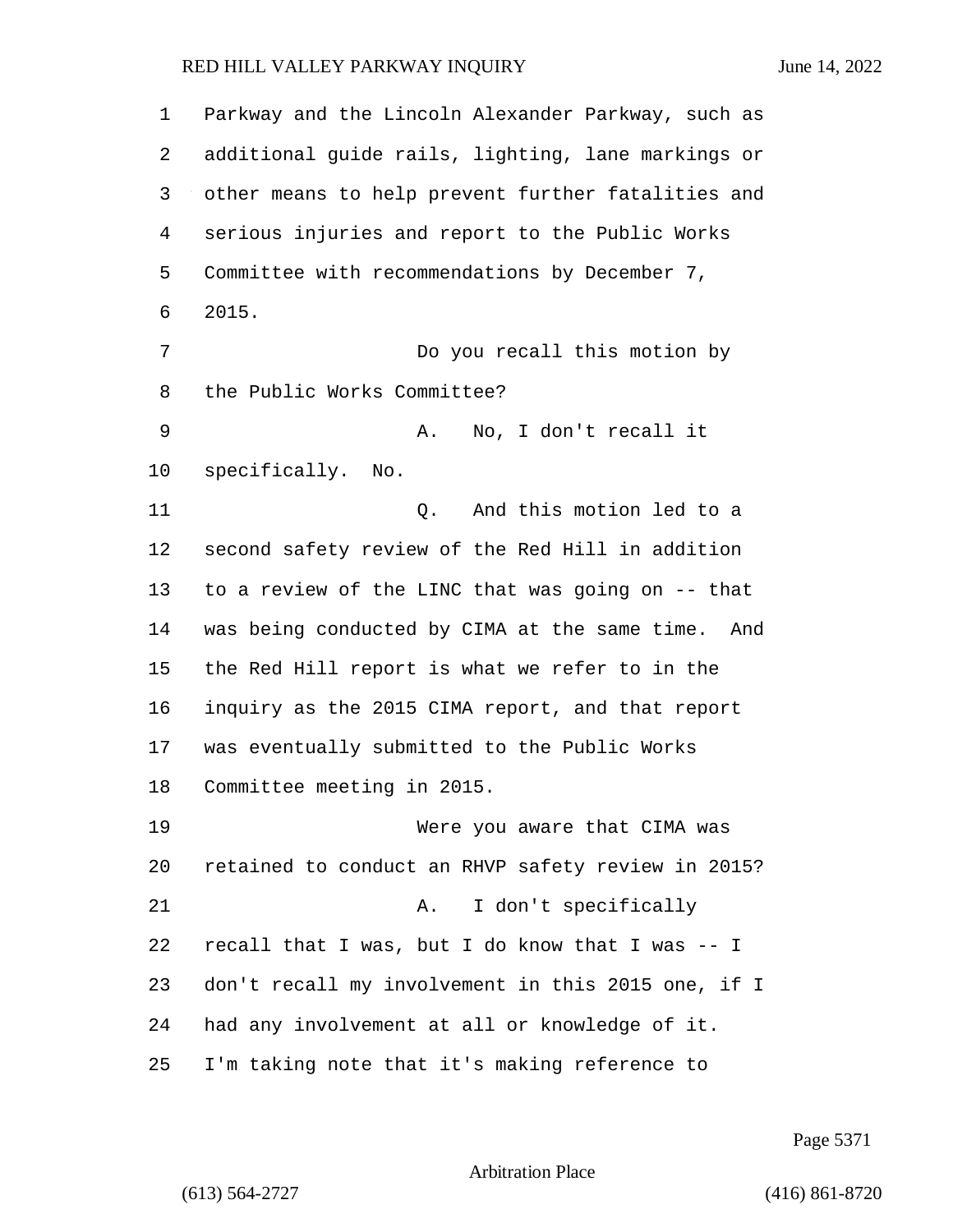| 1       | lighting within that term there, but along the     |
|---------|----------------------------------------------------|
| 2       | same lines as other collision countermeasures,     |
| 3       | like guide rails and markings and everything, so   |
| 4       | it's a comprehensive review to look at all         |
| 5       | factors.                                           |
| 6       | But I don't recall                                 |
| 7       | specifically what my level of knowledge was on     |
| 8       | this request or this recommendation from council   |
| 9       | and then retaining CIMA to do another study. And   |
| $10 \,$ | I don't think that I was involved in that 2015     |
| 11      | study in the same capacity that I was for the 2013 |
| 12      | study in that being a stakeholder or being         |
| 13      | involved as part of the project team.              |
| 14      | Our understanding is that<br>О.                    |
| 15      | this was overseen by the traffic group, so the     |
| 16      | same group that oversaw the 2013 CIMA report.      |
| 17      | Okay.<br>Α.                                        |
| 18      | And, as you can see here<br>Q.                     |
| 19      | in paragraph 39, one of the items that was         |
| 20      | specifically requested by council was lighting in  |
| 21      | addition to additional guide rails, lane markings  |
| 22      | or other means.                                    |
| 23      | And I'll just take you to an                       |
| 24      | e-mail. If you look in -- sorry, Registrar, if we  |
| $25\,$  | could call up images 12 and 13.                    |

Page 5372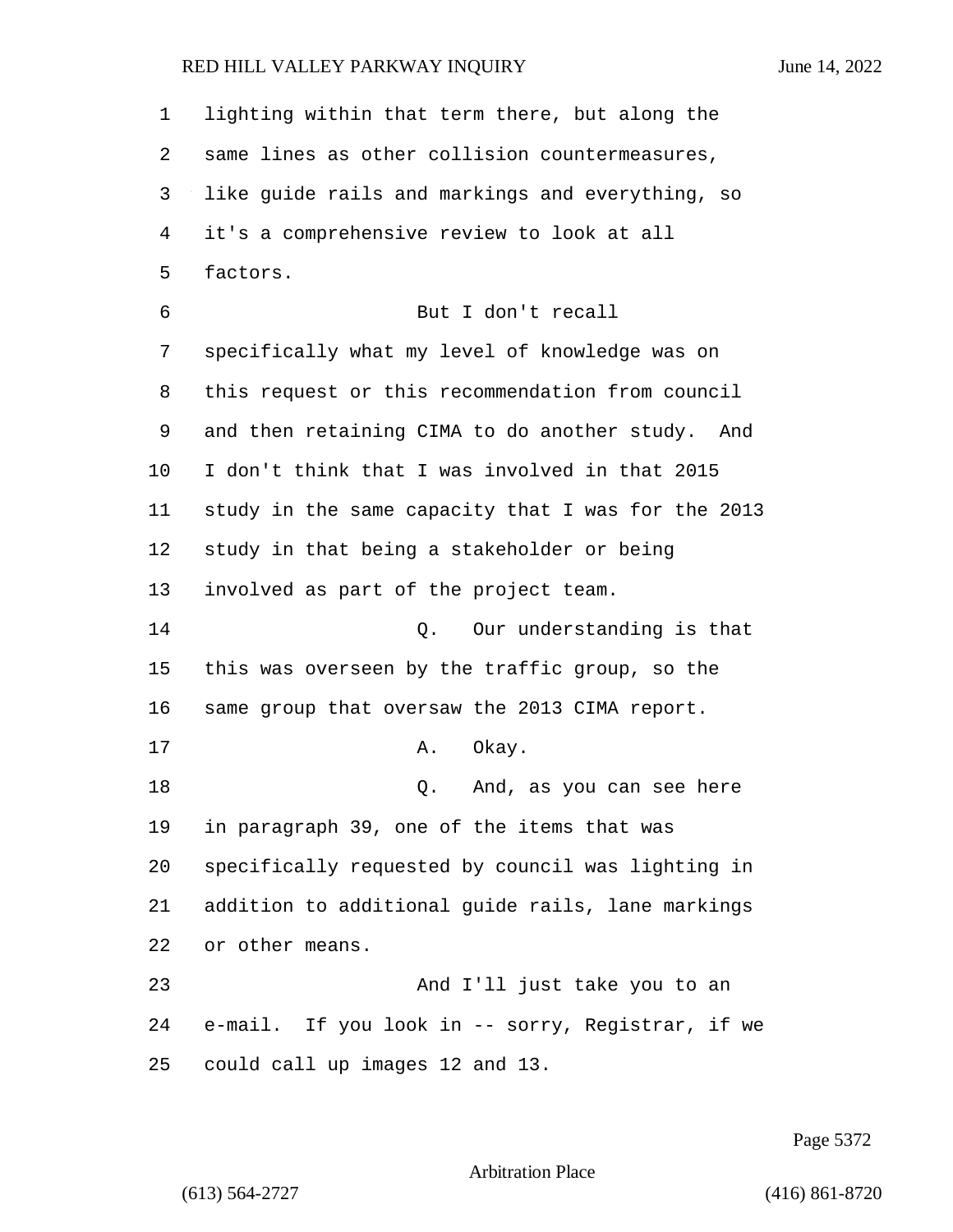1 You're not copied on this 2 e-mail, but it's an e-mail from Mr. Malone to 3 Mr. Applebee there in paragraph 35 and it's 4 referencing a conversation that Mr. Malone had 5 with Mr. Ferguson just prior, about a week prior, 6 to this motion being passed. 7 And you'll see there in the 8 bottom of the first call out that it says: 9 "The review would be for 10 the RHVP and would 11 include areas towards the 12 escarpment where lighting 13 is absent, essentially a 14 **repeat of the previous** 15 work with a recognition 16 that the answer with 17 **respect to lighting is** 18 not simply no as it was 19 **previously.**" 20 Appreciating that you're not 21 copied on this but it appears from the documents 22 that traffic staff were aware that the answer 23 regarding lighting wouldn't simply be no, given 24 that, does it surprise you that you weren't looped 25 in or would you have expected to be included in a

Page 5373

Arbitration Place

(613) 564-2727 (416) 861-8720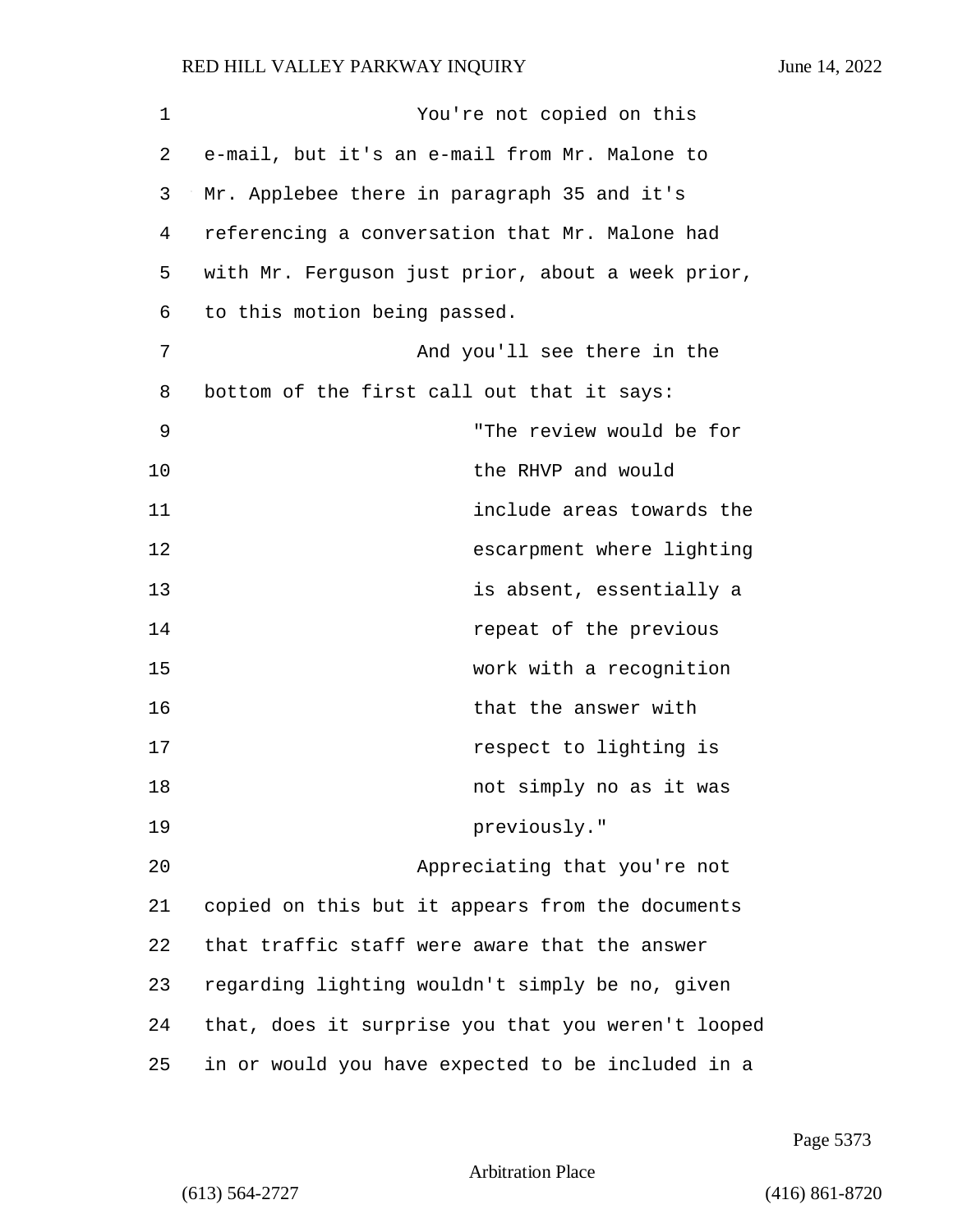review where the answer regarding lighting was not simply no? 3 MS. CONTRACTOR: I'm sorry to interrupt, Mr. Commissioner, but I don't think it's a fair characterization of that e-mail to suggest that traffic staff were aware that the answer regarding lighting would simply be no. This is an internal CIMA e-mail, so it's Mr. Malone's understanding of what Mr. Ferguson may have told him. I don't think it's fair to say that traffic staff in general were aware that it would simply be no, just to be fair to the witness as we summarize that e-mail. **IUSTICE WILTON-SIEGEL:** T think we're getting into a fair subtlety here, but I think the question can simply be put in the context of this proposed review. Would he expected to be looped back in or to have some involvement given his prior involvement, I think that's the question that's being asked, is it not? 21 MS. HENDRIE: Yes, it is. Thank you, Commissioner. 23 JUSTICE WILTON-SIEGEL: Perhaps we could put the question in those terms. 25 MS. HENDRIE: Sure.

Page 5374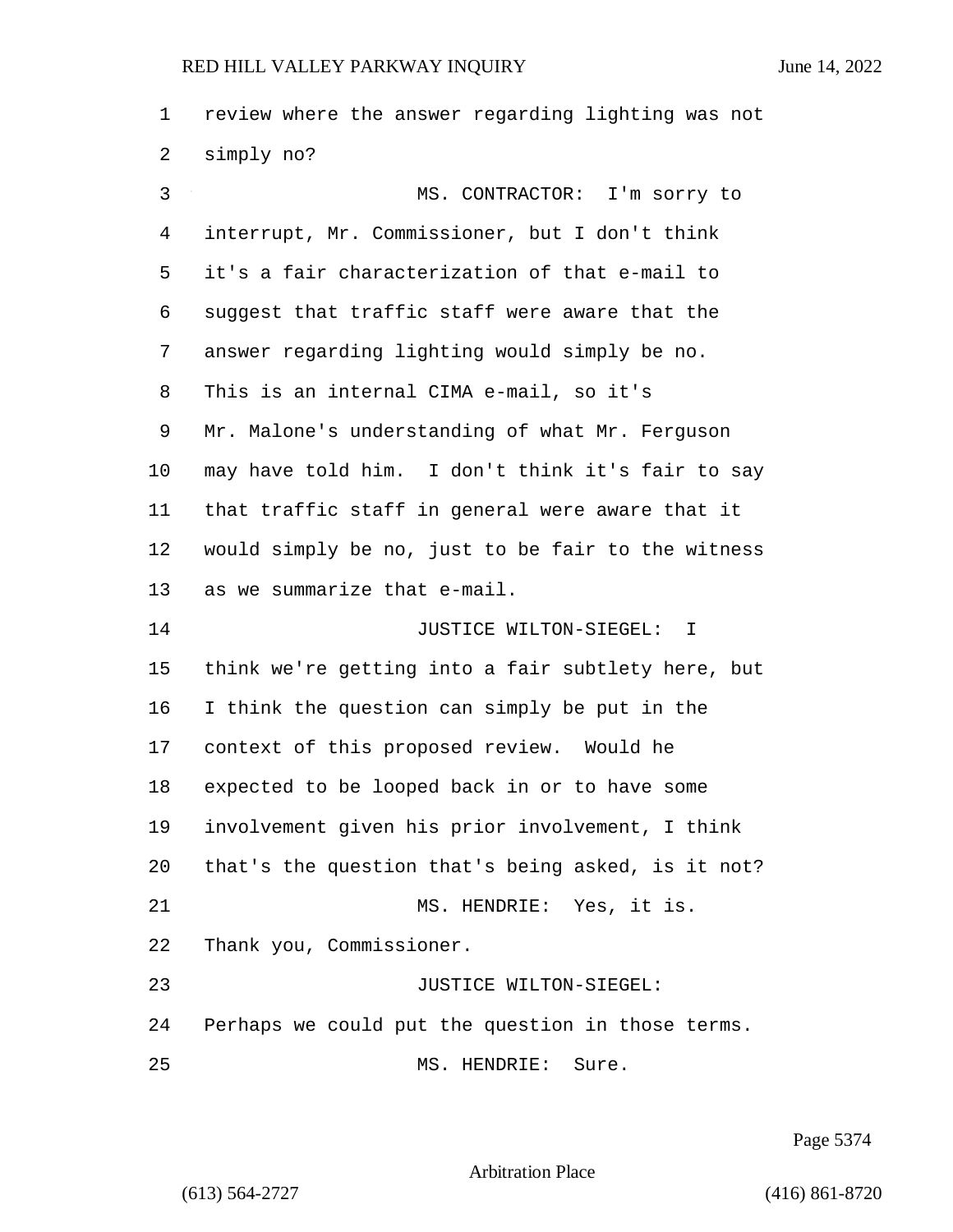| $\mathbf 1$ | MS. CONTRACTOR: Thank you.                         |
|-------------|----------------------------------------------------|
| 2           | BY MS. HENDRIE:                                    |
| 3           | Registrar, we can end<br>Q.                        |
| 4           | this call out.                                     |
| 5           | Mr. Field, given your prior                        |
| 6           | involvement in the 2013 CIMA report, would you     |
| 7           | have expected to be involved in a similar capacity |
| 8           | in the 2015 CIMA report and CIMA review?           |
| 9           | Did this involve both the<br>Α.                    |
| $10 \,$     | LINC and the Red Hill together?                    |
| 11          | So, there were two<br>Q.                           |
| 12          | separate reviews that was done by CIMA that        |
| 13          | resulted in two different reports. At the time of  |
| 14          | the 21st meeting, the LINC review was underway and |
| 15          | this motion was specifically directed towards the  |
| 16          | Red Hill.                                          |
| 17          | Okay. Thank you for<br>Α.                          |
| 18          | that. I don't think that I needed to be involved   |
| 19          | in this. You know, I'm look back on this and I'm   |
| 20          | not too sure what I could contribute to this       |
| 21          | discussion because it is noting that it's a        |
| 22          | follow-along to the 2013 work. So, as I            |
| 23          | mentioned, my role is more along the engineering   |
| 24          | and design of street lighting, not about the       |
| 25          | determination of if it's required from a safety    |

Page 5375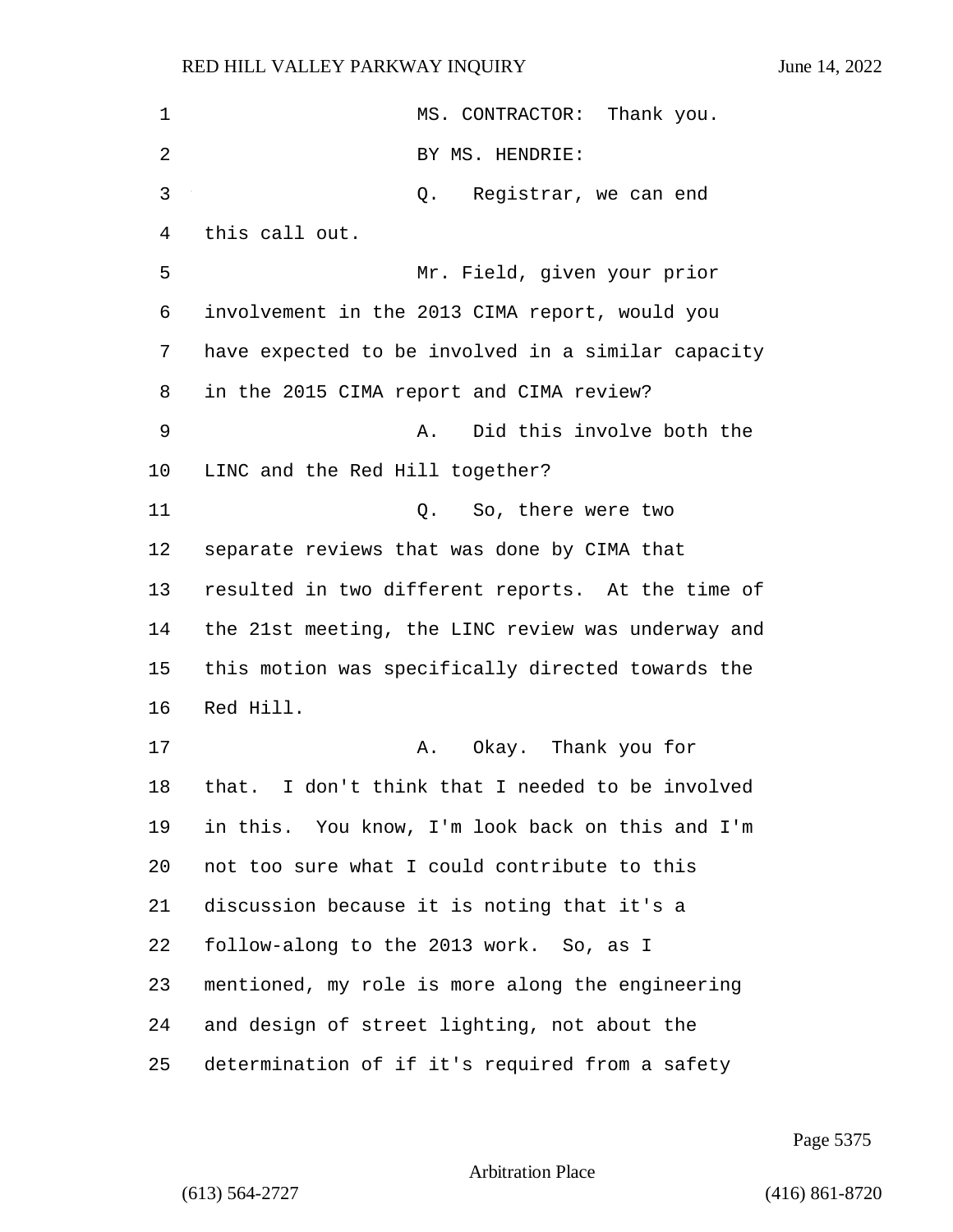lens. 2 So, based on the motion or, sorry, not the motion but the direction from council, it most definitely is talking about crash mitigation or, you know, collision analysis. And like I mentioned earlier, I'm kind of an impartial observer of this. My interest comes in to when I would be involved in implementing the design and construction of lighting. 10 So, in terms of this particular assignment, I'm not really sure what I would have been able to offer beyond what I already offered as far as the built-in structures and standards, that sort of thing. They already had that in hand. Related to this assignment, it does look to me like it's purely a traffic safety type assignment. 18 and the staff report that was submitted to council as a result of the 2015 CIMA review, did you have any involvement in the preparation or review of the staff report? 22 A. Not that I recall. 23 Q. Did you have any discussions with any of the staff in traffic regarding CIMA's findings or conclusions?

Page 5376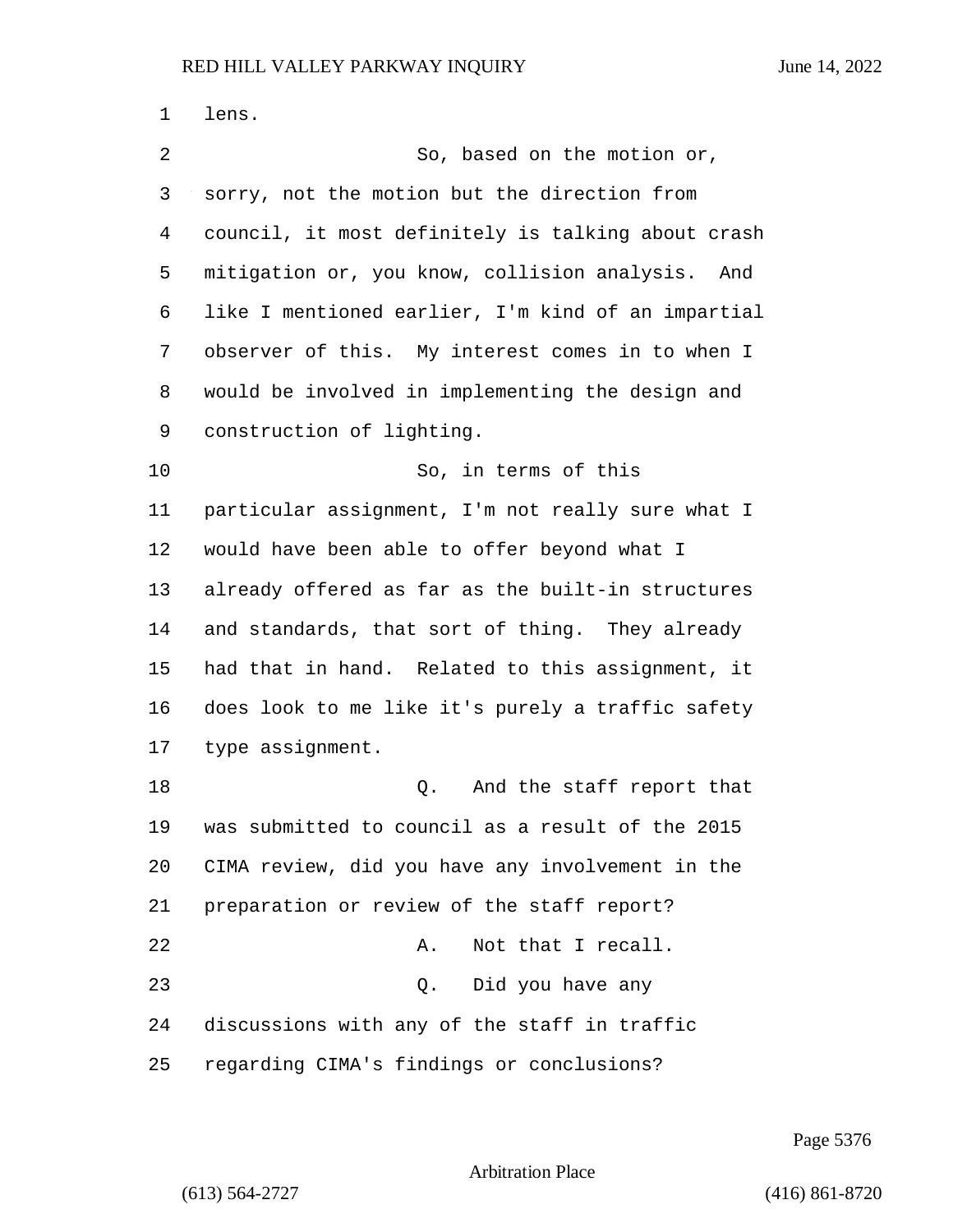| $\mathbf 1$ | Not that I recall, no.<br>Α.                      |
|-------------|---------------------------------------------------|
| 2           | Q. Registrar, if we could                         |
| 3           | call up HAM702. Thank you.                        |
| 4           | So, this is the final Red Hill                    |
| 5           | Valley Parkway Detailed Safety Analysis that CIMA |
| 6           | prepared. I just wanted to take you to one part   |
| 7           | of the report.                                    |
| 8           | Registrar, if we could go to                      |
| 9           | images 56 and 57.                                 |
| 10          | So, here, section 9.1.10 is                       |
| 11          | included in the Options for Consideration section |
| 12          | of CIMA's report. Thank you. I'll just give you   |
| 13          | a moment to review that. The first sentence there |
| 14          | says:                                             |
| 15          | "The collision review                             |
| 16          | found that the proportion                         |
| 17          | of non-daylight                                   |
| 18          | collisions is higher than                         |
| 19          | provincial and municipal                          |
| 20          | averages and a review of                          |
| 21          | MTO's policy and warrants                         |
| 22          | indicated that continuous                         |
| 23          | illumination is warranted                         |
| 24          | in the study area."                               |
| 25          | And then there's discussion of                    |

Page 5377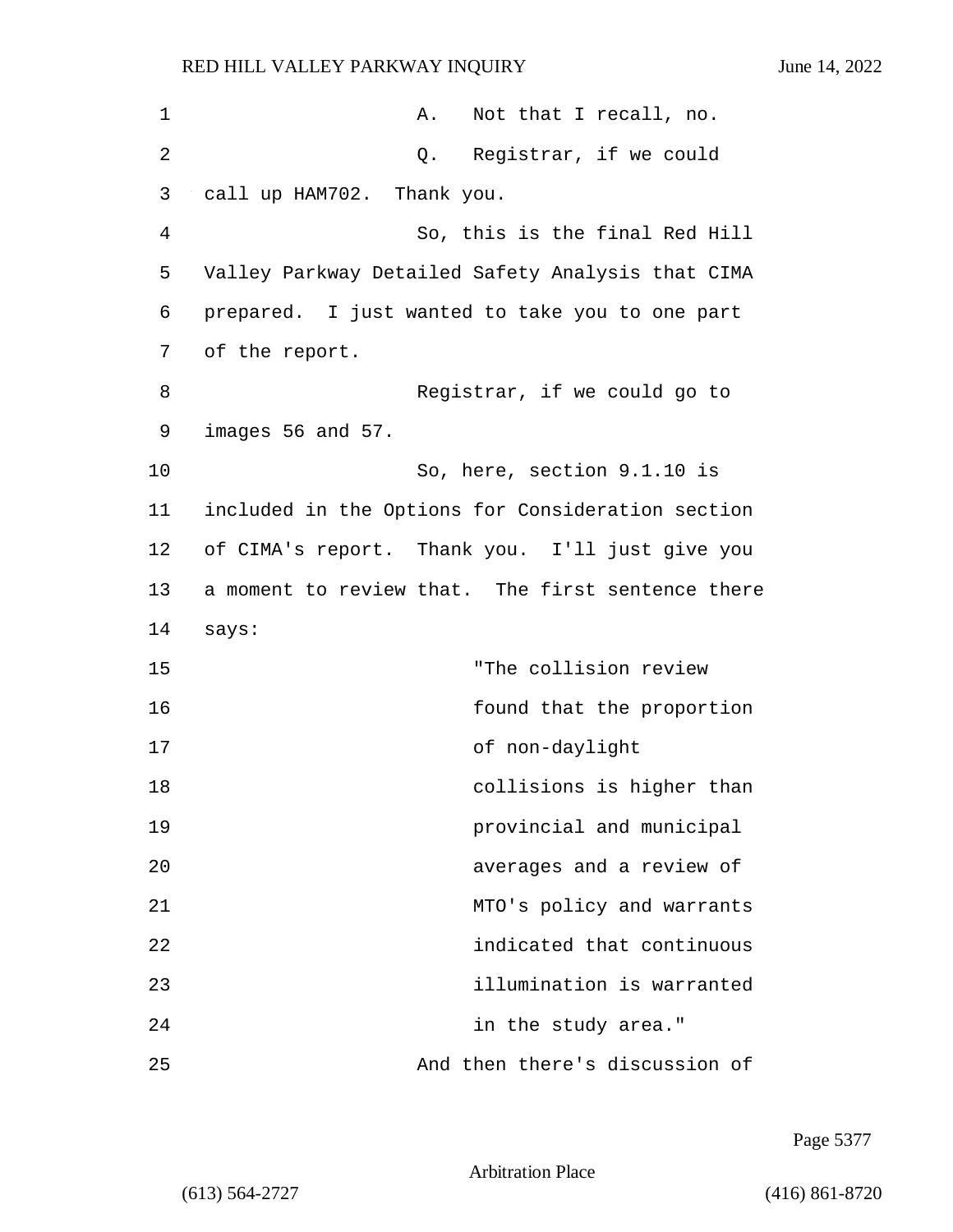| 1  | the other factors related to lighting there.       |
|----|----------------------------------------------------|
| 2  | I recall this for one<br>Α.                        |
| 3  | reason specifically, and it is a glaring mistake   |
| 4  | as far as I'm concerned.                           |
| 5  | Okay.<br>Q.                                        |
| 6  | \$810,000 to install<br>Α.                         |
| 7  | lighting on Red Hill is substantially understated. |
| 8  | To install lighting on the Red Hill is into the    |
| 9  | millions. And, like I mentioned before, having an  |
| 10 | understated value of the implementation cost       |
| 11 | really impacts the benefit to cost ratio output.   |
| 12 | I recall this, seeing this                         |
| 13 | number, after the fact, after it was presented to  |
| 14 | committee, and was surprised by how understated    |
| 15 | the cost estimate for installing lighting was.     |
| 16 | You weren't aware of this<br>Q.                    |
| 17 | at the time but it was sometime after the 2015     |
| 18 | report was submitted to council?                   |
| 19 | A. Correct.                                        |
| 20 | Thank you. Registrar, we<br>Q.                     |
| 21 | can end that call out.                             |
| 22 | And you'll see there in the                        |
| 23 | summary table on page 50 installing continuous     |
| 24 | lighting is listed as a long-term solution there   |
| 25 | with a cost of \$810,000?                          |

Page 5378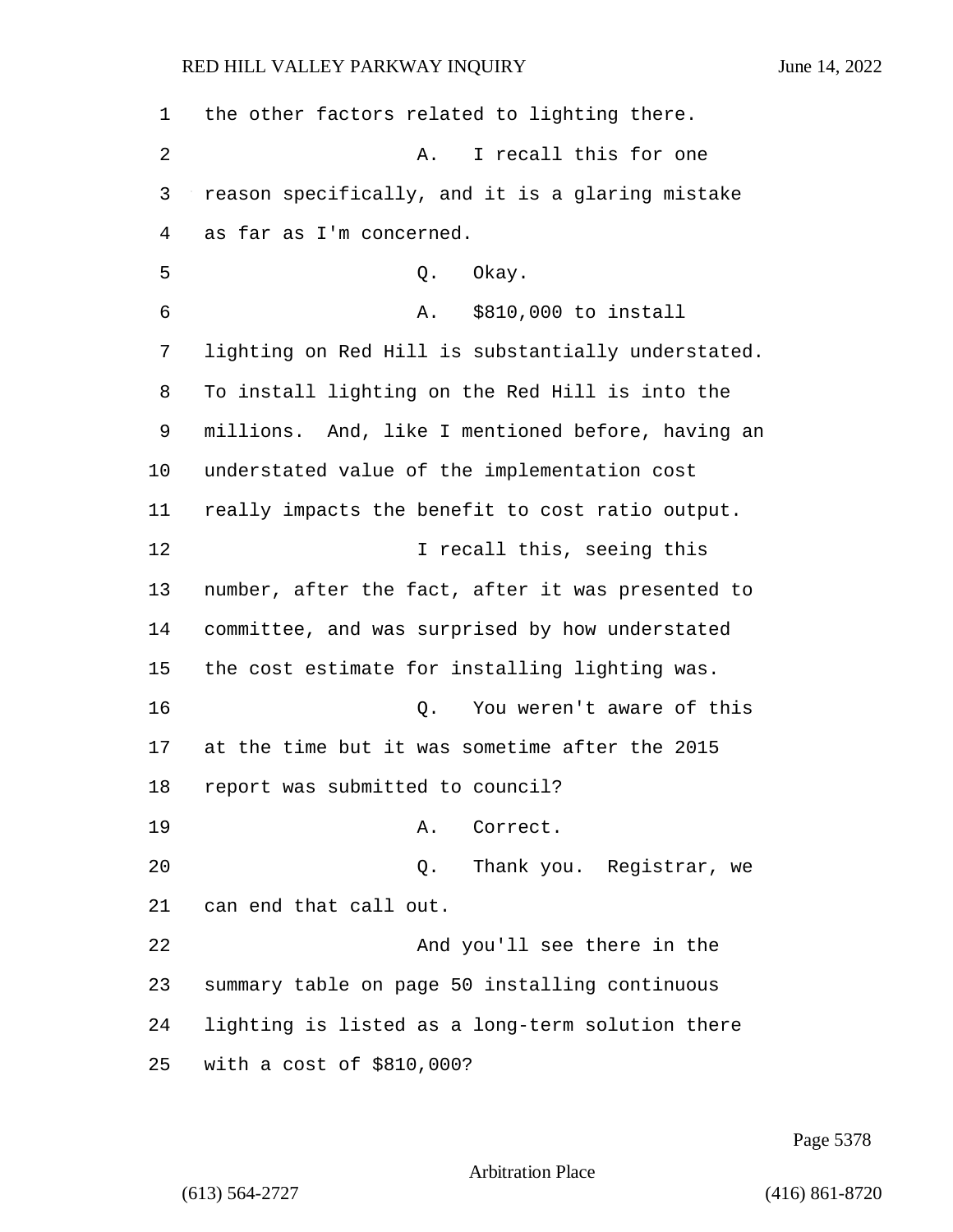| 1  | A. Correct, and then a                             |
|----|----------------------------------------------------|
| 2  | reference being made to more evaluation with       |
| 3  | reference to EA.                                   |
| 4  | Q. And do you recall if you                        |
| 5  | had any discussion with Mr. Moore about the CIMA   |
| 6  | 2015 report?                                       |
| 7  | A. No, I don't recall. I                           |
| 8  | don't believe I had any.                           |
| 9  | Q. Okay. Thank you. I note                         |
| 10 | that I've gone just slightly past our scheduled    |
| 11 | lunchtime. It's 1:04 and I'm moving on to a        |
| 12 | different topic now, so perhaps we should take our |
| 13 | lunch break.                                       |
| 14 | JUSTICE WILTON-SIEGEL: Okay.                       |
| 15 | We'll return at 2:20.                              |
| 16 | --- Luncheon recess taken at 1:04 p.m.             |
| 17 | --- Upon resuming at 2:21 p.m.                     |
| 18 | BY MS. HENDRIE:                                    |
| 19 | Q. So, Mr. Field, before the                       |
| 20 | lunch break we left off talking about the 2015     |
| 21 | CIMA report that was submitted to council or that  |
| 22 | was submitted to council at the December 7, 2015   |
| 23 | Public Works Committee meeting.                    |
| 24 | Registrar, if we could call up                     |
| 25 | CIM17450.1 and if you could call up images 1 and 3 |

Page 5379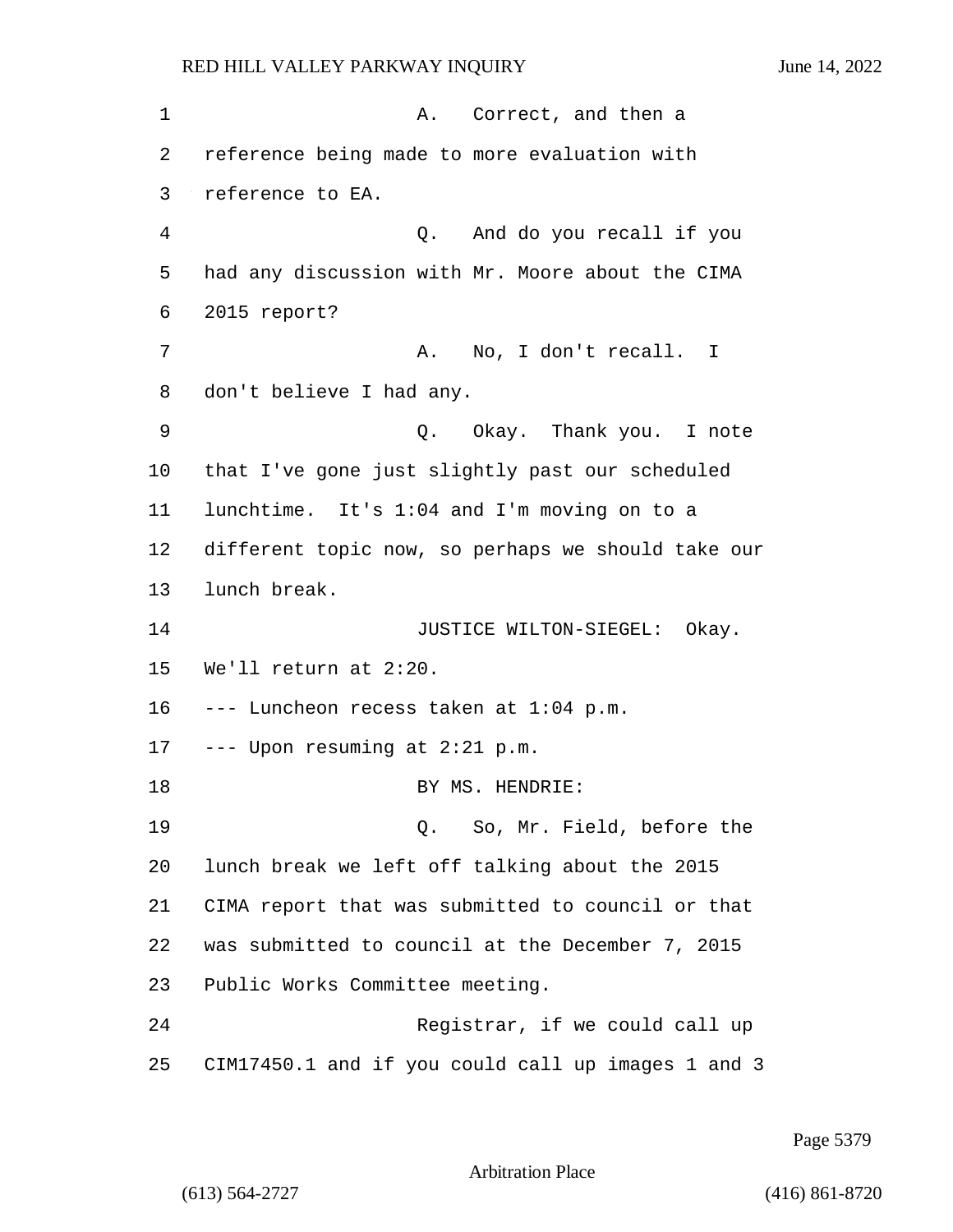of this document. 2 It's to two-page report, Mr. Field, but it's scanned, so image 2 is just a blank page. While we're waiting for -- 5 THE REGISTRAR: Sorry, 14? 6 MS. HENDRIE: 17450.1. 7 THE REGISTRAR: Thank you. 8 BY MS. HENDRIE: 9 Q. Mr. Field, this is a report that was submitted by Mr. Moore at the September 19, 2016 Public Works Committee meeting. It's an information report. 13 Registrar, if we could call up images 1 and 3 of this document, that will give us the full report. 16 You'll see there under Council Direction on image 1, it references the December 7, 2015 Public Works Committee meeting and that staff were directed to report back to the PWC with information about the costs and process of investigating an improved lighting system on the Red Hill Valley Parkway and the LINC. And that came as a response to the Public Works Committee's review and discussion on the LINC and Red Hill Valley Parkway safety reviews that CIMA

Page 5380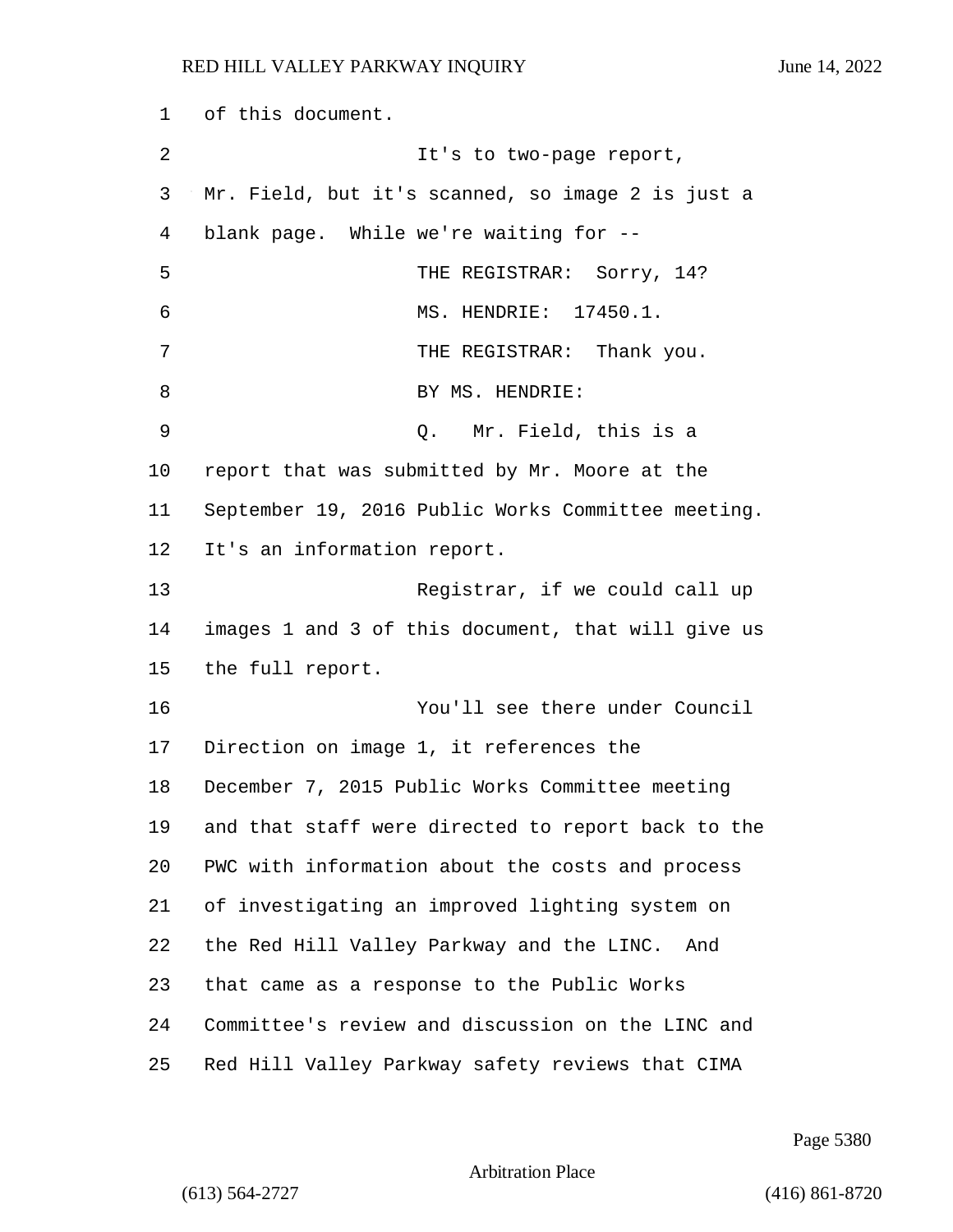1 did. 2 A. Okay. 3 Q. So, I take it, based upon the fact that this report was submitted by Mr. Moore, that this lighting item arising from the December 7 meeting, that was something that engineering services was responsible for? 8 A. Yeah. The process of investigating an improved lighting system and then we are reporting back, we being engineering services, to close out that request with this report, which details how that could be undertaken. 14 O. And specifically within engineering services, it was your section, the geomatics and corridor management section? 17 A. Correct. It's being prepared by -- I was the primary author and jointly with Gord McGuire as the secondary author and we were in the geomatics corridor management section in engineering services, correct. 22 Q. You just said you were the primary drafter of the report? 24 A. Yes, yeah. 25 Q. And what was

Page 5381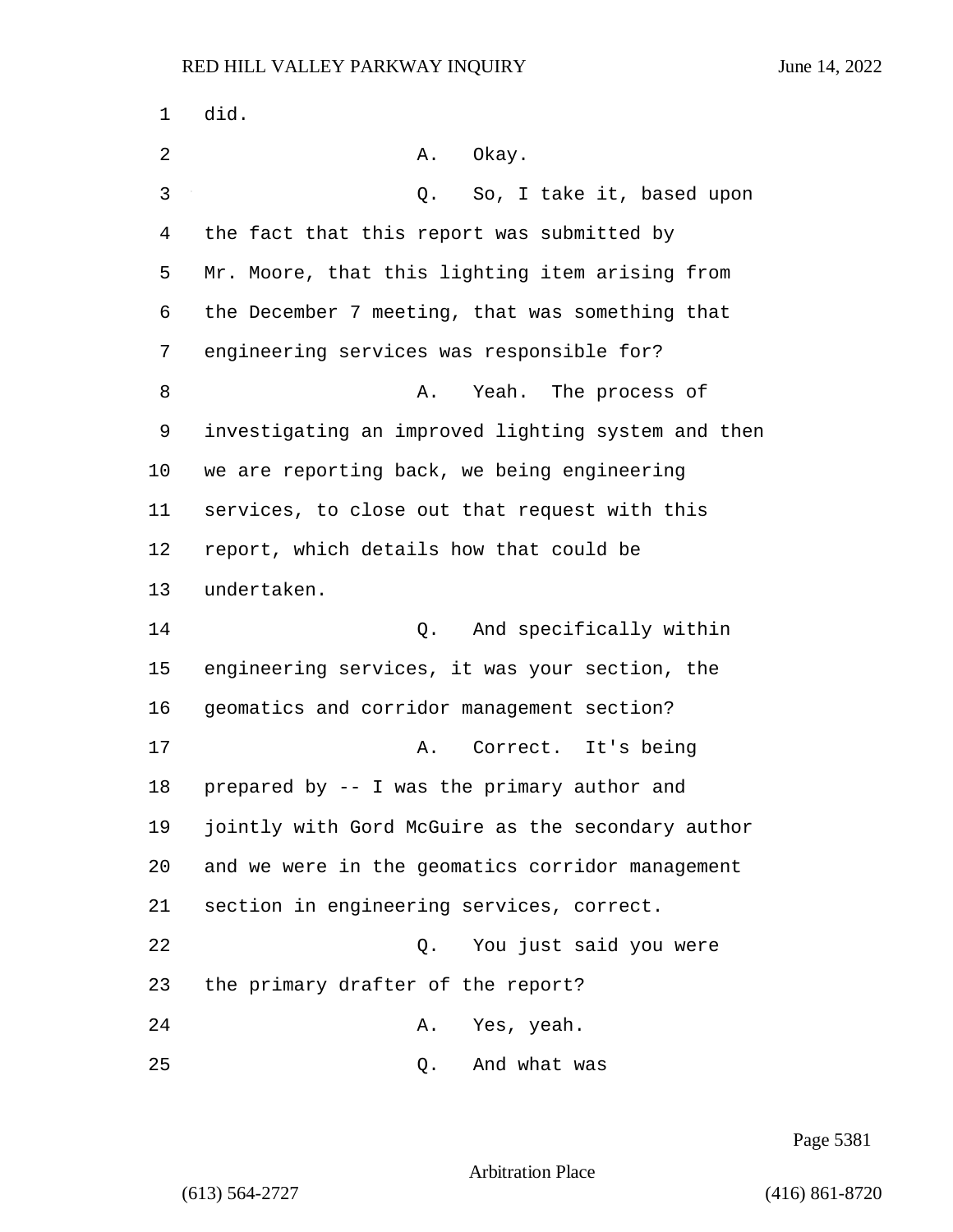Mr. McGuire's role in the preparation of the report? 3 A. He was secondary, so he was the manager of the section and so he would have been a contributor to the report, but I was the primary writer, from what I recall, and it would have gone through him for additions or revisions or subtractions before it was submitted on to the director for his review and approval. 10 Q. So, you took a first cut at writing the report and then you would have presented that to Mr. McGuire and he would have provided any comments if he had any? 14 A. Correct. 15 C. And then from there, once it was approved by Mr. McGuire, it would have gone up the chain to Mr. Moore. Is that right? 18 A. Correct. There's a formal process for preparing and submitting reports from the initial report writer to the manager to the director to the general manager. 22 Q. What was Mr. Moore's role in preparing the report? 24 A. He was, as kind of described on here, the submitter of the report to

Page 5382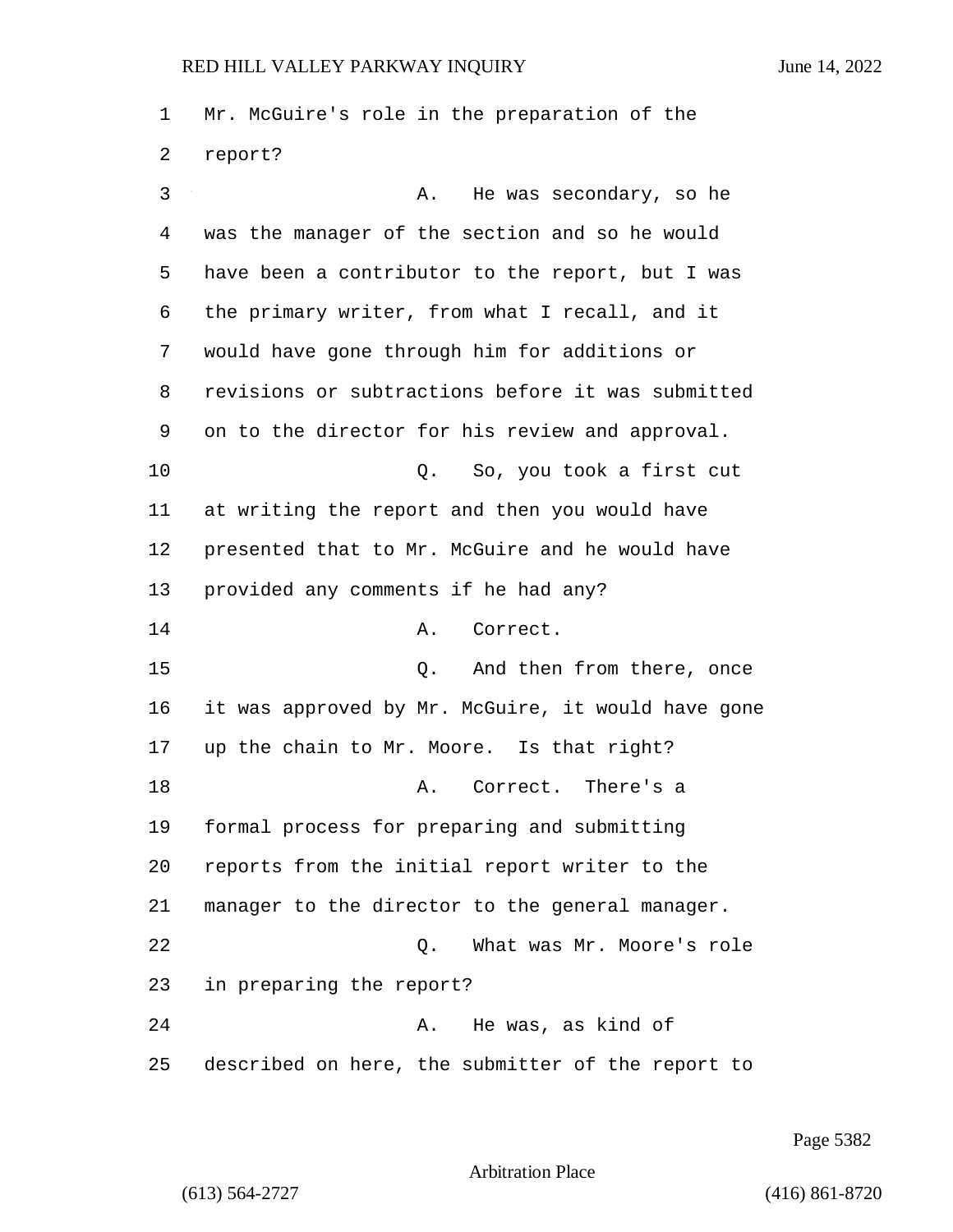| 1  | Public Works Committee, but also as a signatory,  |
|----|---------------------------------------------------|
| 2  | the approver of this report, so that's kind of -- |
| 3  | you know, he has the responsibility to make sure  |
| 4  | that the report is fulsome in attending to        |
| 5  | whatever item, in this case, a requirement from   |
| 6  | Public Works Committee to report back on          |
| 7  | something, so he has overall responsibility of    |
| 8  | kind of the closeout of this kind of report.      |
| 9  | On the first image, the<br>Q.                     |
| 10 | last paragraph, Registrar, if we could call that  |
| 11 | out, where it starts with:                        |
| 12 | "The original                                     |
| 13 | environmental                                     |
| 14 | assessments, EA,                                  |
| 15 | completed for the LINC                            |
| 16 | and RHVP included a                               |
| 17 | review of lighting.<br>It                         |
| 18 | was identified that                               |
| 19 | through the Red Hill                              |
| 20 | Creek Valley that                                 |
| 21 | lighting would have a                             |
| 22 | detrimental environmental                         |
| 23 | impact and lighting                               |
| 24 | restrictions were                                 |
| 25 | imposed."                                         |

Page 5383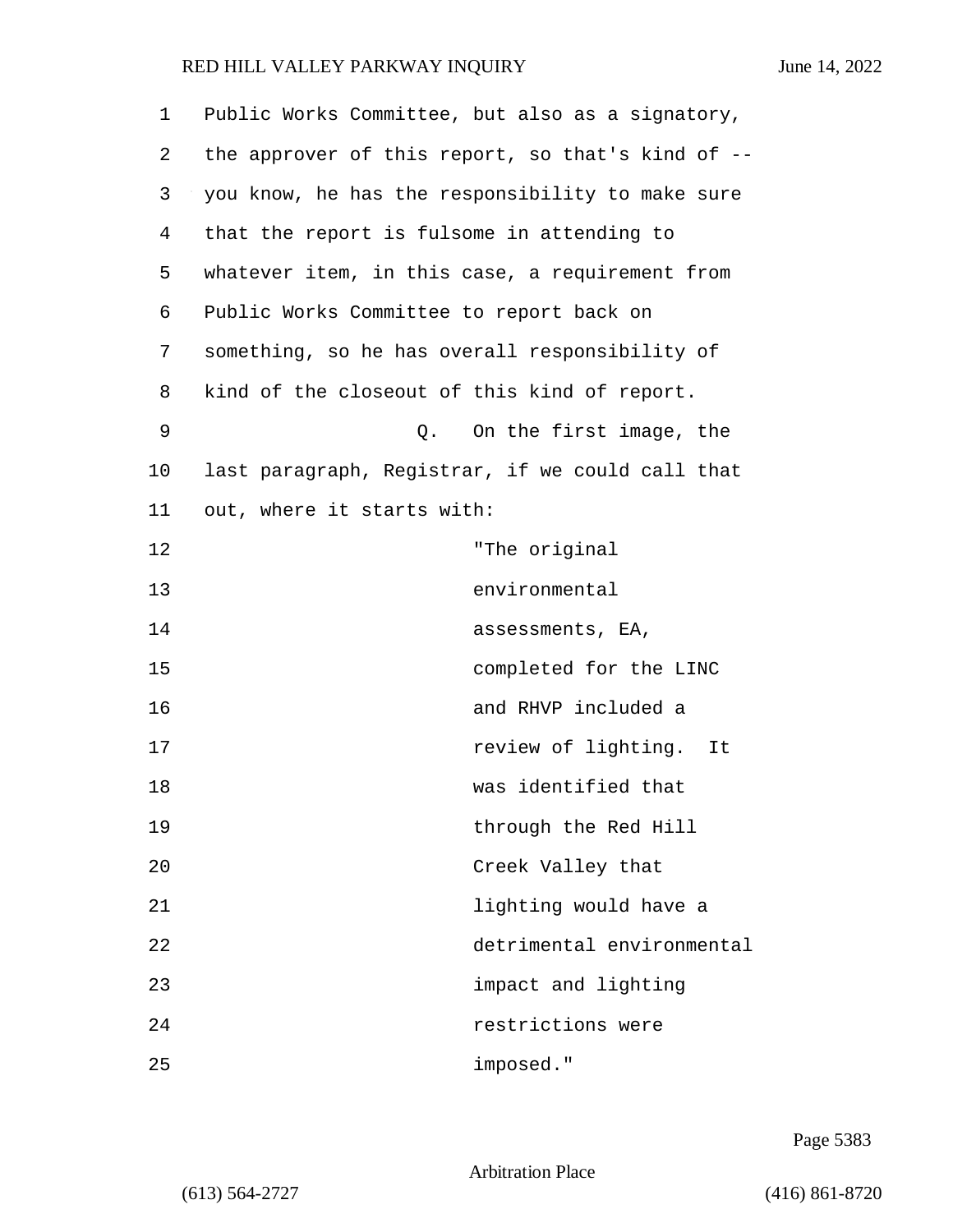1 As I understand it, did you write this content in the report? 3 A. I believe that I was the author of this content in this report and most of 5 it. 6 Q. And what did you base the statement that lighting restrictions were imposed? What was that based on? 9 A. So, this was based on conversations and information that had been delivered to me directly from Gary Moore to Gord McGuire and myself based on his knowledge and experience of the preparation of the EA and the design of the Red Hill. 15 Q. And what information did 16 Mr. Moore deliver to you and Mr. McGuire? 17 A. I don't recall specifically. I believe he provided a -- he did not provide the EA to us, but he did provide a supplementary document that, I believe, it's the Lura Consulting document that discusses the environmental constraints or the environmental components of that EA. I recall receiving that from Mr. Moore. 25 Q. Did you ask Mr. Moore to

Page 5384

Arbitration Place

(613) 564-2727 (416) 861-8720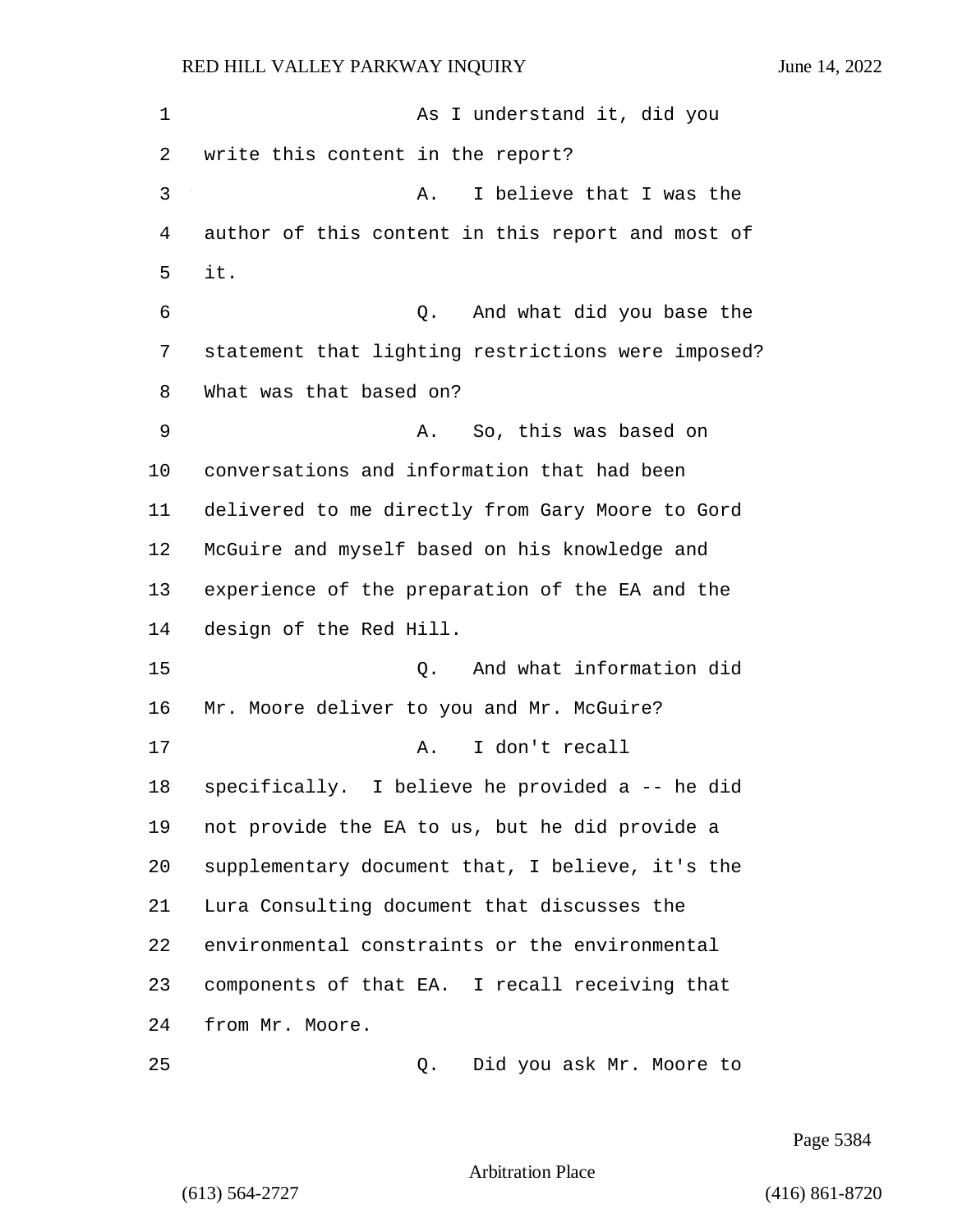provide you with the original EA or the full EA? 2 A. No, I did not ask him for the EA. You know, my understanding was that he was the City's engineer. He was deeply involved in the design of the Red Hill and he was, you know, my, in this instance, still being a project manager, my boss's boss's boss, so I took him on that basis based on what he was telling me, that that was accurate and was good enough to include in this report. **In the Lura Consulting**  content, despite not seeing the EA or asking for it, was in alignment with what this discussion was having here about what he had told me about it, as that document identifies the environmental concerns of lighting on the Red Hill, so those two things kind of combined in my mind was satisfactory. 19 Q. Okay. Thank you. Registrar, if you could close out that call out and -- sorry, if we could re-call up that. I was off on my reference. 23 In the last sentence or the last two sentences say: 25 "Decisions regarding

Page 5385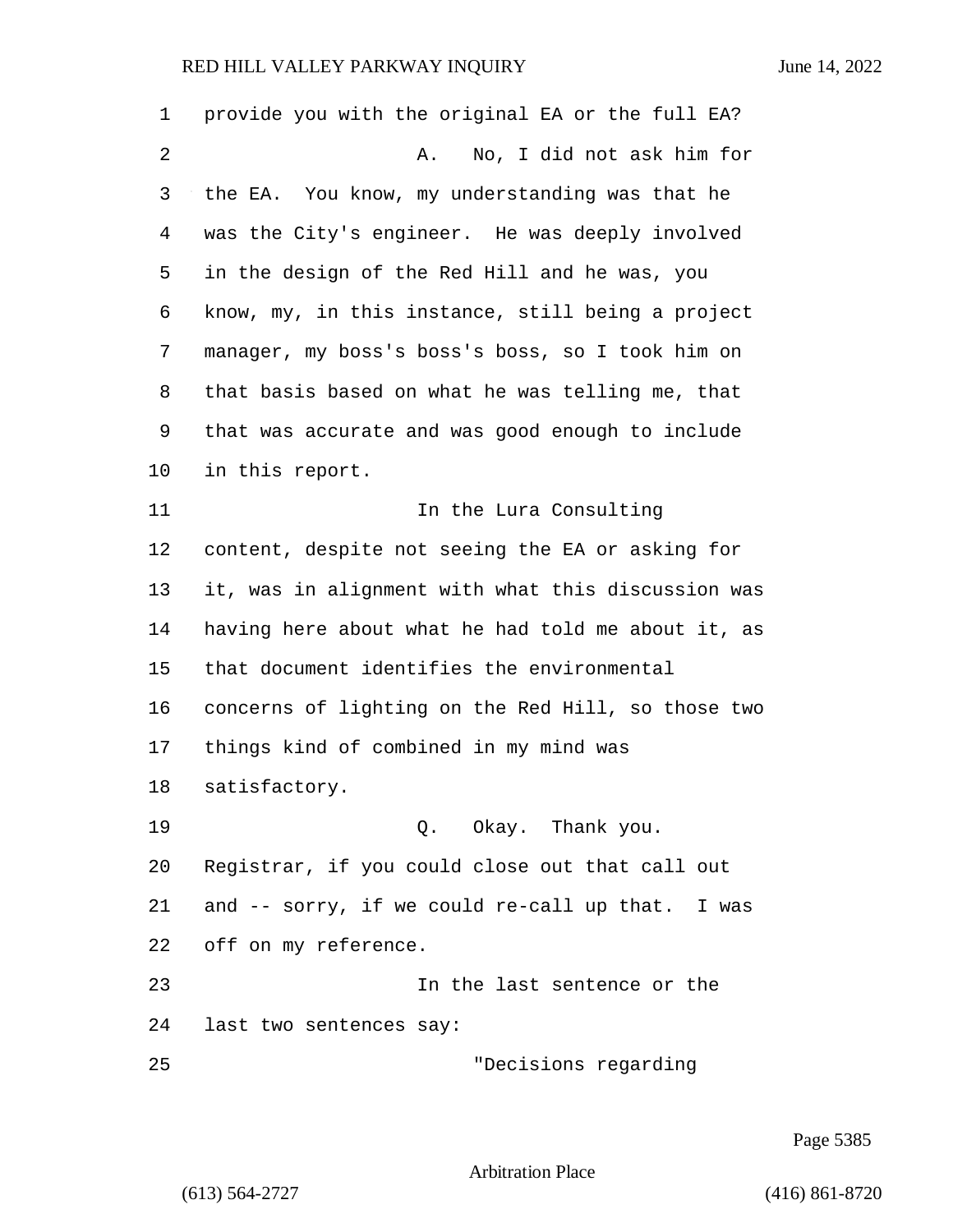| $\mathbf{1}$ | adding lighting on the                            |
|--------------|---------------------------------------------------|
| $\mathbf{2}$ | LINC and/or RHVP would                            |
| 3            | require renewing and                              |
| 4            | updating the original EAs                         |
| 5            | so that the impacts of                            |
| 6            | lighting could be                                 |
| 7            | re-examined. It would be                          |
| 8            | prudent to delay any such                         |
| 9            | EA review so that it may                          |
| 10           | be coupled with other                             |
| 11           | proposed changes, such as                         |
| 12           | widening of the LINC/RHVP                         |
| 13           | to six lanes."                                    |
| 14           | Did you also write that                           |
| 15           | content in the report?                            |
| 16           | Yeah. I would say that I<br>Α.                    |
| 17           | wrote that in the report, but I think I mentioned |
| 18           | earlier my experience and my input into EAs was   |
| 19           | limited and this content, similar to the sentence |
| 20           | above it, was based on information that I was     |
| 21           | given by Gord or a combination of -- sorry, Gary  |
| 22           | Moore or a combination between Gord McGuire and   |
| 23           | Gary Moore, so I wouldn't have any insight into,  |
| 24           | say, the widening of the LINC or Red Hill or      |
| 25           | anything like that. This would have been          |

Page 5386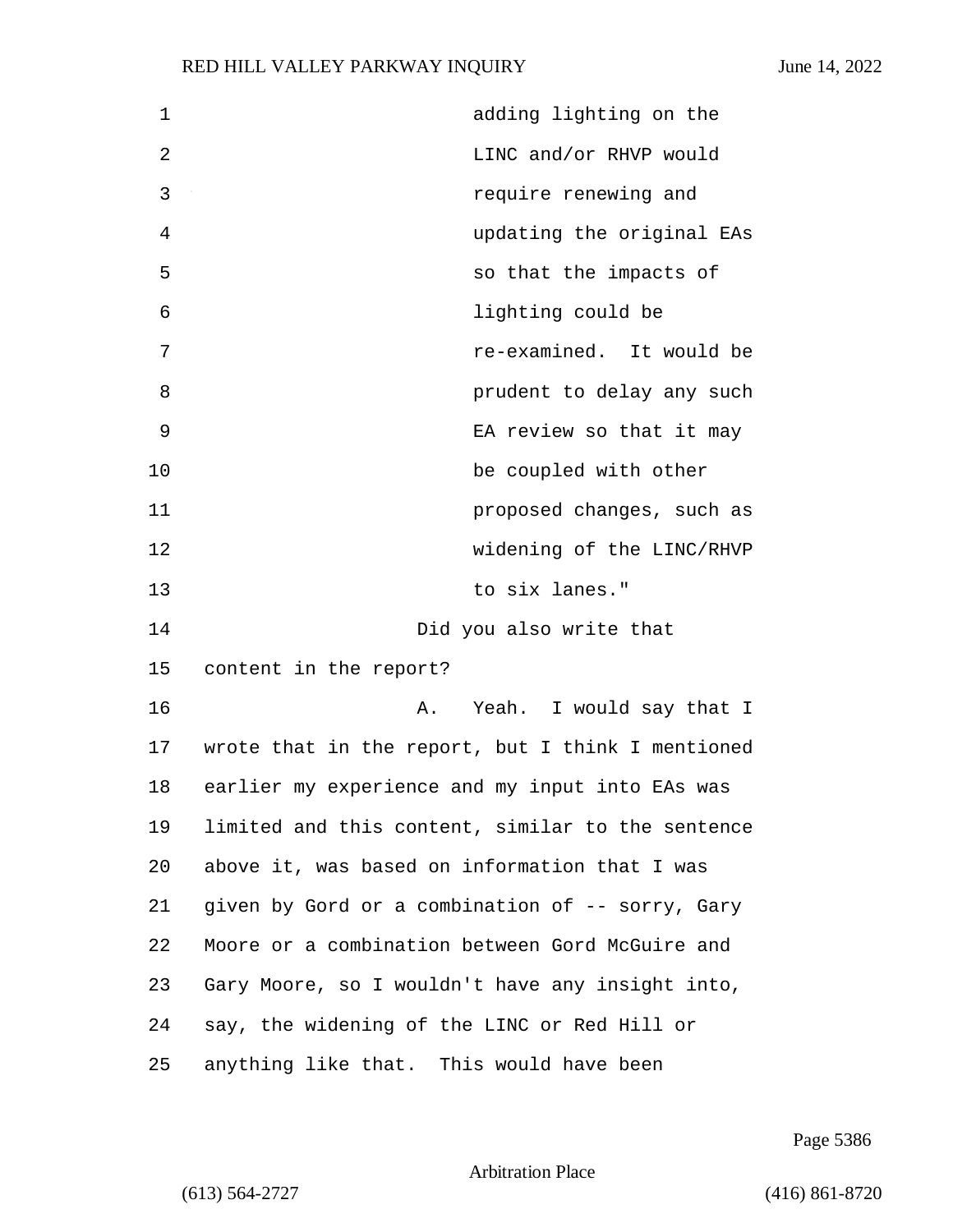information that was provided to me to aid in writing this report. 3 Q. So, the information about it being prudent to delay any such EA review, that was information that was provided to you either by Mr. Moore or Mr. McGuire? 7 A. Correct. 8 and the timing here, what was your understanding of what the timeline would be for the other proposed changes, such as the widening? 12 A. That's hard to answer. I'm not too sure if I can recall what my understanding of the timing would be at this moment in 2016, but I believe there was revision or a renewal of the transportation master plan that had something to do with determination of the expansion of the LINC and Red Hill, but I don't recall specifically or can comment on what my knowledge was at that very moment. 21 Q. And what was your understanding of why looking into the EA should be delayed? 24 A. The EA is a considerable undertaking and an EA would be required to look at

Page 5387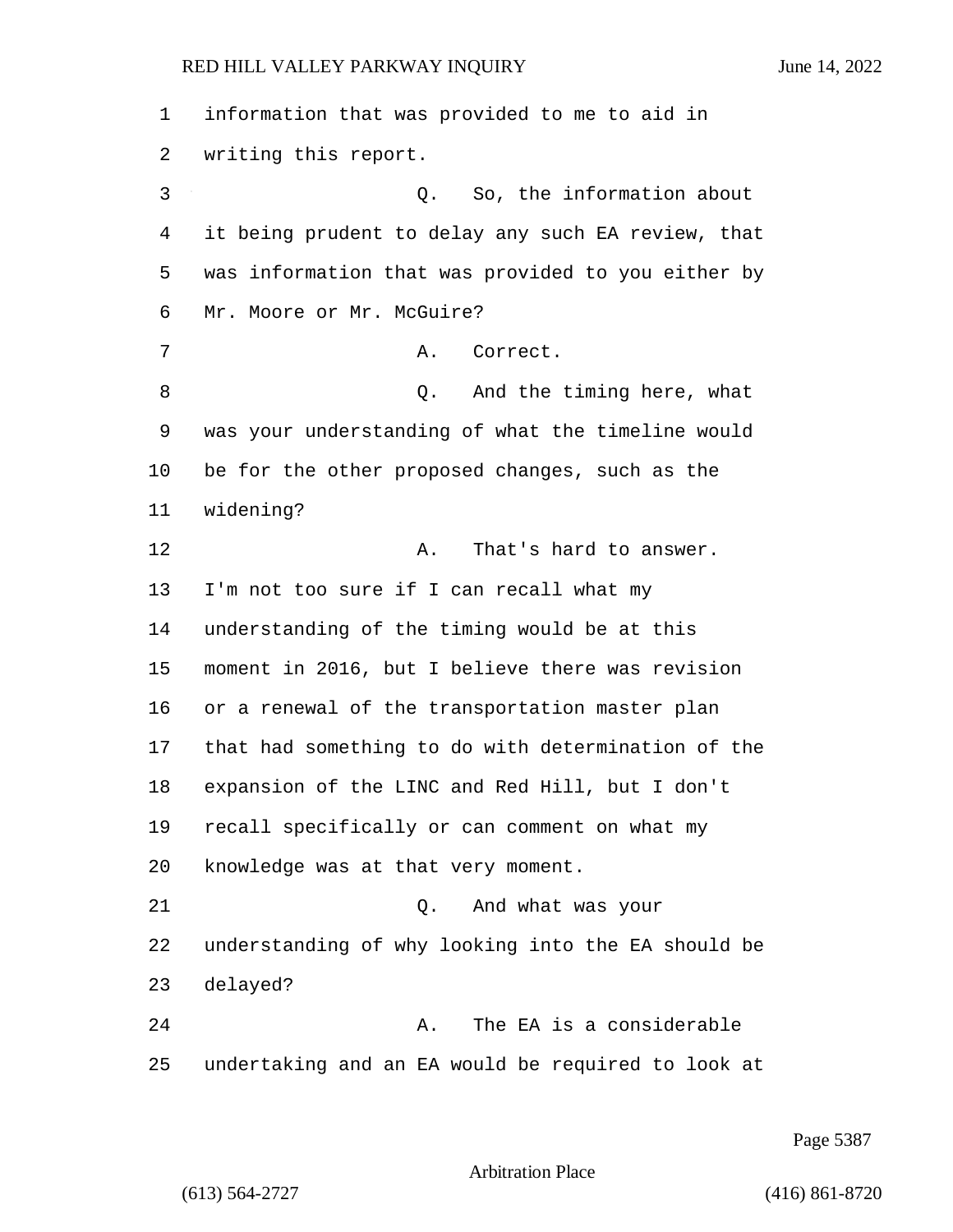| 1  | the other work or look at widening or any other    |
|----|----------------------------------------------------|
| 2  | changes to the LINC and Red Hill, so this is just  |
| 3  | making reference to those two things should be     |
| 4  | combined together. And then this discussion also   |
| 5  | shows up with a bit more expanded explanation      |
| 6  | within the CIMA report that I undertook, which did |
| 7  | a deeper dive into the implications of the EA or   |
| 8  | undertaking another EA.                            |
| 9  | We'll come to that.<br>Q.                          |
| 10 | Registrar, if we could end that call out now and   |
| 11 | if we could call out the last paragraph on         |
| 12 | image 2.                                           |
| 13 | So, this paragraph references                      |
| 14 | that the study that CIMA or the work that CIMA had |
| 15 | done looking into lighting, there was a more       |
| 16 | fulsome review and business analysis required in   |
| 17 | order to understand the benefits, risks and        |
| 18 | challenges of adding continuous lighting and that  |
| 19 | the approximate cost of that study would be        |
| 20 | \$100,000?                                         |
| 21 | Correct.<br>Α.                                     |
| 22 | In drafting this<br>Q.                             |
| 23 | paragraph, what did you understand the more        |
| 24 | fulsome review would include or would involve?     |
| 25 | Yeah.<br>Α.<br>An                                  |

Page 5388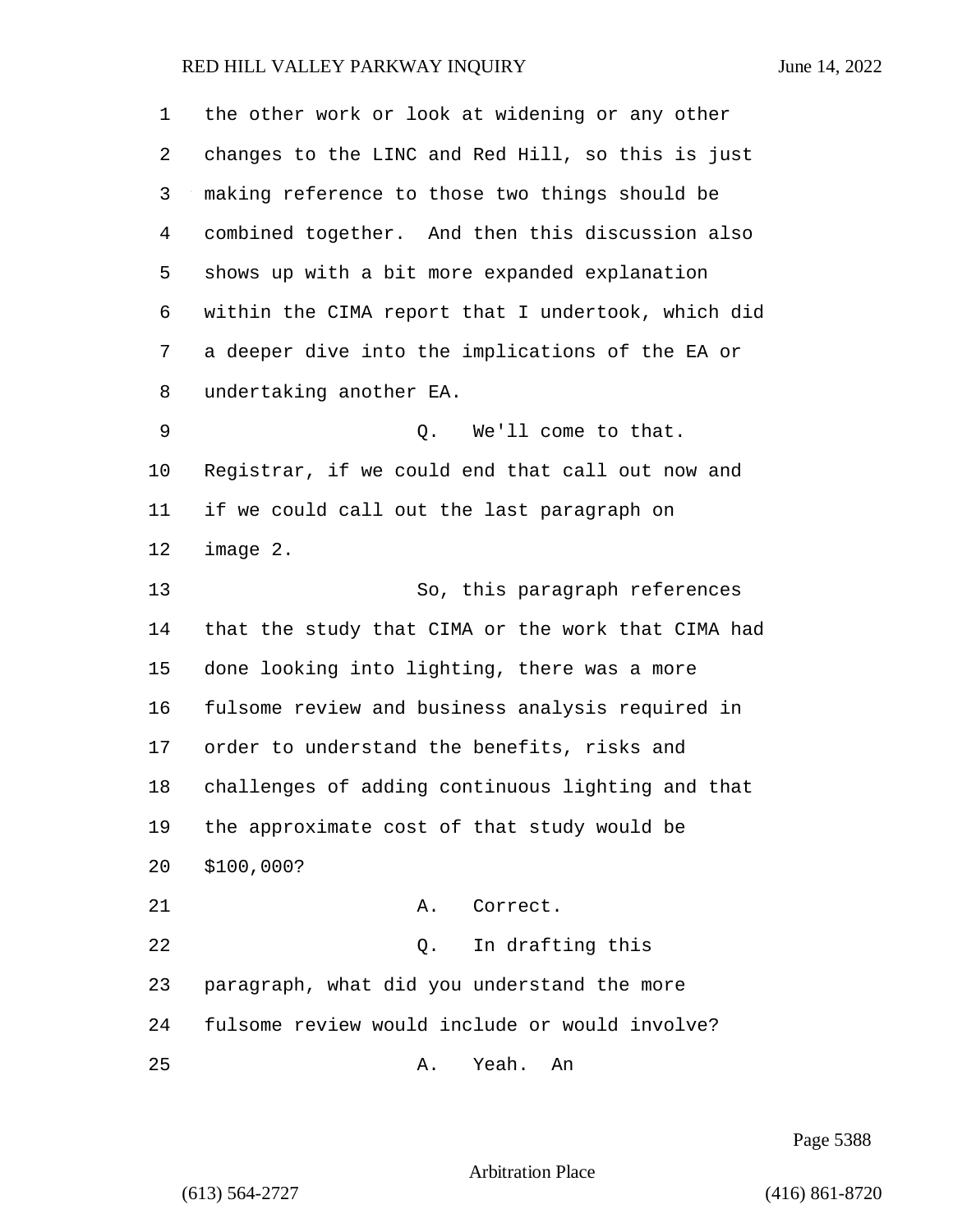| 1  | all-encompassing review to understand what          |
|----|-----------------------------------------------------|
| 2  | implementation of lighting would take, so I made    |
| 3  | reference to the EA, so what did that actually      |
| 4  | mean? What were the parameters within the EA or     |
| 5  | What were those design constraints? How can<br>not? |
| 6  | we satisfy them?                                    |
| 7  | We spoke earlier about some of                      |
| 8  | the physical design challenges of things like the   |
| 9  | Hydro One line or otherwise, to deal with those     |
| 10 | ones, and to have, you know, a succinct             |
| 11 | understanding of what it would be and what would    |
| 12 | be involved in undertaking a large project, like    |
| 13 | installing lighting on the Red Hill.                |
| 14 | So, the other two studies just                      |
| 15 | kind of touched on it on a higher level             |
| 16 | perspective and then this study would dive really   |
| 17 | deeply into understanding all of the                |
| 18 | considerations and needs for doing this large of a  |
| 19 | project.                                            |
| 20 | Q. Registrar, if we could                           |
| 21 | close out this call out and go back to overview     |
| 22 | document 7, page 109.                               |
| 23 | You'll see here, Mr. Field,                         |
| 24 | that as a result of the report that we just looked  |
| 25 | at, there was a motion passed by the Public Works   |

Page 5389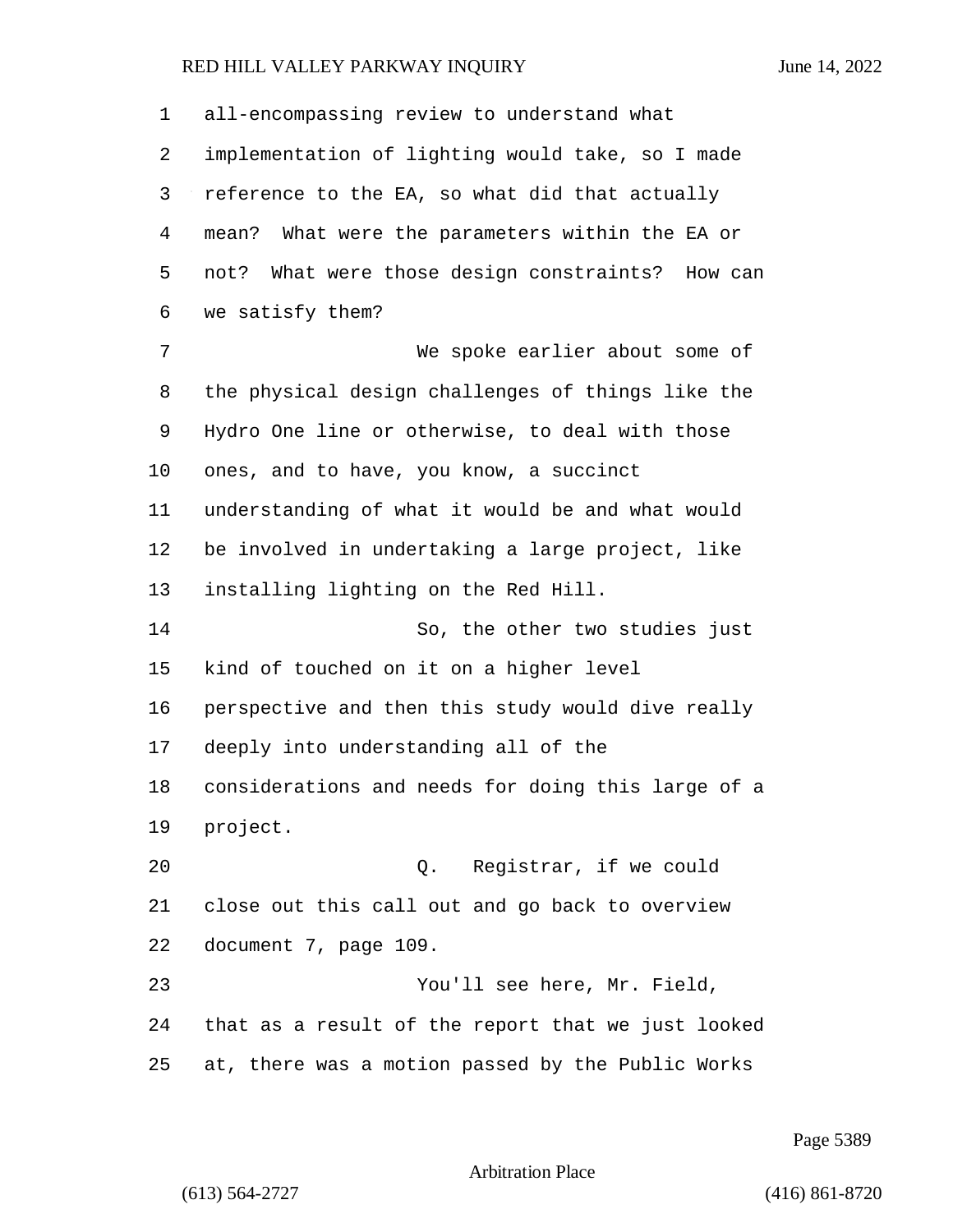Committee and in that item B was that staff be directed to undertake a comprehensive study of lighting opportunities on the RHVP at an estimated cost of \$100,000 and that the matter be referred to the 2017 capital budget process for consideration. 7 So, am I correct that the referral to the capital budget process, was that the funding for the study? 10 A. Correct. So, the report that we put forward was an information report. We didn't make any recommendations or anything. It was just kind of answering the question: What would be required? And the conclusion of that was another study needed to be done, so this is council's reaction to that saying, okay, you have our permission, our direction, to do that and submit the funding for that project for consideration as part of the 2017 capital budget deliberation process. 21 Q. So, the green light for the study, but you didn't have the money in order to be able to action that study. Is that right? 24 A. That is correct. So, B is direction to undertake the study, and C is a

Page 5390

### Arbitration Place

(613) 564-2727 (416) 861-8720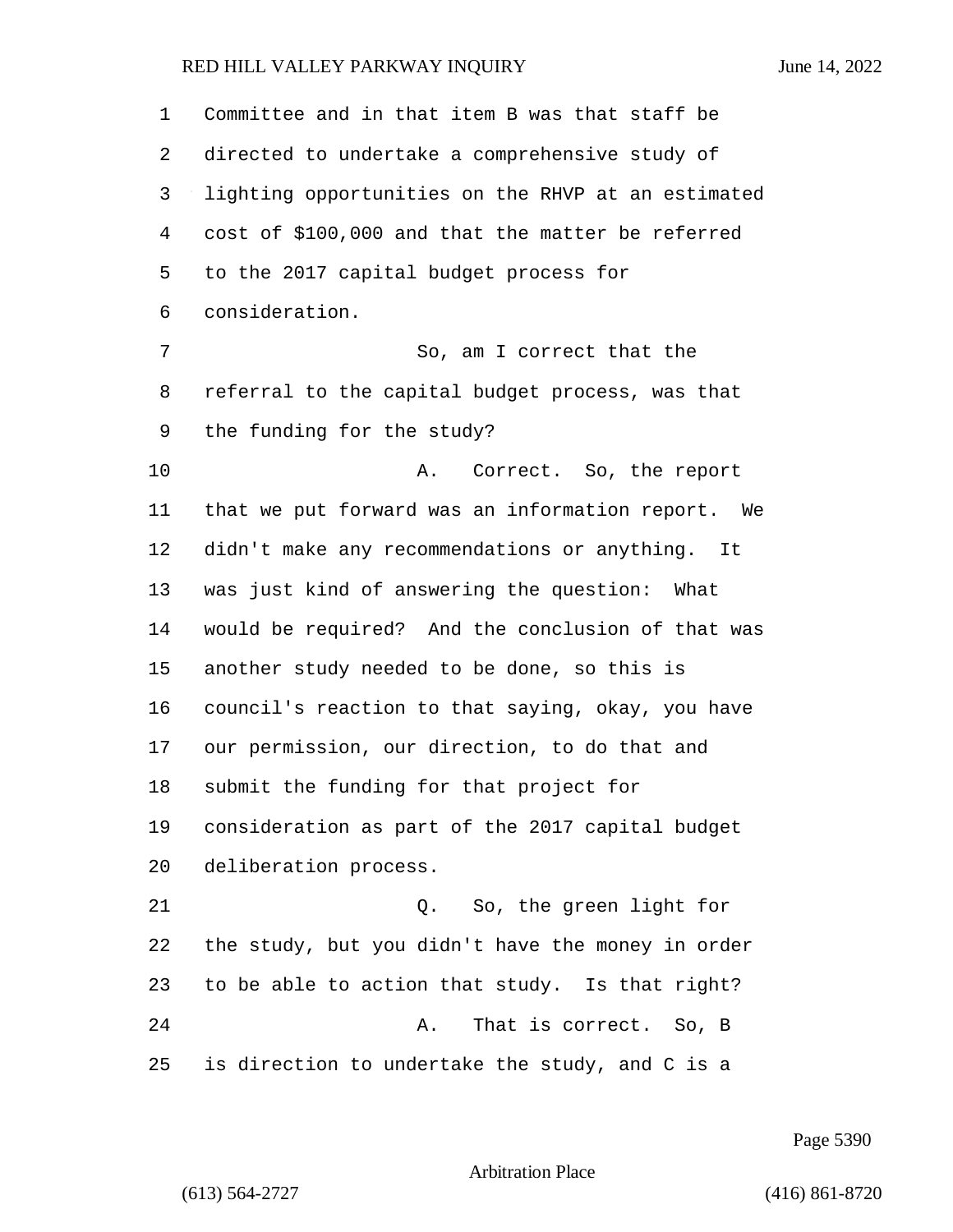request to or direction to make a request for funding to undertake the study. 3 Q. So, once the money comes in, you've already got the green light to initiate the study. Right? 6 A. That's correct, yes. 7 0. And I note that in this direction there's no date that council asked staff to report back by this time. What was your understanding of what the timeline of the project would be once funding was awarded? 12 A. Yes. There's no date to report back on and council will sometimes add dates into the motions if they can define a timeline that they want to report back. This one doesn't have it. 17 So, obviously motions with deadlines baked into the motion obviously have priority over ones that do not, so this one doesn't include that kind of completion date on it. So, in terms of the timelines for completion, obviously it could not be undertaken pre-2017, so go through the process to acquire the funding and then undertake the project from there on off, but I didn't have -- there was no indication as far as

Page 5391

Arbitration Place

(613) 564-2727 (416) 861-8720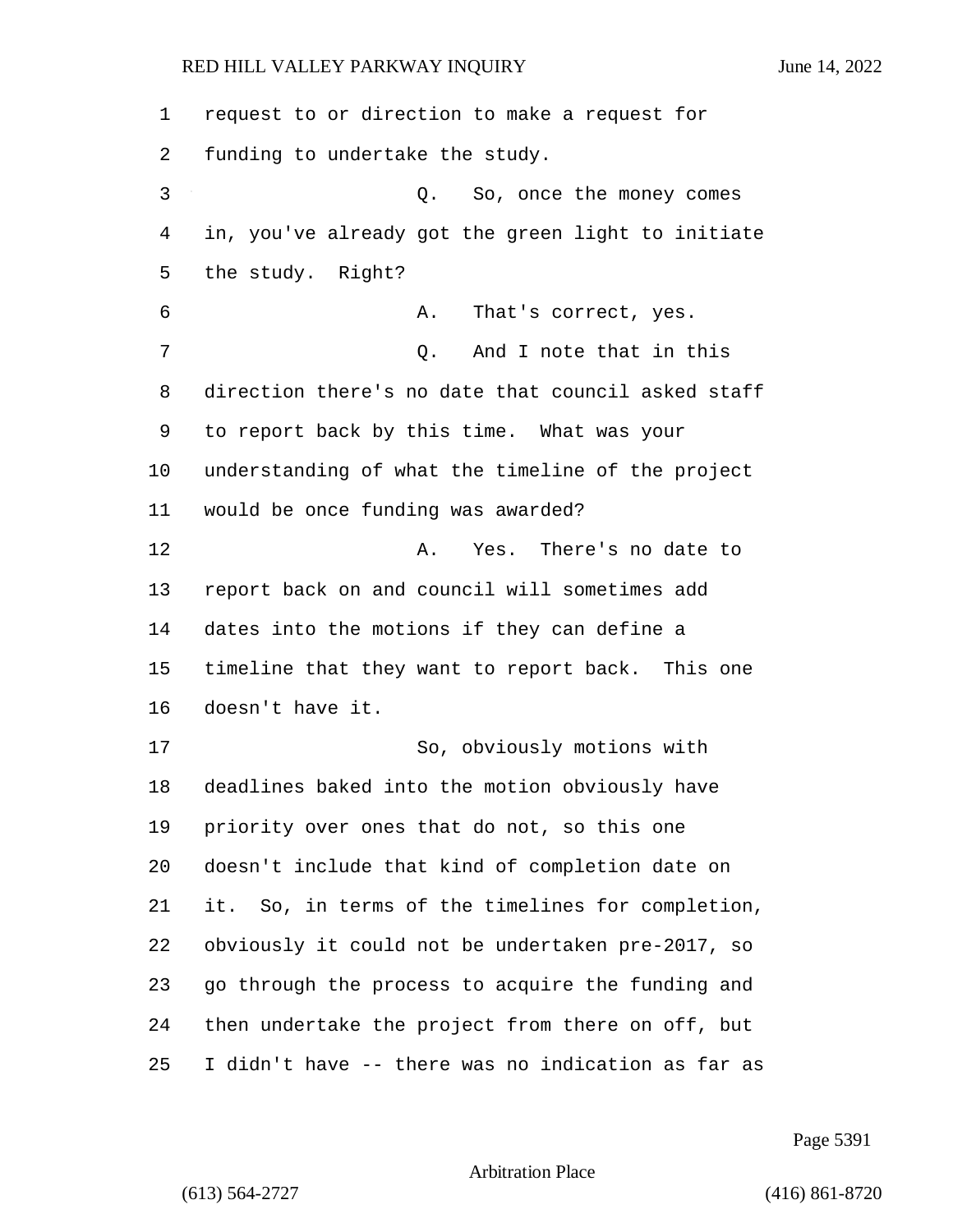what the timeline was to wrap this up, but all things considered, though, you know, you want to undertake or follow up with the direction of council in a timely manner. 5 Q. Registrar, if we could call up HAM44429. 7 So, this is a 2017 to 2041 capital budget project detail sheet and the project name there is "Lincoln M. Alexander and Red Hill Valley Parkway Lighting Study." Am I right that this is the capital budget request that would flow from that motion that we just looked at? **A.** That's correct, and this sheet was prepared or would have been prepared after that council meeting in 2016 and then submitted as part of the 2017 capital budget deliberation process for counsel. 19 Q. Was it you that would have prepared this budget sheet or somebody else in another division? 22 A. I would have aided in preparing this, but I wouldn't directly prepare this budget sheet. This would be other staff in engineering services that are more on the

Page 5392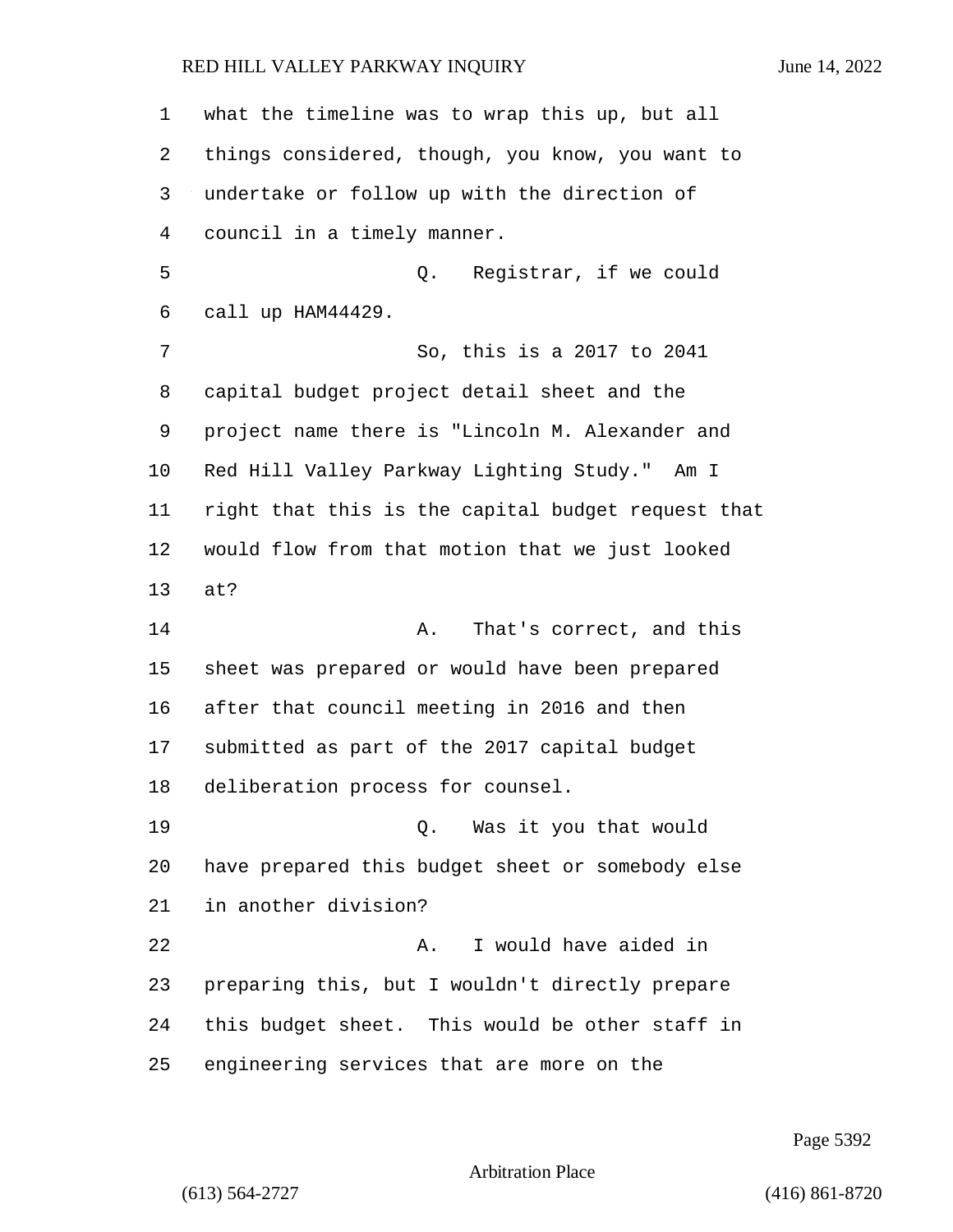financial side. 2 C. And in terms of when the timing on when the capital budget would have been approved, when in the year does that happen? 5 A. The capital budget deliberations typically occur within the latter part of the year, and I believe that in 2017 the capital budget was approved by council in late December 2016. 10 Q. Okay. So, it was approved in late 2016 for the 2017 year. Is that right? 13 A. Correct. 14 Q. So, engineering services would have had and your group would have had the green light in terms of the funding or in terms of the council motion to conduct the study and now you would have had the funding as of late 2016? 19 A. The funding wouldn't become active until 2017, so it is to be spent within the timeframe or within, sorry, beginning in 2017. There's some other factors on the backside or the back end of the process where these budgets need to be loaded by the financial section before they're available to us or anyone

Page 5393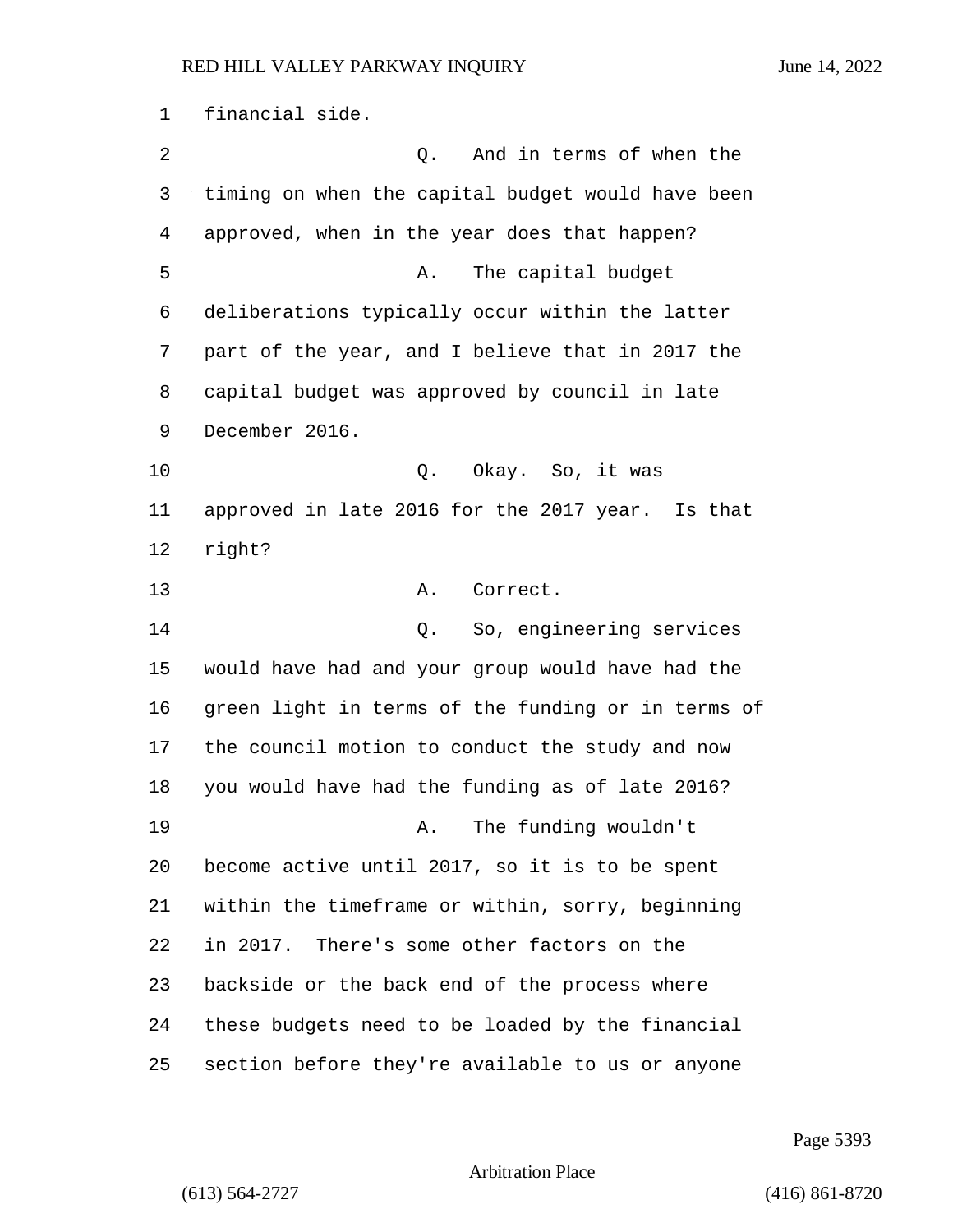| 1  | who wants to spend a budget for that to be loaded. |
|----|----------------------------------------------------|
| 2  | So, I believe that the budget was loaded for 2017  |
| 3  | in early to mid-January, and then after that would |
| 4  | have been loaded, then we would have had the       |
| 5  | ability to spend against it.                       |
| 6  | Q. So, early 2017, what                            |
| 7  | steps at that point, once funding had been         |
| 8  | approved, did staff take, did you take, to         |
| 9  | initiate this, the consultant review?              |
| 10 | We did not start this<br>Α.                        |
| 11 | consulting review for quite some time. During      |
| 12 | this timeframe, we were undertaking -- the street  |
| 13 | lighting section was undertaking a large project   |
| 14 | where we were retrofitting 20,000 street lights    |
| 15 | from old technology to LED technology, and that    |
| 16 | was consuming the street lighting section beyond   |
| 17 | 100 percent capacity and it was understood within  |
| 18 | the management team and with council as well that  |
| 19 | that LED retrofit project was a priority for       |
| 20 | Public Works. And in conversations of preparation  |
| 21 | for the beginnings of that project, which the      |
| 22 | planning started in 2015, that because of the      |
| 23 | resourcing needs and the prioritization of that    |
| 24 | project, that it was noted that other projects     |
| 25 | that the street lighting team would undertake      |

Page 5394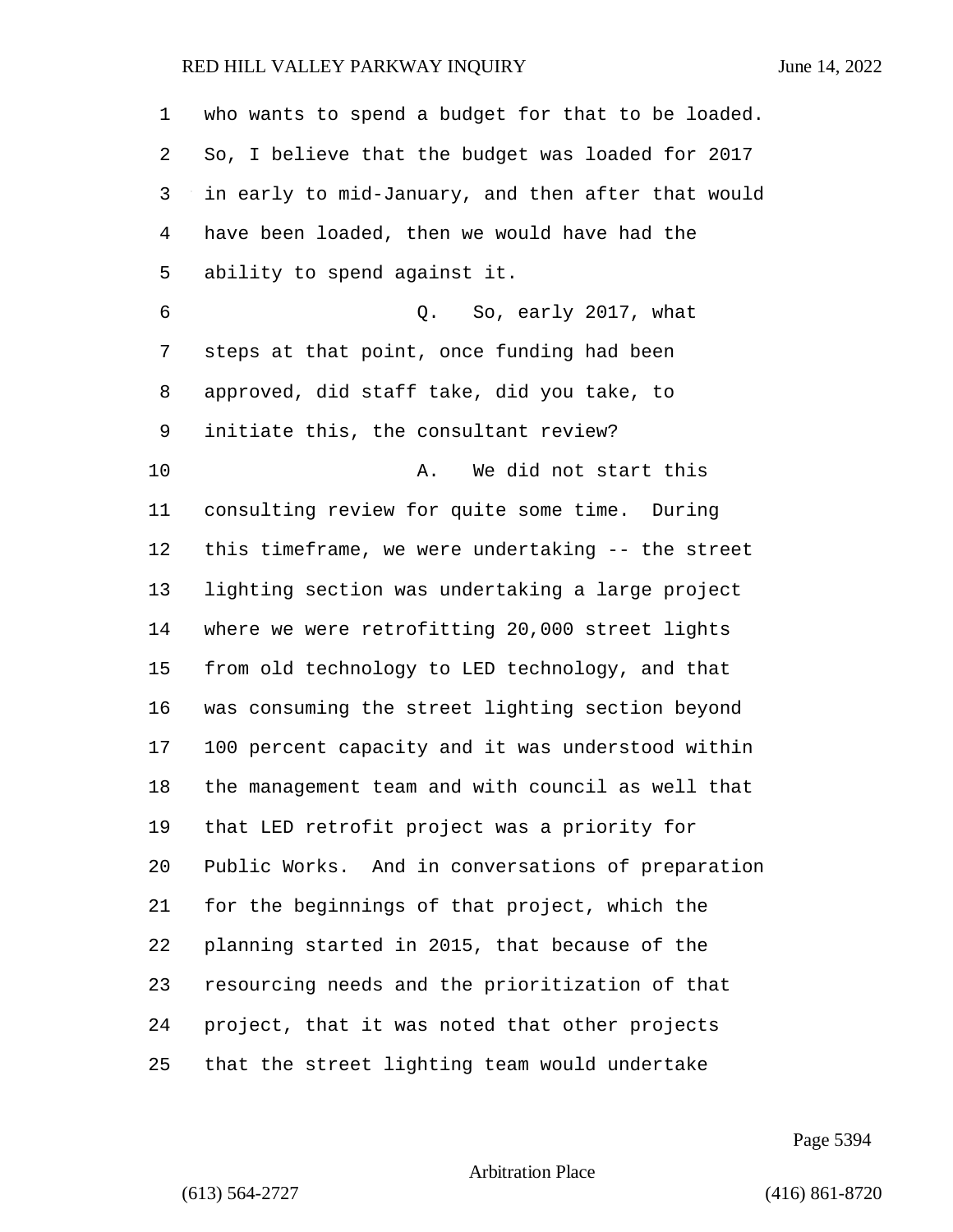| 1  | would be or could be delayed because of the        |
|----|----------------------------------------------------|
| 2  | prioritization and the needs of the larger LED     |
| 3  | protect, so that caused delay to undertaking this  |
| 4  | study until the point in time in which the large   |
| 5  | LED retrofit project, I would define it kind of    |
| 6  | towards the end of it where resources started      |
| 7  | freeing up. So, that, like I mentioned, created a  |
| 8  | delay for the ability for us to undertake a        |
| 9  | consulting assignment while we were doing that     |
| 10 | large project.                                     |
| 11 | Is that the LAMP project?<br>Q.                    |
| 12 | Correct. The acronym for<br>Α.                     |
| 13 | it was LAMP, that's right.                         |
| 14 | And you said it was<br>Q.                          |
| 15 | noted. Is that something you noted as the project  |
| 16 | manager?                                           |
| 17 | In this point in time,<br>Α.                       |
| 18 | so -- yeah, I was making the transition from       |
| 19 | project manager to senior project manager in 2017, |
| 20 | I believe, and through the -- so, we had           |
| 21 | undertaken another previous retrofit in 2015 and   |
| 22 | this was phase 2 of that, so that after this       |
| 23 | project, all of the street lights across the City  |
| 24 | would be upgraded to LED.                          |
| 25 | And through the development                        |

Page 5395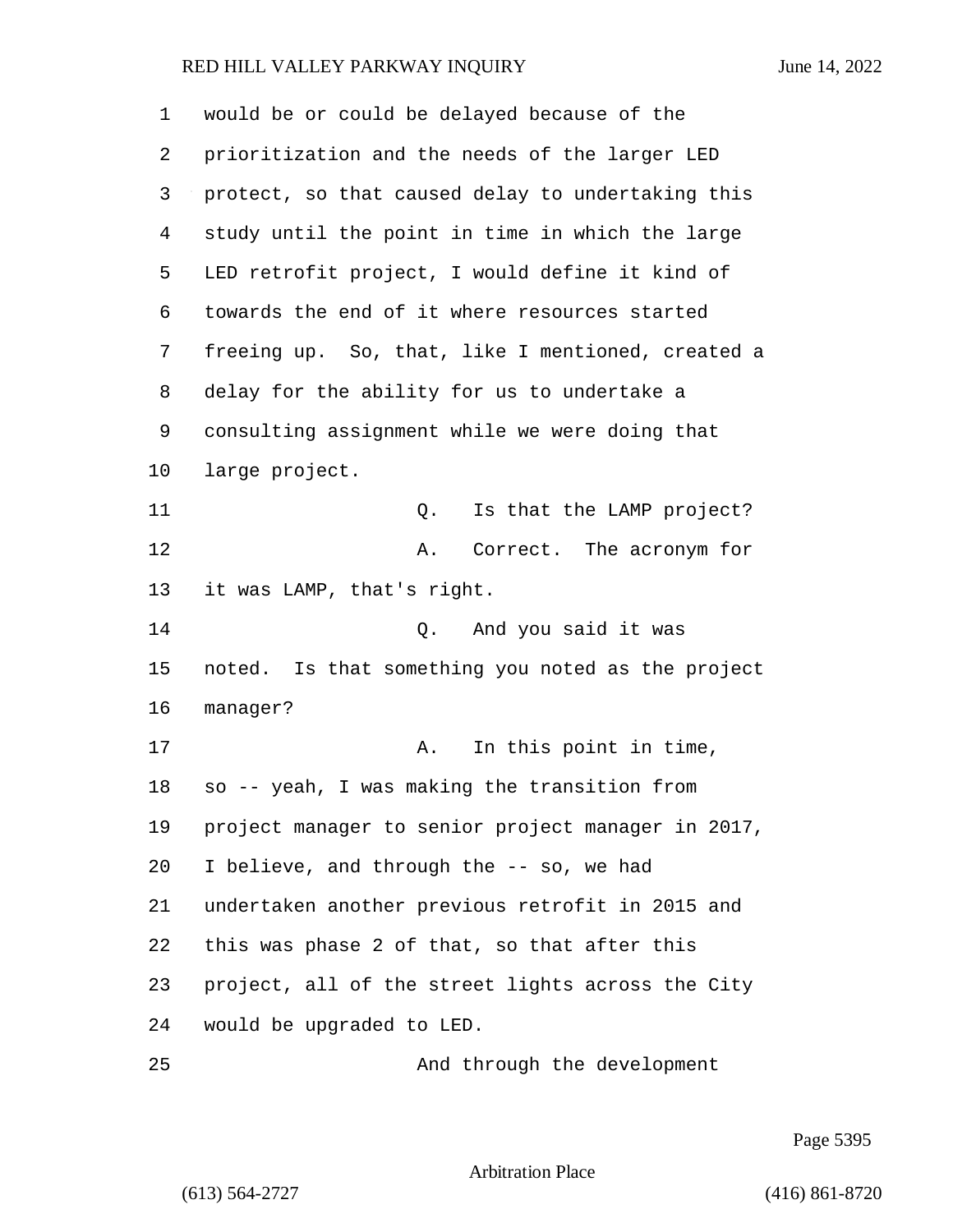| $\mathbf 1$ | and, I'll call it, the project design of these     |
|-------------|----------------------------------------------------|
| 2           | projects, resourcing needs was discussed at the    |
| 3           | manager and director level and it was identified   |
| 4           | during those discussions about what projects took  |
| 5           | priority over others and identifying that the LAMP |
| 6           | project took priority over all, unless directed    |
| 7           | otherwise.                                         |
| 8           | Who identified that the<br>Q.                      |
| 9           | LAMP project had --                                |
| 10          | It would have been with<br>Α.                      |
| 11          | my manager, Gord McGuire, and the director, Gary   |
| 12          | Moore. However, this project or the LAMP project   |
| 13          | also had within Public Works identified as a       |
| 14          | priority project and I believe Public Works        |
| 15          | Committee and council had an understanding that it |
| 16          | was an important project as well.                  |
| 17          | The output of this project was                     |
| 18          | considerable. The street lighting system at that   |
| 19          | moment in time was beyond its moment in life and   |
| 20          | retrofitting the LED provided a lot of cost        |
| 21          | savings from an energy perspective, but also a     |
| 22          | maintenance perspective. And on top, we had        |
| 23          | applied for a provincial incentive through the     |
| 24          | IESO of, I believe it was around \$1.5 million,    |
| 25          | which is a time-sensitive based energy incentive   |

Page 5396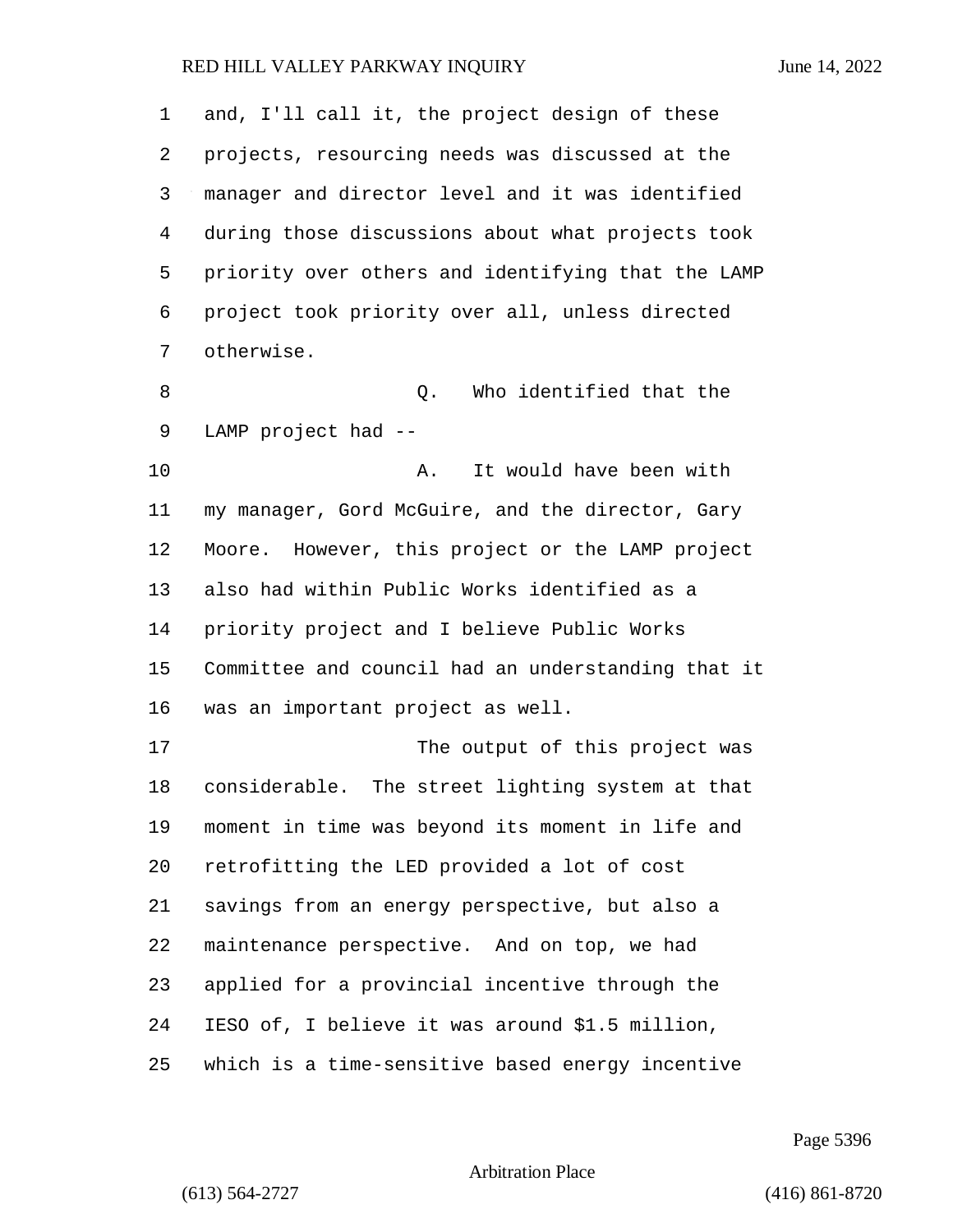as well. 2 Q. So, did Mr. McGuire expressly direct you not to begin the consultant review project pending the LED update project? Is that right? 6 A. No, I wouldn't say -- I wouldn't phrase it that way, expressedly gave me direction not to do this, but it was just understood that all -- you know, this was the focus of the street lighting group and acknowledged that other projects would be delayed because of it, and this one would be included as part of that. 14 Partway through undertaking the LED project, we also did a business analysis of accelerating the project to finish it earlier, and that was a cost-based decision, and I prepared a business case and submitted it for acceleration to Gord McGuire and Gary Moore. As part of that business case, it reaffirmed or reidentified that other initiatives that street lighting would be responsible for would be or could be impacted by this even further, because, like I mentioned, undertaking that retrofit project was consuming over 100 percent of our ability within our group.

Page 5397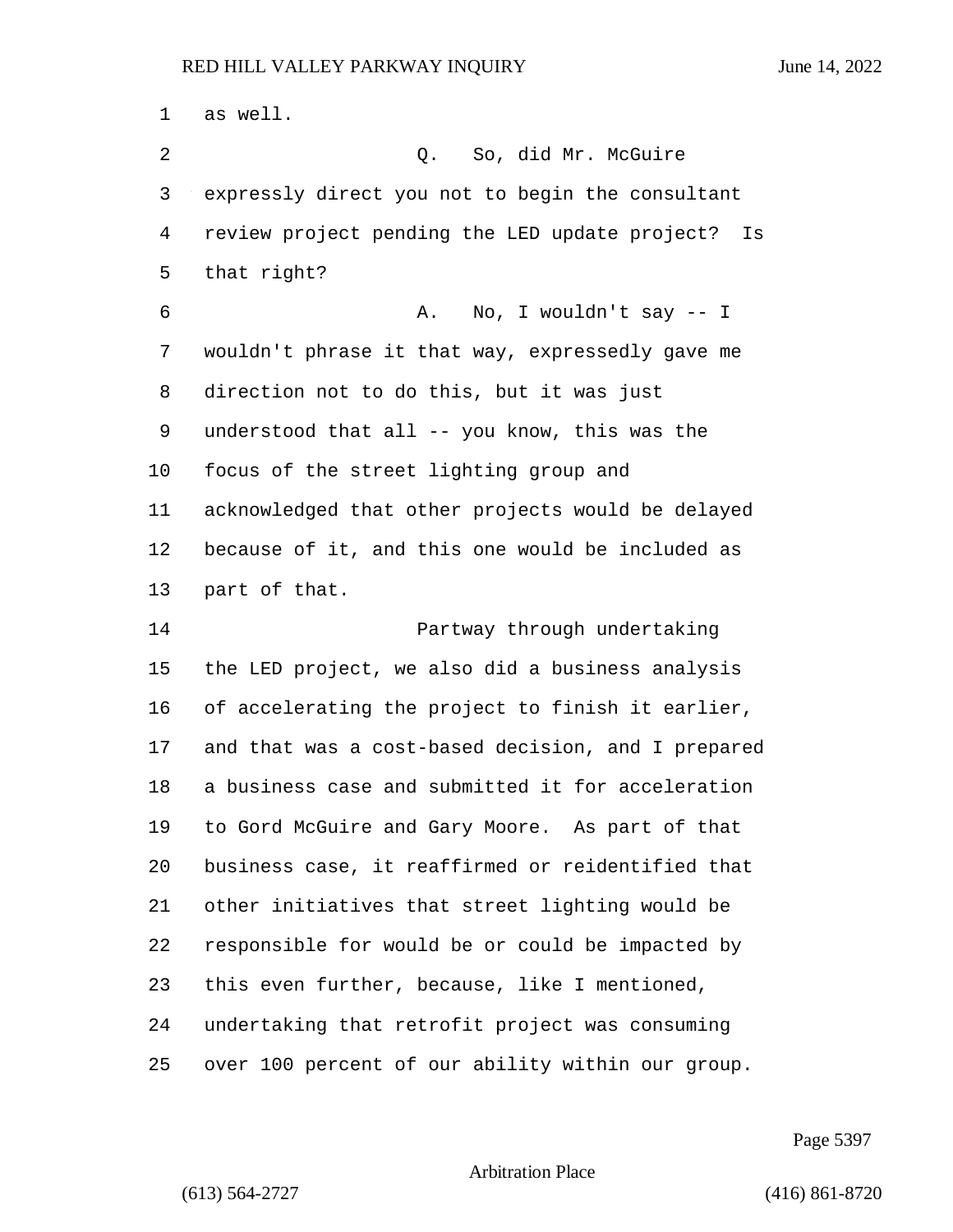1 and you talked about council being aware that or council knowing that this was a priority project. Was council aware that other projects within lighting, the lighting sphere, could or would be impacted by the order of priority? 7 A. I would say not explicitly that they had awareness of that, but I think it is understood for priority projects that they do sometimes consume more resources than others. 12 Conversely, the original motion to undertake the lighting study would be recorded on the OBL. I don't know what the original OBL report backdate was listed as, but any changes to the report backdate would be brought forward to council during Public Works Committee to revise the OBL report backdate, so they would have visibility of the OBL date for this report changing. 21 Q. Did the Public Works Committee that had directed this, did they know that this specific project would be delayed? 24 A. Explicitly, I would say that was not reported to them, no. But

Page 5398

### Arbitration Place

(613) 564-2727 (416) 861-8720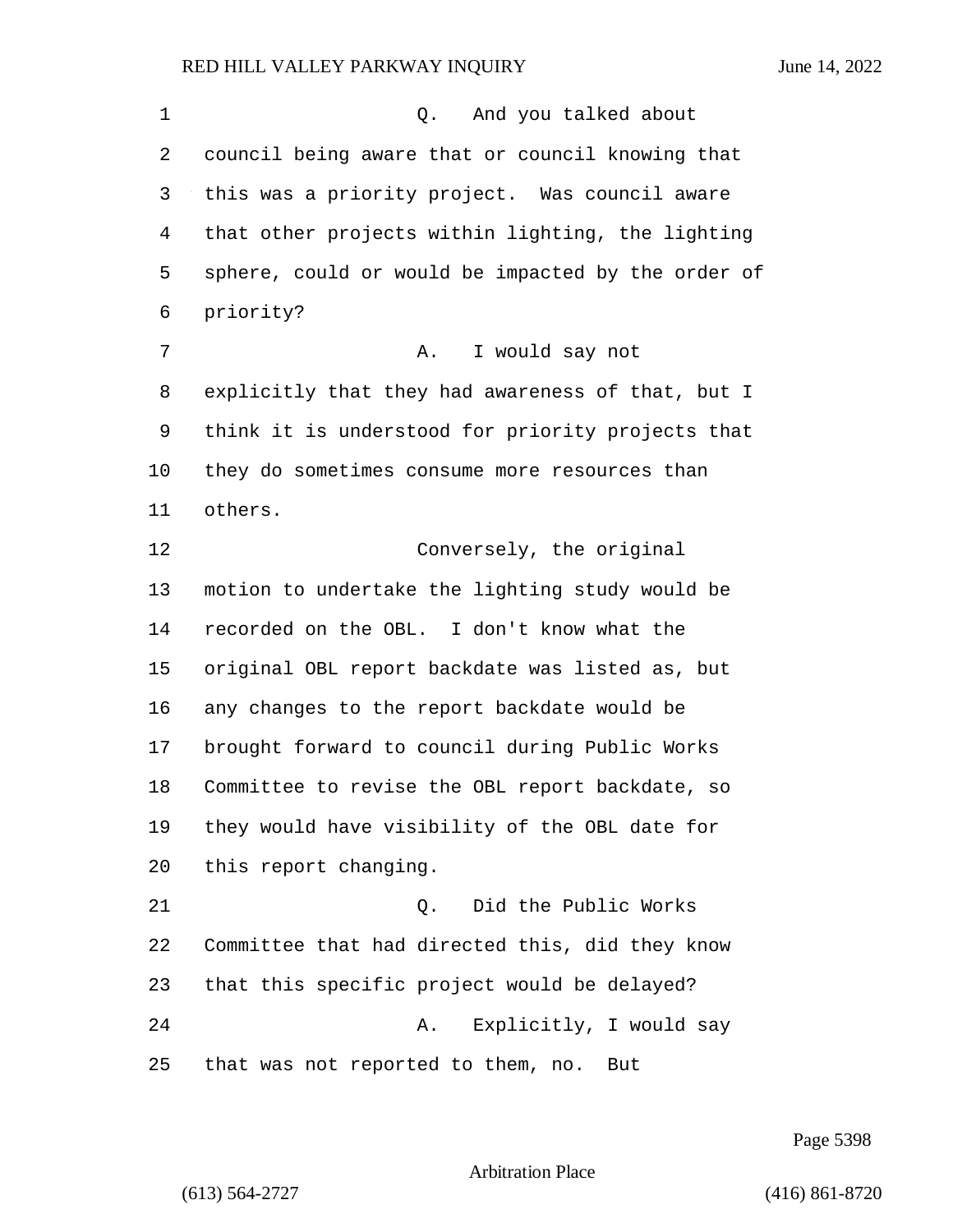| 1       | inadvertently through the changes with the OBL     |
|---------|----------------------------------------------------|
| 2       | report backdate, they would have seen that because |
| 3       | in fact they have to approve the changes to the    |
| 4       | OBL report back dates at committee and reaffirm it |
| 5       | at council.                                        |
| 6       | Q. Thank you, Registrar. If                        |
| 7       | we can close out this document and if we can go to |
| 8       | overview document 8, pages 33 and 34.              |
| 9       | So, Mr. Field, we will now be                      |
| $10 \,$ | in December 2017.                                  |
| 11      | Registrar, if we can call up                       |
| 12      | paragraphs 86 and 87. Thank you. Just those two    |
| 13      | paragraphs. Thank you. Yes.                        |
| 14      | So, you'll see here,                               |
| 15      | Mr. Field, that in paragraph 87 there was a        |
| 16      | lighting item added as a result of the Public      |
| 17      | Works Committee meeting held on December 4, 2017   |
| 18      | and that item is identified as:                    |
| 19      | "Staff were directed to                            |
| 20      | report back to the Public                          |
| 21      | Works Committee on the                             |
| 22      | cost of installing                                 |
| 23      | brighter lights on the                             |
| 24      | southern portion of the                            |
| 25      | Red Hill Valley Parkway."                          |

Page 5399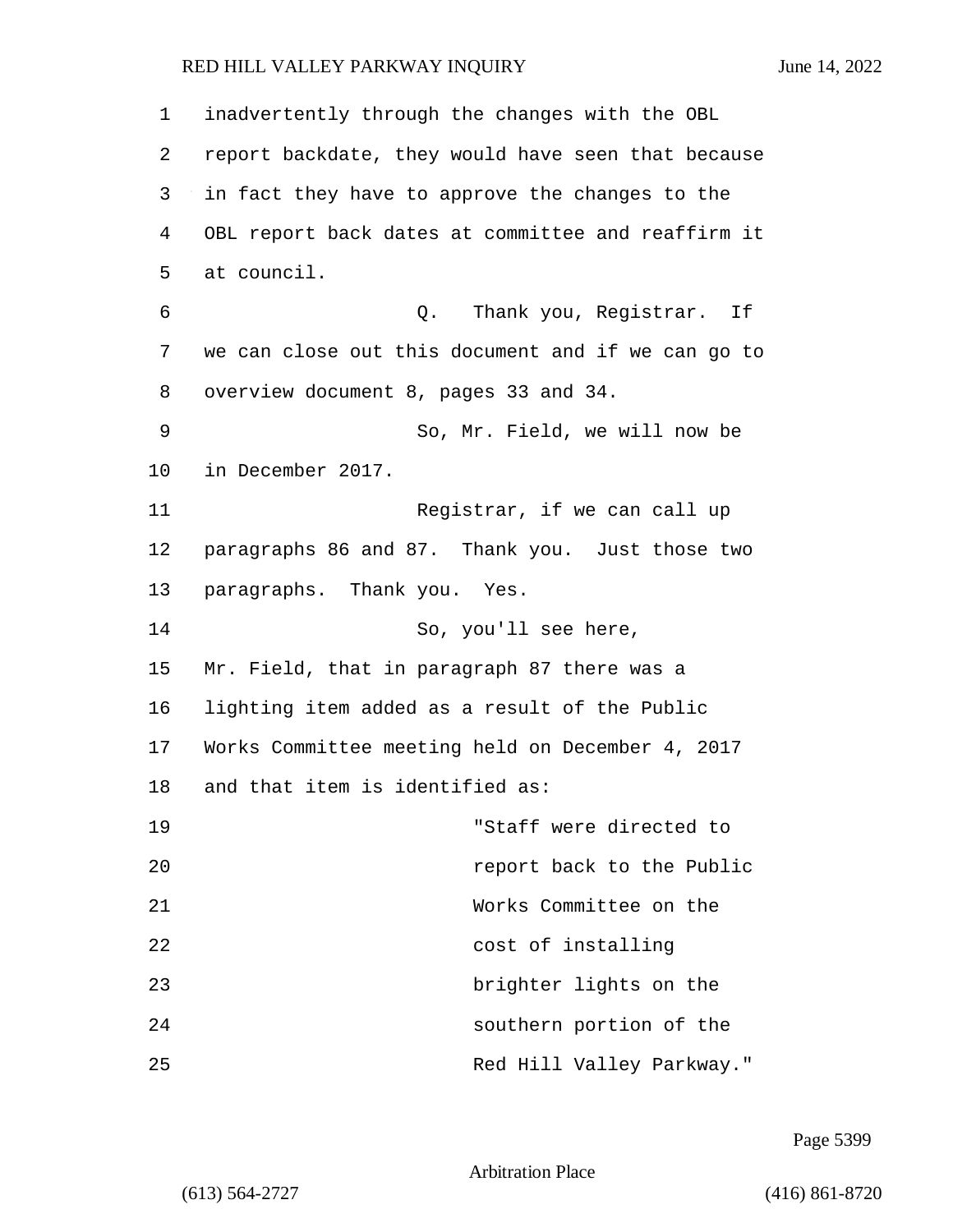| 1  | And this is not included in                        |
|----|----------------------------------------------------|
| 2  | this call out. It's on page 34. And that the       |
| 3  | report also addressed what, if any, impact the     |
| 4  | brighter lighting may have had on the              |
| 5  | environmental assessment currently in place for    |
| 6  | the Red Hill Valley Parkway.                       |
| 7  | Thank you. Registrar, if we                        |
| 8  | could go a few pages backwards, page 31. Thank     |
| 9  | you.                                               |
| 10 | In paragraph 76, so this is                        |
| 11 | the same day, December 4, Ms. Cameron, that's      |
| 12 | Diana Cameron, e-mailed Mr. McGuire and you        |
| 13 | regarding the lighting on the Red Hill Valley      |
| 14 | Parkway and she indicates that the motion was      |
| 15 | coming from Councillor Connelly who was requesting |
| 16 | the information report, because he said he still   |
| 17 | gets complaints.                                   |
| 18 | Do you recall being aware of                       |
| 19 | ongoing complaints about the Red Hill Valley       |
| 20 | Parkway lighting at this time?                     |
| 21 | No, I do not.<br>Α.                                |
| 22 | Those weren't coming into<br>Q.                    |
| 23 | your office?                                       |
| 24 | Not that I recall.<br>Α.                           |
| 25 | Ms. Cameron's e-mail<br>Q.                         |

Page 5400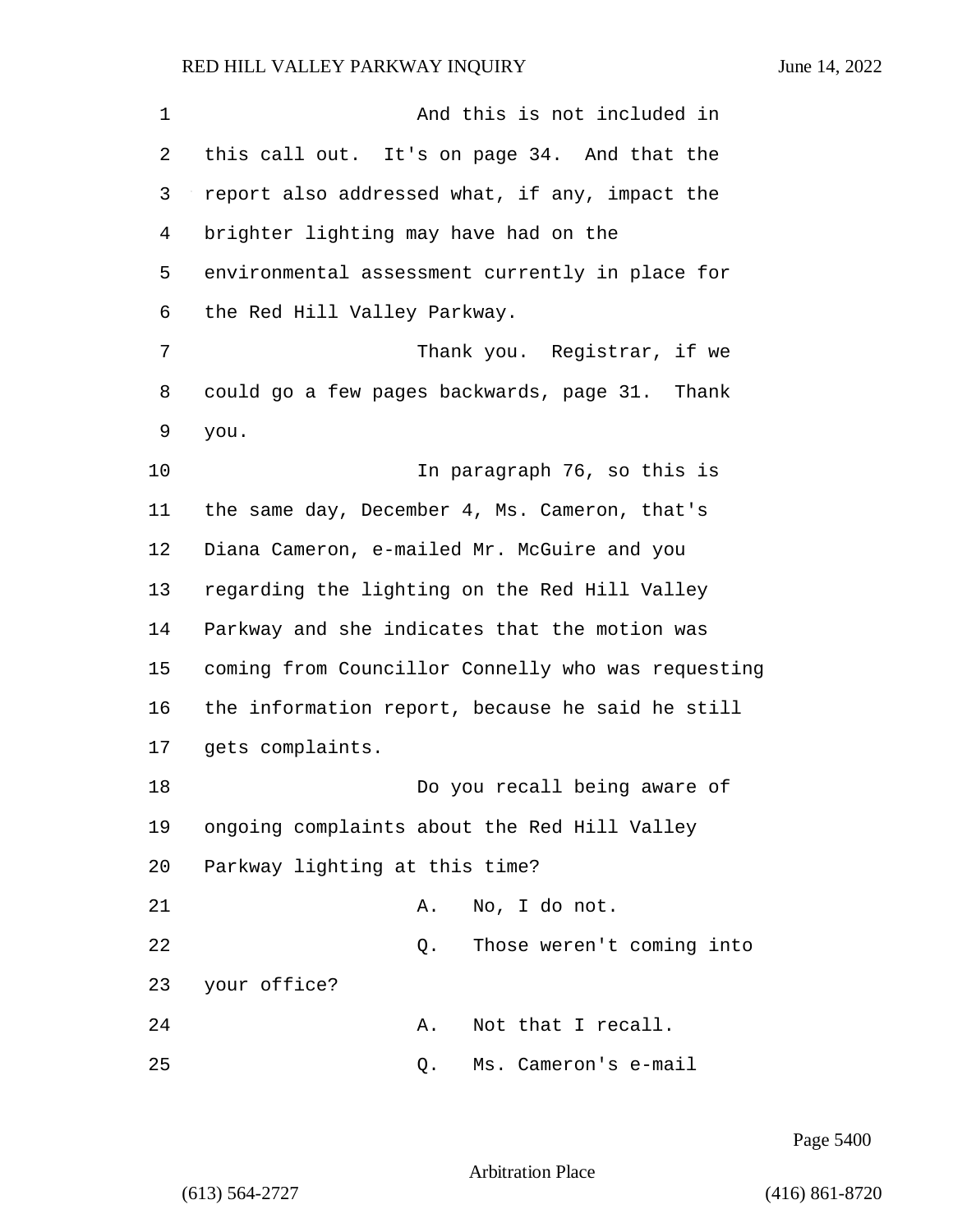| 1  | says:                                         |                               |
|----|-----------------------------------------------|-------------------------------|
| 2  |                                               | "I spoke to Mike and          |
| 3  |                                               | since Martin is doing a       |
| 4  |                                               | report for January 15         |
| 5  |                                               | that is responding to         |
| 6  |                                               | five previous motions         |
| 7  |                                               | that includes barriers,       |
| 8  |                                               | he feels a coordinated        |
| 9  |                                               | effort is required. I         |
| 10 |                                               | suggest, Gord, that you,      |
| 11 |                                               | Mike and I sit down and       |
| 12 |                                               | put something to Martin       |
| 13 |                                               | copying in Gary and John      |
| 14 |                                               | Mater. John was approved      |
| 15 |                                               | by the committee to hire      |
| 16 |                                               | the consultant, but he        |
| 17 |                                               | thinks the EA might have      |
| 18 |                                               | to be updated."               |
| 19 |                                               | Then she asks if you have any |
| 20 | additional information. Do you recall a       |                               |
| 21 | discussion with Ms. Cameron around this time? |                               |
| 22 | A.                                            | I vaguely recall a            |
| 23 | conversation, yes.                            |                               |
| 24 | $\circ$ .                                     | And what do you recall        |
| 25 | about that discussion?                        |                               |

Page 5401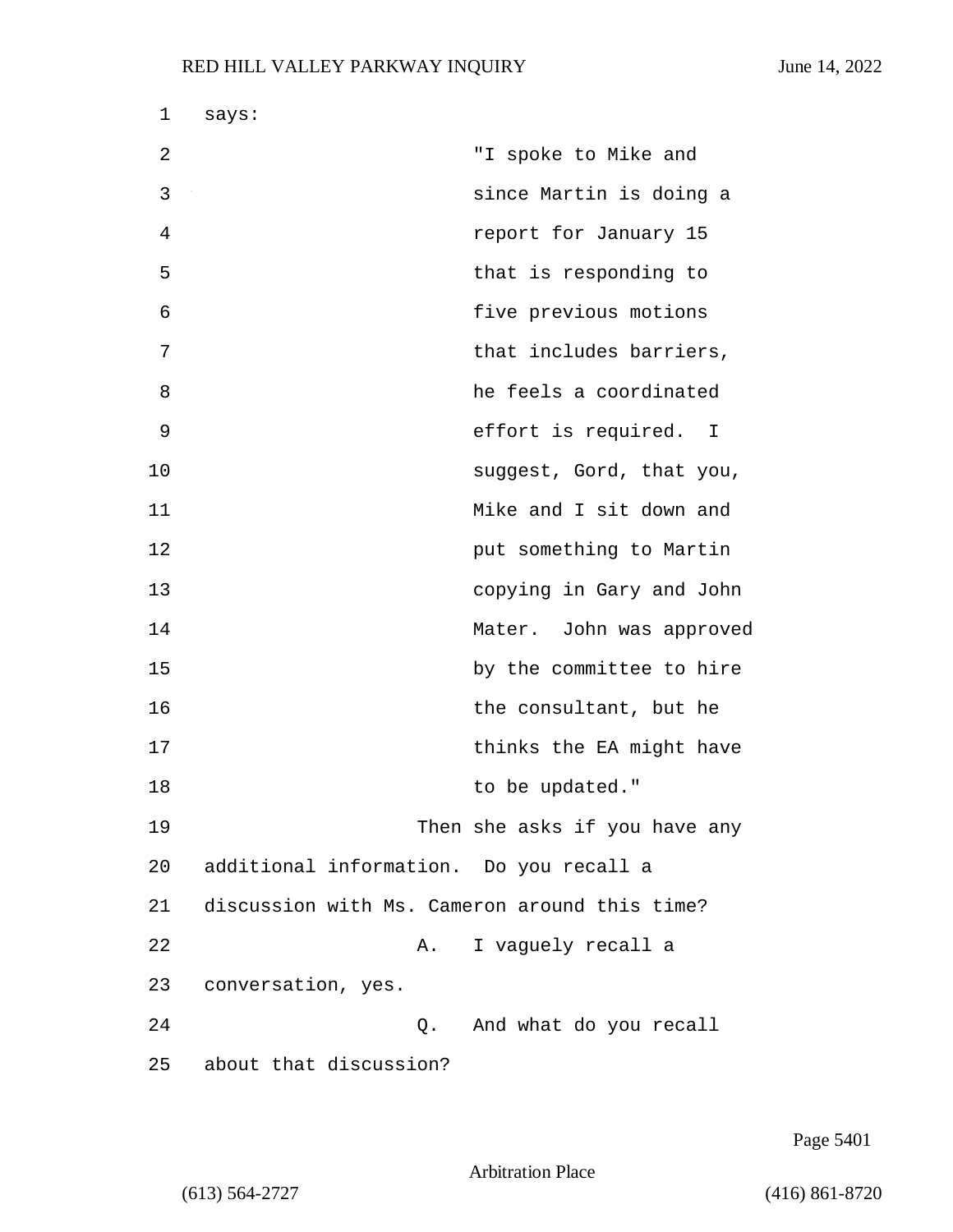| $\mathbf 1$ | This is the motion from<br>Α.                      |
|-------------|----------------------------------------------------|
| 2           | Councillor Connelly. It's the second motion in     |
| 3           | addition to the one that was already on the OBL.   |
| 4           | I believe I was in committee that day when he made |
| 5           | this request. There was another report that was    |
| 6           | in Public Works that day that was unrelated to     |
| 7           | lighting but was related to traffic safety, I      |
| 8           | believe, on the LINC or Red Hill and I think he    |
| 9           | just asked this question and formed a motion based |
| 10          | on his question.                                   |
| 11          | There was, back in that time,                      |
| 12          | from what I recall, a lot of questions and OBL     |
| 13          | items and that sort of thing related to the Red    |
| 14          | Hill. And you can see I'm making reference to      |
| 15          | five previous motions, so I was just suggesting    |
| 16          | that since there's so much activity occurring,     |
| 17          | that to have a fulsome response to committee would |
| 18          | be of benefit; therefore, a coordinated effort to  |
| 19          | kind of deal with all of Red Hill related          |
| 20          | questions, because they're all really within the   |
| 21          | same kind of theme.                                |
| 22          | Q. So, you understood what                         |
| 23          | Councillor Connelly was looking for to be on the   |
| 24          | same theme as what Martin White was dealing with?  |
| 25          | Not necessarily exactly,<br>Α.                     |

Page 5402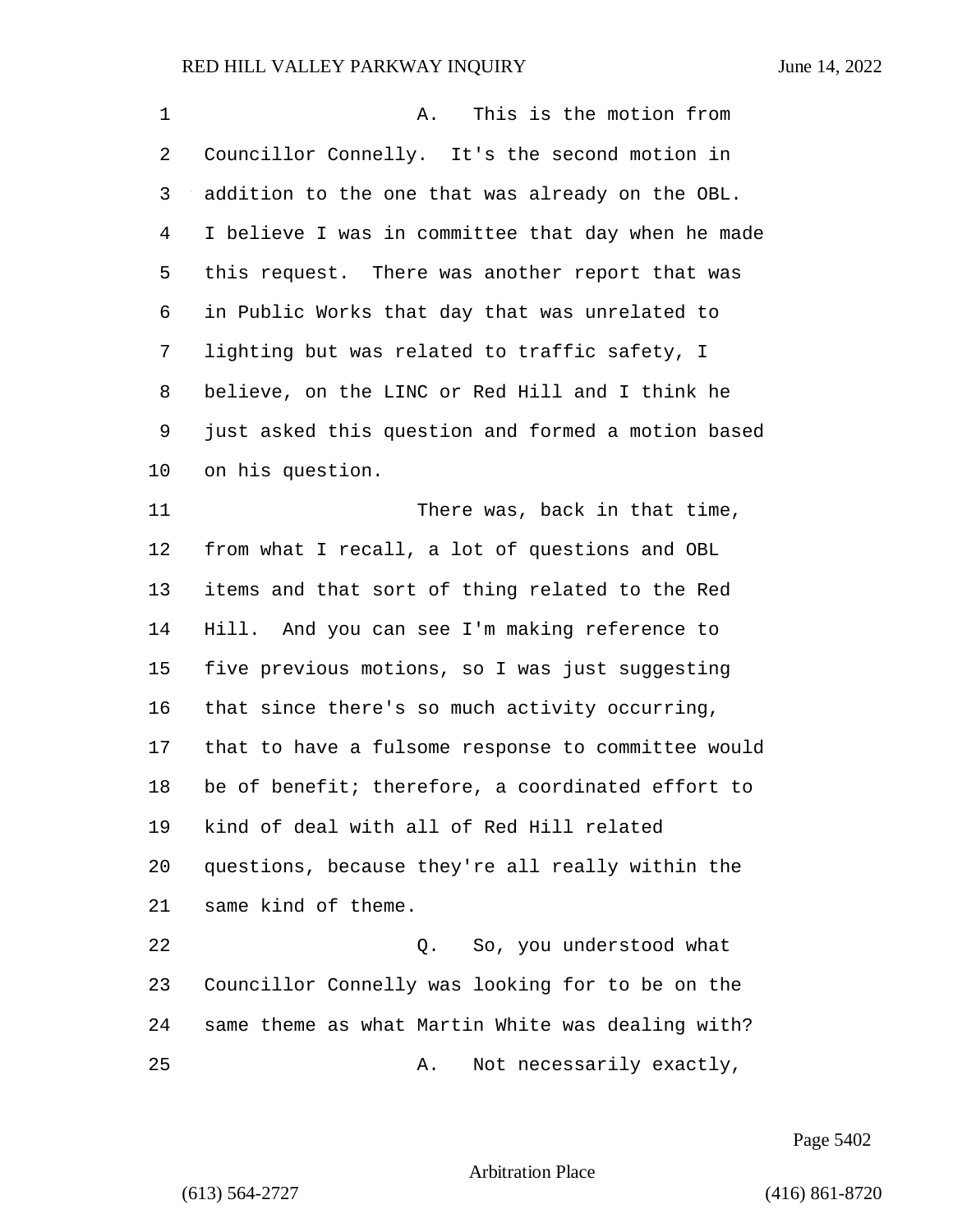| 1  | but it's all within the theme of safety and safe   |
|----|----------------------------------------------------|
| 2  | travel of the Red Hill. That's what I meant by     |
| 3  | that. His motion was specific to lighting, but     |
| 4  | was brought up at a Public Works Committee         |
| 5  | meeting, from what I recall, that had a traffic    |
| 6  | safety report on the Red Hill.                     |
| 7  | Q. But his motion was                              |
| 8  | specific just to the lighting piece?               |
| 9  | Correct.<br>Α.                                     |
| 10 | And you were approved by<br>Q.                     |
| 11 | committee for the money. That's what we were just  |
| 12 | talking about, the 2017 capital budget approval?   |
| 13 | I believe that's what<br>Α.                        |
| 14 | that is a reference to, correct.                   |
| 15 | Thank you. Registrar, if<br>Q.                     |
| 16 | we could close this call out and call out the next |
| 17 | paragraph, paragraph 77.                           |
| 18 | This is Mr. McGuire responding                     |
| 19 | and he says:                                       |
| 20 | "Thanks, Diana. We're                              |
| 21 | looking at this right now                          |
| 22 | as Martin has a report                             |
| 23 | going forward in the next                          |
| 24 | cycle or so that I                                 |
| 25 | believe addresses a                                |

Page 5403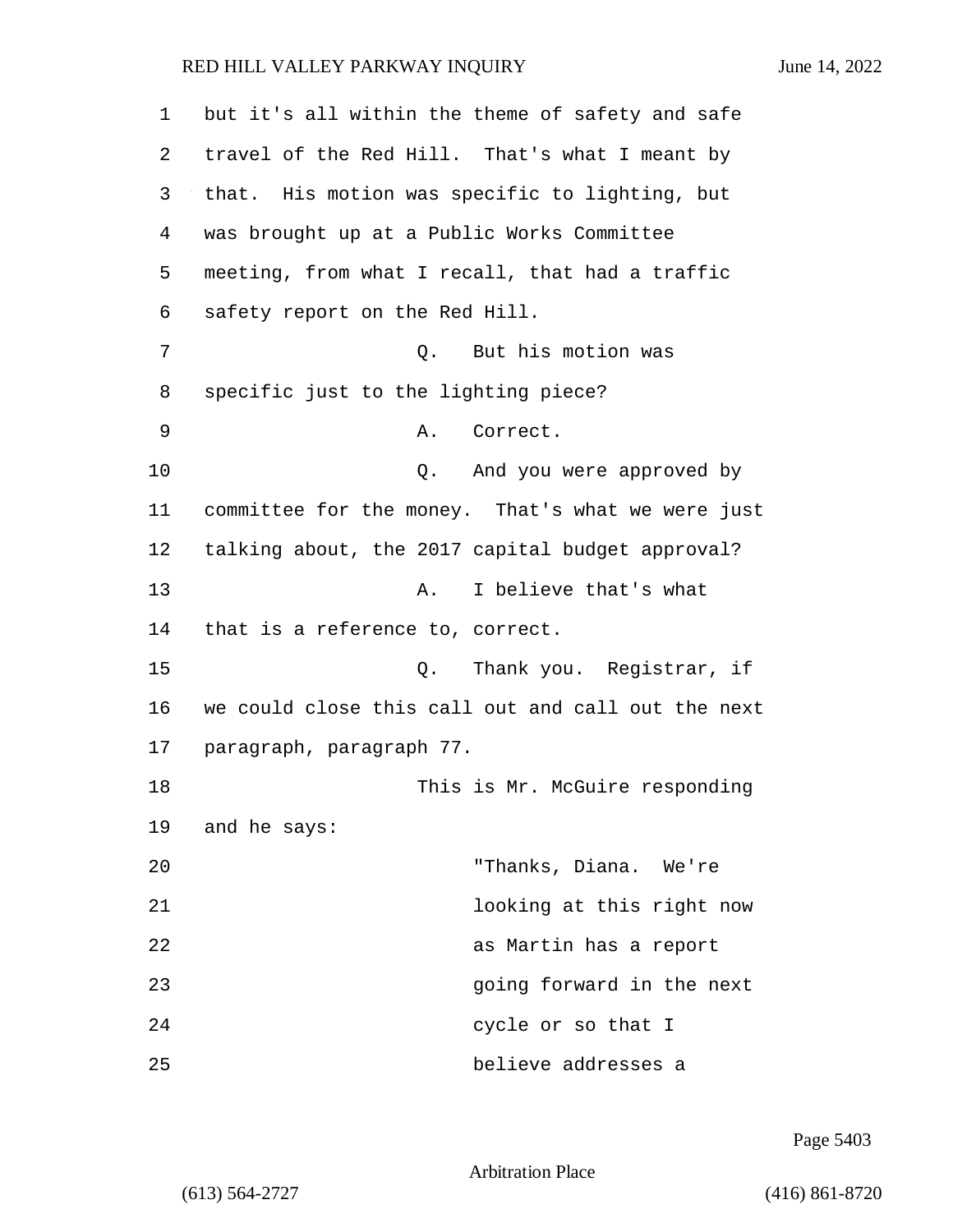| 1  | number of RHVP/LINC                                |
|----|----------------------------------------------------|
| 2  | outstanding issues.                                |
| 3  | Lighting needs to be                               |
| 4  | understood in the context                          |
| 5  | of the original EA and                             |
| 6  | restrictions placed in                             |
| 7  | that file. Mike is                                 |
| 8  | looking into this                                  |
| 9  | currently."                                        |
| 10 | At this time, do you remember                      |
| 11 | what you were looking into?                        |
| 12 | What Gord is referring<br>Α.                       |
| 13 | to, no, not specifically.                          |
| 14 | Around December 2017, had<br>Q.                    |
| 15 | you started to look into the EA, the original EA,  |
| 16 | and the restrictions placed in that file?          |
| 17 | I believe this is in<br>Α.                         |
| 18 | around the time that it wasn't long after that we  |
| 19 | engaged CIMA tool undertake that larger study and  |
| 20 | this could be, I'm just theorizing, that I was     |
| 21 | preparing or assembling the terms of reference for |
| 22 | a consulting assignment in around this time.       |
| 23 | Perhaps that's what's being referred to, that I    |
| 24 | was working on the structure or, like I mentioned, |
| 25 | it terms of reference of a consulting assignment.  |

Page 5404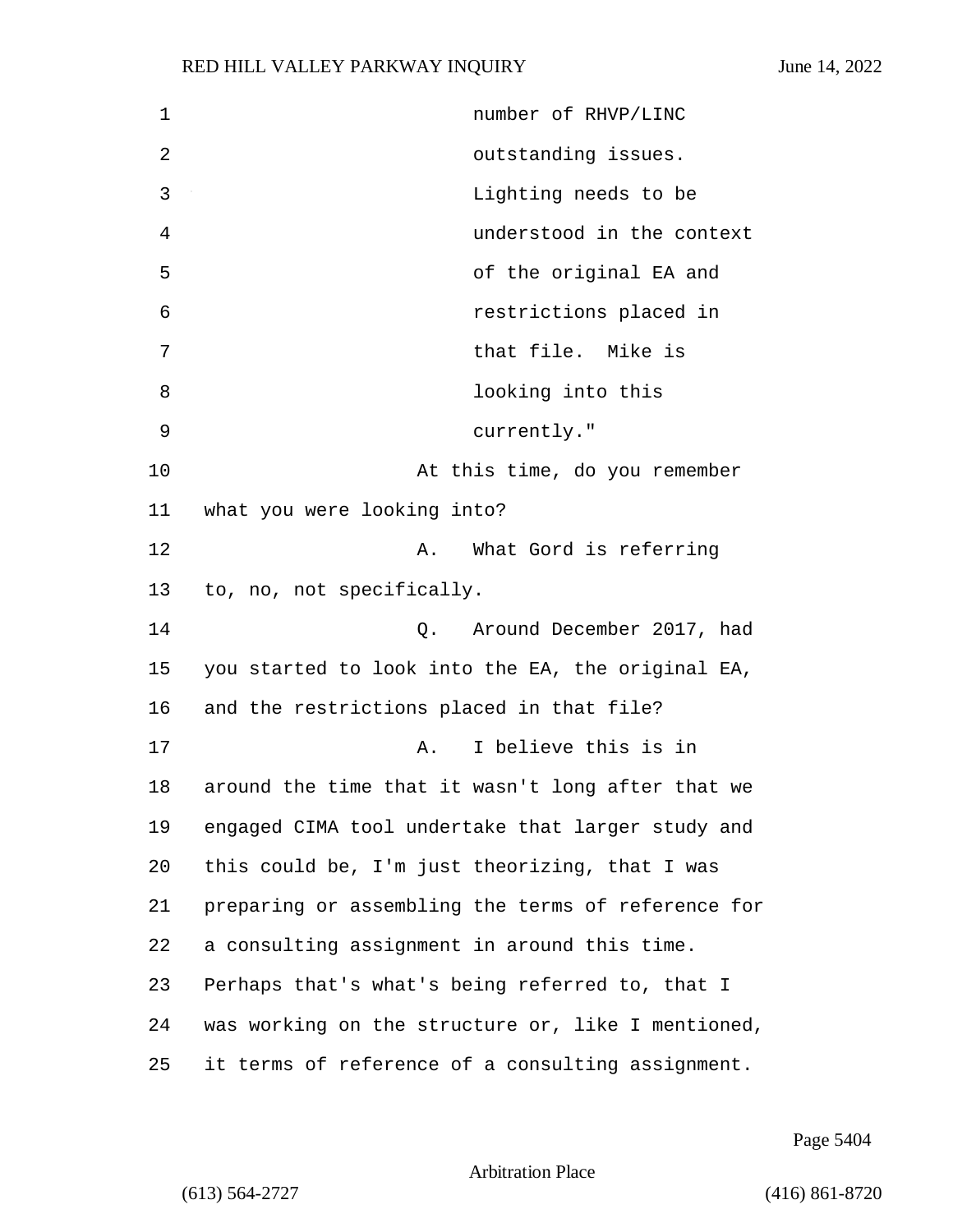| 1  | Q. And you would have                             |
|----|---------------------------------------------------|
| 2  | discussions with -- as I interpret this, you had  |
| 3  | had some discussions about that with Mr. McGuire? |
| 4  | It appears that way, yes.<br>Α.                   |
| 5  | Thank you. Registrar, if<br>Q.                    |
| 6  | we could call up HAM52853. I think my reference   |
| 7  | is wrong there, so if we can -- we'll close that  |
| 8  | out.                                              |
| 9  | Actually, before we go to the                     |
| 10 | next document, in December 2017, when these       |
| 11 | e-mails were circulating, had you seen the EA?    |
| 12 | Α.<br>No, I had not seen the                      |
| 13 | EA.                                               |
| 14 | Okay. Registrar, if we<br>Q.                      |
| 15 | could go to overview document 8, I believe it's   |
| 16 | page 34. Actually, pages 33 and 34. Thank you.    |
| 17 | So, this is back to the e-mail                    |
| 18 | that Ms. Cameron sent to you or as a follow up to |
| 19 | the December 4, 2017 meeting and in paragraph 86  |
| 20 | she says:                                         |
| 21 | "Mike, the lighting on                            |
| 22 | the Red Hill has been                             |
| 23 | added as an OBL item.<br>I                        |
| 24 | will therefore need a                             |
| 25 | date.<br>We can talk more                         |

Page 5405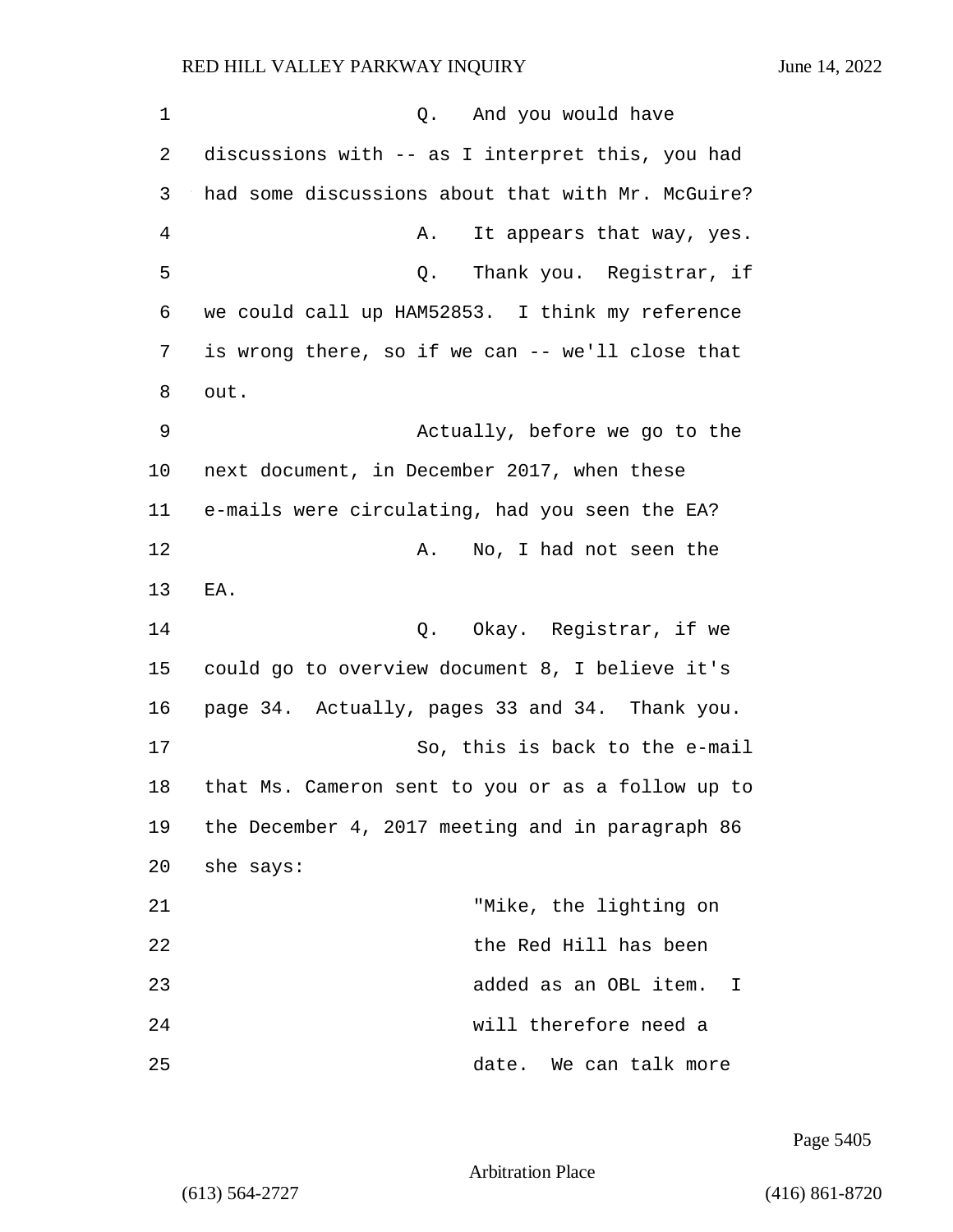| 1  | on Tuesday when I'm back                           |
|----|----------------------------------------------------|
| 2  | in the office."                                    |
| 3  | And then paragraph 88, you                         |
| 4  | replied to Ms. Cameron with a picture that is      |
| 5  | excerpted there. It says, "No."                    |
| 6  | Α.<br>Correct.                                     |
| 7  | Q. Was your response to                            |
| 8  | Ms. Cameron no?                                    |
| 9  | No. This is a joke to<br>Α.                        |
| 10 | Ms. Cameron. Her and I had that type of            |
| 11 | relationship or still do and this is not me        |
| 12 | responding to her saying no, I'm not going to do   |
| 13 | that for you. This is strictly a joke --           |
| 14 | Okay. Can you explain<br>Q.                        |
| 15 | the joke?                                          |
| 16 | Can I explain the joke?<br>Α.                      |
| 17 | Yeah. I don't want to talk too much about          |
| 18 | Ms. Cameron, but she likes cats, so we had a       |
| 19 | running joke with this grumpy cat meme and I was   |
| 20 | just repurposing it as a joke. We have that kind   |
| 21 | of relationship, so I surely did not mean this to  |
| 22 | her saying, no, I'm not doing that for you.        |
| 23 | Q. Okay. In paragraph 89,                          |
| 24 | Ms. Cameron's response also included a picture and |
| 25 | she wrote:                                         |

Page 5406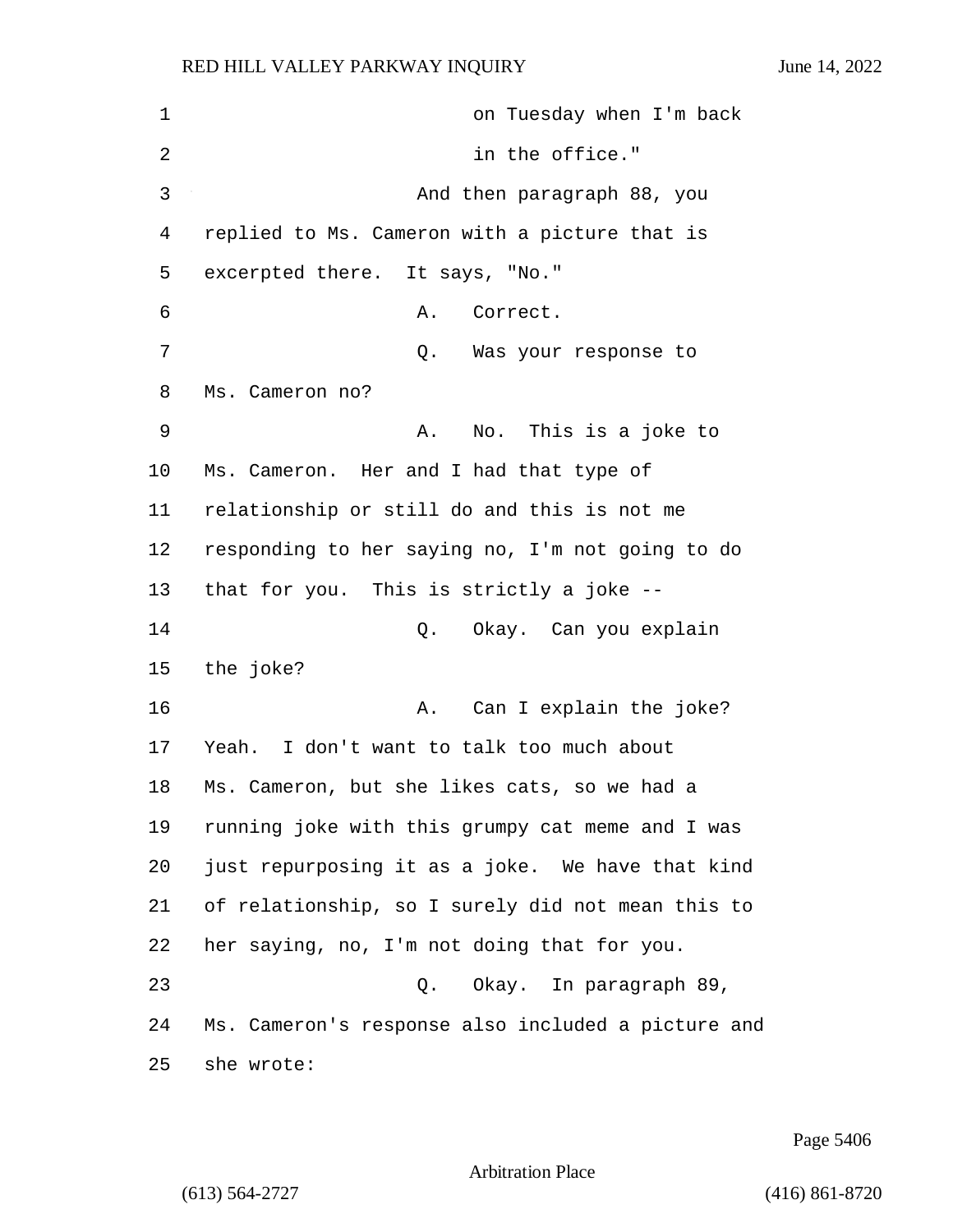1 "Don't make me go all 2 Gary on you." 3 A. Correct. 4 Q. Gary is Mr. Moore? 5 A. Yes. I believe I 6 interpret that as Gary Moore, yes. 7 Q. And what did you 8 understand Ms. Cameron to mean when she said, 9 "Don't make me go all Gary on you"? 10 A. Again, this was her 11 response as a joke as well. That goes back to our 12 relationship that we have. But in this context, 13 asserting herself as the director of the division. 14 Q. Okay. Can you explain 15 this joke to me? How did you interpret this joke? 16 A. This is the supervisor 17 and subordinate relationship, an extreme one in 18 this picture, but that's how I see that: Don't 19 make me flex my authority over you. 20 Q. Looking at the picture, 21 the person flexing their authority would be the 22 person on the left with their mouth open? 23 A. Correct. 24 Q. Okay. Based on your 25 observations and experiences, what did you

Page 5407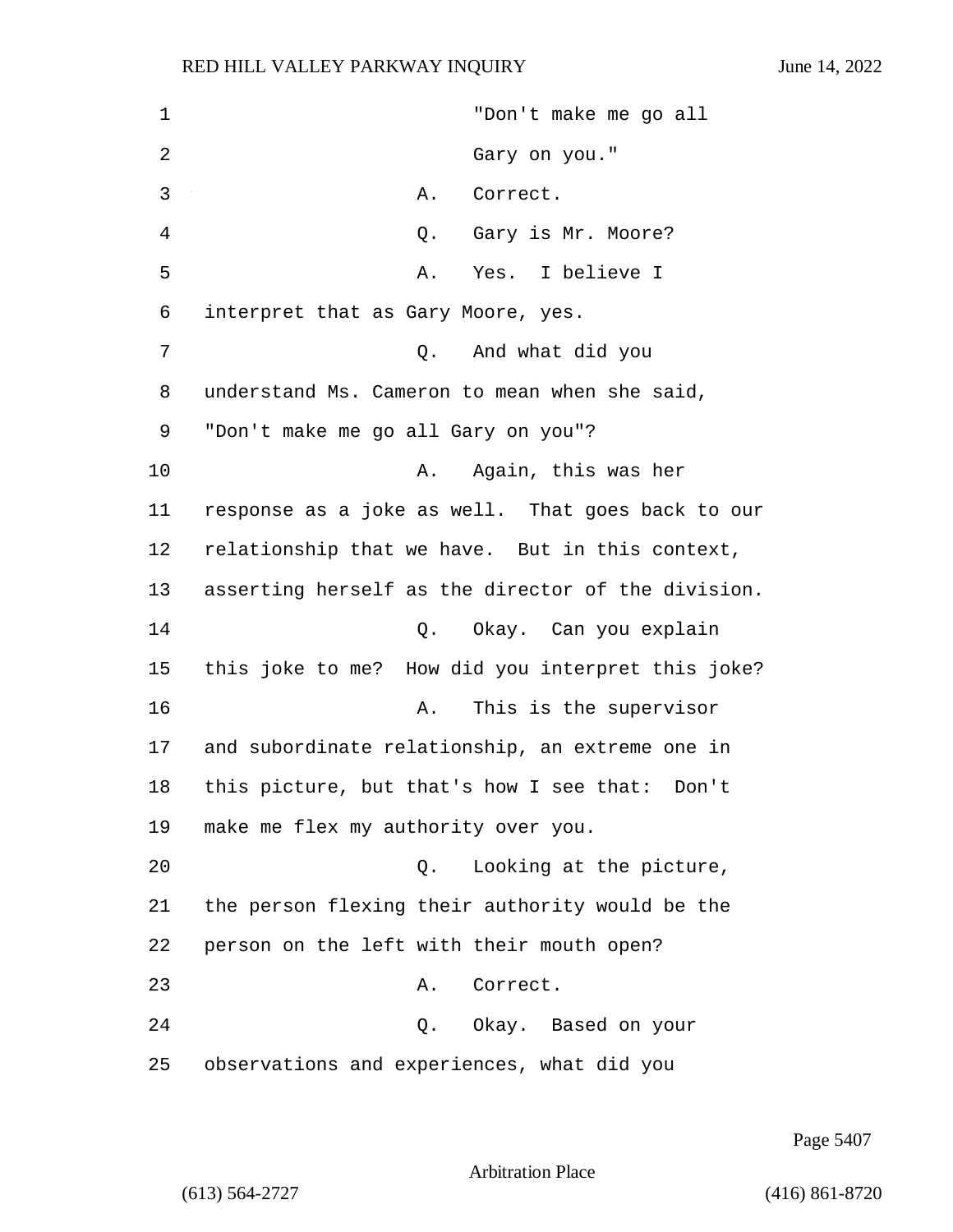| 1  | understand it to mean to go all Gary on someone?   |
|----|----------------------------------------------------|
| 2  | MS. CONTRACTOR:                                    |
| 3  | Mr. Commissioner, I'm going to object to that      |
| 4  | question. I think the witness has stated a few     |
| 5  | times that it was a joke and, if it's a joke, it   |
| 6  | was a general reflection of the                    |
| 7  | subordinate/superior relationship.                 |
| 8  | JUSTICE WILTON-SIEGEL: I'm                         |
| 9  | going to allow the question as put once, but I     |
| 10 | won't allow any more questions along the same      |
| 11 | line.                                              |
| 12 | MS. CONTRACTOR: Thank you.                         |
| 13 | BY MS. HENDRIE:                                    |
| 14 | $So --$<br>Q.                                      |
| 15 | Can you ask your question<br>Α.                    |
| 16 | again?                                             |
| 17 | Sure. Mr. Field, based<br>Q.                       |
| 18 | on your observations and experiences, what did you |
| 19 | understand it to mean to go all Gary on someone?   |
| 20 | I've never experienced<br>Α.                       |
| 21 | it. I've never been in a situation such as this    |
| 22 | picture is depicting between my interactions       |
| 23 | between me and Gary by any means. Gary could be    |
| 24 | loud and abrupt at times, but not in the same      |
| 25 | level that this picture is depicting, ever.        |

Page 5408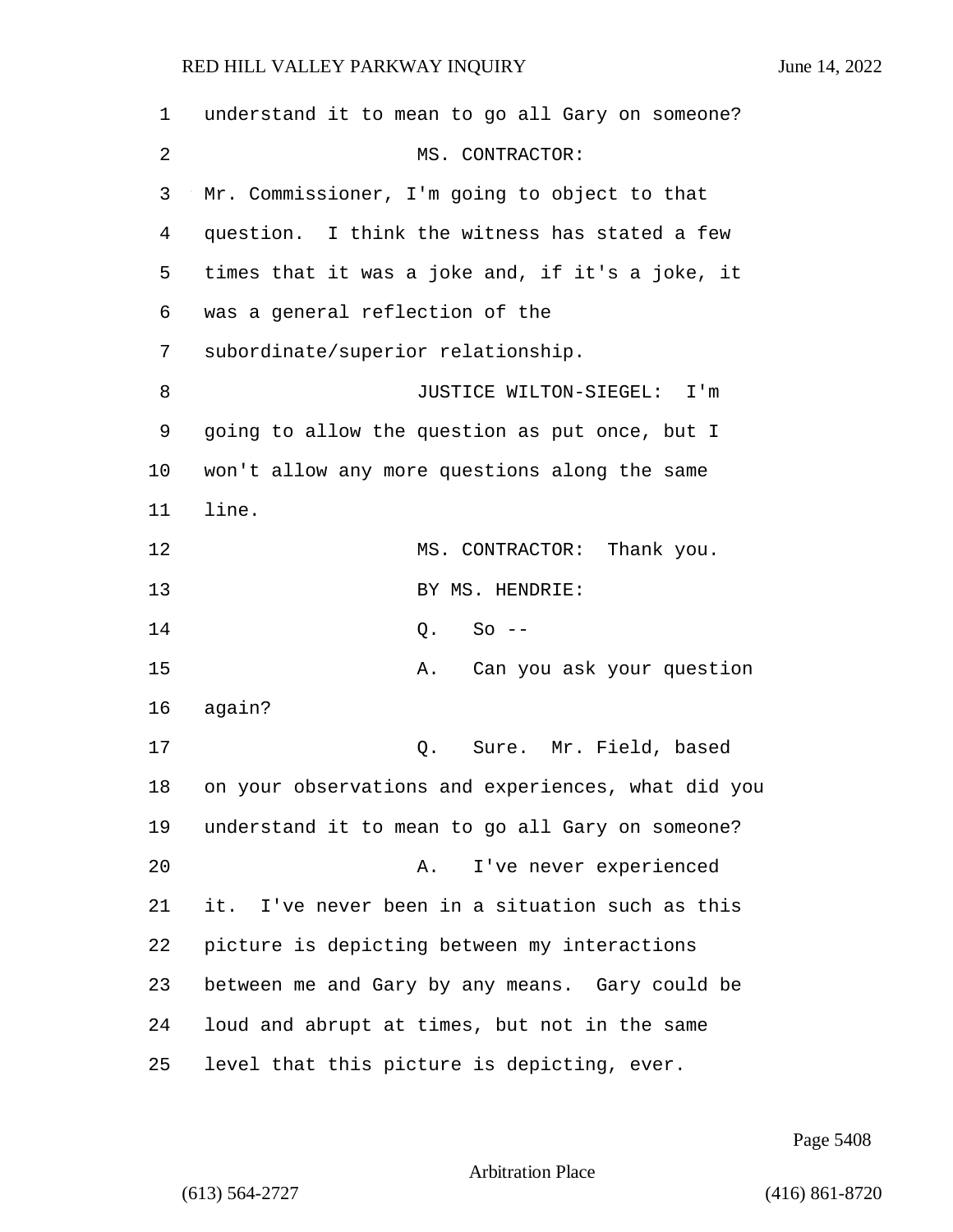| 1  | Q. Okay. Thank you. By                             |
|----|----------------------------------------------------|
| 2  | this time, December 2017, by my count, Councillor  |
| 3  | Connelly's motion was the fourth time that council |
| 4  | or the Public Works Committee had asked staff      |
| 5  | within the Public Works department, either the     |
| 6  | traffic or engineering staff, to look into         |
| 7  | questions related to lighting on the Red Hill in   |
| 8  | some capacity?                                     |
| 9  | Α.<br>Correct.                                     |
| 10 | So, fair to say that by<br>Q.                      |
| 11 | this time, questions about lighting had been       |
| 12 | fairly recurrent in the preceding three years?     |
| 13 | Yes. They showed up<br>Α.                          |
| 14 | infrequently at committee as part of the overall   |
| 15 | questions relating to the operation of the Red     |
| 16 | Hill.                                              |
| 17 | Did you say infrequently?<br>Q.                    |
| 18 | Well, yeah. Not every<br>Α.                        |
| 19 | committee meeting, but, you know, as you           |
| 20 | mentioned, four times over -- since 2013 to, when  |
| 21 | is this, 2017.                                     |
| 22 | By my count, four times<br>Q.                      |
| 23 | in three years?                                    |
| 24 | Yeah. Correct.<br>Α.                               |
| 25 | So, did you understand<br>Q.                       |

Page 5409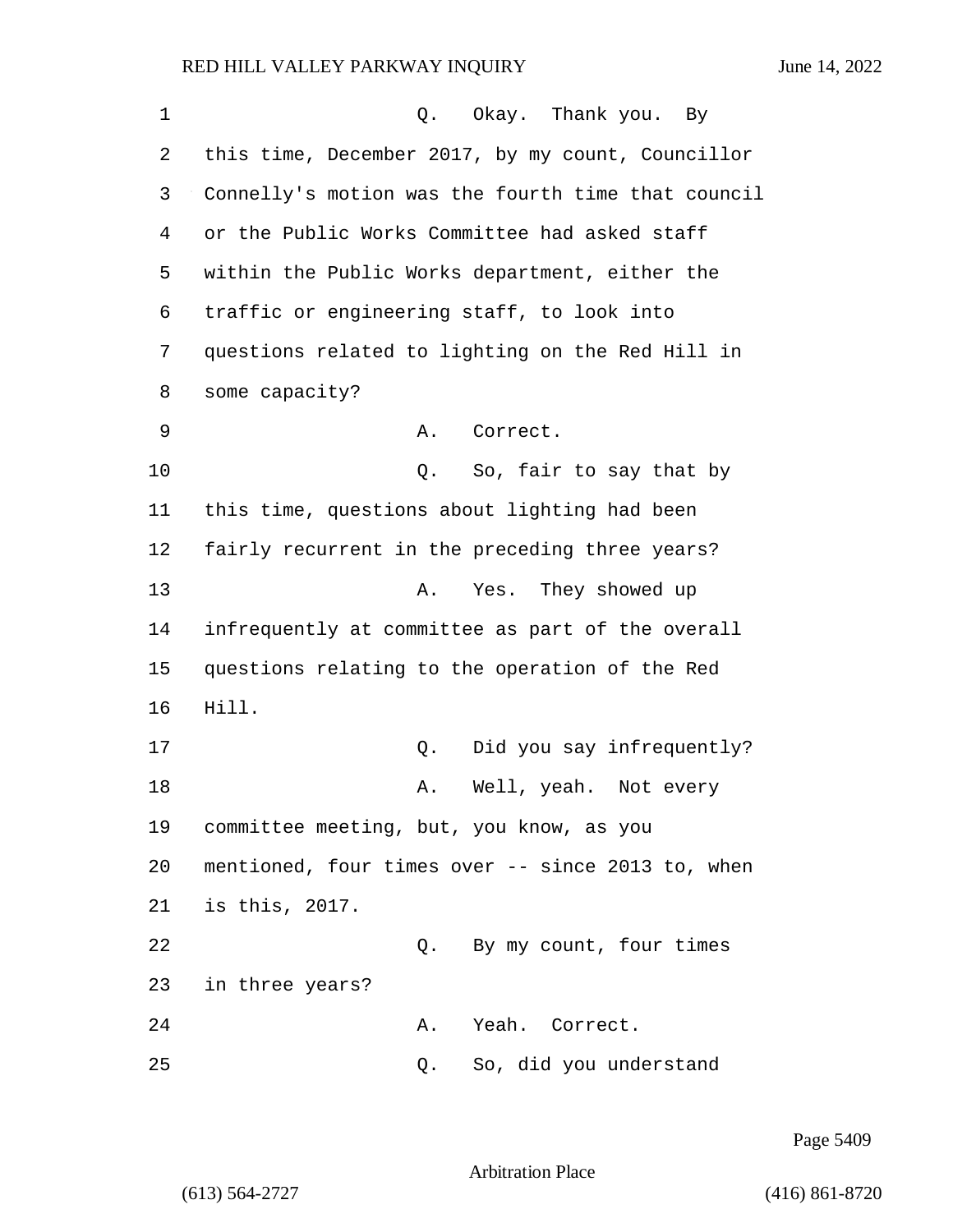that lighting was an issue that councillors had a persistent interest in? 3 A. I think they viewed it as one of the factors on the Red Hill, since it wasn't lit, and possible solutions to help deal with or manage some of the concerns that were put forward, for sure, and then that shows up with the that activity in Public Works Committee. 9 Q. So, we talked before about the timing between the September 16 approval and the report or the study by the consultant getting undertaken. 13 After Councillor Connelly's motion just about a year later on a similar subject, did you feel pressure to start the study at that time, now that you had had the funding and the approval for over a year? 18 A. I think there's -- I'll provide two answers to that. Is that in this timeframe, this is when the LAMP project was winding down. It was coming and the field piece was coming to a conclusion, so resourcing was more available. And then when this motion came along, which was kind of almost a duplication to the previous one in many ways, that I would say that

Page 5410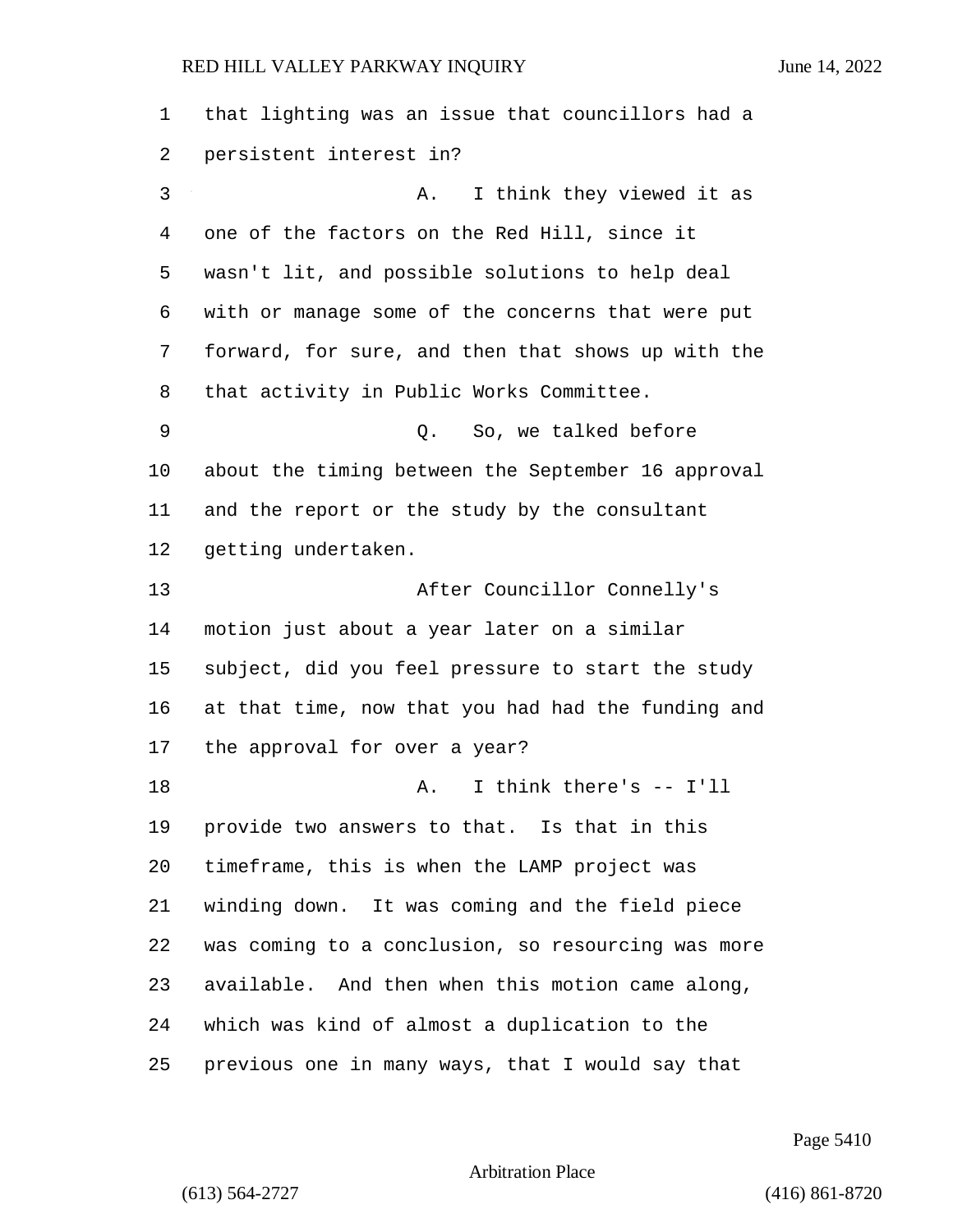1 it would have some influence over initiating or 2 undertaking, beginning the undertaking, of the 3 study. 4 Q. And we know that CIMA was 5 eventually retained in April 2018 and that their 6 lighting study was ultimately completed in January 7 2019? 8 A. Correct. 9 Q. Registrar, if we could go 10 to overview document 8, page 93. 11 This is CIMA's proposal. 12 These excerpts are CIMA's proposal that you 13 received on April 11, 2018, and that proposal 14 included reviewing the previous EAs for both the 15 LINC and the Red Hill, revisiting findings from 16 previous collision analyses using the more recent 17 data and conducting an illumination review to 18 determine whether or not illumination should be 19 installed within the study area? 20 A. Correct. 21 Q. And, as I understand it, 22 you were the project manager on this assignment? 23 A. Correct. 24 Q. So, the role that 25 Mr. Cooper had on that 2013 CIMA assignment that

Page 5411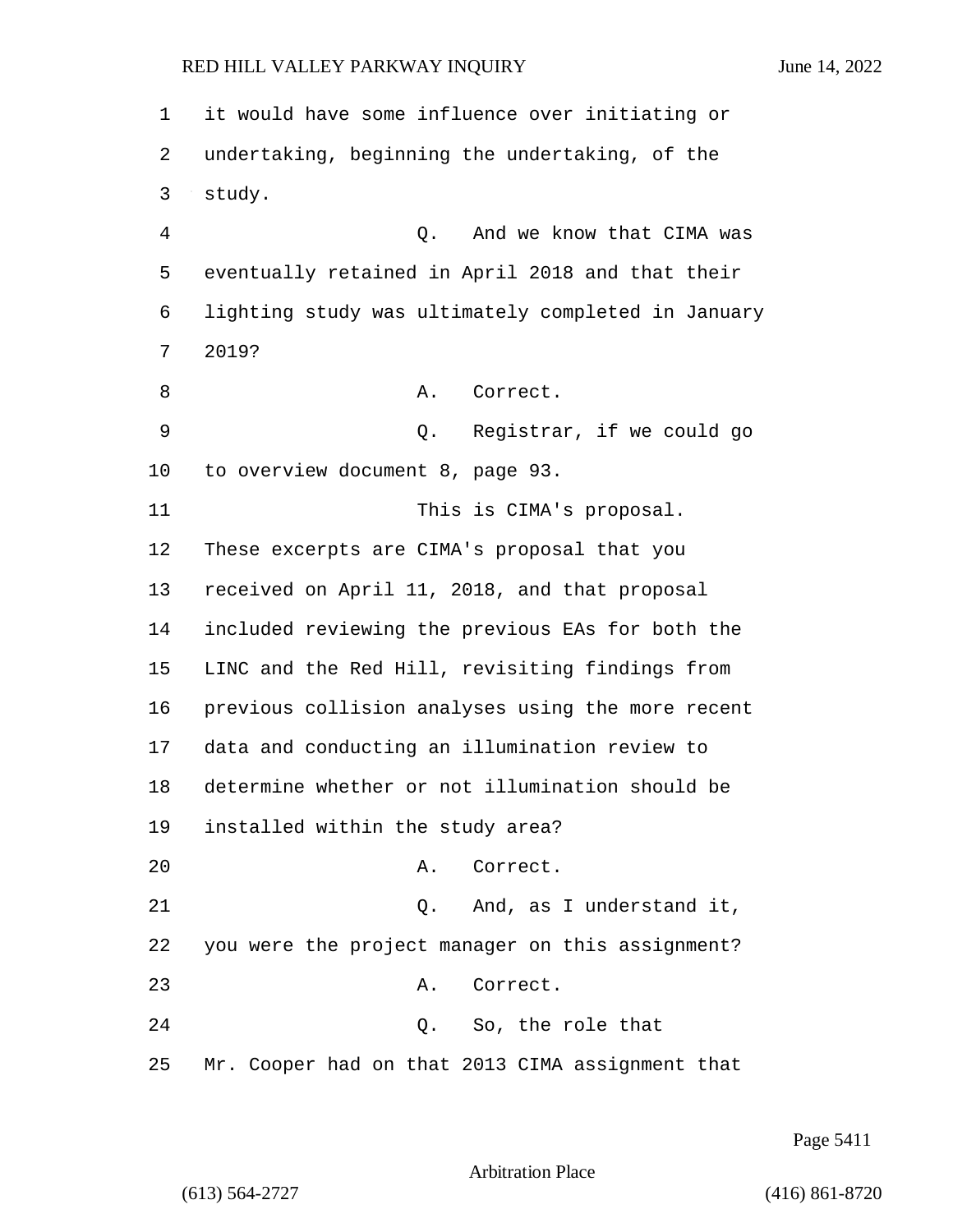| 1  | we talked about, that was the role that you were  |
|----|---------------------------------------------------|
| 2  | playing in the study?                             |
| 3  | Α.<br>That's correct.                             |
| 4  | You'll see down in<br>Q.                          |
| 5  | paragraph 257, it references a meeting between    |
| 6  | CIMA and the City on April 24, 2018. I understand |
| 7  | you attended that meeting. Is that right?         |
| 8  | Correct. I attended all<br>Α.                     |
| 9  | project meetings with CIMA on this project.       |
| 10 | Registrar, if we could<br>$\circ$ .               |
| 11 | call up CIM17047, images 1 and 2.                 |
| 12 | This is an e-mail from                            |
| 13 | Mr. Malone circulated to Reza Omrani at CIMA and  |
| 14 | these are what Mr. Malone describes as his very   |
| 15 | rough notes from this April 24 meeting.           |
| 16 | I'm going to take you to some                     |
| 17 | of these and talk about that meeting.             |
| 18 | Sure.<br>Α.                                       |
| 19 | Q. Under EA Review, it is on                      |
| 20 | the first page of the e-mail about a third of the |
| 21 | way down -- thank you -- it says:                 |
| 22 | "Confirm what the                                 |
| 23 | original and subsequent                           |
| 24 | EA documents required                             |
| 25 | with respect to                                   |

Page 5412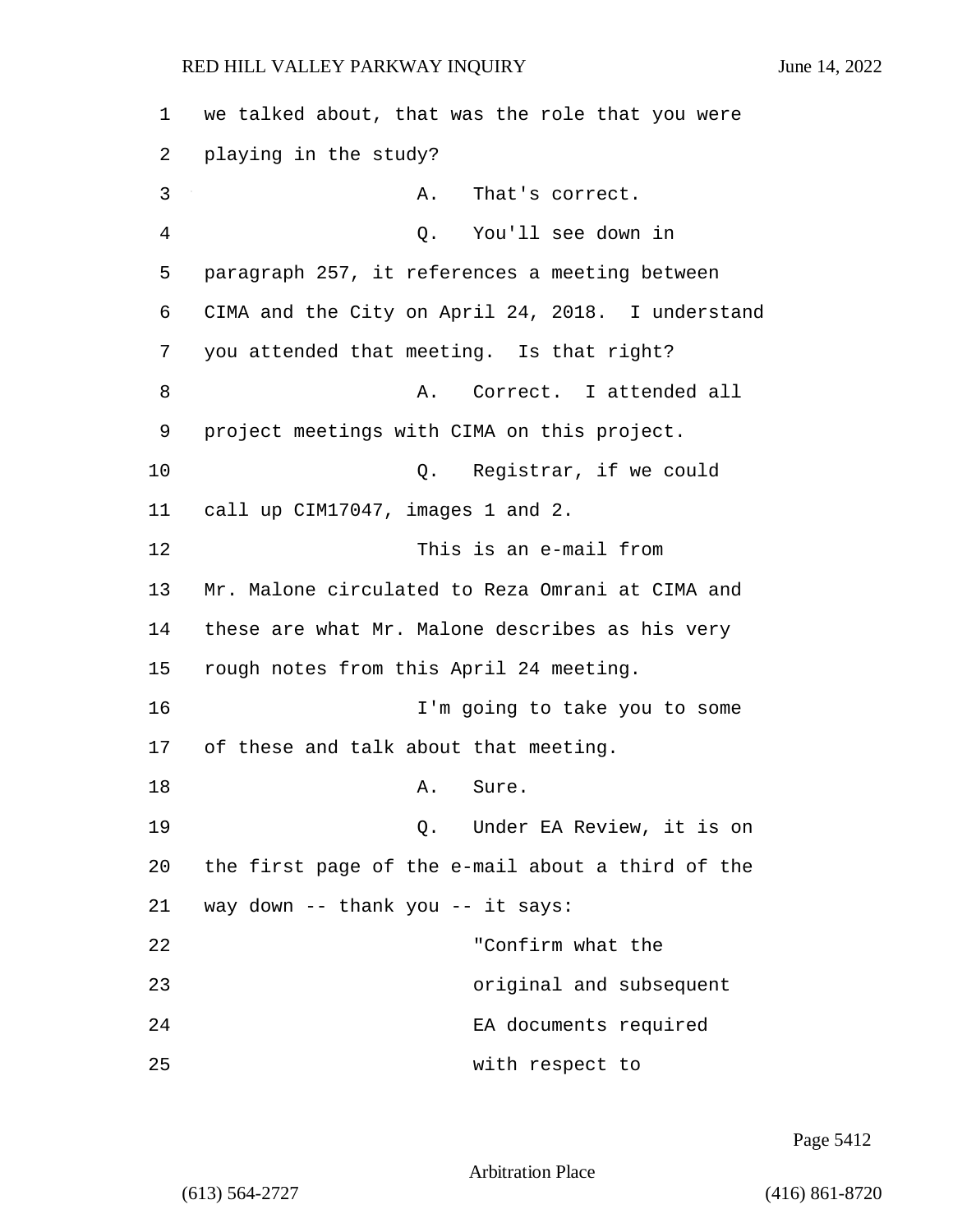| $\mathbf 1$ | lighting."                                         |
|-------------|----------------------------------------------------|
| 2           | By this time, April 2018, had                      |
| 3           | you seen the original and subsequent EA documents? |
| 4           | I don't believe so. I<br>Α.                        |
| 5           | think that this is making reference to collecting  |
| 6           | those documents, and that was part of my activity  |
| 7           | with one of my co-workers, was to go and track     |
| 8           | down the EA to supply it to CIMA so that they      |
| 9           | could do what this first sentence says, confirm    |
| 10          | what the original EA required.                     |
| 11          | Who was that co-worker?<br>Q.                      |
| 12          | His name was or is<br>Α.                           |
| 13          | Dipankar Sharma. He was the project manager of     |
| 14          | electrical engineering.                            |
| 15          | Thank you. Registrar, we<br>Q.                     |
| 16          | can close that call out and just a bit below it    |
| 17          | there's a section that says Inputs Review, and     |
| 18          | below that a subpoint that says Document List      |
| 19          | Provided and it lists a number of documents and it |
| 20          | says:                                              |
| 21          | "Doc list is                                       |
| 22          | comprehensive and any                              |
| 23          | docs requested can be                              |
| 24          | provided."                                         |
| 25          | Then below that lists a number                     |

Page 5413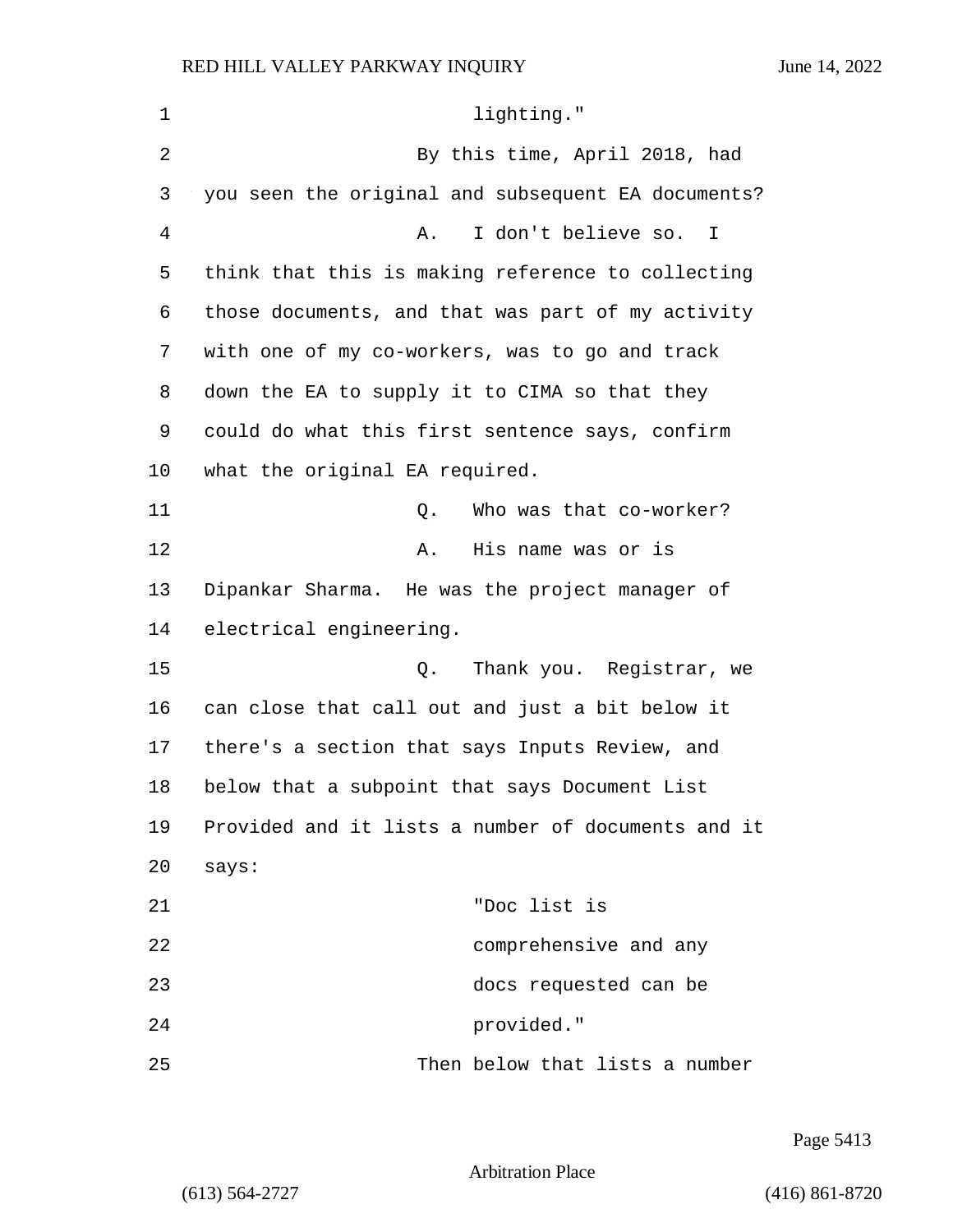| 1  | of reports, including the full original EA         |
|----|----------------------------------------------------|
| 2  | exception order and the summary report?            |
| 3  | $Mm-hmm.$<br>Α.                                    |
| 4  | Did you put together that<br>Q.                    |
| 5  | document list?                                     |
| 6  | I can't recall<br>Α.                               |
| 7  | specifically. I do remember there being some type  |
| 8  | of document list, whether it's one I produced or   |
| 9  | by the contact there, Jennifer DiDomenico, who was |
| 10 | part of the Red Hill project team. She was one of  |
| 11 | the internal staff who helped me locate and get    |
| 12 | the EA for CIMA. And I do recall having some list  |
| 13 | of documents and providing that to CIMA to         |
| 14 | basically ask, which of these documents are        |
| 15 | valuable to you and which ones aren't valuable to  |
| 16 | you?                                               |
| 17 | But had you reviewed the<br>Q.                     |
| 18 | documents that were on that list?                  |
| 19 | A. Did I review the                                |
| 20 | documents? I was responsible to produce them if    |
| 21 | CIMA wanted them.                                  |
| 22 | 0. And then on the next                            |
| 23 | page, it says, the third line down:                |
| 24 | $"MF -- "$                                         |
| 25 | Who I believe is you?                              |

Page 5414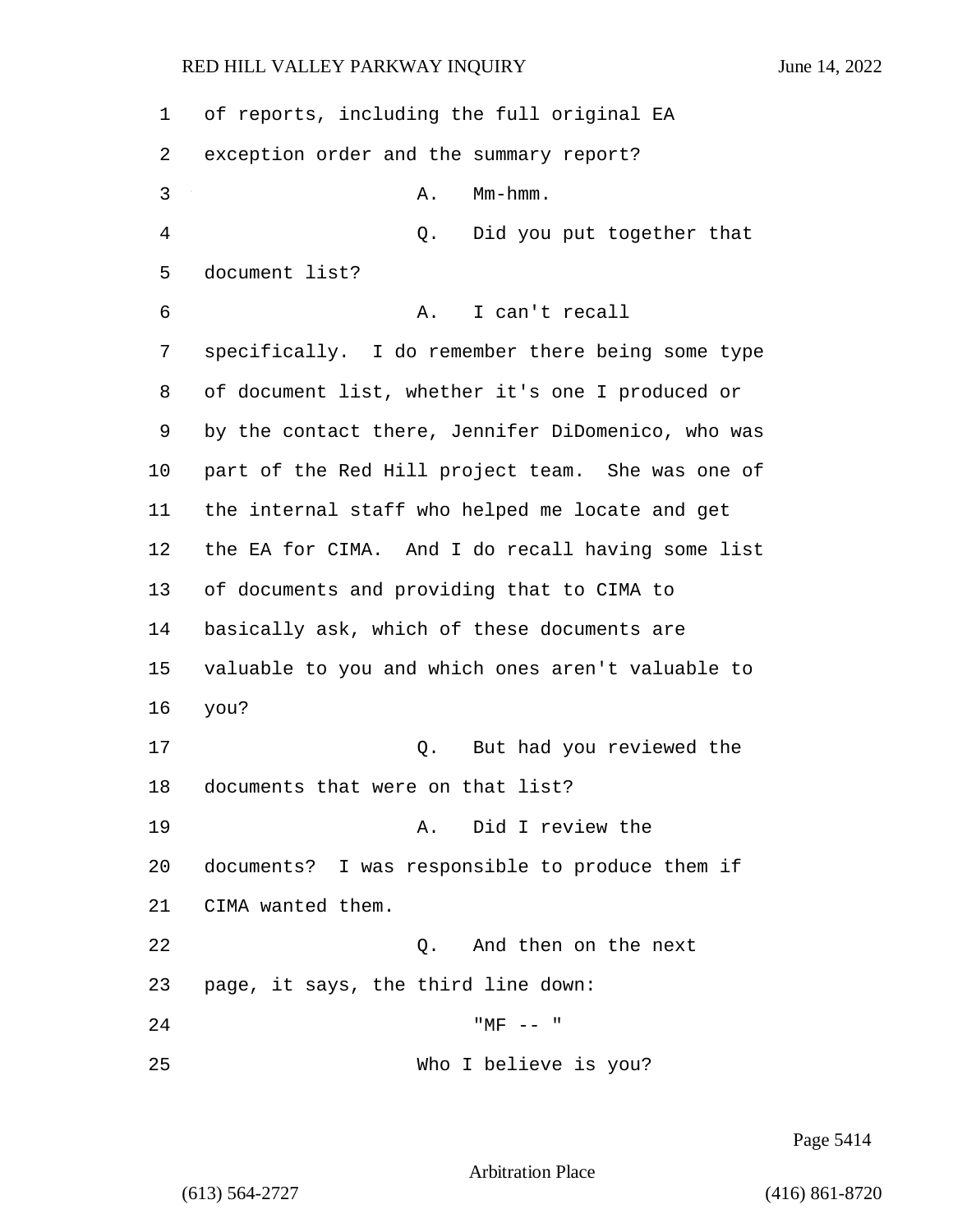| 1  |                      | Α. | Yes.                                               |
|----|----------------------|----|----------------------------------------------------|
| 2  |                      | Q. |                                                    |
| 3  |                      |    | "MF commented that he                              |
| 4  |                      |    | believes the decision for                          |
| 5  |                      |    | lighting (continuous vs                            |
| 6  |                      |    | interchange) was a -- "                            |
| 7  |                      |    | Just below that call out:                          |
| 8  |                      |    | " -- cost-based decision                           |
| 9  |                      |    | likely carried forward                             |
| 10 |                      |    | for the RHVP to do the                             |
| 11 |                      |    | very same as LINC.                                 |
| 12 |                      |    | Expect that there will                             |
| 13 |                      |    | not be a prohibitive                               |
| 14 |                      |    | statement about lighting                           |
| 15 |                      |    | in the documents                                   |
| 16 |                      |    | reviewed."                                         |
| 17 |                      | Α. | Correct.                                           |
| 18 |                      | Q. | Okay. So, taking that                              |
| 19 |                      |    | first entry that I read out, the notes reflect     |
| 20 |                      |    | that you commented that you believe the decision   |
| 21 |                      |    | for lighting, continuous vs interchange, was a     |
| 22 | cost-based decision? |    |                                                    |
| 23 |                      | Α. | Yes. From what I recall,                           |
| 24 |                      |    | this is what I was theorizing of trying to explain |
| 25 |                      |    | the design decisions and this was my theory that   |

Page 5415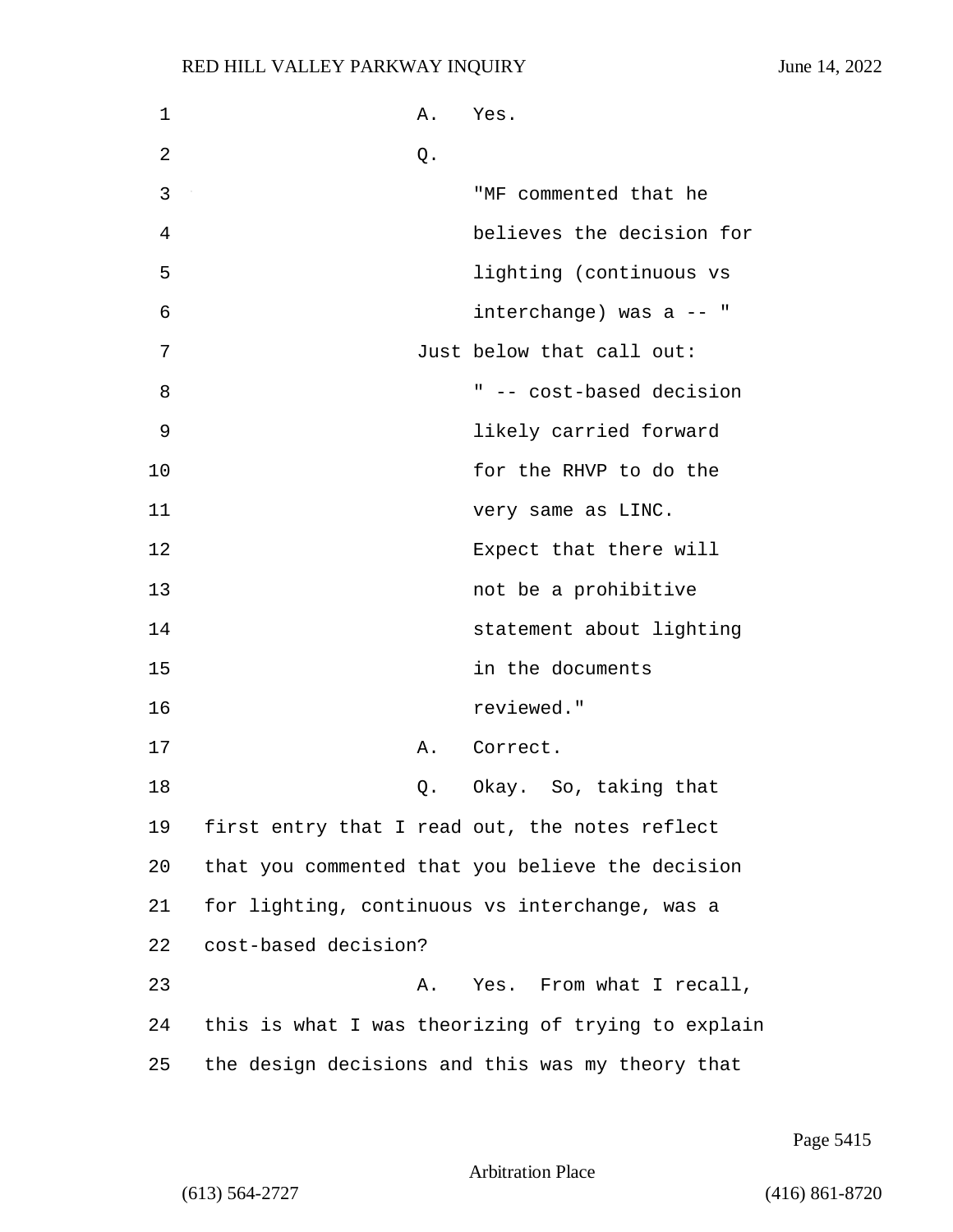| $\mathbf 1$ | it was more of a cost-based decision than anything |
|-------------|----------------------------------------------------|
| 2           | And then I don't think that we ever<br>else.       |
| 3           | identified that there was necessarily a -- it      |
| 4           | wasn't prohibited to install lighting, but there   |
| 5           | were design constraints within the EA and that the |
| 6           | prohibition of lighting would be possibly unlikely |
| 7           | to be found within the EA. I think that that's     |
| 8           | what it is in reference to.                        |
| 9           | So, this is the initial<br>Q.                      |
| 10          | meeting with CIMA. Is that what your               |
| 11          | understanding was going into that meeting, that    |
| 12          | there wouldn't be a prohibitive statement about    |
| 13          | lighting.                                          |
| 14          | I think I was theorizing<br>Α.                     |
| 15          | on that based on some of the other information,    |
| 16          | and that's reflective in some of the other         |
| 17          | commentary about I don't think prohibit is used    |
| 18          | but more restricted and design considerations.     |
| 19          | Q. It says "expect." Did                           |
| 20          | you expect that there wouldn't be a prohibitive    |
| 21          | statement?                                         |
| 22          | MS. CONTRACTOR: Sorry to                           |
| 23          | interrupt, but I wonder if we could just call out  |
| 24          | the relevant passage, because it's a bit small?    |
| 25          | JUSTICE WILTON-SIEGEL:<br>Sure.                    |

Page 5416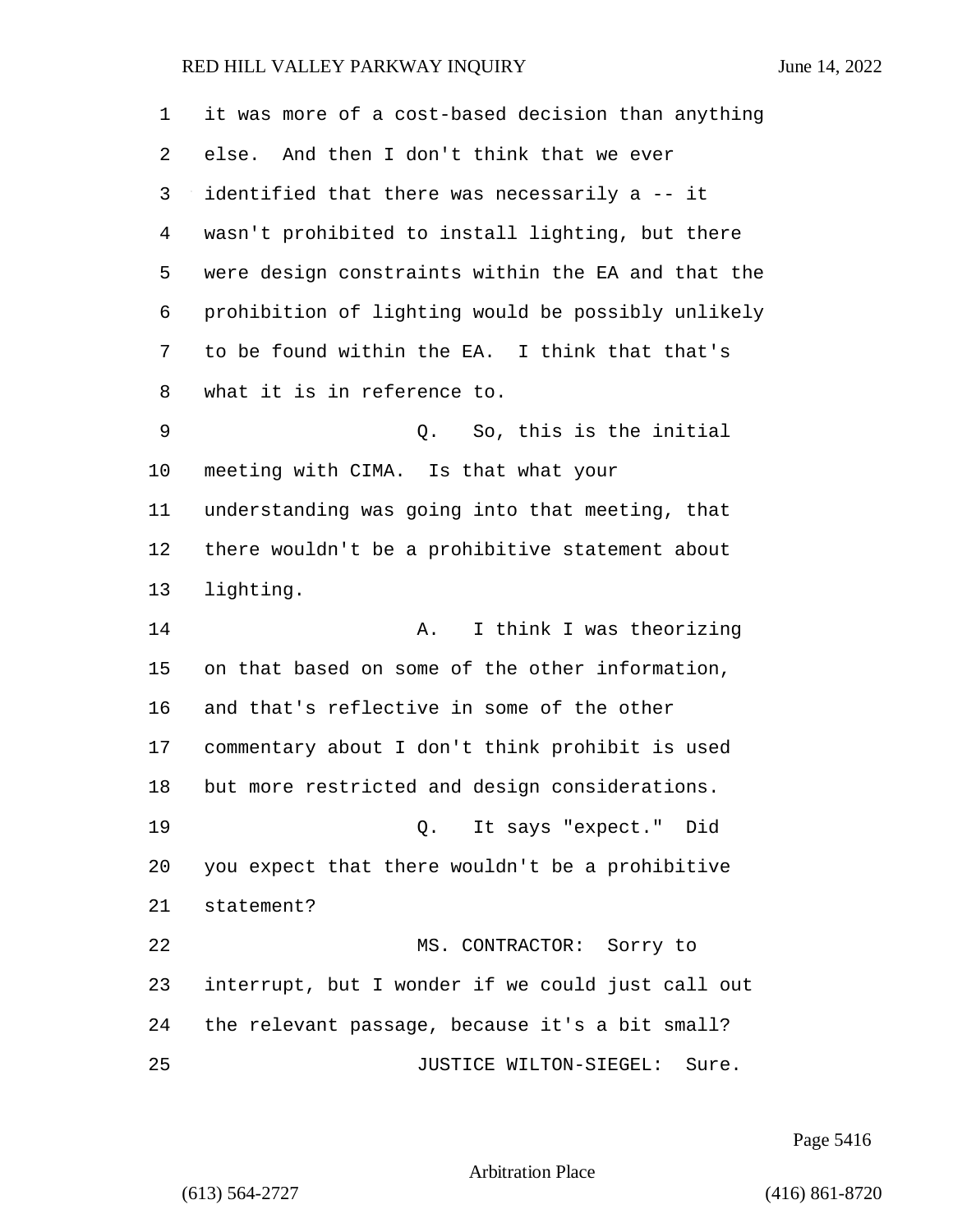| 1       |                                         |    | MS. CONTRACTOR: Thank you.                         |
|---------|-----------------------------------------|----|----------------------------------------------------|
|         |                                         |    |                                                    |
| 2       |                                         |    | JUSTICE WILTON-SIEGEL: Have                        |
| 3       | the registrar call out that discussion. |    |                                                    |
| 4       |                                         |    | MS. HENDRIE: Thank you,                            |
| 5       | Registrar. Perfect.                     |    |                                                    |
| 6       |                                         |    | THE WITNESS: Sorry what was                        |
| 7       | your question?                          |    |                                                    |
| 8       |                                         |    | BY MS. HENDRIE:                                    |
| 9       |                                         |    | Q. My question was in that                         |
| $10 \,$ | fifth line down, it says:               |    |                                                    |
| 11      |                                         |    | "Expect that there will                            |
| 12      |                                         |    | not be a prohibitive                               |
| 13      |                                         |    | statement about lighting                           |
| 14      |                                         |    | in the documents                                   |
| 15      |                                         |    | reviewed."                                         |
| 16      |                                         | Α. | Right.                                             |
| 17      |                                         | Q. | Did you expect that there                          |
| 18      | wouldn't be a prohibitive statement?    |    |                                                    |
| 19      |                                         | Α. | I believe that's                                   |
| 20      |                                         |    | attributed to me, yes. It's more along the lines   |
| 21      |                                         |    | of restrictions or design considerations and not   |
| 22      |                                         |    | prohibitive restrictions, and that is in line with |
| 23      |                                         |    | the EAs in general, that you can always revisit    |
| 24      |                                         |    | any EA and reasonably change something if you have |
| 25      | justification or otherwise to do that.  |    |                                                    |
|         |                                         |    |                                                    |

Page 5417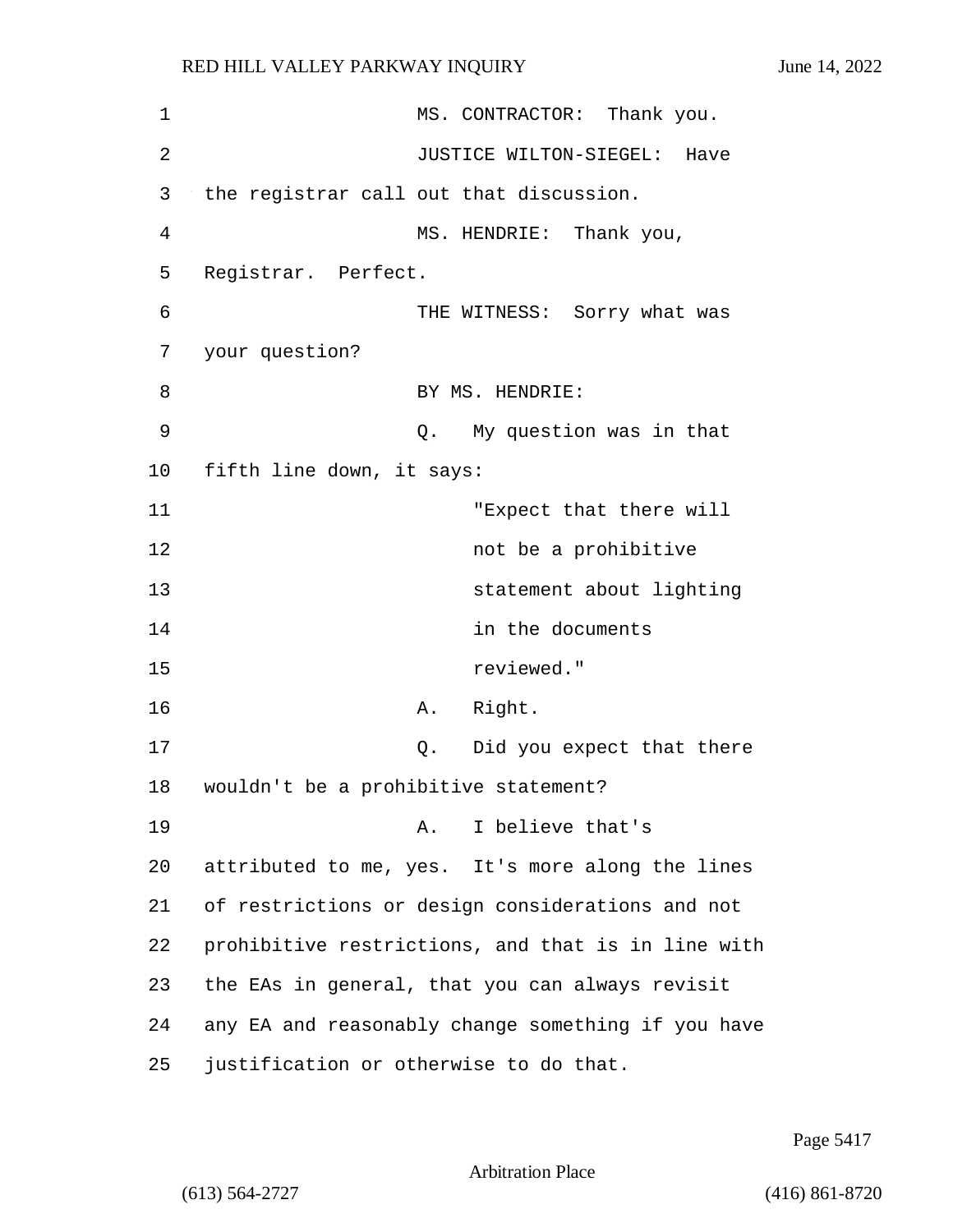1 and 1 Q. I think you told us 2 before that you didn't have a lot of experience or 3 knowledge about the EA process, so how and when 4 did you come to appreciate that the EAs could be 5 revisited? 6 A. Correct. Well, in 7 between 2013 and at this time, you know, just from 8 basic experience in dealing with this and talking 9 about EAs so often that I became more accustomed 10 to the EA process over time. But I definitely 11 didn't have that same level of knowledge and 12 experience back in 2013. 13 and 13 Q. Thank you. Towards the 14 end there at the bottom of that call out, it says: 15 "Progress meeting end of 16 May 2018. Even if it 17 says 'can't' then 18 continue so that the 19 decision can be made." 20 Can't, does that -- 21 A. Correct. 22 Q. Does that refer to what 23 we were talking about, a prohibitive statement? 24 A. Correct, yes. And that's 25 in line with what we outline within our report

Page 5418

Arbitration Place

(613) 564-2727 (416) 861-8720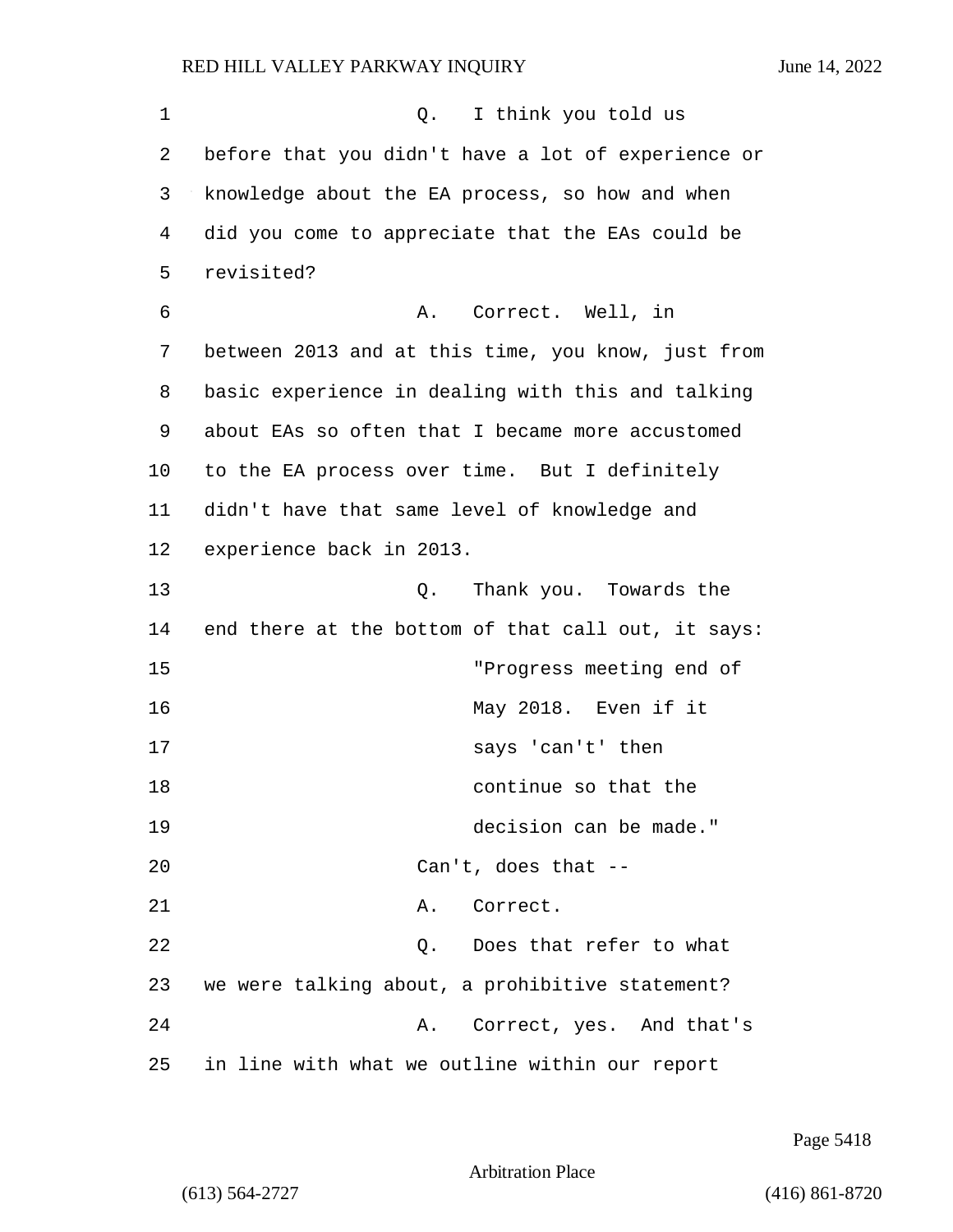| 1  | back to council, was coming back to them with a    |
|----|----------------------------------------------------|
| 2  | comprehensive review and indication of how can we  |
| 3  | do this. So, this is making reference to even if   |
| 4  | there is that prohibitive statement in there, how  |
| 5  | do we carry forward with that? How can we remove   |
| 6  | that or otherwise?                                 |
| 7  | So, even if there was a<br>Q.                      |
| 8  | prohibitive statement council was still -- you     |
| 9  | expected that council would still receive          |
| 10 | recommendations regarding lighting?                |
| 11 | Well, maybe better to<br>Α.                        |
| 12 | phrase it is if there was a prohibitive statement  |
| 13 | within the EA, what are our options as a           |
| 14 | municipality to remove those types of things or    |
| 15 | restrictions and have this assignment, CIMA's      |
| 16 | undertaking, answer it, basically provide that     |
| 17 | information to us so we can move on. Because that  |
| 18 | is, you know, a theme across all of these reports, |
| 19 | that, you know, those design restrictions are part |
| 20 | of the factor of answering this question, so this  |
| 21 | is bringing it to a full conclusion to say, you    |
| 22 | know, even if it says you can't, is that truly     |
| 23 | can't or is there something else that can be done  |
| 24 | to remove that can't?                              |
| 25 | Thank you. Registrar, if<br>Q.                     |

Page 5419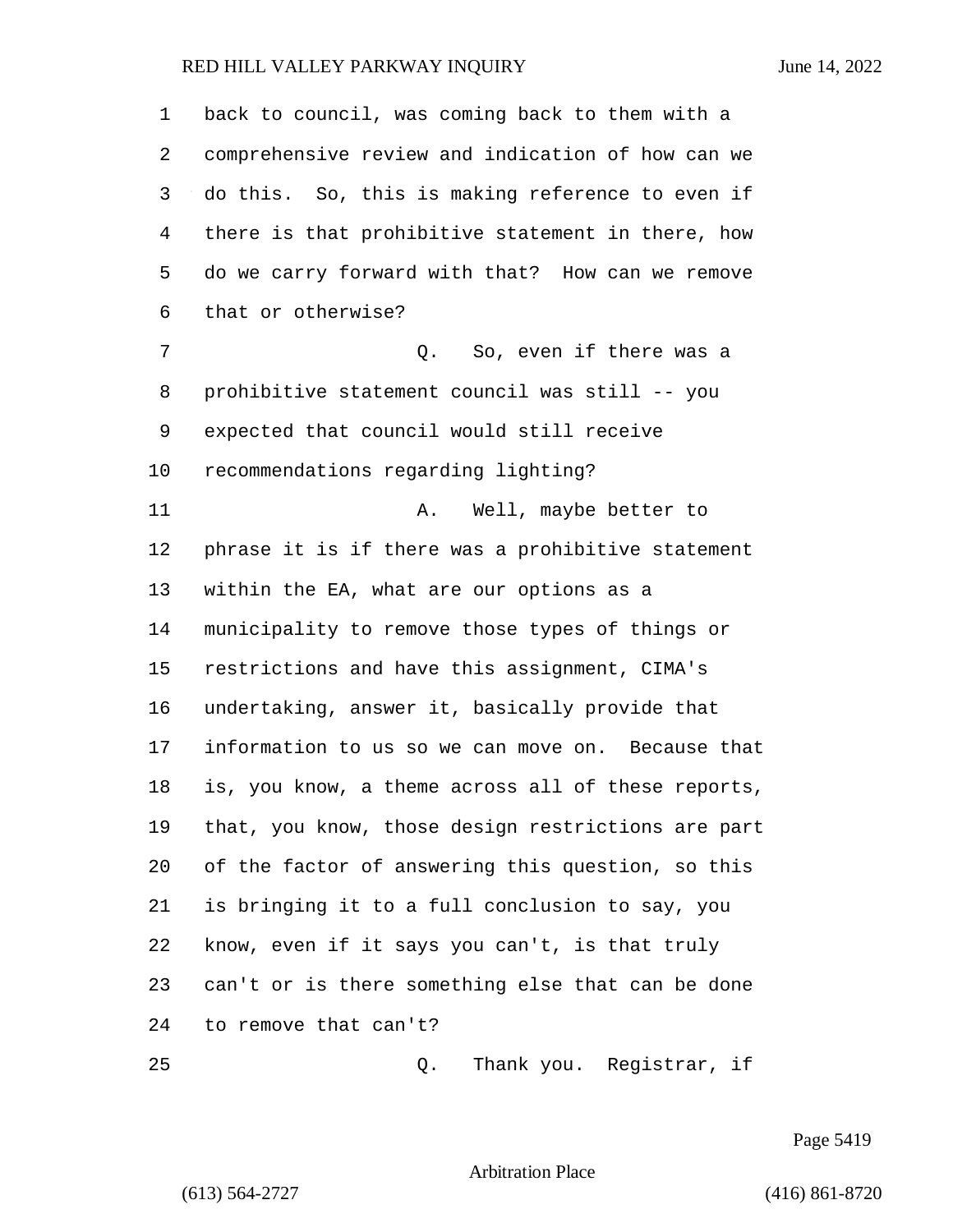| 1  | we could go to overview document 9, page 55.       |
|----|----------------------------------------------------|
| 2  | This is referencing the second                     |
| 3  | progress meeting that CIMA and the City had, and   |
| 4  | CIMA had done some work internally between the     |
| 5  | meeting that we just looked at and this meeting on |
| 6  | August 27. The minutes of that meeting are         |
| 7  | excerpted here in paragraph 131.                   |
| 8  | Registrar, if you could call                       |
| 9  | out the content under number 2, review of          |
| 10 | completed tasks.                                   |
| 11 | So, it says here in the first                      |
| 12 | bullet:                                            |
| 13 | "The original IEA and                              |
| 14 | subsequent environment                             |
| 15 | impact studies were                                |
| 16 | reviewed and there was no                          |
| 17 | documentation that                                 |
| 18 | continuous illumination                            |
| 19 | would be precluded."                               |
| 20 | Do you recall CIMA presenting                      |
| 21 | that finding from their review?                    |
| 22 | Absolutely, yes.<br>Α.                             |
| 23 | And I might not get the<br>Q.                      |
| 24 | word that you used right when we were looking at   |
| 25 | the meeting minutes or Mr. Malone's minutes from   |

Page 5420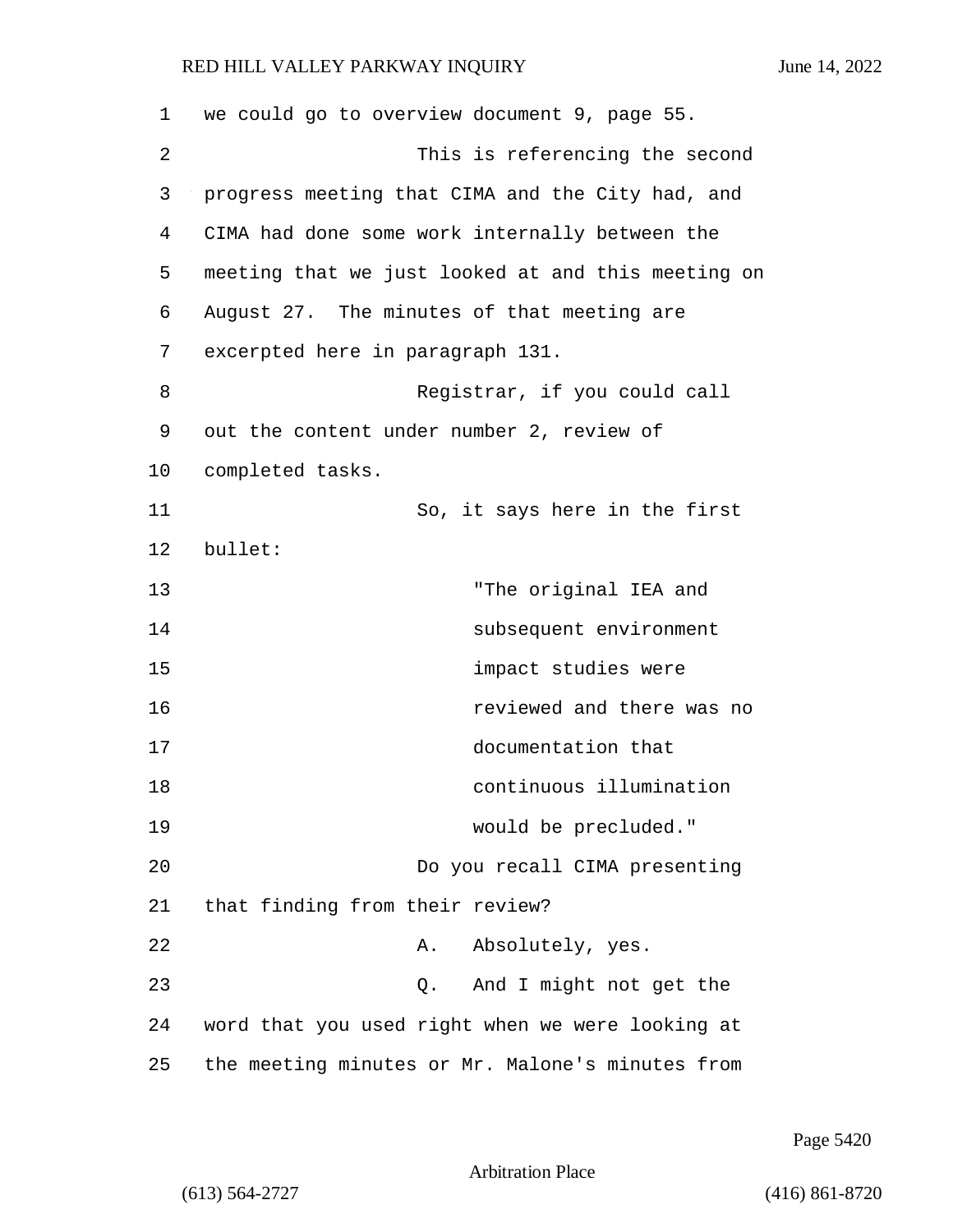| 1  | the meeting before, but is that finding consistent |
|----|----------------------------------------------------|
| 2  | with what I think you said you surmised or you     |
| 3  | hypothesized as reflected in the comment that we   |
| 4  | had just looked at?                                |
| 5  | It is, yes.<br>Α.                                  |
| 6  | Q.<br>And CIMA's finding was                       |
| 7  | that the EA essentially didn't prohibit continuous |
| 8  | illumination on the Red Hill Valley Parkway?       |
| 9  | Yes, from what I recall<br>Α.                      |
| 10 | is that the EA didn't consider full mainline       |
| 11 | illumination. It only considered illumination of   |
| 12 | interchanges.                                      |
| 13 | And we spent a<br>Q.                               |
| 14 | significant amount of time today talking about     |
| 15 | what information about lighting had been presented |
| 16 | to counsel through the various reports we looked   |
| 17 | at. Did you have any concerns that there had been  |
| 18 | previous reports to council that lighting was      |
| 19 | prohibited or that lighting had or that the EA had |
| 20 | contained restrictions on lighting?                |
| 21 | MS. CONTRACTOR: I'm sorry,                         |
| 22 | Mr. Commissioner. Perhaps commission counsel       |
| 23 | could take the witness to the specific reference,  |
| 24 | because I think the wording here of what's in the  |
| 25 | report is going to be important.                   |

Page 5421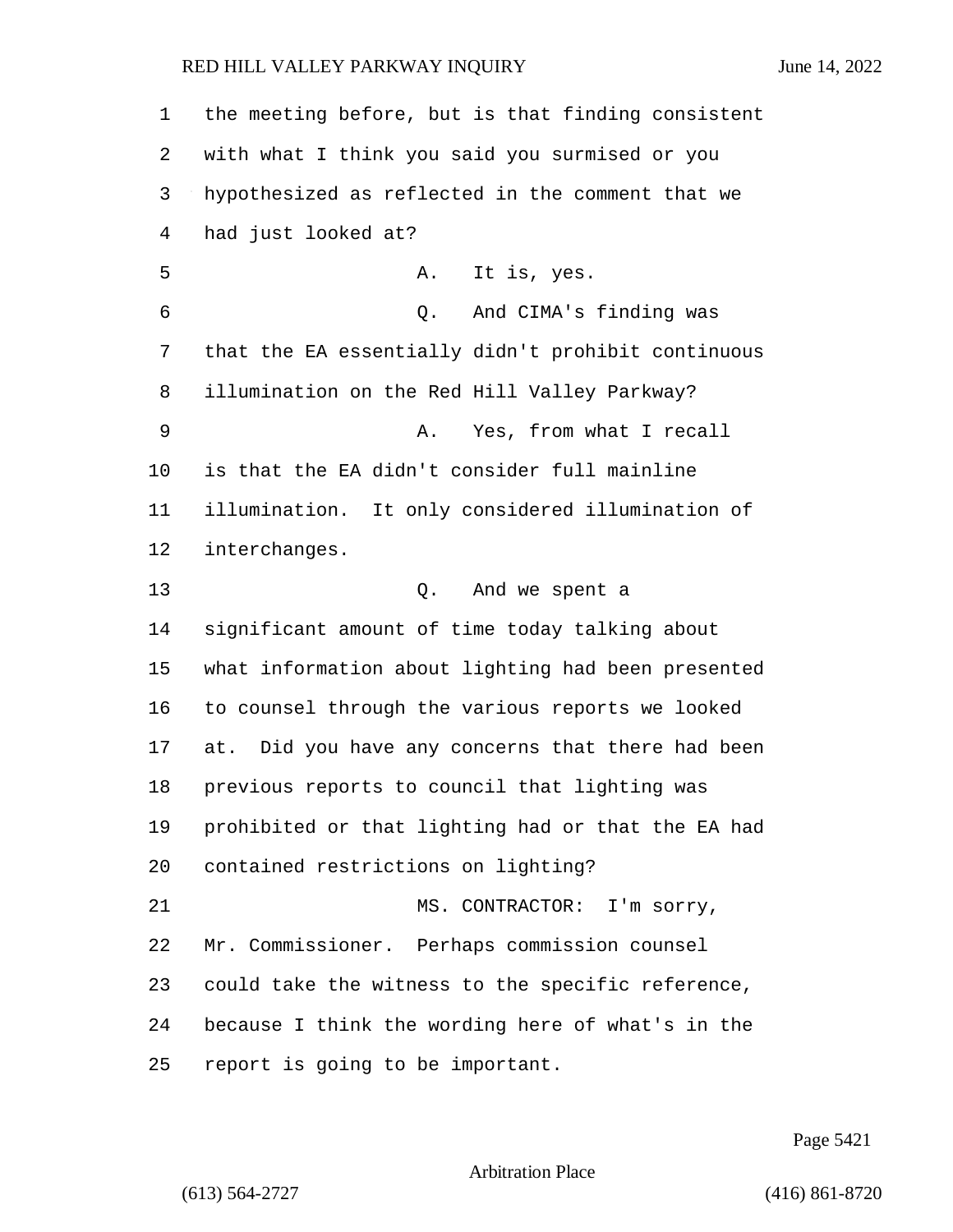| 1  | JUSTICE WILTON-SIEGEL: I'm                        |
|----|---------------------------------------------------|
| 2  | not sure that I understand what wording you were  |
| 3  | thinking about. There's several different         |
| 4  | documents we have addressed that have this        |
| 5  | language in it.                                   |
| 6  | MS. CONTRACTOR: So, as I                          |
| 7  | understood the question, Mr. Commissioner, it     |
| 8  | was -- let me just roll it up.                    |
| 9  | MS. HENDRIE: I'm happy to                         |
| 10 | rephrase.                                         |
| 11 | BY MS. HENDRIE:                                   |
| 12 | Perhaps, Mr. Field, I'll<br>Q.                    |
| 13 | put my question to you this way: Were you         |
| 14 | concerned about the past representations about    |
| 15 | lighting that had been made to the Public Works   |
| 16 | Committee being inconsistent with what CIMA found |
| 17 | through their EA review?                          |
| 18 | MS. CONTRACTOR: Thank you.                        |
| 19 | THE WITNESS: No. I don't                          |
| 20 | have any concerns, because it's still within      |
| 21 | alignment with what said before. I don't think    |
| 22 | that we ever said that lighting was prohibited    |
| 23 | from it, that there were other design             |
| 24 | considerations, which is true. The EA did not     |
| 25 | consider mainline lighting, only interchange      |

Page 5422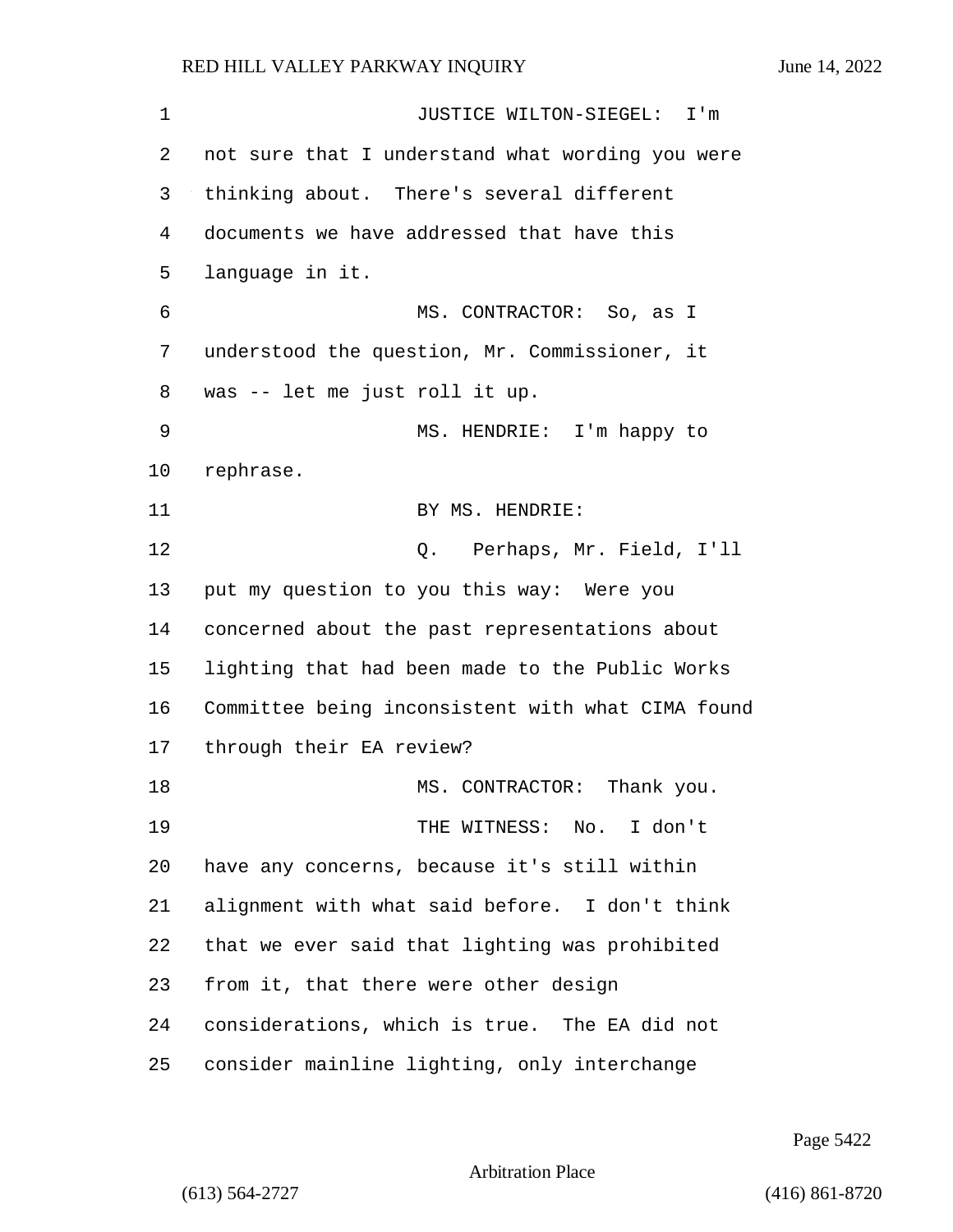| 1  | lighting, so that EA, regardless of if we wanted   |
|----|----------------------------------------------------|
| 2  | to undertaking mainline lighting, the EA should be |
| 3  | or needed to be revisited.                         |
| 4  | So, those past discussions and                     |
| 5  | those other reports and the one that I wrote is    |
| 6  | consistent still, despite this finding.            |
| 7  | BY MS. HENDRIE:                                    |
| 8  | Okay. Thank you.<br>Q.                             |
| 9  | Registrar, we can close that call out.             |
| 10 | There's reference there to the                     |
| 11 | next step of the EA study being to confirm the     |
| 12 | scope of work and costs and that that would be     |
| 13 | discussed at the next meeting, but I'm going to    |
| 14 | bring you forward a little bit in time to          |
| 15 | October 2018, at which point you received -- you   |
| 16 | and Mr. Omrani at CIMA were discussing the timing  |
| 17 | of the report.                                     |
| 18 | Registrar, if we could go to                       |
| 19 | overview document 9, page 103.                     |
| 20 | Here, Mr. Field, you'll see in                     |
| 21 | paragraph 255 that on October 25, you e-mailed     |
| 22 | Mr. Omrani regarding the schedule, a change in the |
| 23 | schedule. You said:                                |
| 24 | "We've pushed our report                           |
| 25 | date from December 10 to                           |

Page 5423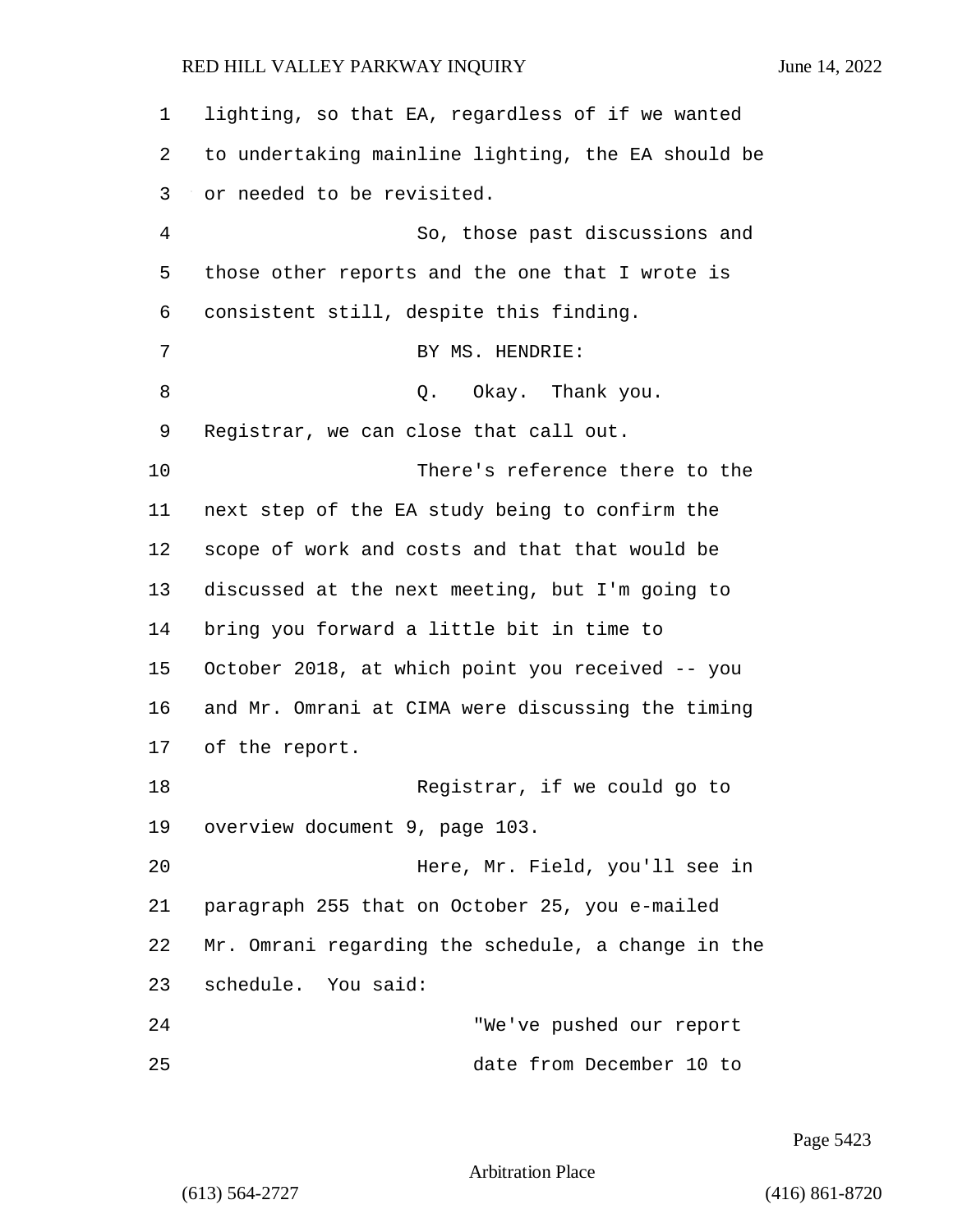| 1              | February of 2019. The                              |
|----------------|----------------------------------------------------|
| $\overline{2}$ | pressure is off."                                  |
| 3              | December 10, was that the                          |
| 4              | original OBL reporting date?                       |
| 5              | I don't think it was the<br>Α.                     |
| 6              | original OBL date, but at this point in time it    |
| 7              | was the OBL date that was on record with Public    |
| 8              | Works Committee and clerks, so I was preparing,    |
| 9              | previous to this e-mail, preparing for sending     |
| 10             | that report forward to the December 10 Public      |
| 11             | Works Committee.                                   |
| 12             | Okay. Do you know who<br>Q.                        |
| 13             | made the decision to push the report date from     |
| 14             | December to February?                              |
| 15             | That decision was made at<br>Α.                    |
| 16             | the director level where there were other reports  |
| 17             | going and they combined, ended up combining        |
| 18             | reports together, including combining the lighting |
| 19             | report, in that, so I didn't have anything to do   |
| 20             | with pushing that date. I was advised that that's  |
| 21             | what was occurring and that's kind of my response  |
| 22             | here, because I was going down the route of        |
| 23             | preparing that committee report for December 10,   |
| 24             | so obviously the timelines for CIMA to wrap up     |
| 25             | their project had changed slightly.                |

Page 5424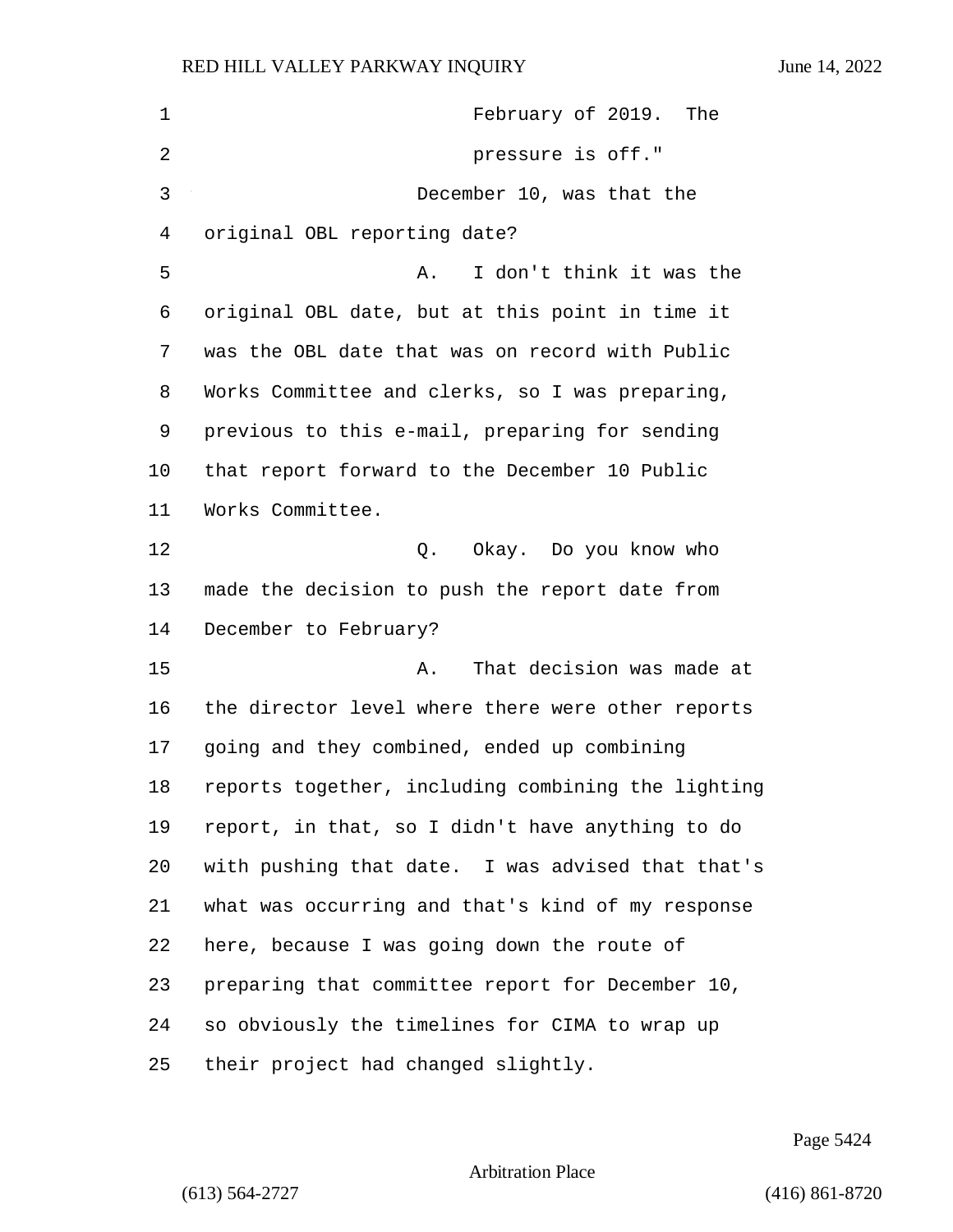| $\mathbf 1$ | So, we do have a long period                      |
|-------------|---------------------------------------------------|
| 2           | between when we write draft reports and go to     |
| 3           | committee. It could be up to two months           |
| 4           | sometimes, so previously the pressure would be to |
| 5           | conclude the study in time for me to write the    |
| 6           | report and submit it for the December 10 cycle.   |
| 7           | And then if it was obviously pushed out to        |
| 8           | February, that same pressure to complete the      |
| 9           | report within that timeframe had changed and,     |
| 10          | therefore, the pressure is off statement that I   |
| 11          | made there.                                       |
| 12          | Q. By this time, you were                         |
| 13          | still reporting to Mr. McGuire, but as I          |
| 14          | understand it Mr. McGuire was the director of     |
| 15          | engineering services, December 2018?              |
| 16          | I don't recall<br>Α.                              |
| 17          | specifically, but it could be in that instance I  |
| 18          | would be reporting to Dave Lamont as the manager  |
| 19          | and then Dave to Gord McGuire.                    |
| 20          | Q. Commissioner, it's 3:20                        |
| 21          | right now, so it's just past our scheduled break  |
| 22          | time. I think perhaps I might suggest our break   |
| 23          | now. I note on our end, it appears that the       |
| 24          | transcript is down. I'm not sure if others are    |
| 25          | experiencing the same issue.                      |

Page 5425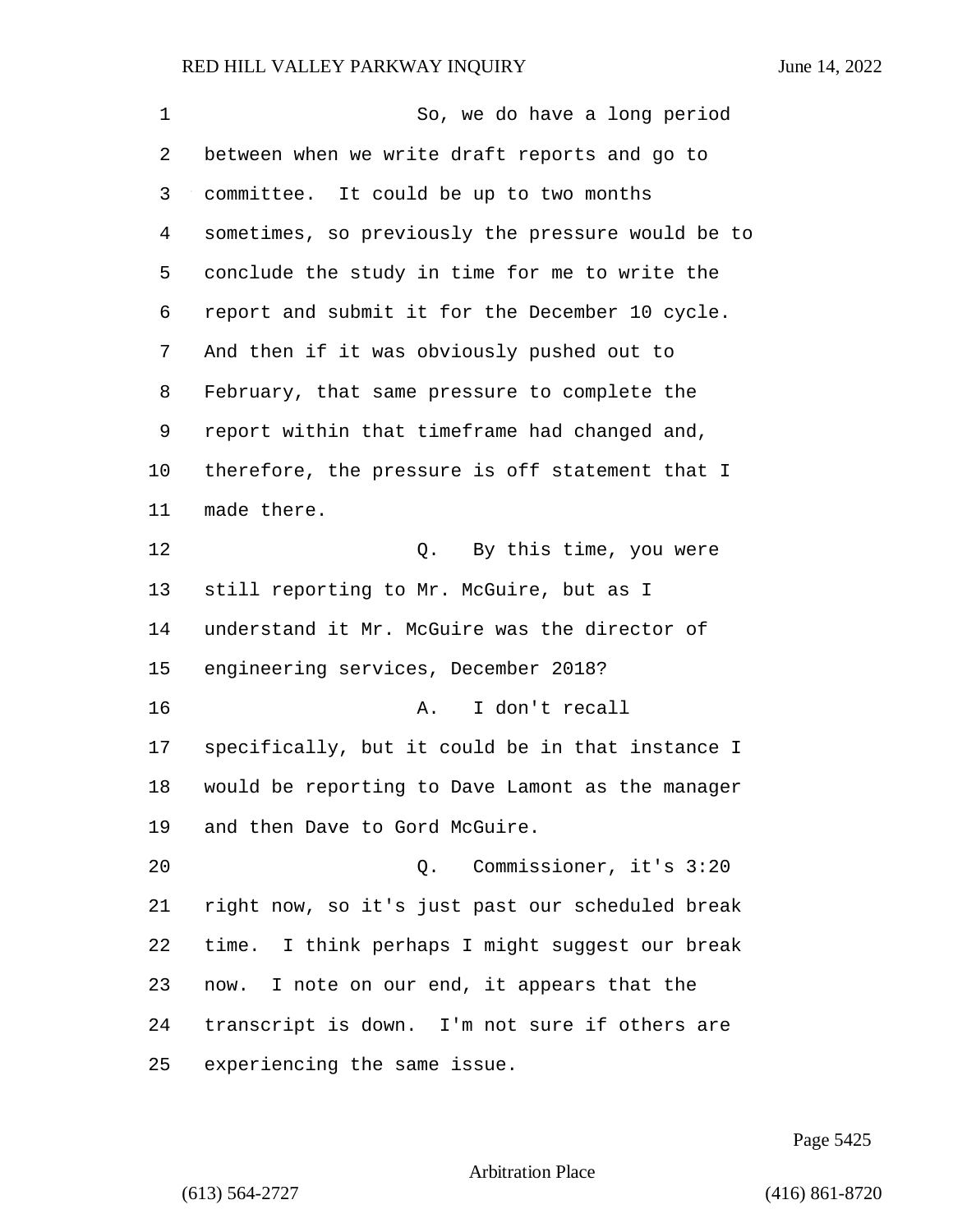# RED HILL VALLEY PARKWAY INQUIRY

|  | June 14, 2022 |
|--|---------------|
|  |               |

| 1  | MS. CONTRACTOR: I was                              |
|----|----------------------------------------------------|
| 2  | experiencing the same issue.                       |
| 3  | JUSTICE WILTON-SIEGEL: Let's                       |
| 4  | take a slightly shorter break and return at 3:30,  |
| 5  | because we're pressing it with Mr. Field's         |
| 6  | testimony, so we'll stand adjourned until 3:30.    |
| 7  | --- Recess taken at 3:22 p.m.                      |
| 8  | --- Upon resuming at 3:32 p.m.                     |
| 9  | BY MS. HENDRIE:                                    |
| 10 | So, Mr. Field, before our<br>$Q$ .                 |
| 11 | break we were talking about the CIMA report, the   |
| 12 | 2018 CIMA report, and the staff report related to  |
| 13 | that and I believe you told me that your           |
| 14 | understanding about why that report deadline was   |
| 15 | pushed was because that direction came to you from |
| 16 | the director level. Is that right?                 |
| 17 | That's correct.<br>Α.                              |
| 18 | Okay. And when did you<br>Q.                       |
| 19 | learn that, that the report had been pushed? Was   |
| 20 | it around the time that you e-mailed Mr. Omrani?   |
| 21 | I don't know the specific<br>Α.                    |
| 22 | date, but it would have been just prior to         |
| 23 | e-mailing CIMA.                                    |
| 24 | Registrar, if we could go<br>Q.                    |
| 25 | to HAM64285. This document here, there's an        |

Page 5426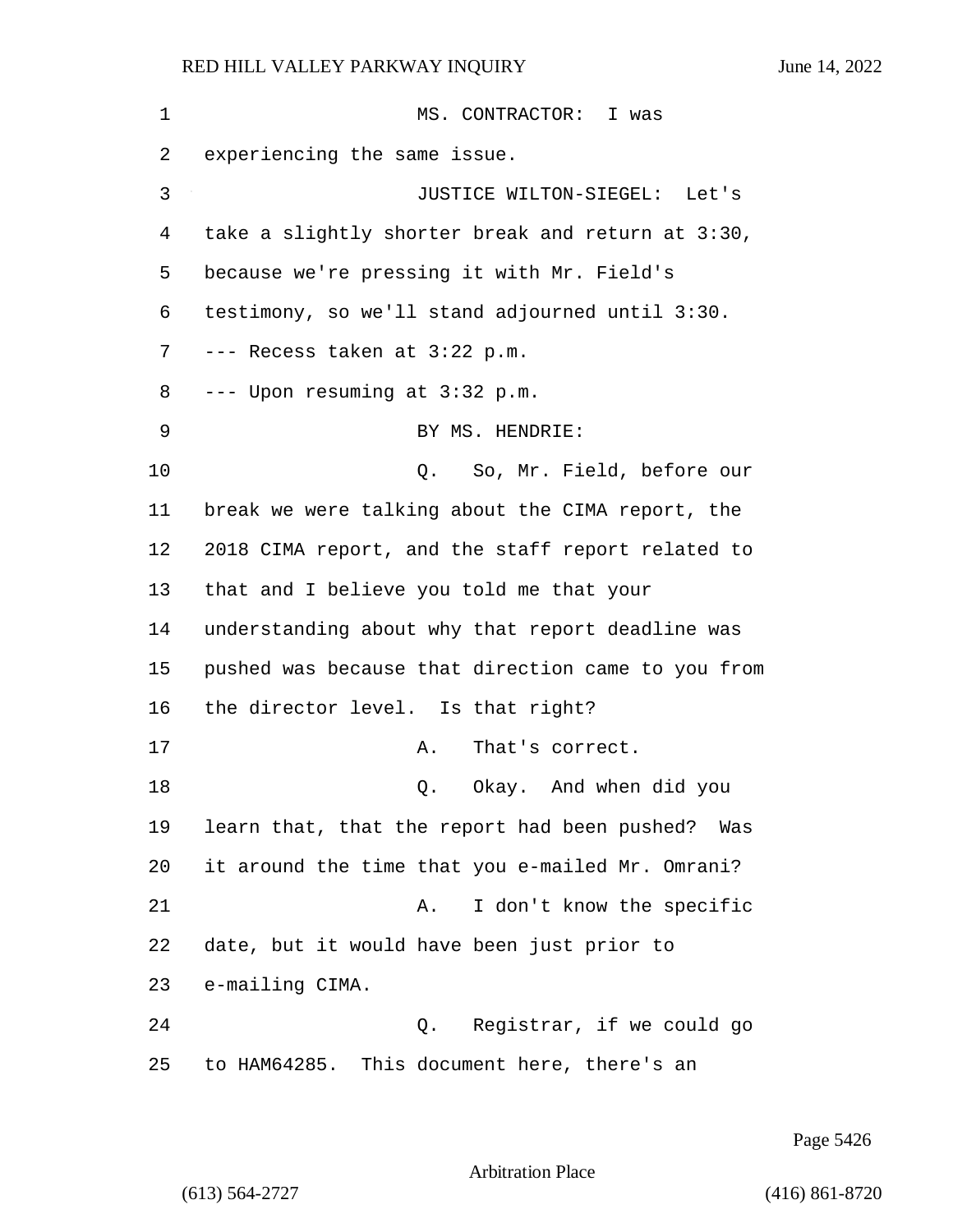| 1  | e-mail that you sent to Ms. Cameron on             |
|----|----------------------------------------------------|
| 2  | November 21, 2018. It talks about the item,        |
| 3  | that's the outstanding business list item that's   |
| 4  | under your name, in discussion with Gord being     |
| 5  | merged with the traffic safety report, and that    |
| 6  | was your understanding based on what Mr. McGuire   |
| 7  | had said?                                          |
| 8  | A. Correct. And then this                          |
| 9  | confirmation of that.                              |
| 10 | So, the staff report that<br>Q.                    |
| 11 | would have been something you were responsible     |
| 12 | for, Mr. McGuire took that on?                     |
| 13 | Mr. McGuire and<br>Α.                              |
| 14 | Mr. Soldo, I believe.                              |
| 15 | And Mr. Soldo was the<br>Q.                        |
| 16 | director of the traffic group?                     |
| 17 | Director of<br>Α.                                  |
| 18 | transportation operations and maintenance that has |
| 19 | traffic within it, yes.                            |
| 20 | And so, the lighting<br>Q.                         |
| 21 | aspect would be one piece of that report?          |
| 22 | Correct.<br>Α.                                     |
| 23 | So, Mr. McGuire was<br>Q.                          |
| 24 | preparing that report with Mr. Soldo and he was    |
| 25 | responsible for overseeing what information from   |

Page 5427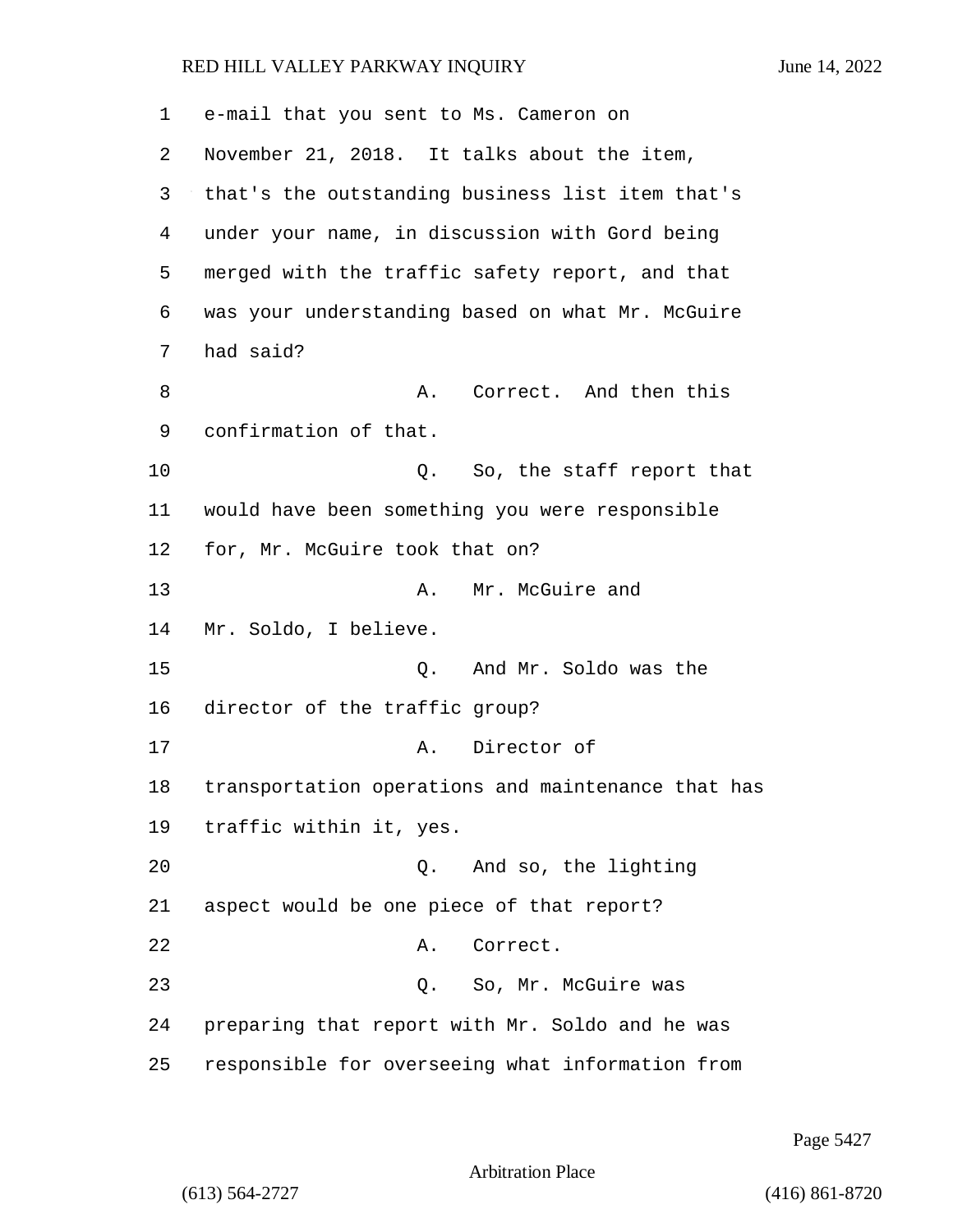the CIMA report was included in the staff report? 2 A. Correct. I had no involvement in drafting that committee report. 4 Q. So, at this time, was the discussion with Gord, are you able to pinpoint it in time in reference to the November 21 e-mail? 7 a. A. It was in around that time. I don't think that there was, you know, a lot of discussion about it. I think it was just more about, at the director level, this is what we're going to do and how to proceed forward with the report and that, you know, that's going to be done at the director level. 14 Q. Okay. So, as a result of that, you didn't have any responsibility for developing the recommendations for council arising from CIMA's lighting study. Is that fair? 18 A. That's correct. 19 Q. That was something that Mr. McGuire and Mr. Soldo, as the authors of that report, that fell within their domain at that 22 point? 23 A. That's correct. 24 Q. Registrar, this document is not in the overview document, so it will need

Page 5428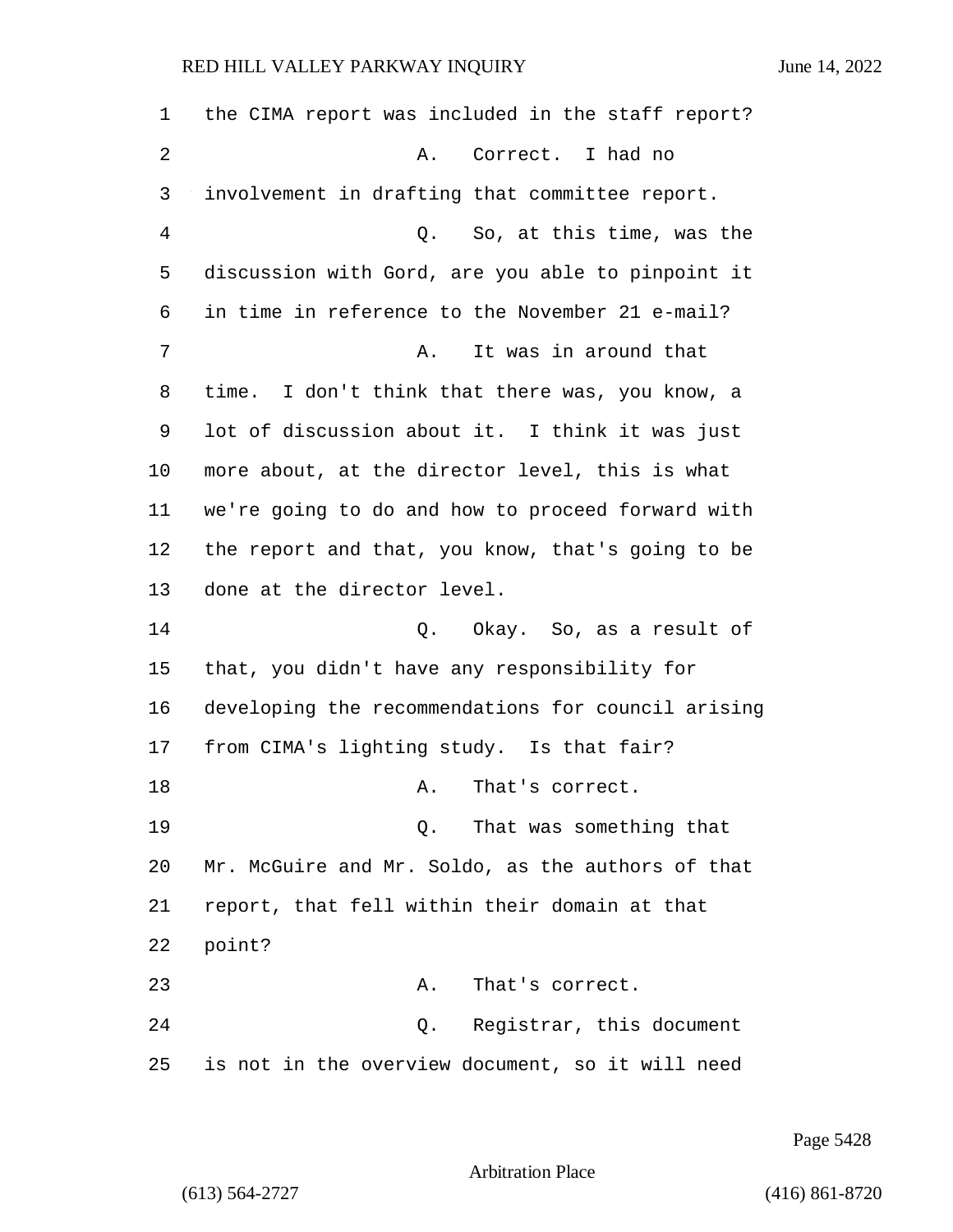| 1  | to be marked as an exhibit. I believe that's      |
|----|---------------------------------------------------|
| 2  | Exhibit 73.                                       |
| 3  | THE REGISTRAR: Noted,                             |
| 4  | counsel. Yes, it's 73.                            |
| 5  | EXHIBIT NO. 73: E-mail                            |
| 6  | from Mr. Field to                                 |
| 7  | Ms. Cameron on                                    |
| 8  | November 21, 2018,                                |
| 9  | HAM64285.                                         |
| 10 | MS. HENDRIE: I'm also                             |
| 11 | reminded that I forgot to mark another document   |
| 12 | not in the overview document as an exhibit, and   |
| 13 | that was the capital budget sheet that we looked  |
| 14 | at before and that was HAM44429, so if that could |
| 15 | be marked as Exhibit 74.                          |
| 16 | THE REGISTRAR: Thank you,                         |
| 17 | counsel. Noted.                                   |
| 18 | EXHIBIT NO. 74: Capital                           |
| 19 | budget sheet, HAM44429.                           |
| 20 | BY MS. HENDRIE:                                   |
| 21 | Q. Registrar, if we could                         |
| 22 | call out overview document 9, page 253. Sorry,    |
| 23 | 253. Thank you.                                   |
| 24 | So, just to get a sense of                        |
| 25 | what your involvement was once the writing of the |

Page 5429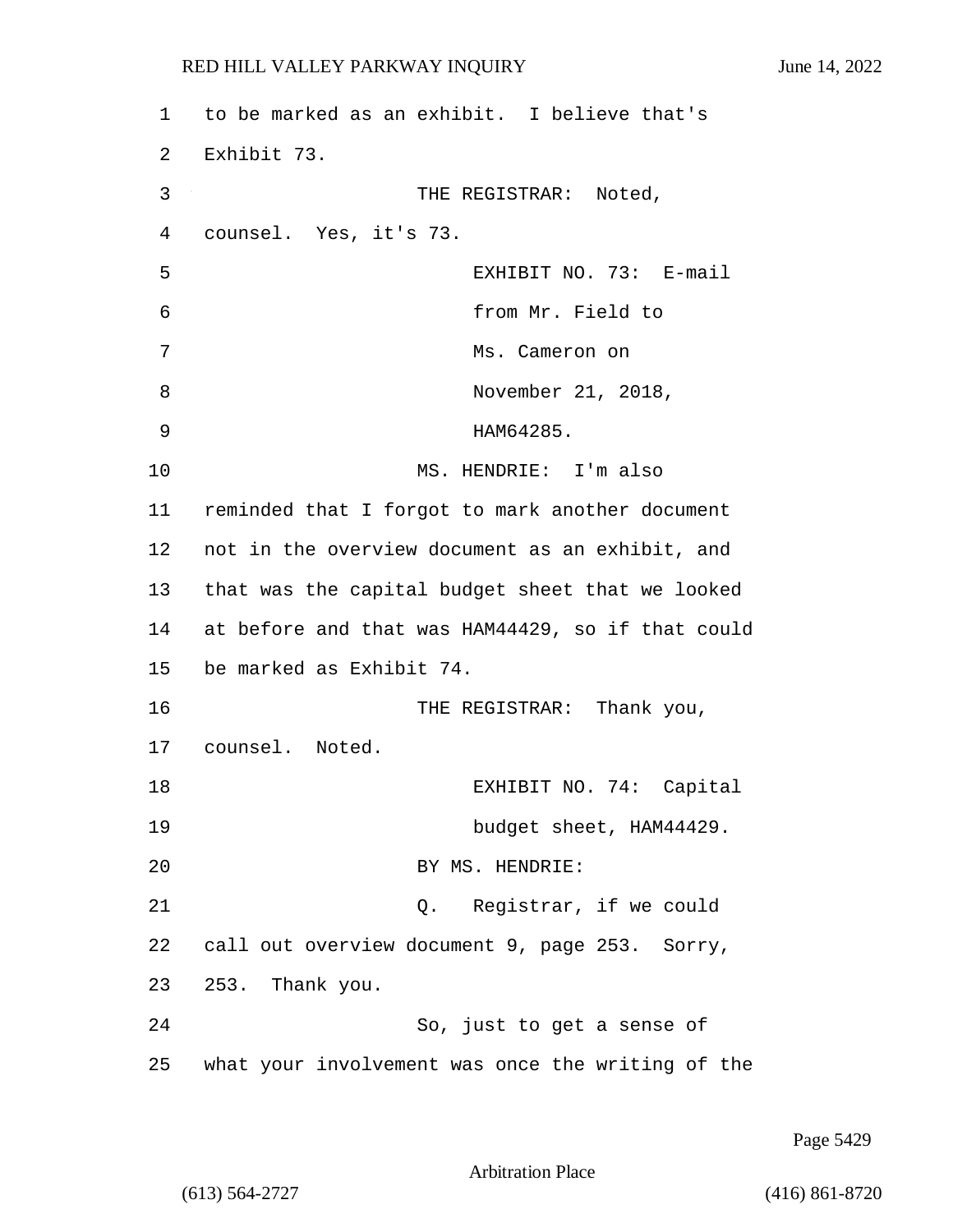| 1  | staff report shifted to Mr. McGuire, to the extent |
|----|----------------------------------------------------|
| 2  | that this is a January 15, 2019 e-mail where you   |
| 3  | provided an outline of the committee interactions  |
| 4  | related to the Red Hill lighting and some          |
| 5  | background information, so to the extent that you  |
| 6  | were involved in the preparation of the staff      |
| 7  | report or the lighting report this time, was it    |
| 8  | really just pertaining to sort of providing        |
| 9  | Mr. McGuire with information that he might need?   |
| 10 | I'm not too sure that I<br>Α.                      |
| 11 | was provided context that this was to aid him in   |
| 12 | the preparation of the report, but a request to    |
| 13 | kind of give some background. It's more than       |
| 14 | likely that that was the reason and that is        |
| 15 | reasonable that you would want to kind of have the |
| 16 | history there if you're writing a report that's    |
| 17 | trying to close the loop on something, like the    |
| 18 | motion that we had.                                |
| 19 | Q. And I take it that, given                       |
| 20 | that you weren't involved in the drafting of the   |
| 21 | joint traffic and engineering services report,     |
| 22 | which eventually became report PW18008A, that you  |
| 23 | also weren't involved in the presentation of that  |
| 24 | report to council?                                 |

25 A. Correct.

Page 5430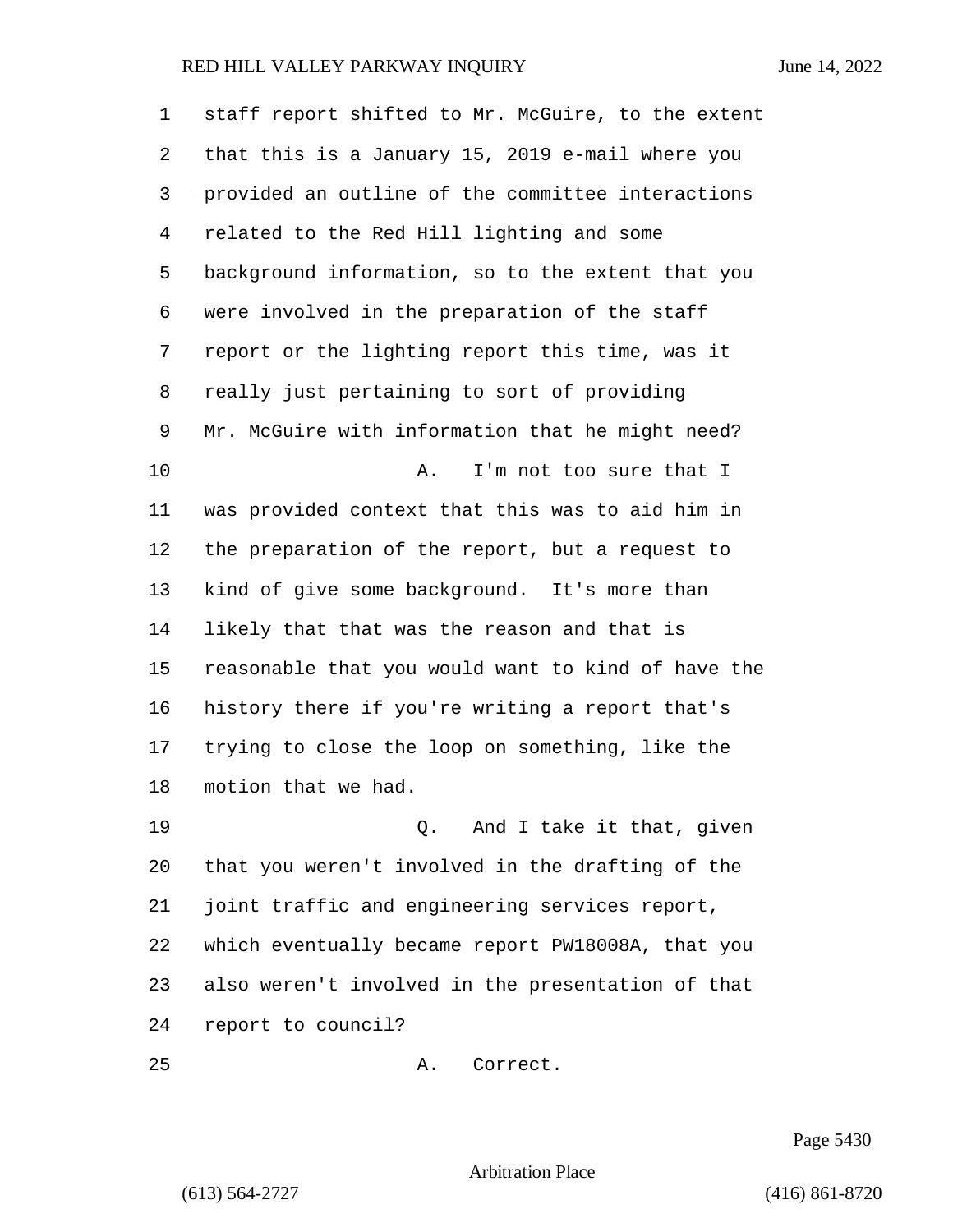# RED HILL VALLEY PARKWAY INQUIRY

| June 14, 2022 |  |  |
|---------------|--|--|
|               |  |  |

| 1  | Okay.   Thank you.<br>Q.                           |
|----|----------------------------------------------------|
| 2  | Registrar, we can end that call out.               |
| 3  | And my last set of questions                       |
| 4  | for you, Mr. Field. In March of 2019, you were     |
| 5  | still in the role of senior project manager,       |
| 6  | lighting and electrical. Is that right?            |
| 7  | That's correct.<br>Α.                              |
| 8  | Q. Registrar, if we could                          |
| 9  | call up RHV890.                                    |
| 10 | So, in March 2019, there was                       |
| 11 | an anonymous letter that was sent to the City      |
| 12 | auditor and the mayor. The subject line is         |
| 13 | "Internal Investigation Into the Asphalt Quality   |
| 14 | on the Red Hill Valley Parkway."                   |
| 15 | Are you the author of this                         |
| 16 | letter?                                            |
| 17 | Α.<br>No.                                          |
| 18 | Do you know who wrote<br>Q.                        |
|    | 19 this letter?                                    |
| 20 | A. I do not.                                       |
| 21 | Q. Have you seen this letter                       |
| 22 | before?                                            |
| 23 | No, I have not. I've<br>Α.                         |
| 24 | seen a segment of it as part of my preparation for |
| 25 | this, but I have not seen this document.           |

Page 5431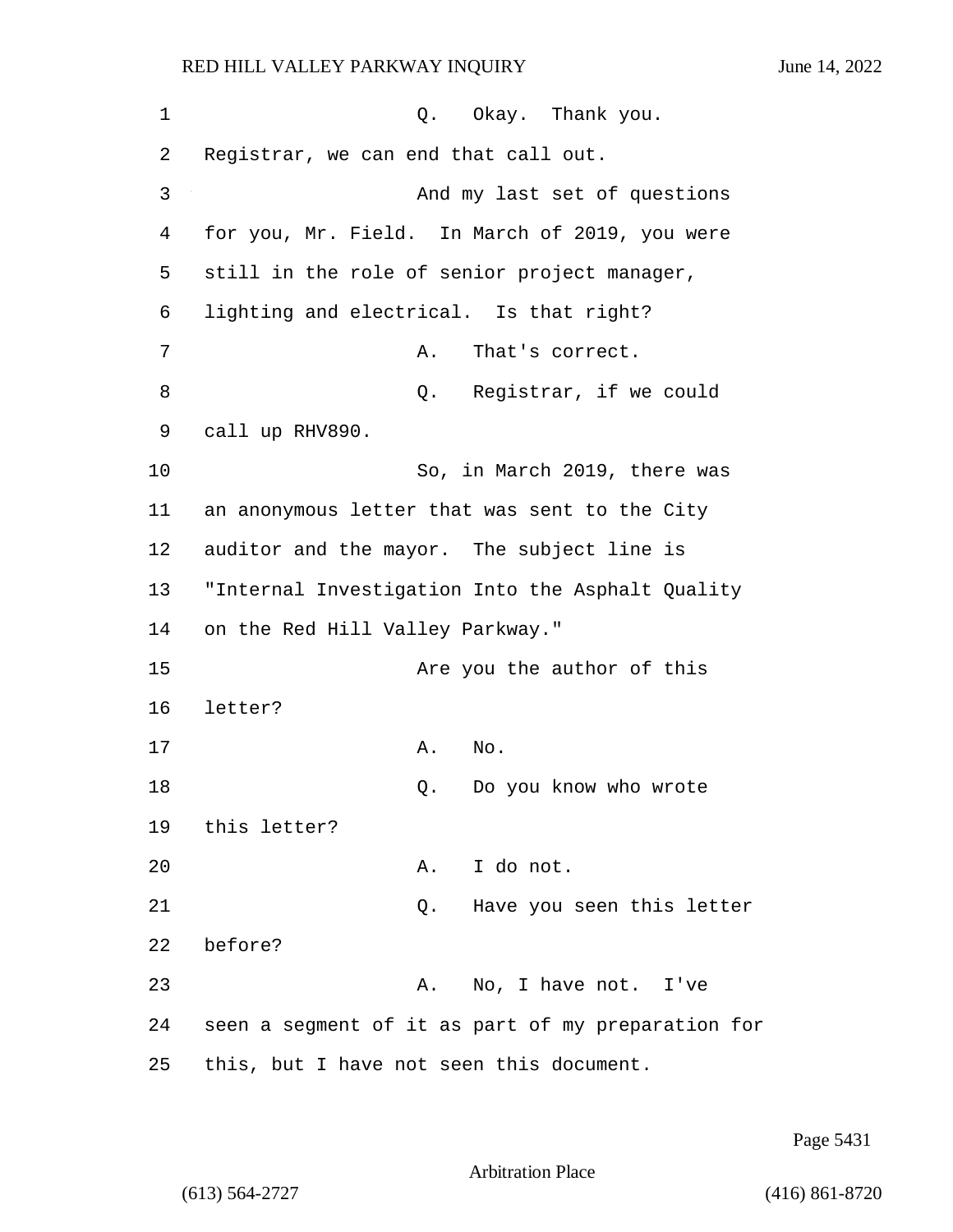1 Q. Okay. Thank you very 2 much. Registrar, you can end that call out. 3 Those are my questions, 4 Commissioner. 5 JUSTICE WILTON-SIEGEL: Thank 6 you. 7 MS. HENDRIE: I understand 8 that counsel for Dufferin and counsel for Golder 9 don't have any questions for Mr. Field. Is that 10 correct. 11 MS. JENNIFER ROBERTS: That's 12 correct, counsel. Thank you. 13 MS. HENDRIE: I'm not sure 14 about counsel for the MTO. 15 MR. BOURRIER: I don't have 16 any questions either. 17 JUSTICE WILTON-SIEGEL: Is 18 counsel for Dufferin on the line? 19 MR. BUCK: Yes, Commissioner. 20 I confirm we have no questions. 21 **JUSTICE WILTON-SIEGEL:** Thank 22 you, Mr. Buck. So, I think it's Ms. Contractor's 23 turn. 24 MS. CONTRACTOR: Thank you, 25 Mr. Commissioner. May I proceed?

Page 5432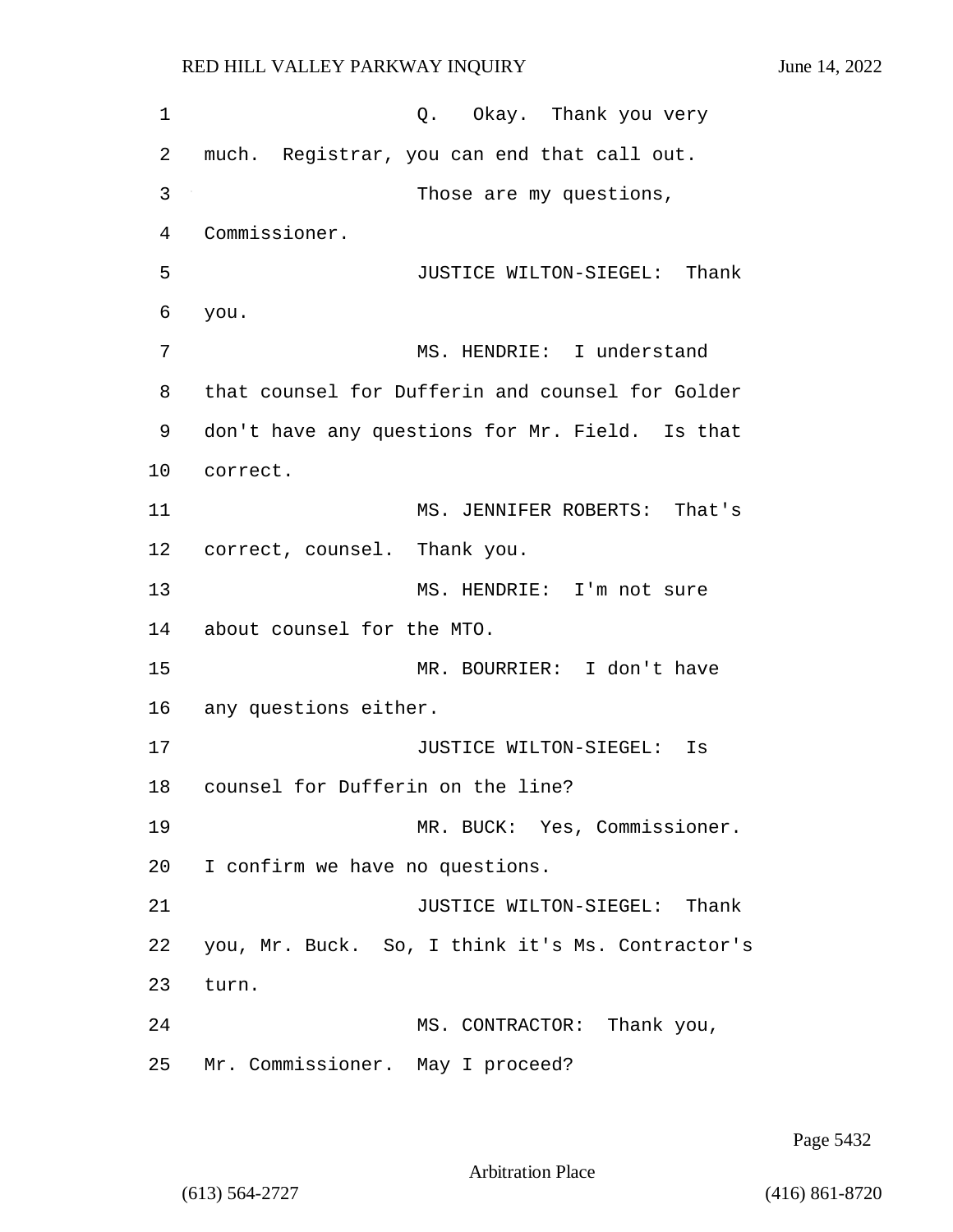| 1  | JUSTICE WILTON-SIEGEL: Yes,                       |
|----|---------------------------------------------------|
| 2  | please proceed.                                   |
| 3  | EXAMINATION BY MS. CONTRACTOR:                    |
| 4  | Good afternoon,<br>О.                             |
| 5  | Mr. Field. A few questions for you on some of the |
| 6  | issues that commission counsel took you through.  |
| 7  | I wanted to start off by discussing with you your |
| 8  | expectations regarding consultants and the use of |
| 9  | their reports.                                    |
| 10 | In your experience, is it                         |
| 11 | common for the City to provide consultants with   |
| 12 | feedback as they are developing their report and  |
| 13 | their views?                                      |
| 14 | Yes.<br>Α.                                        |
| 15 | And do you have any<br>Q.                         |
| 16 | concerns with staff providing feedback?           |
| 17 | No, I do not.<br>Α.                               |
| 18 | Why not?<br>Q.                                    |
| 19 | The consultant has the<br>Α.                      |
| 20 | ultimate responsibility to make sure whatever     |
| 21 | recommendations and content within the reports is |
| 22 | in alignment with their ethics and                |
| 23 | responsibilities, so if we suggested something    |
| 24 | that was out of alignment with that, that they    |
| 25 | would not accept those comments.                  |

Page 5433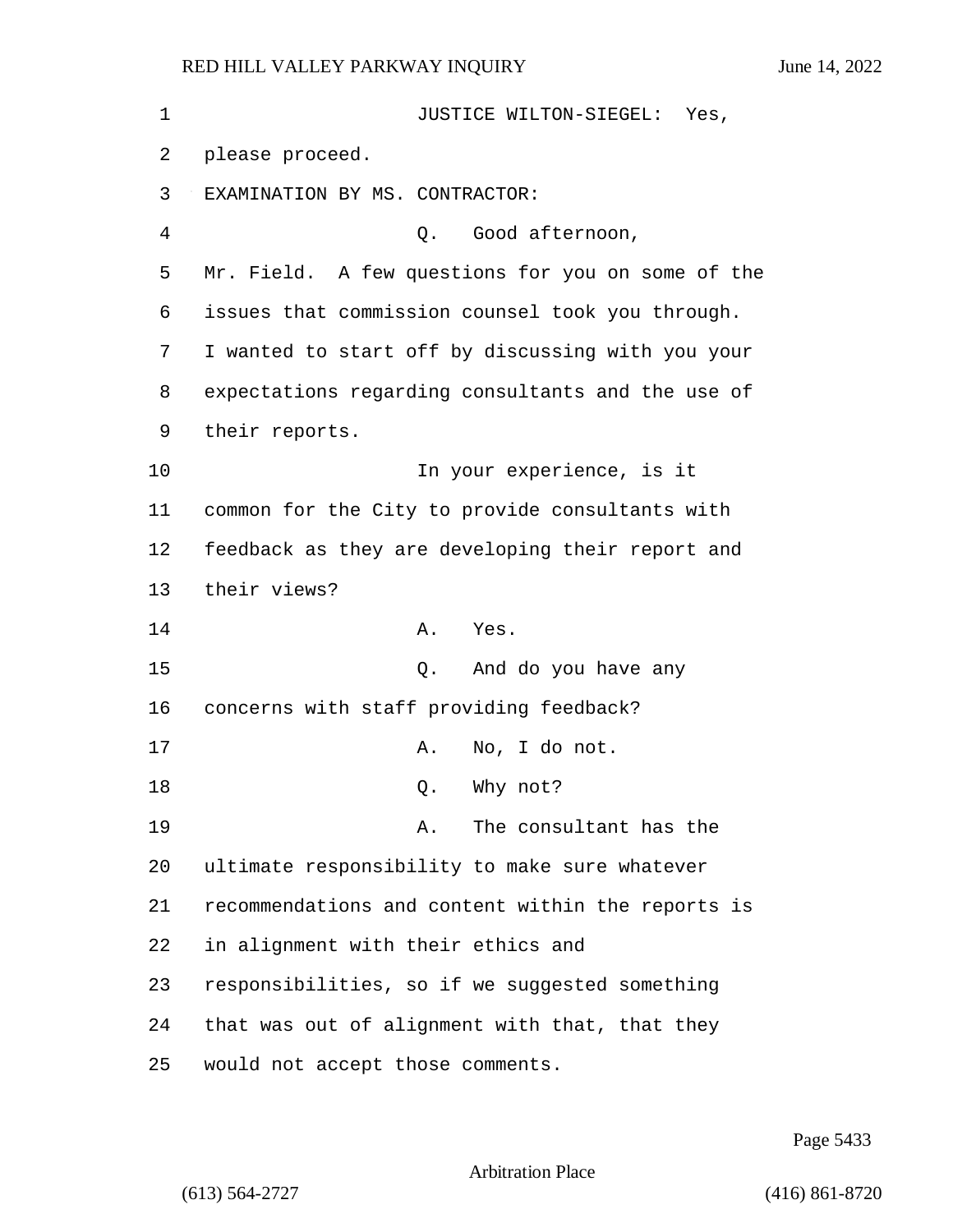| $\mathbf 1$ | Personally, when I provide                         |
|-------------|----------------------------------------------------|
| 2           | comments to consultants, I like using the          |
| 3           | terminology "for your consideration," and I do not |
| 4           | provide direction to consultants related to their  |
| 5           | recommendations. I, however, may make comments     |
| 6           | related to their recommendations for, like I said, |
| 7           | in the terms of for consideration.                 |
| 8           | Q. And is the feedback from                        |
| 9           | the City or the client important for the           |
| 10          | consultant to provide information about the        |
| 11          | feasibility and the cost, the prioritization of    |
| 12          | the potential countermeasures or recommendations?  |
| 13          | Absolutely. We're the<br>Α.                        |
| 14          | end users, we're the owners, the operators, the    |
| 15          | asset -- we have the asset responsibility. We      |
| 16          | have a lot of information and knowledge that they  |
| 17          | do not have, so it's more than reasonable that we  |
| 18          | supplement their projects and processes with       |
| 19          | information that we think that we own in expertise |
| 20          | that they don't have.                              |
| 21          | Q. Mr. Registrar, could we                         |
| 22          | please go to HAM0051990 and to image 29            |
| 23          | specifically. Let me know if you want me to read   |
| 24          | that back. And could we also please pull up        |
| 25          | HAM0051991. Great, thank you.                      |

Page 5434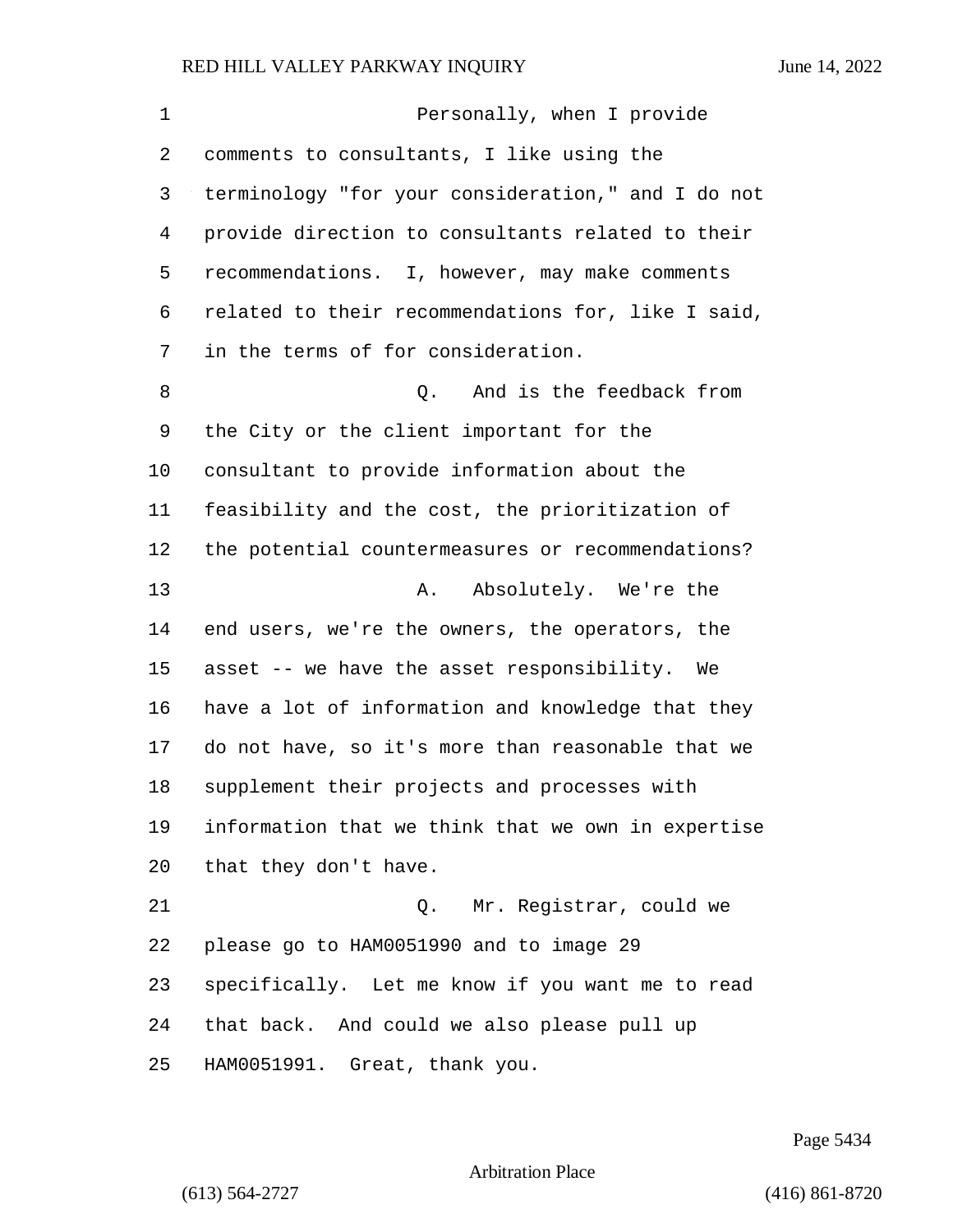1 So, Mr. Field, commission counsel took you to both of these documents, which relate to the July 3 meeting with CIMA in the context of the 2013 report. The slide show on the left-hand side, that is from the July 3 progress meeting. Correct? 7 A. Yes, I believe so. 8 and the purpose of progress meetings is for CIMA to provide an update on their work? 11 A. Correct. 12 Q. It's not intended to be a presentation of their final recommendations? 14 A. No, not unless they explicitly outline within the purpose of that meeting, but this is an update progress meeting. 17 and if we could please, Mr. Registrar, call out the last sentence. Yes, that one, "CIMA will include," and also the continuation of that sentence on the following page, if you could, please. 22 THE REGISTRAR: Sorry, I have to go to the next image. I can't -- unless you want me to remove the slide show. 25 MS. CONTRACTOR: Sure, we'll

Page 5435

Arbitration Place

(613) 564-2727 (416) 861-8720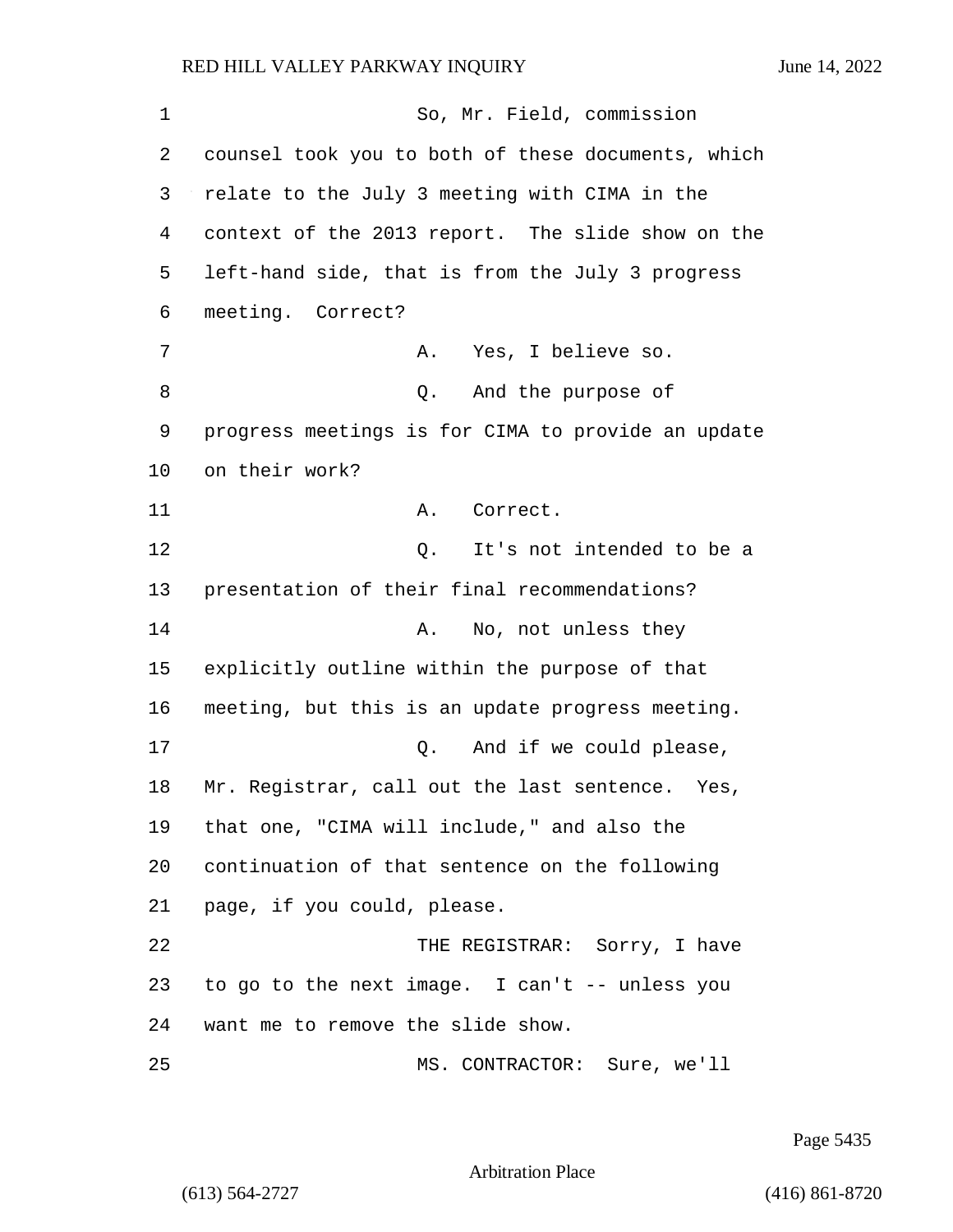remove the slide show and bring that back up if we need to. 3 BY MS. CONTRACTOR: 4 Q. While Mr. Registrar is getting it up, I can read it out. This states that CIMA will include illumination recommendations in the report and it's indicated that CIMA should use MTO costing information rather than Hamilton cost due to type of lighting. And those were your comments? 11 A. I believe those were my comments, yes. 13 Q. And I believe your evidence was that it was important for CIMA to use the MTO costing because the City costing would not adequately or accurately reflect the costs for the type of lighting that would be installed on the Red Hill. It would, rather, reflect street lighting for regular roadways? 20 A. That's correct. 21 C. And that the cost was important, particularly for the benefit-cost analysis, because it could materially impact the conclusion as to whether the benefit is higher than the cost. Correct?

Page 5436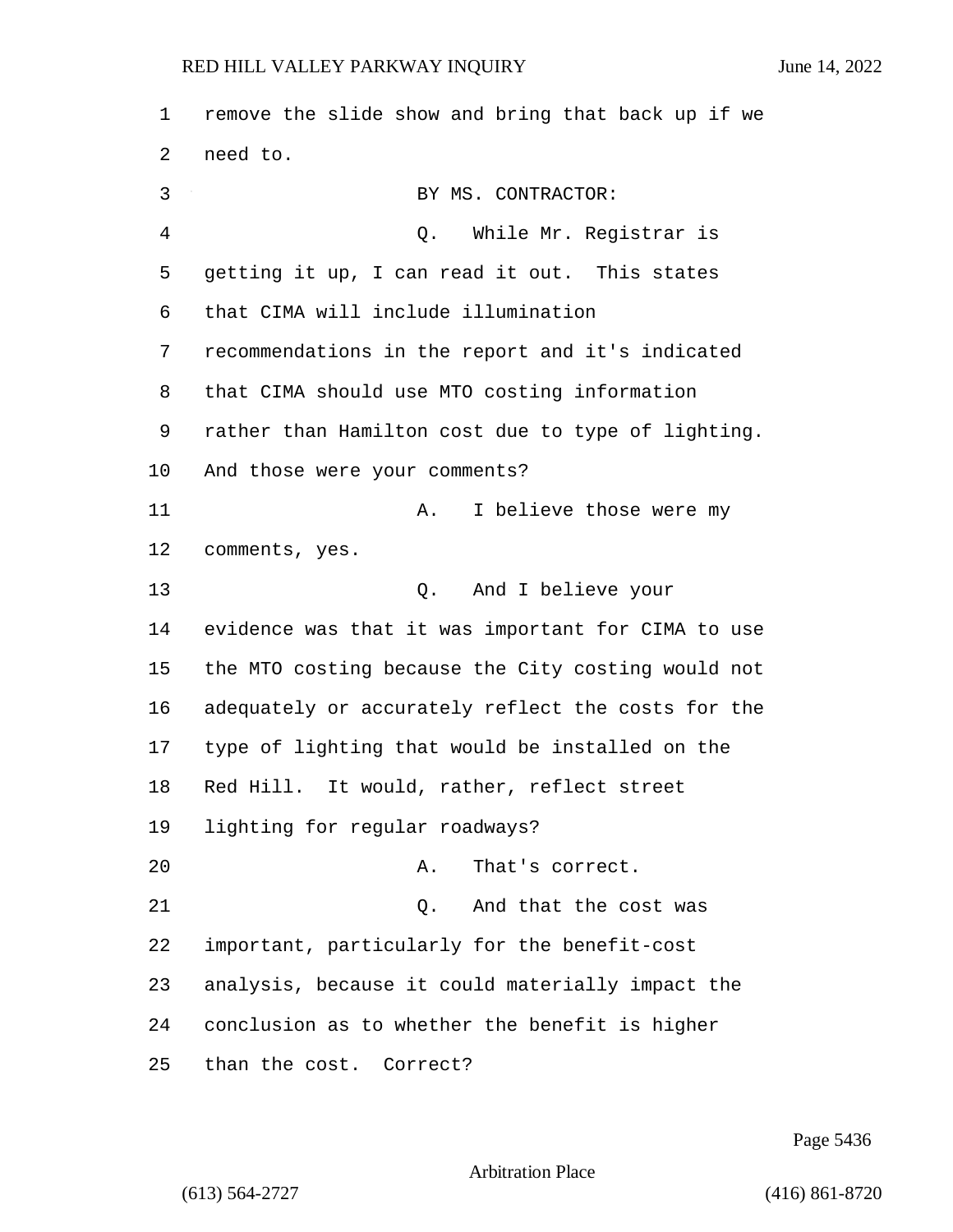| 1  | That's correct. The<br>Α.                         |
|----|---------------------------------------------------|
| 2  | benefit to cost ratio is sensitive to cost and if |
| 3  | you do not have accurate costs, it can give you   |
| 4  | inaccurate outcomes.                              |
| 5  | Q. Right. And do I                                |
| 6  | understand correctly that the MTO warrant         |
| 7  | incorporates the BC analysis in its warrant       |
| 8  | analysis?                                         |
| 9  | I've never undertaken an<br>Α.                    |
| 10 | MTO warrant, but just based on, you know, seeing  |
| 11 | them, not firsthand using them, that it does have |
| 12 | a benefit to cost ratio component of it, which I  |
| 13 | think the output of that is further helping MTO   |
| 14 | make a decision whether or not lighting would be  |
| 15 | installed on a roadway or not.                    |
| 16 | Q. Okay. And,                                     |
| 17 | Mr. Registrar, can you please pull back that      |
| 18 | PowerPoint slide up and it's HAM51990, image 29.  |
| 19 | Thank you.                                        |
| 20 | Given that you made this                          |
| 21 | comment on July 3 after the PowerPoint            |
| 22 | presentation, am I correct that in expressing     |
| 23 | their view here, full illumination on all ramps   |
| 24 | and freeway segments warranted based on TAC and   |
| 25 | MTO, that CIMA had not used the accurate MTO      |

Page 5437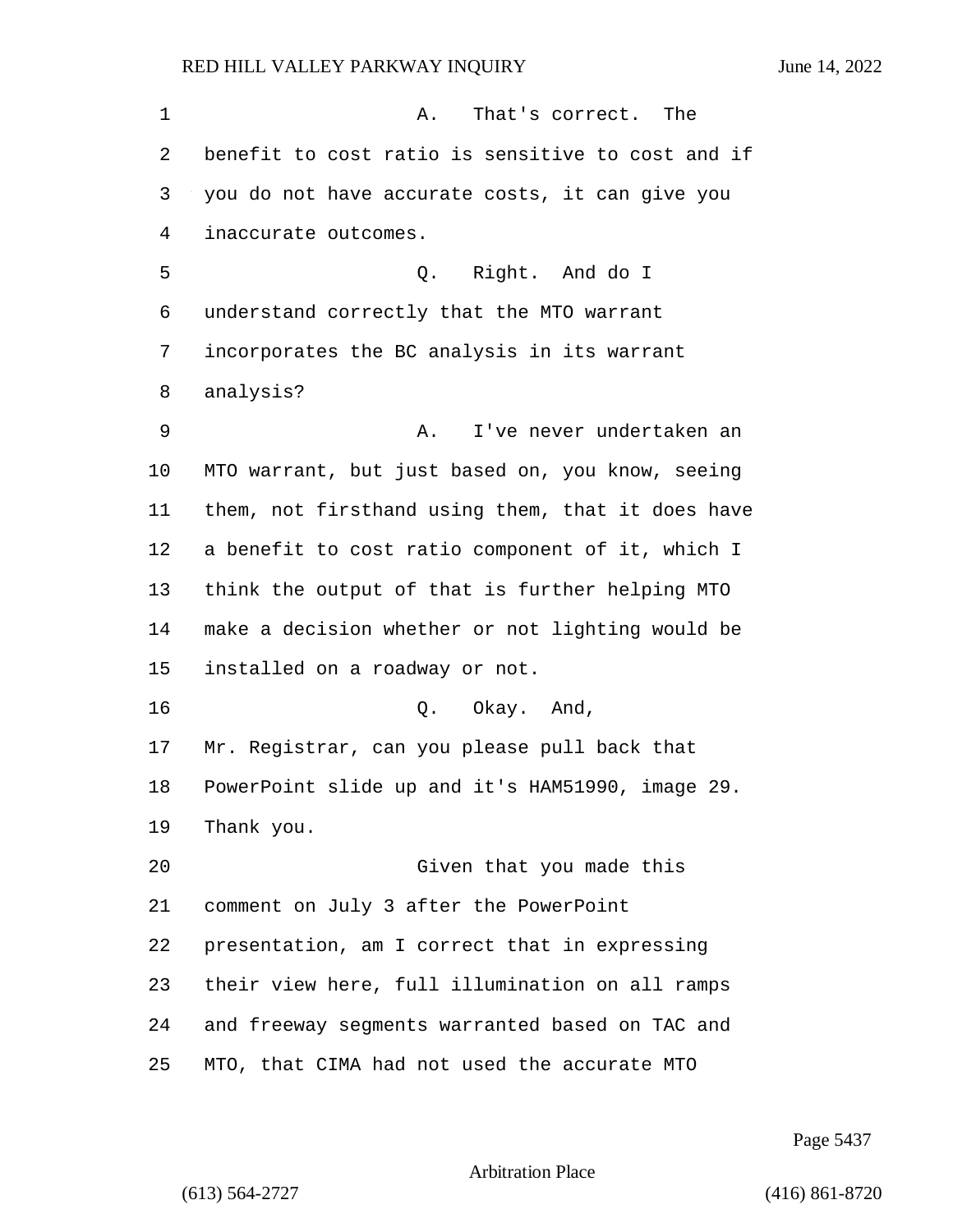costing in forming their view here? 2 A. It appears that way based on the comment as is captured in the minutes there that by the comment CIMA should use MTO costing rather than City costing. 6 Q. Right. And so, you're asking them to update their assessment here to include more accurate costing information so they can complete their warrant assessment. Is that fair? 11 A. I believe that to be true, yes. 13 Q. And so, in light of that, did you understand this slide and CIMA's presentation on this particular issue to be CIMA's final view on whether mainline illumination met the MTO warrant? 18 A. In the context of the conversation that was occurring, no, it wouldn't be the final one. 21 Q. You understood what you're requesting here is for them to update the costs and do an additional analysis, if necessary? 24 A. Correct. In the slide, you can note that the cost says high. It doesn't

Page 5438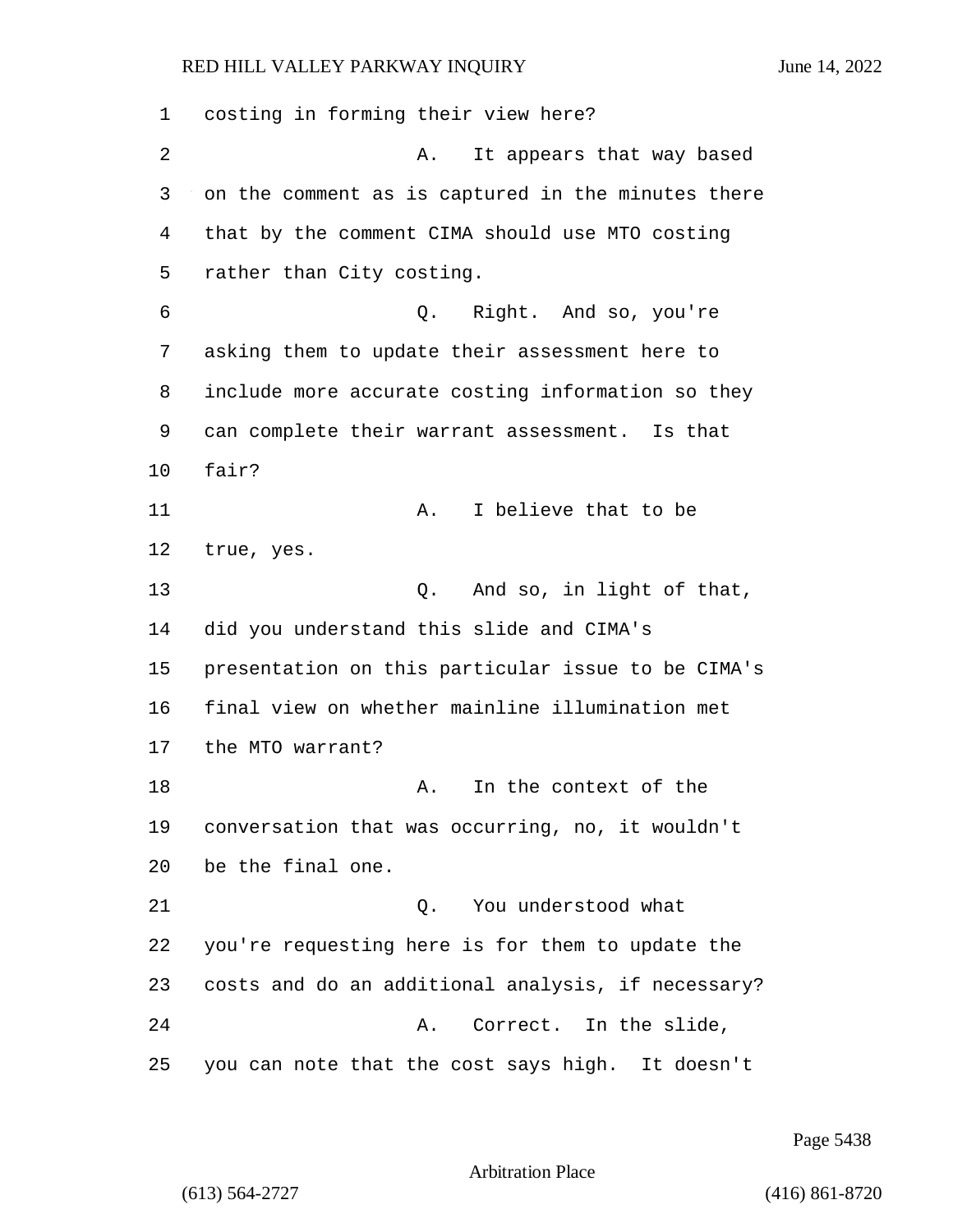| 1  | actually have a dollar figure, so at this point in |
|----|----------------------------------------------------|
| 2  | time they would not be capable of producing the    |
| 3  | benefit to cost ratio, so definitely not a final   |
| 4  | kind of wrap-up of this piece.                     |
| 5  | And so, if we could leave<br>Q.                    |
| 6  | that slide up, Mr. Registrar, and bring up         |
| 7  | CIM8098.0001, image 25 and 26 or perhaps just      |
| 8  | image 25 if we can't do both pages.                |
| 9  | This is the version of the                         |
| 10 | draft 2013 CIMA report that was provided to the    |
| 11 | City after you gave your comments to Mr. Cooper on |
| 12 | the August draft. And commission counsel took you  |
| 13 | to the sentence in red at the bottom of the page:  |
| 14 | "However, as noted,                                |
| 15 | illumination of the                                |
| 16 | mainline section of the                            |
| 17 | Red Hill was not examined                          |
| 18 | for the study."                                    |
| 19 | Did you understand this to                         |
| 20 | mean that CIMA had not completed its examination   |
| 21 | on whether mainline illumination met the warrant?  |
| 22 | JUSTICE WILTON-SIEGEL:<br>Wait a                   |
| 23 | second. I think that's a leading question, given   |
| 24 | the language.                                      |
| 25 | MS. CONTRACTOR: I can                              |

Page 5439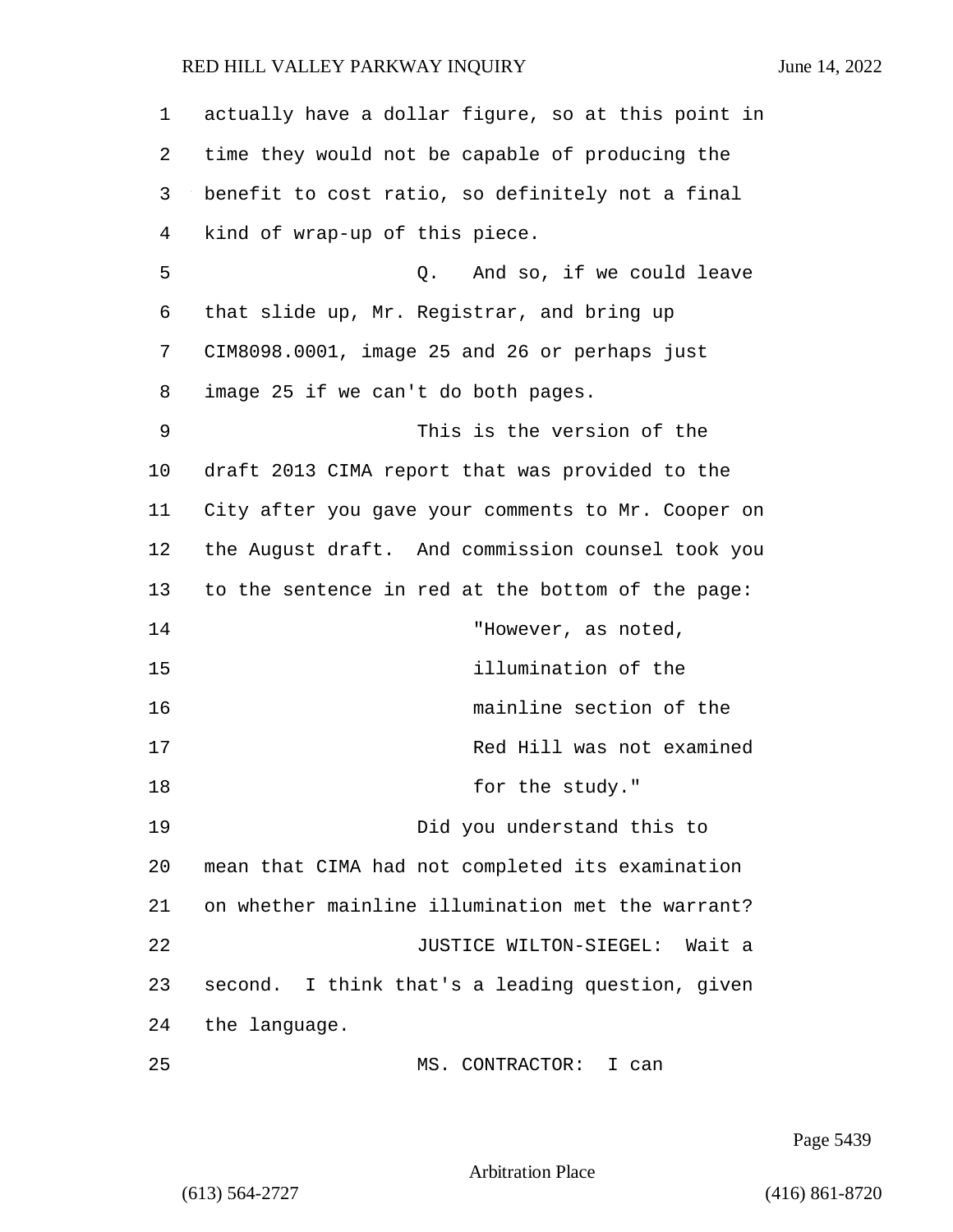| 1  | rephrase, Mr. Commissioner.                        |
|----|----------------------------------------------------|
| 2  | JUSTICE WILTON-SIEGEL: Thank                       |
| 3  | you.                                               |
| 4  | BY MS. CONTRACTOR:                                 |
| 5  | Based on the preliminary<br>Q.                     |
| 6  | views of the PowerPoint presentation that CIMA     |
| 7  | presented on July 3, how did you understand the    |
| 8  | sentence in red, which states:                     |
| 9  | "However, as noted,                                |
| 10 | illumination on the                                |
| 11 | mainline section of the                            |
| 12 | Red Hill was not examined                          |
| 13 | for the study"?                                    |
| 14 | I would say that that is<br>Α.                     |
| 15 | not a very clear sentence, because illumination of |
| 16 | the mainline was examined as part of the study.    |
| 17 | Perhaps not fulsome and to conclusion because at   |
| 18 | some point in time it was abandoned, but I would   |
| 19 | say that saying that it was not examined is not as |
| 20 | clear as what it could have been, if that's the    |
| 21 | intent, it being that this is not a full           |
| 22 | conclusive examination.                            |
| 23 | And I believe, Mr. Field,<br>Q.                    |
| 24 | your evidence was that you understood that, as     |
| 25 | part of the 2013 CIMA report, CIMA would consider  |

Page 5440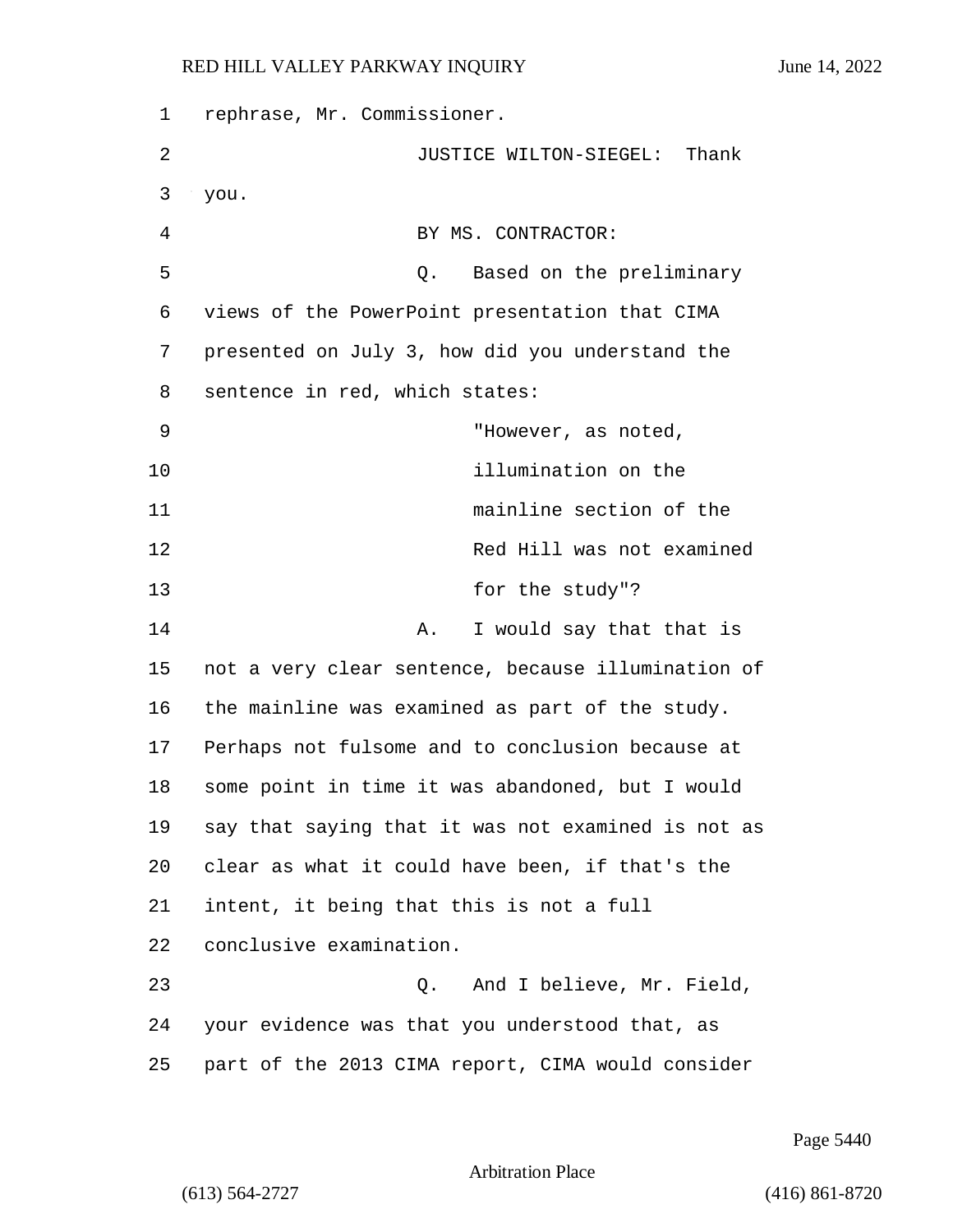| 1  | and review continuous illumination on the mainline |
|----|----------------------------------------------------|
| 2  | of the study area?                                 |
| 3  | Correct, within the scope<br>А.                    |
| 4  | of the study area, the ramps and the mainline.     |
| 5  | Q. Right. And if we could                          |
| 6  | go, please, Mr. Registrar, to OD 6, image 37,      |
| 7  | paragraph 82.                                      |
| 8  | Commission counsel referenced                      |
| 9  | this e-mail at paragraph 82. It's an e-mail        |
| 10 | exchange between Brian Malone -- if you could also |
| 11 | do 83. Thank you, Mr. Registrar. It's an e-mail    |
| 12 | exchange between Mr. Malone and Mr. Applebee with  |
| 13 | respect to CIMA's internal review of the draft of  |
| 14 | the CIMA report before it's sent to the City.      |
| 15 | You'll see here at the end of                      |
| 16 | paragraph 82, Mr. Malone states:                   |
| 17 | "We need to discuss                                |
| 18 | lighting. Is it in scope                           |
| 19 | or not?"                                           |
| 20 | And Mr. Applebee responds and                      |
| 21 | says:                                              |
| 22 | "I believe that it was in                          |
| 23 | scope. I don't recall                              |
| 24 | receiving anything from                            |
| 25 | Mike that would act as an                          |

Page 5441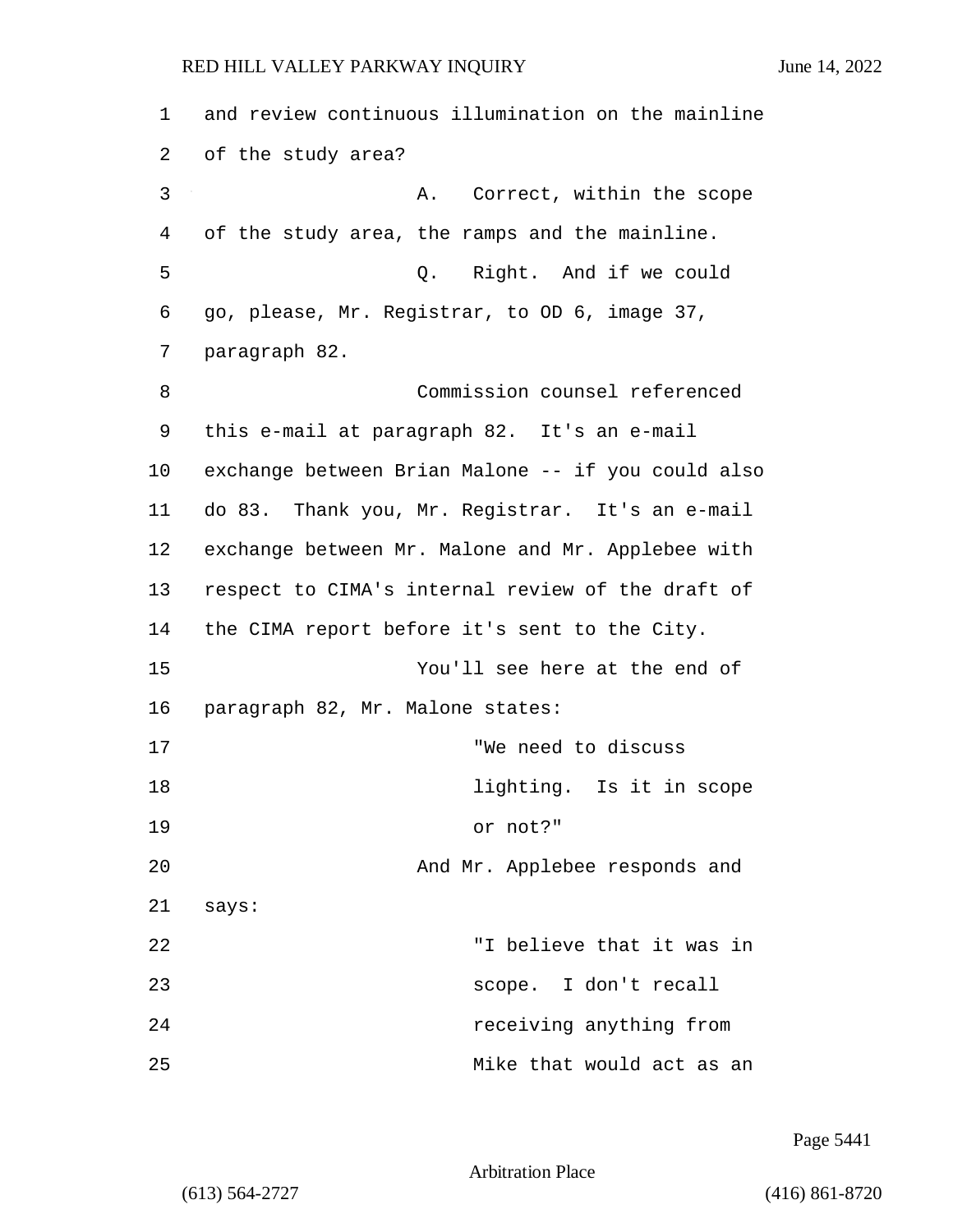1  $1$  'out.' Apparently there 2 was a report. Maurice, 3 did you receive this?" 4 Just stopping there for a 5 moment, Mr. Applebee's comments, are they 6 consistent with your understanding of mainline 7 illumination being in scope? 8 A. Yes. 9 Q. And do you recall any 10 discussions with Mr. Malone or Mr. Applebee in 11 July of 2013 where they were seeking clarification 12 on this issue? 13 A. No, I do not. 14 Q. Did you at any point 15 direct Mr. Malone, Mr. Applebee or anyone at CIMA 16 to exclude an examination of illumination of the 17 mainline from the 2013 -- 18 A. Absolutely not. 19 Q. And would you have the 20 authority to do that, Mr. Field? 21 A. No, I wouldn't. I'm not 22 the project owner. The project isn't being 23 undertaken by the division that I work in, so I 24 cannot instruct a consultant who does not work for 25 me, report to me, to change the scope of their

Page 5442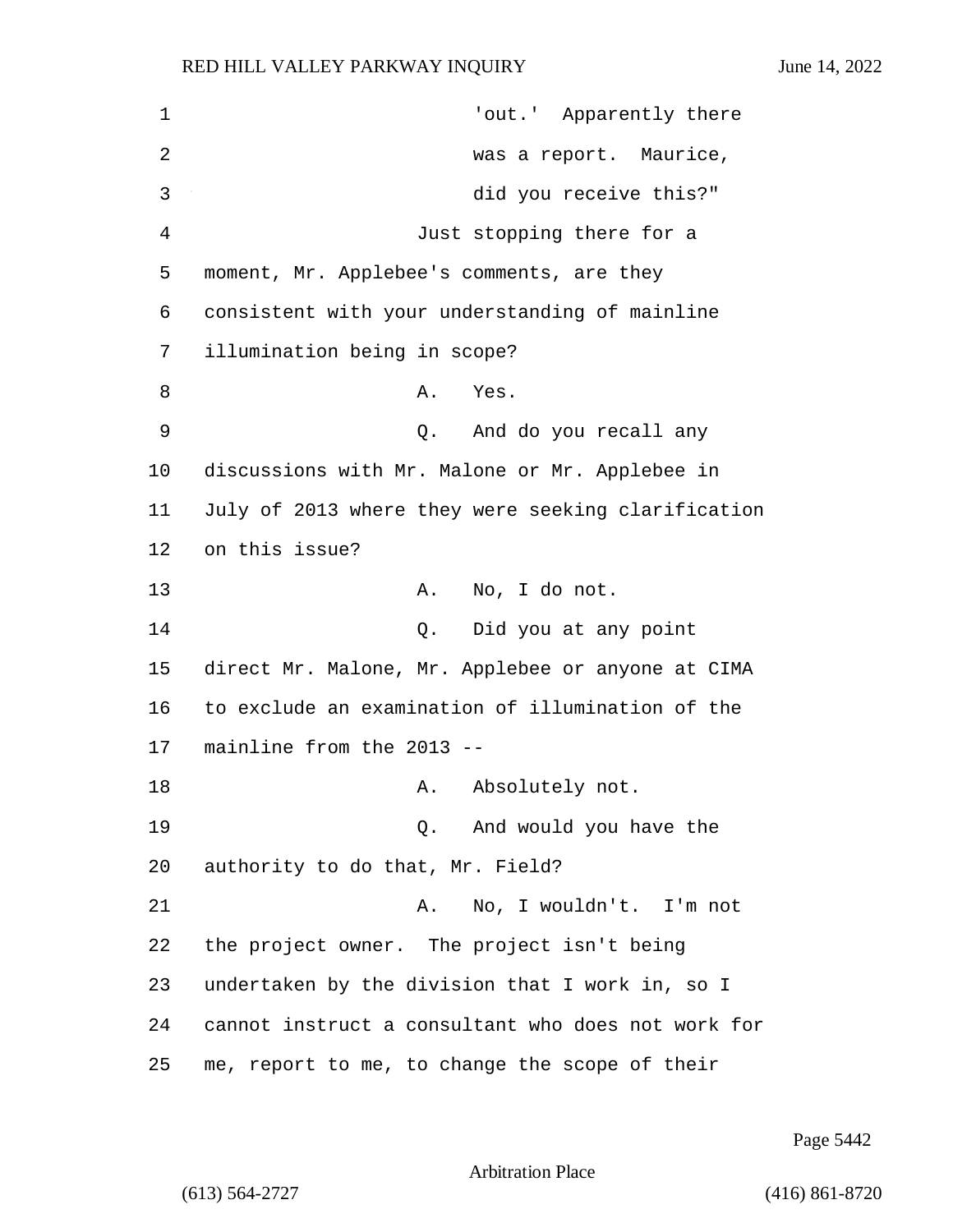assignment.

| 2  | And if the City did wish<br>Q.                     |
|----|----------------------------------------------------|
| 3  | to exclude the review of illumination, how would   |
| 4  | you expect that it would give CIMA that direction? |
| 5  | Hypothetically, if I were<br>Α.                    |
| 6  | to change the scope of an assignment for a         |
| 7  | consultant that was working for me, I would        |
| 8  | deliver that request in a formal manner by e-mail  |
| 9  | or otherwise so that that's recorded, because      |
| 10 | often changes with scope comes changes in costing  |
| 11 | or changes in work hours, which has consulting     |
| 12 | fees implications as well.                         |
| 13 | And if we go to your<br>Q.                         |
| 14 | e-mail where you provide your feedback -- just a   |
| 15 | moment. I seem to have lost that. OD 6,            |
| 16 | image 43, paragraph 98. These are your comments    |
| 17 | that you provided Mr. Cooper after reviewing the   |
| 18 | first draft of the CIMA report which the City      |
| 19 | receives, which, as you discussed with counsel,    |
| 20 | did not include an analysis of the warrant review  |
| 21 | of the mainline of the Red Hill.                   |
| 22 | Reviewing your e-mail here,                        |
| 23 | did you intend for this to be a direction to CIMA  |
| 24 | to exclude continuous illumination from the 2013   |
| 25 | report?                                            |

Page 5443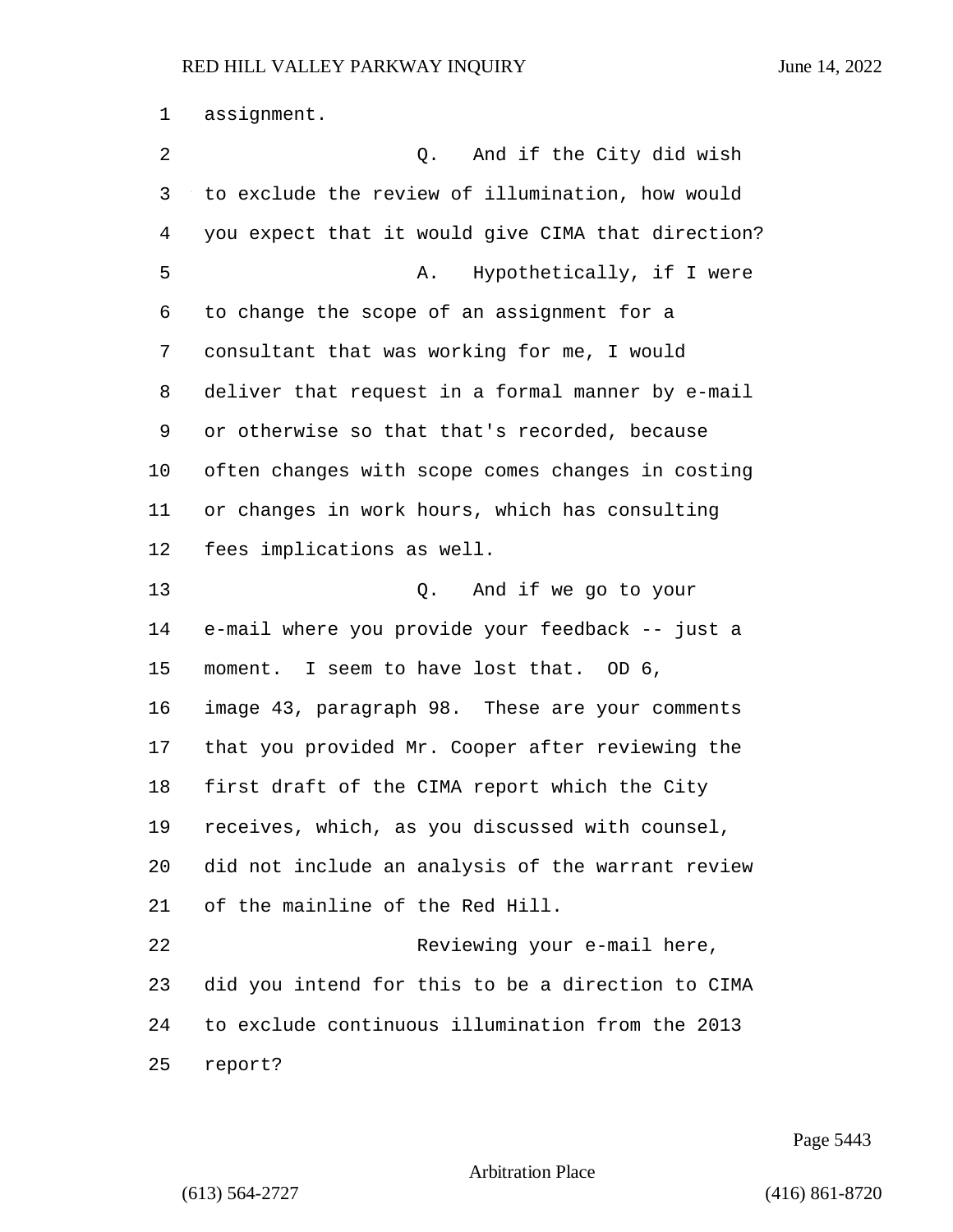| $\mathbf 1$ | In fact, it had<br>Α.<br>No.                       |
|-------------|----------------------------------------------------|
| 2           | already been excluded within the version of the    |
| 3           | report that was I was reviewing, and this is my    |
| 4           | response to it being excluded and asking for a     |
| 5           | fulsome explanation as to why it was excluded.     |
| 6           | And at this point, what<br>Q.                      |
| 7           | was your understanding of why CIMA excluded        |
| 8           | consideration of continuous illumination?          |
| 9           | I'm not really clear on<br>Α.                      |
| $10 \,$     | and I can't recall why they chose to exclude it in |
| 11          | the way that they did from the report, but either  |
| 12          | way that would have been a decision that they      |
| 13          | would have made along the line based on their      |
| 14          | expertise and undertaking of the project. And I    |
| 15          | just wanted to make sure in this instance that     |
| 16          | this is well explained so that, I think I          |
| 17          | mentioned earlier, so that a reader, whether       |
| 18          | that's council or the public or otherwise or even  |
| 19          | me for that matter, has that fulsome explanation   |
| 20          | included that it doesn't elicit any other          |
| 21          | questions.                                         |
| 22          | At any point during the<br>Q.                      |
| 23          | 2013 report or review process, did CIMA advise you |
| 24          | that, given the proportion of non-daylight         |
| 25          | conditions, the City should really consider        |

Page 5444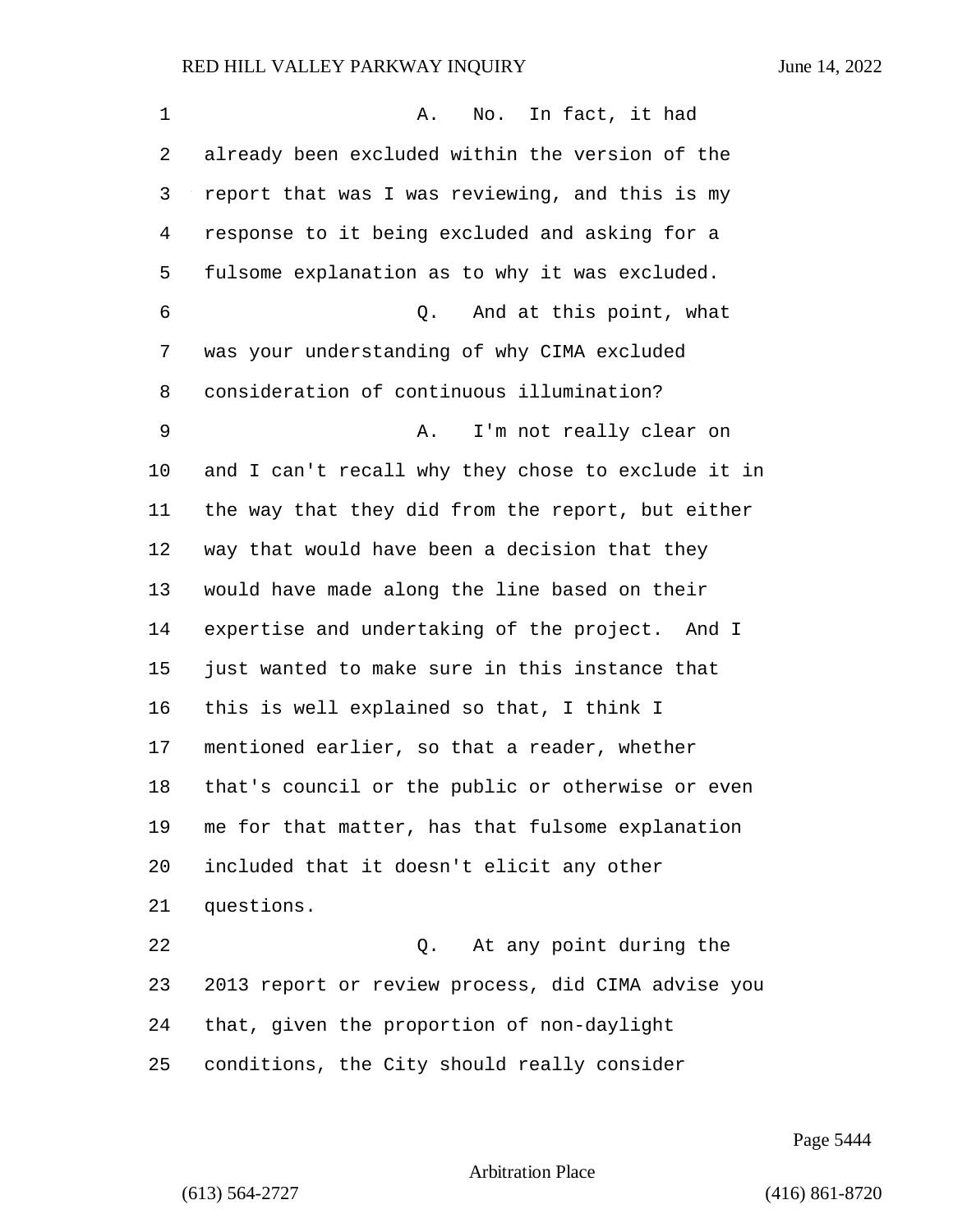| 1  | continuous illumination on the mainline?          |
|----|---------------------------------------------------|
| 2  | Not that I recall.<br>And<br>Α.                   |
| 3  | the basis of the way that they would have been    |
| 4  | conducting their work, I would have expected if   |
| 5  | lighting was a main feature to helping solve the  |
| 6  | issues that they identified or meeting the        |
| 7  | objectives, that that would have been up and, you |
| 8  | know, at the forefront of the report and in their |
| 9  | recommendations, which it wasn't.                 |
| 10 | If we could, please,<br>Q.                        |
| 11 | Mr. Registrar, go to CIM8118.0001.                |
| 12 | Mr. Field, this is the draft                      |
| 13 | of the CIMA report that you would have reviewed   |
| 14 | and then provided the comments that we were just  |
| 15 | looking at.                                       |
| 16 | And if we could please go to                      |
| 17 | image 8, Mr. Registrar.                           |
| 18 | I believe your evidence,                          |
| 19 | Mr. Field, was that you would have reviewed this  |
| 20 | report but only with respect to the illumination  |
| 21 | sections?                                         |
| 22 | Correct.<br>Α.                                    |
| 23 | So, if we could pull<br>Q.                        |
| 24 | section 1, call that out, please.                 |
| 25 | Mr. Field, this section                           |

Page 5445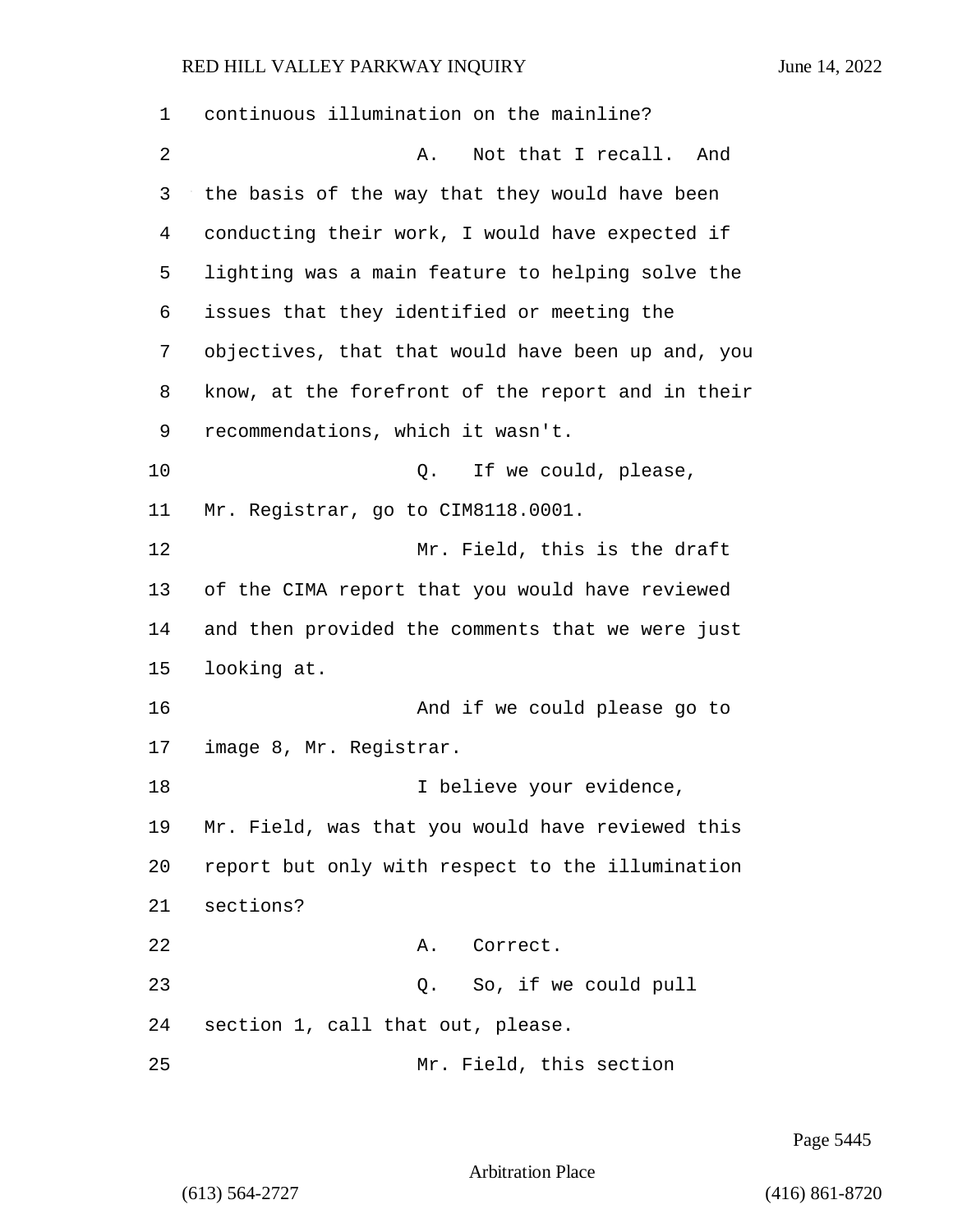| 1              | provides a background on the environmental           |
|----------------|------------------------------------------------------|
| 2              | assessment process on the Red Hill. Would you        |
| 3              | have reviewed this section?                          |
| $\overline{4}$ | I'm not sure that I would<br>Α.                      |
| 5              | It's likely I read through it, but I wasn't<br>have. |
| 6              | focusing on reviewing this kind of content but       |
| 7              | more strictly just the lighting piece.               |
| 8              | Understood. If we could<br>Q.                        |
| 9              | go to image 9, please, and if we could pull out      |
| 10             | 2.2 of that section.                                 |
| 11             | We've talked a lot about the                         |
| 12             | design refinements or the restrictions in the EA     |
| 13             | with respect to illumination, and I think it would   |
| 14             | be useful to look at the 2013 report to see what     |
| 15             | it actually says about those design refinements.     |
| 16             | Is this a section that you                           |
| 17             | would have reviewed, Mr. Field?                      |
| 18             | This section and the<br>Α.                           |
| 19             | section that's specific to lighting.                 |
| 20             | Understood. And if we<br>0.                          |
| 21             | see the second paragraph of this, it states:         |
| 22             | "Design choices on the                               |
| 23             | facility were intimately                             |
| 24             | linked to approvals."                                |
| 25             | And then provides a bit of a                         |

Page 5446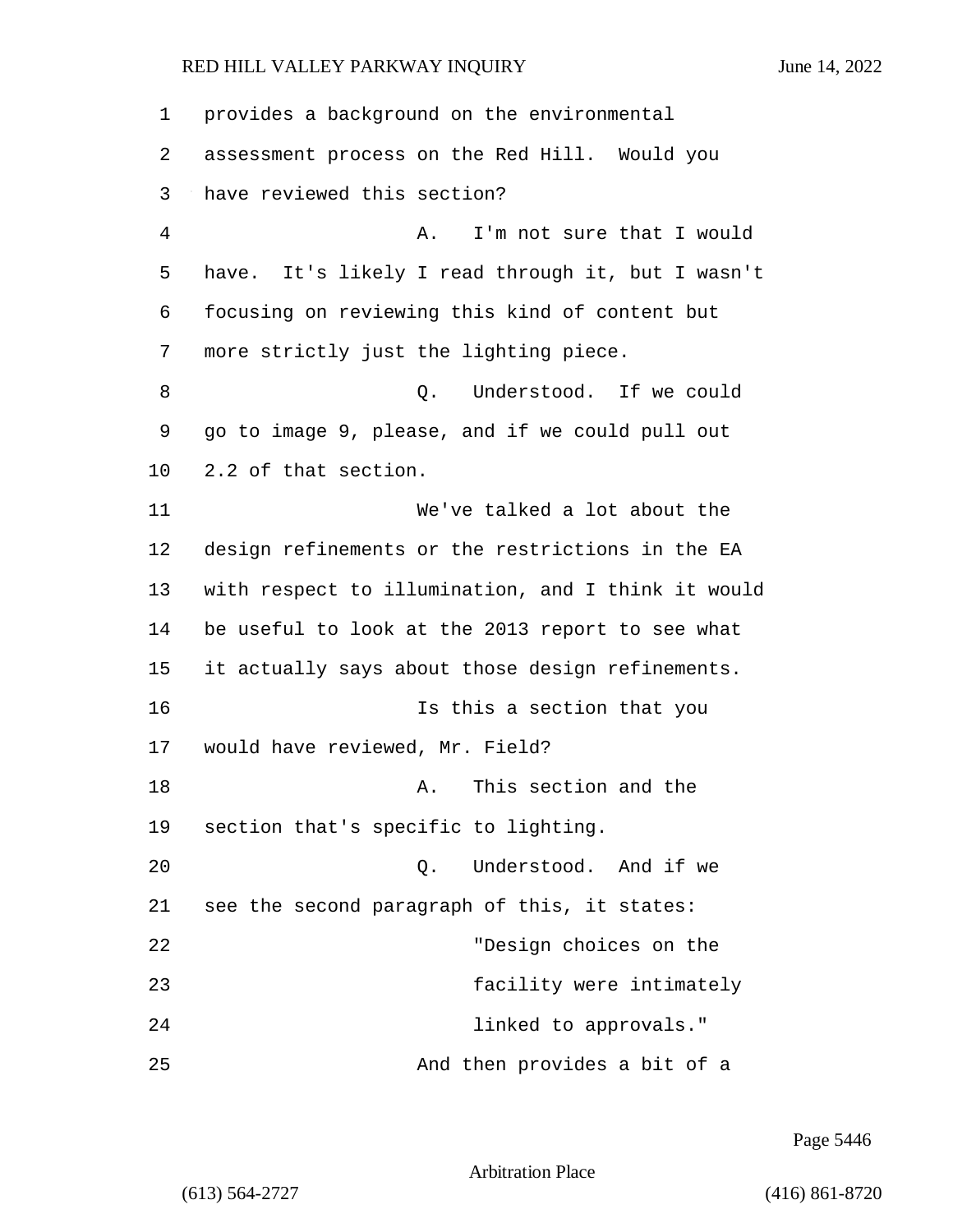| 1  | background to the various species that reside in   |
|----|----------------------------------------------------|
| 2  | the escarpment and just a bit of background on the |
| 3  | environment.                                       |
| 4  | And the following paragraph                        |
| 5  | states:                                            |
| 6  | "Because of this unique                            |
| 7  | area and because of the                            |
| 8  | costs associated with                              |
| 9  | building a roadway on the                          |
| 10 | escarpment, the City                               |
| 11 | identified several design                          |
| 12 | refinements to the                                 |
| 13 | alignment of the roadway                           |
| 14 | within the valley. These                           |
| 15 | refinements consider                               |
| 16 | environmental benefits,                            |
| 17 | driver safety and                                  |
| 18 | construction cost."                                |
| 19 | So, just pausing there --                          |
| 20 | sorry, and it specifically lists some of the       |
| 21 | refinements and the last plus sign states:         |
| 22 | "Restricting illumination                          |
| 23 | to intersections and on                            |
| 24 | and off-ramps as one of                            |
| 25 | these design refinements                           |

Page 5447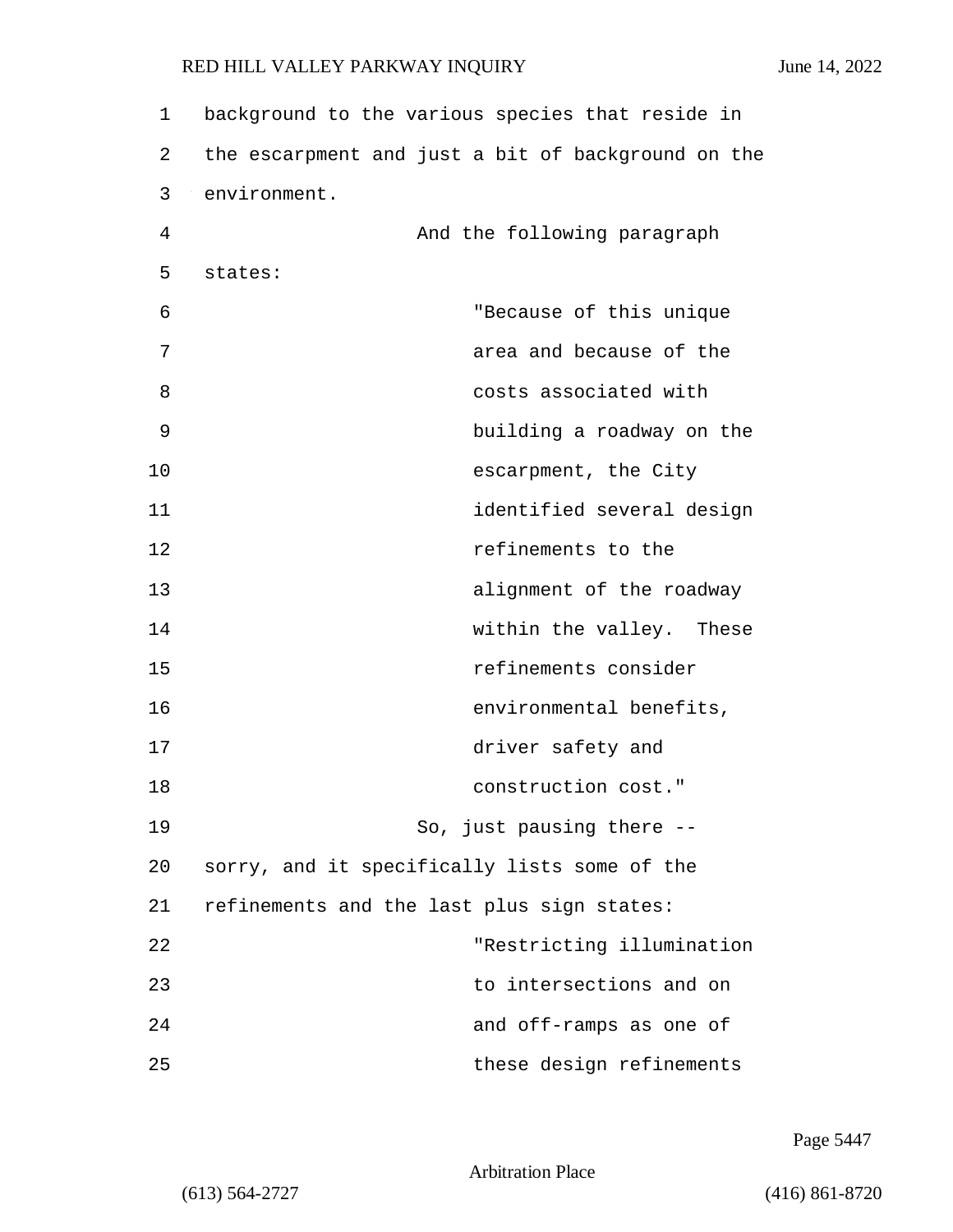1 in consideration of the 2 environmental benefits, 3 driver safety and 4 construction costs." 5 Do you see that? 6 A. Yes. 7 and 2. This section does not say 8 that the EA prohibited or restricted illumination? 9 A. Correct. 10 Q. And it does not state 11 that any consideration of continuous illumination 12 in the future was impossible because of the EA 13 prohibitions or restrictions. Is that correct? 14 A. Correct. 15 Q. And is that consistent 16 with what your understanding was in 2013 of the 17 illumination limitations? 18 A. It is, yeah. And then 19 this was further, through the actual detailed 20 review of the EA, in alignment with that as well. 21 C. And I think it would also 22 be useful to look at the specific footnote, 23 footnote 4. So, restricting illumination to 24 intersections on the on and off-ramp, that 25 footnotes to the Lura report, which is at HAM2638.

Page 5448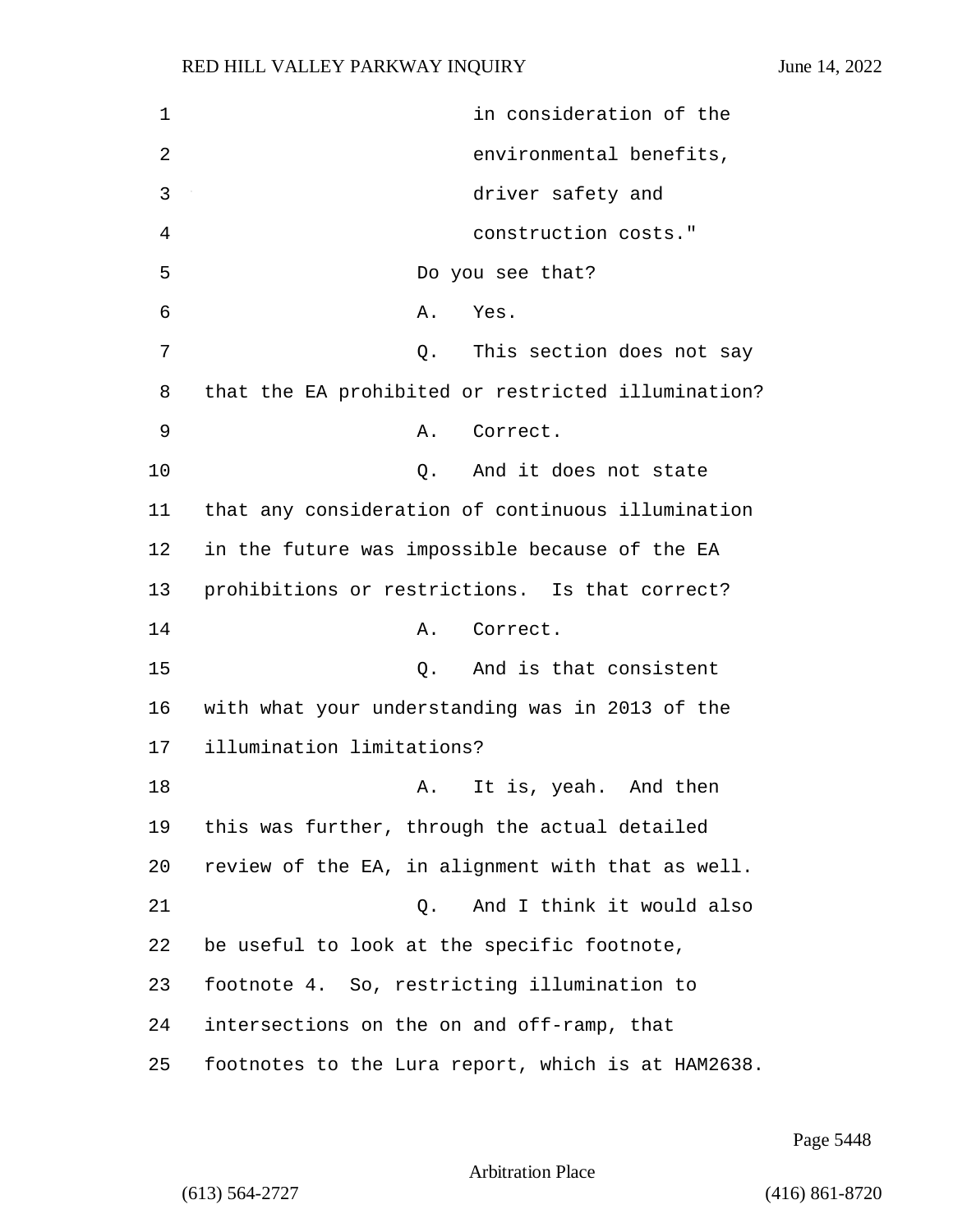| 1  | And if we could, please, go to image 80 and call    |
|----|-----------------------------------------------------|
| 2  | out the first row. Apologies, I think my image 80   |
| 3  | appears to be different from your image 80.<br>It's |
| 4  | page 79 of the report and if we could pull out the  |
| 5  | first row, if you could, please.                    |
| 6  | So, this report is a public                         |
| 7  | consultation report which includes a few comments   |
| 8  | regarding continuous illumination on the Red Hill.  |
| 9  | And you'll see this comment on the left-hand side   |
| 10 | column says:                                        |
| 11 | "Serious potential                                  |
| 12 | impacts are not addressed                           |
| 13 | in either report."                                  |
| 14 | So, that's the issue that's                         |
| 15 | raised by the stakeholders and then on the          |
| 16 | right-hand side is the response. And you'll see     |
| 17 | here it states that:                                |
| 18 | "Michael Mesure of the                              |
| 19 | Toronto-based Fatal Light                           |
| 20 | Awareness Program was                               |
| 21 | contacted regarding the                             |
| 22 | possible effects of                                 |
| 23 | expressway light on                                 |
| 24 | wildlife behaviour.<br>He                           |
| 25 | stated that artificial                              |

Page 5449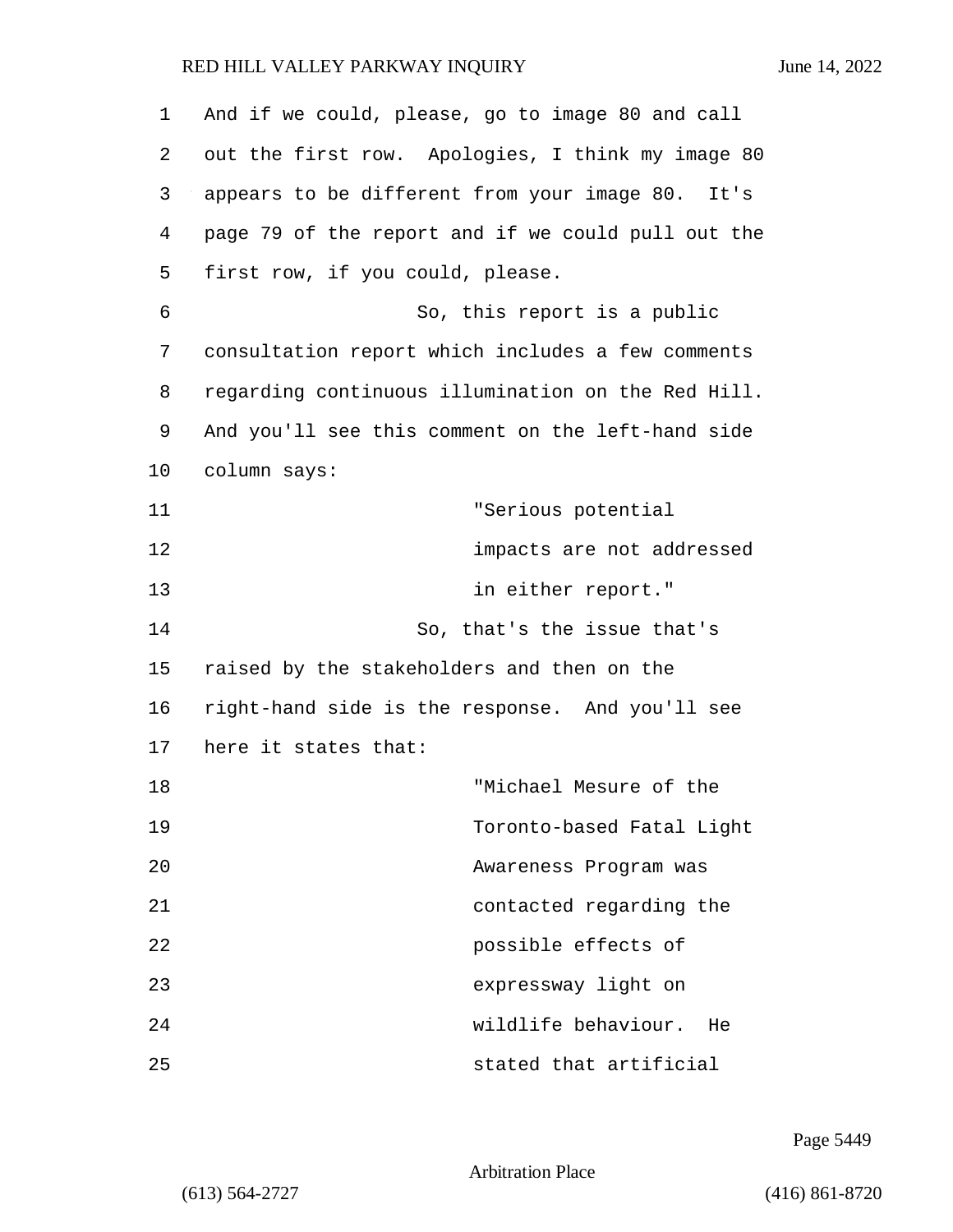| 1  | lighting can affect the                           |
|----|---------------------------------------------------|
| 2  | breeding habits of birds;                         |
| 3  | however, these effects                            |
| 4  | are difficult to quantify                         |
| 5  | and studies are limited.                          |
| 6  | Mitigation measures                               |
| 7  | should aim to limit usage                         |
| 8  | of light standards to                             |
| 9  | intersections and                                 |
| 10 | on/off-ramps."                                    |
| 11 | And if we go to image 87,                         |
| 12 | page 132 of the report. I'm sorry, 136. The       |
| 13 | third row from the -- you're in 130. 136, please. |
| 14 | The third row from the top. Thank you very much.  |
| 15 | So, another comment here from                     |
| 16 | stakeholders, table 1 suggests that:              |
| 17 | "The proponent intends to                         |
| 18 | install lighting along                            |
| 19 | the proposed expressway,                          |
| 20 | including along the                               |
| 21 | viaduct, however, the                             |
| 22 | impact of this lighting                           |
| 23 | on nocturnal wildlife is                          |
| 24 | not considered in the                             |
| 25 | report."                                          |

Page 5450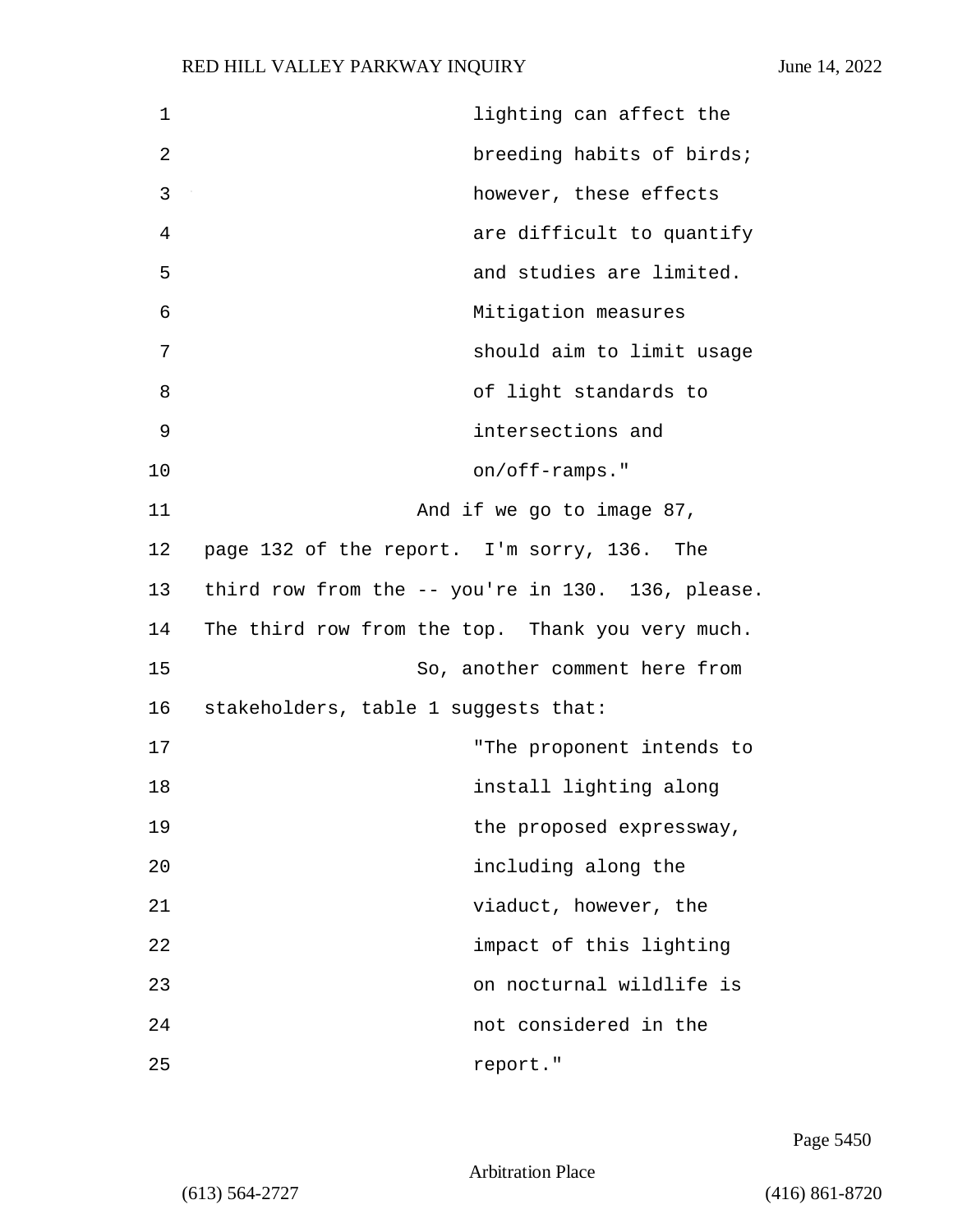1 And the response is: 2 "Lighting will only be 3 located at the ramps and 4 at the interchange 5 intersections." 6 There are a few more 7 references in here, but just in the interest of 8 time, I'm not going to take you through it. Are 9 the comments that I have taken you through 10 consistent with what we saw in the CIMA report in 11 your view that continuous illumination was a 12 design refinement that was made as a result of 13 environmental benefits or construction costs? 14 A. Correct. 15 Q. Do you recall whether -- 16 I believe your evidence was that Mr. Moore would 17 have provided you with a copy of this report? 18 A. He did, yes. 19 Q. Do you recall when he 20 would have provided you with a copy? 21 A. I believe it was towards 22 the point in time when I was drafting the 23 information report to Public Works Committee, not 24 in 2013. 25 Q. So, the 2013 CIMA report

Page 5451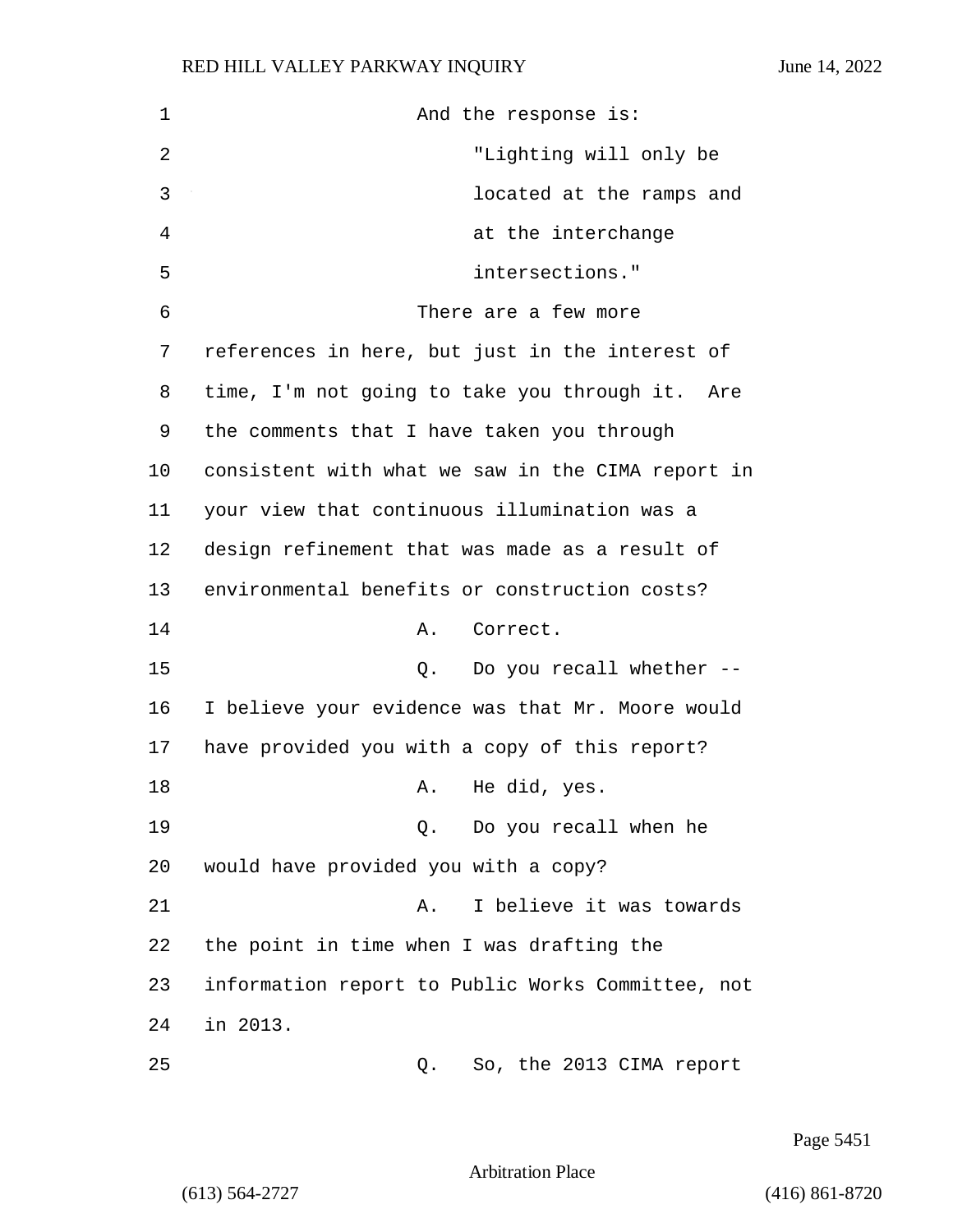1 does reference the Lura report. Are you aware of 2 whether it's available online or publicly? 3 A. I've never searched for 4 it. I don't know how those documents are 5 available. 6 Q. Okay. Thank you, 7 Mr. Registrar. If we could go to CIM17450.0001 8 and if we could show image 1 and image 3. 9 This is the report that you 10 were just referencing during which you would have 11 received the Lura report? 12 **A.** Mm-hmm. 13 C. I would like to look at 14 the information that's provided in this report 15 with respect to the illumination limitations. 16 So, if we could look at the 17 last paragraph of the first page, here it states 18 that the original environmental assessments 19 completed for the LINC and the Red Hill included a 20 review of the lighting. Then it states: 21 "It was identified 22 through the Red Hill 23 Creek Valley that 24 lighting would have a 25 detrimental environmental

Page 5452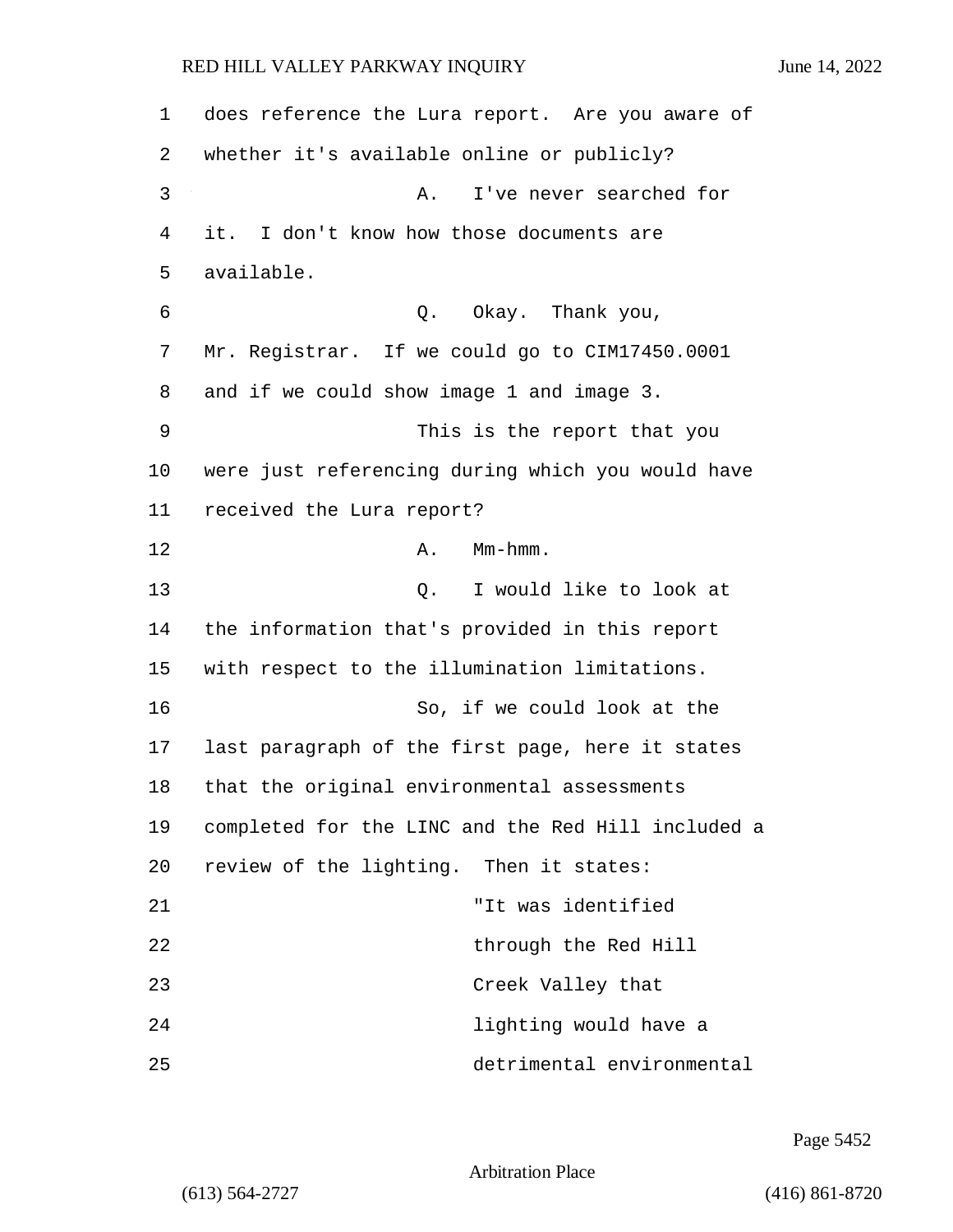1 impact and lighting 2 restrictions were 3 imposed." 4 In your view, is that consistent with what we just saw in the 2013 CIMA report about the limitations around illumination and the Lura report? 8 A. It is. 9 Q. And it goes on to say that the decisions regarding adding lighting on the LINC and/or the Red Hill would require renewing and updating the original EAs so that the impact of lighting could be re-examined. 14 And we know that in the 2019 CIMA illumination report that you weren't taken to, it confirms that environmental assessment would be -- I'm sorry. That an environmental assessment did not preclude continuous lighting on the Red Hill, so the original environmental assessment did not preclude continuous lighting, and you were taken to that? 22 A. Correct. 23 Q. Nonetheless, in the report CIMA concluded that a new EA would be required before the City could consider continuous

Page 5453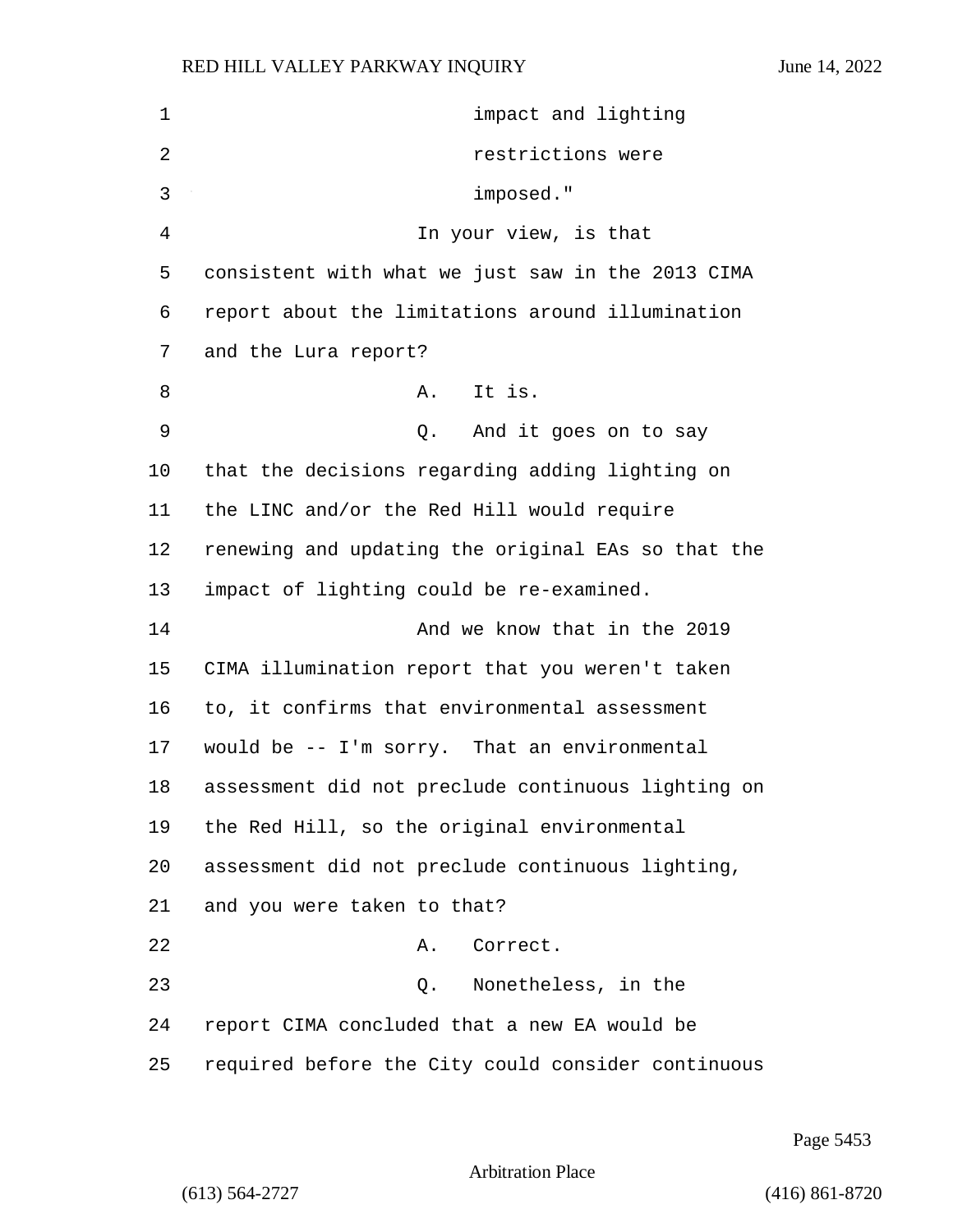illumination? 2 A. That's correct. 3 Q. And so, regardless of what was included in the environmental assessment, whether there was a prohibition or not, a new EA would have been required in order for the City to pursue continuous illumination of the mainline of the Red Hill? 9 A. That's correct. I believe that it's due to a cost threshold of installing lighting that exceeds, I believe it's two and a half million dollars, and a Schedule B EA would be need to be undertaken before that happened. 15 Q. You're referencing the estimated capital costs in the 2019 illumination report, which are expected to exceed \$2.4 million? 18 A. Correct. 19 and 2. If we could please, Mr. Registrar, pull up the first two paragraphs. Actually, the first three paragraphs on the third page. 23 Here, you describe some of the physical limitations other than any limitations through the EA process or the environment

Page 5454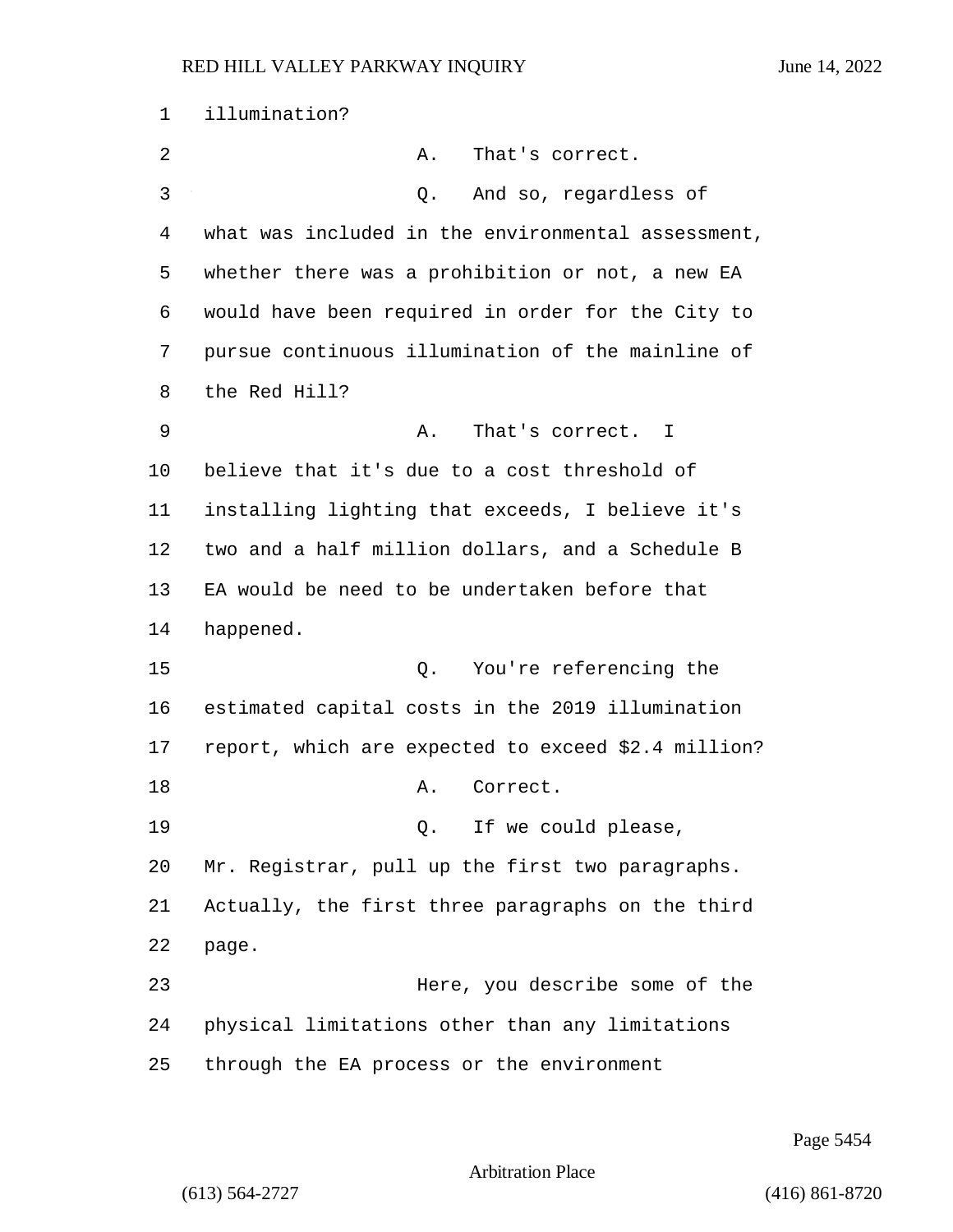| 1              | generally with respect to installing continuous    |
|----------------|----------------------------------------------------|
| 2              | lighting. Can you describe for us what those       |
| 3              | physical limitations are?                          |
| $\overline{4}$ | Yeah. Adding on to what<br>Α.                      |
| 5              | I discussed earlier, there's a Hydro One           |
| 6              | high-power transmission line that cuts across some |
| 7              | parts of the ramps on the Red Hill, which makes it |
| 8              | challenging to install lights under that corridor. |
| 9              | There's the bridge that does not have any          |
| 10             | accommodations as it stands today for lighting     |
| 11             | conduits, which are required obviously for power,  |
| 12             | and mounting light poles to the bridge.            |
| 13             | There is also, I'm just                            |
| 14             | reminded now, that the Niagara Escarpment          |
| 15             | Commission, whenever lighting is being considered, |
| 16             | will at times ask for lighting impact studies to   |
| 17             | be conducted, but there's a bunch of physical      |
| 18             | restrictions or physical challenges on the Red     |
| 19             | Hill and the LINC for that matter that makes it    |
| 20             | difficult to place light poles in ideal locations  |
| 21             | that are required to meet the lighting levels that |
| 22             | have to be met.                                    |
| 23             | So, for instance, not being                        |
| 24             | able to have consistent spacing of light poles     |
| 25             | because of that high-power transmission line could |

Page 5455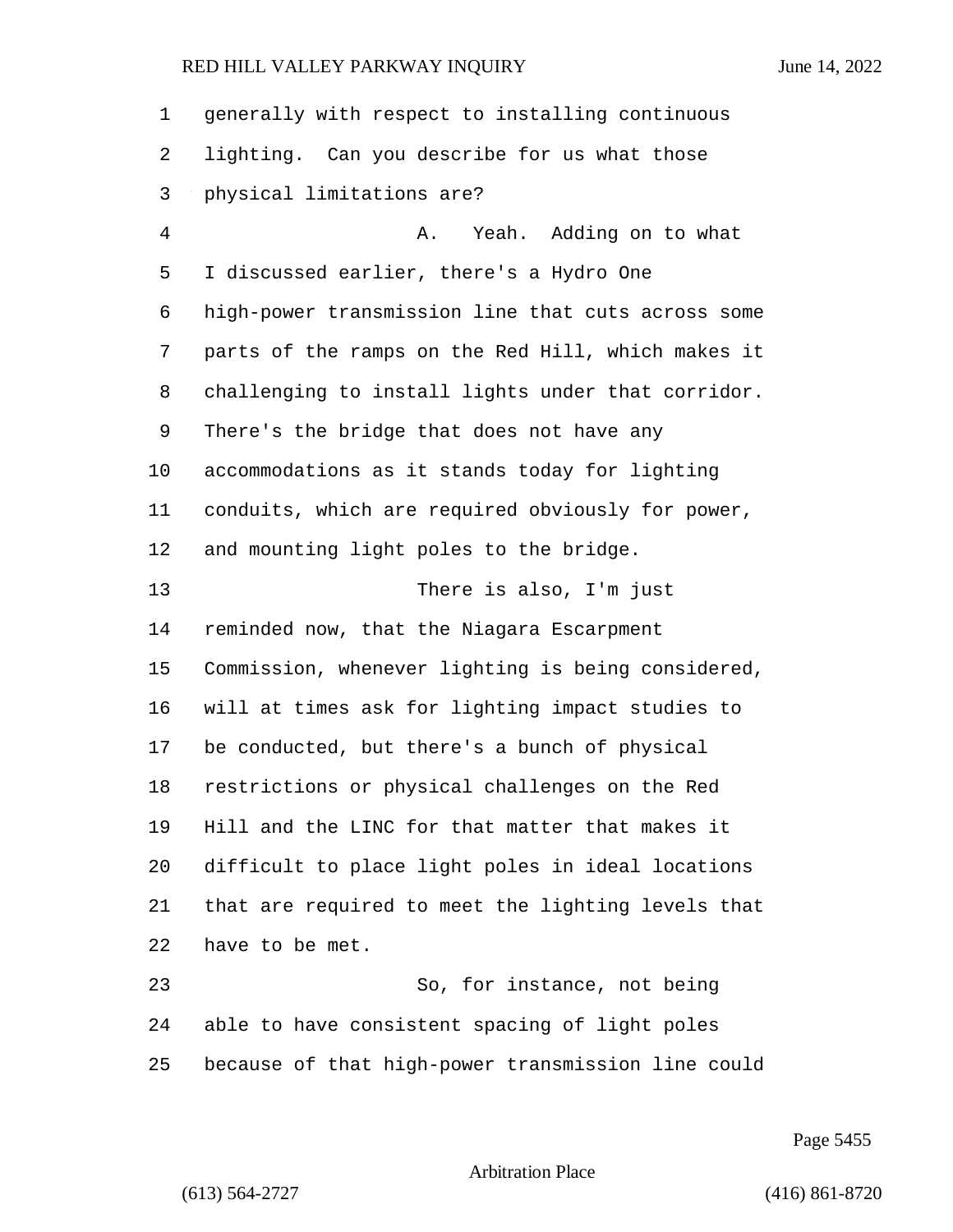create a situation where a piece of a ramp or a piece of the mainline was not able to be lit appropriately. That doesn't mean that it couldn't be lit to lighting standards, but definitely a design challenge and possibly an installation challenge that would have to be dealt with through a detailed design analysis. 8 and specific the Hydro One distribution overhead that you reference here at the Mud/Stone Church interchange, I can take you to the report, but I wonder if you recall offhand whether that is ramp 6 that's identified in the CIMA report? **A.** It is. It partially cuts overtop of ramp 6, so impacts or would impact the ability to install lighting over ramp 6. And then it continues down to the north and then cuts over diagonally of the Red Hill to the north of the interchange, of the mainline. 20 Q. And how do these physician limitations or challenges affect the benefit-cost analysis? 23 A. Well, depending on how we would deal with that, it could create additional expenses. It's obviously more expensive than

Page 5456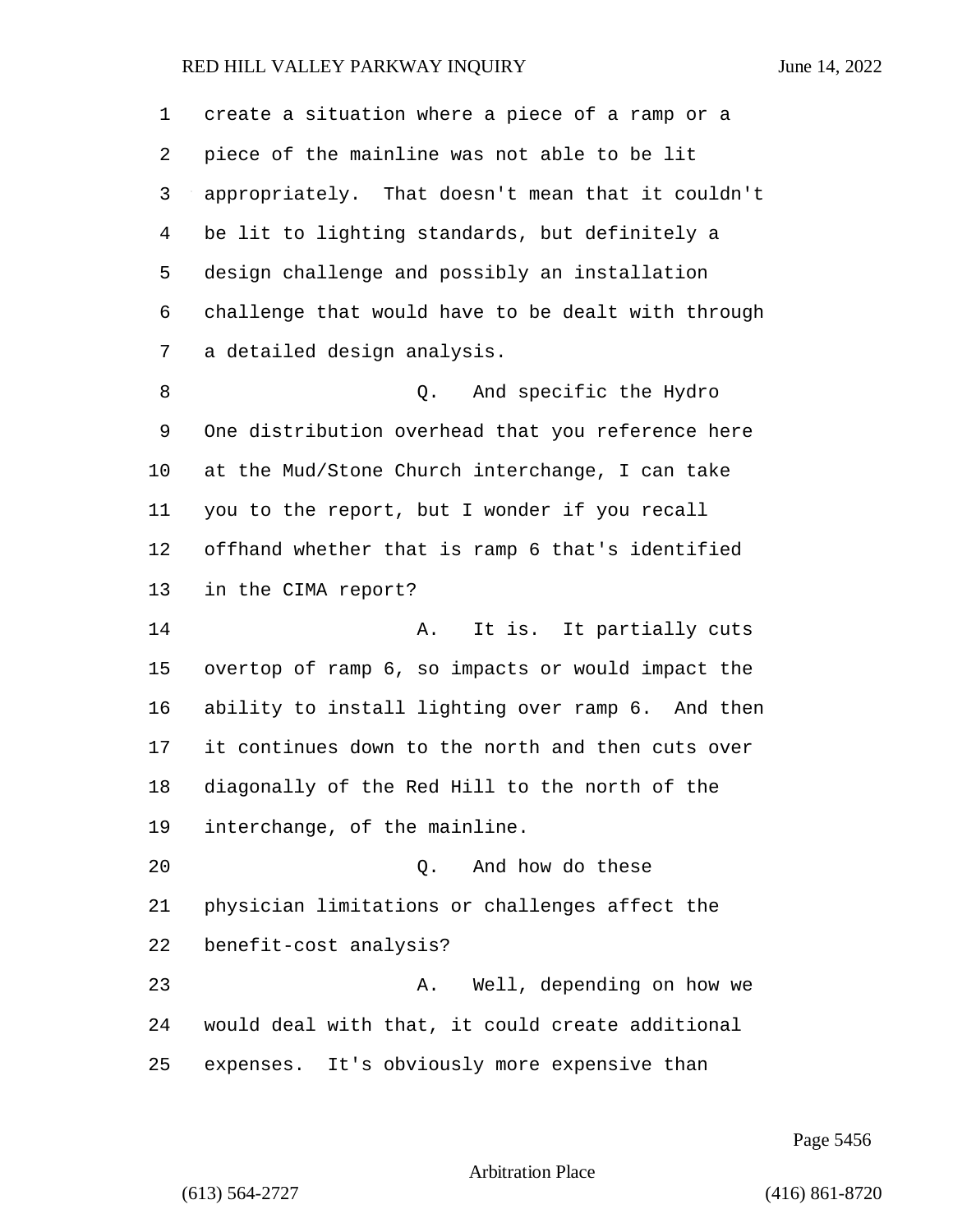| 1       | traditional just routinely spaced, if there were    |
|---------|-----------------------------------------------------|
| 2       | no obstructions or any impacts like that where you  |
| 3       | could have regular spacing from pole to pole.<br>In |
| 4       | those instances, it would introduce some            |
| 5       | complications and complications from an             |
| 6       | engineering perspective always means cost.          |
| 7       | So, definitely -- and then                          |
| 8       | within the benefit-cost analysis, any additional    |
| 9       | costs, like I mentioned, that benefit to cost       |
| $10 \,$ | ratio is sensitive to costs, so you would want to   |
| 11      | make sure you're taking into account all of those   |
| 12      | things so that the benefit cost output is           |
| 13      | accurate.                                           |
| 14      | Q.<br>Thank you.                                    |
| 15      | Mr. Registrar, could we please go to HAM64283.      |
| 16      | You were asked, Mr. Field,                          |
| 17      | about the impact of the LAMP project on engaging    |
| 18      | CIMA for the illumination review and you indicated  |
| 19      | that there was this large project to replace the    |
| 20      | City's lights with LED lights and that that         |
| 21      | project was accelerated at one point in order to    |
| 22      | capitalize on savings for the City.                 |
| 23      | I'm showing you a report from                       |
| 24      | November 13, 2017 that was prepared by yourself     |
| 25      | and Mr. McGuire, which I believe talks about or     |

Page 5457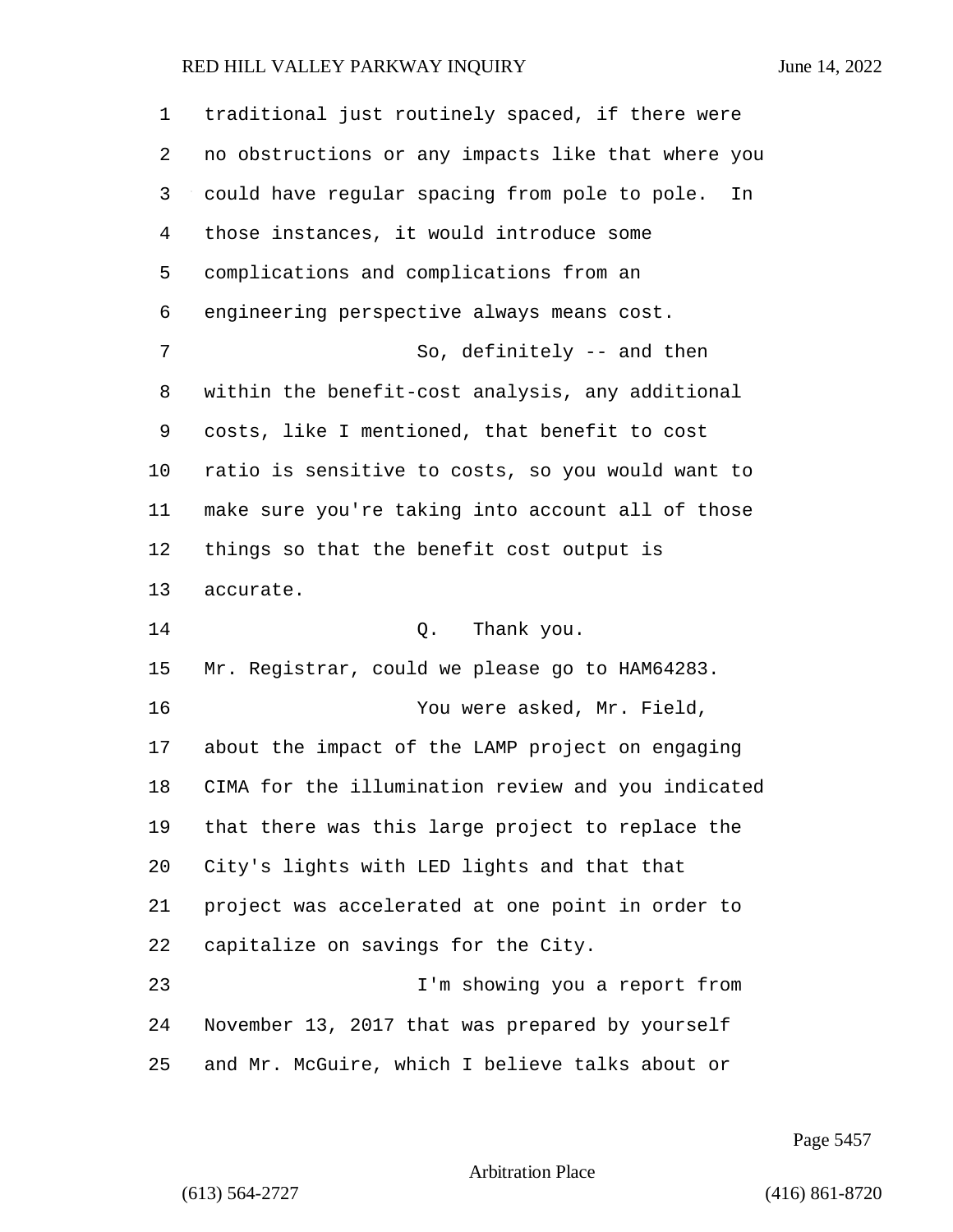| 1  | speaks to the acceleration that you were           |
|----|----------------------------------------------------|
| 2  | describing earlier. I wonder if you could confirm  |
| 3  | that and tell us a little bit about the benefit to |
| 4  | the City through the acceleration proposal?        |
| 5  | Correct. This is the<br>Α.                         |
| 6  | report that we used to seek permission to -- it's  |
| 7  | a recommendation report, so we had to ask council  |
| 8  | to do certain things in order to enable            |
| 9  | acceleration of the project, acceleration meaning  |
| 10 | to shorting the completion timelines of the        |
| 11 | project. And this report kind of outlines the      |
| 12 | benefits and makes that request to council.        |
| 13 | As it relates to this, LED                         |
| 14 | street lights do save a considerable amount of     |
| 15 | energy, so the more that you can retrofit faster,  |
| 16 | the more energy that you can save, and this is     |
| 17 | pointing out that accelerating the project under   |
| 18 | this proposal would save the City approximately    |
| 19 | half a million dollars.                            |
| 20 | Thank you. And while you<br>Q.                     |
| 21 | were working on the LAMP project, did any of your  |
| 22 | superiors at the City follow up with you about the |
| 23 | status of the illumination project on the Red      |
| 24 | Hill?                                              |
| 25 | Not that I recall.<br>Α.<br>I.                     |

Page 5458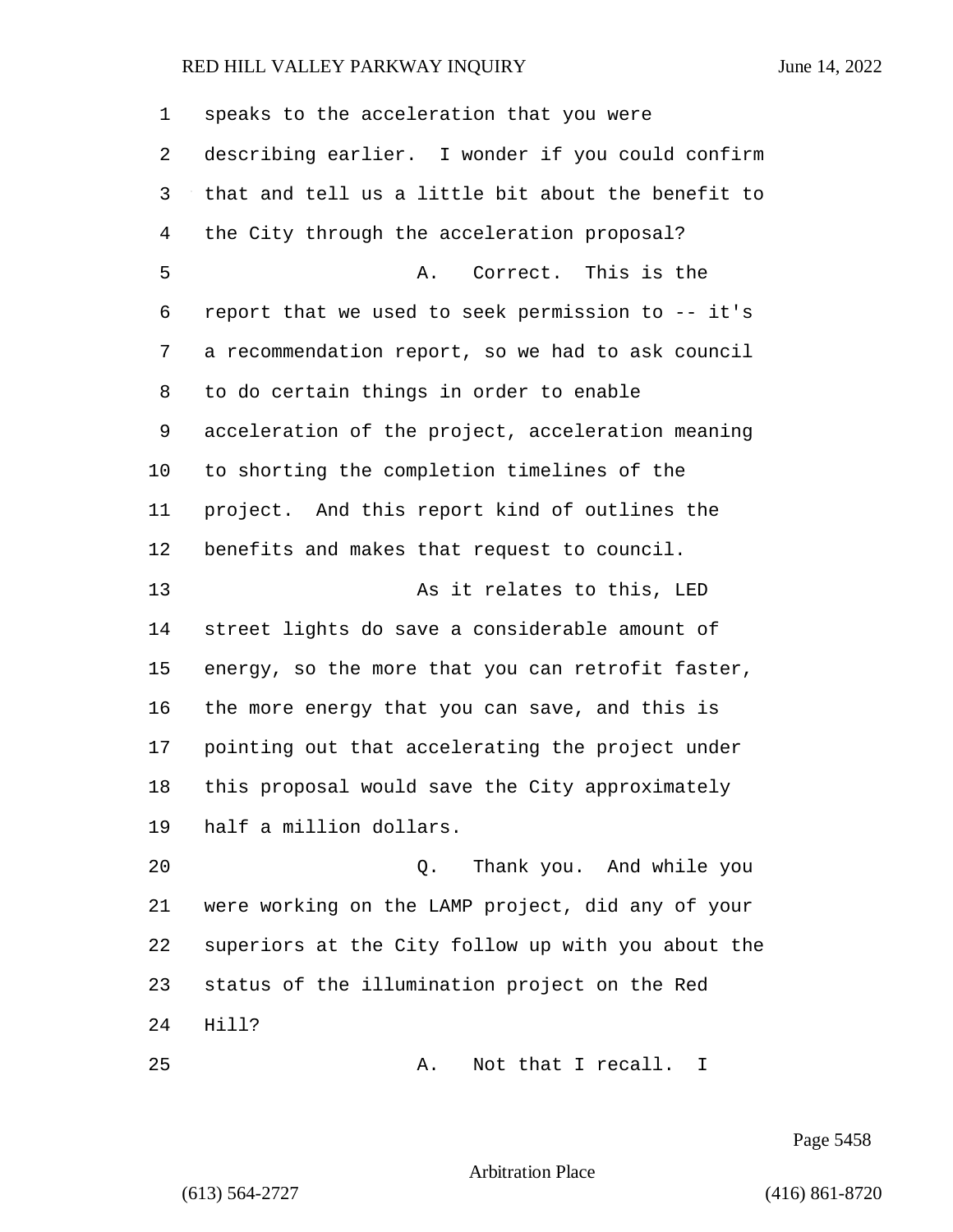| $\mathbf 1$ | wasn't directed or asked to undertake that study   |
|-------------|----------------------------------------------------|
| 2           | during LAMP.                                       |
| 3           | Did anyone suggest to you<br>Q.                    |
| 4           | that the LAMP project should not be prioritized    |
| 5           | over the illumination project?                     |
| 6           | No.<br>Α.                                          |
| 7           | Thank you. I believe you<br>Q.                     |
| 8           | stated that the illumination review was one of the |
| 9           | OBL items after the 2016 -- after you received the |
| 10          | direction from committee following your 2016 staff |
| 11          | report. Is that correct?                           |
| 12          | Correct.<br>Α.                                     |
| 13          | Q. Is there a process in                           |
| 14          | place to review pending OBL items?                 |
| 15          | There is. OBL items are<br>Α.                      |
| 16          | recorded by clerks formally and within Public      |
| 17          | Works those OBL items or the OBL list is reviewed  |
| 18          | on a relatively regular basis to keep an eye on    |
| 19          | those OBL items at the director, general manager   |
| 20          | and director level. And then also an OBL           |
| 21          | item that requires a report, there's also, within  |
| 22          | the divisions, I'll call them sublists where the   |
| 23          | reports that are due to respond to OBL items or    |
| 24          | not OBL items are also maintained at the           |
| 25          | divisional level.                                  |

Page 5459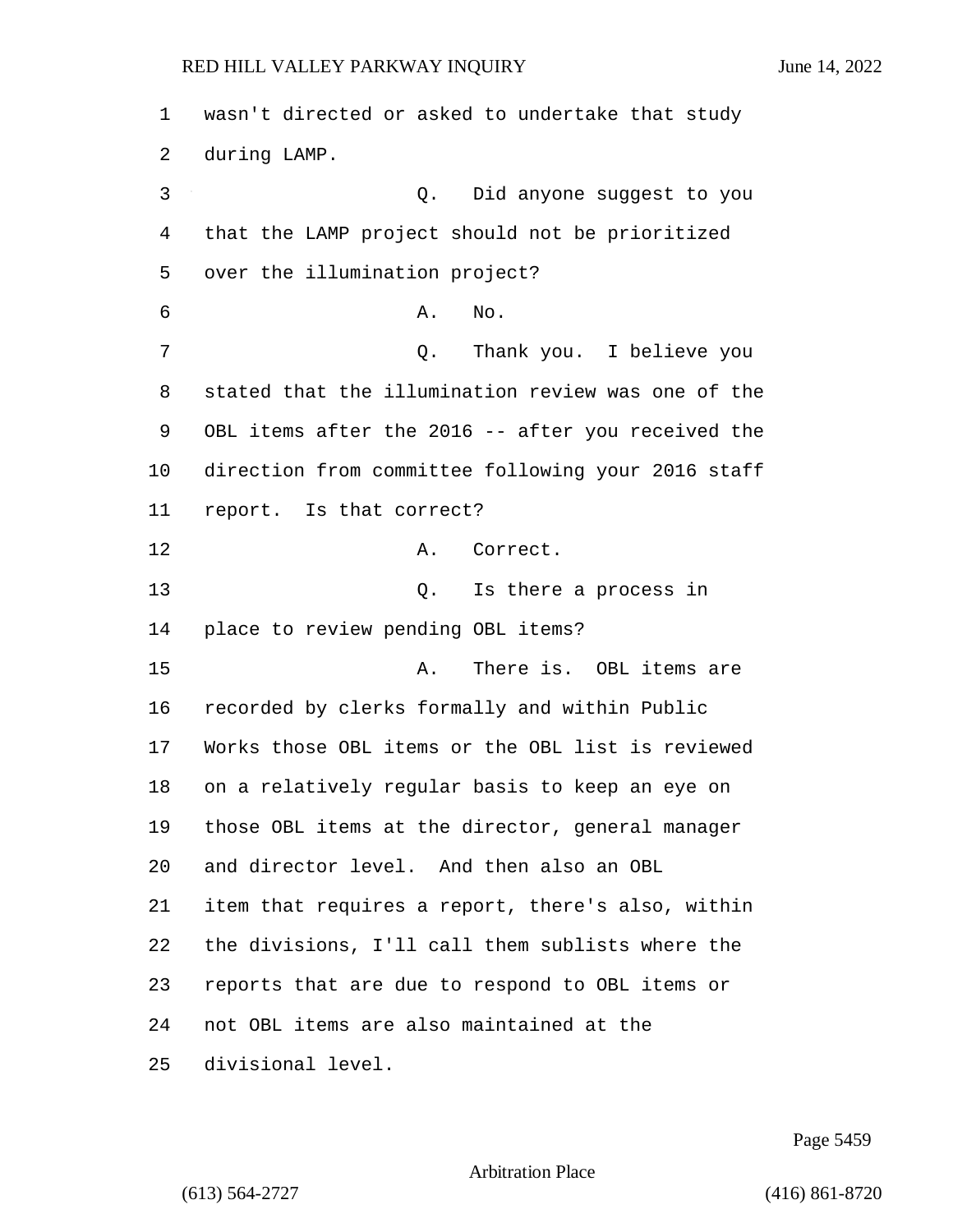1 And for some perspective in transportation operations and maintenance, I meet with my senior staff monthly and I review the report listing and I review the outstanding business list regularly with the general manager at the director leadership team meetings. 7 Q. And would that have included the pending item regarding the illumination review? 10 A. I was not in that position in that point in time, but just based on my experience as a director and a manager, I would not -- I would think that it would follow that exact same process. I wouldn't think that it wouldn't. 16 Q. I believe this was your evidence, but please correct me if I'm wrong. Did you state that in order to move the OBL item out with respect to the illumination project, that the PWC would have had to vote on that or that would have been presented to them and they would have directed that the OBL return date be moved? 23 A. That's correct. Any changes to the report backdate of OBL items has to be approved by Public Works Committee and then

Page 5460

#### Arbitration Place

(613) 564-2727 (416) 861-8720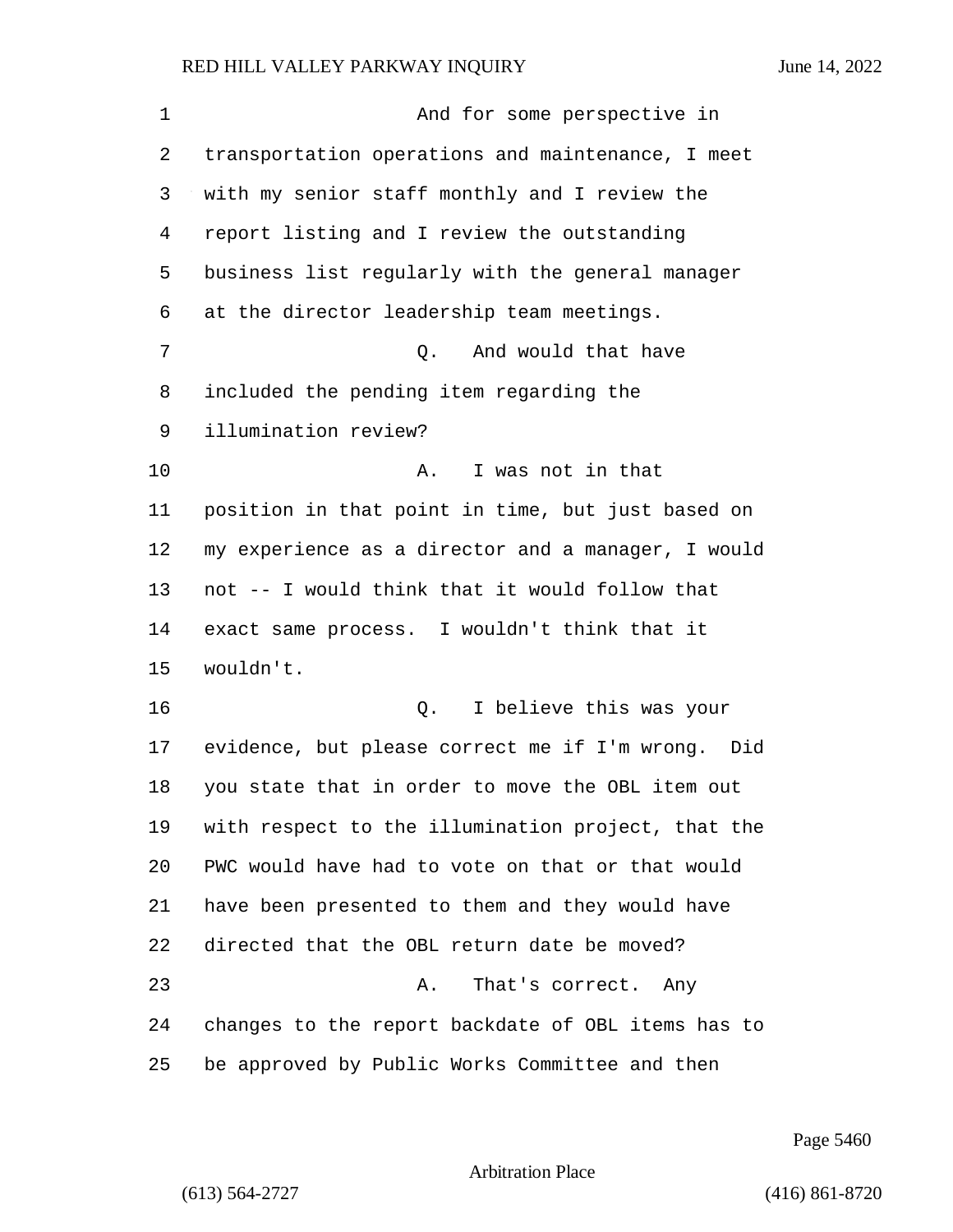1 ratified by council. 2 Q. Thank you. 3 Mr. Commissioner, I think those are my questions. 4 Thanks for your time, Mr. Field. 5 JUSTICE WILTON-SIEGEL: Thank 6 you. 7 MS. HENDRIE: Commissioner, I 8 have very brief follow-up questions. 9 JUSTICE WILTON-SIEGEL: 10 FURTHER EXAMINATION BY MS. HENDRIE: 11 Q. You were just speaking 12 with Ms. Contractor about the OBL review process. 13 As I understand it, your practice currently as 14 director is to review that list on a monthly basis 15 with your staff members. Is that right? 16 A. With my report listing 17 for my division, yes. 18 C. And the staff members 19 that are involved in that, those are the staff 20 members who are responsible for the various OBL 21 items? 22 A. The report items, 23 correct. My senior leadership team within my 24 division. 25 Q. And as I understood your

Page 5461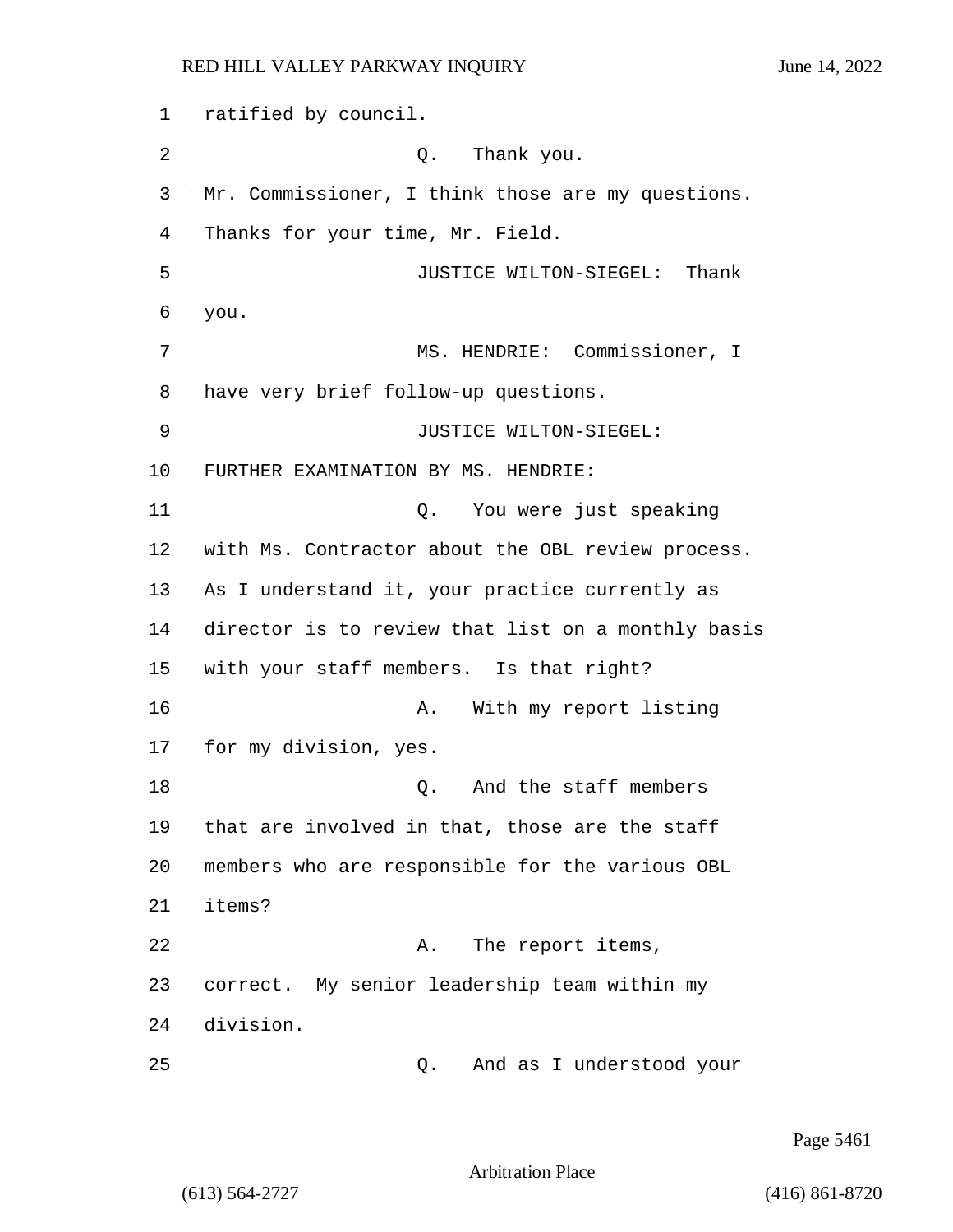| 1  | evidence, you said that you expect that a similar |
|----|---------------------------------------------------|
| 2  | process would have been followed with respect to  |
| 3  | the OBL as it pertained to the lighting item and  |
| 4  | the LAMP project?                                 |
| 5  | The OBL list certainly,<br>Α.                     |
| 6  | yes. I'm not too sure the reference to the LAMP   |
| 7  | project, but the OBL list would be and I would be |
| 8  | shocked if it was not reviewed at the GM level    |
| 9  | before I joined the director leadership team.     |
| 10 | So, is your evidence that<br>0.                   |
| 11 | the OBL would have been reviewed at the director  |
| 12 | and general manager level?                        |
| 13 | Correct.<br>Α.                                    |
| 14 | And not at the staff<br>Q.                        |
| 15 | level?                                            |
| 16 | OBL list reviews would<br>Α.                      |
| 17 | possibly come down to lower level staff just to   |
| 18 | provide comment, but not at the senior project    |
| 19 | manager or project manager level.                 |
| 20 | Okay. So, in the context<br>Q.                    |
| 21 | of the OBL item related to the lighting, the      |
| 22 | consultant report, did that come down to your     |
| 23 | level?                                            |
| 24 | I think there is some<br>Α.                       |
| 25 | indication that there was the one e-mail from     |

Page 5462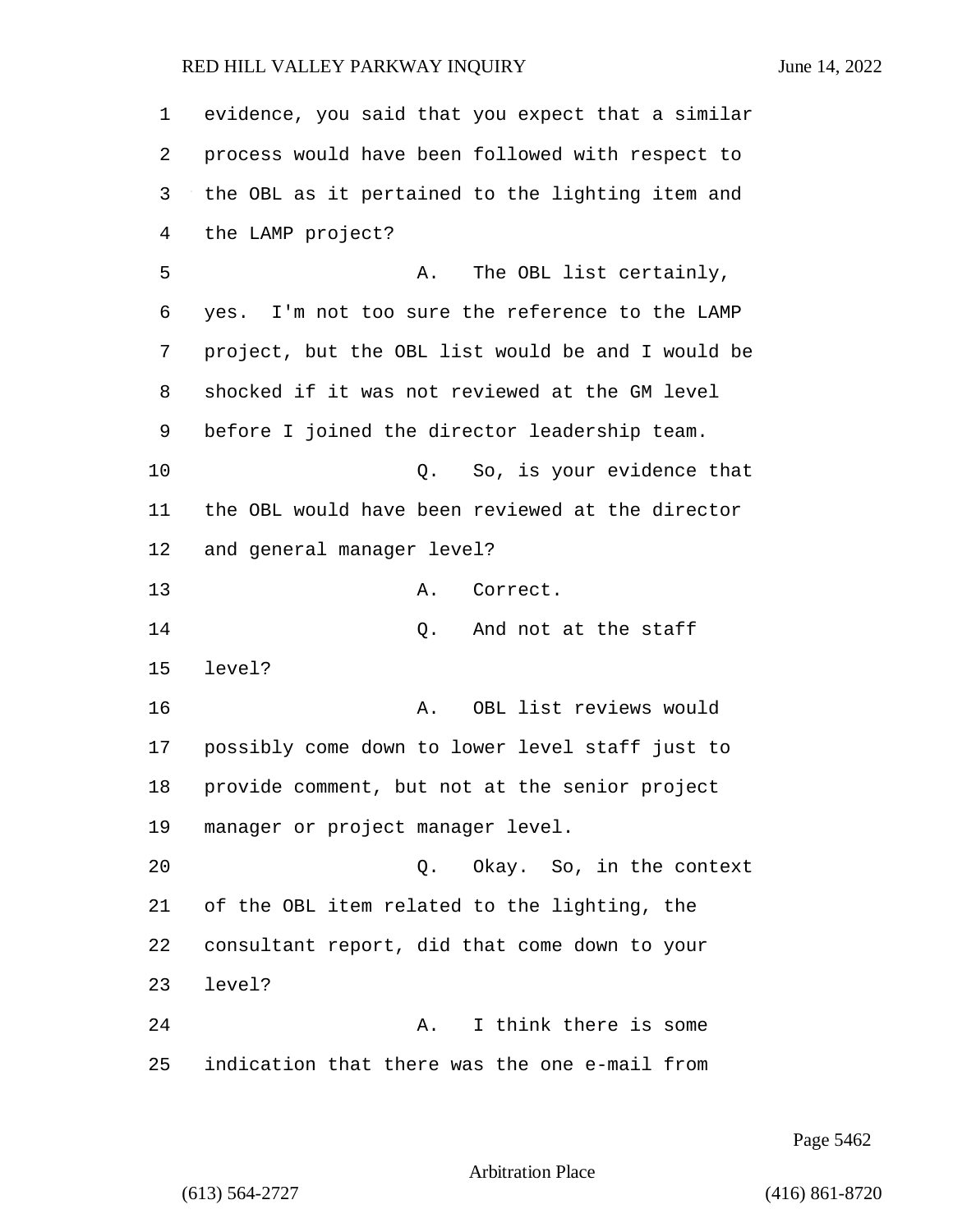| 1  | Diana Cameron looking to schedule the OBL report  |
|----|---------------------------------------------------|
| 2  | backdate, and that was probably -- I could make   |
| 3  | the assumption that that was an output of perhaps |
| 4  | a DLT meeting and asking questions about the      |
| 5  | scheduling of it.                                 |
| 6  | I believe those are my<br>Q.                      |
| 7  | questions, Commissioner. I do note that last      |
| 8  | document that was pulled up, HAM64283, that, I    |
| 9  | believe, should be marked as an exhibit as well.  |
| 10 | JUSTICE WILTON-SIEGEL: Okay.                      |
| 11 | MS. CONTRACTOR: Thank you.                        |
| 12 | MS. HENDRIE: I think we're                        |
| 13 | $at --$                                           |
| 14 | JUSTICE WILTON-SIEGEL: What                       |
| 15 | number is that, Mr. Registrar?                    |
| 16 | THE REGISTRAR: HAM64283 and                       |
| 17 | it's Exhibit 75.                                  |
| 18 | JUSTICE WILTON-SIEGEL: Thank                      |
| 19 | you.                                              |
| 20 | EXHIBIT NO. 75: Report                            |
| 21 | from November 13, 2017                            |
| 22 | prepared by Mr. Field and                         |
| 23 | Mr. McGuire, HAM64283.                            |
| 24 | MS. HENDRIE: And one other                        |
| 25 | exhibit cleanup matter. I called up today the     |

Page 5463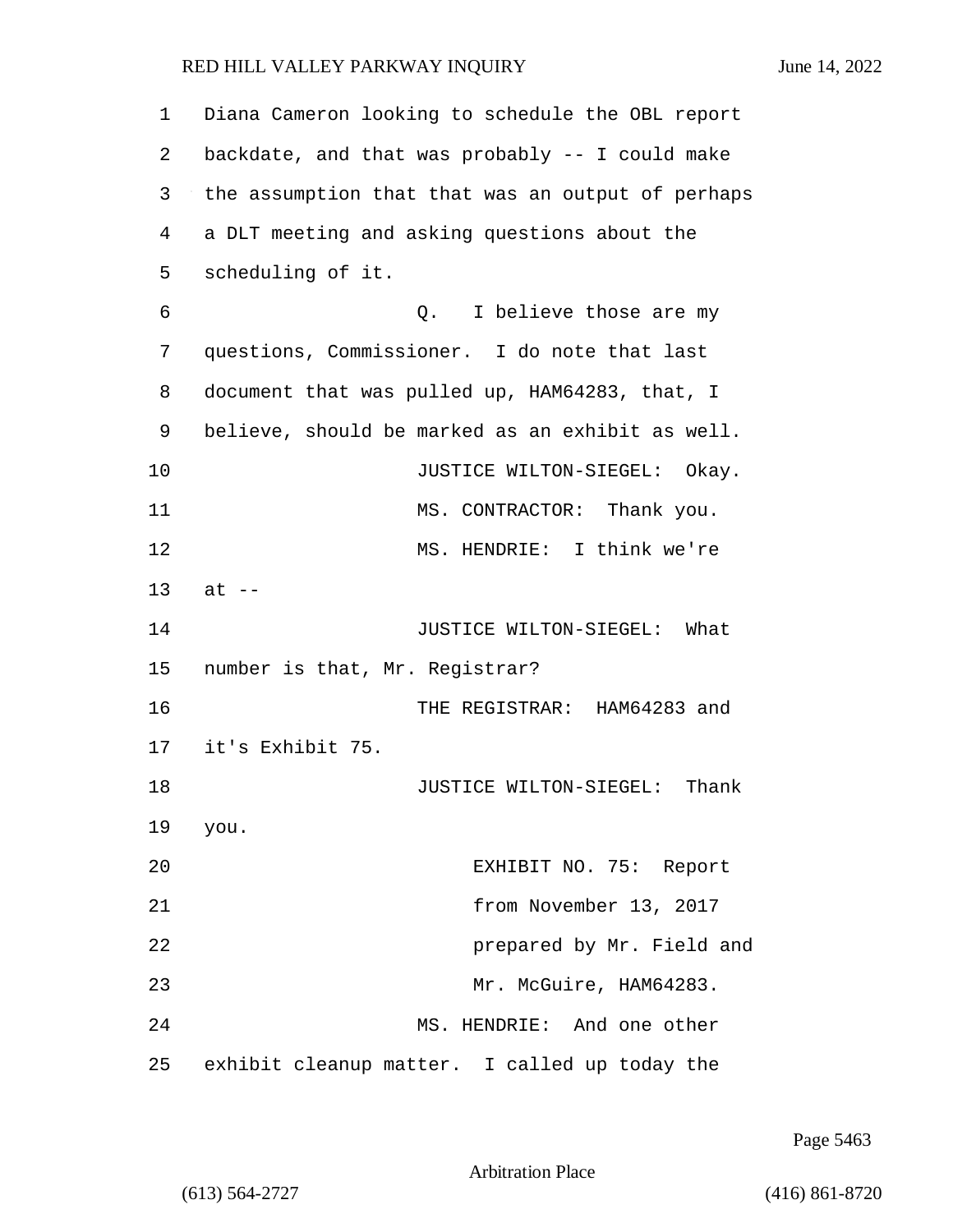| 1  | video of the November 18, 2013 Public Works        |
|----|----------------------------------------------------|
| 2  | Committee, that recording, and that was marked as  |
| 3  | an exhibit, but I don't believe that the           |
| 4  | transcript that I didn't take Mr. Field to but has |
| 5  | been called up for other witnesses previously, I   |
| 6  | don't believe that transcript has been marked as   |
| 7  | an exhibit yet. I'm wondering if Mr. Registrar     |
| 8  | could confirm that.                                |
| 9  | THE REGISTRAR: Sorry, which                        |
| 10 | transcript?                                        |
| 11 | MS. HENDRIE: The doc ID is                         |
| 12 | RHV986.                                            |
| 13 | JUSTICE WILTON-SIEGEL: While                       |
| 14 | the registrar is looking for that, Mr. Field, I    |
| 15 | don't think you need to be engaged in this part of |
| 16 | the discussion, so thank you very much for         |
| 17 | attending and you're excused.                      |
| 18 | THE WITNESS: Thank you very                        |
| 19 | much.                                              |
| 20 | JUSTICE WILTON-SIEGEL: Thank                       |
| 21 | you.                                               |
| 22 | Now back to the Registrar.                         |
| 23 | THE REGISTRAR: No, sorry,                          |
| 24 | counsel, it hasn't been marked as an exhibit yet.  |
| 25 | MS. HENDRIE: So, if we could                       |

Page 5464